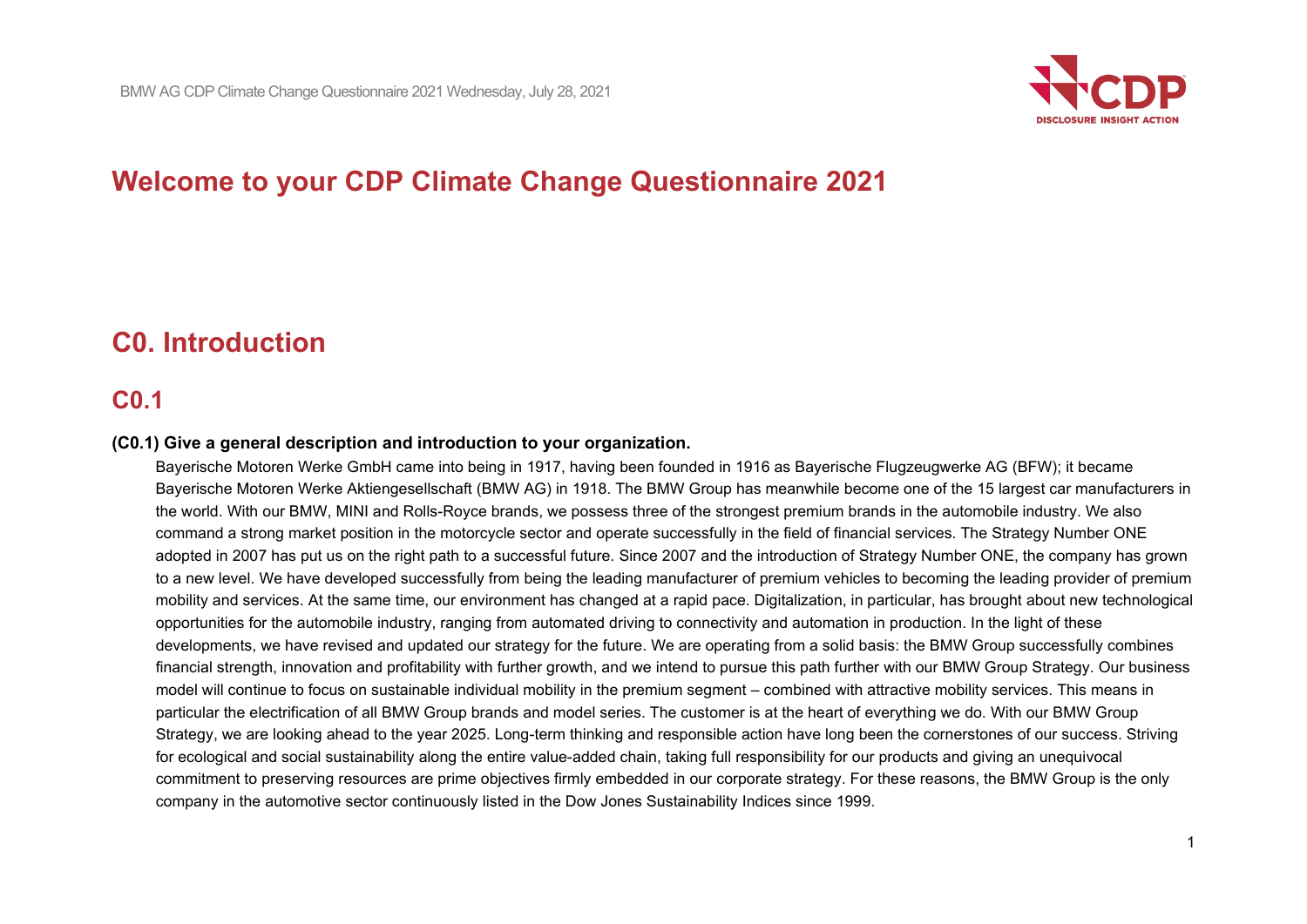

We don't just do sustainability at BMW: We are making BMW sustainable. Sustainability is a key component of our BMW Group Strategy and makes an important contribution towards our competitive edge. As a premium manufacturer, the BMW Group aspires to lead the way in terms of sustainability. It is therefore taking responsibility and placing this topic at the core of its corporate strategy moving forward. This change has involved taking a major step, as the BMW Group is including sustainability as a prime factor in its corporate decision-making processes. Using a so-called "environment radar" which includes ecological and social criteria, engaging in dialogue with stakeholders, taking sustainability into account in all decisions and keeping a tight watch over the whole value-added chain are key elements of our sustainability management. Corporate sustainability measured in balanced scorecard terms (at Group level) was first included as a formal corporate objective at the beginning of 2009. Detailed targets are then derived for each of the divisions within the Group. Today, every project must be measured in terms of corporate sustainability. This involves measuring the consumption of resources, emission levels as well as the social and socio-political consequences of the various solutions at hand.

The Board of Management works to ensure that the BMW Group Strategy is aligned with sustainability in the long term. In 2019, the special-purpose Sustainability Board was fully involved in regular Board of Management meetings, allowing sustainability issues to be even more consistently integrated into the company's decision-making processes. Since then, sustainability issues have been treated like every other topic and discussed as needed at fortnightly Board of Management meetings. All specific decisions referred to the Board of Management are subject to a mandatory sustainability evaluation. The decisions to be made by the Board of Management are prepared by the Strategy & Structure Circle. This group consists of the top management of the company divisions and also addresses sustainability issues.

# **C0.2**

#### **(C0.2) State the start and end date of the year for which you are reporting data.**

|                | <b>Start date</b> | End date <b>\</b> | Indicate if you are providing emissions data for past reporting years |
|----------------|-------------------|-------------------|-----------------------------------------------------------------------|
| Reporting year | January 1, 2020   | December 31, 2020 | No                                                                    |

# **C0.3**

**(C0.3) Select the countries/areas for which you will be supplying data.**

Austria

Brazil

China

Germany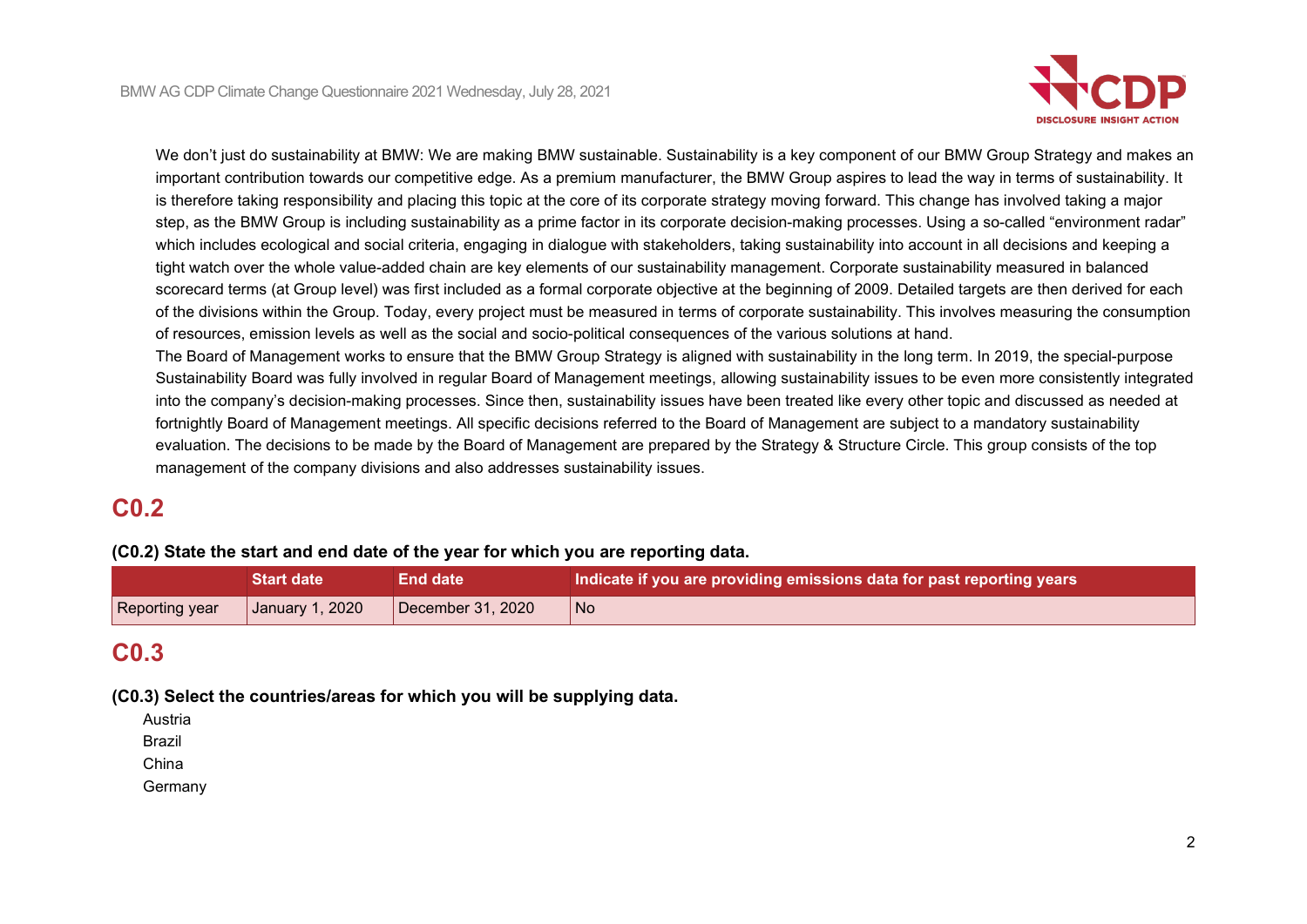BMW AG CDP Climate Change Questionnaire 2021 Wednesday, July 28, 2021



India Mexico South Africa Thailand United Kingdom of Great Britain and Northern Ireland United States of America

# **C0.4**

**(C0.4) Select the currency used for all financial information disclosed throughout your response.** EUR

# **C0.5**

**(C0.5) Select the option that describes the reporting boundary for which climate-related impacts on your business are being reported. Note that this option should align with your chosen approach for consolidating your GHG inventory.**

Operational control

# **C-TO0.7/C-TS0.7**

**(C-TO0.7/C-TS0.7) For which transport modes will you be providing data?** Light Duty Vehicles (LDV)

# **C1. Governance**

# **C1.1**

**(C1.1) Is there board-level oversight of climate-related issues within your organization?** Yes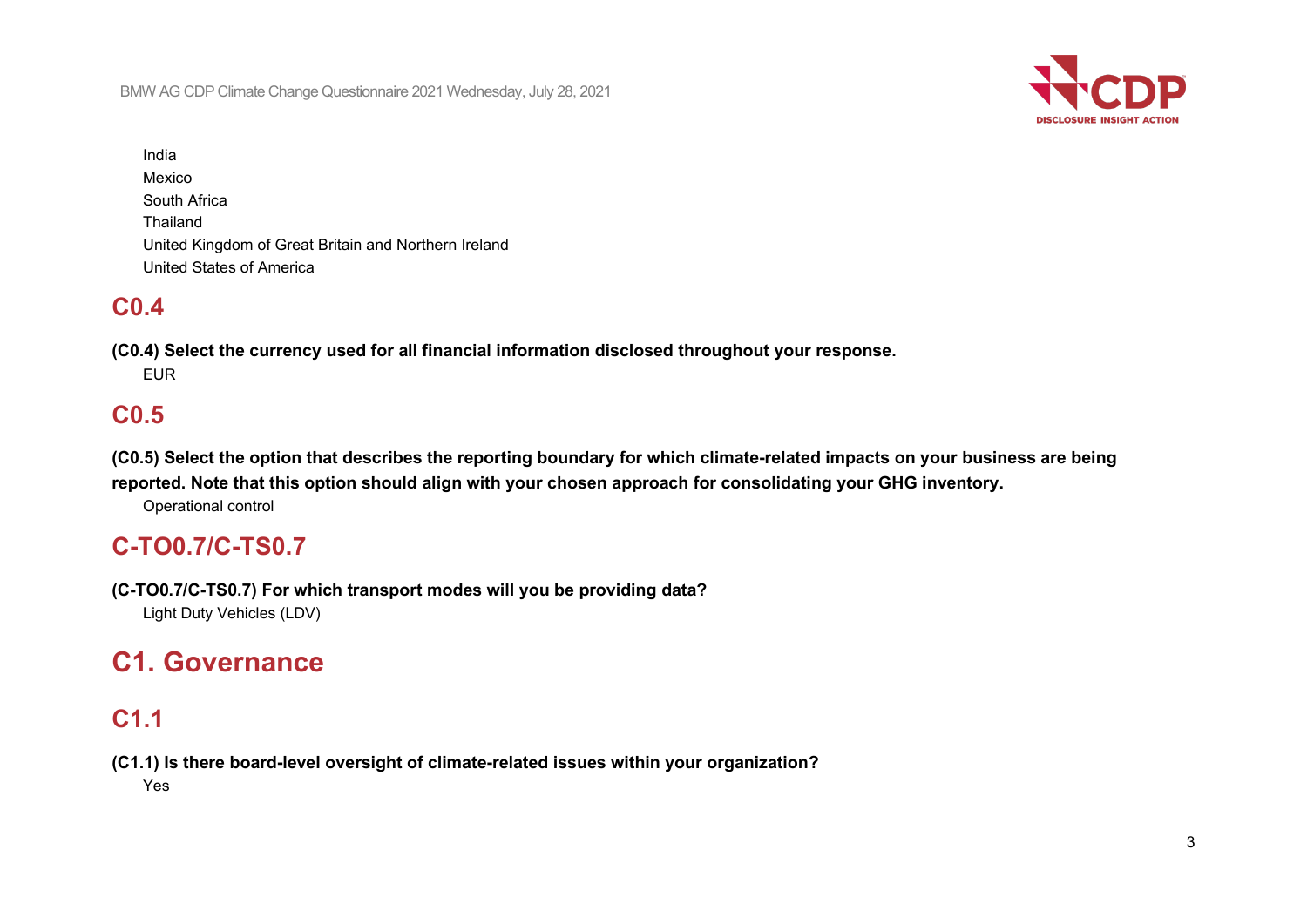

# **C1.1a**

**(C1.1a) Identify the position(s) (do not include any names) of the individual(s) on the board with responsibility for climate-related issues.**

| <b>Position of</b><br>individual(s) | <b>Please explain</b>                                                                                                                                                                                                                                                                                                                                                                                                                                                                                                                                                                                                                                                                                                                                                                                                                                                                                                                                                                                                                              |
|-------------------------------------|----------------------------------------------------------------------------------------------------------------------------------------------------------------------------------------------------------------------------------------------------------------------------------------------------------------------------------------------------------------------------------------------------------------------------------------------------------------------------------------------------------------------------------------------------------------------------------------------------------------------------------------------------------------------------------------------------------------------------------------------------------------------------------------------------------------------------------------------------------------------------------------------------------------------------------------------------------------------------------------------------------------------------------------------------|
| <b>Board-level</b><br>committee     | i) Explanation<br>The highest level of direct responsibility for climate-related issues is the Board of Management. The Board determines the strategic<br>direction with regard to sustainability topics and climate change. Every document submitted to the Board for decision must include a<br>sustainability assessment of the planned project and / or the alternatives presented for decision.<br>ii) Example of climate-related decisions<br>A recent example of a climate-related decision made by the Board of Management is the commitment to pursue a verifiable and<br>consistent path towards climate neutrality by 2050. In 2020, the Board of Management approved our integrated sustainability strategy,<br>with concrete science-based targets for the first stage up to 2030. We are making BMW sustainable: by drastically reducing the carbon<br>footprint compared to 2019 per vehicle by 2030 - in production by 80 percent, during the use phase by more than 40 percent and in the<br>supply chain by at least 20 percent. |

# **C1.1b**

**(C1.1b) Provide further details on the board's oversight of climate-related issues.**

| <b>Frequency with which</b><br><b>climate-related issues</b><br>are a scheduled agenda<br>litem | Governance mechanisms into<br>which climate-related issues<br>are integrated     | <b>Please explain</b>                                                                                                                                                                                                                                               |
|-------------------------------------------------------------------------------------------------|----------------------------------------------------------------------------------|---------------------------------------------------------------------------------------------------------------------------------------------------------------------------------------------------------------------------------------------------------------------|
| Scheduled - all meetings                                                                        | Reviewing and guiding strategy<br>Reviewing and guiding major<br>plans of action | We selected "scheduled – all meetings" as well as all "governance mechanisms" because it<br>is OBLIGATORY and an integral component for EVERY SUBMISSION to the Board of<br>Management to assess implications on sustainability issues such as resource consumption |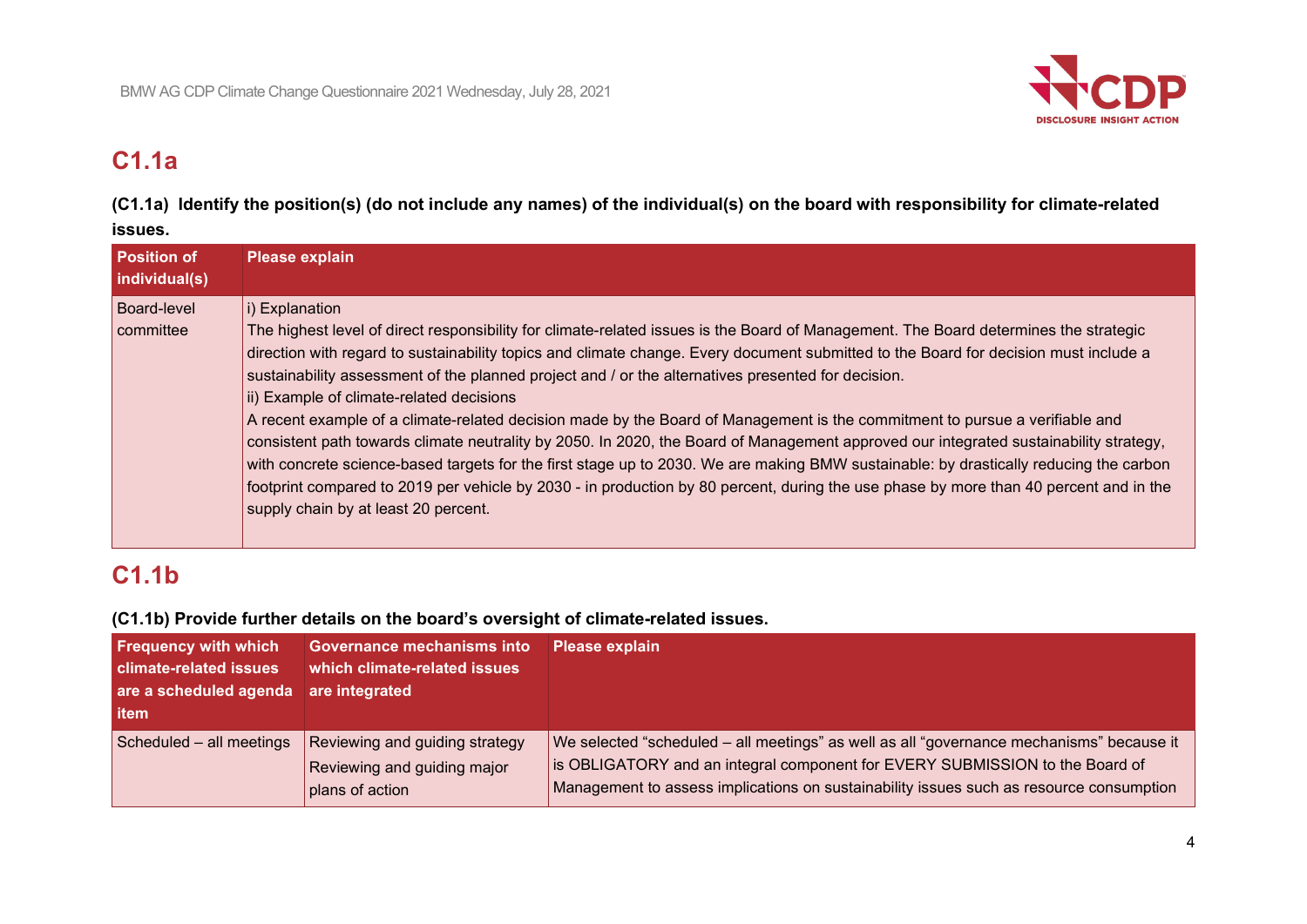

| Reviewing and guiding risk              |  |
|-----------------------------------------|--|
| management policies                     |  |
|                                         |  |
| Reviewing and guiding annual            |  |
| budgets                                 |  |
| Reviewing and guiding business<br>plans |  |
| Setting performance objectives          |  |
| Monitoring implementation and           |  |
| performance of objectives               |  |
| Overseeing major capital                |  |
| expenditures, acquisitions and          |  |
| divestitures                            |  |
| Monitoring and overseeing               |  |
| progress against goals and              |  |
| targets for addressing climate-         |  |
| related issues                          |  |
|                                         |  |
|                                         |  |
|                                         |  |
|                                         |  |
|                                         |  |
|                                         |  |
|                                         |  |
|                                         |  |
|                                         |  |
|                                         |  |
|                                         |  |
|                                         |  |

or impact on the environment.

According to our vision of being the world's most successful and sustainable premium provider of individual mobility many decisions are directly or indirectly linked to climaterelated issues. Sustainability is a core principle in our BMW Group Strategy and anchored in the strategic approach. When the Board is reviewing and guiding our strategy as well as major plans of actions, business plans, annual budgets or overseeing major capital expenditures, acquisitions and divestitures sustainability plays a key role as part of our strategic approach. This is how the governance mechanisms contribute to the Board's oversight of climate issues.

As a major EXAMPLE we mention our heavy investments in vehicle efficiency, electrification with plug-in hybrid and battery electric vehicles (PHEV / BEV) to support decarbonisation as well as in joint ventures to support market penetration of BEVs. We currently offer 3 BEV and 17 PHEV models with 2 more BEV models to come in 2021. By 2023, we will offer a total of 25 electrified models, more than half of them pure electric. One model is the BMW iX (production start in 2021), which combines electric and Level 3 autonomous driving, highend connectivity and the interior of the future in a single vehicle for the first time – thereby creating a whole new experience of mobility. By 2025, the proportion of electrified vehicles in the total deliveries is to rise to at least 25 %. By 2030, we plan to have delivered at least seven million electrified vehicles. That is why we are relying on flexible platforms, where customers can choose their drive train (BEV, PHEV, diesel or petrol) to suit their preference. Flexibility is our strategy for ramping up e-mobility, not stand alone electric platforms. All this results e.g. in the reduction of CO2 emissions of our newly sold vehicles in Europe (EU28) by 53 % between 1995 and 2020. Therefore we accomplished our goal to reduce CO2 emissions until 2020, by at least 50 %. CO2-targets are monitored in vehicle markets to reach the increasingly strict regulatory requirements as well as our own ambitious standards. Expanding the charging infrastructure is a fundamental condition for the breakthrough of emobility. In founding the IONITY joint venture, the BMW Group together with other OEMs is setting the course for creating a high-performance fast-charging network for electric vehicles in Europe. Therefore some 400 fast-charging stations are build up along major transport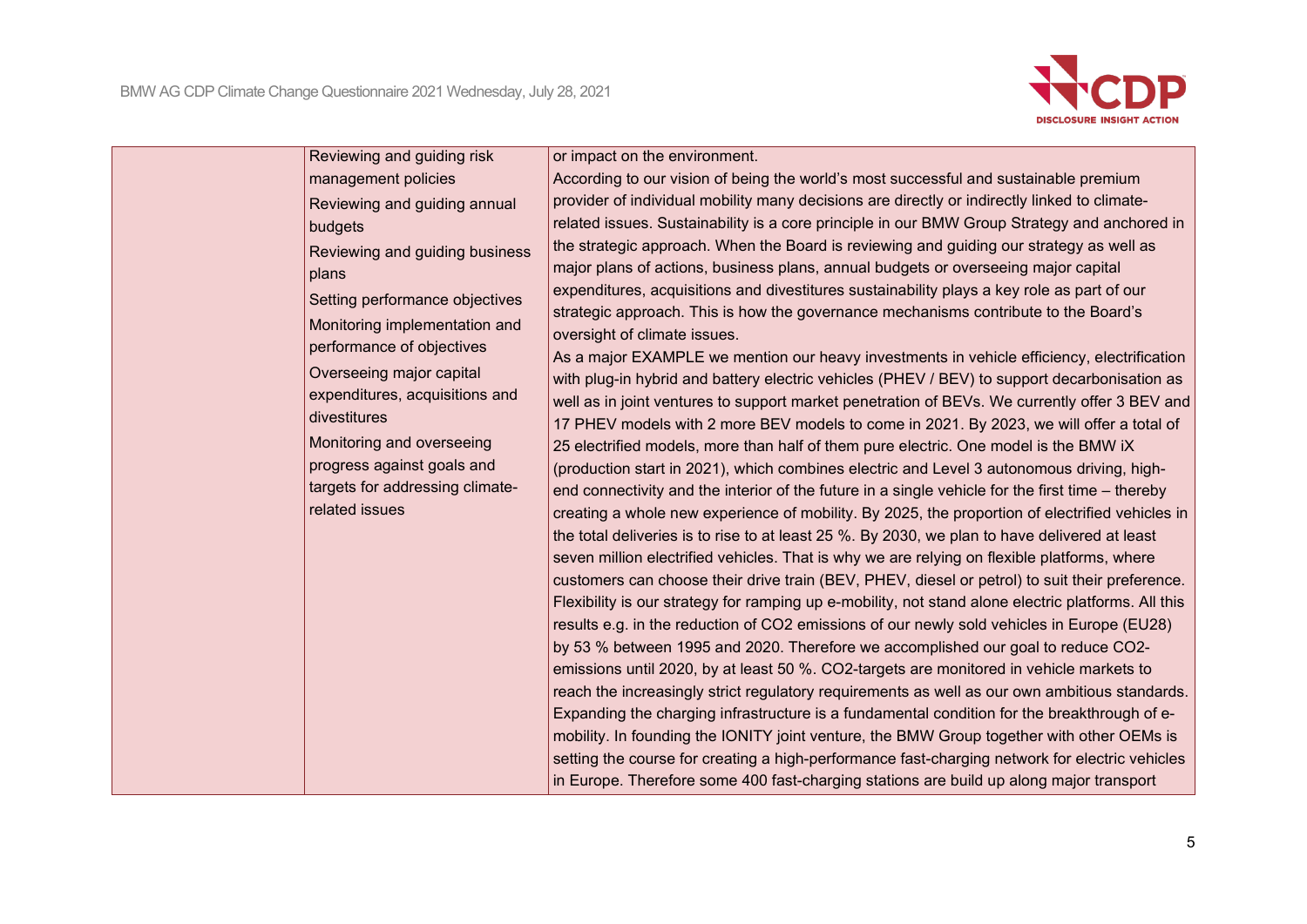

|  | routes by 2021. Fast-charging stations make charging up to seven times faster than<br>standard 50 kW stations. |
|--|----------------------------------------------------------------------------------------------------------------|
|  |                                                                                                                |

# **C1.2**

## **(C1.2) Provide the highest management-level position(s) or committee(s) with responsibility for climate-related issues.**

| Name of the position(s) and/or committee(s)                                                                                                                                     | <b>Responsibility</b>                | Frequency of reporting to the board<br>on climate-related issues |
|---------------------------------------------------------------------------------------------------------------------------------------------------------------------------------|--------------------------------------|------------------------------------------------------------------|
| Other C-Suite Officer, please specify<br>Chief Development Officer, Member of the Board of Management related risks and opportunities<br>of BMW AG, responsible for Development | Both assessing and managing climate- | More frequently than quarterly                                   |
| Other C-Suite Officer, please specify<br>Chief Production Officer, Member of the Board of Management of related risks and opportunities<br>BMW AG, responsible for Production   | Both assessing and managing climate- | Half-yearly                                                      |

# **C1.2a**

# **(C1.2a) Describe where in the organizational structure this/these position(s) and/or committees lie, what their associated**

### **responsibilities are, and how climate-related issues are monitored (do not include the names of individuals).**

The answer explains (i) where in the organization the position lies, (ii) what the rationale and responsibilities are and (iii) how climate change (CC) related issues are assessed and monitored.

## **A. "Chief Development Officer":**

(i) The Member of the Board of Management of BMW AG responsible for Development (MBoMD) leads the R&D department. He is accountable for all decisions for the R&D department, based on the strategic orientation and decision framework stipulated at Board of Management (BoM) meetings being the highest body.

(ii) The MBoMD is responsible for all the activities in the R&D department. A key issue is energy consumption and CO2-emissions of BMW Group's worldwide vehicle fleet. Therefore, a key process entails us defining specific CO2-targets for each product line and each new vehicle project in order to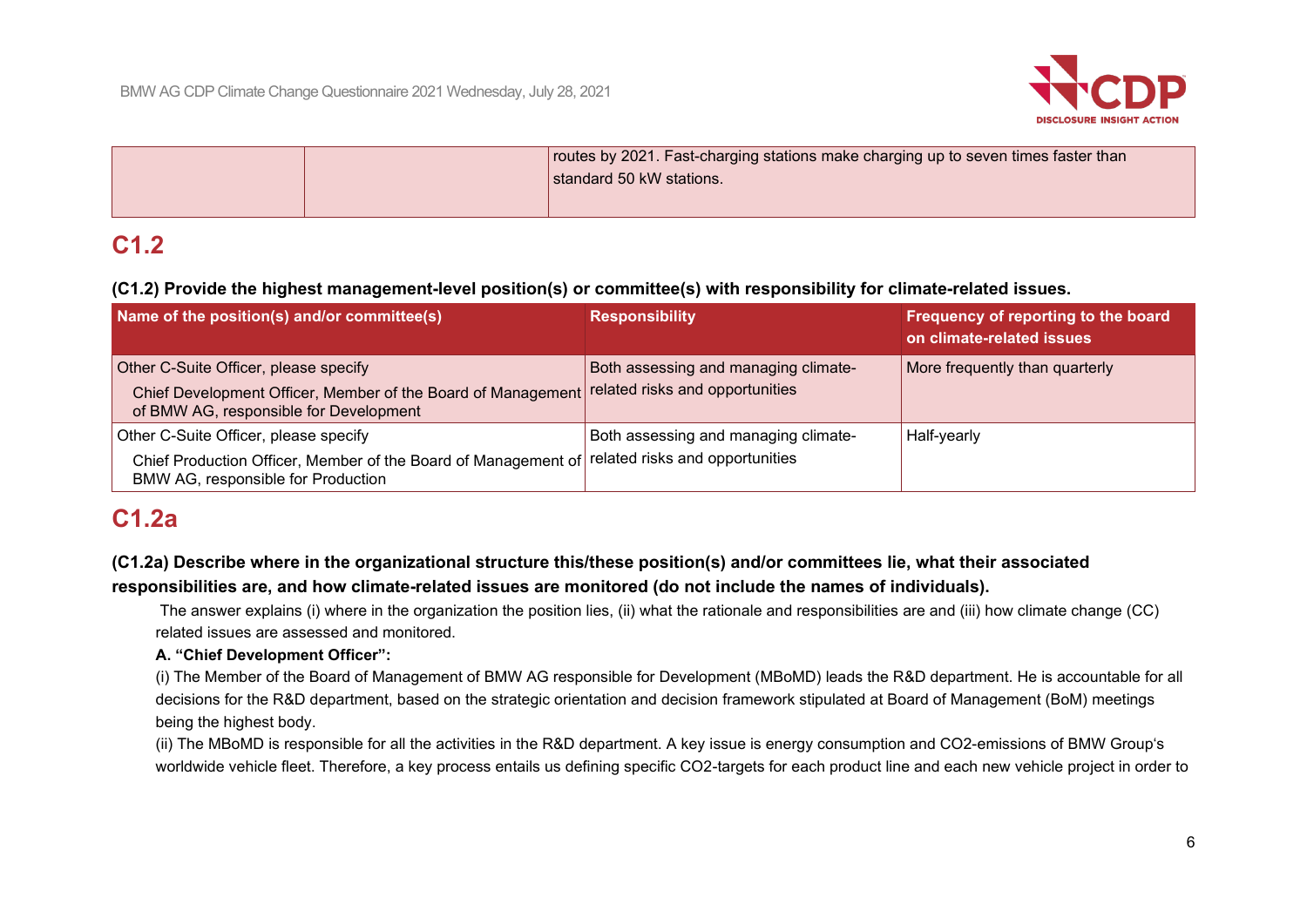

achieve our strategic targets on vehicle fleet CO2-emissions as well as all regulatory requirements worldwide. Our Strategy unit is responsible for monitoring and further developing these targets.

The "Complete Vehicle Architecture" unit within the R&D department coordinates the development and implementation of fuel-saving technologies in the individual vehicle projects. This ensures that the market-specific fleet requirements are taken into consideration in the very early stages of vehicle development and are subject to Efficient Dynamics (ED) measures during the development process. Under the term ED, we have been successfully working on reducing fuel consumption and vehicle emissions through the development of highly efficient combustion engines, electrification respectively plug-in hybrid electric vehicles (PHEV) and battery electric vehicles (BEV) or e.g. lightweight construction. Because of the importance of the R&D department, oversight over CC related issues was assigned to the MBoMD. The top decision making bodies such as the "development circle" inside the R&D department are led by the MBoMD. Decisions binding for the R&D department are made there as e.g. Efficient Dynamics measures to reach the vehicle specific CO2-emission targets.

(iii) The MBoMD monitors CC related issues through the top decision making bodies described above (development circle). All technical issues and all vehicle projects as well as e.g. strategic questions about electrification or digital services are discussed there. Decisions on e.g. strategic targets on vehicle fleet CO2-emissions to be made in the BoM are analyzed technically and aligned with representatives of the corresponding departments.

#### **B. "Chief Production Officer":**

(i) The Member of the Board of Management of BMW AG production (MBoMP) leads BMW Group Production. He is accountable for all decisions for worldwide production, based on the strategic orientation and decision framework stipulated at BoM meetings being the highest body. (ii) We are facing the challenge of conserving resources and tackling CC, also very relevant for our production processes. We require a reliable supply of resources for the production of our vehicles, and the energy we consume generates emissions. Therefore, the responsibility for CC also lies with the MBoMP. In recent years, the BMW Group has made a great deal of progress in terms of resource consumption. Between 2006 and 2020, the BMW Group reduced its average resource consumption and emissions generated per vehicle by 56.7 %, an improvement of 6.5 % year on year. In this timeframe, carbon emissions per vehicle produced where reduced even by 78.1 %. Nevertheless, the BMW Group has already set itself the next target: compared to 2019, these emissions levels are to be reduced by a further 80 % per vehicle by 2030. As from 2021, the Group will make the remaining carbon emissions from Scope 1 and Scope 2 completely carbon-neutral by using voluntary offset certificates. The Strategy unit is responsible for monitoring and further developing yearly targets consistent with the overall targets. Together with the planning departments for the production technologies, the contribution for resource efficiency of the production sites respectively the technologies are defined and measures are agreed in terms of a target roadmap until 2030.

(iii) The top decision making body for production that also monitors CC related issues is the "production circle", led by the MBoMP. Decisions binding for production are made there as e.g. yearly targets or technical measures. Management and control of resource consumption along with identification of potential risks for target achievement form an integral part of environmental management at our plants. The steering function of our international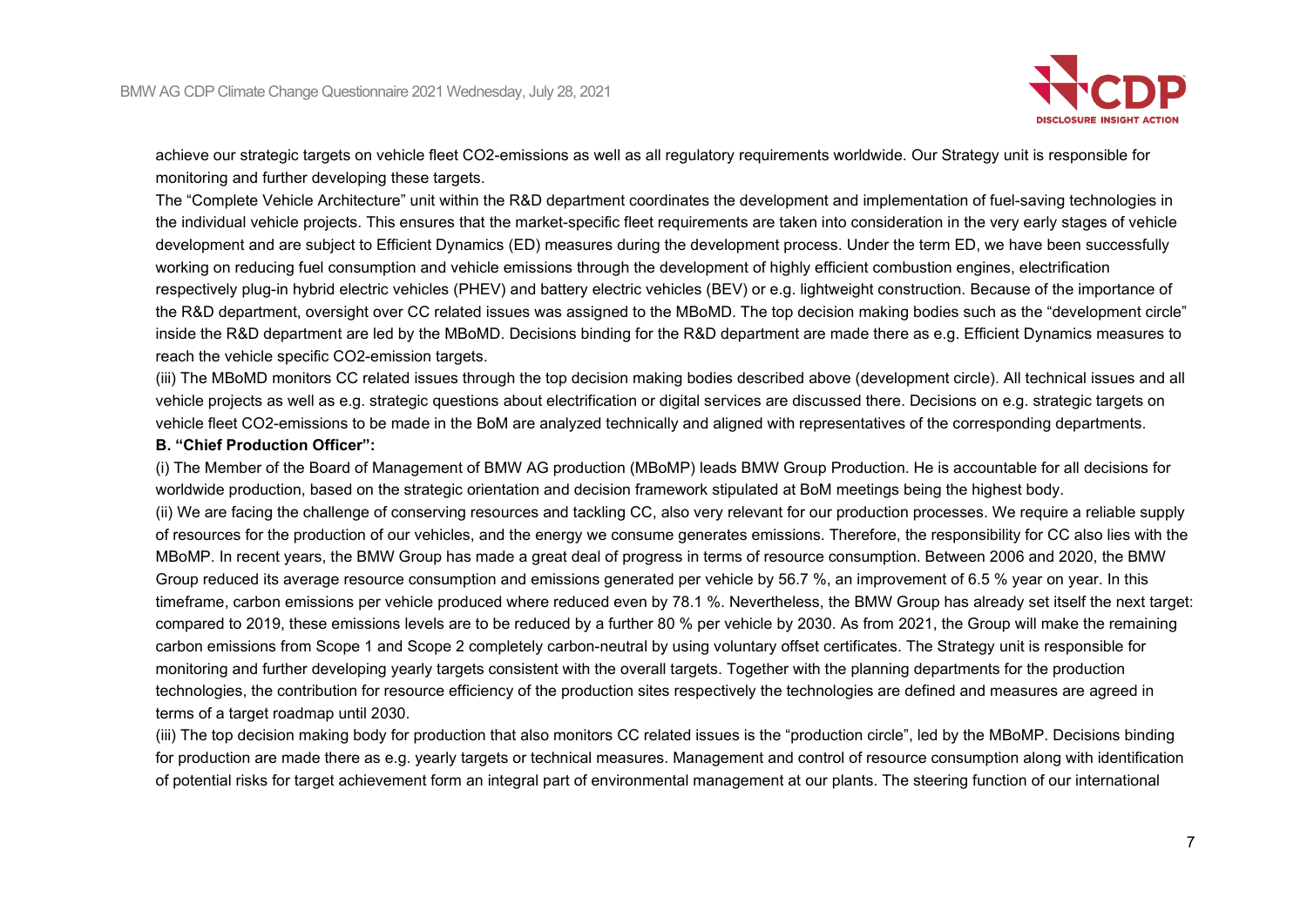

environmental network controls these measures. In case half year target monitoring shows deviations, countermeasures are defined and decided in the "production circle" to guarantee target achievement.

# **C1.3**

## **(C1.3) Do you provide incentives for the management of climate-related issues, including the attainment of targets?**

| <b>Provide incentives for the</b><br>management of climate-<br>related issues | <b>Comment</b>                                                                                                                                                                                                                                                                                                                                                                                                                                                                                                                                                                 |
|-------------------------------------------------------------------------------|--------------------------------------------------------------------------------------------------------------------------------------------------------------------------------------------------------------------------------------------------------------------------------------------------------------------------------------------------------------------------------------------------------------------------------------------------------------------------------------------------------------------------------------------------------------------------------|
| Row Yes                                                                       | Sustainability, including climate-related aspects, has been integrated at all corporate levels of the BMW Group since<br>2009 as a strategic objective based on specific targets and metrics. Sustainability is therefore an explicit component of<br>the company's management system. This means that sustainability as a corporate objective is broken down to the<br>level of business areas and divisions. As a result, the personal targets set for managers include sustainability aspects<br>and criteria which have an effect on their performance-based remuneration. |

# **C1.3a**

**(C1.3a) Provide further details on the incentives provided for the management of climate-related issues (do not include the names of individuals).**

| <b>Entitled to incentive</b>                | <b>Type of</b><br><i>incentive</i> | <b>Activity</b><br>inventivized | <b>Comment</b>                                                                                                                                                                                                                                                                                                                                                                                                                                                                                                                                                                                                                                                            |
|---------------------------------------------|------------------------------------|---------------------------------|---------------------------------------------------------------------------------------------------------------------------------------------------------------------------------------------------------------------------------------------------------------------------------------------------------------------------------------------------------------------------------------------------------------------------------------------------------------------------------------------------------------------------------------------------------------------------------------------------------------------------------------------------------------------------|
| <b>Chief Executive Officer</b><br>$ $ (CEO) | Monetary<br>reward                 | Emissions                       | The compensation of the CEO has two components: Fixed remuneration consists of a base<br>reduction target salary (paid monthly) and other remuneration elements as the use of company cars. The<br>variable remuneration comprises a bonus, a Performance Cash Plan (PCP) and share-based<br>remuneration components. The bonus is made up of two components, a corporate earnings-<br>related bonus (30 %) and a personal performance-related bonus (70 %). The personal<br>performance-related bonus is derived in terms of a performance factor. The Supervisory Board<br>sets the performance factor on the basis of its assessment of the contribution of the CEO to |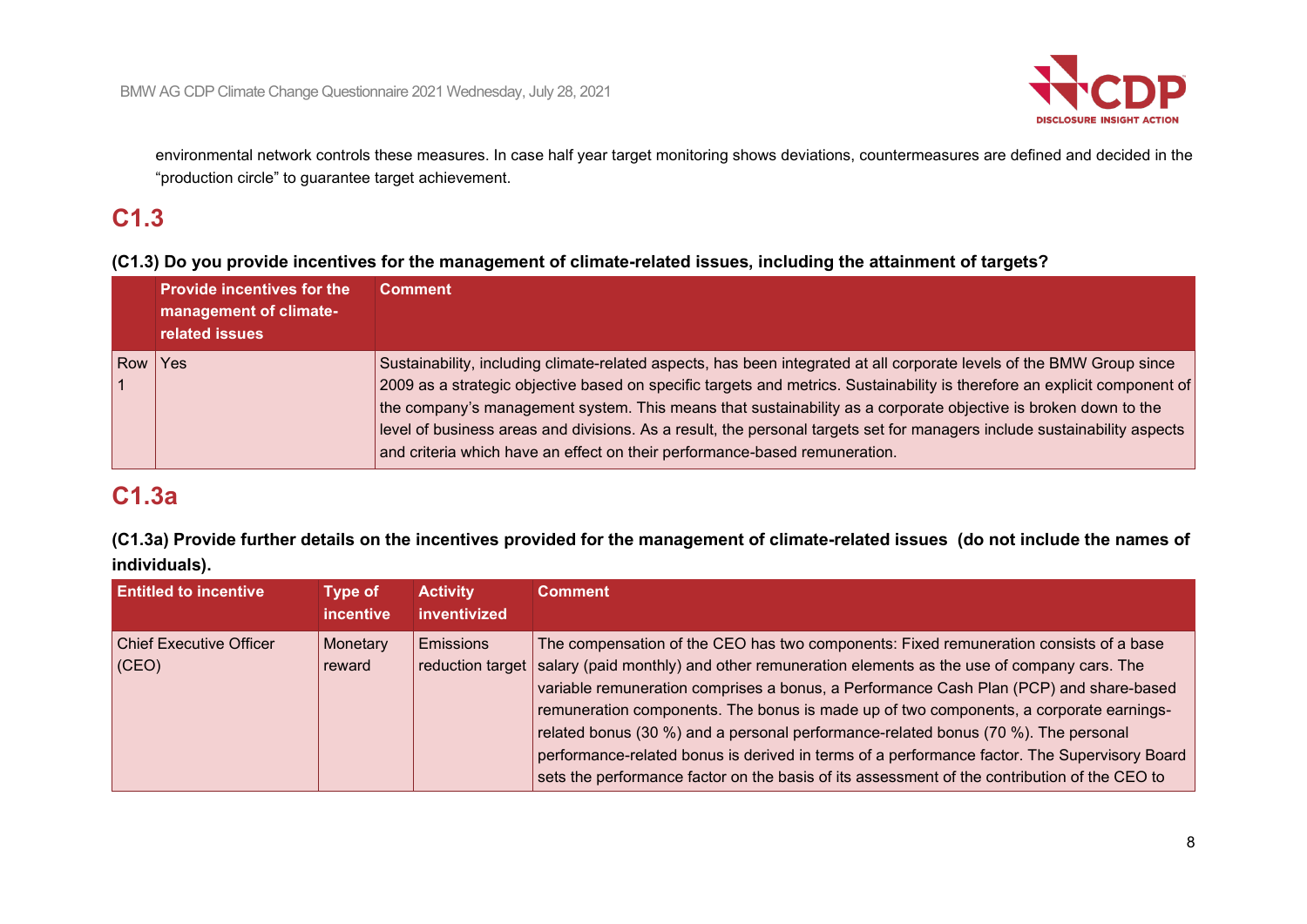

|                          |                    |                               | sustainable and long term oriented business development over a period of at least three<br>financial years. The following citation of our Group report p. 293 explains the criteria for the<br>performance factor: "The criteria include in particular innovation (economic and ecological, for<br>example in the reduction of carbon emissions), the Group's market position compared to its<br>competitors, customer focus, ability to adapt, leadership, corporate culture, promotion of<br>compliance and integrity, contribution to the Group's attractiveness as an employer, progress<br>in implementing the diversity concept, and activities that foster corporate social responsibility."                                                                                                                                                                                                                                                                                                                                                                                                                                                                                                                                                                                                                                                                                                                   |
|--------------------------|--------------------|-------------------------------|-----------------------------------------------------------------------------------------------------------------------------------------------------------------------------------------------------------------------------------------------------------------------------------------------------------------------------------------------------------------------------------------------------------------------------------------------------------------------------------------------------------------------------------------------------------------------------------------------------------------------------------------------------------------------------------------------------------------------------------------------------------------------------------------------------------------------------------------------------------------------------------------------------------------------------------------------------------------------------------------------------------------------------------------------------------------------------------------------------------------------------------------------------------------------------------------------------------------------------------------------------------------------------------------------------------------------------------------------------------------------------------------------------------------------|
| Board/Executive board    | Monetary<br>reward | Emissions<br>reduction target | The compensation of Board of Management members has two components: Fixed<br>remuneration consists of a base salary (paid monthly) and other remuneration elements as the<br>use of company cars. The variable remuneration comprises a bonus, a Performance Cash<br>Plan (PCP) and share-based remuneration components. The bonus is made up of two<br>components, a corporate earnings-related bonus (30 %) and a personal performance-related<br>bonus (70 %). The personal performance-related bonus is derived in terms of a performance<br>factor. The Supervisory Board sets the performance factor on the basis of its assessment of<br>the contribution of the relevant Board of Management member to sustainable and long term<br>oriented business development over a period of at least three financial years. The following<br>citation of our Group report p. 293 explains the criteria for the performance factor: "The criteria<br>include in particular innovation (economic and ecological, for example in the reduction of<br>carbon emissions), the Group's market position compared to its competitors, customer focus,<br>ability to adapt, leadership, corporate culture, promotion of compliance and integrity,<br>contribution to the Group's attractiveness as an employer, progress in implementing the<br>diversity concept, and activities that foster corporate social responsibility." |
| <b>Executive officer</b> | Monetary<br>reward | Emissions<br>reduction target | Every Board of Management member agrees with its executive officers corporate and<br>divisional targets in terms of balanced scorecards. Examples for divisional targets in the area<br>of climate change are: CO2-emission reductions of the BMW Group fleet; emission, waste, and<br>energy reduction targets for each production site and for the central departments as well as<br>targets regarding external sustainability ratings such as Dow Jones Sustainability Index,<br>FTSE4Good Index, and CDP. Achieving these targets is directly linked to the variable income<br>component.                                                                                                                                                                                                                                                                                                                                                                                                                                                                                                                                                                                                                                                                                                                                                                                                                         |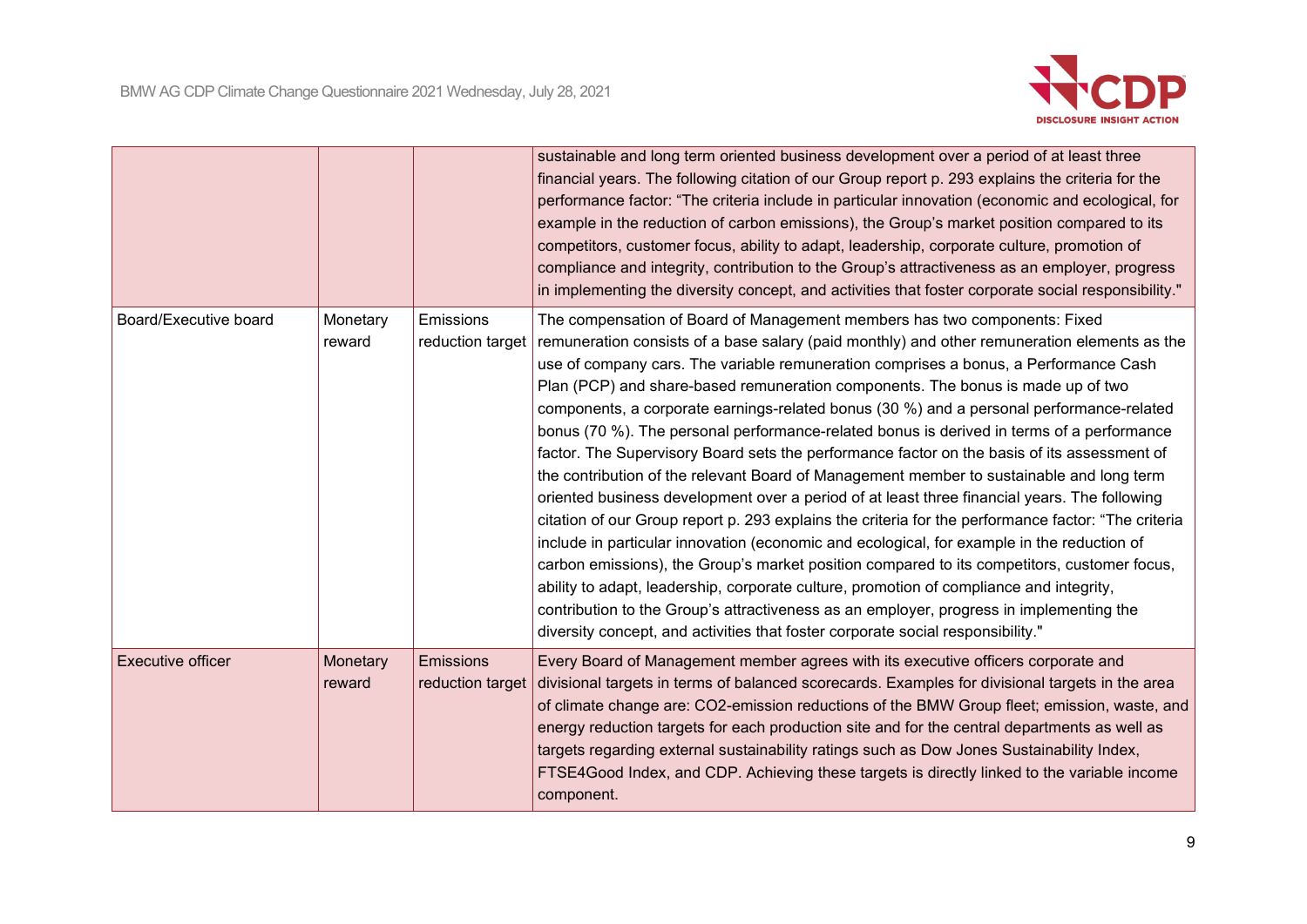

| Management group                      | Monetary<br>reward | Emissions<br>reduction target | Executive officers agree detailed targets with their respective management group. As an<br>example Senior Vice President "Corporate Strategy", agrees with "Head of Sustainability and<br>Environmental Protection" detailed targets. Some examples are:<br>- Further development and implementation of the sustainability strategy in all divisions;<br>- Integration of objectives for the corresponding year in the objective management process for<br>plants;<br>- Assurance of the target achievement concerning sustainability ratings such as Dow Jones<br>Sustainability Index, FTSE4Good Index, and CDP;<br>- Organization of the implementation and maintenance of the BMW Group-wide standardized<br>environmental management system of which one element is our database Ecofacts for all<br>environmental data;<br>- Support and further development of the external international sustainability network.<br>Another example are targets agreed between plant managers and their management group for<br>resource efficiency (e.g. energy consumption per vehicle produced). Achieving these targets is<br>directly linked to the variable income component. |
|---------------------------------------|--------------------|-------------------------------|-----------------------------------------------------------------------------------------------------------------------------------------------------------------------------------------------------------------------------------------------------------------------------------------------------------------------------------------------------------------------------------------------------------------------------------------------------------------------------------------------------------------------------------------------------------------------------------------------------------------------------------------------------------------------------------------------------------------------------------------------------------------------------------------------------------------------------------------------------------------------------------------------------------------------------------------------------------------------------------------------------------------------------------------------------------------------------------------------------------------------------------------------------------------------------|
| Energy manager                        | Monetary<br>reward | Efficiency<br>project         | Energy management staff has targets corresponding to energy and CO2 emission reduction,<br>depending on their position. These targets are linked to the variable part of their remuneration.<br>The percentage amount in general decreases (in relation to fix parts of remuneration) with<br>decreasing responsibility. Energy managers located in our production sites worldwide as well<br>as in central departments have various targets corresponding to climate change. They have to<br>meet detailed targets derived from the divisional targets measured in balanced scorecard<br>terms (at Group level). One target is for example reducing energy consumption per vehicle<br>produced. This target is broken down to all production sites with various energy managers<br>having their responsibilities and, respectively, their targets. Achieving these targets is directly<br>linked to the variable income component.                                                                                                                                                                                                                                         |
| Environment/Sustainability<br>manager | Monetary<br>reward |                               | Efficiency target   Environmental and sustainability managers e.g. in our production sites have targets<br>corresponding to climate change, depending on their position. These targets are linked to the<br>variable part of their remuneration which in general decreases (in relation to fix parts of                                                                                                                                                                                                                                                                                                                                                                                                                                                                                                                                                                                                                                                                                                                                                                                                                                                                     |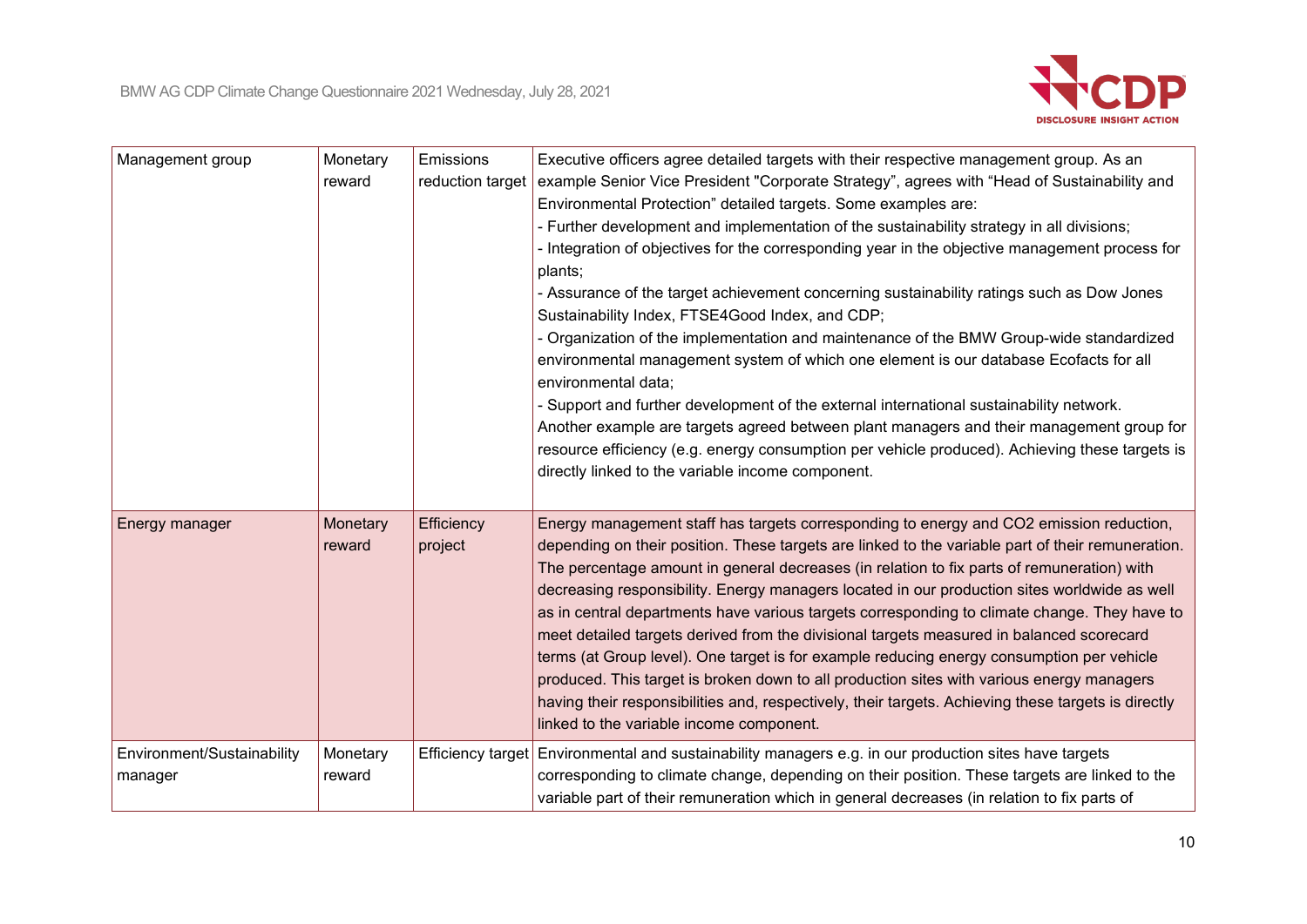

|               |                            |                       | remuneration) with decreasing responsibility. Detailed targets are derived from the divisional<br>targets measured in balanced scorecard terms (at Group level). Examples are:<br>- Reducing CO2 emissions per vehicle produced;<br>- Reducing energy consumption per vehicle produced;<br>- Targets regarding external sustainability ratings such as Dow Jones Sustainability Index,<br>FTSE4Good Index, and CDP.<br>Achieving these targets and the implementation of measures are directly linked to the variable<br>income component.                                                                                                               |
|---------------|----------------------------|-----------------------|----------------------------------------------------------------------------------------------------------------------------------------------------------------------------------------------------------------------------------------------------------------------------------------------------------------------------------------------------------------------------------------------------------------------------------------------------------------------------------------------------------------------------------------------------------------------------------------------------------------------------------------------------------|
| All employees | Monetary<br>reward         | Efficiency<br>project | The BMW Group has implemented a worldwide employee's idea management system a long<br>time ago. In addition to the permanently active online supported suggestion scheme<br>campaigns have been running to specific subjects, for example energy saving measures. In<br>2020 about 1,600 ideas were put into practice, resulting in savings of EUR 18.2 million,<br>partially resulting lower levels of energy consumption and CO2-emissions. Implemented<br>improvement ideas result in a bonus paid to the employee, which is proportional to the amount<br>of qualitative benefits (e.g. improved air quality or ergonomics) as well as cost savings. |
| All employees | Non-<br>monetary<br>reward | Efficiency<br>project | (Sustainability and carbon saving related) Target achievement is one main criterion for the<br>annual, individual performance appraisal and therefore does not only influence the pay out of<br>the personal bonus but the future career of each individual as a whole.                                                                                                                                                                                                                                                                                                                                                                                  |

# **C2. Risks and opportunities**

# **C2.1**

**(C2.1) Does your organization have a process for identifying, assessing, and responding to climate-related risks and opportunities?** Yes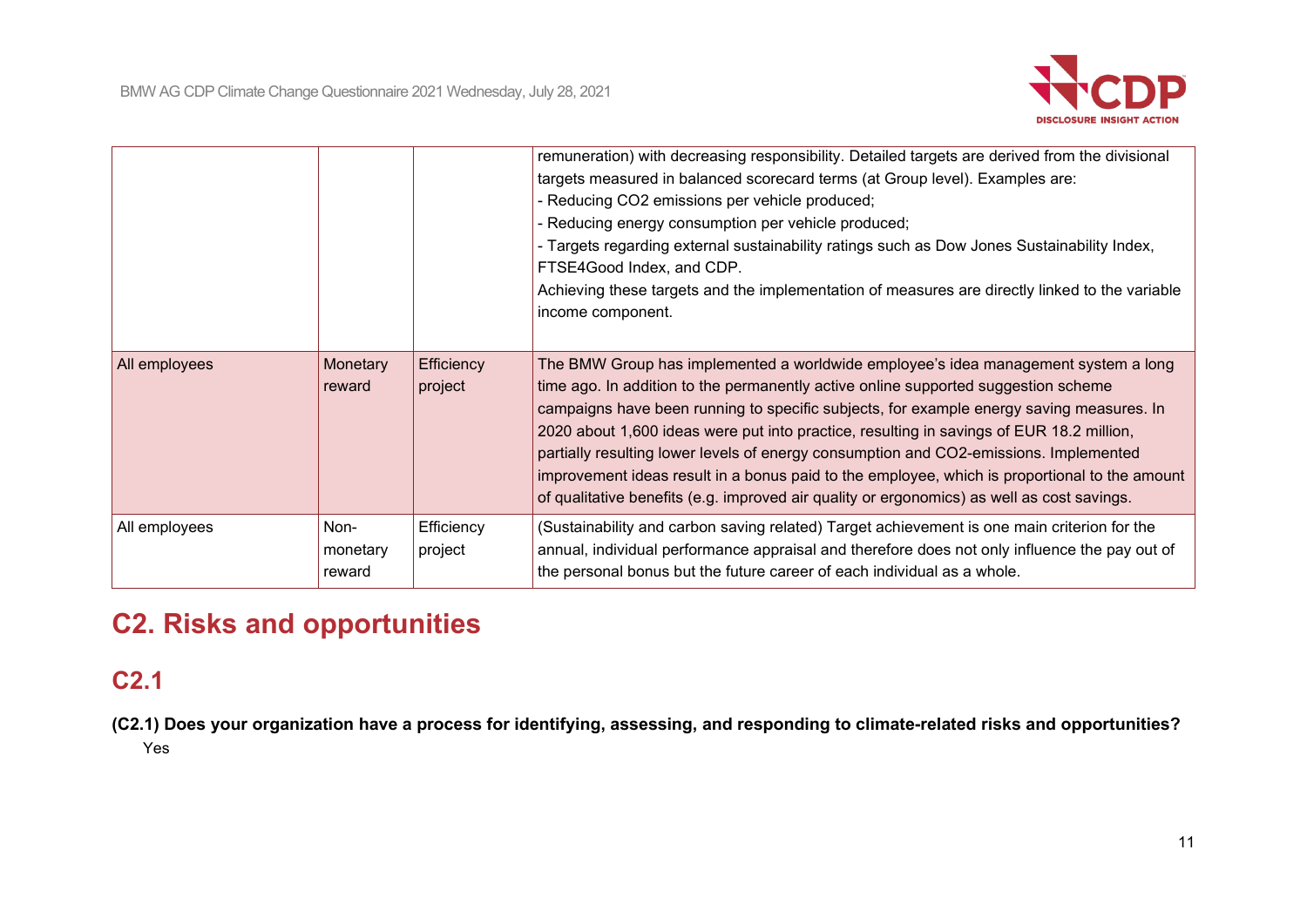

# **C2.1a**

#### **(C2.1a) How does your organization define short-, medium- and long-term time horizons?**

|                 | <b>From</b><br>(years) | Гο<br>(years) | <b>Comment</b>                                                                                                                                                                                                                                                                                                                             |
|-----------------|------------------------|---------------|--------------------------------------------------------------------------------------------------------------------------------------------------------------------------------------------------------------------------------------------------------------------------------------------------------------------------------------------|
| Short-<br>⊺term | $\overline{0}$         |               | In line with BMW Group's internal management system, the outlook of BMW Group's annual report covers a period of one<br>year.<br>Opportunities and risks are assessed in the internal risk report and in the risk report of the annual report with respect to a<br>period including the current business year and the two following years. |
| Medium-<br>term | 2                      | 6             | BMW Group's corporate planning considers two time periods, the so called "long-term planning" and the "prolonged long-<br>term planning". Our "long-term planning" includes the detailed planning of the next six years following the current business<br>year. We understand this as medium-term horizon in the sense of CDP.             |
| Long-term $6$   |                        | 12            | BMW Group's corporate planning considers two time periods, the so called "long-term planning" and the "prolonged long-<br>term planning". Our "prolonged long-term planning" includes the timespan of an additional six years. We understand this as<br>long-term horizon in the sense of CDP.                                             |

# **C2.1b**

### **(C2.1b) How does your organization define substantive financial or strategic impact on your business?**

The scope of climate change related risks and opportunities (CCR&O) identification and management includes BMW Group-wide direct physical risks and opportunities (R&Os) as well as indirect R&Os, e.g. from regulation and changing consumer behavior. The results of the environmental risk management process are part of the regular reporting to the Board of Management / Supervisory Board, at least twice a year and regularly for risks with significant impact for the short-term horizon.

#### **i) Definition of substantive financial or strategic impacts:**

Substantial financial or strategic impact is defined as risks with medium and high risk amounts. Risk / opportunity is defined as any event which might occur with a certain probability that could have a negative / positive impact on the achievement of targets. Main targets are growth, profitability, efficiency and sustainable levels of business. Materiality for prioritization is measured as amount of risk (average negative impact on earnings),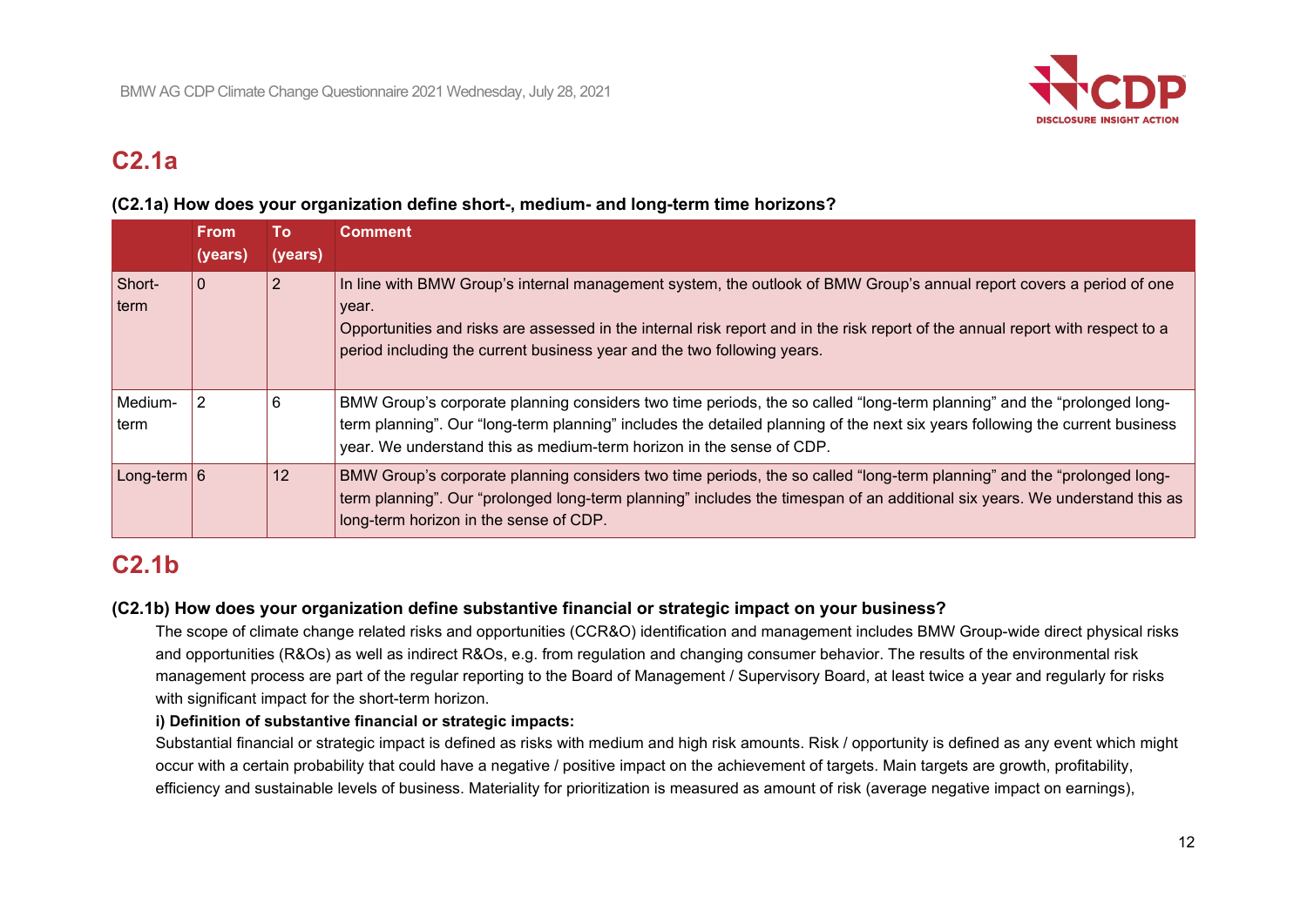

including climate change related risks, for profit/loss and cash flow as well as image / reputation by the magnitude of impact and likelihood of occurrence. The amount of risks is classified as low (EUR 0-50 million), medium (EUR >50-400 million) and high (EUR >400 million).

#### **ii) Quantifiable indicators to define substantive financial or strategic impact**

The amount of risks is classified as low (EUR 0-50 million), medium (EUR >50-400 million) and high (EUR >400 million). CCR&O are allocated to categories (regulatory, reputational, shifts in customer demand, operational, physical). Risk catalogues help the risk management network representatives to reflect / categorize and aggregate all CCR&O. All locations (plants, logistic issues etc.) are considered as well as risks in the supply chain. Important weather-related risks considered are flooding, tornados, hail or interruption of supply chains due to climate changes / availability of water. Assessment, evaluation and prioritization of CCR&Os is supported by a team of risk / insurance managers and external expertise (e.g. Allianz, Munich Re). Physical risks are covered by insurances and are part of the annual reassessment with our insurance companies. Short-term risks reported to the centralized risk management from the network are aggregated / prioritized and reported to the Board of Management / Supervisory Board. In strategic planning material short- to long-term CCR&O are reflected.

# **C2.2**

**(C2.2) Describe your process(es) for identifying, assessing and responding to climate-related risks and opportunities.**

#### **Value chain stage(s) covered**

Direct operations

Upstream

Downstream

### **Risk management process**

Integrated into multi-disciplinary company-wide risk management process

### **Frequency of assessment**

More than once a year

#### **Time horizon(s) covered**

Short-term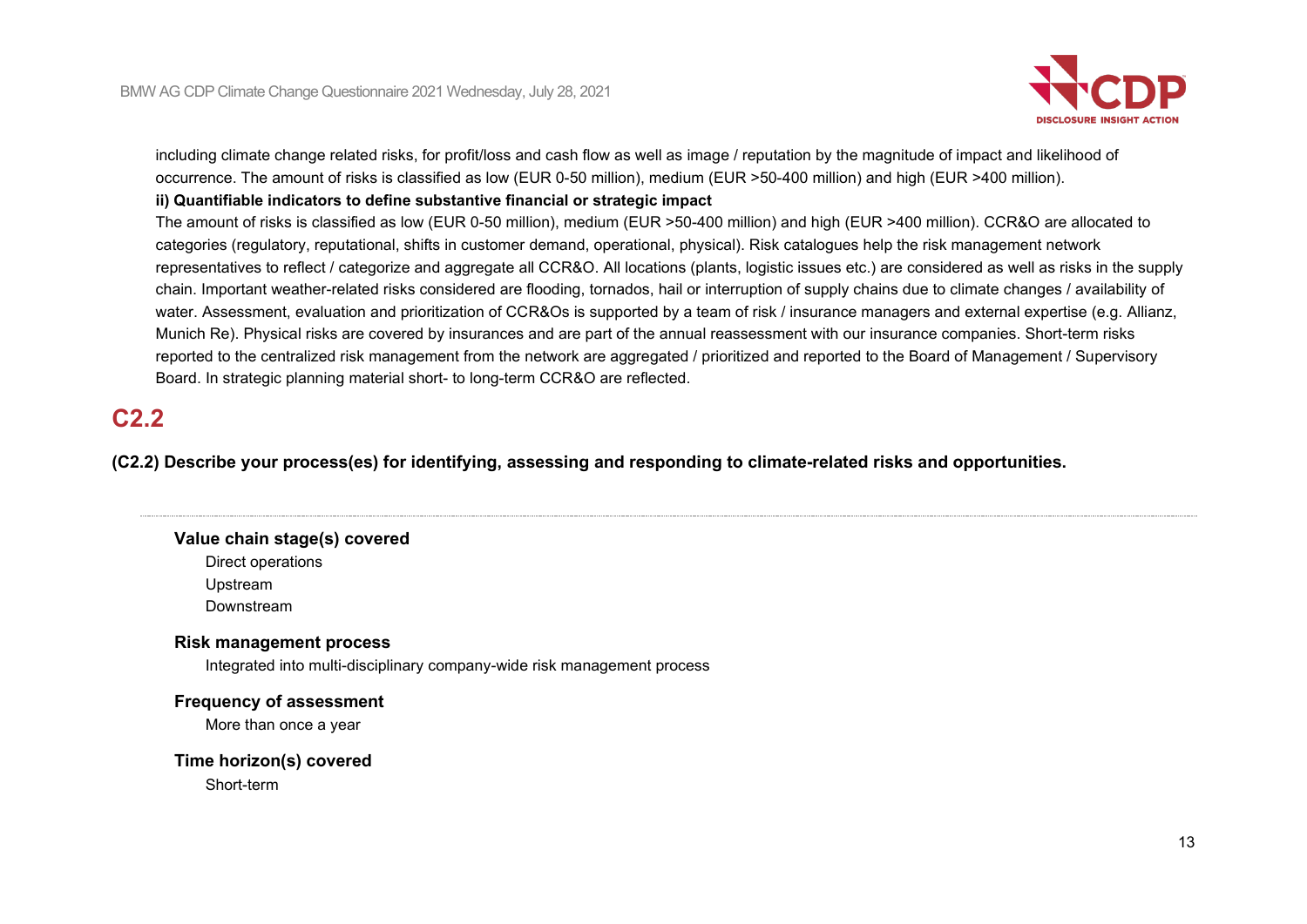

Medium-term

Long-term

#### **Description of process**

i) Process to identify substantive climate-related risks and opportunities

The BMW Group considers our worldwide operations within the identification process of risks / opportunities driven by climate parameters. On a market level, climate change related risks and opportunities (CCR&O) are ongoing monitored with a short-, medium- and long-term time horizon.

The results of the environmental risk management process are part of the regular reporting to the Board of Management / Supervisory Board, at least twice a year and regularly for risks with significant impact in the short-term horizon.

BMW Group's process of assessing, identifying, monitoring and steering CCR&O is part of A) the enterprise risk management process (ERMP), integrated in B) the Strategy & Structure Circle resp. Board of Management (BoM) & part of C) the management process established to ensure the reduction of CO2 emissions of BMW Group's vehicle fleet.

A) ERMP comprises early identification of R&Os, their measurement, management and monitoring in a decentralized structure. Within this internal risk management network covering all organizational levels, dedicated managers are responsible for reporting and managing CCR&O. The results of the ERMP are reported to a steering committee which prioritizes R&Os (CCR&O) reported to the Board of Management.

B) In the Strategy & Structure Circle (consisting of the top management of the company divisions) tasks and measures for the climate protection strategy of the BMW Group are discussed and proposed to the Board of Management, setting the strategic course including sustainability issues.

C) The fleet CO2 strategy, corresponding targets for each vehicle project and their fulfilment are set and monitored by corporate planning, which reports directly to the Board of Management. CO2 targets are refined and adjusted in line with new regulations and alterations in demand and offer of new cars.

Assessment of CCR&Os at plant level and relevant central department units is carried out in terms of the ERMP by the responsible network managers. Audits for ISO14001, in place in all plants and relevant central units, verify our "on-site" CCR&O assessment and monitoring processes regularly.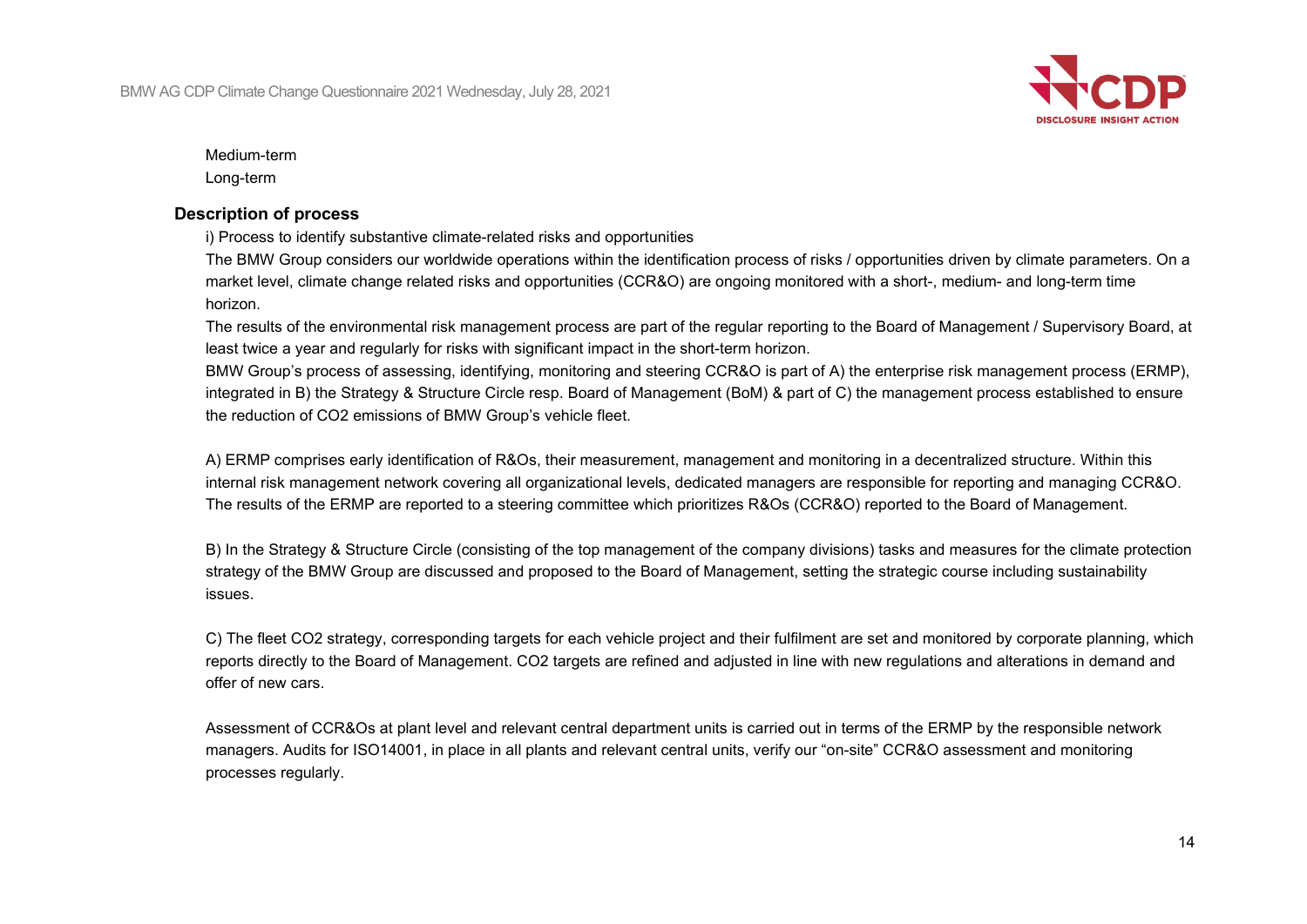

These processes ensure that we identify substantive climate-related risks which are defined as risks with medium (EUR >50-400 million) and high risk amounts (EUR >400 million).

ii) Case study for physical risks:

a) Physical risks from weather extremes.

For production a major physical risk could arise from weather extremes such as extreme temperatures that could cause interruptions, e.g. due to water scarcity. BMW Risk Management uses a comprehensive risk catalogue which covers potential CCR&O and thus ensures that significant CCR&O are assessed, reported and validated in the BMW Group risk management process. In the internal risk catalogue CCR&O of "acute physical" and "chronic physical" are included in the risk category "external / global environment; environment; natural risks", CCR&O of "upstream" are also included in the risk category "product development and manufacturing; procurement / purchasing / foreign production". Risks related to water depend mainly on local conditions. BMW Group uses a tailor-made natural catastrophes risk analysis tool to evaluate our / supplier locations worldwide. Depending on the exact geographical position all risks are analyzed for hazards like flood, storm, extreme temperatures etc.

To mitigate production risks and leverage opportunities BMW Group's Strategy unit is developing measures with affected departments.

Resulting strategic options and measures are put forward to the Board of Management for decision. The Strategy & Structure Circle consists of the top management of the company's divisions and prepares the decisions made by the Board of Management.

Specific examples are targets for resource efficiency (e.g. a 45 % reduction in energy or water consumption from 2006 to 2020), targets for the use of renewable energies or implementation of environmental management systems in all sites worldwide.

b) Physical risks in supply chain.

Similar physical risks could arise in BMW Group's supply chain. Due to our global supplier network (about 12,000 Tier 1 suppliers of production material and an exponentially increasing number of Tier n suppliers) supply shortages could arise in several regions worldwide and affect BMW Group sites.

We apply a three step risk management and mitigation approach: Identification and analysis of locations of potential high-risk suppliers using a risk filter (and further tools), media screening and an industry-wide questionnaire (step 1). Execution of audits and assessments on the basis of the results of the industry-wide questionnaire as well as agreement on corrective measures (e.g. in case potential production material suppliers have not already implemented a certified environmental management system) (step 2). Review and certification of selected supplier locations using the industry-wide sustainability questionnaire, independent sustainability audits or BMW Group sustainability assessments, supplier training as well as performance monitoring of / engagement with key suppliers / supply chains (e.g. through CDP's Supply Chain program) (step 3).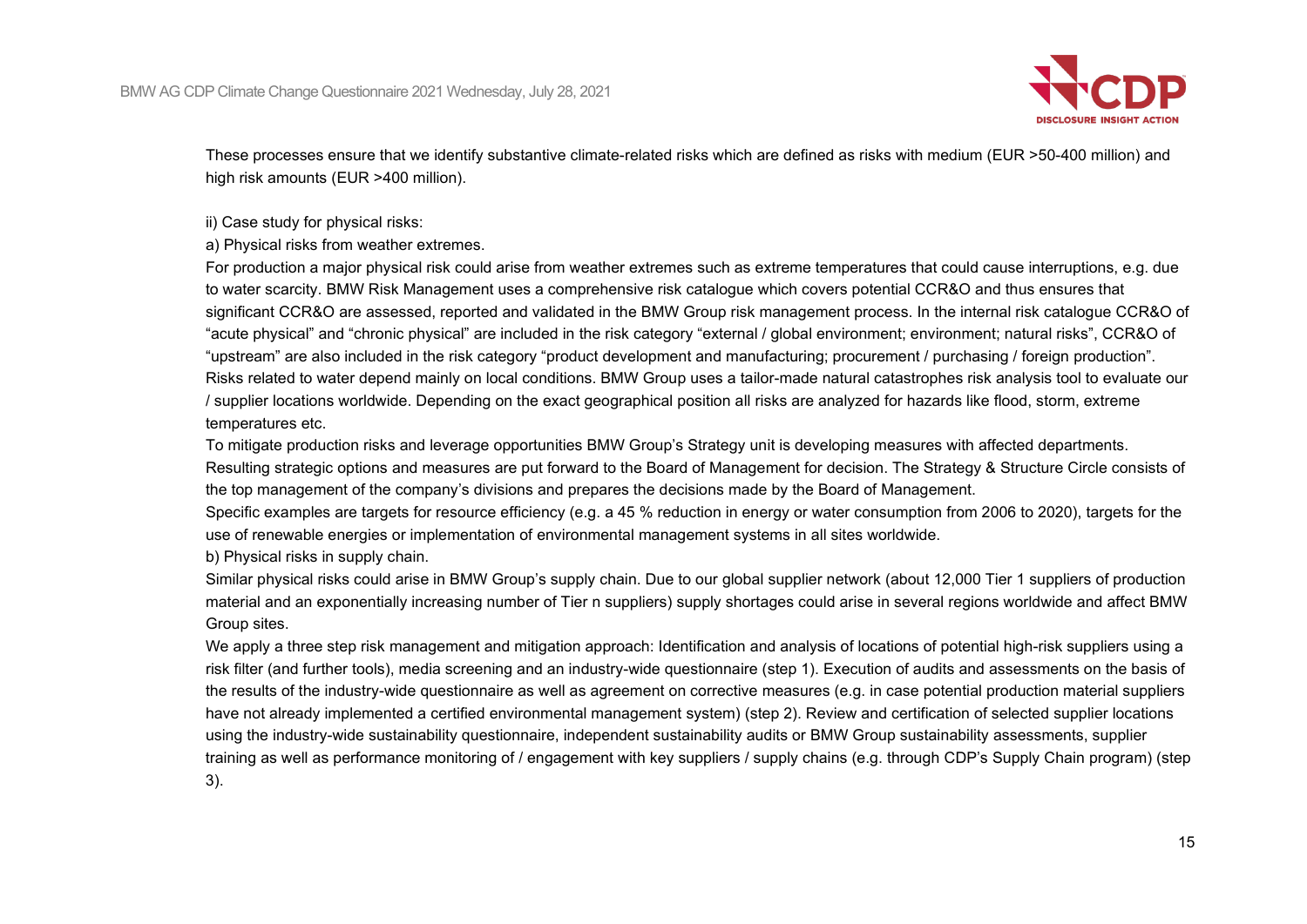

iii) Case study for transitional risks

Transitional risks can derive from regulation or leverage opportunities for new products, e.g. from upcoming regulations or shift in consumer preferences.

BMW Group's Strategy unit is responsible for monitoring and further developing targets on vehicle fleet CO2-emissions to meet all regulatory requirements worldwide as well as to shape transformation with attractive, electrified products and innovative mobility services. These targets and corresponding measures together with an assessment of financial implications are aligned within the affected departments and discussed in the Product & Customer Circle (senior vice president level) and then brought to the Board of Management as highest body for decision. The "Complete Vehicle Architecture" unit within the R&D department coordinates the development and implementation of fuel-saving technologies in the individual vehicle projects to achieve the CO2-targets and to leverage business opportunities with new products and services.

For example, as a result of this management process it was decided to launch eleven further models featuring hybrid technology, namely in the series BMW X1, X2, X3 and the BMW 3 Series. Additional hybrid variants of the BMW 5 Series were also added to the product range. Two additional all-electric models are added with the MINI Cooper SE and the BMW iX3. At the end of 2020, our vehicle portfolio included 20 electrified models in various segments, thereof 3 BEV and 17 PHEV models. Two more BEV models will be available from 2021 and by 2023, we will offer a total of 25 electrified models, more than half of them pure electric.

# **C2.2a**

**(C2.2a) Which risk types are considered in your organization's climate-related risk assessments?**

|                              | <b>Relevance &amp;</b><br><b>inclusion</b> | <b>Please explain</b>                                                                                                                                                                                                                                                                         |
|------------------------------|--------------------------------------------|-----------------------------------------------------------------------------------------------------------------------------------------------------------------------------------------------------------------------------------------------------------------------------------------------|
| <b>Current</b><br>regulation | Relevant,<br>always<br>included            | RELEVANCE:<br>Climate-related risks from current regulation are generally relevant for BMW Group and the automotive industry as a whole.<br>More specifically, the tightening of current climate-related regulation can include risks for BMW.                                                |
|                              |                                            | COMPANY SPECIFIC EXAMPLE OF RISK TYPE:<br>A company specific example is the introduction of increased taxation schemes. Taxation is directly related to the total cost<br>of ownership (TCO) for the customer. If the vehicles of a car manufacturer are especially negatively affected by an |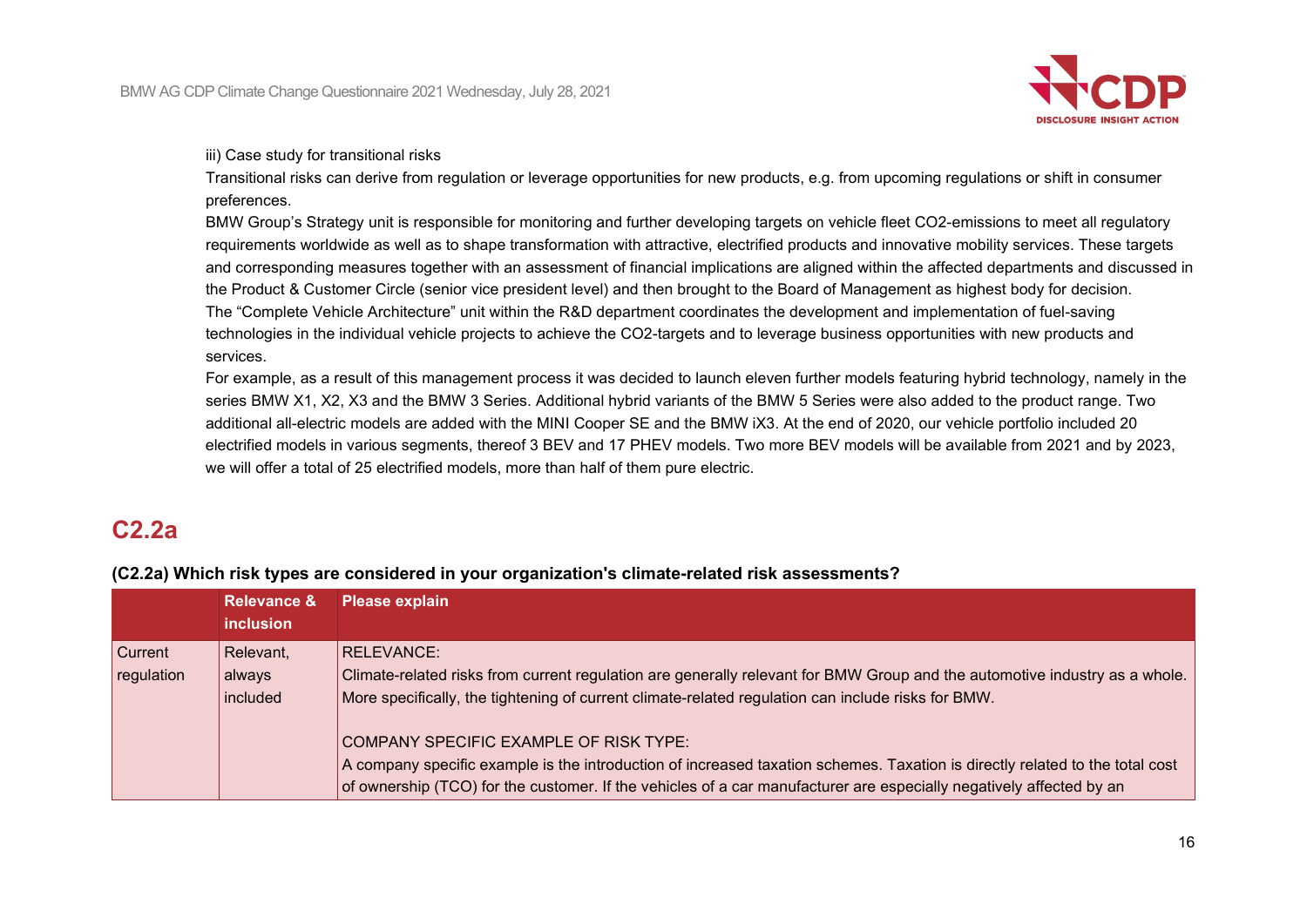

|                        |                                 | increased taxation scheme this will impact the purchase decision. The risks are sector specific, but possess an increased<br>risk level for the BMW Group as premium car manufacturer (e.g. cars with larger engine sizes).<br>E.g. in the French bonus / malus taxation scheme the values increased again in 2020 when compared to 2018 (e.g. the<br>malus for a vehicle emitting more than 185 g CO2/km (WLTP: 212 g CO2/km) increased from EUR 10,500 in 2018 to EUR<br>20,000 in 2020).<br>Another example is that a couple of EU-markets focus their incentives on BEV and no longer on PHEVs (e.g. France, UK)<br>with potential negative impact on our future PHEV sales (2020: 148,121 PHEV worldwide).<br>In a similar way nearly all of our worldwide passenger car sales are affected by emission taxation and regulation schemes.<br>If these are changed with negative impacts on sales figures as this could e.g. be the case for our PHEV offers it might result<br>in a decrease in sales volume. E.g., a drop in sales of 1 % might have an estimated impact between EUR 150 and 250 |
|------------------------|---------------------------------|-------------------------------------------------------------------------------------------------------------------------------------------------------------------------------------------------------------------------------------------------------------------------------------------------------------------------------------------------------------------------------------------------------------------------------------------------------------------------------------------------------------------------------------------------------------------------------------------------------------------------------------------------------------------------------------------------------------------------------------------------------------------------------------------------------------------------------------------------------------------------------------------------------------------------------------------------------------------------------------------------------------------------------------------------------------------------------------------------------|
|                        |                                 | million gross profit, depending on the models affected.<br><b>INCLUSION:</b><br>BMW Group Risk Management uses a comprehensive risk catalogue with experts of the risk categories responsible for<br>validation of their risk categories. The risk catalogue also covers potential climate-related risks and thus ensures that<br>significant climate-related risks are assessed, reported and validated in the BMW Group risk management process. In the<br>internal risk catalogue climate-related risks of "current regulation" are included in the risk categories "external / global<br>environment; new regulations" for tightening of current regulation or "product development and manufacturing; product<br>introduction" if current regulation exposes risks in the homologation and production of vehicles.                                                                                                                                                                                                                                                                               |
| Emerging<br>regulation | Relevant,<br>always<br>included | <b>RELEVANCE:</b><br>Climate-related risks from emerging regulation are generally relevant for BMW Group and the automotive industry as a<br>whole.<br>COMPANY SPECIFIC EXAMPLE OF RISK TYPE:<br>The introduction of new climate-related regulation, mostly for CO2 or local emissions can include risks for BMW. For<br>example, local restrictions affecting product usage in specific sectors may limit our sales in individual markets.<br>More specifically we face risks as provider of premium mobility. Regulators could propose uneven load distribution to meet<br>regional fleet targets. At the same time BMW Group as premium manufacturer has to meet high quality and comfort                                                                                                                                                                                                                                                                                                                                                                                                          |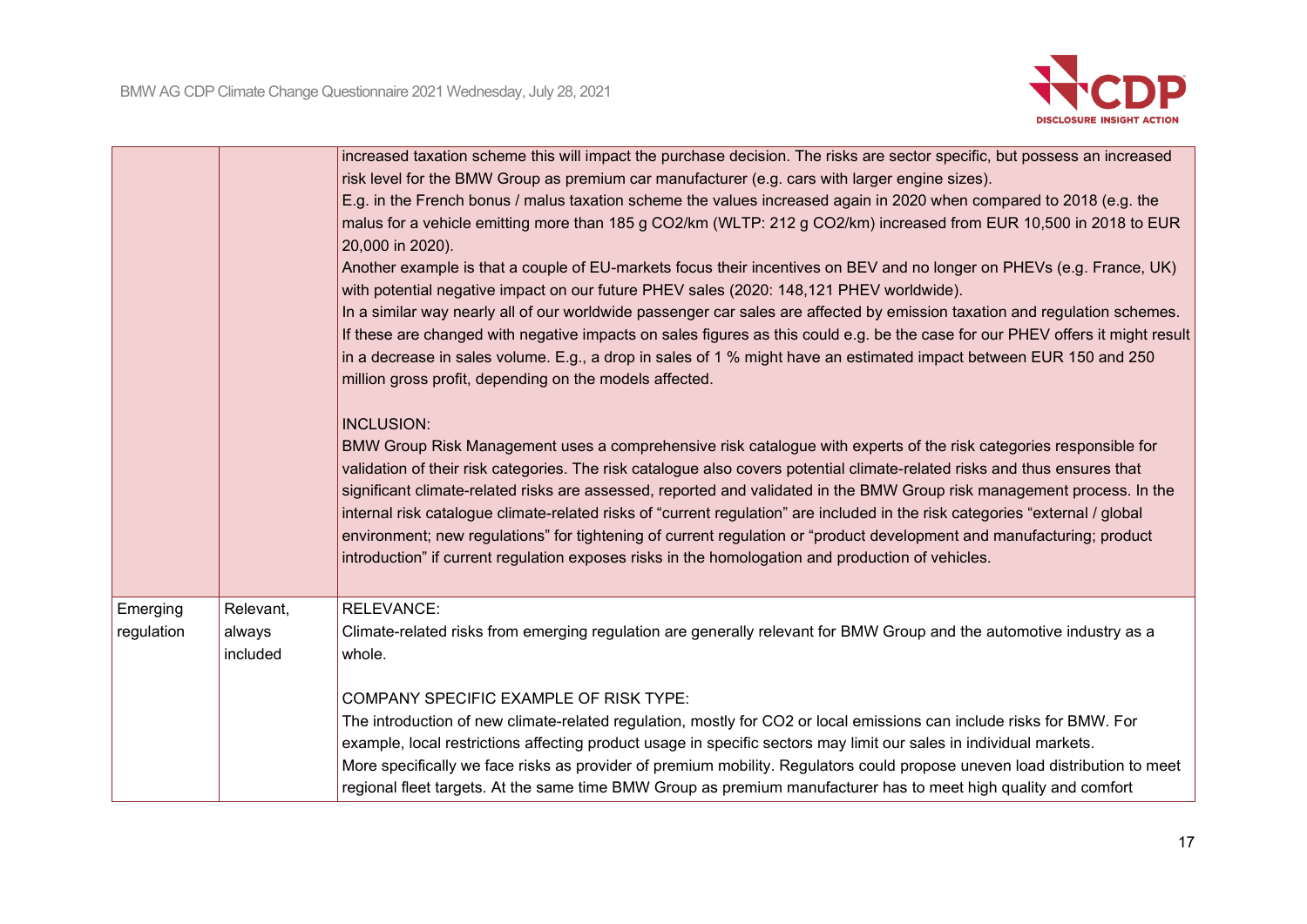

|            |                                 | demands of their customers. A deciding factor in achieving e.g. a post 2021 target of EU28 is the success of e-mobility.<br>However, the framework conditions have not yet been solidified in the majorities of states and cities. The uncertainty of<br>regulations regarding incentives for the accelerated introduction of alternative drive vehicles and the available charging<br>infrastructure have major influence on the volatility of the e-mobility business case. The development of market shares for<br>battery electric and plug-in hybrid electric vehicles are not yet easily predicted. The uncertainty about stronger limits in the<br>future and the possibility of low emission zones with stricter limits constitutes a risk. This may affect local demand for our<br>vehicles and hence have a negative impact on sales, margins and, possibly, the residual value of these vehicles. E.g. a<br>drop in sales of 1 % might have an estimated impact between EUR 150 and 250 million gross profit, depending on the<br>models affected.     |
|------------|---------------------------------|-------------------------------------------------------------------------------------------------------------------------------------------------------------------------------------------------------------------------------------------------------------------------------------------------------------------------------------------------------------------------------------------------------------------------------------------------------------------------------------------------------------------------------------------------------------------------------------------------------------------------------------------------------------------------------------------------------------------------------------------------------------------------------------------------------------------------------------------------------------------------------------------------------------------------------------------------------------------------------------------------------------------------------------------------------------------|
|            |                                 | <b>INCLUSION:</b><br>BMW Group Risk Management uses a comprehensive risk catalogue with experts of the risk categories responsible for<br>validation of their risk categories. The risk catalogue also covers potential climate-related risks and thus ensures that<br>significant climate-related risks are assessed, reported and validated in BMW Group's risk management process. In the<br>internal risk catalogue climate-related risks of "emerging regulation" are included in the risk categories "external / global<br>environment; new regulations" for new regulation which limit the use of BMW Group vehicles or "product development and<br>manufacturing; product introduction" if emerging regulation exposes risks in the homologation and production of vehicles.                                                                                                                                                                                                                                                                              |
| Technology | Relevant,<br>always<br>included | <b>RELEVANCE:</b><br>Climate-related risks from technology are generally relevant for BMW Group and the automotive industry as a whole.<br>COMPANY SPECIFIC EXAMPLE OF RISK TYPE:<br>Climate change (CC) is a driving force for transformation of the automotive industry. Electrification is a priority area in our<br>BMW Group Strategy, which provides us with a strategic roadmap up to 2025. We are monitoring technological<br>improvements, e.g. the development of battery cells. A potential risk could be that competitors gain a competitive<br>advantage by finding better technology solutions. Further risk could emerge from the complexity of such new technologies<br>and its handling which could lead to increased development / quality costs. However, with 2 BEV and 11 PHEV models<br>launched in 2020, our vehicle portfolio included 20 electrified models in various segments. In 2020 we sold 192,662 BEVs<br>and PHEVs, about 8 % of our total sales volume, and led e.g. the global PHEV sales since 2017– and not just the premium |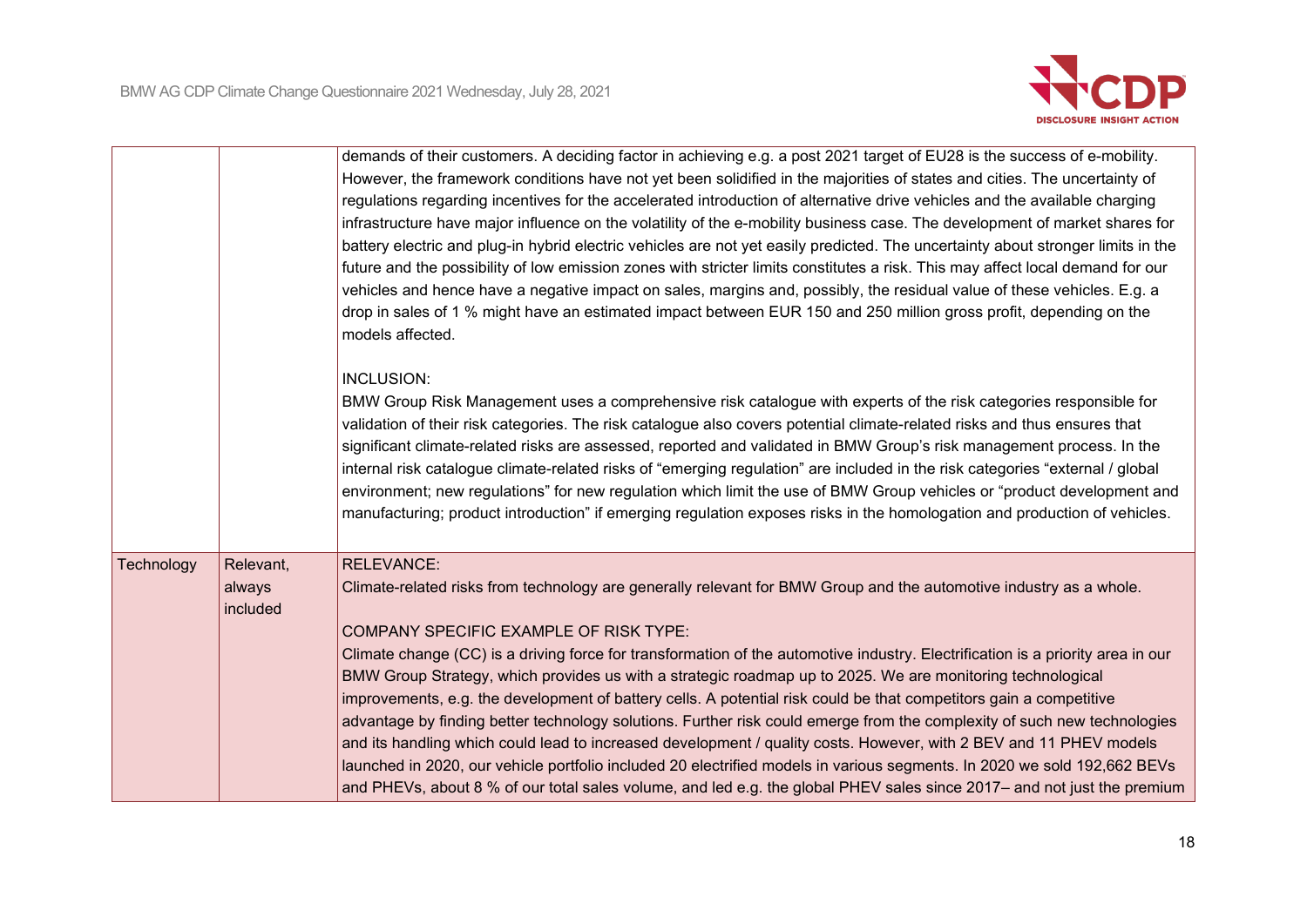

|       |                                 | segment. Due to our strong position in e-mobility and corresponding technologies we see CC driven technological changes<br>as an opportunity rather than a risk. To sustain our leading role, we concentrate all our technological expertise relating to<br>battery cells at our battery competence centre in Munich (Germany), where we began pooling our experience and<br>comprehensive expertise in 2019. The centre aims to make advances in battery cell technology and the production<br>processes. BMW Group intends to increase the potential range of its electrified vehicles by 2030 by continuing to develop<br>its battery cells, modules and systems. The centre represents the entire value chain of the battery cell technology – from<br>R&D, through to the composition and design of the battery cells to recycling. The BMW Group has invested a total of EUR<br>200 million in the competence centre and employs 200 people here.<br><b>INCLUSION:</b><br>BMW Group Risk Management uses a comprehensive risk catalogue with experts of the risk categories responsible for<br>validation of their risk categories. The risk catalogue also covers potential climate-related risks and thus ensures that<br>significant climate-related risks are assessed, reported and validated in the BMW Group risk management process. In the<br>internal risk catalogue climate-related risks of "technology" are included in the risk category "product development and<br>manufacturing" for risks in the homologation process and necessary changes for the production planning of vehicles. |
|-------|---------------------------------|--------------------------------------------------------------------------------------------------------------------------------------------------------------------------------------------------------------------------------------------------------------------------------------------------------------------------------------------------------------------------------------------------------------------------------------------------------------------------------------------------------------------------------------------------------------------------------------------------------------------------------------------------------------------------------------------------------------------------------------------------------------------------------------------------------------------------------------------------------------------------------------------------------------------------------------------------------------------------------------------------------------------------------------------------------------------------------------------------------------------------------------------------------------------------------------------------------------------------------------------------------------------------------------------------------------------------------------------------------------------------------------------------------------------------------------------------------------------------------------------------------------------------------------------------------------------------------------------------------------|
| Legal | Relevant,<br>always<br>included | <b>RELEVANCE:</b><br>Climate-related legal risks are generally relevant for BMW Group and the automotive industry as a whole. Potential risks in<br>that category are related to compliance with the law - a basic prerequisite for our success. Applicable law provides the<br>binding framework for the BMW Group's worldwide activities. As a result of its global operations, we are exposed to various<br>legal risks, including those related to climate-related regulations.<br>COMPANY SPECIFIC EXAMPLE OF RISK TYPE:<br>A Compliance Management System is in place at BMW Group to ensure that the representative bodies, managers and staff<br>consistently act in a lawful manner (BMW Group Report 2020, p. 58-62). A company specific example for this risk type<br>related to climate change is the discussion around diesel engine exhaust emissions and its future. Since 2015, the<br>discussion has led to ongoing criticism, especially in Europe and the USA. In the course of this discussion, the impression<br>was often created that almost all manufacturers had manipulated exhaust values. At the BMW Group, there are no activities<br>or technical provisions that influence the test mode for recording emissions. We have a corresponding Compliance<br>Management System to ensure that legal requirements are met and risks e.g. from legal prosecutions related to individual                                                                                                                                                                                              |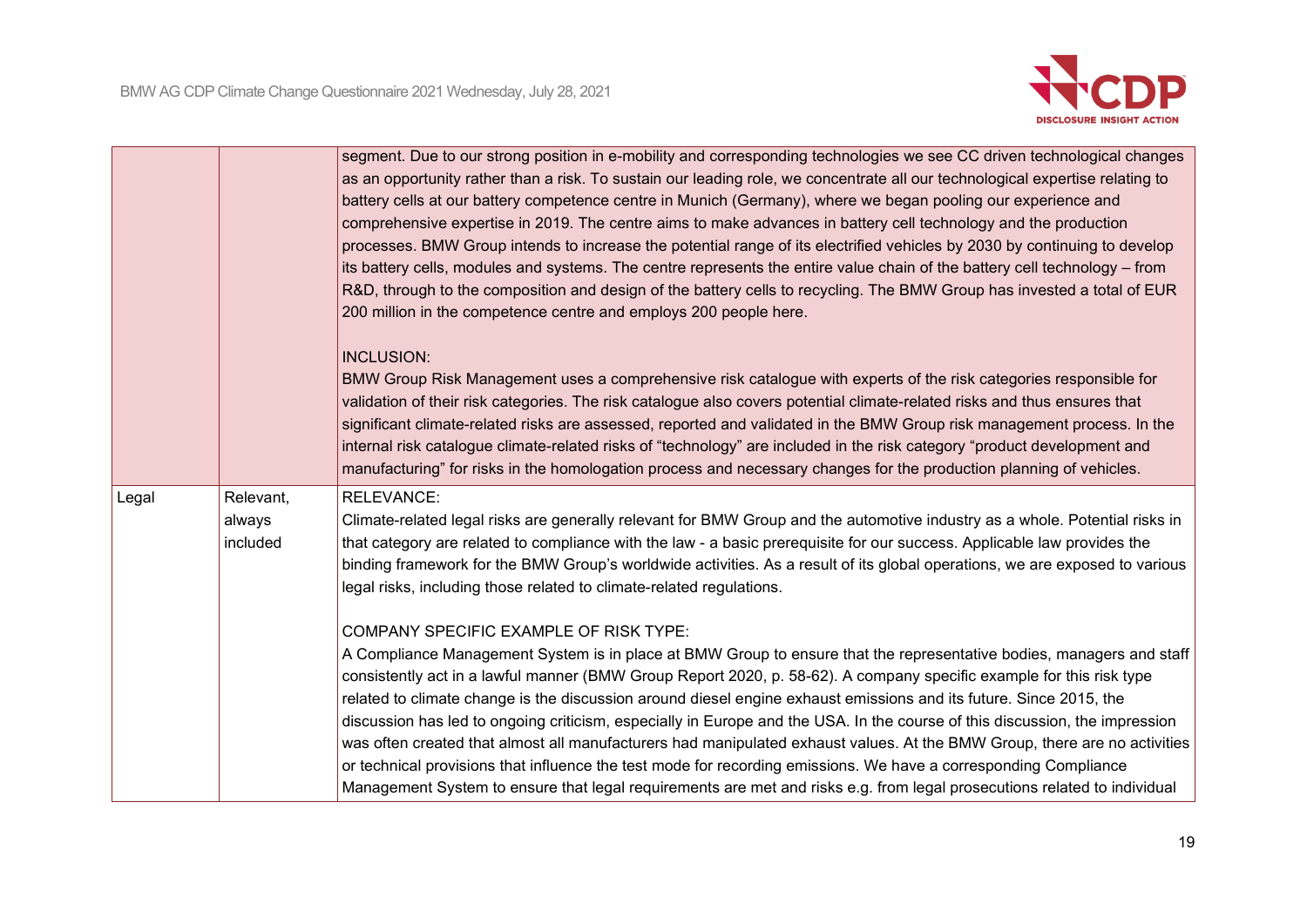

|        |                                 | or organizational misbehavior towards emissions regulations are minimized. In 2020, the new function Technical<br>Compliance was established to manage especially these risks. Our personnel expenses (2020: EUR 12,244 million) cover<br>many full-time employees being part of our worldwide compliance system.<br>We believe modern diesel cars continue to have a future. Diesel engines emit 15 % less CO2 on average than petrol<br>engines and can thus make an important contribution to achieving national and international CO2 reduction goals.<br>INCLUSION:                                                                                                                                                                                                                                                                                                                                                                                                                                                                                                                                                                                                                                                                                                                                                                                                                                                                                                                                                              |
|--------|---------------------------------|---------------------------------------------------------------------------------------------------------------------------------------------------------------------------------------------------------------------------------------------------------------------------------------------------------------------------------------------------------------------------------------------------------------------------------------------------------------------------------------------------------------------------------------------------------------------------------------------------------------------------------------------------------------------------------------------------------------------------------------------------------------------------------------------------------------------------------------------------------------------------------------------------------------------------------------------------------------------------------------------------------------------------------------------------------------------------------------------------------------------------------------------------------------------------------------------------------------------------------------------------------------------------------------------------------------------------------------------------------------------------------------------------------------------------------------------------------------------------------------------------------------------------------------|
|        |                                 | BMW Group Risk Management uses a comprehensive risk catalogue with experts of the risk categories responsible for<br>validation of their risk categories. The risk catalogue also covers potential climate related risks and thus ensures that<br>significant climate-related risks are assessed, reported and validated in the BMW Group risk management process. In the<br>internal risk catalogue climate-related risks of "legal" are included in the risk category "litigations and contractual or<br>compliance cooperation's violation".                                                                                                                                                                                                                                                                                                                                                                                                                                                                                                                                                                                                                                                                                                                                                                                                                                                                                                                                                                                       |
| Market | Relevant,<br>always<br>included | <b>RELEVANCE:</b><br>Climate-related market risks are generally relevant for BMW Group and the automotive industry as a whole.<br>COMPANY SPECIFIC EXAMPLE OF RISK TYPE:<br>More specifically changes in customer behavior, which can also be brought about by changes in attitudes, values,<br>environmental factors and fuel or energy prices or political and public discussions can pose risks to BMW Group. A<br>company specific example is around the political and public discussion on diesel engines. In the course of this discussion,<br>the impression was often created that almost all manufacturers had manipulated exhaust values. At the BMW Group, there<br>are no activities or technical provisions that influence the test mode for recording emissions.<br>We offer our customers the power of choice. That means, customers choose the vehicle segment that best suits their living<br>environment – we provide the right drivetrain to go with it. The popular BMW X3 is a good example of this. Four different<br>drivetrain variants are offered: efficient diesel and petrol, plug-in hybrid and pure electric. Mobility needs will continue to<br>vary around the world and from region to region – in some cases, significantly. Diesel engines e.g., being one of the<br>optional drivetrains BMW offers, emit 15 % less CO2 on average than petrol engines. Modern Euro 6 diesel vehicles and<br>further electrification will be crucial in achieving national and international CO2 reduction goals. |
|        |                                 | However, the political and public discussions on diesel engines caused considerable uncertainty among customers and                                                                                                                                                                                                                                                                                                                                                                                                                                                                                                                                                                                                                                                                                                                                                                                                                                                                                                                                                                                                                                                                                                                                                                                                                                                                                                                                                                                                                   |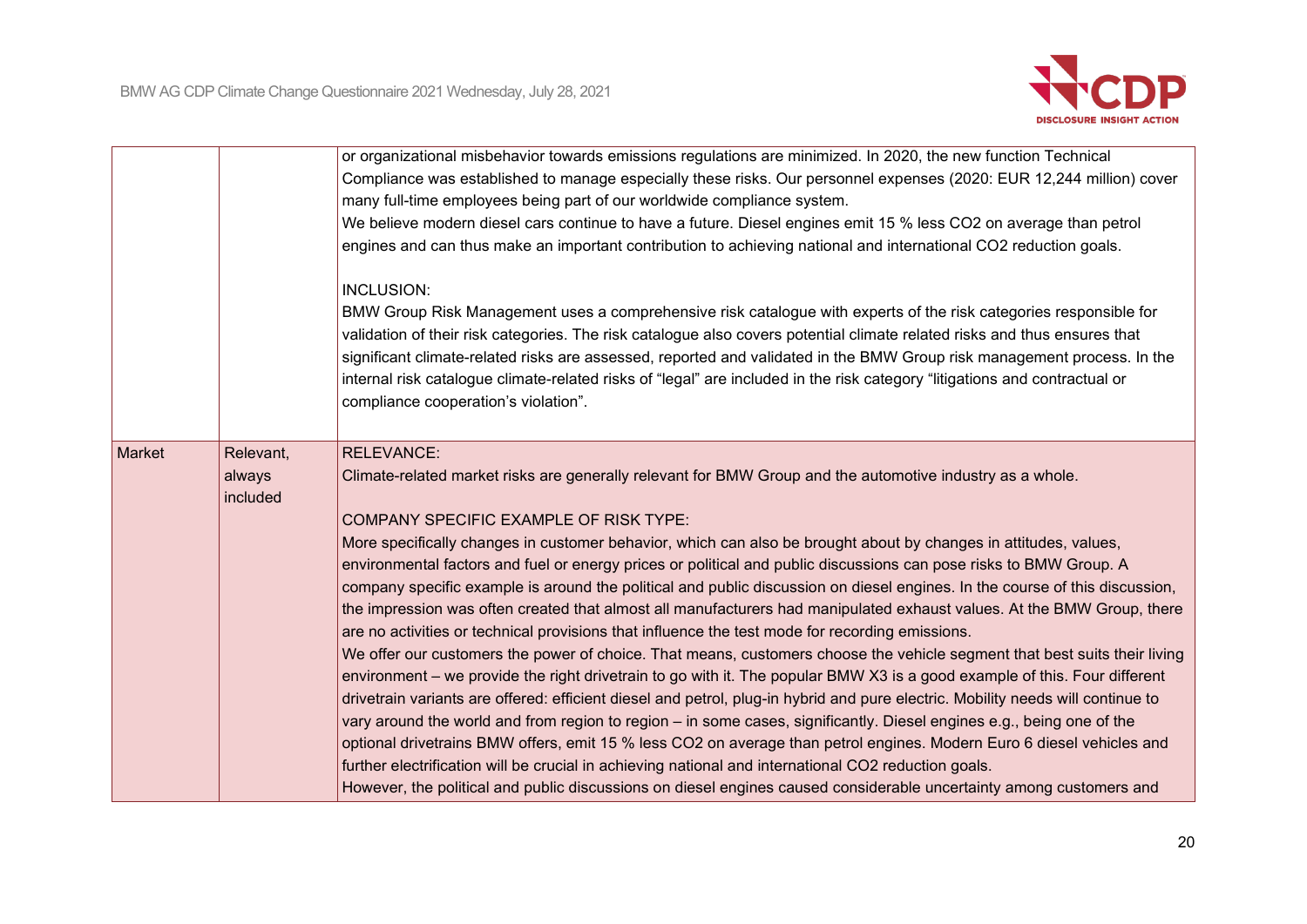

|            |                                 | therefore adversely affect demand for diesel vehicles. BMW and MINI diesel sales were declining as of December 2020 by<br>21.1 % worldwide year-on-year. Over the same period, sales of electrified drive trains increased worldwide by 31.8 %.<br><b>INCLUSION:</b><br>BMW Group Risk Management uses a comprehensive risk catalogue with experts of the risk categories responsible for<br>validation of their risk categories. The risk catalogue also covers potential climate-related risks and thus ensures that<br>significant climate-related risks are assessed, reported and validated in the BMW Group risk management process. In the<br>internal risk catalogue climate-related risks of "market" are included in the risk category "customer (market, after sales and<br>product related services").                                                                                                                                                                                                                                                                                                                                                                                                                                                                                                                                                                                                                                                                                                                                                                                                                                                            |
|------------|---------------------------------|-------------------------------------------------------------------------------------------------------------------------------------------------------------------------------------------------------------------------------------------------------------------------------------------------------------------------------------------------------------------------------------------------------------------------------------------------------------------------------------------------------------------------------------------------------------------------------------------------------------------------------------------------------------------------------------------------------------------------------------------------------------------------------------------------------------------------------------------------------------------------------------------------------------------------------------------------------------------------------------------------------------------------------------------------------------------------------------------------------------------------------------------------------------------------------------------------------------------------------------------------------------------------------------------------------------------------------------------------------------------------------------------------------------------------------------------------------------------------------------------------------------------------------------------------------------------------------------------------------------------------------------------------------------------------------|
| Reputation | Relevant,<br>always<br>included | <b>RELEVANCE:</b><br>Climate-related reputation risks are generally relevant for BMW Group and the automotive industry as a whole. Climate-<br>related reputation risks are often closely linked to other climate-related risks.<br>COMPANY SPECIFIC EXAMPLE OF RISK TYPE:<br>Introduction of new climate-related regulation, mostly for CO2 or local emissions, can induce reputation risks specific for the<br>BMW Group as premium manufacturer. We have to meet high quality and comfort demands of our customers. Regulators<br>could propose uneven load distributions to meet regional fleet targets. If we would not be able to comply with CO2-emission<br>targets as e.g. post 2021 EU28 CO2-emission targets (2020: 39 % of BMW Group cars are sold in EU 28) we could face<br>negative press with corresponding negative impact on our reputation and customer churn in addition to potential penalties.<br>Consequently, benefits on continental or national levels might drop, resulting in an impact on the overall annual result. E.g.,<br>a drop in sales of 1 % might have an estimated impact between EUR 150 and 250 million gross profit, depending on the<br>models affected.<br>However, BMW Group increases continuously the CO2 efficiency of its vehicles. Since 2007, BMW Group's Efficient<br>Dynamics (ED) is a comprehensive technologic approach. It includes Efficient Dynamics technologies such as highly-<br>efficient automobiles with gradually refined combustion engines, lightweight construction, improved aerodynamics and<br>coordinated energy management as well as plug-in hybrids and battery electric vehicles.<br>INCLUSION: |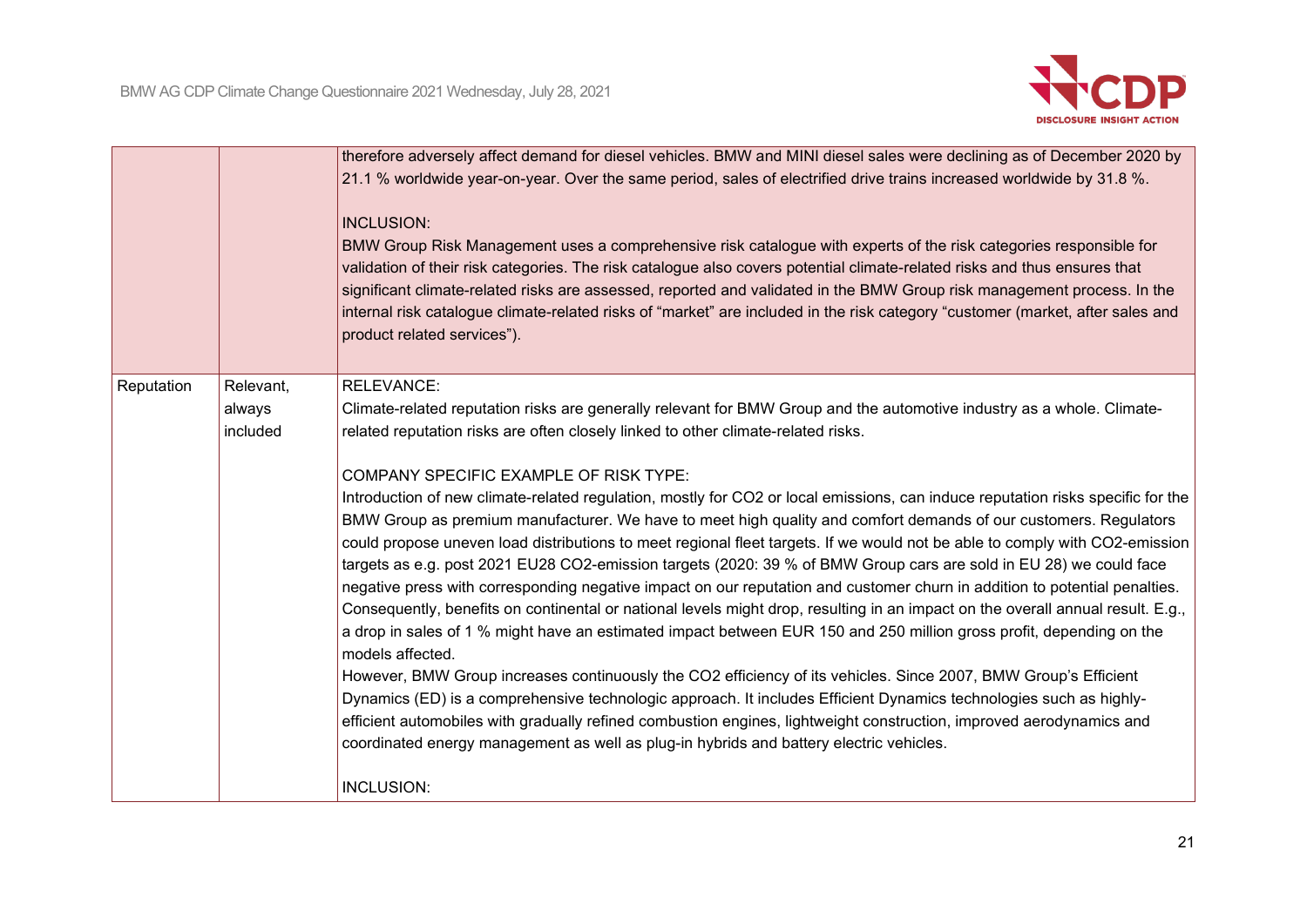

|                   |                                 | BMW Group Risk Management uses a comprehensive risk catalogue with experts of the risk categories responsible for<br>validation of their risk categories. The risk catalogue also covers potential climate-related risks and thus ensures that<br>significant climate-related risks are assessed, reported and validated in the BMW Group risk management process<br>including their reputational effects. Additional to financial risks, significant reputational risks (including those stemming from<br>financial risks) are reported at least twice a year to the risk management steering committee and the Board of Management.<br>These include risks related to climate.                                                                                                                                                                                                                                                                                                                                                                                                                                                                                                                                                                                                                                                                                                                                                                                                                                                                                                                                                                                                                                          |
|-------------------|---------------------------------|---------------------------------------------------------------------------------------------------------------------------------------------------------------------------------------------------------------------------------------------------------------------------------------------------------------------------------------------------------------------------------------------------------------------------------------------------------------------------------------------------------------------------------------------------------------------------------------------------------------------------------------------------------------------------------------------------------------------------------------------------------------------------------------------------------------------------------------------------------------------------------------------------------------------------------------------------------------------------------------------------------------------------------------------------------------------------------------------------------------------------------------------------------------------------------------------------------------------------------------------------------------------------------------------------------------------------------------------------------------------------------------------------------------------------------------------------------------------------------------------------------------------------------------------------------------------------------------------------------------------------------------------------------------------------------------------------------------------------|
| Acute<br>physical | Relevant,<br>always<br>included | <b>RELEVANCE:</b><br>Acute climate-related physical risks are generally relevant for BMW Group and the automotive industry as a whole.<br>Especially if the number of natural catastrophes rises, BMW Group could be affected both on the demand and production<br>side.<br>COMPANY SPECIFIC EXAMPLE OF RISK TYPE:<br>On the one hand natural disasters could have a lasting negative impact on the global economy and international capital<br>markets. As another example related production stoppages and downtimes represent risks which the BMW Group<br>addresses through appropriate precautions. These risks vary widely with the degree of damage. E.g. a tornado could<br>damage the BMW Group plant Spartanburg (USA) and cause a breakdown of production up to 12 months. This would<br>represent a damage in the amount of up to EUR 5 billion. However, due to our flexible production system we can shift<br>volumes between plants and / or we can catch up lost volumes in the affected plant itself. In combination with our worldwide<br>insurance solution possible financial implications can be reduced to a large extent.<br><b>INCLUSION:</b><br>BMW Group Risk Management uses a comprehensive risk catalogue with experts of the risk categories responsible for<br>validation of their risk categories. The risk catalogue also covers potential climate-related risks and thus ensures that<br>significant climate-related risks are assessed, reported and validated in the BMW Group risk management process. In the<br>internal risk catalogue climate-related risks of "acute physical" are included in the risk category "external / global<br>environment; environment; natural risks". |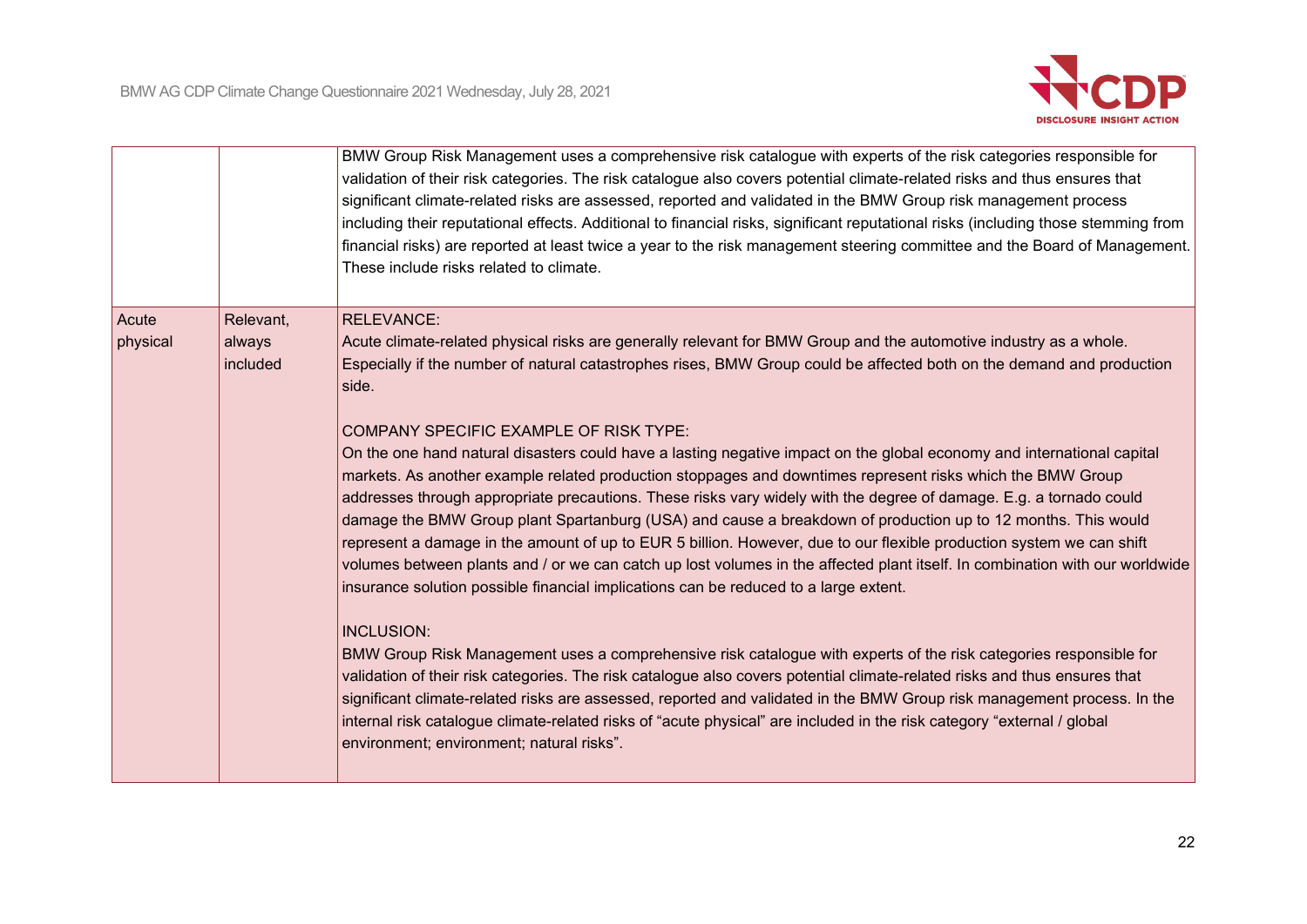

| Chronic  | Relevant,          | <b>RELEVANCE:</b>                                                                                                                                                                                                                                                                                                                                                                                                                                                                                                                                                                                                                                                                                                                                                                                                                                                                                                                                                                                                                                                                                                                                                                                                                                                                                                                                                                                                                                                                                                                                                                                                                                            |
|----------|--------------------|--------------------------------------------------------------------------------------------------------------------------------------------------------------------------------------------------------------------------------------------------------------------------------------------------------------------------------------------------------------------------------------------------------------------------------------------------------------------------------------------------------------------------------------------------------------------------------------------------------------------------------------------------------------------------------------------------------------------------------------------------------------------------------------------------------------------------------------------------------------------------------------------------------------------------------------------------------------------------------------------------------------------------------------------------------------------------------------------------------------------------------------------------------------------------------------------------------------------------------------------------------------------------------------------------------------------------------------------------------------------------------------------------------------------------------------------------------------------------------------------------------------------------------------------------------------------------------------------------------------------------------------------------------------|
| physical | always<br>included | Chronic climate-related physical risks are generally relevant for BMW Group and the automotive industry as a whole. If<br>economic and living conditions worsen, e.g. through water shortages, BMW Group could be affected both on the demand<br>and production side.                                                                                                                                                                                                                                                                                                                                                                                                                                                                                                                                                                                                                                                                                                                                                                                                                                                                                                                                                                                                                                                                                                                                                                                                                                                                                                                                                                                        |
|          |                    | <b>COMPANY SPECIFIC EXAMPLE OF RISK TYPE:</b><br>On the one hand worsening living and economic conditions and potential international conflicts arising out of consequential<br>migration movements could have a lasting negative impact on the global economy and international capital markets. As<br>another example production stoppages and downtimes e.g. due to water shortages represent risks, even though BMW<br>Group production sites are planned accordingly to avoid such risks.<br>These risks vary widely with the interruption duration. E.g. a one week breakdown of production of our Rosslyn site (South<br>Africa) located in a region with water stress could lead to an estimated impact between EUR 10 and 15 million gross profit<br>(inherent risk before mitigation). However, due to our flexible production system we can shift volumes between plants and /<br>or we can catch up lost volumes in the affected plant itself. In combination with our worldwide insurance solution possible<br>financial implications can be reduced to almost zero.<br><b>INCLUSION:</b><br>BMW Group Risk Management uses a comprehensive risk catalogue with experts of the risk categories responsible for<br>validation of their risk categories. The risk catalogue also covers potential climate-related risks and thus ensures that<br>significant climate-related risks are assessed, reported and validated in the BMW Group risk management process. In the<br>internal risk catalogue climate-related risks of "chronic physical" are included in the risk category "external / global<br>environment; environment; natural risks". |

# **C2.3**

**(C2.3) Have you identified any inherent climate-related risks with the potential to have a substantive financial or strategic impact on your business?**

Yes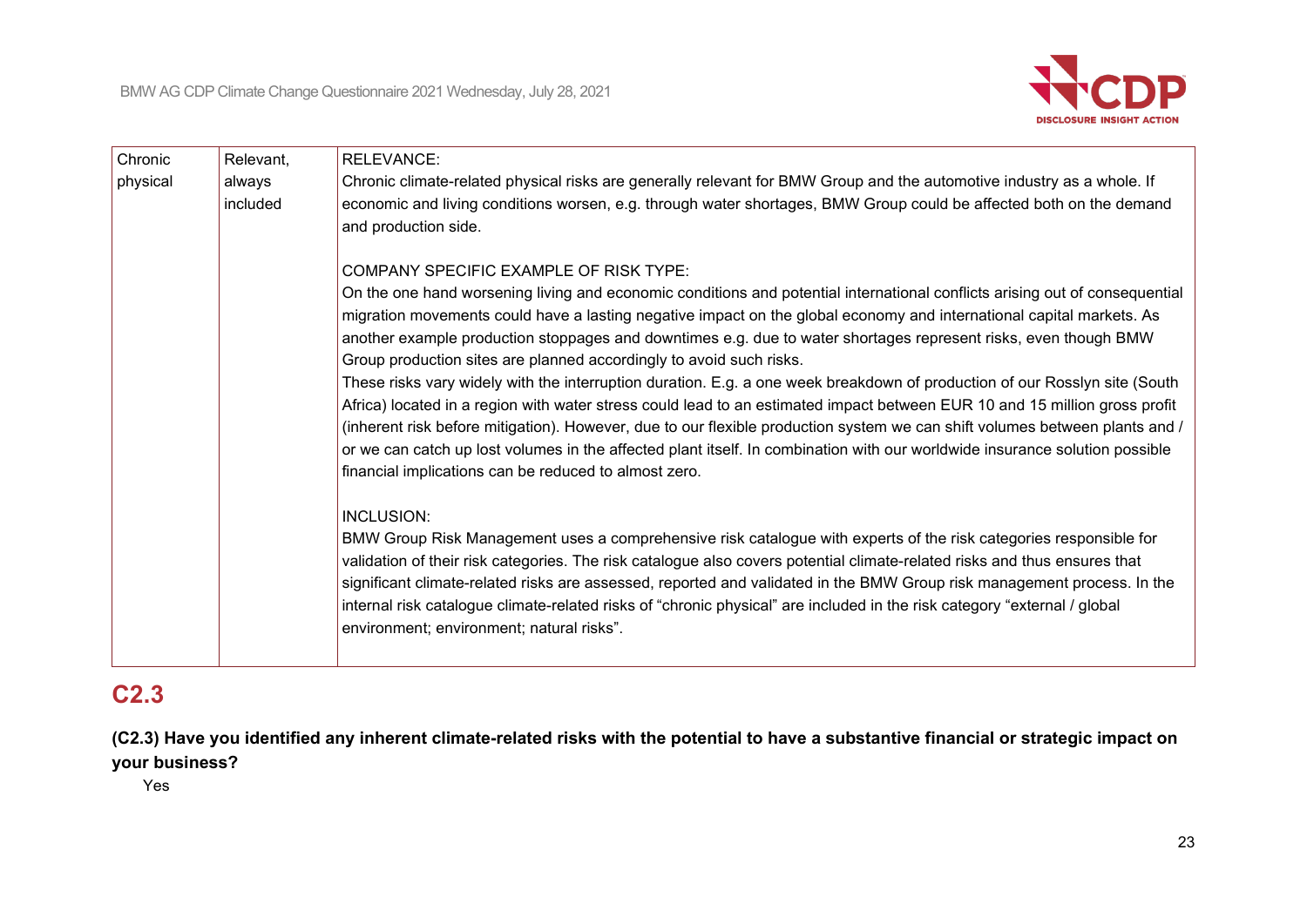

# **C2.3a**

## **(C2.3a) Provide details of risks identified with the potential to have a substantive financial or strategic impact on your business.**

### **Identifier**

Risk 1

### **Where in the value chain does the risk driver occur?**

Downstream

### **Risk type & Primary climate-related risk driver**

Emerging regulation Mandates on and regulation of existing products and services

## **Primary potential financial impact**

Decreased revenues due to reduced demand for products and services

## **Company-specific description**

(i) CLEAR DESCRIPTION: Emission regulations (e.g. EU28, USA or China) are implemented and challenge car manufactures to adapt their products to meet these standards (lower emission figures) over time, e.g. the EU CO2-Regulation demands a value of 95 gCO2/km for the year 2021. Further, the trend towards megacities and the overall traffic and emission situation within those cities will probably lead to a growing number of low emission zones in urban areas, in which only vehicles, that meet strict emission requirements, will be allowed to enter. For car manufacturers these regulatory risks may inhibit the need for significant short-term investments to avoid risks such as payments of penalties or effects on local demand for the BMW Group vehicles up to loss of allowances to offer individual mobility at all (strict emissions zones), with negative impact on sales or margins of these vehicles.

(ii) COMPANY-SPECIFIC EFFECT: The risks from air pollution limits exist for all members of the automotive sector. BMW Group faces risks as provider of premium mobility: Regulators (e.g. in EU, USA, China) could propose uneven reduction requirements to meet regional fleet targets. BMW Group as premium manufacturer has to meet high quality and comfort demands of their customers. To achieve e.g. the 95 g/km target of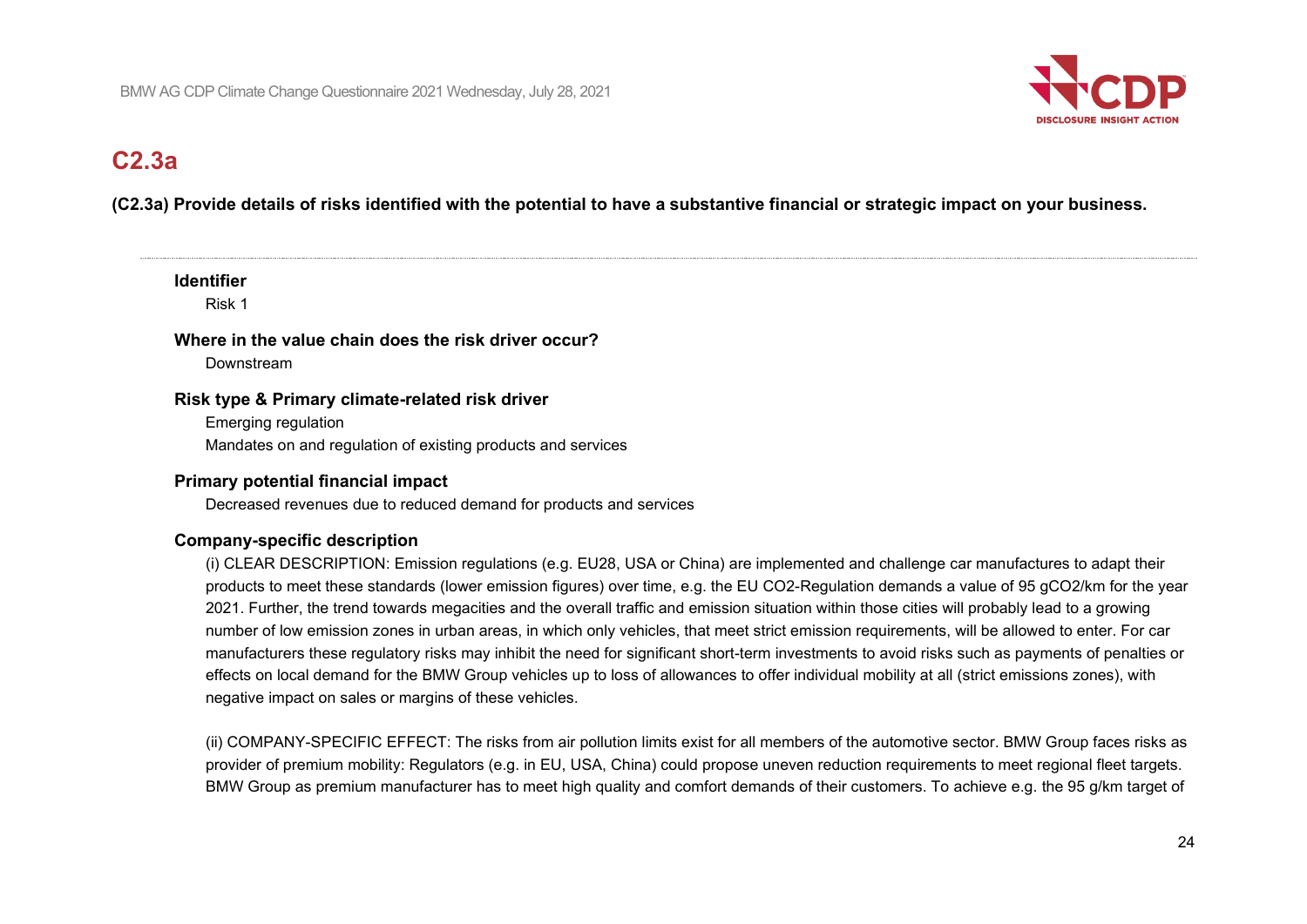

EU28 we need a significant share of electrified vehicles. However, the framework conditions for e-mobility have not yet been solidified in the majorities of states and cities. The uncertainty of regulations regarding incentives for the accelerated introduction of alternative drive vehicles (granting super credits for fleet limits, user benefits in urban areas, taxation etc.) and the available charging infrastructure have major influence on the volatility of the e-mobility business case and vehicle sales. Furthermore, short term regulatory changes against our expectations such as tightened emission limits or introduction of new low-emission or prohibited zones could reduce the product portfolio in some world regions offered to customers. Those effects entail the risk of a decline in vehicle sales and margins.

### **Time horizon**

Medium-term

### **Likelihood**

Likely

#### **Magnitude of impact** Medium

**Are you able to provide a potential financial impact figure?**

Yes, an estimated range

# **Potential financial impact figure (currency)**

# **Potential financial impact figure – minimum (currency)**

150,000,000

### **Potential financial impact figure – maximum (currency)** 250,000,000

# **Explanation of financial impact figure**

Nearly all of our worldwide passenger car sales are affected by emission taxation and regulation. If the taxation or regulation is changed on a short notice (1-2 years) adversely to expectations it might result in a decrease of sales volume. Consequently, benefits on continental or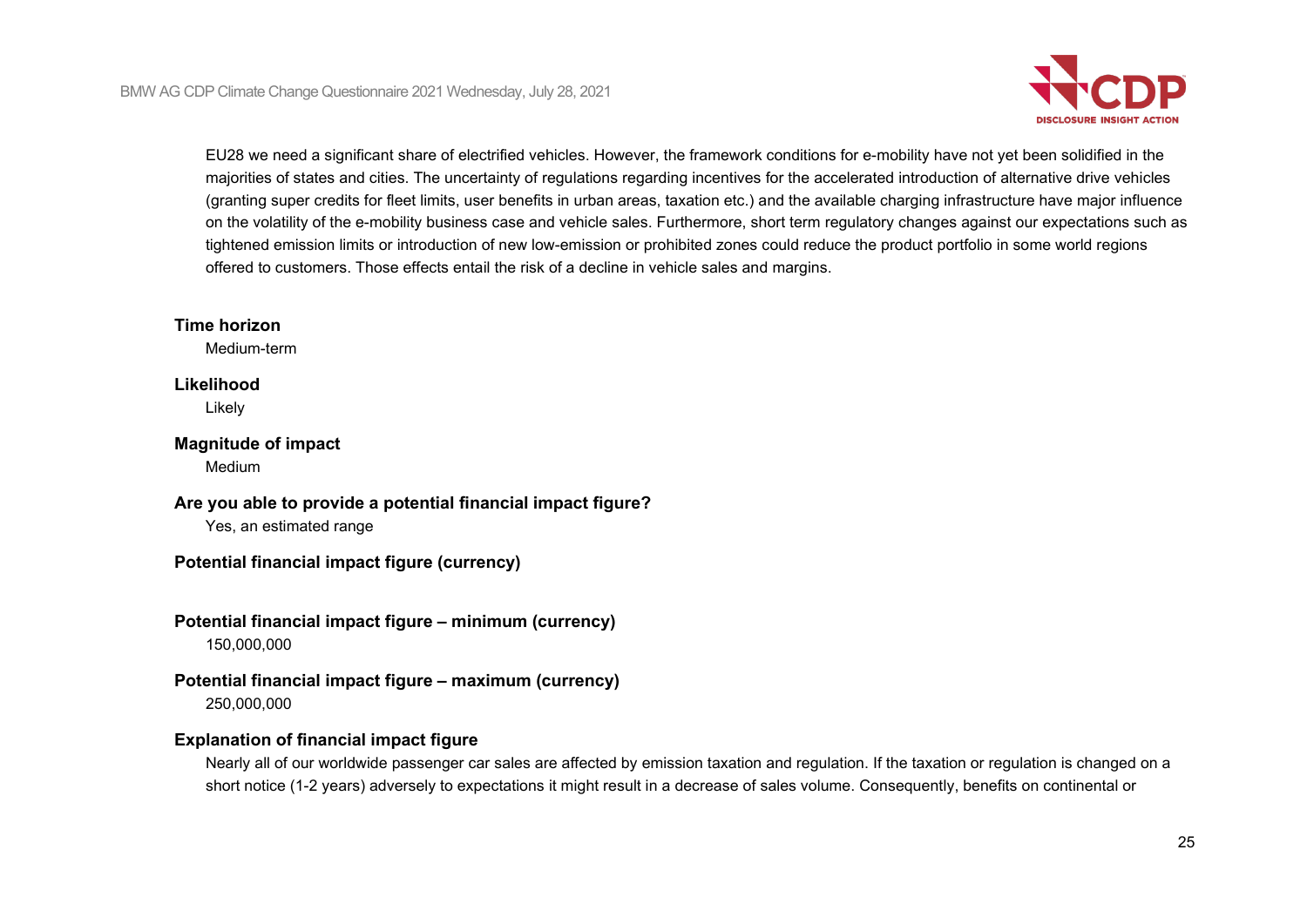

national levels might drop, resulting in an impact on the overall annual result. E.g., BMW sales totalled to 2,325,179 units in 2020. A drop in sales of 1 % might have an estimated impact between EUR 150 and 250 million gross profit, depending on the models affected. The figures depend on the regional changes in taxation and regulations and the models hereby affected.

#### **Cost of response to risk**

6,279,000,000

### **Description of response and explanation of cost calculation**

CASE STUDY:

Emission regulations are implemented and challenge car manufactures to adapt their products to meet these standards (lower emission figures) over time. Further, the trend towards megacities and the overall traffic and emission situation within those cities will probably lead to a growing number of low emission zones in urban areas, in which only vehicles, that meet strict emission requirements, will be allowed to enter. Regulations are monitored on a regular basis.

We anticipate uncertainty in future taxation systems by increasing the CO2 efficiency of our vehicles. BMW Group's Efficient Dynamics (ED) is a comprehensive technologic approach. It includes Efficient Dynamics technologies (e.g. gradually refined combustion engines) as well as PHEVs and BEVs.

In order to cope with regulations BMW Group invests into R&D to increase CO2-efficiency. CO2 management is included in the corporate strategy (target setting, monitoring) and the product development process. We invest major budgets in CO2-reduction ED technologies each year. The mild hybrid technology with a 48-volt electrical system is rolled out gradually for our diesel and petrol engines in all series. This will help to further reduce the CO2 emissions of our conventional drive vehicles by 5 to 7 %.

Artificial intelligence (AI) can also contribute to cutting carbon emissions and vehicle fuel consumption. The BMW Group is conducting research into how AI could make energy management in vehicles adaptive, enabling energy consumption to be modified to suit the needs of the driver and further improve energy efficiency.

Furthermore, we invest a significant share of the R&D expenditure in PHEVs / BEVs. Our portfolio will contain 25 electric vehicles in 2023, more than half being BEVs. In 2020 we launched eleven further models featuring hybrid technology and added two additional all-electric models. At the end of 2020, our vehicle portfolio included 20 electrified models in various segments, thereof 3 BEV and 17 PHEV models. Two more BEV models will be available from 2021, the BMW i4 and the BMW iX. E.g. in EU28 we reduced fleet CO2-emissions by 53 % between 1995 and 2020.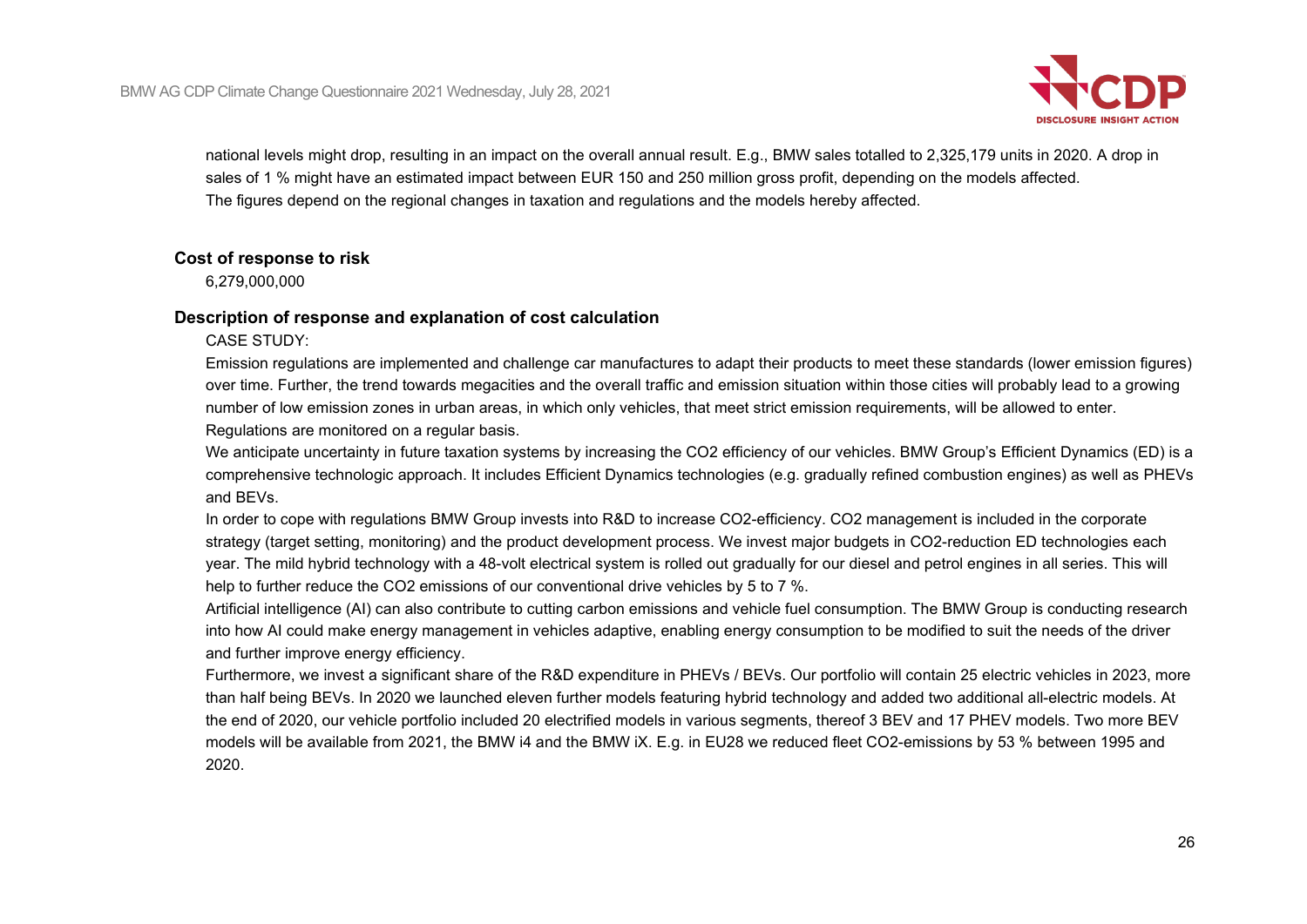

#### Explanation: COST OF MANAGING THE RISK

The cost of management is set equal to R&D expenditures in 2020 (EUR 6.279 billion). Due to competitive advantage issues we are not able to give here exact numbers but state that ED technologies / electrification took a significant share of the 2020 R&D expenditure.

#### **Comment**

n/a

#### **Identifier**

Risk 2

#### **Where in the value chain does the risk driver occur?**

Downstream

#### **Risk type & Primary climate-related risk driver**

Market

Changing customer behavior

### **Primary potential financial impact**

Decreased revenues due to reduced demand for products and services

### **Company-specific description**

(i) CLEAR DESCRIPTION: Additional regulations focus on the taxation of the vehicles in the markets. Taxation is directly related to the total cost of ownership (TCO) for the customer. If the vehicles of a car manufacturer are especially negatively affected by an increased taxation scheme this will impact the purchase decision.

The primary market risk driver is therefore a CO2-regulation induced customer preference.

(ii) COMPANY-SPECIFIC EFFECT: The risks are sector specific, but possess an increased risk level for the BMW Group as premium car manufacturer (e.g. cars with larger engine sizes). If the BMW Group products are negatively affected by an increased taxation scheme this will impact the purchase decision. Examples for the BMW Group on vehicle level: the values of the French bonus / malus scheme valid in 2020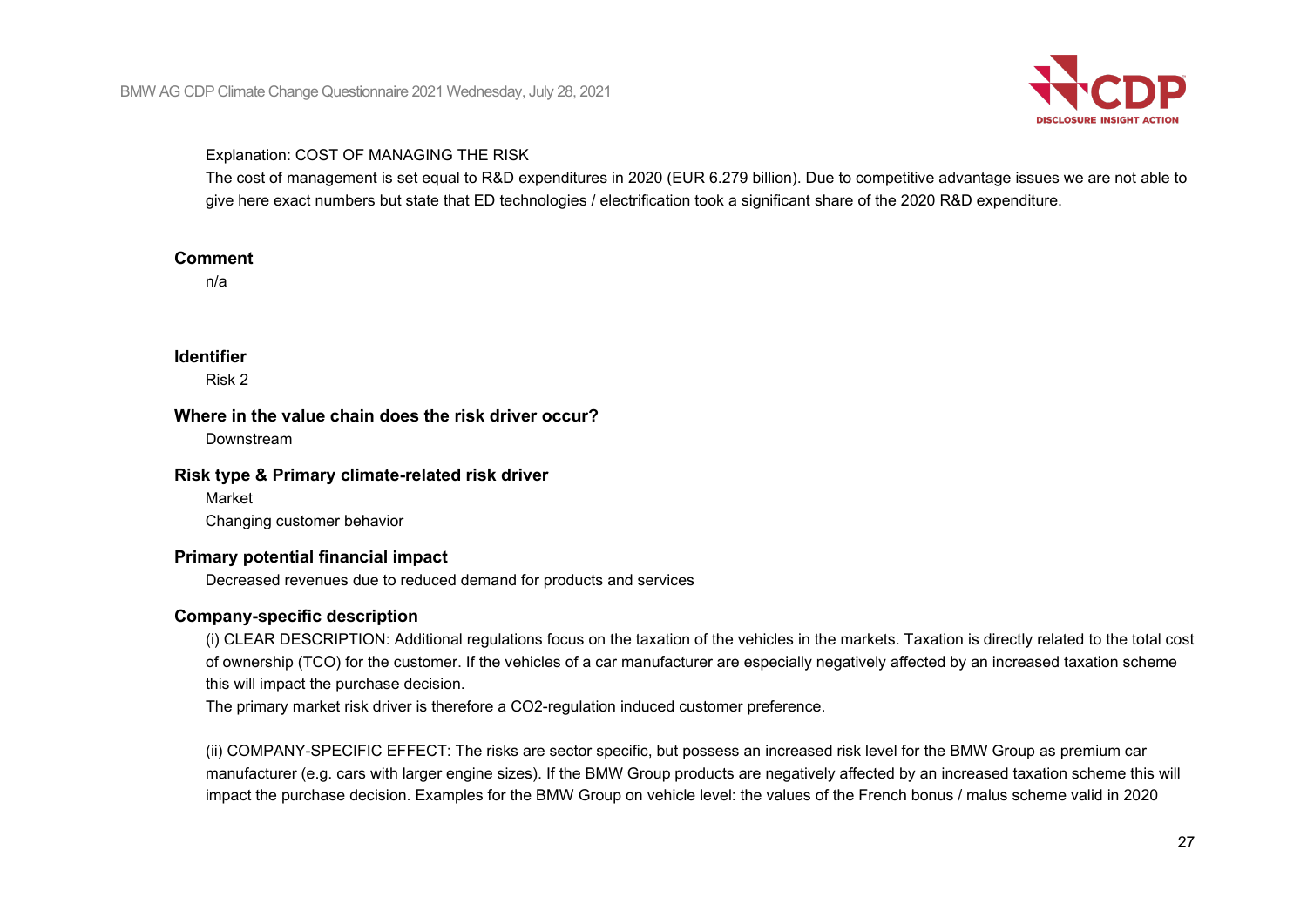

increased again when compared to previous years (e.g. the malus for a vehicle emitting more than 185 g CO2/km (WLTP 212g CO2/km) increased from EUR 10,500 in 2018 to EUR 20,000 in 2020). For the future we expect further tightening of such systems. A couple of EUmarkets focus their incentives on BEV and no longer on PHEVs (e.g. France, UK). A concrete example is the UK Plug-in grant that has been removed in October 2018, leading to a noticeable decrease in PHEV sales in this market. For the BMW Group the compliance with existing legislation and regulation is a basic requirement for the sale of vehicles and profitability of the company. The BMW Group's specific risks regarding emission regulation have been minimized by BMW Groups anticipation of future limits and the implementation in the Efficient Dynamics strategy. This resulted in the actual product portfolio with highly efficient vehicles in the premium segment. Nevertheless, the uncertainty about future tax schemes negatively affecting the BMW Group portfolio constitutes a risk to the BMW Group.

### **Time horizon**

Short-term

#### **Likelihood**

Likely

## **Magnitude of impact**

Medium

## **Are you able to provide a potential financial impact figure?**

Yes, an estimated range

# **Potential financial impact figure (currency)**

**Potential financial impact figure – minimum (currency)** 150,000,000

# **Potential financial impact figure – maximum (currency)** 250,000,000

### **Explanation of financial impact figure**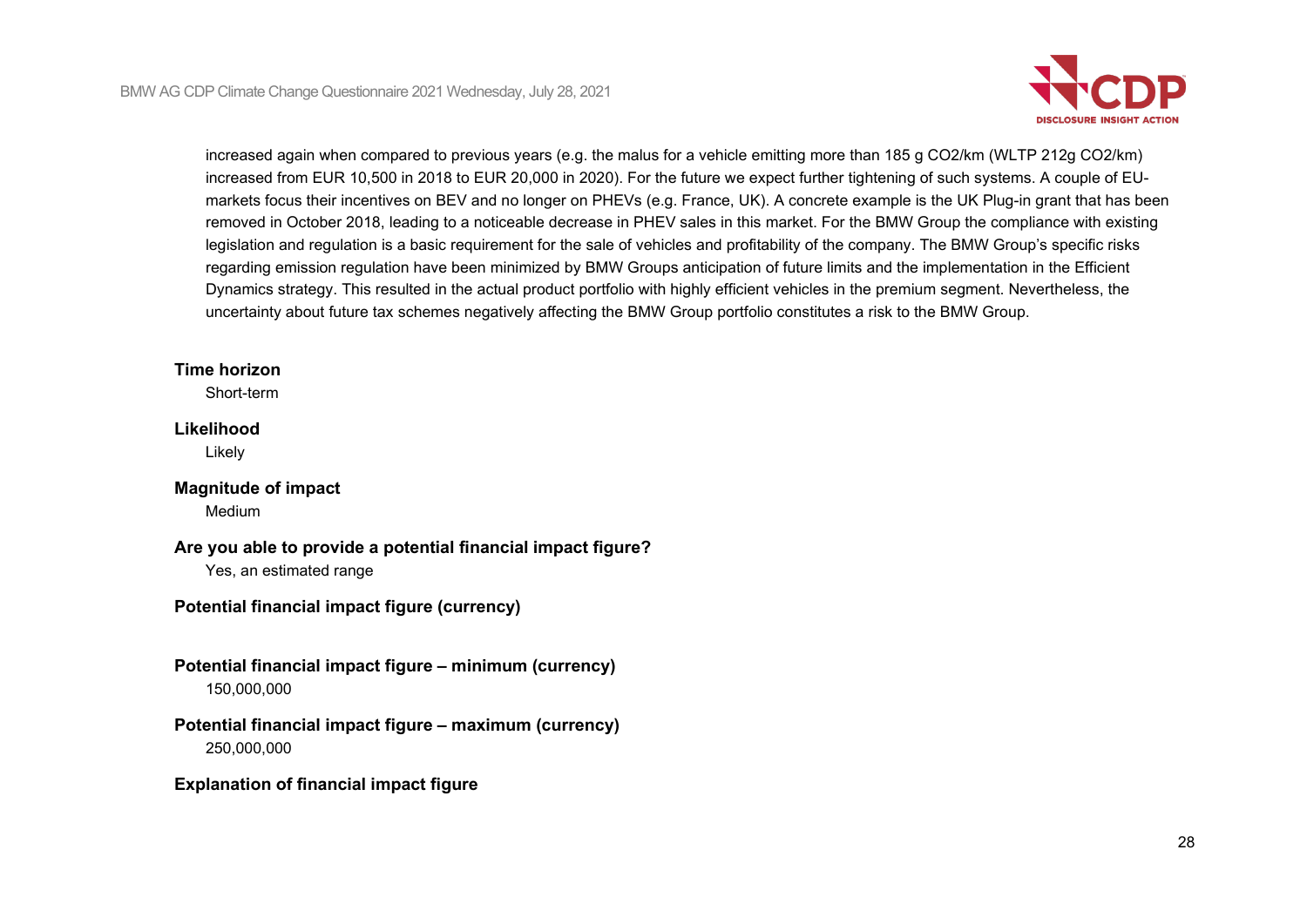

Nearly all of our worldwide vehicle sales are affected by emission taxation / regulation. If taxation is changed on a short notice (1-2 years) adversely to expectations it might result in a decrease of sales volume because e.g. taxation is directly related to the total cost of ownership (TCO) for the customer. If the vehicles of a car manufacturer are especially negatively affected by an increased taxation scheme this will impact the purchase decision.

Consequently, benefits on continental or national levels might drop, resulting in an impact on the overall annual result. E.g., BMW sales totalled to 2,325,179 units in 2020. A drop in sales of 1 % might have an estimated impact between EUR 150 and 250 million gross profit, depending on the models affected. The figures depend on the regional changes in taxation and regulations and the models hereby affected.

### **Cost of response to risk**

6,279,000,000

### **Description of response and explanation of cost calculation**

#### CASE STUDY:

Additional regulations focus on the taxation of the vehicles in the markets. Taxation is directly related to the total cost of ownership (TCO) for the customer. If the vehicles of a car manufacturer are negatively affected by an increased taxation scheme this will impact the purchase decision. Taxations are monitored on a regular basis.

We anticipate uncertainty in future taxation systems by increasing the CO2 efficiency of our vehicles. BMW Group's Efficient Dynamics (ED) is a comprehensive technologic approach. It includes Efficient Dynamics technologies (e.g. gradually refined combustion engines) as well as PHEVs and BEVs. These measures taken by the BMW Group to reduce fleet-wide carbon emissions are having a marked effect. The increased share of electrified vehicles delivered and the rigorous use of ED technologies have enabled the BMW Group to reduce the EU28 fleet CO2-emissions by 53 % between 1995 and 2020 and achieve the stipulated fleet CO2 limit for 2020, based on regulatory requirements.

In order to cope with regulations we included CO2 management in our BMW Group Strategy and invest each year major budgets into ED technologies and R&D to increase CO2-efficiency. The mild hybrid technology with a 48-volt electrical system is rolled out gradually for our conventional drive vehicles and will help reduce CO2 emissions by 5 to 7 %. Artificial intelligence (AI) can also contribute to cutting carbon emissions and vehicle fuel consumption. The BMW Group is conducting research into how AI could make energy management in vehicles adaptive, enabling energy consumption to be modified to suit the needs of the driver and further improve energy efficiency. Furthermore, we invest a significant share of the R&D expenditure in PHEVs / BEVs. Our portfolio will contain 25 electric vehicles in 2023, more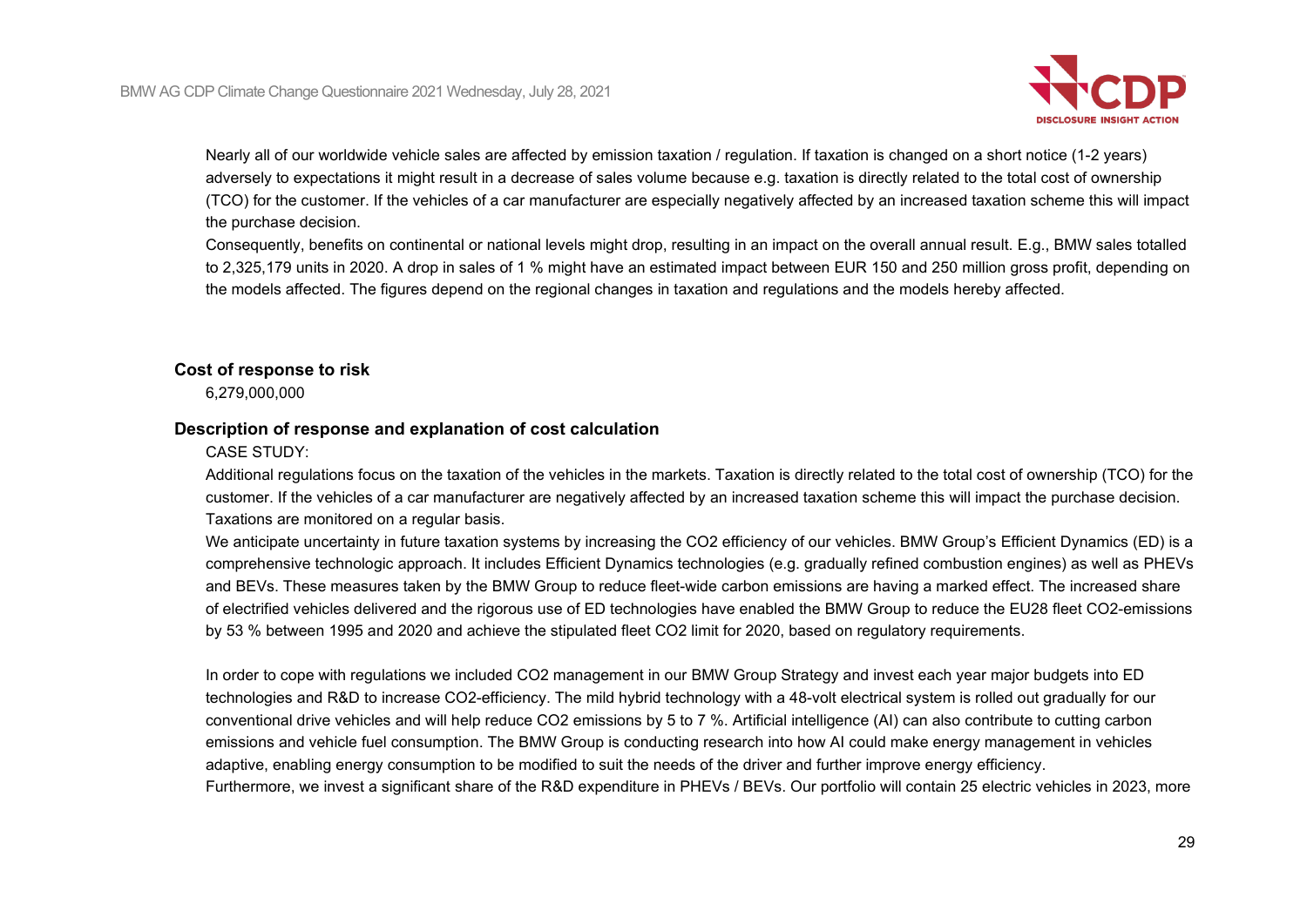

than half being BEVs. In 2020, we launched eleven further models featuring hybrid technology and added two additional all-electric models. At the end of 2020, our vehicle portfolio included 20 electrified models in various segments, thereof 3 BEV and 17 PHEV models. Two more BEV models will be available from 2021, the BMW i4 and the BMW iX.

#### Explanation: COST OF MANAGING THE RISK

The cost of management is set equal to R&D expenditures in 2020 (EUR 6.279 billion). Due to competitive advantage issues we are not able to give here exact numbers but state that ED technologies / electrification took a significant share of the 2020 R&D expenditure.

#### **Comment**

n/a

#### **Identifier**

Risk 3

#### **Where in the value chain does the risk driver occur?**

Direct operations

#### **Risk type & Primary climate-related risk driver**

Acute physical

Increased severity and frequency of extreme weather events such as cyclones and floods

#### **Primary potential financial impact**

Decreased revenues due to reduced production capacity

#### **Company-specific description**

(i) CLEAR DESCRIPTION: Climate change causes a higher frequency of temperature extremes and extreme weather events (e.g. floods, hail, tornados and hurricanes). Those extremes may lead to damaged production sites, damaged transportation infrastructure or disruptions in production capacity due to affected energy structures or shortages in energy or water availabilities.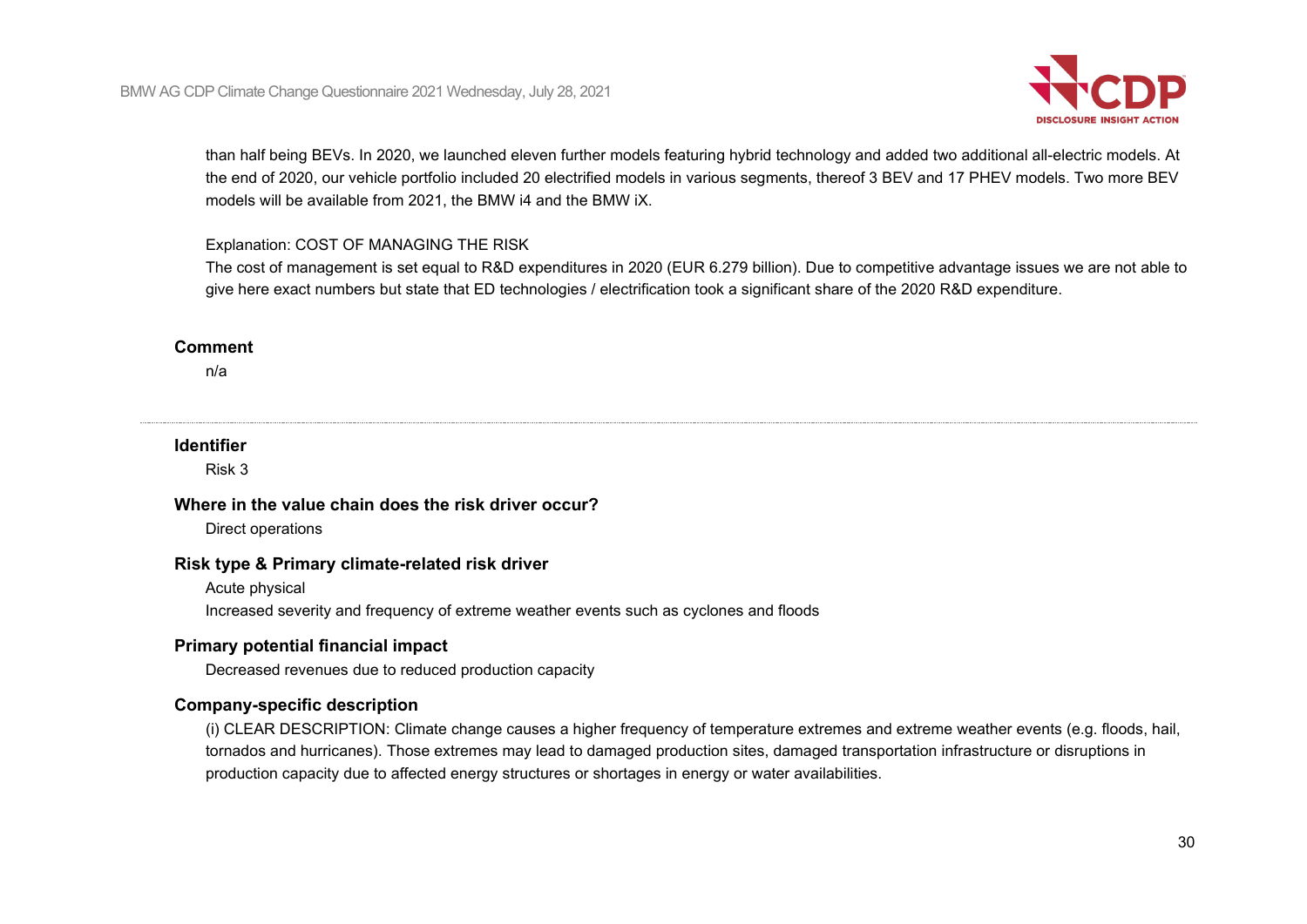

(ii) COMPANY-SPECIFIC EFFECT: Production sites of BMW Group in vulnerable regions are affected. This is for example of particular concern for the production sites in the USA (South Carolina), South Africa, India or Brazil as well as partner plants, e.g. in Egypt, Malaysia and Vietnam (e.g. temperature extremes and extreme dryness). These sites represent about 20 % of the total BMW Group vehicle production volume. The BMW Group faced several damages due to extreme weather events in the last years. In succession BMW was under pressure to reproduce the ordered vehicles. A feasibility study was carried out for evaluation of natural risks (including extreme weather events) regarding all BMW productions sites worldwide. For example, our production site in Spartanburg (U.S.) could be particularly affected by the higher frequency of tornados.

#### **Time horizon**

Short-term

# **Likelihood**

Very unlikely

# **Magnitude of impact**

High

### **Are you able to provide a potential financial impact figure?** Yes, an estimated range

**Potential financial impact figure (currency)**

# **Potential financial impact figure – minimum (currency)** 1

# **Potential financial impact figure – maximum (currency)** 5,000,000,000

## **Explanation of financial impact figure**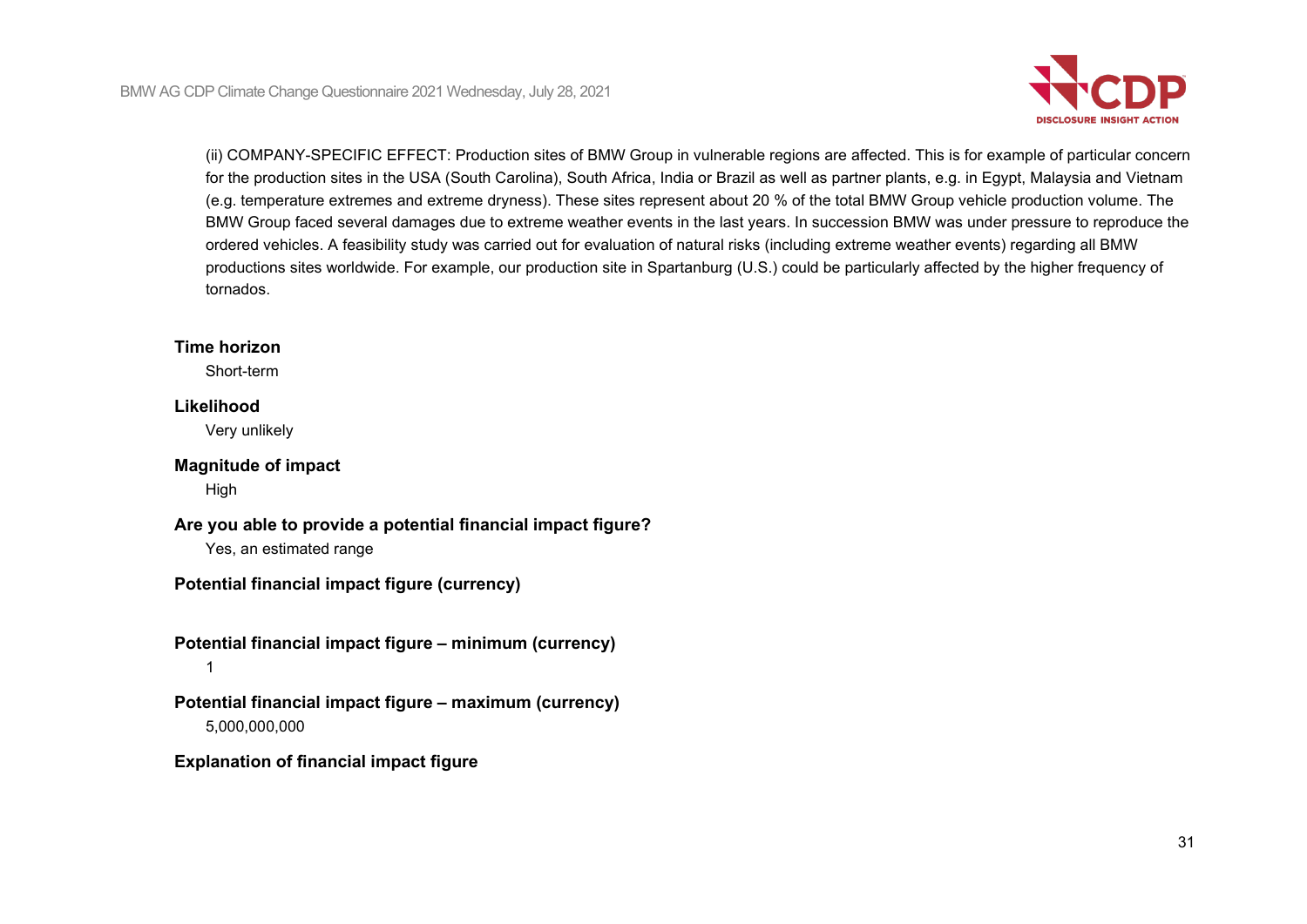

These vary widely with the degree of damage. E.g. a tornado could damage plant Spartanburg (USA) and cause a breakdown of production up to 12 months. In 2020, 361,365 units were produced at this site. Depending on the damage lost revenue would be between EUR 1 and EUR 5 billion for this plant.

However, due to our flexible production system we can shift volumes between plants and / or we can catch up lost volumes in the affected plant itself. In combination with our worldwide insurance solution possible financial implications can be reduced to a large extent.

### **Cost of response to risk**

150,000,000

### **Description of response and explanation of cost calculation**

### CASE STUDY:

Climate change causes a higher frequency of temperature extremes and extreme weather events (e.g. floods, hail, tornados and hurricanes). Those extremes may lead to damaged production sites, damaged transportation infrastructure or disruptions in production capacity due to affected energy structures or shortages in energy or water availabilities.

BMW Group uses a tailor-made natural catastrophe risk analysis tool. Depending on individual vulnerability, exact geographical position and elevation all relative risks (in %) are analyzed for hazards like flood, storm, extreme temperatures etc. Each existing and new location is analyzed and mitigation measures are taken.

Specific analyzing tools include a site selection tool. All results are considered for choosing new locations and defining mitigation measures. Vulnerability to direct physical climate risks are evaluated at 100 % of production sites and preparedness plans exist. E.g. in the planning of our new plants in Brazil and Mexico, risks of flooding after hard rain are included. E.g., for Spartanburg, a plan to minimize damages in case of extreme weathers exists (e.g. removal of vehicles from danger zones). For remaining risks tailor-made insurance contracts covering risks at our locations worldwide. Complementary we increase energy and water efficiency in our production network to increase resource independency. Since 2006 we reduced energy consumption per vehicle produced by 38 % and water consumption by 31 %.

### Explanation: COST OF MANAGING THE RISK

The cost of managing the risk contain: Insurance premiums for our locations including the production facilities and supply chain interruptions, which were below EUR 50 million (2020). Tool development and personnel costs of risk engineers made several EUR 100,000. Resource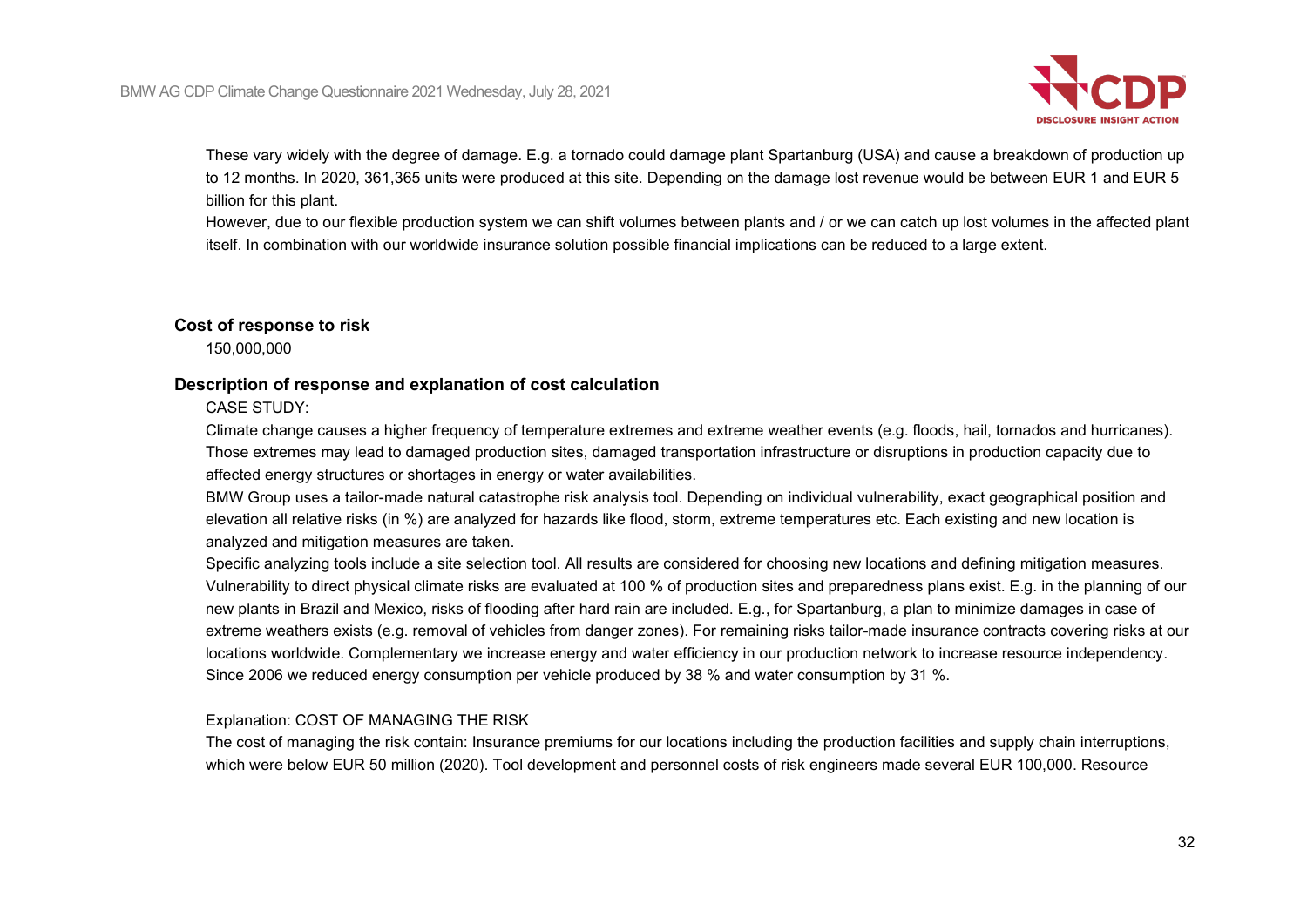

efficiency investments are year by year roughly above EUR 100 million.

#### **Comment**

n/a

### **Identifier**

Risk 4

#### **Where in the value chain does the risk driver occur?**

Upstream

#### **Risk type & Primary climate-related risk driver**

Acute physical Increased severity and frequency of extreme weather events such as cyclones and floods

## **Primary potential financial impact**

Decreased revenues due to reduced production capacity

### **Company-specific description**

(i) CLEAR DESCRIPTION: Climate change causes a higher frequency of temperature extremes and extreme weather events (e.g. floods, hail and hurricanes). Those extremes may lead to damaged supply plants, which in turn may lead to supply chain interruptions and thus shortages in supply for BMW Group.

(ii) COMPANY-SPECIFIC EFFECT: BMW's supply chain in vulnerable regions is affected by changes in physical climate parameters. BMW Group production sites are supplied with production materials from local suppliers as well as from suppliers located all over the world. E.g. local suppliers of our site in Spartanburg (South Carolina) could be affected by a tornado with corresponding interruptions in material supply. In a similar way other sites in the BMW Group production network could be affected by supply chain interruptions from suppliers located in vulnerable regions of the world.

Depending on the importance and substitutability of a certain component, malfunctions of the supply chain for a single part can lead to failures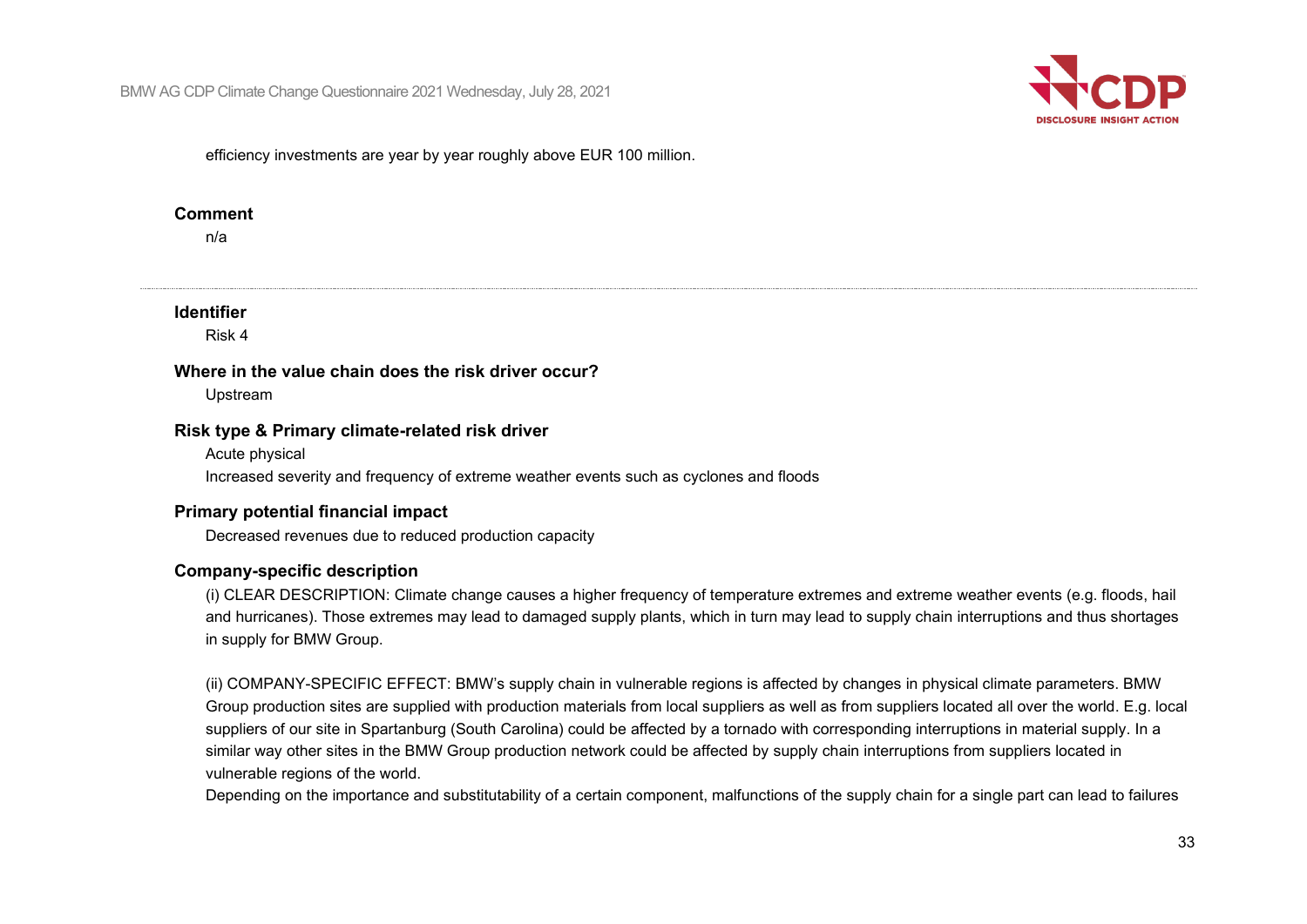

or even loss of production at BMW production sites. Similar to the events in Japan in 2011, incidents induced by climate change can lead to immense shortfalls of supply. As potential consequence operation of one or more BMW Group production sites must stop, e.g. a one-week breakdown could have a negative impact of up to EUR 400 million gross profit.

#### **Time horizon**

Short-term

### **Likelihood**

About as likely as not

### **Magnitude of impact**

Medium

### **Are you able to provide a potential financial impact figure?**

Yes, an estimated range

**Potential financial impact figure (currency)**

# **Potential financial impact figure – minimum (currency)**

1

# **Potential financial impact figure – maximum (currency)**

400,000,000

# **Explanation of financial impact figure**

Climate change causes a higher frequency of temperature extremes and extreme weather events (e.g. draughts, floods) which could lead to supply chain interruptions. Depending on the importance and substitutability of a certain component, malfunctions of the supply chain for a single part can lead to failures or even loss of production at BMW production sites. As potential consequence operation of BMW Group production sites must stop, e.g. one week breakdown could have a negative impact of up to EUR 400 million gross profit assuming that the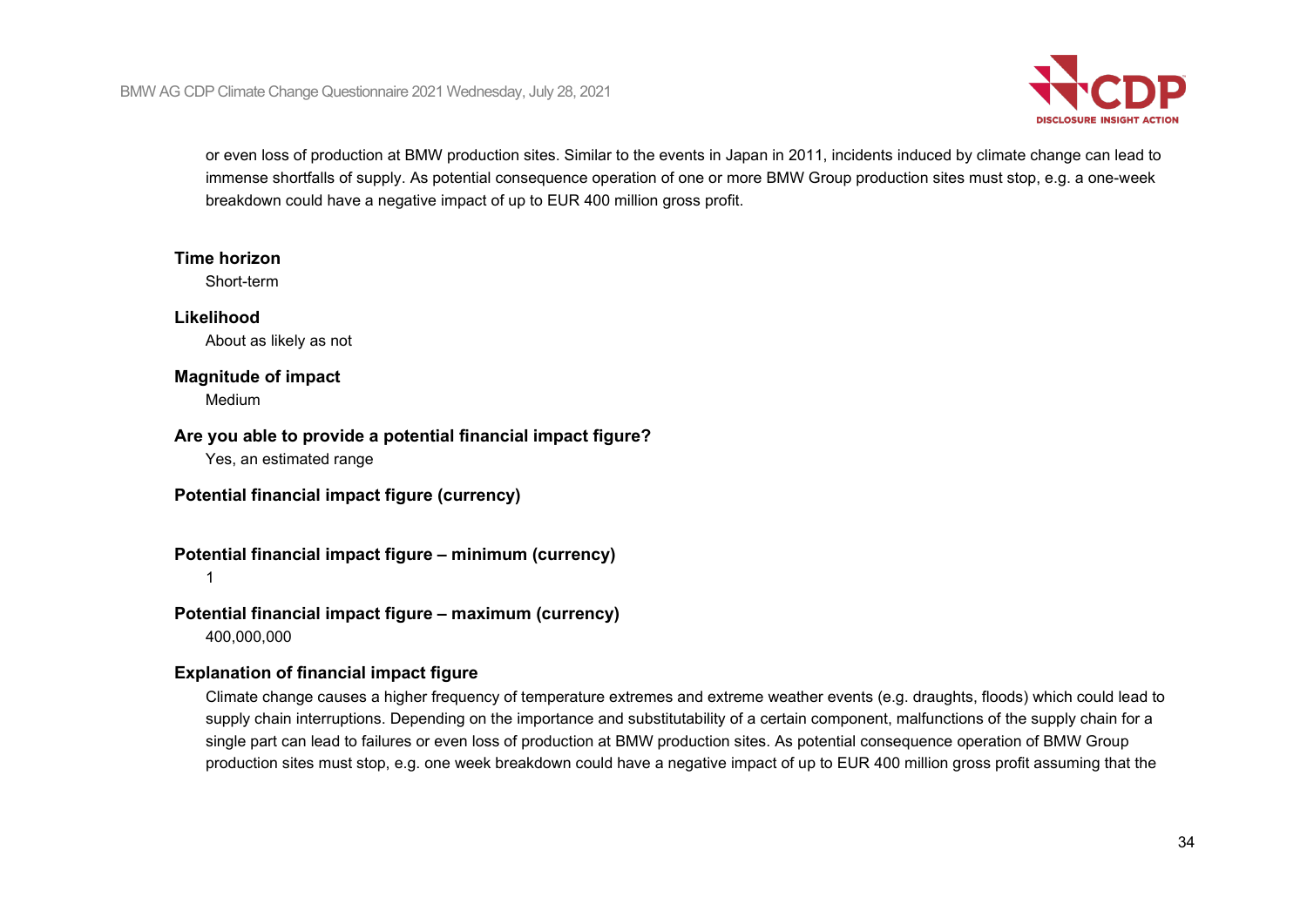

entire production worldwide is impacted. In 2020, this would have affected 2,325,179 units worldwide. Therefore, we arrived at an estimated financial impact between EUR 1 and EUR 400 million.

#### **Cost of response to risk**

51,000,000

### **Description of response and explanation of cost calculation**

CASE STUDY:

Climate change causes a higher frequency of temperature extremes and extreme weather events (e.g. draughts, floods) which could lead to supply chain interruptions.

BMW Group uses a tailor-made natural catastrophes risk analysis tool to evaluate supplier sites. Risks are analyzed for hazards like flood, storm etc. On basis of individual risk parameters each (own and supplier) location worldwide can be analyzed. A clear internal process was introduced. Fallbacks and contingency plans have been developed. Insurances cover relevant remaining risks.

Specific analyzing tools are used, e.g. a site selection tool. All results are considered for choosing specific suppliers / supplier locations and to define mitigation measures with suppliers. To minimize shortages, supplier`s production locations are considered before nomination. We developed fallback and contingency plans in case of a shortfall of critical parts. Flexible production structures allow us to respond to business interruptions caused by physical climate drivers. E.g. if the X3 production in Spartanburg (USA) would be shut down due to a local supplier we can e.g. shift volumes to plant Rosslyn (South Africa) or Shenyang (China).

Tailor-made "state-of-the-art" insurance contracts cover known remaining risks for interruptions of the supply chain.

### Explanation: COST OF MANAGING THE RISK

The cost of managing the risk contain: Insurance premiums for supply chain interruptions and BMW Group locations including the production facilities were below EUR 50 million. Some FTEs analyze and manage supply chain risks from climate change (about EUR 1 million personnel costs).

### **Comment**

n/a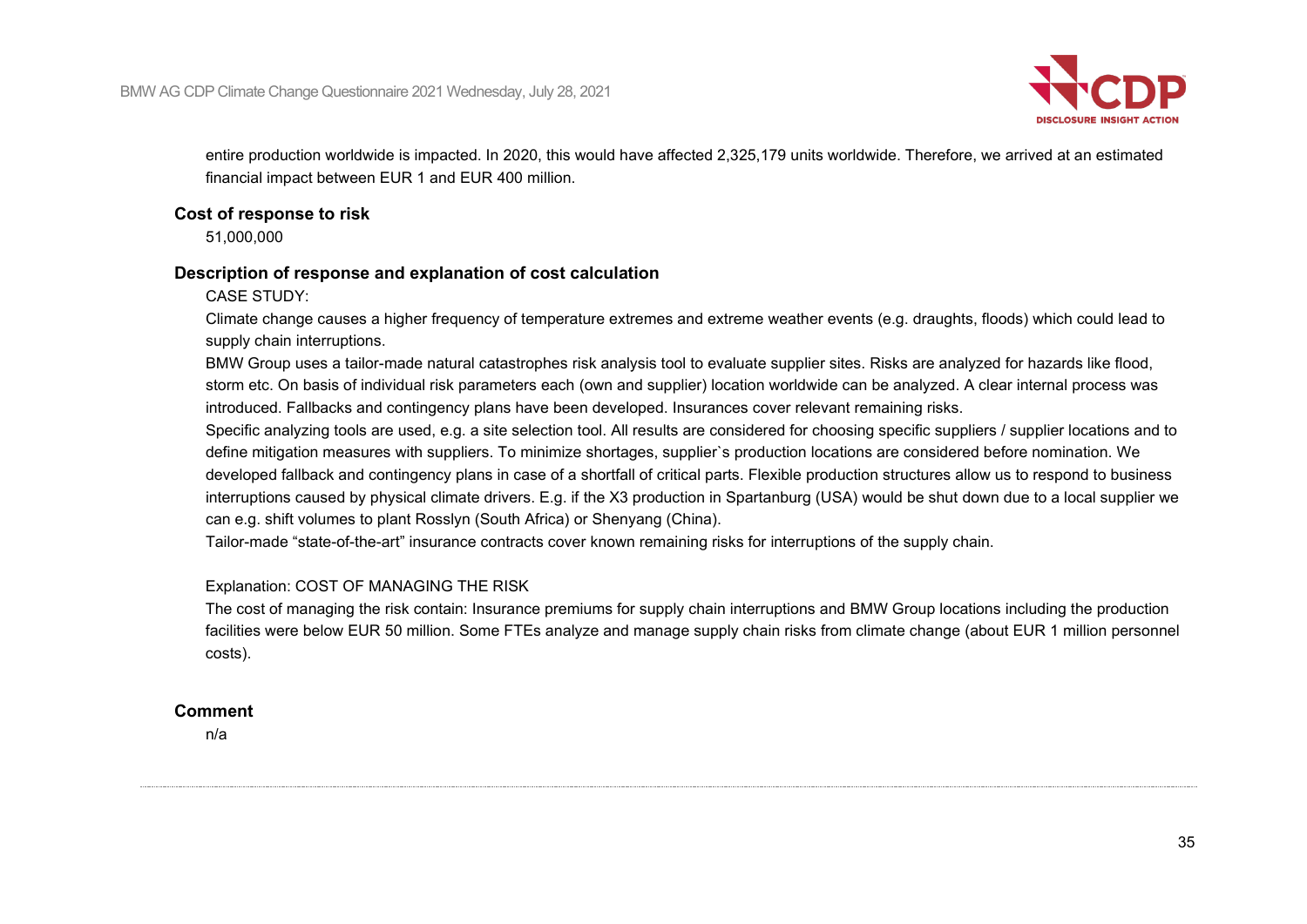

#### **Identifier**

Risk 5

### **Where in the value chain does the risk driver occur?** Upstream

#### **Risk type & Primary climate-related risk driver**

Chronic physical Changes in precipitation patterns and extreme variability in weather patterns

### **Primary potential financial impact**

Increased indirect (operating) costs

#### **Company-specific description**

(i) CLEAR DESCRIPTION: Changes in physical climate parameters can induce changes in natural resources and therefore the availability of input materials.

(ii) COMPANY-SPECIFIC EFFECT: The availability of input materials for BMW Group's suppliers such as water and energy can decrease. As a consequence, the price for these goods could rise and impose additional costs to BMW's suppliers and in consequence to BMW Group. Energy is a significant input factor for BMW Group's supply chain. Life cycle assessments show that the energy needs in the whole BMW Group supply chain for vehicle production are about 75,640,609 MWh in 2020. If the energy costs increase e.g. in average by 5 % in the whole supply chain, additional costs could be between EUR 100 and 200 million.

#### **Time horizon**

Short-term

### **Likelihood**

About as likely as not

#### **Magnitude of impact**

Medium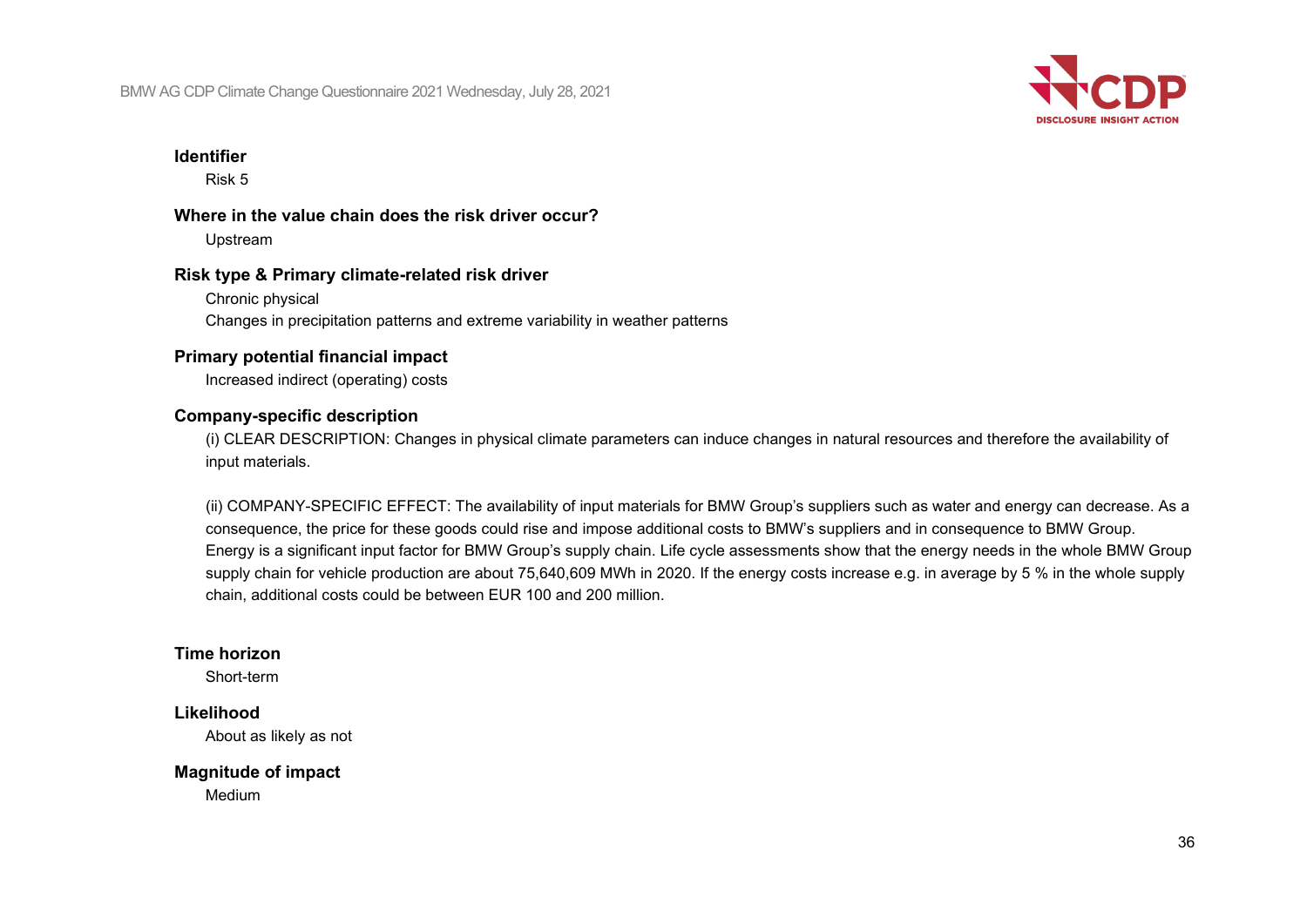

## **Are you able to provide a potential financial impact figure?**

Yes, an estimated range

**Potential financial impact figure (currency)**

**Potential financial impact figure – minimum (currency)** 100,000,000

**Potential financial impact figure – maximum (currency)** 200,000,000

## **Explanation of financial impact figure**

Changes in physical climate parameters can induce changes in the availability of natural resources. The price of water and energy can increase. If the risk materializes via suppliers and would increase in average the energy costs in the whole supply chain in the magnitude of e.g. 5 %, this would represent an increase of purchasing costs between EUR 100 and 200 million depending upon the affected regions. To calculate the impact we multiplied an average energy price estimation with the total energy consumption worldwide (76 million MWh). The figure depends on the severity of the physical change parameters and its effects on the availability and pricing of natural resources.

### **Cost of response to risk**

180,000

### **Description of response and explanation of cost calculation**

CASE STUDY:

Changes in physical climate parameters can induce changes in natural resources and therefore the availability of input materials. Risks of scarcity of natural resources are most directly tackled by maximizing resource efficiency in the supply chain and jointly developing solutions, e.g. for re-using and recycling materials.

Resource efficiency is accessed e.g. via the CDP Supply Chain program (over 79 % of production-relevant procurement volume in 2020, identified potentials are addressed and improvements are discussed on top management level in supplier performance reviews.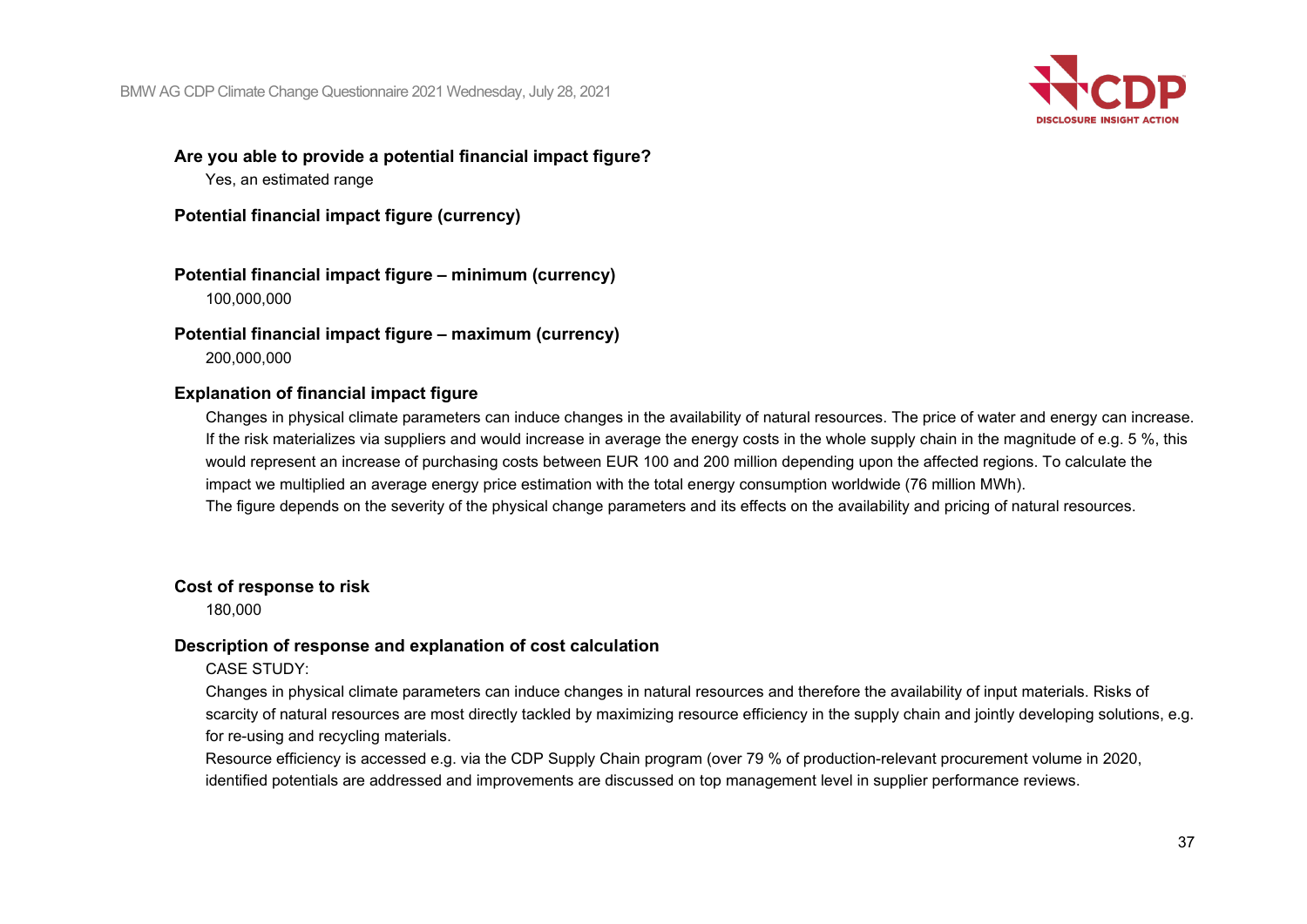

In 2020, we also asked more than 1,000 additional suppliers who, as small and medium-sized companies, did not meet the criteria to be invited to the CDP Supply Chain program to complete a carbon-related questionnaire. The activity further covered approximately another 11 % (and therefore a total of 90 %) of the Group's production-related purchasing volume. The results of the survey provided us with additional insights that enabled us to further establish the carbon footprint assessment in the supply chain as an award criterion in decision-making processes. We support shared learning within our supply chain, e.g. through our forum "Learning from the Supplier". Our Supplier Innovation Awards incentivize especially innovative supplier achievements. This bi-annual event was planned for 2020, but needed to be cancelled due to the Corona pandemic. Trainings on climate change risks / natural hazards raise awareness among the purchasers and suppliers. Furthermore, life cycle engineering helps to achieve substantial improvements from one vehicle generation to the next. E.g. targets for the share of recycled materials are set to support circular economy, CO2- as well as cost-efficiency. E.g. up to 20 % of the thermoplastic materials in our vehicles are now made from recirculates and high-strength cast aluminium parts consist of up to 50 % of secondary aluminium.

### Explanation: COST OF MANAGING THE RISK

The cost of managing the risk contain: The CDP Supply Chain program costs approximately EUR 31,000 in 2020. The additional evaluation in 2020 costs approximately EUR 150,000. Several full time employees work on sustainability and climate change in R&D and purchase department.

#### **Comment**

n/a

# **C2.4**

**(C2.4) Have you identified any climate-related opportunities with the potential to have a substantive financial or strategic impact on your business?**

Yes

## **C2.4a**

**(C2.4a) Provide details of opportunities identified with the potential to have a substantive financial or strategic impact on your business.**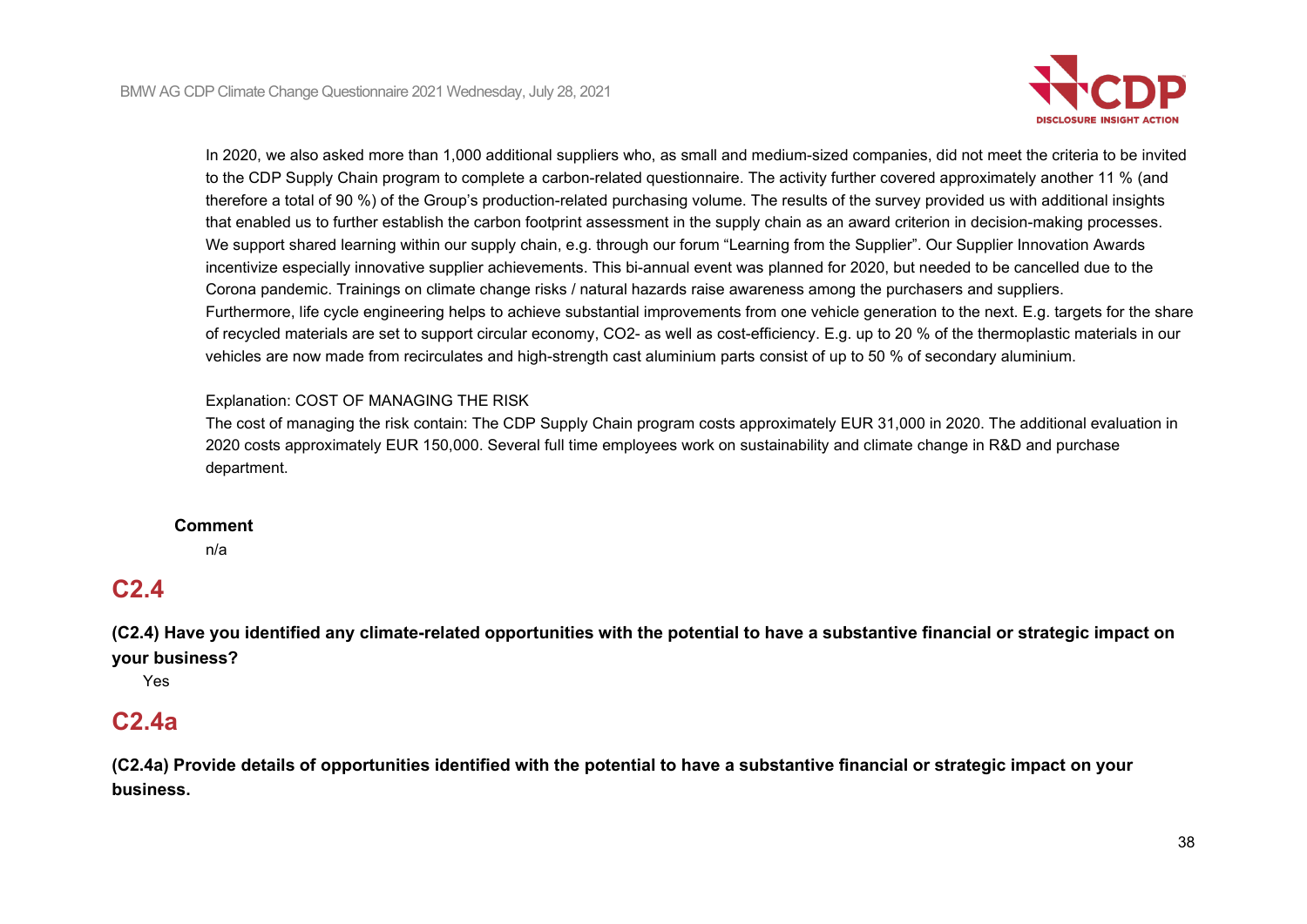

### **Identifier**

Opp1

### **Where in the value chain does the opportunity occur?**

Downstream

### **Opportunity type**

Products and services

### **Primary climate-related opportunity driver**

Development and/or expansion of low emission goods and services

### **Primary potential financial impact**

Increased revenues resulting from increased demand for products and services

### **Company-specific description**

i) CLEAR DESCRIPTION: The AUTOMOTIVE INDUSTRY is highly affected by future standards, regulations and changes in consumer behaviour. Especially manufacturers who implemented sustainability strategies at a later stage possibly face high development costs to fulfil future requirements while early adapters may earn a premium on relatively lower running development costs but also might be able to profit from higher sales due to an earlier penetration of the market. Rising costs for fuel use (fuel price, carbon taxes, city tolls) impose higher costs for CUSTOMERS and CAR POOL OWNERS. Consequently, consumers and car pool owners could decide to switch to new and more efficient cars. The shift of focus towards CO2 efficiency and sustainability provide opportunities (e.g. increased sales and new customers) for car manufacturers with respective technologies and reputation.

ii) COMPANY-SPECIFIC EFFECT: As a result of our Efficient Dynamics strategy launched already in 2007, the BMW Group fulfils all relevant requirements from standards and regulation and is in good position in comparison to other premium manufacturers. This position provides an important opportunity as it is key to the fulfilment of international agreements, air pollution limits, product efficiency regulation, etc. and secures the BMW Group's sector leader position in various key performance indicators regarding the sustainability of its production. E.g. the BMW Group leads the global market for plug-in hybrid electric vehicles (PHEV) since 2017. In 2020, we sold 192,662 PHEV and BEV worldwide, an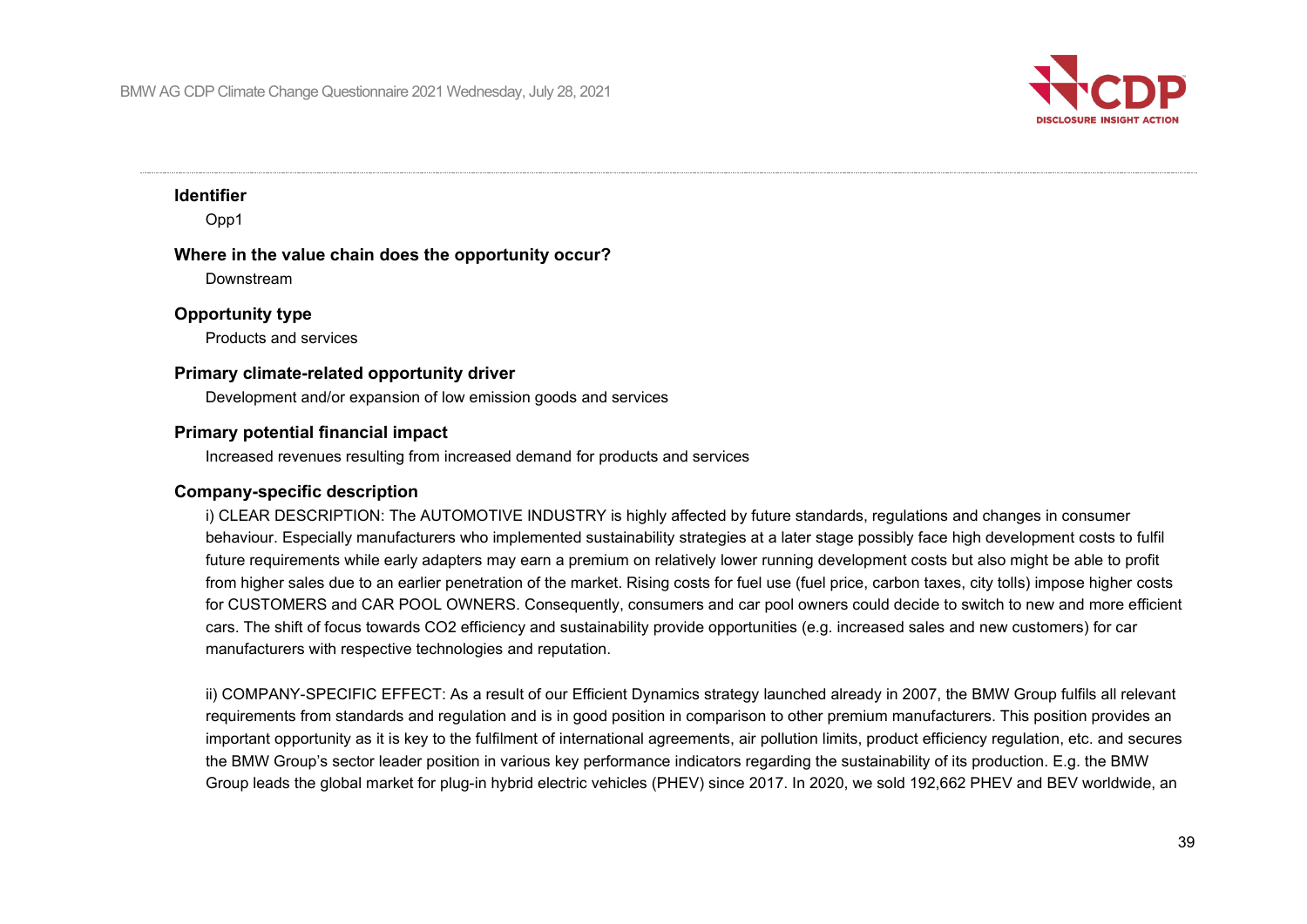

increase of approx. 32 % compared to 2019. This in turn forms the basis for continuing to invest, e.g. in further efficiency measures, new products and e-mobility. In 2023 our portfolio will incorporate 25 electrified models (more than half fully electric). We aim to have 7 million electrified vehicles delivered by 2030. Furthermore, services improving the eco-efficiency of driving, such as traffic intensity monitoring, the choice of drive modes or applications connecting with other mobility services, increase desirability for sustainable consumers. Innovative mobility services like our premium car-sharing services SHARE NOW had several million customers in 16 cities and 8 countries with more than 2,000 electric cars in the fleet.

Therefore, BMW Group will be able to handle future requirements and maintain a competitive advantage in terms of regulatory requirements and consumer demands.

### **Time horizon**

Medium-term

### **Likelihood**

About as likely as not

### **Magnitude of impact**

Medium

### **Are you able to provide a potential financial impact figure?**

Yes, an estimated range

## **Potential financial impact figure (currency)**

**Potential financial impact figure – minimum (currency)** 150,000,000

### **Potential financial impact figure – maximum (currency)** 250,000,000

### **Explanation of financial impact figure**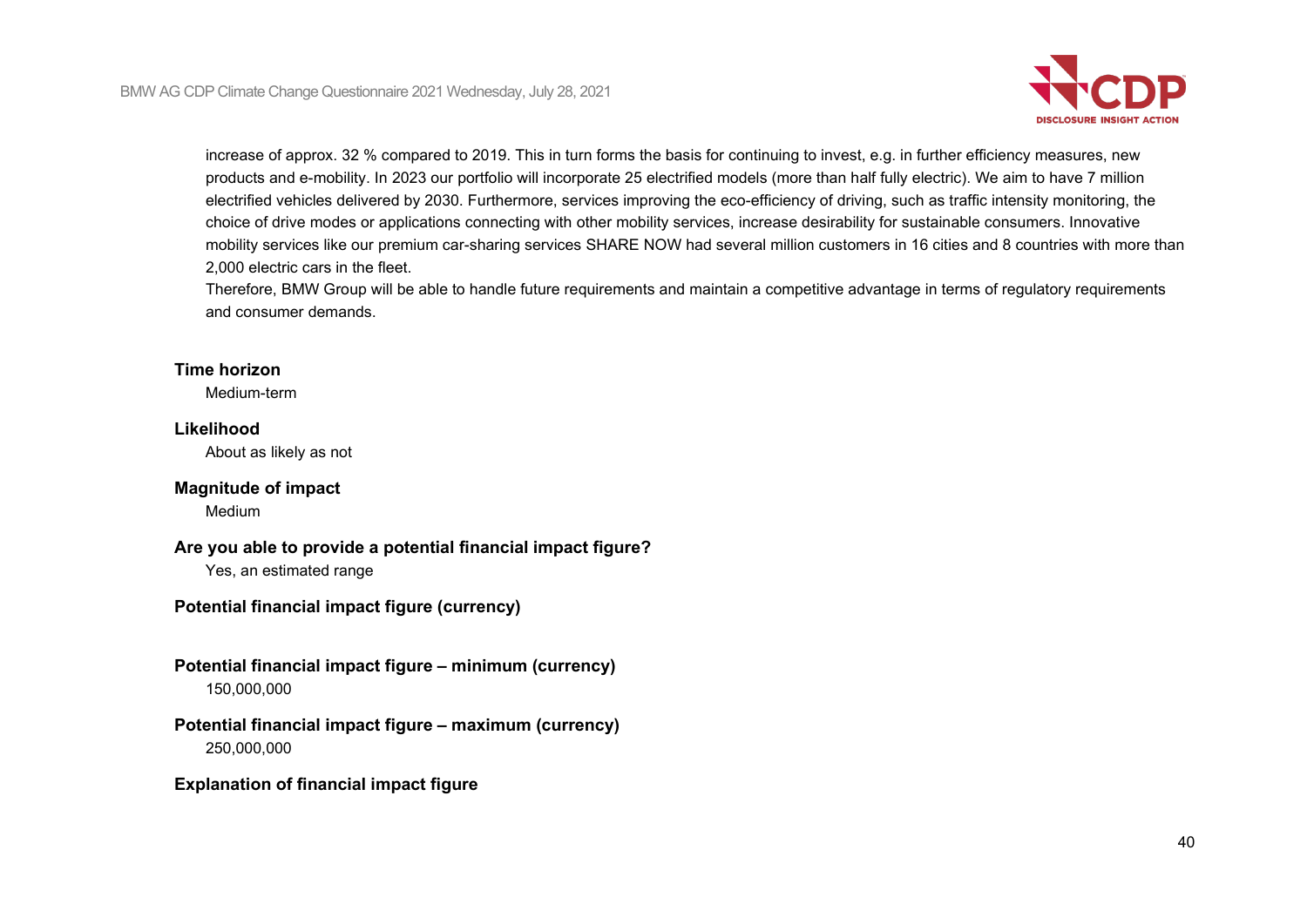

It is difficult to estimate the financial implications of this opportunity, as we cannot foresee the constantly changing regulations for our relevant markets and the impact of changing customer needs. The BMW Group has early established a competitive advantage in the segment of premium cars based on Efficient Dynamics. Based on historical information about our customers' behaviour regarding technological changes we expect a rise in future sales. Compared to competitors we had a rise in sales (BMW sales units totalled to 2,325,179 units in 2020) due to our Efficient Dynamics strategy of at least 1 % corresponding to approximately EUR 150 to 250 million gross profit annually, depending on the vehicles affected. New forthcoming technical features may lead to a further rise of that figure.

### **Cost to realize opportunity**

6,279,000,000

### **Strategy to realize opportunity and explanation of cost calculation**

CASE STUDY: Details of BMW Group`s response to the opportunity

A competitive advantage is the result of anticipating regulation and changing customer demands in the innovation management BMW Group invests into R&D to increase CO2-efficient products and services. CO2 management is included in the corporate strategy and the product development process. BMW Group's Efficient Dynamics (ED) strategy is a comprehensive technologic approach. It includes technologies (e.g. gradually refined combustion engines) as well as PHEVs and BEVs. Our mobility services (e.g. SHARE NOW) are key areas to address changing customer needs.

COMPANY-SPECIFC EXAMPLES:

(1) We invested major budgets in CO2-reduction ED technologies each year. The mild hybrid technology with a 48-volt electrical system is further rolled out for our diesel and petrol engines in all series. In 2020, the BMW Group continued to optimise the efficiency of its combustion engines by deploying recuperation systems (generating additional power for the drivetrain) and continuous emissions reduction measures. This helps to further reduce the CO2 emissions of vehicles by 5 to 7 %.

(2) We invest a significant share of the R&D expenditure in PHEVs / BEVs. Our portfolio will contain 25 electric vehicles in 2023. In 2020, we sold 192,662 PHEV and BEV worldwide. BMW launched 11 additional PHEV and two additional all-electric models in 2020, the MINI Cooper SE and the BMW iX3. The next step is the launch of the BMW iX and the BMW i4 in 2021. In EU28 we reduced fleet CO2-emissions by 53 % between 1995 and 2020.

(3) Our premium car-sharing services SHARE NOW had several million customers in 16 cities and 8 countries with a more than 2,000 electric cars in the fleet.

With BMW i Ventures (EUR 500 million venture capital) we invest in startups in areas like mobility services and e-mobility.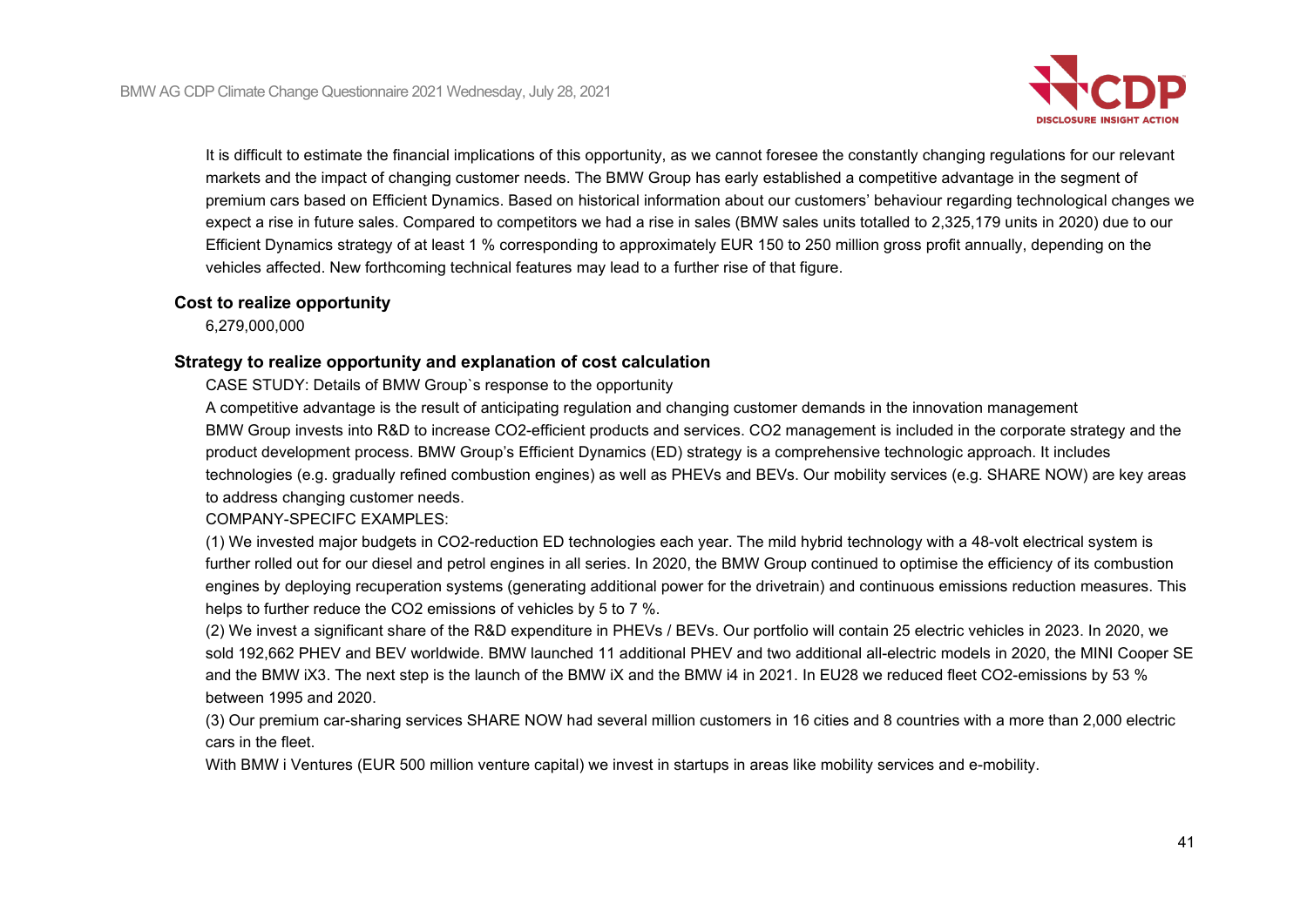

### EXPLANATION: Cost to realize the opportunity

Our cost to realize the opportunity is set equal to R&D expenditures in 2020 (EUR 6.279 billion). Due to competitive advantage issues, we are not able to give here exact numbers but state that ED technologies / electrification took a significant share of the 2020 R&D expenditure.

#### **Comment**

n/a

### **Identifier**

Opp2

#### **Where in the value chain does the opportunity occur?**

Direct operations

### **Opportunity type**

Markets

### **Primary climate-related opportunity driver**

Other, please specify Increased capital availability

### **Primary potential financial impact**

Increased access to capital

### **Company-specific description**

i) CLEAR DESCRIPTION: The number of sustainable investment funds operating in Europe and US is growing. Private investors look upon sustainability ratings as indicator for future performance and therefore may grant credits at lower interest rates. Companies with a good sustainability rating could therefore profit from those lower interest rates and have a competitive advantage against other companies.

ii) COMPANY-SPECIFIC EFFECT: Many ratings and awards attest the BMW Group sustainability leadership. Efficient technologies, solutions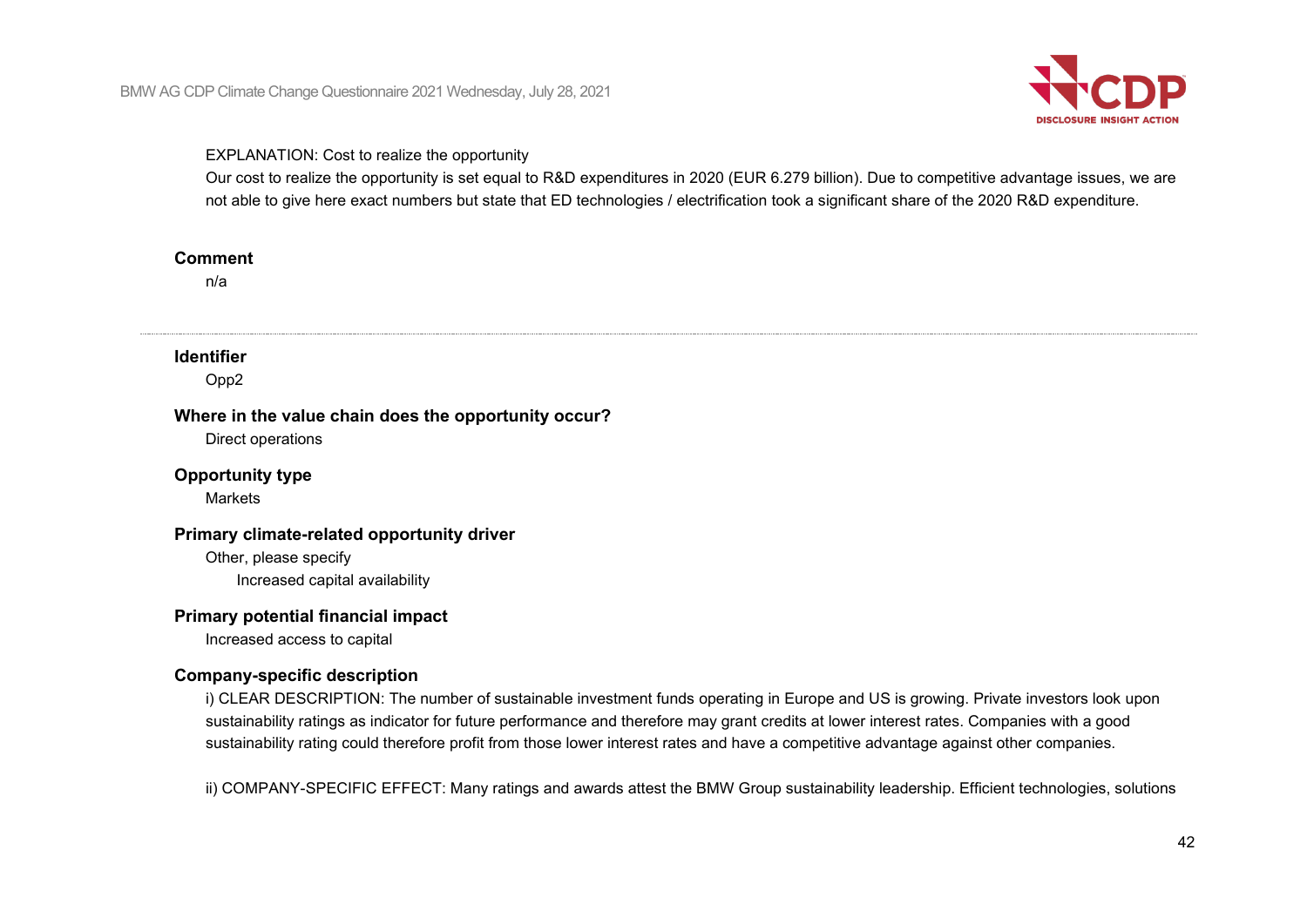

for sustainable mobility, and clean production are just some of the aspects that ensure the leading role of the BMW Group regarding sustainability. Market research and media analyses show that the corporate image of the BMW Group is influenced very positively by its sustainability performance, thus increasing its attractiveness for potential investors. The reputation is directly influencing our credit rating and thus our funding costs for the financial service business. The BMW Group has a long-term credit rating of "A2" by Moody's and A by "Standard & Poor`s" – which is the best rating for an European OEM. We are since many years one of the leading companies in the sustainability ratings CDP and DJSI. In 2020, the BMW Group was the only German automobile manufacturer to be listed once again in the DJSI "World" and "Europe" and is the only company in the automotive industry that has been continuously listed on the index since the very beginning.

### **Time horizon**

Short-term

### **Likelihood**

Likely

#### **Magnitude of impact** Medium

**Are you able to provide a potential financial impact figure?** Yes, a single figure estimate

# **Potential financial impact figure (currency)**

80,000,000

**Potential financial impact figure – minimum (currency)**

**Potential financial impact figure – maximum (currency)**

**Explanation of financial impact figure**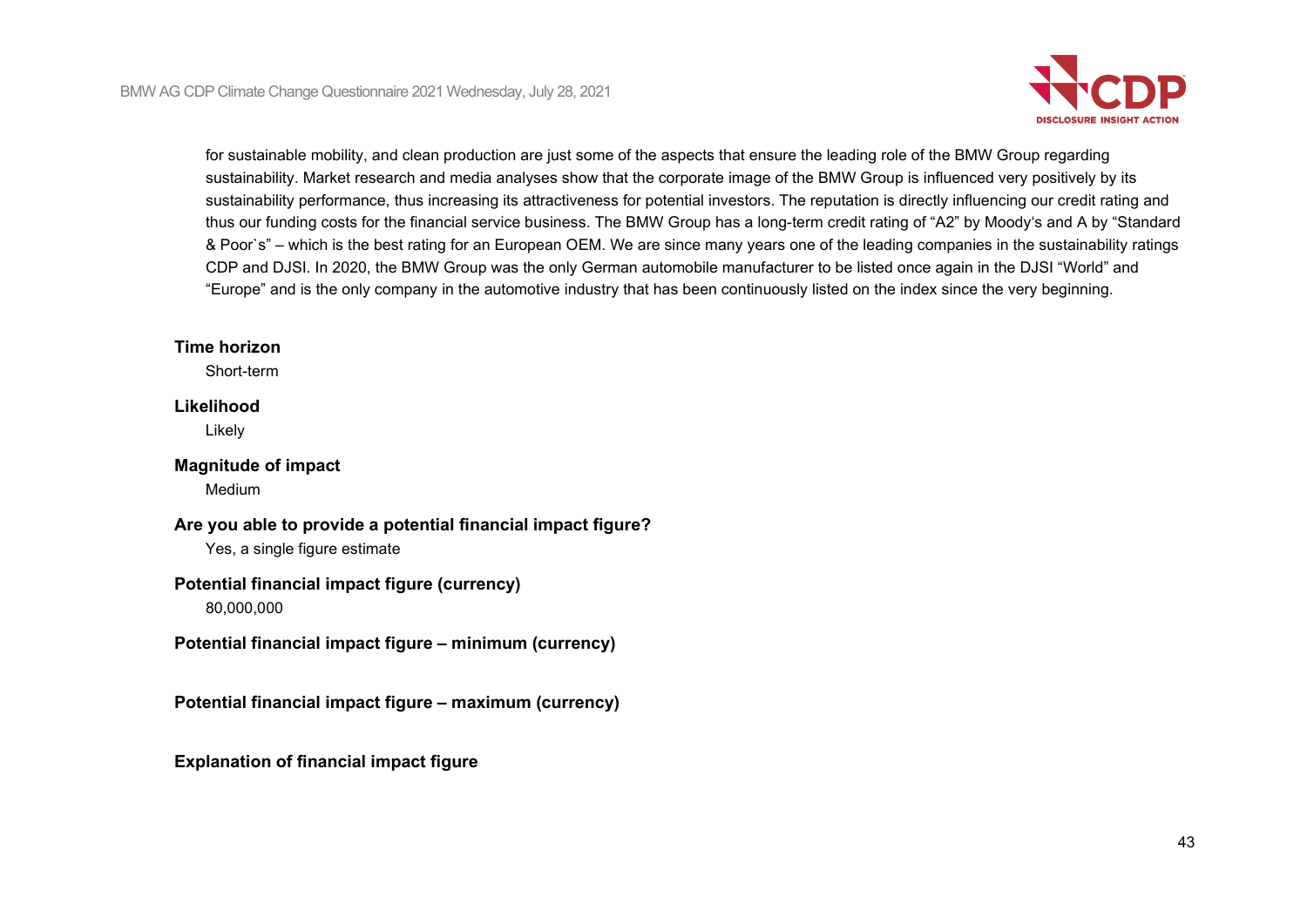

Our excellent sustainability reputation is directly influencing our credit rating and thus our funding costs for the financial service business (e.g.: a potential advantage could be -0,10 %-points interest rate relative to our competitors, which equals approximately EUR 80 million income).

### **Cost to realize opportunity**

12,244,000,000

### **Strategy to realize opportunity and explanation of cost calculation**

CASE STUDY: Details of BMW Group`s response to the opportunity

Ecological reputation relies on the ecological performance of BMW Group and its products. Among other objectives, to maintain BMW Group's good reputation regarding sustainability we invest in efficient technologies, solutions for sustainable mobility and clean production. Accompanying sustainability performance communications are essential to keep investors informed about progress.

### COMPANY-SPECIFIC EXAMPLES:

(1) Basis for our reputation are the results achieved in product and production efficiency. BMW Efficient Dynamics technologies and a broad range of PHEV in our main product lines and BEV (2020: 192,662 PHEVs / BEVs sold) as well as mobility services add to the substances behind our reputation. Likewise contributes our "Clean Production" approach to reduce negative impacts on the environment (e.g. -78 % in CO2 emissions per vehicle produced since 2006).

(2) We improve image and reputation by transparent communication e.g. through our new approach to reporting for the BMW Group (for the reporting year 2020, the BMW Group has combined its Annual Report and its Sustainability Value Report in a single document), ratings such as DJSI / CDP or investor relation meetings and conferences.

### EXPLANATION: Cost to realize the opportunity

Improving resource- and CO2-efficiency in our operations / of our products is integral part when developing and realizing solutions to meet our customer's needs. People are behind all that which is why we set management costs equal to personnel expenses (EUR 12,244 million in 2020). These contain also several FTEs (e.g. in Investor Relations) to realize a transparent communication to all stakeholders.

#### **Comment**

n/a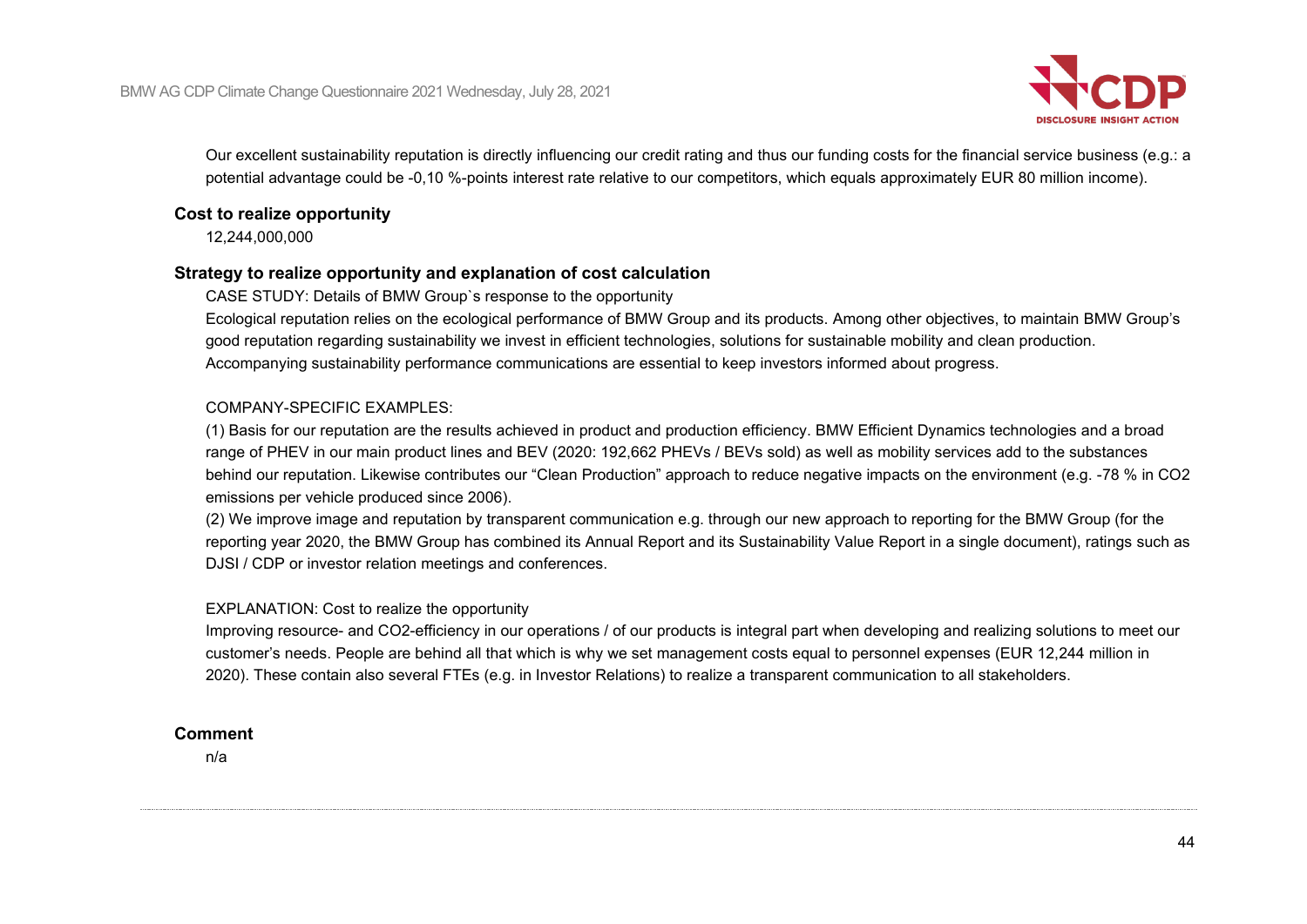

### **Identifier**

Opp3

### **Where in the value chain does the opportunity occur?** Upstream

**Opportunity type** Resource efficiency

# **Primary climate-related opportunity driver**

Use of more efficient production and distribution processes

### **Primary potential financial impact**

Reduced indirect (operating) costs

### **Company-specific description**

i) CLEAR DESCRIPTION: By the year 2030, the BMW Group intends to have over seven million electrified vehicles on the road. This means that the average carbon emissions generated by the BMW Group's supplier network (Scope 3 upstream according to SBTI) will increase by more than one-third per vehicle by 2030 if no countermeasures are taken. The reasons are, for example, the energy-intensive production of battery cells, the greater use of aluminium and increased localisation in China, where the proportion of green electricity in the energy mix is still relatively low. The BMW Group has set itself the goal of not only halting this trend, but even reversing it and reducing carbon emissions per vehicle in the supply chain by 22 % (base year 2019) by 2030. Since 2020, the BMW Group has established the carbon footprint as a criterion for awarding contracts within the supply chain.

ii) COMPANY-SPECIFIC EFFECT: Just as the BMW Group continuously implements optimisation and efficiency measures in its own production environment, it is also actively committed to promoting decarbonisation measures within its supplier network. The biggest levers for promoting decarbonisation in the supply chain are improvements in energy efficiency in production processes and logistics, adapting to circular economy principles (e.g. the use of secondary raw materials which significantly reduces the carbon footprint compared to primary materials: by a factor of 4 to 6 for aluminium and by a factor of 2 to 5 for steel and thermoplastics) as well as the use of green energy (with a focus on electricity but also other sources, e.g. gas). As within its own operations the BMW Group expects from Tier 1 suppliers to continue to systematically invest in optimising energy efficiency and also to exploit the opportunities offered by digitalisation. Benefits from improved energy efficiency in the supply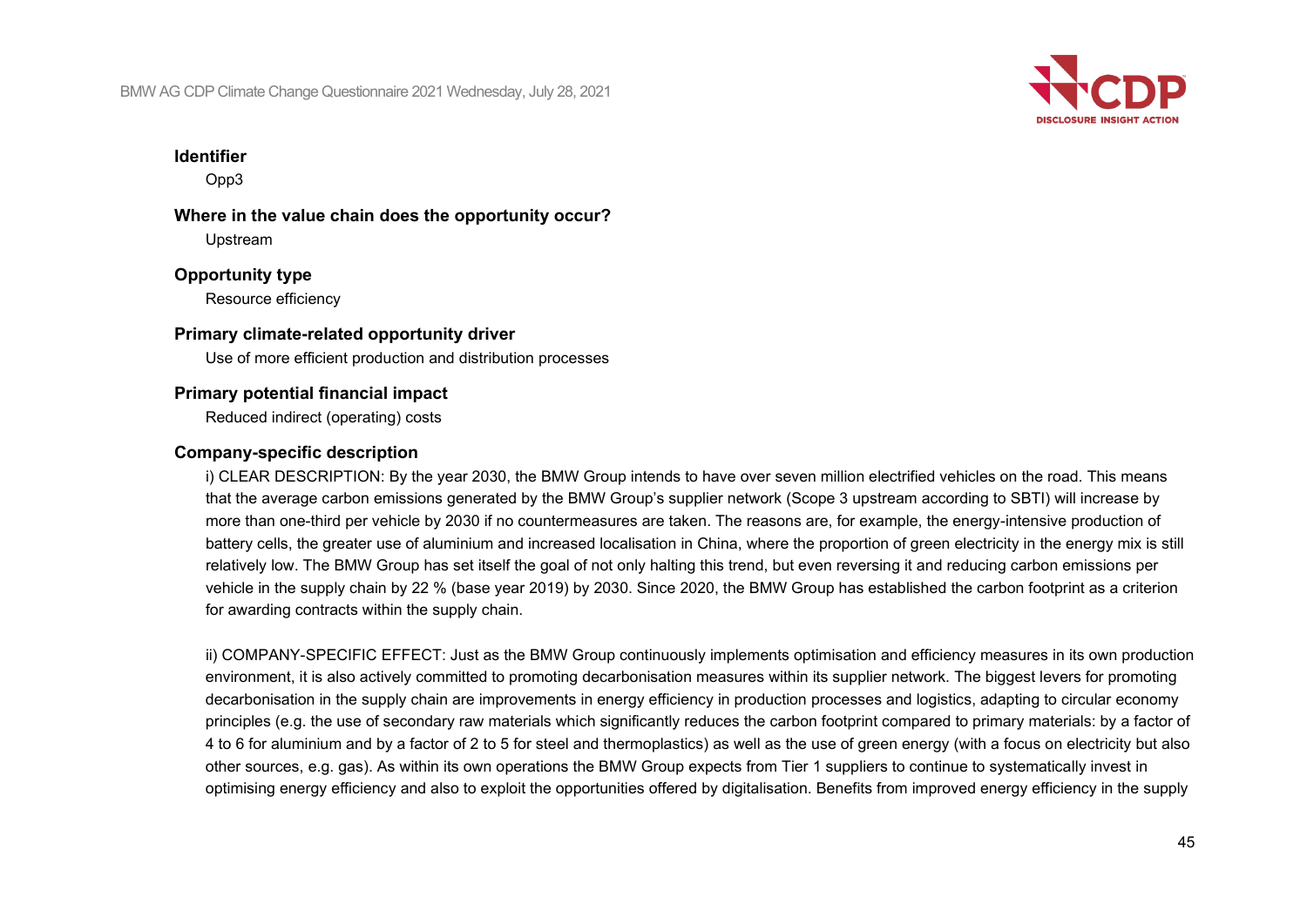

chain are expected to materialize in the cost of purchased key components from suppliers.

### **Time horizon**

Medium-term

## **Likelihood**

More likely than not

### **Magnitude of impact**

Medium

### **Are you able to provide a potential financial impact figure?**

Yes, an estimated range

### **Potential financial impact figure (currency)**

**Potential financial impact figure – minimum (currency)** 38,000,000

### **Potential financial impact figure – maximum (currency)**

75,000,000

### **Explanation of financial impact figure**

Making optimal use of any innovations developed by suppliers is a key prerequisite for developing future-oriented mobility products and services. Similarly, favourable location-related cost factors, in particular those arising due to the close proximity of supplier structures to new and existing BMW Group production plants as well as the introduction of innovative production technologies, could lead to lower cost of materials for the BMW Group. The BMW Group offers innovative suppliers numerous options for creating specific contractual arrangements that promote companies developing innovative solutions.

Extensive lifecycle assessments show an energy consumption around 75,640,609 MWh in the upstream chain in 2020. Over the course of the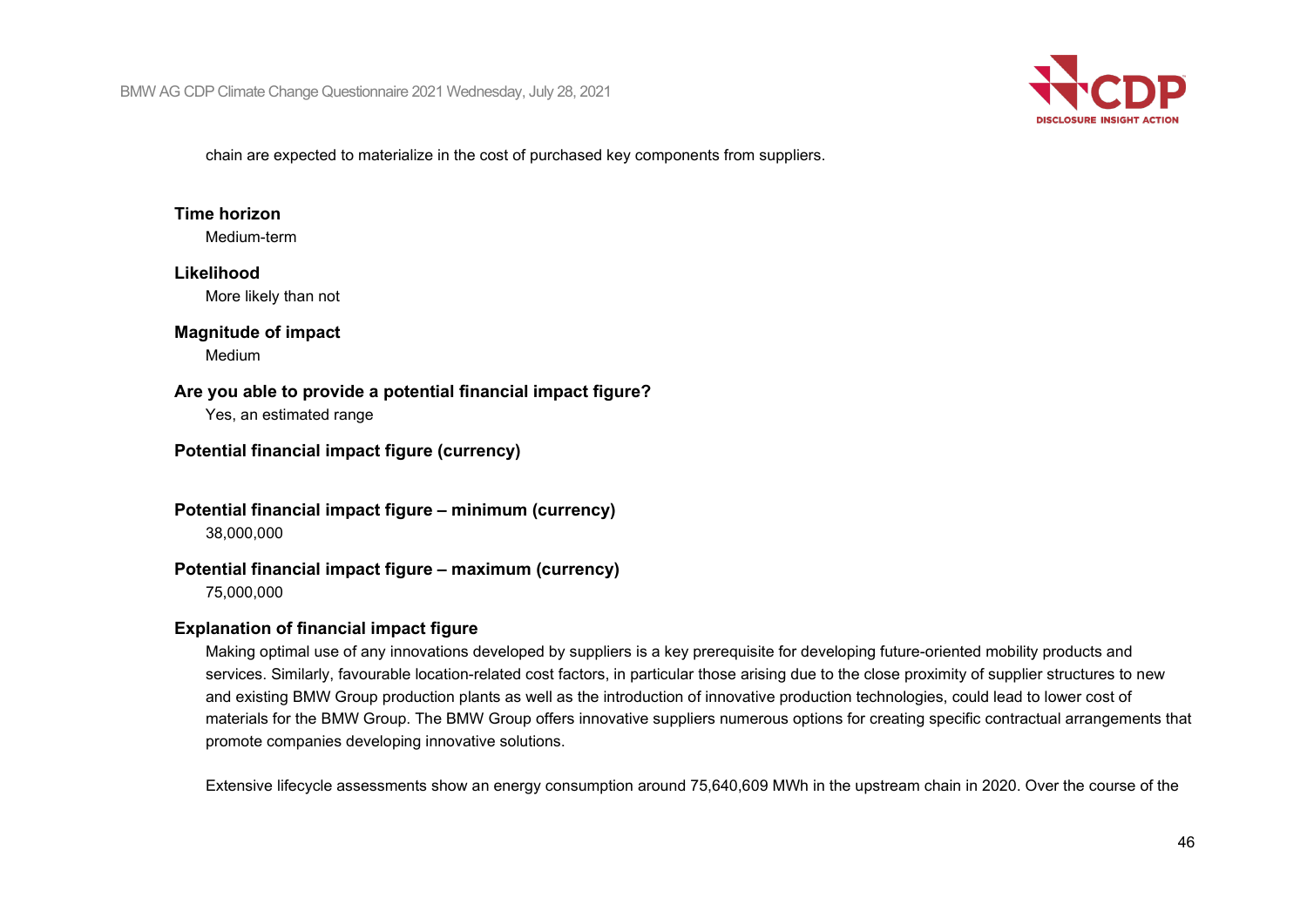

next years we expect average efficiency gains / decreases of consumption of about 1 %. Taken projected energy prices into account (EUR 50/MWh – 100/MWh), this would amount to a range of EUR 38 to 75 million savings.

### **Cost to realize opportunity**

12,244,000,000

### **Strategy to realize opportunity and explanation of cost calculation**

CASE STUDY: Details of BMW Group`s response to the opportunity

The Purchasing and Supplier Network makes a significant contribution to the Group's focus on the strategic markets of tomorrow, and takes steps to ensure corresponding production volumes in the supply chain. Suppliers are rigorously selected on the basis of competitiveness in terms of operational excellence, quality, innovation, flexibility, cost and SUSTAINABILITY. The BMW Group is continuously expanding its sustainability activities across the supplier network. The focus is essentially decarbonisation, compliance with environmental and social standards and the protection of natural resources.

### COMPANY-SPECIFIC EXAMPLES:

(1) The BMW Group is actively committed to motivating partners to OPERATE SUSTAINABLY and promoting DECARBONISATION MEASURES within its supplier network. In close collaboration countermeasures are defined, implemented and monitored e.g. to address the energy-intensive production of battery cells and the greater use of aluminium induced by the growing percentage of electrified models. (2) We participate in the CDP Supply Chain program. It takes a multitude of CLIMATE-RELATED ASPECTS into account. The BMW Group strongly encourages its suppliers to set targets in line with the Paris Climate Agreement. A due diligence process is established to check whether and how sustainability standards are being implemented by our suppliers.

(3) The responsible use of nature's finite resources also plays a major role. The growth of e-mobility is causing the topic of CIRCULAR ECONOMY to become increasingly important for the BMW Group as well as for its supply chain, as a variety of critical raw materials are required.

### EXPLANATION: Cost to realize the opportunity

We don't just do sustainability at BMW: We are making BMW sustainable. Everything we do and plan is assessed for its ecological effects from the very beginning. Improving resource efficiency in our supply chain works via interdisciplinary collaboration of BMW Group's R&D, production, logistics and procurement with our external partners. People are behind all that which is why we set management costs equal to personnel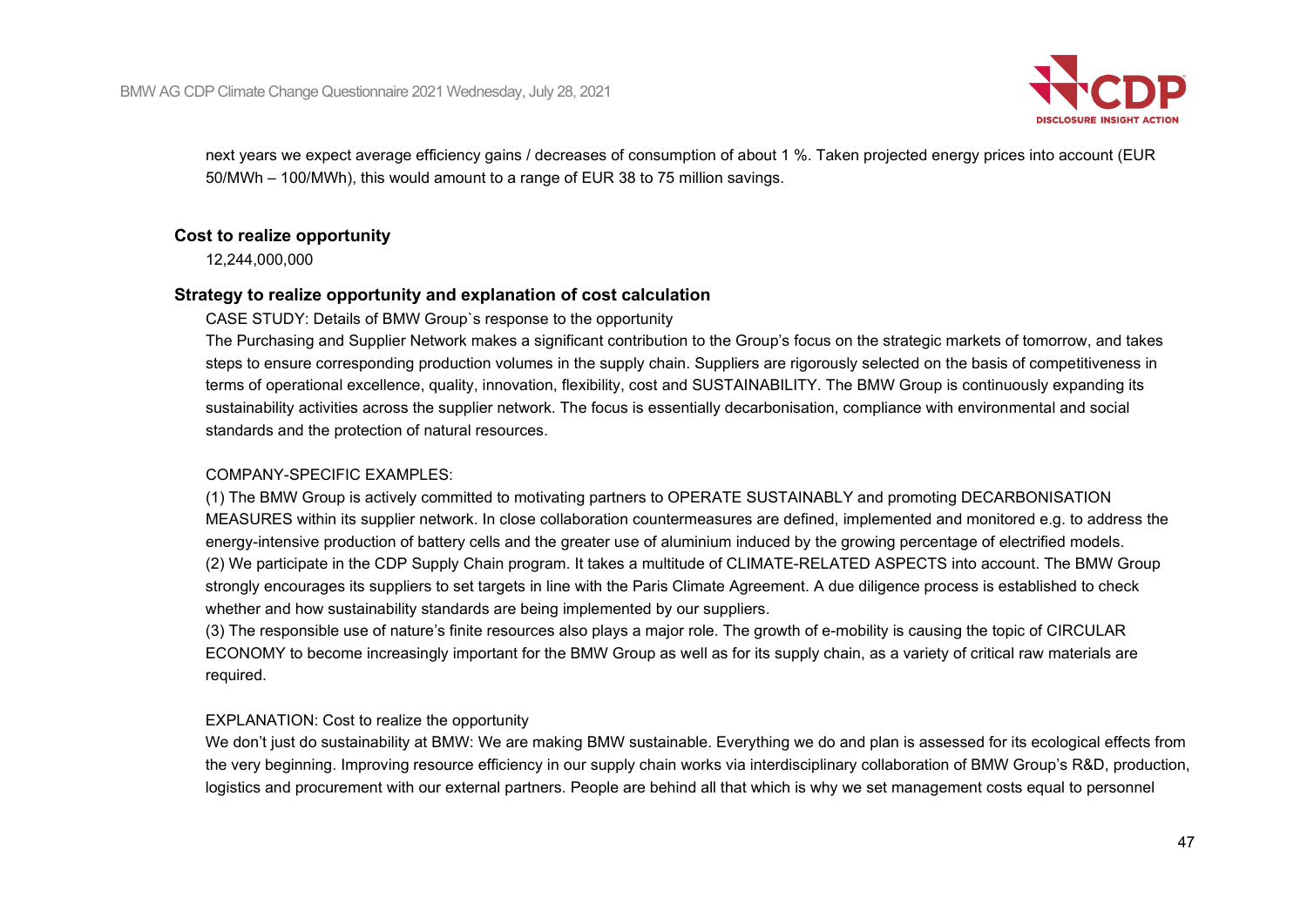

expenses (EUR 12.244 billion in 2020). These contain FTEs well into the double digits (e.g. in Purchasing Department) to arrange, implement and monitor contractual agreements within our supply chain. We further invest in tools, IT systems and procedures to support this collaborative approach.

### **Comment**

n/a

# **C3. Business Strategy**

# **C3.1**

**(C3.1) Have climate-related risks and opportunities influenced your organization's strategy and/or financial planning?**

Yes, and we have developed a low-carbon transition plan

# **C3.1a**

**(C3.1a) Is your organization's low-carbon transition plan a scheduled resolution item at Annual General Meetings (AGMs)?**

| Is your low-carbon transition<br>plan a scheduled resolution<br><b>item at AGMs?</b>                  | <b>Comment</b>                                                                                                                                                                                                                                                                                                                                                                                                                                                                                                                                                                                                                                                                                                                                                                                                                                                                                                                                                             |
|-------------------------------------------------------------------------------------------------------|----------------------------------------------------------------------------------------------------------------------------------------------------------------------------------------------------------------------------------------------------------------------------------------------------------------------------------------------------------------------------------------------------------------------------------------------------------------------------------------------------------------------------------------------------------------------------------------------------------------------------------------------------------------------------------------------------------------------------------------------------------------------------------------------------------------------------------------------------------------------------------------------------------------------------------------------------------------------------|
| Row No, and we do not intend it to<br>become a scheduled resolution<br>item within the next two years | Although the low-carbon transition plan was not a resolution item at the recent AGM, the CLIMATE STRATEGY<br>and the TARGETS were PRESENTED in detail by the CEO during our recent AGM. E.g. our CO2 goals for 2030<br>validated by the Science-Based Targets initiative (which will avoid emission of over 200 million tons of CO2) and<br>our next-generation battery cells (which carbon footprint will be reduced by half).<br>The BMW Group has a long tradition of reducing its impact on nature and the environment, and we intend to<br>continue setting an example and making constant progress in the future.<br>Since 2006, we have reduced emissions per vehicle in production by more than 70 percent. In 2020, we have set<br>ourselves the goal of reducing BMW Group emissions (Scope 1 & 2) by another 80 percent by 2030. Compared to<br>2006, this will leave less than 10 percent of the original CO2 emissions. This means that the BMW Group has set |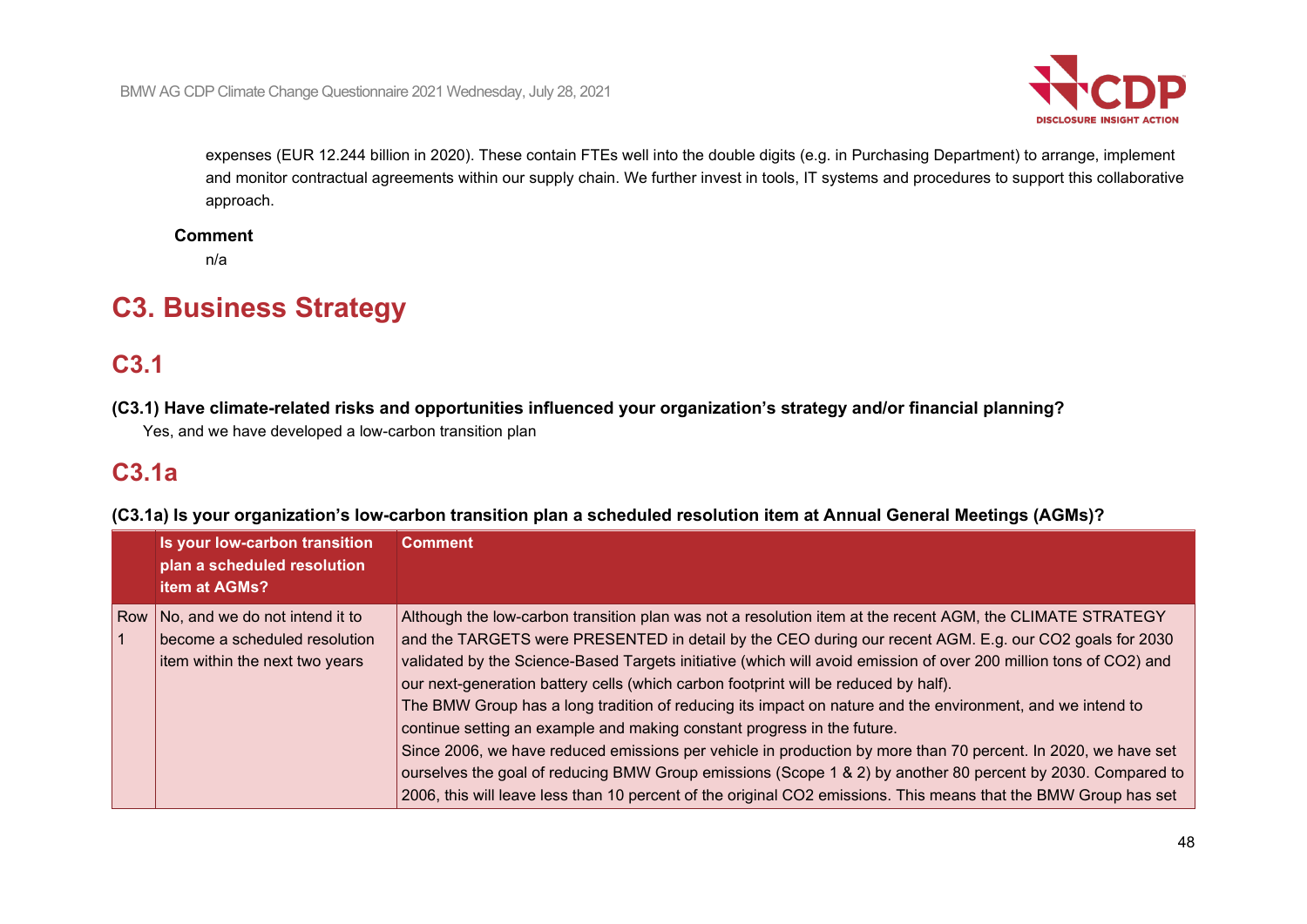

|  | itself the highest reduction targets in the industry for CO2 emissions from its own plants and locations - which even |
|--|-----------------------------------------------------------------------------------------------------------------------|
|  | follow a more ambitious path than the 1.5 degree target. Furthermore, the BMW Group set itself the target to          |
|  | reduce the emissions in the use phase of the vehicle by 40 % per km driven and to reduce the CO2 emissions in         |
|  | the supply chain by at least 20 % by 2030.                                                                            |
|  | Besides sourcing 100 % green electricity from 2020, the BMW Group will consistently invest in optimizing its          |
|  | energy efficiency. In addition to the significant reduction in substance, the BMW Group will fully neutralize its     |
|  | remaining CO2 emissions (Scope 1 & 2) as early as 2021 through the use of corresponding certificates.                 |
|  | As we are pursuing our verifiable and consistent path towards a climate-neutral business model spanning the           |
|  | entire value chain by 2050 we will CONTINUE to COMMUNICATE and DISCUSS the BMW Group Strategy with                    |
|  | our stakeholders, including our SHAREHOLDERS.                                                                         |
|  |                                                                                                                       |

# **C3.2**

### **(C3.2) Does your organization use climate-related scenario analysis to inform its strategy?**

Yes, qualitative and quantitative

# **C3.2a**

## **(C3.2a) Provide details of your organization's use of climate-related scenario analysis.**

| <b>Climate-related</b><br>scenarios and models<br>applied          | <b>Details</b>                                                                                                                                                                                                                                                                                                                                                                                                                                                                                                                                                                                                                                                                                                                                                                                                                                                                  |
|--------------------------------------------------------------------|---------------------------------------------------------------------------------------------------------------------------------------------------------------------------------------------------------------------------------------------------------------------------------------------------------------------------------------------------------------------------------------------------------------------------------------------------------------------------------------------------------------------------------------------------------------------------------------------------------------------------------------------------------------------------------------------------------------------------------------------------------------------------------------------------------------------------------------------------------------------------------|
| Other, please specify<br>Environmental profit and<br>loss estimate | DESCRIPTION of i) scenario identification, ii) time horizon and company relevance and iii) areas considered:<br>i) We performed an environmental profit and loss calculation (E P&L) for one of our best selling cars (3 series). Based on the<br>economic model of multiregional input- output analysis as well as quality-assured data of international environment and<br>resource statistics we analyzed global warming potentials (GWP), water depletion as well as airborne pollutants (e.g.<br>PM10/PM2.5, NMVOC, NOx, SO2 or NH3) and land use as impact categories. From these, following the corresponding impact<br>pathways until the so called "endpoints" human health, impact on nature and human made environment (eco toxicity, human<br>toxicity, damage to human made environment such as buildings) we derived price tags caused by these impacts (external |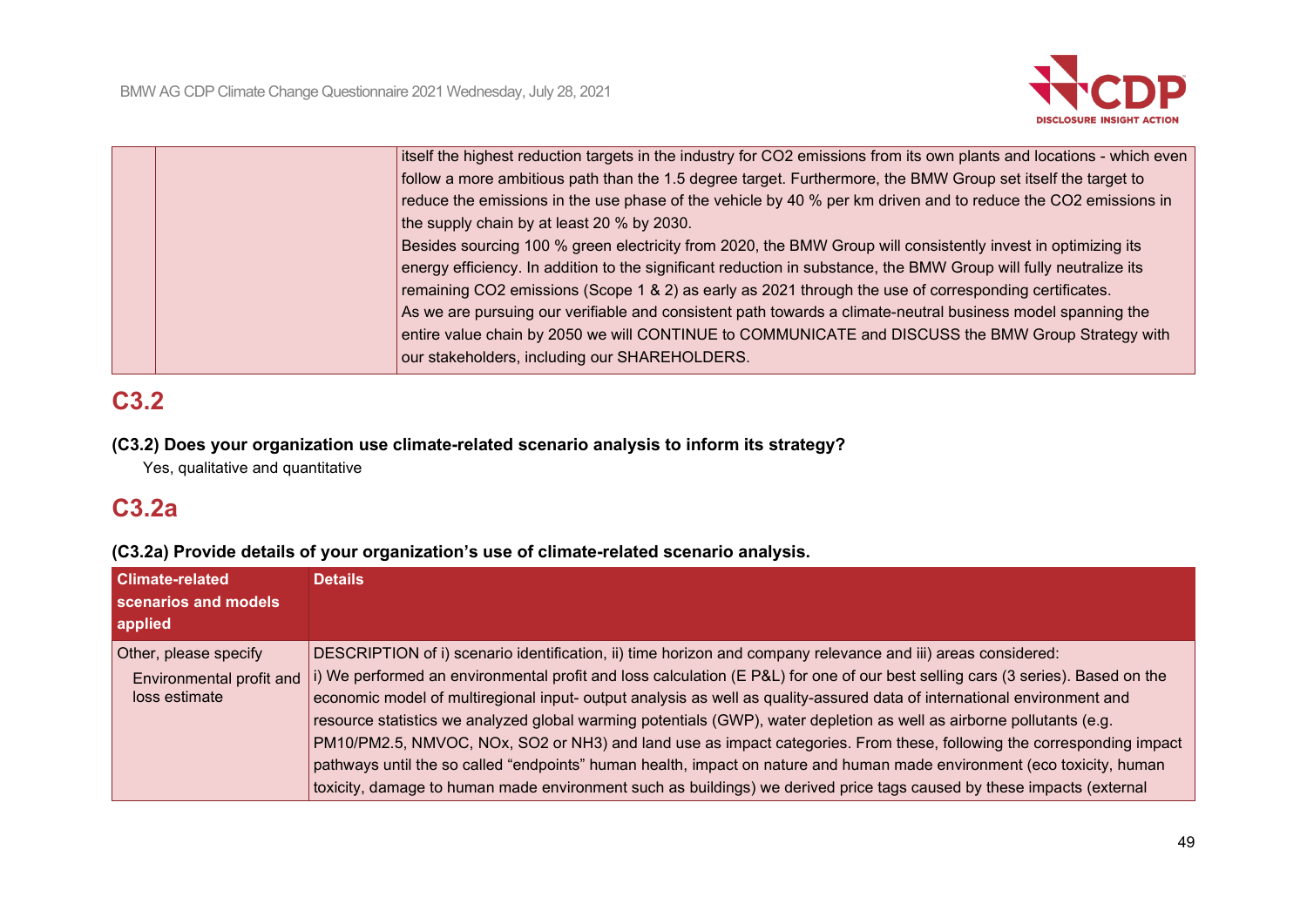

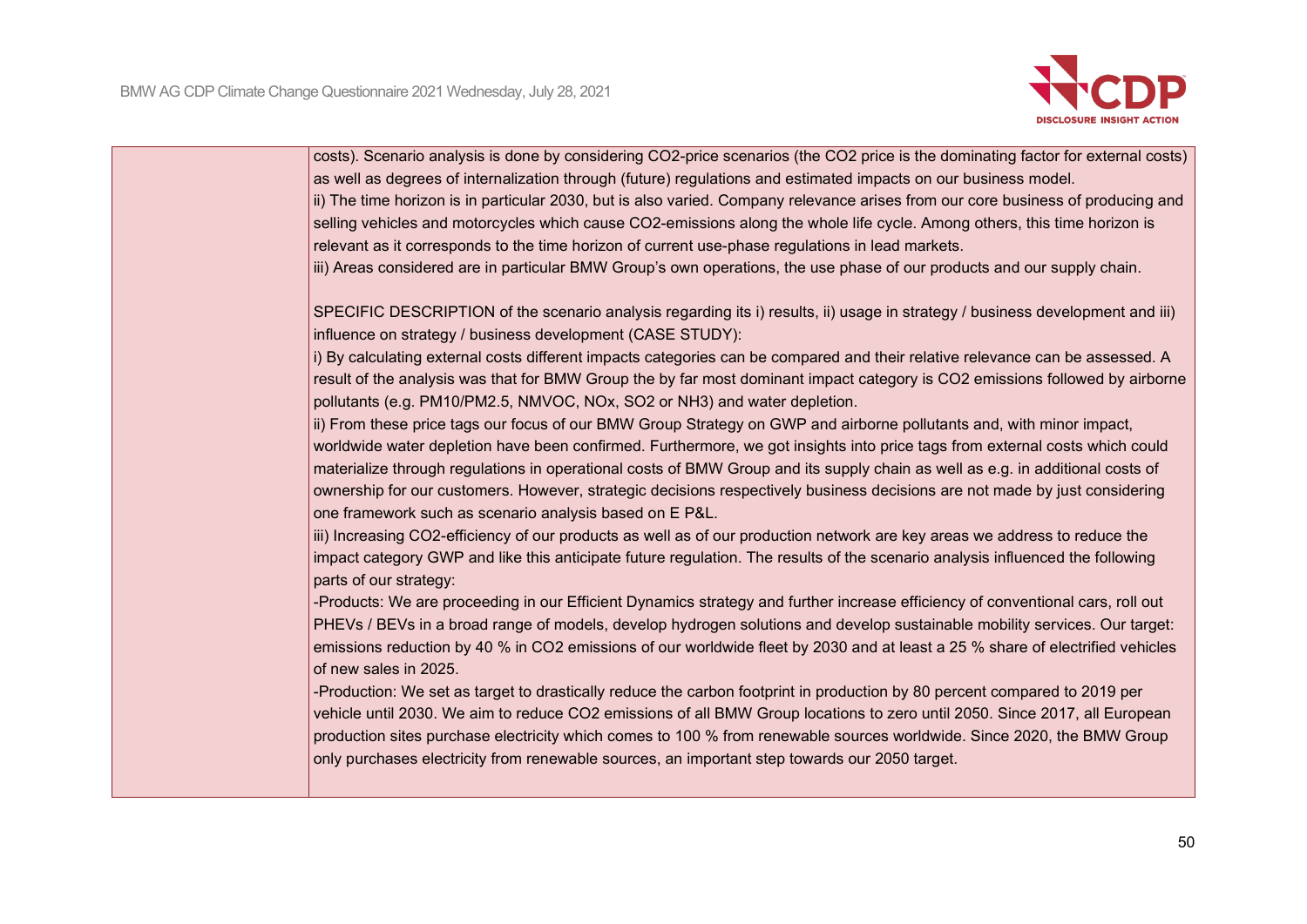

| Other, please specify | DESCRIPTION of i) scenario identification, ii) time horizon and company relevance and iii) areas considered:                        |
|-----------------------|-------------------------------------------------------------------------------------------------------------------------------------|
| Future regulatory     | i) We simulate the average CO2 emissions of our future fleet (based on long range planning), considering future powertrain mix      |
| requirements          | (conventional powertrains as well as shares of PHEV (plug-in hybrid electric vehicles) / BEV (battery electric vehicles)            |
|                       | powertrains) and corresponding capital expenditures / capital allocation against upcoming regulations on climate change via         |
|                       | scenario analysis, assuming e.g. fleet emission limits in main markets such as EU28, USA or China after 2020.                       |
|                       | ii) We consider regulation scenarios until 2030 and expect that governments will further intensify limit regulations based on       |
|                       | existing and future scientific analyses, as well as what is technologically possible. These future limits are expected to be very   |
|                       | ambitious and will entail considerable investment and development work for manufacturers. This time horizon is relevant as it       |
|                       | corresponds to the time horizon of current regulation in lead markets.                                                              |
|                       | iii) The scenario analysis is related to the use phase of our new vehicle fleet in the corresponding market.                        |
|                       | SPECIFIC DESCRIPTION of the scenario analysis regarding its i) results, ii) usage in strategy / business development and iii)       |
|                       | influence on strategy / business development (CASE STUDY):                                                                          |
|                       | i) The key result is: BMW Group needs to further invest into electrification to achieve compliance with the simulated regulation    |
|                       | scenarios. In all markets for all future fuel efficiency levels under discussion future target compliance is heavily depending on   |
|                       | the market success of e-mobility. Market success depends on several factors such as attractive products as well as available        |
|                       | charging infrastructure and supporting policies for the ramp up.                                                                    |
|                       | ii) This result significantly influences our e-mobility strategy. BMW Group contributes to market success of e-mobility by offering |
|                       | attractive BEVs and PHEVs models to its customers. We will offer 25 electrified vehicles already in 2023 - two years earlier        |
|                       | than originally planned. We expect to see a steep growth curve towards 2025: sales of our electrified vehicles should increase      |
|                       | by an average of 30 percent every year. Expanding the charging infrastructure is fundamental for the breakthrough of e-             |
|                       | mobility. BMW contributes to the development of the charging infrastructure. From 2015 to 2020, we were active in over 50           |
|                       | projects for improving the charging infrastructure. Positive political framework conditions can further support the process. This   |
|                       | has become clear in fast-growing markets for e-mobility, such as Norway and California. As part of the political dialogue, we       |
|                       | advocate for measures to promote e-mobility, whether by financial support or non-monetary packages (for example the use of          |
|                       | bus lanes and / or introduction of dedicated lanes, preferential parking).                                                          |
|                       | iii) Under the term Efficient Dynamics, the BMW Group has been successfully working on reducing fuel consumption and                |
|                       | vehicle emissions. We are proceeding in our Efficient Dynamics strategy and further increase efficiency of conventional cars,       |
|                       | roll out PHEVs / BEVs in a broad range of models, develop hydrogen solutions and develop sustainable mobility services. As an       |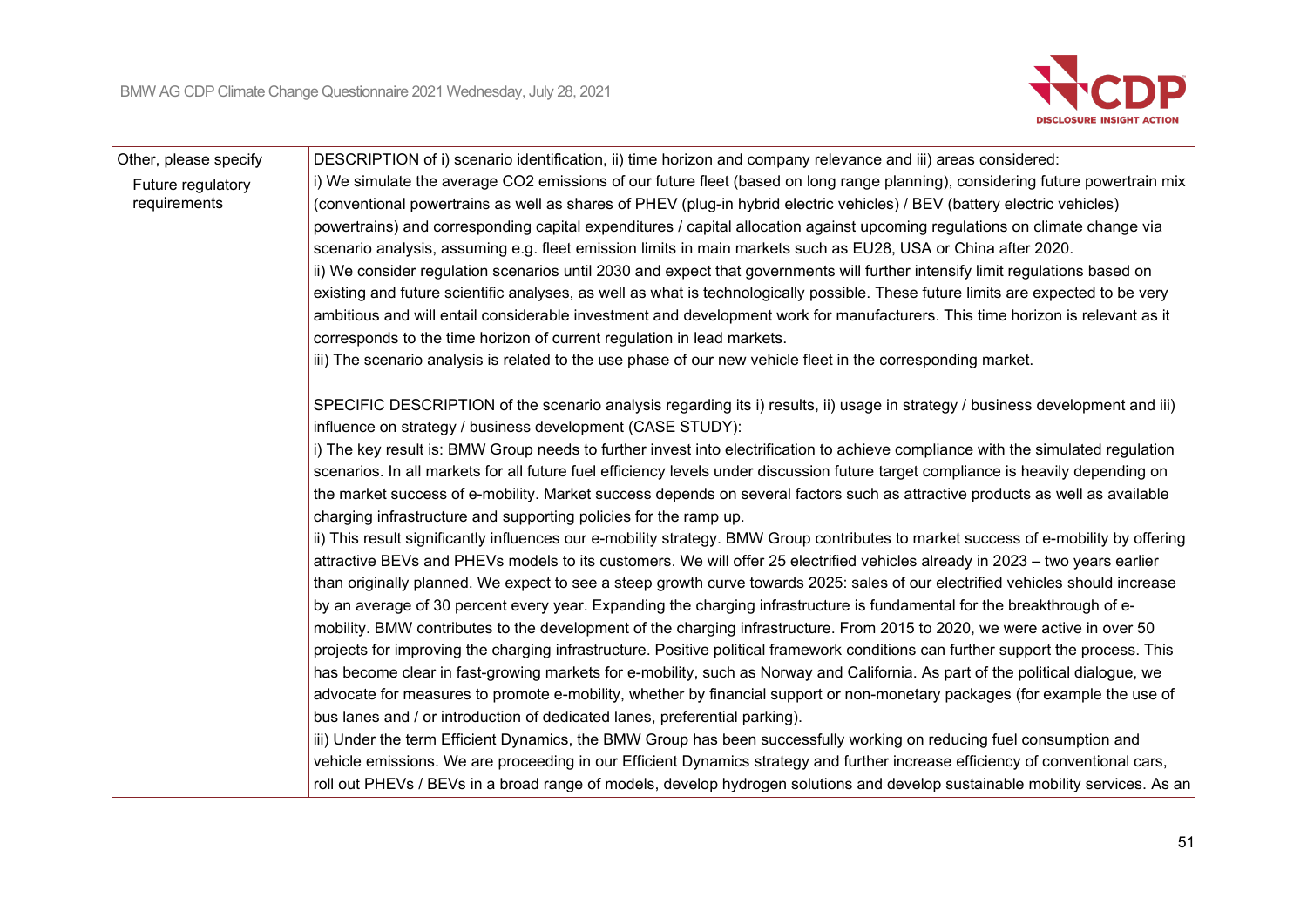

|                        | example we reduced CO2 emissions in newly-sold vehicles in EU28 by around 53 % between 1995 and 2020 and led e.g. the             |
|------------------------|-----------------------------------------------------------------------------------------------------------------------------------|
|                        | global PHEV sales since 2017- and not just the premium segment.                                                                   |
|                        |                                                                                                                                   |
| 2DS                    | DESCRIPTION of i) scenario identification, ii) time horizon and company relevance and iii) areas considered:                      |
| <b>IEA B2DS</b>        | i) The BMW Group is committed to achieving long-term climate neutrality by 2050 and is supporting the international pursuing      |
| <b>IEA Sustainable</b> | efforts of limiting global warming to 1.5 degrees celsius. To set ourselves new and ambitious sustainability targets for 2030 we  |
| development scenario   | conducted scenario analyses according to the Science-Based Targets initiative (SBTi). Following SBTi procedures /                 |
|                        | requirements and using SBTi tools our analyses and ultimately our new targets were validated by SBTi.                             |
|                        | ii) The Group has given a commitment to achieve climate neutrality across the entire value chain by no later than 2050. In view   |
|                        | of this long-term nature and the fact that, from today's perspective, the technological and economic route remains uncertain, the |
|                        | BMW Group sets its targets one decade at a time. In 2020, the Group set itself specific goals for the year 2030 based on          |
|                        | scientific information. These targets are fully in line with the requirements of the Paris Climate Agreement and put the BMW      |
|                        | Group on the path towards climate neutrality.                                                                                     |
|                        | iii) Areas considered are in particular BMW Group's own operations, our supply chain (upstream value chain) and the use           |
|                        | phase of our products (downstream value chain).                                                                                   |
|                        | SPECIFIC DESCRIPTION of the scenario analysis regarding its i) results, ii) usage in strategy / business development and iii)     |
|                        | influence on strategy / business development (CASE STUDY):                                                                        |
|                        | i) Our new science-based targets (based on thorough scenario analyses) are an integral part of the BMW Group's strategic          |
|                        | approach: We don't just do sustainability at BMW: We are making BMW sustainable.                                                  |
|                        | ii) We aspire to be not only the most successful, but also the most sustainable premium provider of individual mobility and       |
|                        | always focus on the needs of our customers. Our BMW Group Strategy and respective climate-related targets (based on               |
|                        | thorough analyses) intend to strengthen our leadership, brand and to foster customer loyalty.                                     |
|                        | iii) Scenario analyses influence strategy / business development along our entire value chain:                                    |
|                        | a) BMW Group's own operations (Scope 1 and 2): Energy efficiency (and its contribution to emissions reduction) is a significant   |
|                        | measure for cost savings. Also, with our technology-driven efforts to reduce energy consumption we strive to be a role model      |
|                        | for our supply chain as we strongly encourage our suppliers to set targets in line with the Paris Climate Agreement and thereby   |
|                        | contribute to limiting global warming.                                                                                            |
|                        | b) Upstream value chain (Scope 3): Decarbonization is reducing the risk of an increasing CO2 price component from purchased       |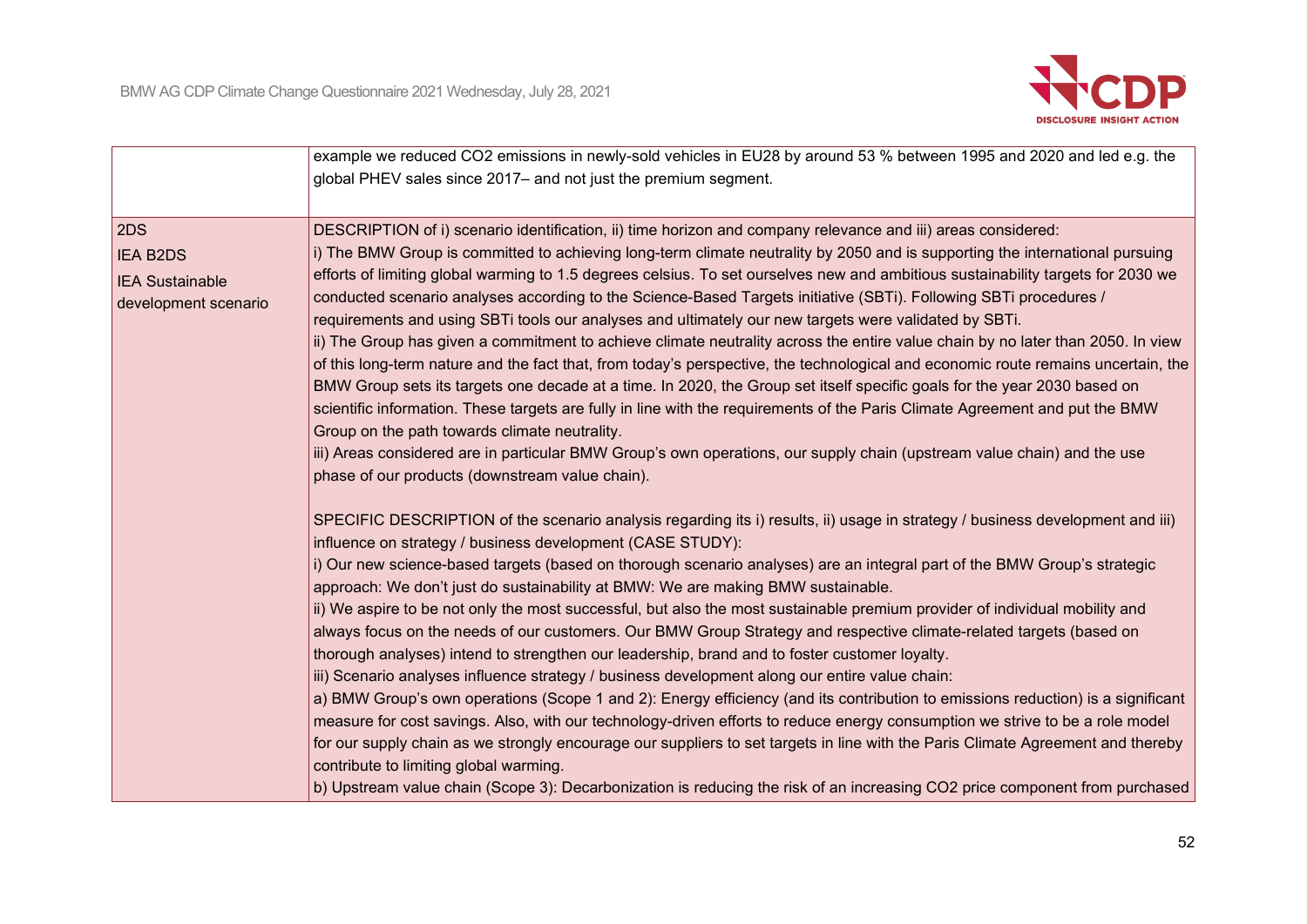

| parts. As for our own operations, energy efficiency is also a main lever for cost savings and avoiding for our entire (Tier 1-n)   |
|------------------------------------------------------------------------------------------------------------------------------------|
| supply chain.                                                                                                                      |
| $ c $ Downstream value chain (Scope 3): Anticipation and simulation of future intensified regulation (e.g. WTW, WTT) and           |
| requirements is essential for the focus of our R&D and the development of our product portfolio (i.e. drivetrains). Our aspiration |
| to be the most sustainable premium provider of individual mobility is driven by rapidly evolving customer expectations towards     |
| sustainability.                                                                                                                    |
|                                                                                                                                    |

# **C3.3**

|  |  | (C3.3) Describe where and how climate-related risks and opportunities have influenced your strategy. |  |  |  |
|--|--|------------------------------------------------------------------------------------------------------|--|--|--|
|--|--|------------------------------------------------------------------------------------------------------|--|--|--|

|                                 | Have climate-related risks and Description of influence<br>opportunities influenced your<br>strategy in this area? |                                                                                                                                                                                                                                                                                                                                                                                                                                                                                                                                                                                                                                                                                                                                                                                                                                                                                                                                                                                                                                                                                                                                                                                                                                                                                                                                                                                                                                                     |
|---------------------------------|--------------------------------------------------------------------------------------------------------------------|-----------------------------------------------------------------------------------------------------------------------------------------------------------------------------------------------------------------------------------------------------------------------------------------------------------------------------------------------------------------------------------------------------------------------------------------------------------------------------------------------------------------------------------------------------------------------------------------------------------------------------------------------------------------------------------------------------------------------------------------------------------------------------------------------------------------------------------------------------------------------------------------------------------------------------------------------------------------------------------------------------------------------------------------------------------------------------------------------------------------------------------------------------------------------------------------------------------------------------------------------------------------------------------------------------------------------------------------------------------------------------------------------------------------------------------------------------|
| <b>Products and</b><br>services | Yes                                                                                                                | DESCRIPTION: i) BMW Group's STRATEGY and its TIME HORIZONS (a+b) and ii) most<br>SUBSTANTIAL STRATEGIC DECISIONS<br>i) The strategic approach in our BMW Group Strategy is to leverage innovative technologies,<br>digitalization and sustainability. It is part of our culture and anchored in our processes to mitigate<br>climate risks and explore opportunities arising from the global efforts of combating climate change (CC).<br>This process influenced e.g. our strategic approach to e-mobility. E-vehicles have zero local emissions,<br>along with the potential of significantly reducing the emission of CO2 over the whole product life cycle.<br>a) Our short term strategy and targets aim towards mitigating CO2 emissions from product, accounting<br>for indirect risks and opportunities from regulations and changing consumer behaviour. We further<br>develop the Efficient Dynamics (ED) technology package to meet fleet emission targets worldwide. We<br>intend to set standards in e-mobility. We currently offer 3 BEV and 17 PHEV models in a total of 95<br>markets worldwide – more than any other new or traditional premium manufacturer. Two more BEV<br>models will be available from 2021 and by 2023, we will offer a total of 25 electrified models, more than<br>half of them pure electric.<br>b) Our long term strategy and targets: We are proceeding in our ED strategy: further increase efficiency |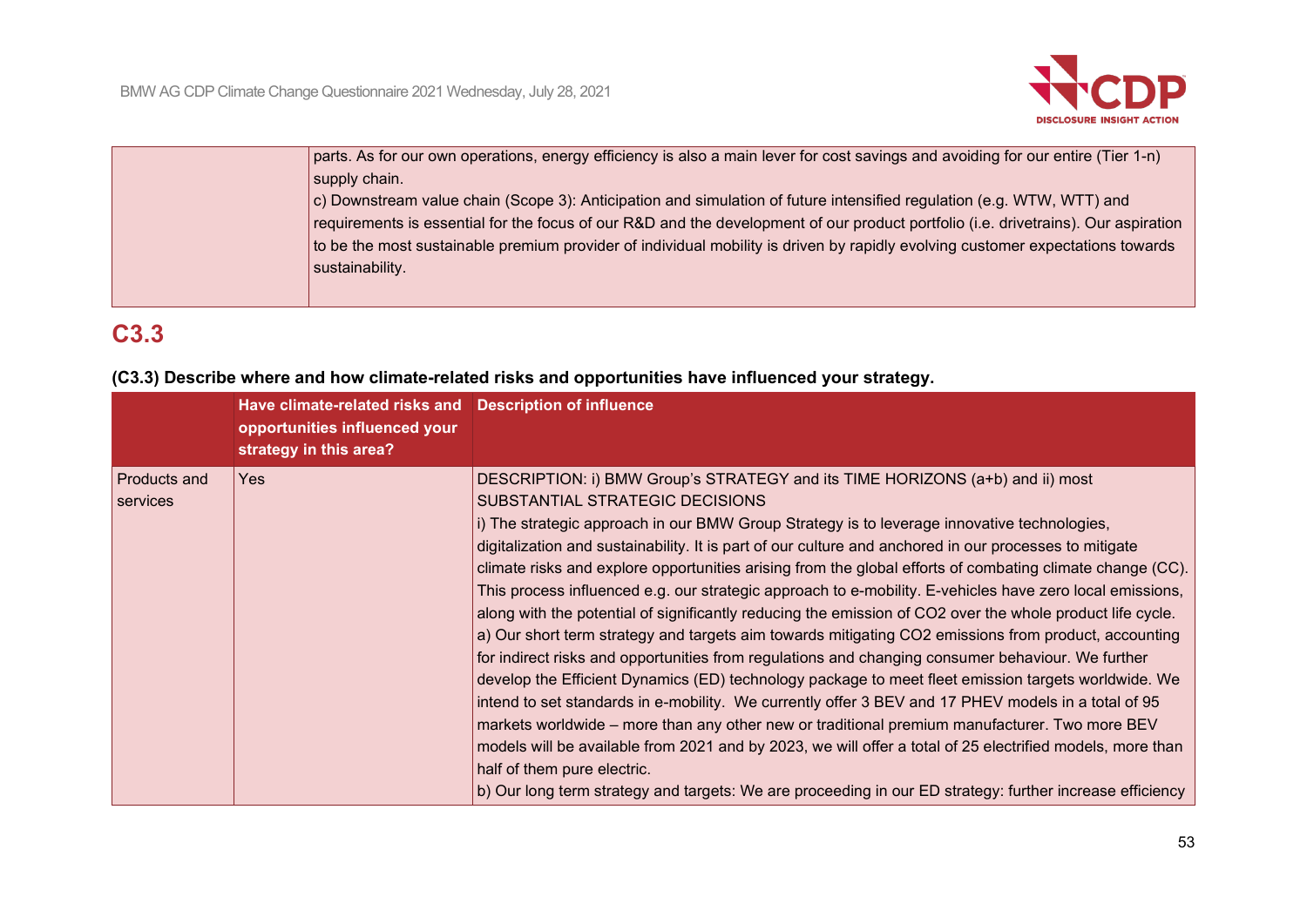

|                                       |     | of conventional cars, roll out PHEVs / BEVs in a broad range of models, develop hydrogen solutions<br>and develop sustainable mobility services. Our target: CO2 emissions reduction by 40 % of our fleet<br>until 2030 and e.g. by 2025, the proportion of electrified vehicles in the total deliveries is to rise to at<br>least 25 %. By 2030, we plan to have delivered at least seven million electrified vehicles.<br>ii) CASE STUDY:<br>The climate-related opportunities of changing consumer behaviour and regulatory risks regarding our<br>products highly affected the following decisions in 2020.<br>- R&D expenditures of EUR 6.28 billion to develop models with further increased efficiency, PHEVs,<br>BEVs and mobility services.<br>- Launch of eleven further models in various segments featuring hybrid technology as well as the<br>additional all-electric models BMW iX3 and MINI Cooper SE. This means electric drivetrains for many<br>high-volume models.<br>- Launch of further models with the latest engine and 48-volt technology.                                                                                                                                                          |
|---------------------------------------|-----|------------------------------------------------------------------------------------------------------------------------------------------------------------------------------------------------------------------------------------------------------------------------------------------------------------------------------------------------------------------------------------------------------------------------------------------------------------------------------------------------------------------------------------------------------------------------------------------------------------------------------------------------------------------------------------------------------------------------------------------------------------------------------------------------------------------------------------------------------------------------------------------------------------------------------------------------------------------------------------------------------------------------------------------------------------------------------------------------------------------------------------------------------------------------------------------------------------------------------|
| Supply chain<br>and/or value<br>chain | Yes | DESCRIPTION: i) BMW Group's STRATEGY, its TIME HORIZONS (a+b) and ii) most SUBSTANTIAL<br><b>STRATEGIC DECISIONS</b><br>i) The BMW Group is fully committed to ecological and social sustainability along the entire value chain.<br>Our clean production philosophy contributes to the global mitigation efforts by reducing environmental<br>impacts of production and procurement. Furthermore, the BMW Group continues to accelerate towards<br>e-mobility and is bolstering its production network for the increased manufacturing of electrified<br>vehicles. Risks as higher prices for CO2-emissions further motivate our efforts to maximize energy<br>efficiency and increase the use of renewable energy.<br>a) Our short term strategy and targets:<br>- We achieved our target to reach 100 % renewable energy consumption worldwide by 2020.<br>- By 2022, every production plant in Germany should have the capacity to produce at least one fully<br>electric vehicle model.<br>- Strengthen the resilience and flexibility of our supply chain to cope with exceptional conditions e.g. as<br>in the 2020 pandemic year.<br>b) Our long term strategy and targets aim to further improve global mitigation: |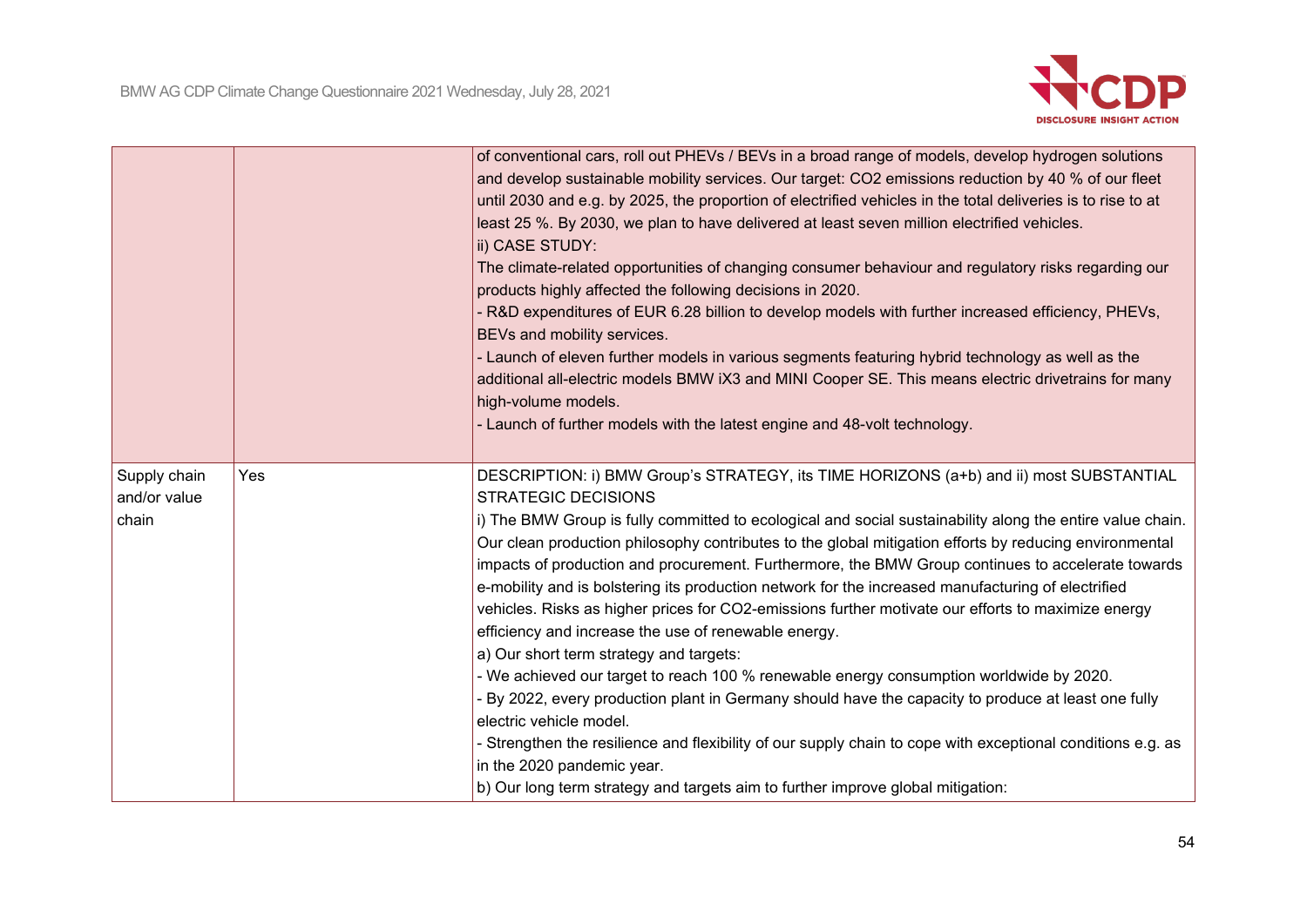

|               |     | - Reducing carbon emissions in the supply chain by at least 20 % (base year 2019) per vehicle by 2030.          |
|---------------|-----|-----------------------------------------------------------------------------------------------------------------|
|               |     | - Green logistics strategy pursues the aim of achieving climate-neutral transportation.                         |
|               |     | - By 2025, we aim that 60 % of our suppliers participating in the CDP Supply Chain program have at              |
|               |     | least a B rating.                                                                                               |
|               |     | - Climate-neutral business model spanning the entire value chain by 2050.                                       |
|               |     | - To counter direct physical risks we take measures, e.g. include vulnerability risks in planning of new        |
|               |     | production sites and selection of suppliers.                                                                    |
|               |     | - Promoting the principles of circular economy, both in our corporate philosophy and our value chain.           |
|               |     | - When developing new targets for CO2 efficiency in production and our value chain we check for                 |
|               |     | consistency with Science-Based Targeting (B2DS).                                                                |
|               |     | ii) CASE STUDY:                                                                                                 |
|               |     | - Establishment of CO2 indicators as a criterion for supplier nomination.                                       |
|               |     | - Agreement with our High Voltage System (HVS) cell suppliers for our next generations HVS cells to             |
|               |     | use 100 % renewable electricity for cell production.                                                            |
|               |     | - Hedge further material supply chains that are particularly associated with environmental and social           |
|               |     | risks (e.g. graphite or lithium) and drive active transformation through standardization and enabling           |
|               |     | measures on local and site level.                                                                               |
| Investment in | Yes | DESCRIPTION: i) BMW Group's STRATEGY and its TIME HORIZONS (a+b) and ii) most                                   |
| R&D           |     | SUBSTANTIAL STRATEGIC DECISIONS                                                                                 |
|               |     | i) Climate change is influencing our industry with the need to decrease emissions, the trend to e-mobility      |
|               |     | and mobility services. R&D is therefore of key importance for the BMW Group as a premium provider               |
|               |     | within the transformation of the industry. With its BMW Group Strategy, the Group is focusing on e-             |
|               |     | mobility, digitalization and autonomous driving.                                                                |
|               |     | a) Our short term strategy and targets:                                                                         |
|               |     | By offering sustainable individual mobility BMW mitigates climate-related physical risks and develops           |
|               |     | business opportunities. We are proceeding in our ED strategy: further increase efficiency of                    |
|               |     | conventional cars, roll out PHEVs / BEVs in a broad range of models, develop hydrogen solutions and             |
|               |     | develop sustainable mobility services. Our target: CO2 emissions reduction by 40 % of our fleet until           |
|               |     | 2030 and e.g. by 2025, the proportion of electrified vehicles in the total deliveries is to rise to at least 25 |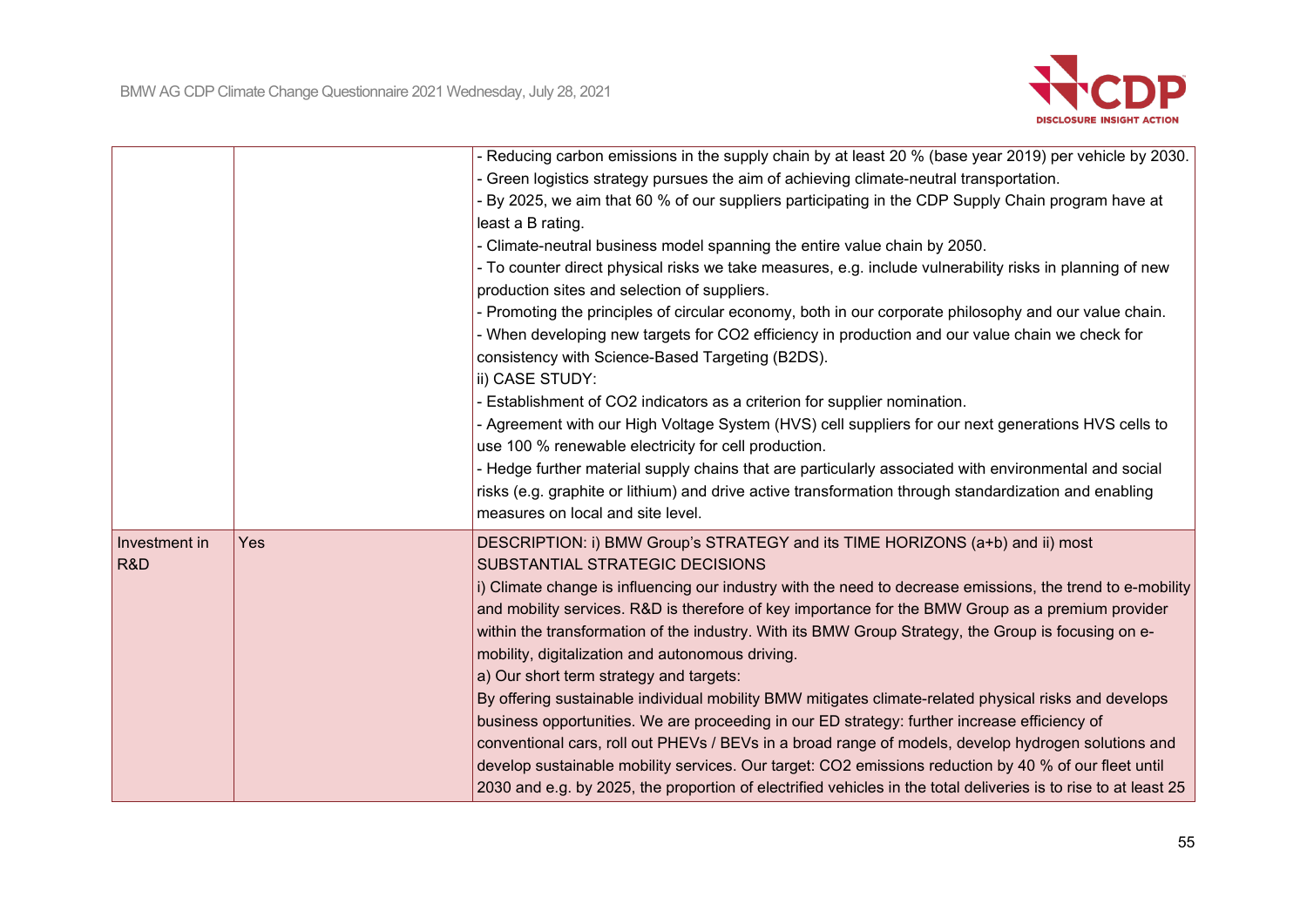

|            |     | %. By 2030, we plan to have delivered at least seven million electrified vehicles.                                                                                                                                                                                                                                                                                                                                                                                                                                                                                                                                                                                                                                                                                                                                  |
|------------|-----|---------------------------------------------------------------------------------------------------------------------------------------------------------------------------------------------------------------------------------------------------------------------------------------------------------------------------------------------------------------------------------------------------------------------------------------------------------------------------------------------------------------------------------------------------------------------------------------------------------------------------------------------------------------------------------------------------------------------------------------------------------------------------------------------------------------------|
|            |     | b) Our long term strategy and targets                                                                                                                                                                                                                                                                                                                                                                                                                                                                                                                                                                                                                                                                                                                                                                               |
|            |     | We stress test via scenario analysis our planning of product offers, sales volumes and R&D investments<br>against upcoming regulations on climate change, taking into account the ambition from the COP21<br>agreement.<br>ii) CASE STUDY:<br>- At 31 December 2020, more than 15,000 people in 12 countries were working in the BMW Group's<br>global research and innovations network. R&D expenditures were EUR 6,279 million (2019: EUR 6,419<br>million). One key development: building a broad drive technology base so that in the coming years we<br>can offer innovative solutions for the different mobility needs. E.g. the BMW iX3 in 2020 and the iX and<br>i4 in 2021 will introduce the 5th generation of our electric drive, uncoupling the vehicle architecture from<br>the drivetrain technology. |
|            |     | - Another key development direction relates to individual mobility services, e.g. our car-sharing services,<br>which are one enabler for electric vehicles. In 2020, 2.9 million customers in 16 cities and 8 countries<br>used the car-sharing service SHARE NOW, a joint venture with Daimler AG, with about 2,000 electric<br>cars in the fleet.                                                                                                                                                                                                                                                                                                                                                                                                                                                                 |
| Operations | Yes | Description: i) BMW Group's STRATEGY and its TIME HORIZONS (a+b) and ii) most SUBSTANTIAL<br><b>STRATEGIC DECISIONS</b>                                                                                                                                                                                                                                                                                                                                                                                                                                                                                                                                                                                                                                                                                             |
|            |     | i) Our company is facing the challenge of conserving resources and tackling climate change. This is                                                                                                                                                                                                                                                                                                                                                                                                                                                                                                                                                                                                                                                                                                                 |
|            |     | also very relevant for our production processes. We continuously increase our energy and resource                                                                                                                                                                                                                                                                                                                                                                                                                                                                                                                                                                                                                                                                                                                   |
|            |     | efficiency and minimize CO2 and pollutant emissions from our production. We enable our plants to                                                                                                                                                                                                                                                                                                                                                                                                                                                                                                                                                                                                                                                                                                                    |
|            |     | flexibly produce all types of drivetrains. Like this we offer an electrified powertrain portfolio to reduce<br>CO2 emissions over lifecycle and meet customer's needs. These measures meet the needs of our                                                                                                                                                                                                                                                                                                                                                                                                                                                                                                                                                                                                         |
|            |     | customers and stakeholders and prepare for new legal requirements.                                                                                                                                                                                                                                                                                                                                                                                                                                                                                                                                                                                                                                                                                                                                                  |
|            |     | a) Our short term strategy and targets                                                                                                                                                                                                                                                                                                                                                                                                                                                                                                                                                                                                                                                                                                                                                                              |
|            |     | To improve global mitigation we continue reducing CO2 emissions through further increase of energy                                                                                                                                                                                                                                                                                                                                                                                                                                                                                                                                                                                                                                                                                                                  |
|            |     | efficiency, utilization of combined heat and power plants (CHP) and increase of the share of electricity                                                                                                                                                                                                                                                                                                                                                                                                                                                                                                                                                                                                                                                                                                            |
|            |     | from renewable sources. 100 % renewable electricity in our plants worldwide was achieved by 2020. To                                                                                                                                                                                                                                                                                                                                                                                                                                                                                                                                                                                                                                                                                                                |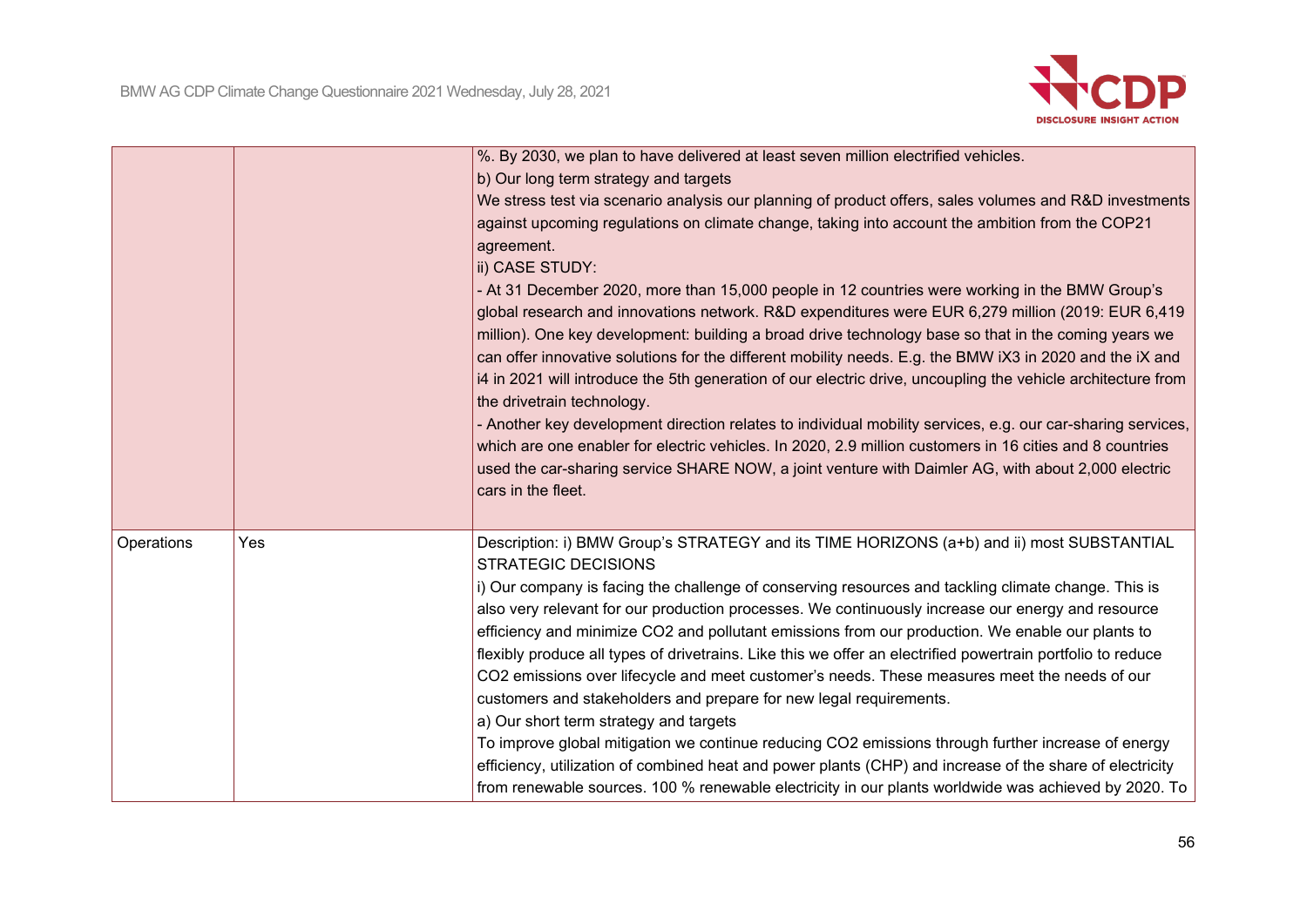

|  | counter direct physical risks we take measures, e.g. include vulnerability risks in planning of new       |
|--|-----------------------------------------------------------------------------------------------------------|
|  | production sites and selection of suppliers. To counter regulatory risks / risks from changing consumer   |
|  | behaviour we enable our production sites to flexibly produce all types of powertrains.                    |
|  | b) Our long term strategy and targets                                                                     |
|  | Our target to further improve global mitigation: drastically reduce the carbon footprint in production by |
|  | 80 percent compared to 2019 per vehicle until 2030 and aim to reduce CO2 emissions of all our             |
|  | locations to zero until 2050.                                                                             |
|  | We stress test via scenario analysis our planning of product offers, sales volumes and correspondingly    |
|  | plan production capacities worldwide to produce the right mix of types of vehicles / powertrains (BEV,    |
|  | PHEV, ICE powertrains) against upcoming regulations on climate change, taking into account the            |
|  | ambition from the COP21 agreement.                                                                        |
|  | ii) CASE STUDY:                                                                                           |
|  | - We launched the iX3 in 2020 and prepared our sites to offer all powertrain systems to our customers.    |
|  | - We continuously improved process efficiency and invested in more efficient technologies in order to     |
|  | achieve our 45 % resource efficiency improvement goal by 2020 (base: 2006)                                |
|  | - We have established environmental management systems at all of our existing production plants and       |
|  | plan to install them at all future locations.                                                             |
|  |                                                                                                           |
|  |                                                                                                           |

# **C3.4**

## **(C3.4) Describe where and how climate-related risks and opportunities have influenced your financial planning.**

| <b>Financial planning</b><br>elements that have been<br>influenced | <b>Description of influence</b>                                                                                                                                                                                                                                                                                                                                                                              |  |
|--------------------------------------------------------------------|--------------------------------------------------------------------------------------------------------------------------------------------------------------------------------------------------------------------------------------------------------------------------------------------------------------------------------------------------------------------------------------------------------------|--|
| Row Revenues<br>Indirect costs<br>Capital expenditures             | 1) CASE STUDY for "Revenues":<br>i) Climate-related risks and opportunities have influenced our financial planning: In the BMW Group, the drive for<br>sustainable mobility pushes us to develop innovative technologies with direct impact on our revenues. We set ourselves<br>ambitious goals for increasing the efficiency of our drivetrain systems as well as to develop battery electric vehicles and |  |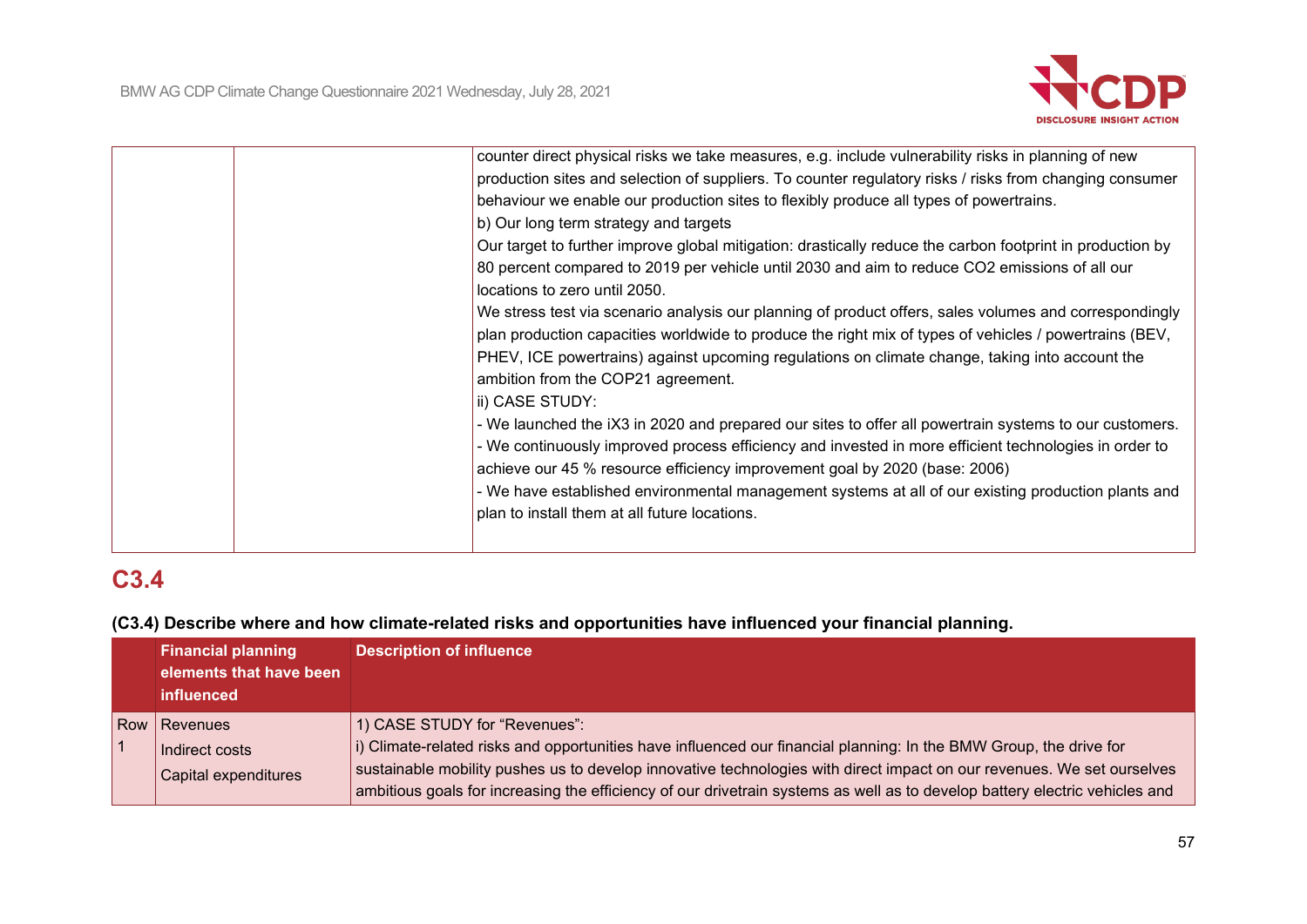

|                                                                                                                                                                                                                                                                                                  | Acquisitions and | plug-in electric vehicles and like this reducing CO2-emissions. Since 2007, Efficient Dynamics technologies are standard.         |  |
|--------------------------------------------------------------------------------------------------------------------------------------------------------------------------------------------------------------------------------------------------------------------------------------------------|------------------|-----------------------------------------------------------------------------------------------------------------------------------|--|
|                                                                                                                                                                                                                                                                                                  | divestments      | These include efficient engines / gearboxes, optimized aerodynamics, intelligent energy management, light-weight                  |  |
| Access to capital                                                                                                                                                                                                                                                                                |                  | design, tires with reduced rolling resistance, energy recovery, ECO PRO driving mode, active coasting and proactive               |  |
|                                                                                                                                                                                                                                                                                                  | <b>Assets</b>    | driving assistant or 48-volt recuperation systems and Auto Start Stop function. We offer connectivity services e.g. to find       |  |
|                                                                                                                                                                                                                                                                                                  | Liabilities      | the fastest or the most efficient routes and simplify the search for a parking place. We currently offer 3 BEV and 17 PHEV        |  |
|                                                                                                                                                                                                                                                                                                  |                  | models in a total of 95 markets worldwide – more than any other new or traditional premium manufacturer.                          |  |
|                                                                                                                                                                                                                                                                                                  |                  | ii) Time horizons covered by the financial planning                                                                               |  |
|                                                                                                                                                                                                                                                                                                  |                  | - In 2020, BMW launched eleven further models in various segments featuring hybrid technology as well as the additional           |  |
|                                                                                                                                                                                                                                                                                                  |                  | all-electric models BMW iX3 and MINI Cooper SE. This means electric drivetrains for many high-volume models. We sold              |  |
|                                                                                                                                                                                                                                                                                                  |                  | 192,662 BEVs and PHEVs contributing to the BMW Group revenues. In fact, BMW Group has in this fast growing                        |  |
|                                                                                                                                                                                                                                                                                                  |                  | segment already a much larger market share than in traditional drivetrains. The company led e.g. the global PHEV sales            |  |
|                                                                                                                                                                                                                                                                                                  |                  | since 2017 – and not just the premium segment.                                                                                    |  |
|                                                                                                                                                                                                                                                                                                  |                  | - Two more BEV models will be available from 2021 and by 2023, we will offer a total of 25 electrified models, more than          |  |
|                                                                                                                                                                                                                                                                                                  |                  | half of them pure electric.                                                                                                       |  |
|                                                                                                                                                                                                                                                                                                  |                  | - We reached our aim to sell half a million electrified BMWs and MINIs on the roads by the end of 2019 and we set                 |  |
|                                                                                                                                                                                                                                                                                                  |                  | ourselves ambitious targets: by 2025, the proportion of electrified vehicles in the total deliveries is to rise to at least 25 %. |  |
|                                                                                                                                                                                                                                                                                                  |                  | By 2030, we plan to have delivered at least seven million electrified vehicles.                                                   |  |
|                                                                                                                                                                                                                                                                                                  |                  | - The competitive edge achieved through this is one of the reasons why the BMW Group could continually increase their             |  |
| 2) CASE STUDY for "Indirect costs":<br>i) Climate-related risks and opportunities have influenced our financial planning: Our company is facing the challenge of<br>conserving resources and tackling climate change. This is also very relevant for our production processes. For this          |                  | sales in the last years (excluding pandemic-related effects). This shows the impact on our revenues.                              |  |
|                                                                                                                                                                                                                                                                                                  |                  |                                                                                                                                   |  |
|                                                                                                                                                                                                                                                                                                  |                  |                                                                                                                                   |  |
|                                                                                                                                                                                                                                                                                                  |                  |                                                                                                                                   |  |
|                                                                                                                                                                                                                                                                                                  |                  |                                                                                                                                   |  |
|                                                                                                                                                                                                                                                                                                  |                  | reason, we continuously increase our energy and resource efficiency and minimize CO2 and pollutant emissions from our             |  |
| legal requirements. Like this climate change is a driving force for efficiency increase and therefore cost savings.<br>ii) Time horizons covered by the financial planning<br>- By 2020, the BMW Group's clearly surpassed its target of reducing resource consumption (energy, water, waste for |                  | production in our worldwide production network. These measures help us reduce production costs and prepare for new                |  |
|                                                                                                                                                                                                                                                                                                  |                  |                                                                                                                                   |  |
|                                                                                                                                                                                                                                                                                                  |                  |                                                                                                                                   |  |
|                                                                                                                                                                                                                                                                                                  |                  |                                                                                                                                   |  |
|                                                                                                                                                                                                                                                                                                  |                  | disposal, solvents) per vehicle produced by an average of 45 % by 2020 compared to 2006, achieving an overall                     |  |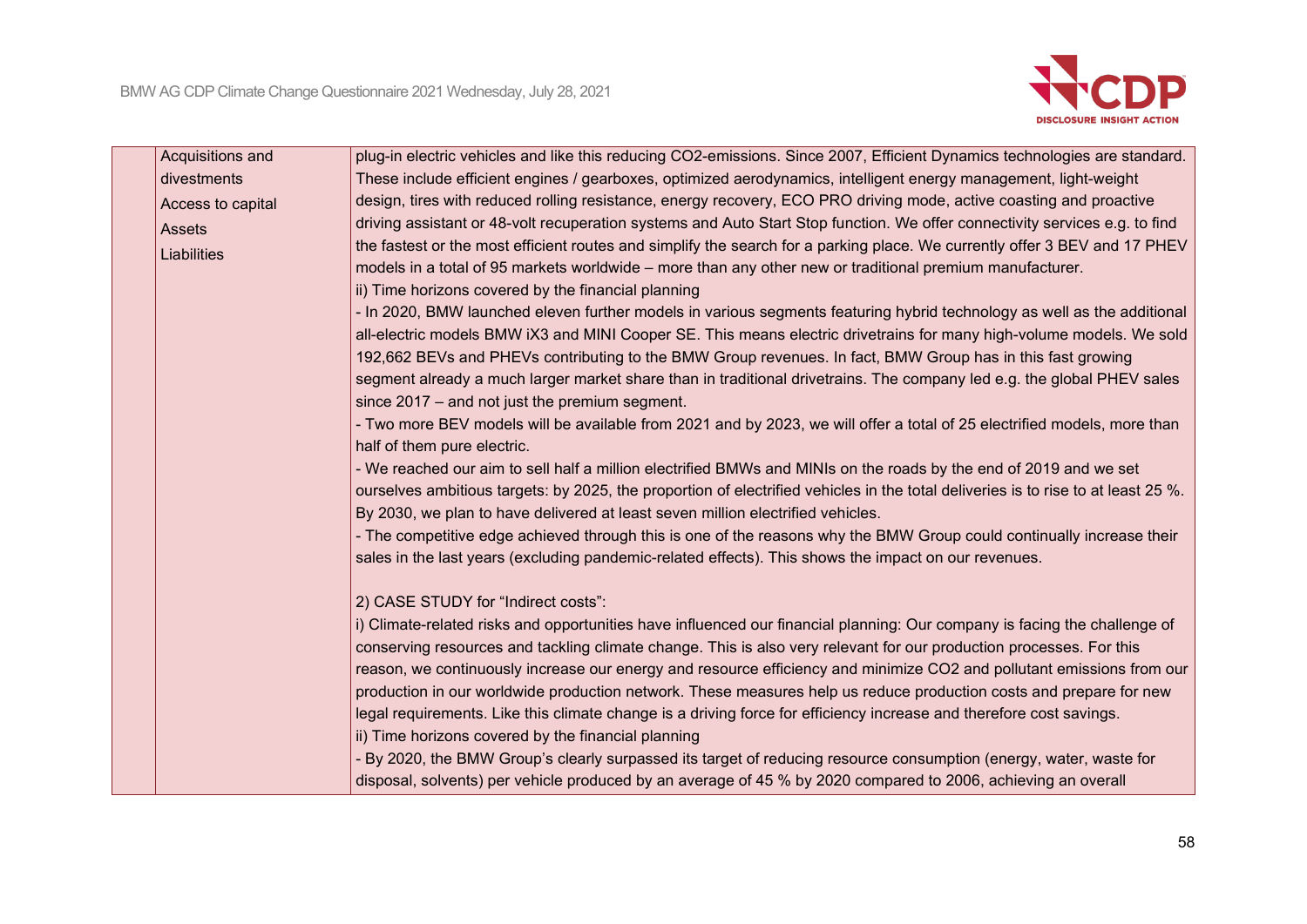

| reduction of 56.7 %. CO2 emissions per vehicle produced were even reduced by 78.1 %. Our overall resources reduction              |
|-----------------------------------------------------------------------------------------------------------------------------------|
| per vehicle (energy efficiency) yielded savings of EUR 171 million since 2006.                                                    |
| 3) CASE STUDY for "Capital expenditures":                                                                                         |
| i) Climate-related risks and opportunities have influenced our financial planning: A major factor in the success of the BMW       |
| Group is its consistent focus on the future. Shaping individual mobility and finding innovative solutions today for the needs     |
| of tomorrow is a key driving force for the BMW Group. Research and development (R&D) is therefore of key importance               |
| for the BMW Group as a premium provider.                                                                                          |
| ii) Time horizons covered by the financial planning:                                                                              |
| - In 2020, the R&D expenditure were EUR 6,279 million (2019: EUR 6,419 million). A significant share of the R&D                   |
| expenditures is spent for electrification of the product range across all brands.                                                 |
| - In 2020, BMW launched eleven further models in various segments featuring hybrid technology as well as the additional           |
| all-electric models BMW iX3 and MINI Cooper SE. This means electric drivetrains for many high-volume models. We sold              |
| 192,662 BEVs and PHEVs contributing to the BMW Group revenues. In fact, BMW Group has in this fast growing                        |
| segment already a much larger market share than in traditional drivetrains. The company led e.g. the global PHEV sales            |
| since 2017- and not just the premium segment.                                                                                     |
| - We currently offer 3 BEV and 17 PHEV models in a total of 95 markets worldwide – more than any other new or                     |
| traditional premium manufacturer.                                                                                                 |
| - Two more BEV models will be available from 2021 and by 2023, we will offer a total of 25 electrified models, more than          |
| half of them pure electric.                                                                                                       |
| - We reached our aim to sell half a million electrified BMWs and MINIs on the roads by the end of 2019 and we set                 |
| ourselves ambitious targets: by 2025, the proportion of electrified vehicles in the total deliveries is to rise to at least 25 %. |
| By 2030, we plan to have delivered at least seven million electrified vehicles. Over the next few years, we will see              |
| different types of drivetrains on the roads.                                                                                      |
| - A high level of capital expenditures are for preparing our sites for this diversity by creating flexible architectures and      |
| plants. This will allow us to produce models with efficient combustion engines alongside electric vehicles and plug-in            |
| hybrids. From 2020 on, the use of scalable modular electric construction kits enables us to fit all model series with any         |
| type of drivetrain. This makes us extremely flexible, whichever way demand develops.                                              |
|                                                                                                                                   |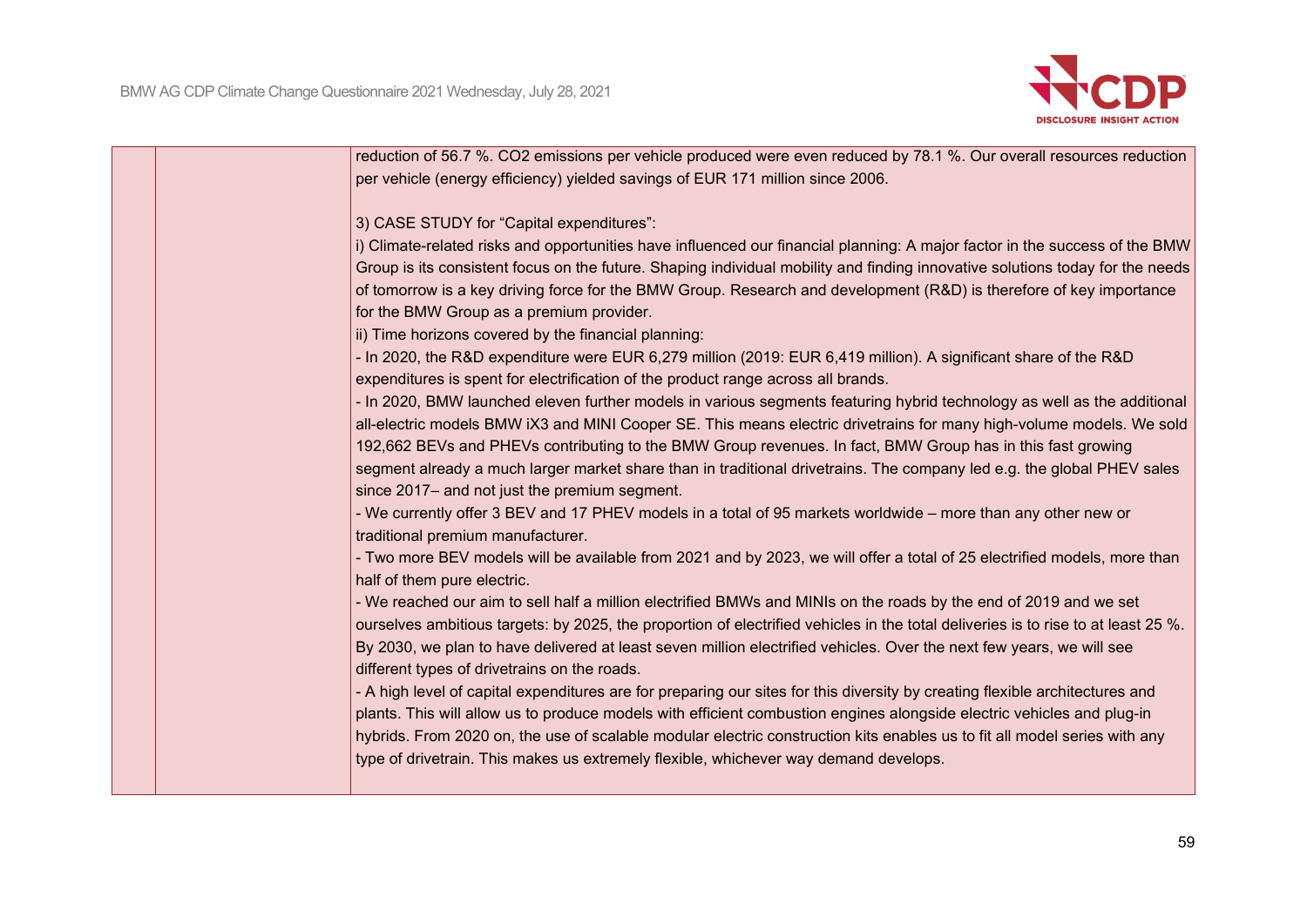

| 4) Acquisitions, Access to capital, Assets and Liabilities                                                                 |
|----------------------------------------------------------------------------------------------------------------------------|
| Climate-related risks and opportunities have influenced our financial planning in the following elements:                  |
| 1) Acquisitions: through the IONITY joint venture, creating rapid charging network for electric vehicles in Europe as well |
| as the joint venture with Great Wall to produce future fully-electric models of the MINI brand,                            |
| 2) Access to capital: through our leading position in sustainability ratings (CDP, DJSI),                                  |
| 3) Assets: low- and zero-carbon technologies impacting our intangible assets (technology and knowhow), climate-related     |
| risk analysis impacting the choice of new sites,                                                                           |
| 4) Liabilities: e.g. through loans for climate-related investments.                                                        |
| For details on these 4 elements, please see the section Further Information (C-FI).                                        |
|                                                                                                                            |
|                                                                                                                            |

# **C3.4a**

**(C3.4a) Provide any additional information on how climate-related risks and opportunities have influenced your strategy and financial planning (optional).**

# **C4. Targets and performance**

# **C4.1**

**(C4.1) Did you have an emissions target that was active in the reporting year?** Intensity target

# **C4.1b**

**(C4.1b) Provide details of your emissions intensity target(s) and progress made against those target(s).**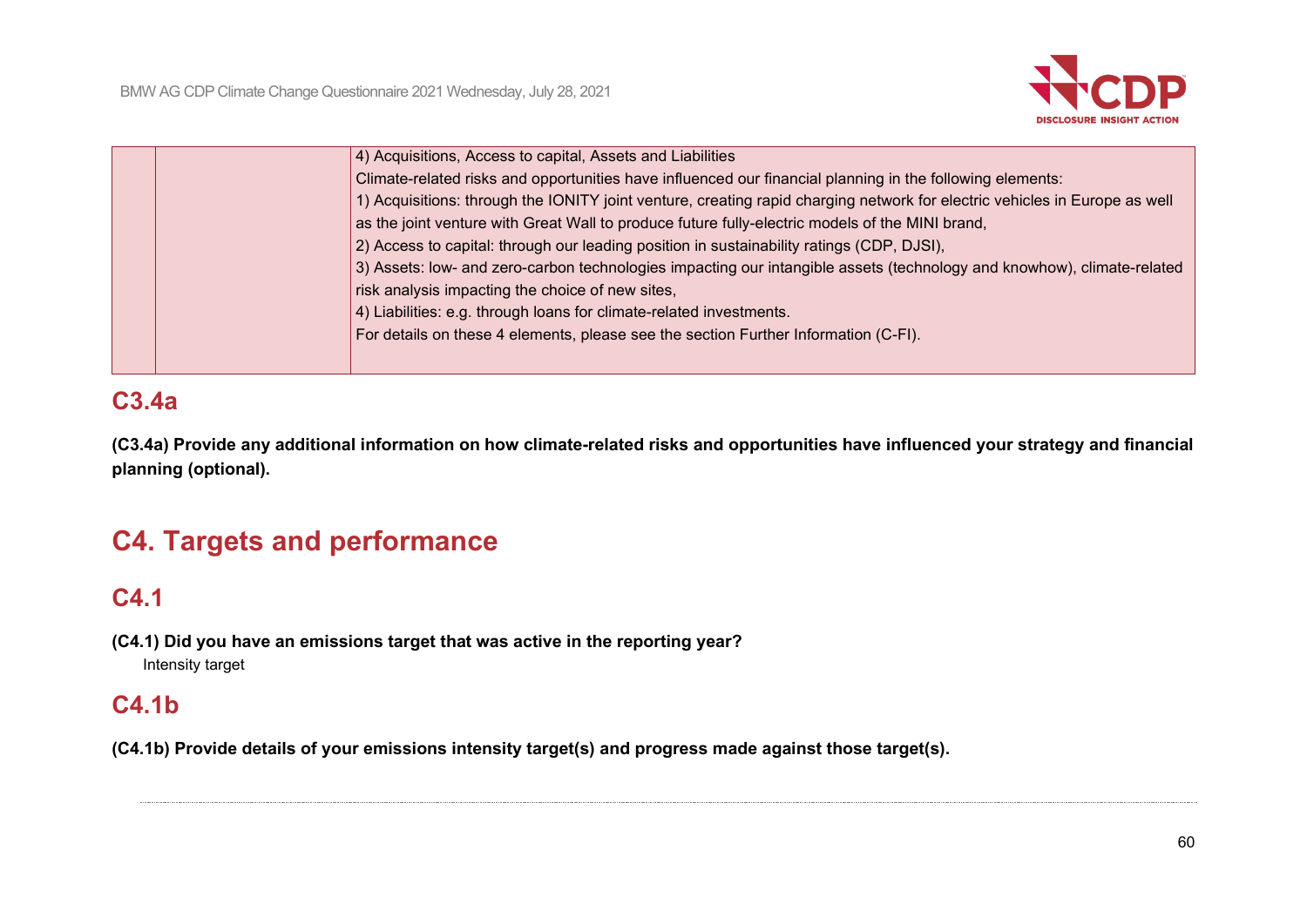

**Target reference number**

Int 1

**Year target was set** 2020

**Target coverage** Company-wide

**Scope(s) (or Scope 3 category)** Scope 1+2 (market-based)

**Intensity metric** Metric tons CO2e per vehicle produced

### **Base year**

2019

**Intensity figure in base year (metric tons CO2e per unit of activity)**

0.37

**% of total base year emissions in selected Scope(s) (or Scope 3 category) covered by this intensity figure** 100

**Target year**

2030

**Targeted reduction from base year (%)**

80

**Intensity figure in target year (metric tons CO2e per unit of activity) [auto-calculated]**

0.074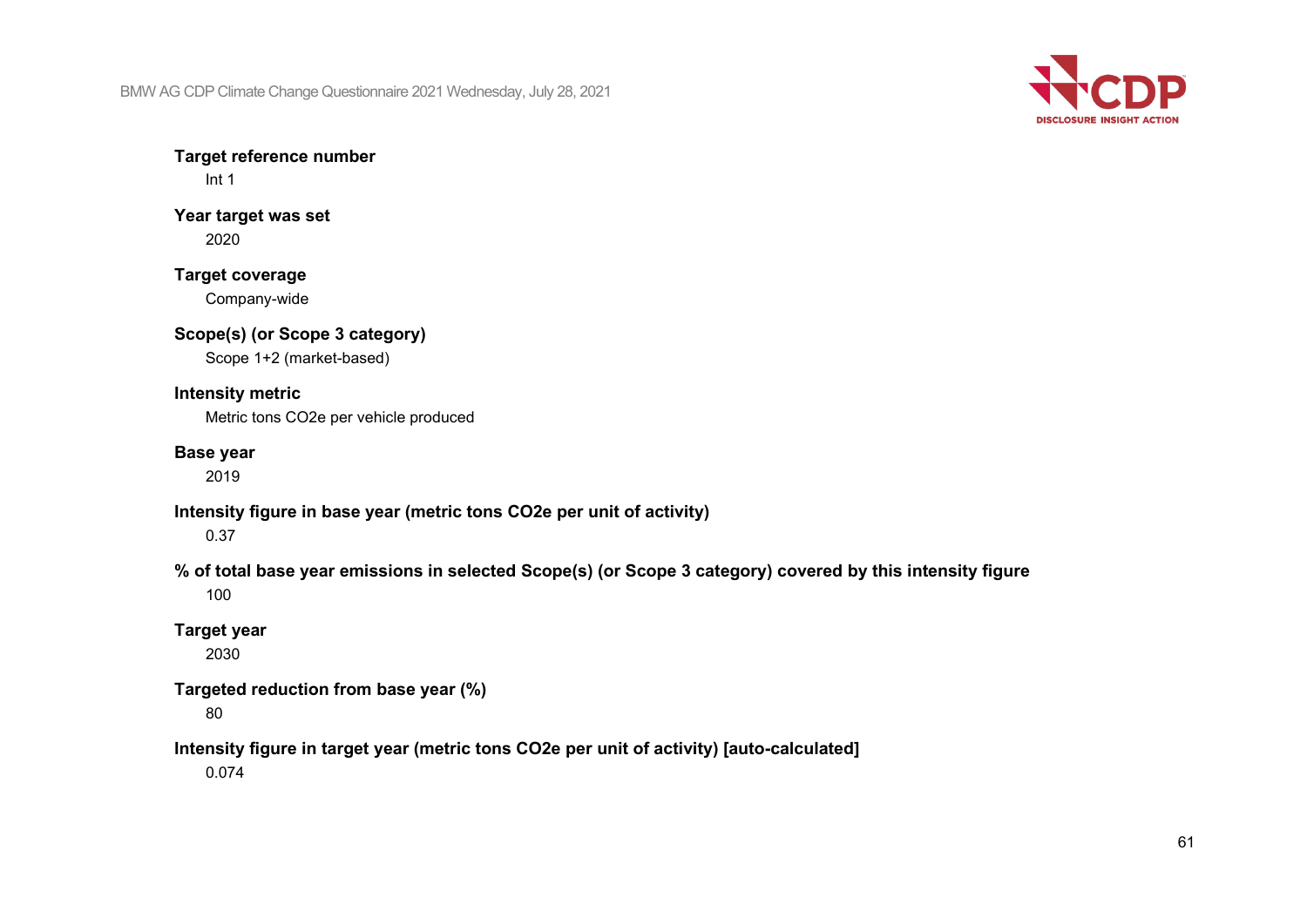

### **% change anticipated in absolute Scope 1+2 emissions** -80

**% change anticipated in absolute Scope 3 emissions**

## **Intensity figure in reporting year (metric tons CO2e per unit of activity)** 0.31

### **% of target achieved [auto-calculated]** 20.2702702703

### **Target status in reporting year**

**New** 

### **Is this a science-based target?**

Yes, and this target has been approved by the Science Based Targets initiative

### **Target ambition**

1.5°C aligned

### **Please explain (including target coverage)**

The BMW Group is firmly convinced that the fight against climate change and the responsible use of resources will determine the future of our society – and thus also that of the BMW Group. In July 2020, we adopted our integrated sustainability strategy, with concrete science-based targets for the first stage up to 2030. Those targets are an inherent aspect of strategic management and include the upstream supply chain, the Group's own manufacturing operations as well as the customers' use phase.

The BMW Group has a direct influence on the carbon emissions generated at its own plants and locations and has therefore been a leader in terms of resource efficiency in this field for many years. Its underlying aspiration is even more ambitious than the international pursuing efforts of limiting global warming to 1.5 degrees celsius.

Despite having already reduced the level of carbon emissions per vehicle produced by more than 70 % since 2006, the BMW Group intends to additionally reduce carbon emissions per vehicle produced, which are generated directly by its own combustion processes (Scope 1) and indirectly by external energy sources (Scope 2), by a further 80 % by 2030 (base year 2019). Accordingly, by 2030 carbon emissions are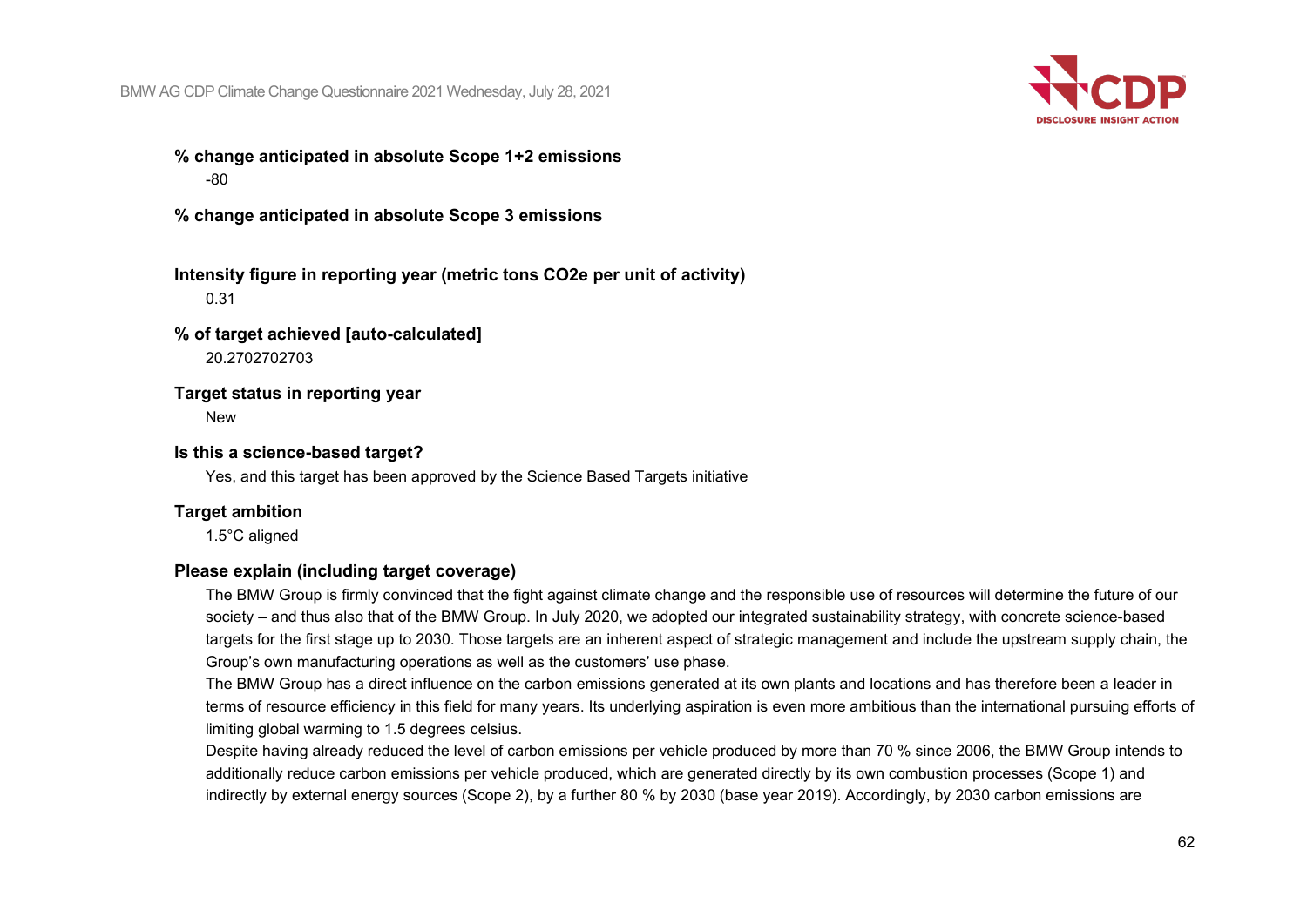

expected to have dropped by over 90 % compared with 2006 levels.

Remark: We strive to achieve and are currently preparing reasonable assurance for the reporting of our new SBTi targets for Scope 3 (upstream supply chain and customer's use phase). Therefore we will report our new Scope 3 targets (22 % reduction of tons CO2e per vehicle produced in the upstream supply chain and 40 % reduction of grams CO2e per kilometer in the use phase) in the next CDP reporting cycle. This target, together with the SBTi targets for Scope 3 and the 2050 net-zero target, replaces Abs2 target reported in 2019.

**Target reference number** Int 2

**Year target was set** 2008

**Target coverage**

Company-wide

**Scope(s) (or Scope 3 category)**

Scope 3: Use of sold products

**Intensity metric**

Grams CO2e per kilometer

### **Base year**

2008

### **Intensity figure in base year (metric tons CO2e per unit of activity)**

182

## **% of total base year emissions in selected Scope(s) (or Scope 3 category) covered by this intensity figure**

100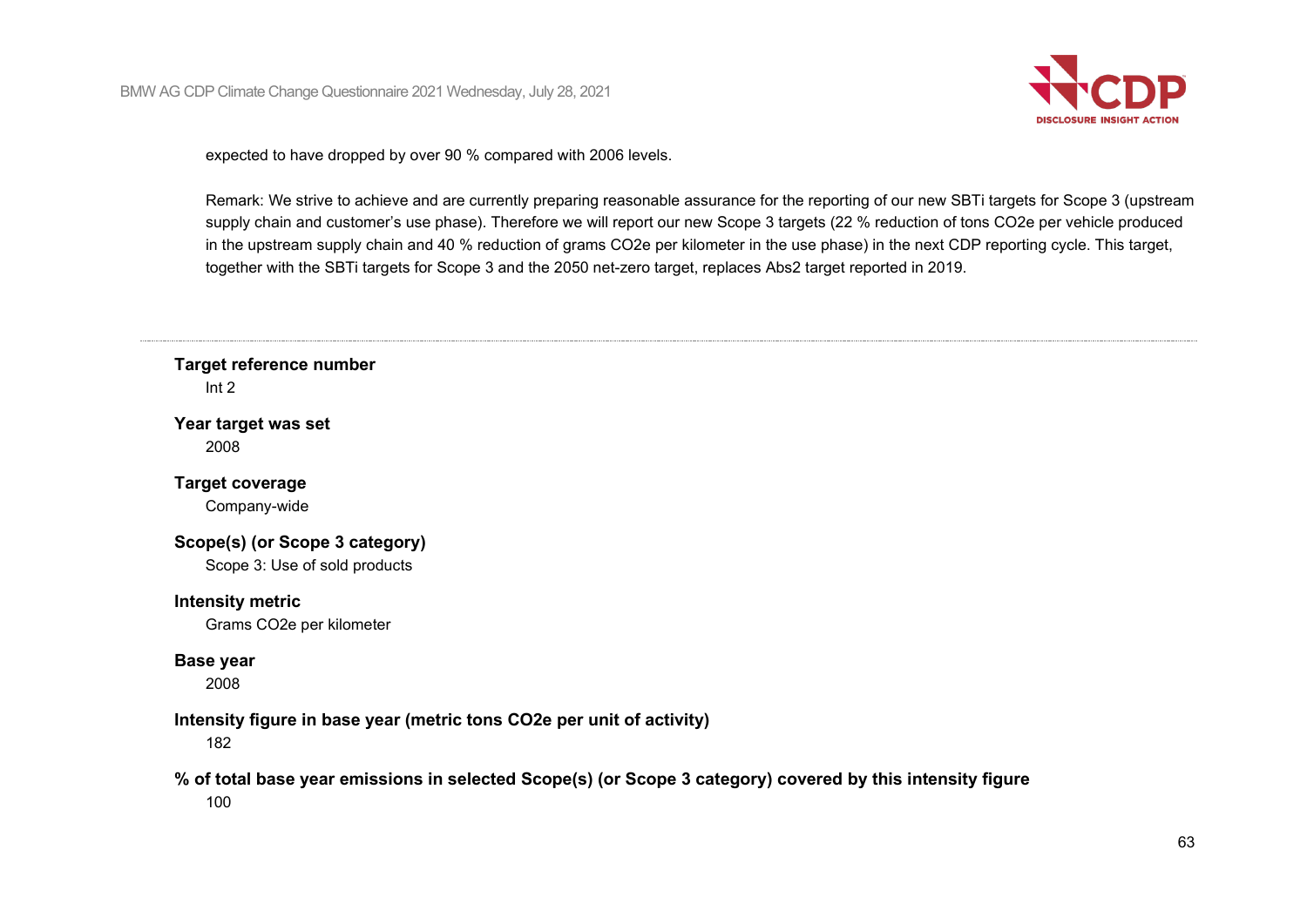

## **Target year**

2020

**Targeted reduction from base year (%)** 25

**Intensity figure in target year (metric tons CO2e per unit of activity) [auto-calculated]** 136.5

**% change anticipated in absolute Scope 1+2 emissions**

**% change anticipated in absolute Scope 3 emissions**

**Intensity figure in reporting year (metric tons CO2e per unit of activity)** 133

**% of target achieved [auto-calculated]** 107.6923076923

**Target status in reporting year**

Achieved

**Is this a science-based target?**

No, but we are reporting another target that is science-based

**Target ambition**

### **Please explain (including target coverage)**

The BMW Group has committed itself to a long-term reduction target for the fleet tailpipe emissions. The target refers to the Copenhagen Conference where the BMW Group communicated to reduce these emissions by 25 % until 2020. The 25 % reduction is to be achieved by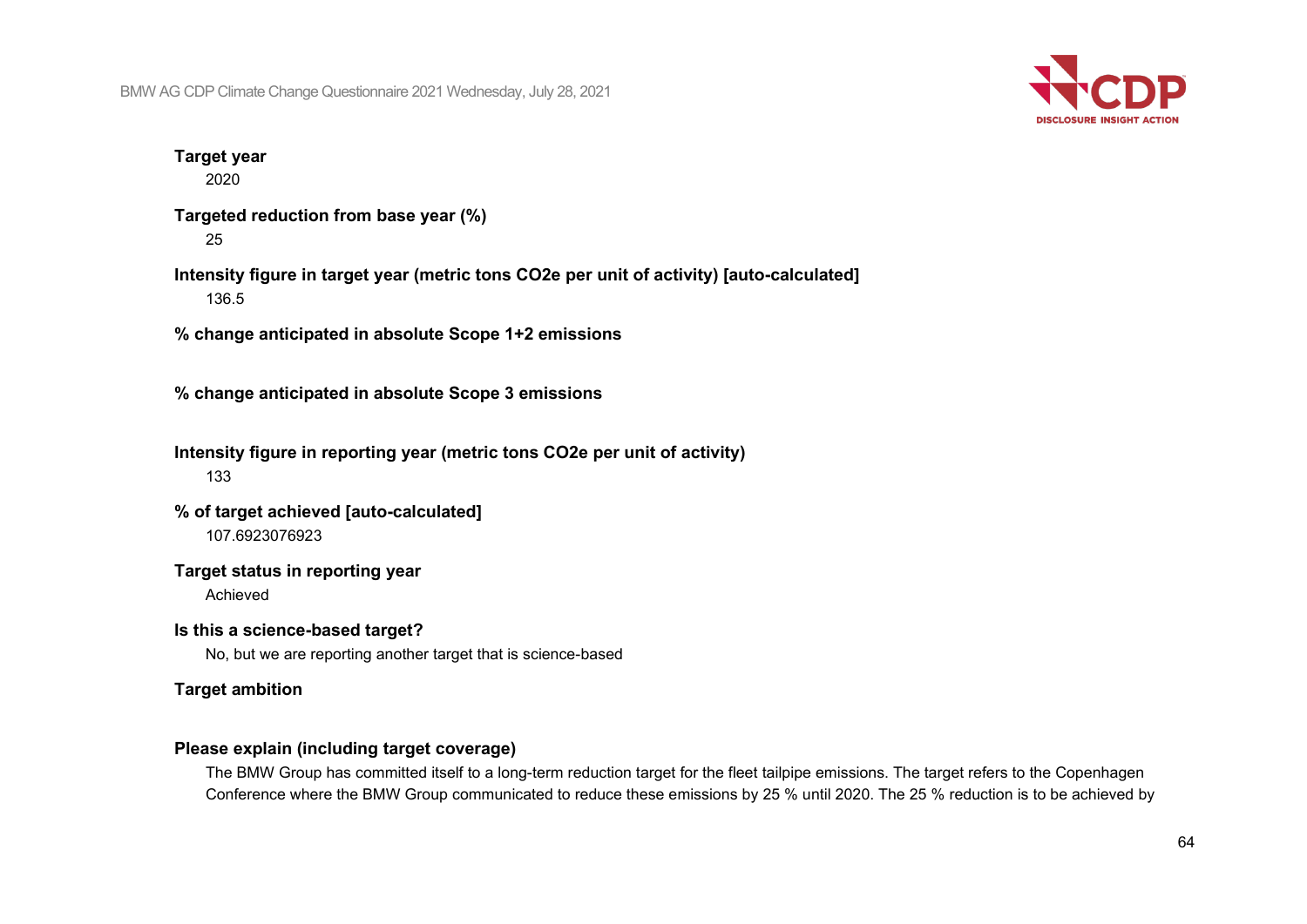

continuous development of our Efficient Dynamics (ED) strategy. Since 2007, our ED is a comprehensive technologic approach for the consistent reduction of fuel consumption and emissions in the standard configuration of all cars of the BMW Group. It includes both highlyefficient automobiles with gradually refined combustion engines and all-electric cars and low-emission plug-in hybrids. ED technologies include e.g. efficient engines, optimized aerodynamics, intelligent energy management, light-weight design or Auto Start Stop function. Our future is electric. We already offer 3 BEV and 17 PHEV models in various segments in a total of 95 markets worldwide. In 2020, we sold 192,662 electrified vehicles worldwide (BEVs: 44,541; PHEVs: 148,121), a further increase in volume by 31.8 % compared to 2019, and led e.g. the global PHEV sales since 2017– and not just the premium segment.

Our fleet averaged CO2 emissions per kilometer calculated from the core market values EU28, USA, China, Japan and Korea were 133 g CO2/km. This means a 5.4 % reduction of fleet averaged CO2 emissions of 2020 when compared to 2019.

We set clear goals for sustainable mobility: We reached our aim of half a million electric vehicles and plug-in hybrids on the roads by the end of 2019. We will offer 25 electrified models already in 2023, more than half of them pure electric, and an expected proportion of electrified vehicles in the total deliveries is to rise to at least 25 % in 2025.

# **C4.2**

### **(C4.2) Did you have any other climate-related targets that were active in the reporting year?**

Target(s) to increase low-carbon energy consumption or production Net-zero target(s) Other climate-related target(s)

# **C4.2a**

**(C4.2a) Provide details of your target(s) to increase low-carbon energy consumption or production.**

## **Target reference number**

Low 1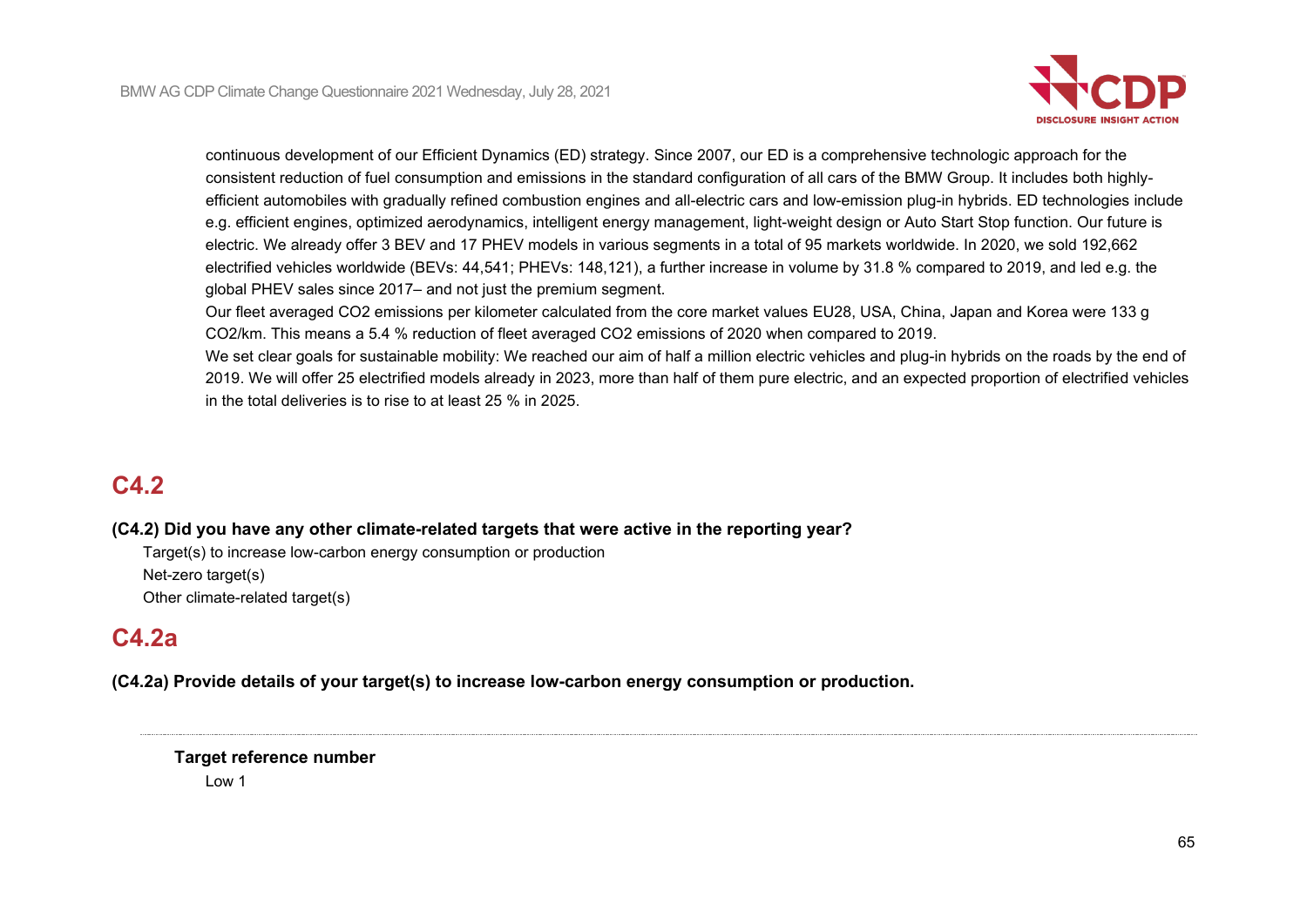

**Year target was set** 2015

## **Target coverage** Company-wide

**Target type: absolute or intensity** Intensity

**Target type: energy carrier Electricity** 

## **Target type: activity**

Consumption

## **Target type: energy source**

Renewable energy source(s) only

# **Metric (target numerator if reporting an intensity target)**

MWh

## **Target denominator (intensity targets only)**

megawatt hour (MWh)

## **Base year**

2015

### **Figure or percentage in base year**

42

## **Target year**

2020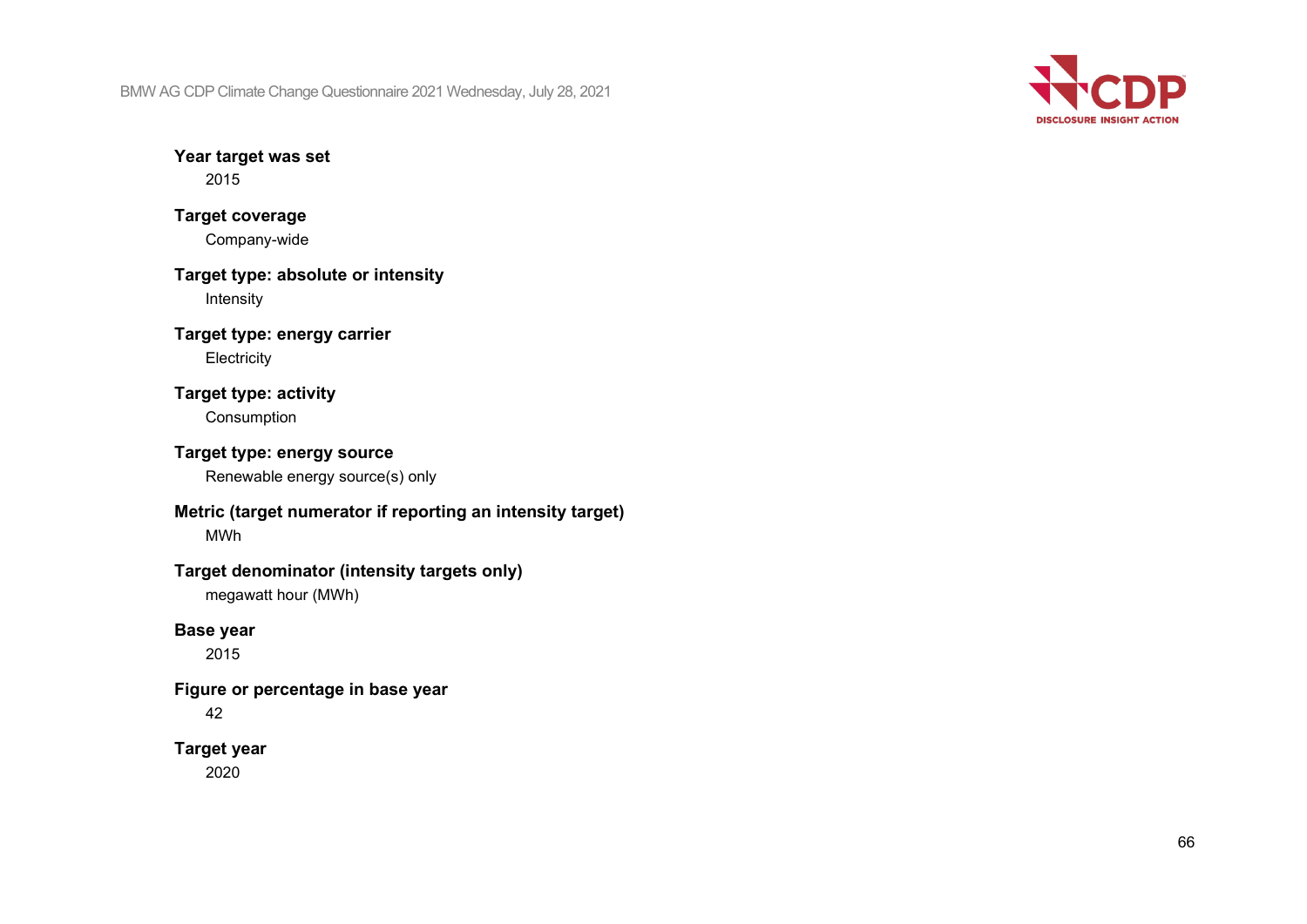

**Figure or percentage in target year** 67

**Figure or percentage in reporting year** 100

**% of target achieved [auto-calculated]** 232

**Target status in reporting year**

Achieved

### **Is this target part of an emissions target?**

Relation of this target to Int1: This target addresses only CO2-emissions from purchased electricity. Int1 includes also emissions from heat supply as well as from fuel combustion inside the BMW Group. On a mid- to long-term perspective we see the potential to replace in an economically reasonable way fossil fuels by renewable fuels (e.g. biogas) to achieve CO2 neutral operations. Where available BMW Group has such solutions already in place: We operate one combined heat and power plant (in Spartanburg USA) with landfill gas. Our site in Rosslyn (South Africa) is supplied with electricity generated with biogas (source: cattle farm).

### **Is this target part of an overarching initiative?**

RE100

### **Please explain (including target coverage)**

In 2015 BMW Group joined the RE100 initiative of the Climate Group at the COP21 in Paris and committed to purchase 100 % of electricity from renewable sources for its operations and to develop a pathway to achieve this. We set as an interim target to purchase more than two third of our electricity from renewables by 2020. The present target corresponds to this interim target. After achieving our target already in 2019 with a 84 % share of electricity purchased from renewable sources, we were able to increase our purchased electricity from renewable sources to 100 % in 2020 for our worldwide operations. Our 2015 commitment is fulfilled. Nevertheless, the BMW Group has already set itself the next target: compared to 2019, the carbon emissions are to be reduced by a further 80 % per vehicle by 2030.

Scope of target: The emissions in scope include all BMW Group locations and the production sites in China. The electricity purchased in 2015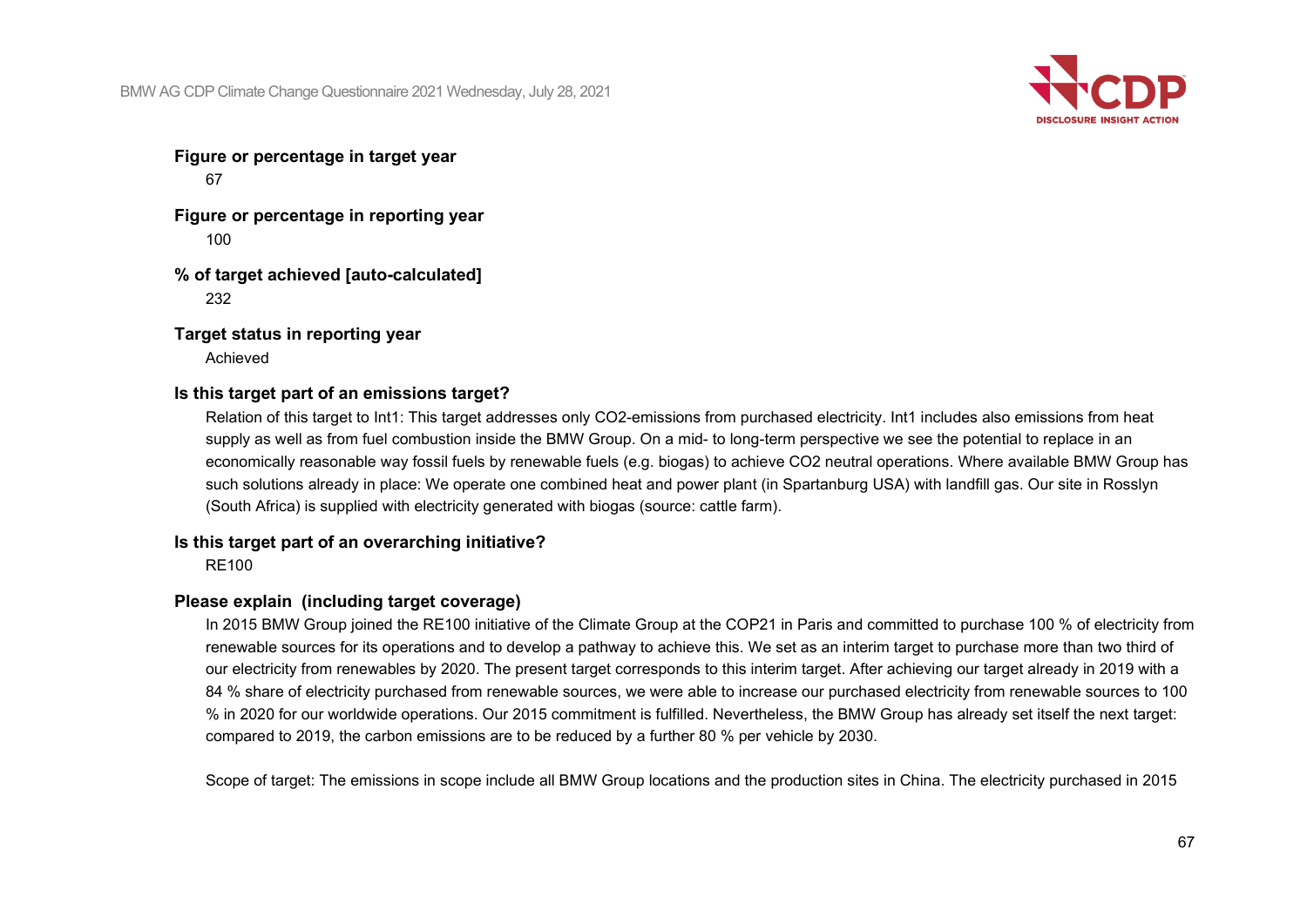

for the BMW Group production network (including China), for the corporate functions, development and administration in Munich (Germany) and for the motorcycle plant in Berlin (Germany) of 2,485,881 MWh makes about 95 % of BMW Group's whole electricity purchased. The base year electricity consumption is derived by dividing 2,485,881 MWh by 0.95 and rounding.

# **C4.2b**

**(C4.2b) Provide details of any other climate-related targets, including methane reduction targets.**

### **Target reference number** Oth 1

**Year target was set** 2017

**Target coverage** Company-wide

### **Target type: absolute or intensity**

Absolute

## **Target type: category & Metric (target numerator if reporting an intensity target)**

Engagement with suppliers

Other, please specify

Suppliers participating in the CDP Supply Chain program achieve at least a B rating

## **Target denominator (intensity targets only)**

**Base year**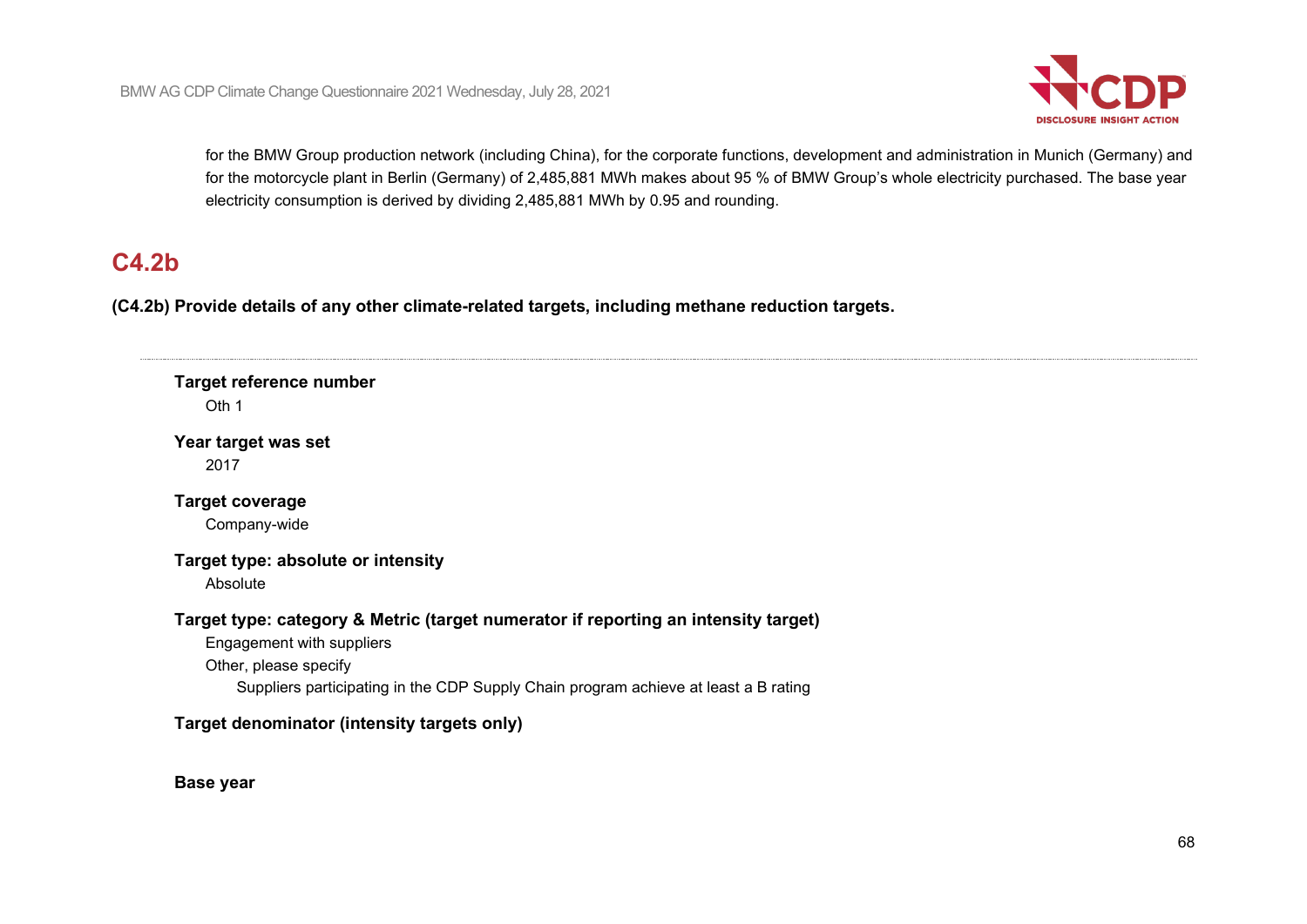

2017

**Figure or percentage in base year** 25

**Target year** 2025

**Figure or percentage in target year** 60

**Figure or percentage in reporting year** 35

**% of target achieved [auto-calculated]** 28.5714285714

**Target status in reporting year**

Underway

### **Is this target part of an emissions target?**

No this target is not part of an emissions target.

However, the BMW Group has set a broad range of sustainability goals. These include our aim that 60 % of our suppliers participating in the CDP Supply Chain program achieve at least a B rating by 2025.

### **Is this target part of an overarching initiative?**

No, it's not part of an overarching initiative

### **Please explain (including target coverage)**

In 2020, a total of 218 of our suppliers (2019: 199) reported on their resource efficiency via the CDP Supply Chain program. These suppliers account for 79 % of the purchase volume of the BMW Group (2019: 78 %).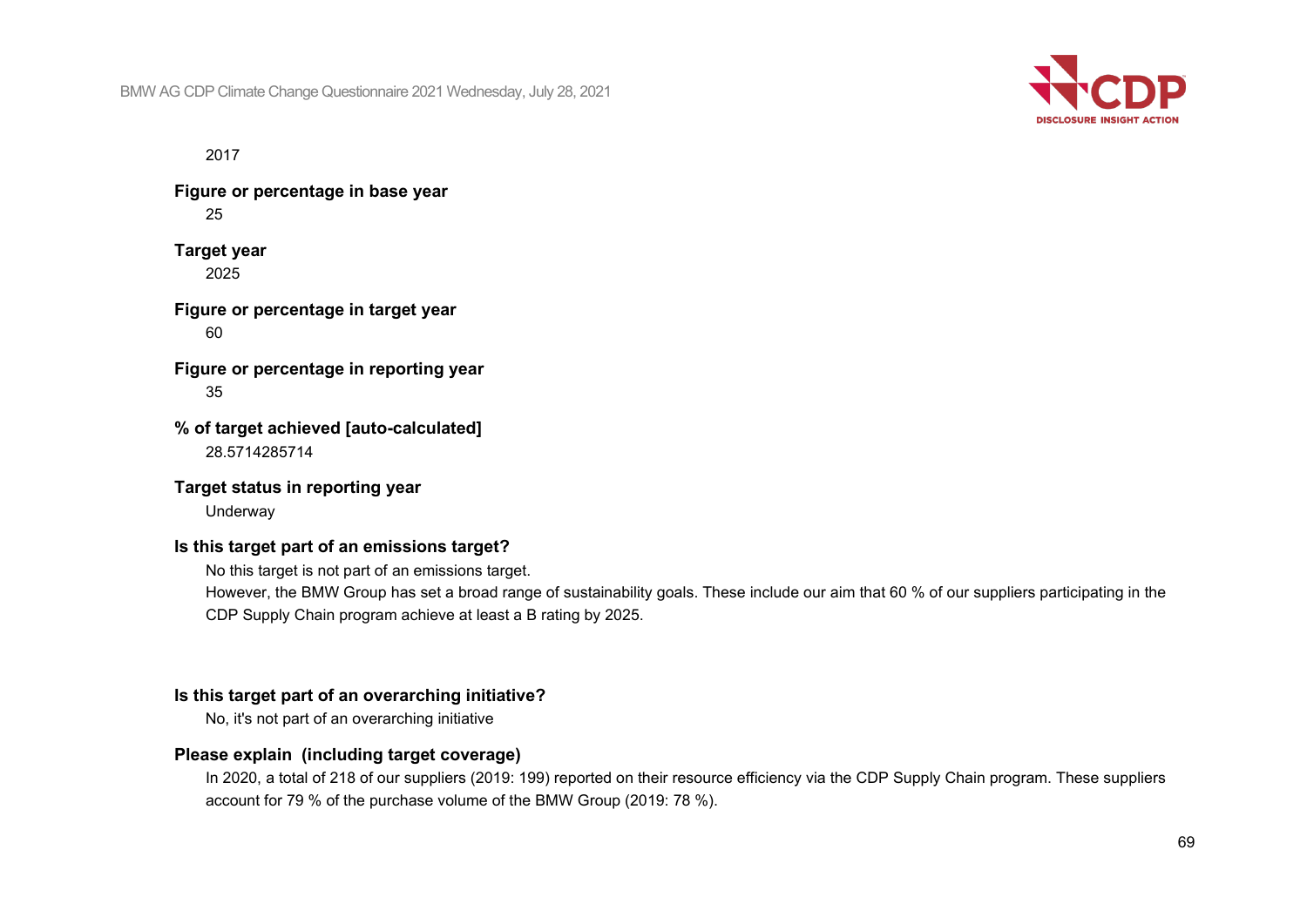

It is our aim that 60 % of our suppliers participating in the CDP Supply Chain program achieve at least a B rating. The target of at least 60 % of BMW Group suppliers participating in the CDP Supply Chain program achieving a score of at least B by 2020 was not achieved. The target period was therefore extended to 2025.

As in the previous year our evaluated suppliers, including the 25 companies that entered the program in 2020, achieved an average score of C. 35 % achieved a rating of B and higher (2019: 34 %). There have been significant improvements with suppliers who have been reporting for at least three years. We regard this as evidence that the program is well established at the companies which have been participating for longer periods and that it yields the expected results.

Participating suppliers reduced their CO2 emissions by 22 million t in 2020 (2019: 32 million t). This was mainly due to renewable energy projects and an increase in energy efficiency. Due to the coronavirus pandemic and the resulting decrease in production volumes, carbon emissions were generally lower in 2020. Accordingly, the reduction in reported carbon emissions was also lower.

# **C4.2c**

**(C4.2c) Provide details of your net-zero target(s).**

**Target reference number**

NZ1

**Target coverage**

Company-wide

**Absolute/intensity emission target(s) linked to this net-zero target**

Int1

**Target year for achieving net zero**

2021

**Is this a science-based target?**

No, but we are reporting another target that is science-based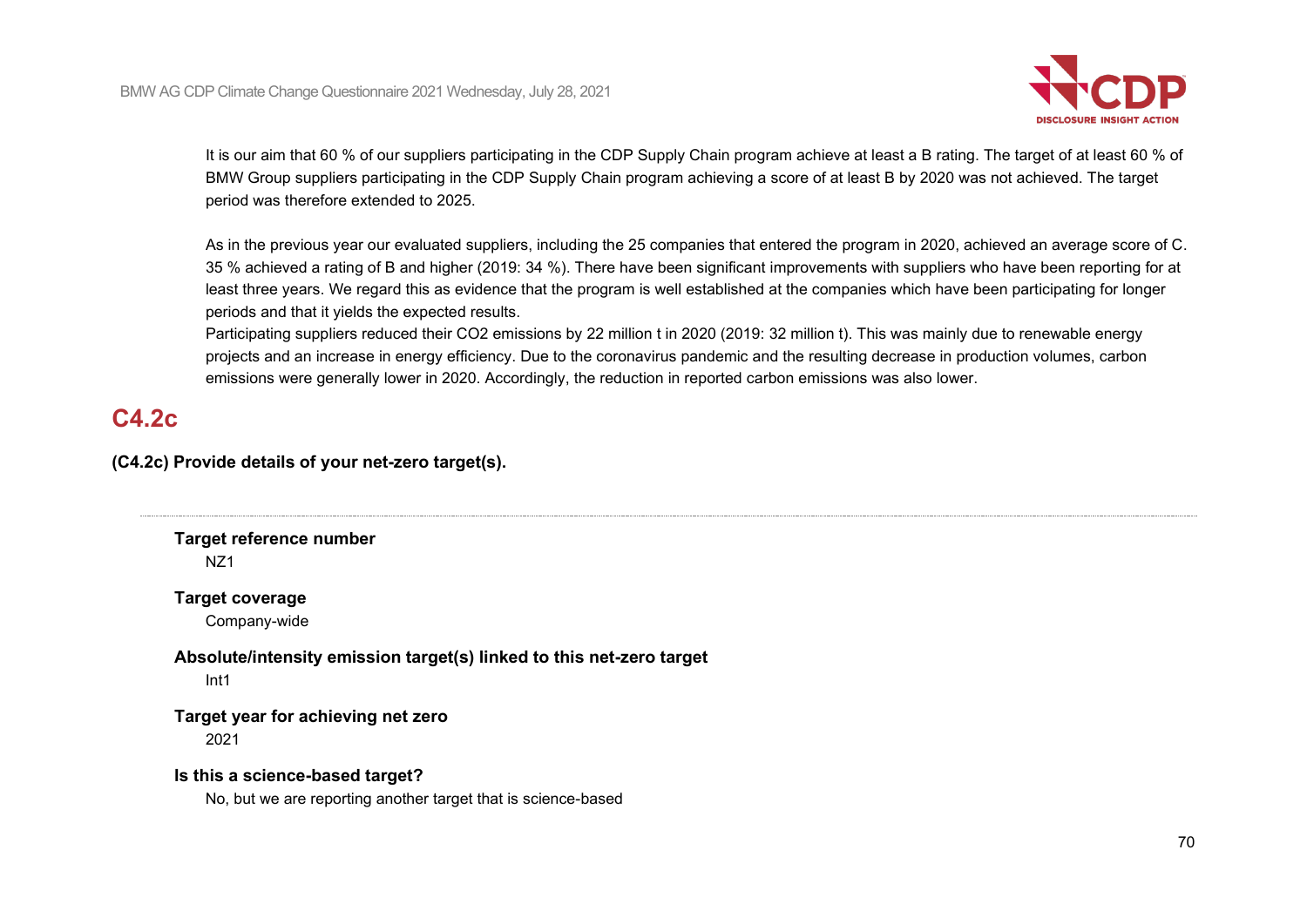

### **Please explain (including target coverage)**

The reduction of carbon emissions and the responsible use of resources are important cornerstones of the BMW Group Strategy. The biggest lever for reducing the BMW Group's Scope 1 and Scope 2 emissions is at its production locations, which account for around 90 % of these emissions. The BMW Group has had considerable success in this area and repeatedly set new standards in terms of sustainable production methods. Between 2006 and 2020, carbon emissions per vehicle produced fell by around 78 % by continually improving energy efficiency, generating renewable electricity in-house and entering into direct supply contracts for green power (including guarantees of origin). Nevertheless, the BMW Group has already set itself the next target: compared to 2019, 80 % per vehicle by 2030. Besides all these achievements and new reduction targets, from 2021, the Group will make the remaining carbon emissions from Scope 1 and Scope 2 completely carbon-neutral by using voluntary offset certificates.

**Target reference number**

N<sub>72</sub>

### **Target coverage**

Company-wide

**Absolute/intensity emission target(s) linked to this net-zero target**

Int1

### **Target year for achieving net zero**

2050

### **Is this a science-based target?**

No, but we are reporting another target that is science-based

### **Please explain (including target coverage)**

In view of the long-term nature of its targets and the fact that, from today's perspective, the technological and economic route remains uncertain, the BMW Group sets its targets one decade at a time. Nevertheless, the BMW Group has given a commitment to achieve climate neutrality across the entire value chain by no later than 2050. The BMW Group expects environmental and social standards to be upheld by all participants in the supply chain, including those delivering critical raw materials. The BMW Group aims to ensure the most sustainable supply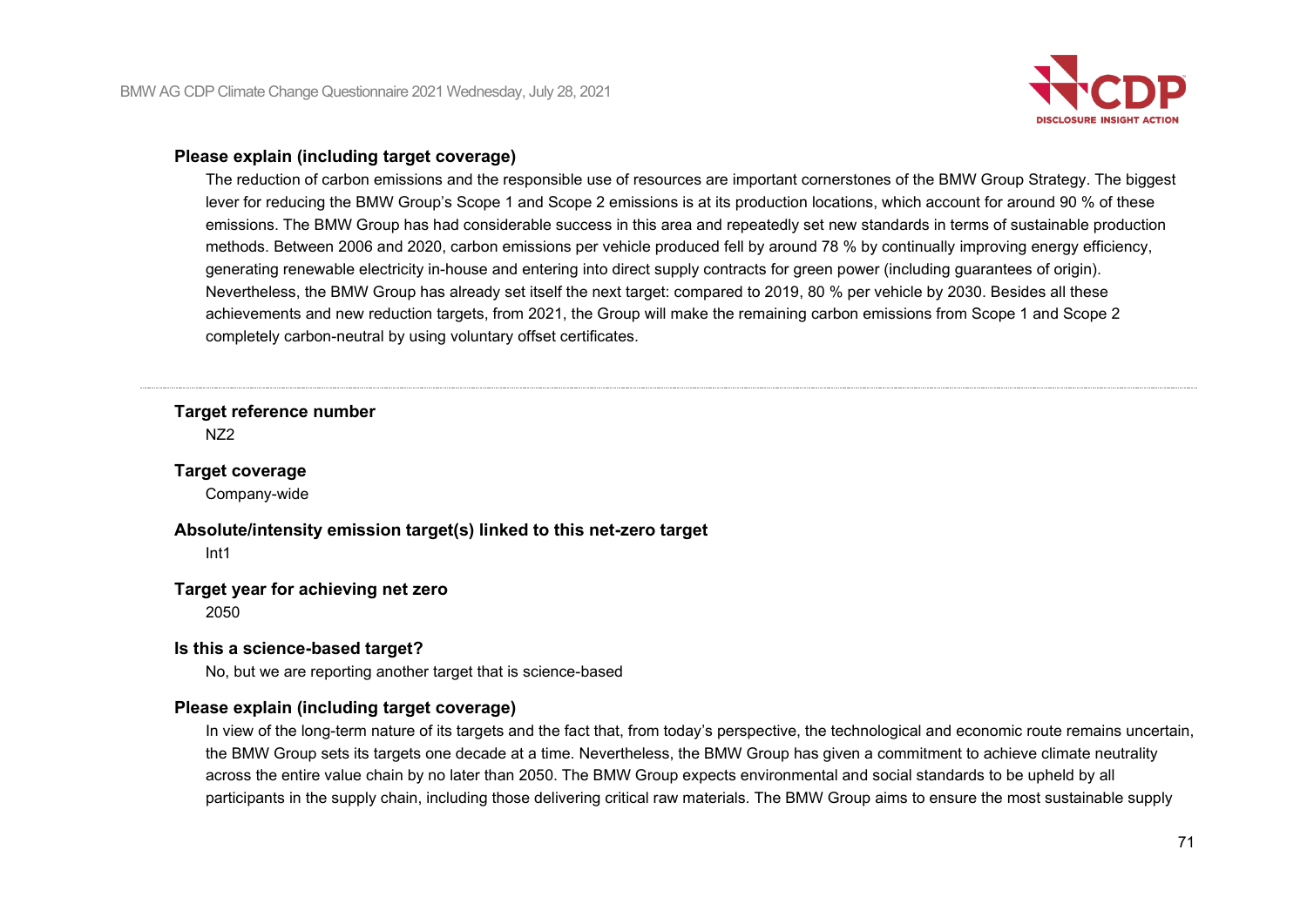

chain in the industry. We will achieve a climate-neutral business model spanning the entire value chain by 2050. We intend to close the material cycle further – for instance, by increasing the percentage of secondary material in our vehicles. This lowers CO2 emissions significantly compared to using primary material. We will be sharing how we plan to drive towards a circular economy at the IAA MOBILITY 2021.

# **C4.3**

**(C4.3) Did you have emissions reduction initiatives that were active within the reporting year? Note that this can include those in the planning and/or implementation phases.**

Yes

# **C4.3a**

**(C4.3a) Identify the total number of initiatives at each stage of development, and for those in the implementation stages, the estimated CO2e savings.**

|                           |     | Number of initiatives Total estimated annual CO2e savings in metric tonnes CO2e (only for rows marked *) |
|---------------------------|-----|----------------------------------------------------------------------------------------------------------|
| Under investigation       | 396 |                                                                                                          |
| To be implemented*        | 31  | 4,035                                                                                                    |
| Implementation commenced* | 32  | 8,832                                                                                                    |
| Implemented*              | 156 | 31,063                                                                                                   |
| Not to be implemented     | 56  |                                                                                                          |

# **C4.3b**

**(C4.3b) Provide details on the initiatives implemented in the reporting year in the table below.**

### **Initiative category & Initiative type**

Energy efficiency in production processes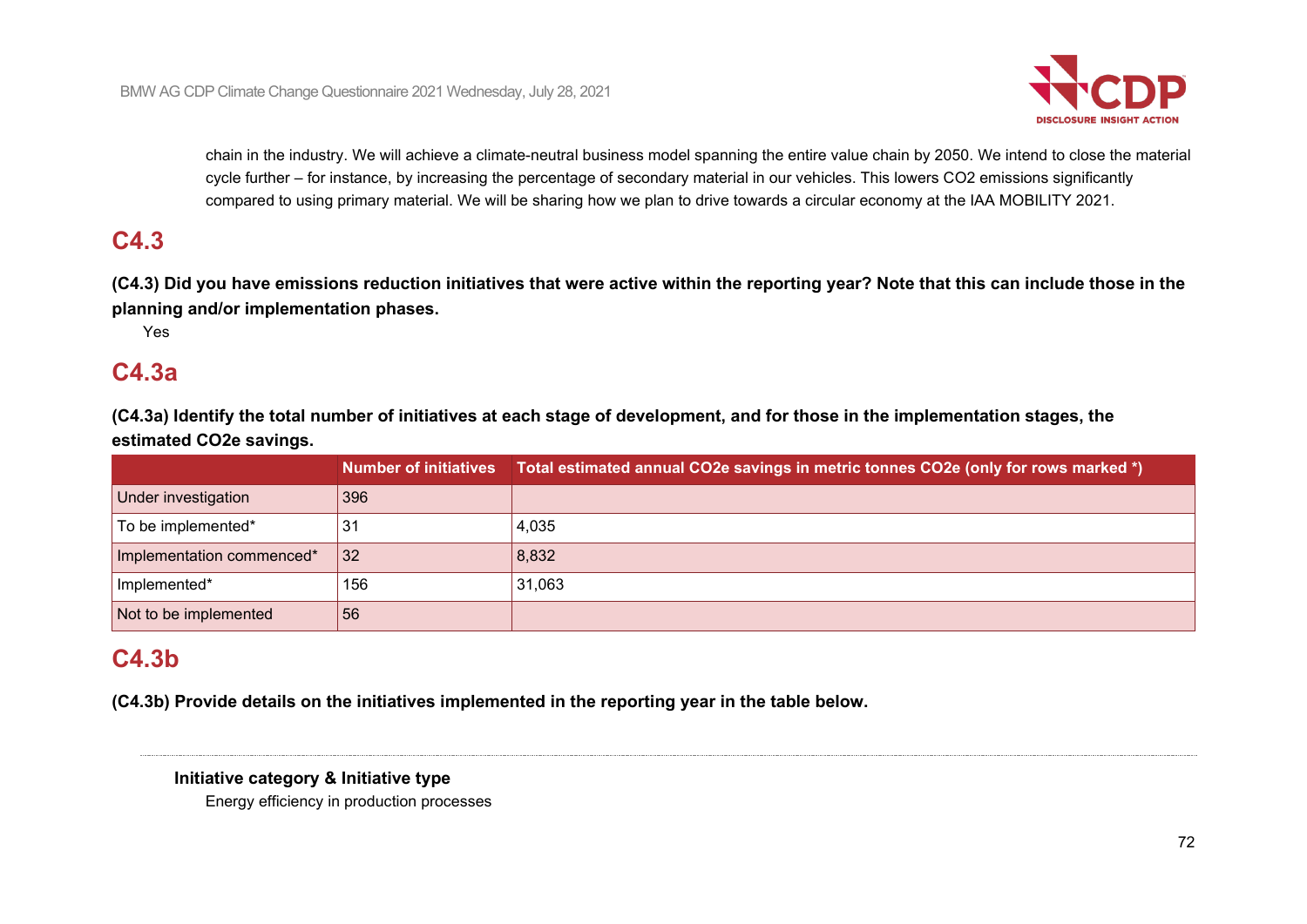

Waste heat recovery

**Estimated annual CO2e savings (metric tonnes CO2e)**

252

### **Scope(s)**

Scope 1

## **Voluntary/Mandatory**

Voluntary

**Annual monetary savings (unit currency – as specified in C0.4)** 51,150

**Investment required (unit currency – as specified in C0.4)** 155,400

**Payback period**

1-3 years

## **Estimated lifetime of the initiative**

16-20 years

#### **Comment**

In BMW Group's paint shop in Araquari (Brazil) we use hot water operated heat exchangers to heat the water for pretreatment in the paint store. This reduces natural gas consumption by about 1,400 MWh per year.

## **Initiative category & Initiative type**

Energy efficiency in production processes Process optimization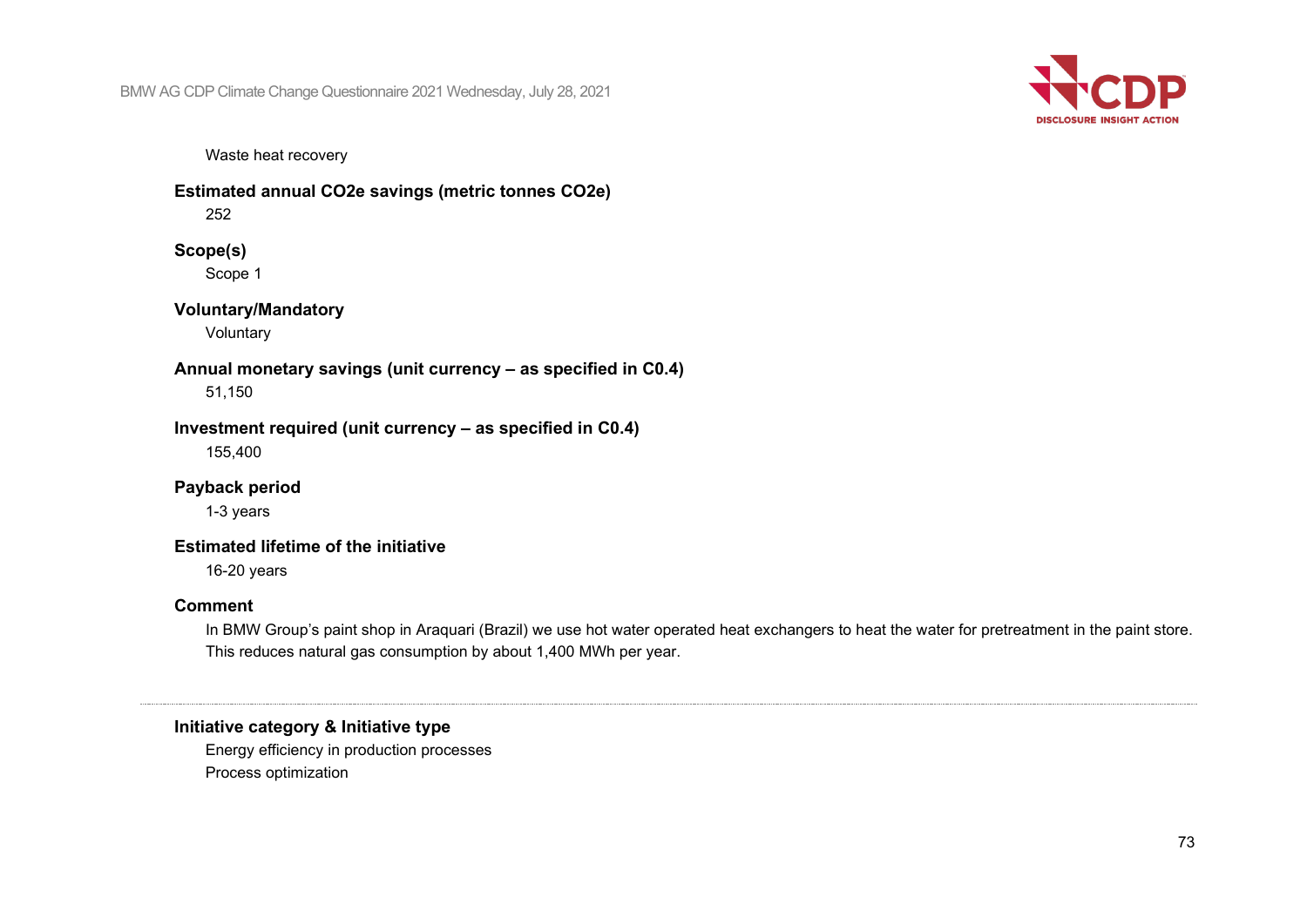

#### **Estimated annual CO2e savings (metric tonnes CO2e)** 724

#### **Scope(s)**

Scope 2 (location-based)

#### **Voluntary/Mandatory**

Voluntary

**Annual monetary savings (unit currency – as specified in C0.4)** 138,831

## **Investment required (unit currency – as specified in C0.4)**

0

## **Payback period**

<1 year

#### **Estimated lifetime of the initiative**

Ongoing

#### **Comment**

In BMW Group's paint shop in our vehicle production site in Regensburg (Germany) we optimized our drying process and operate only one of our two dryer tubes in 2020. This reduces natural gas consumption by about 3,000 MWh and electricity consumption by about 300 MWh.

We calculate Scope 2 emission reductions throughout C4.3 using the "location-based" method in accordance with GHG Protocol Scope 2 Guidance: Overall third-party electricity and heat purchased is calculated using emission factors from the Association of the German Automotive Industry (VDA). Due to our 100 percentage of electricity from renewable sources this is more appropriate to make CO2 reductions from energy efficiency measures visible.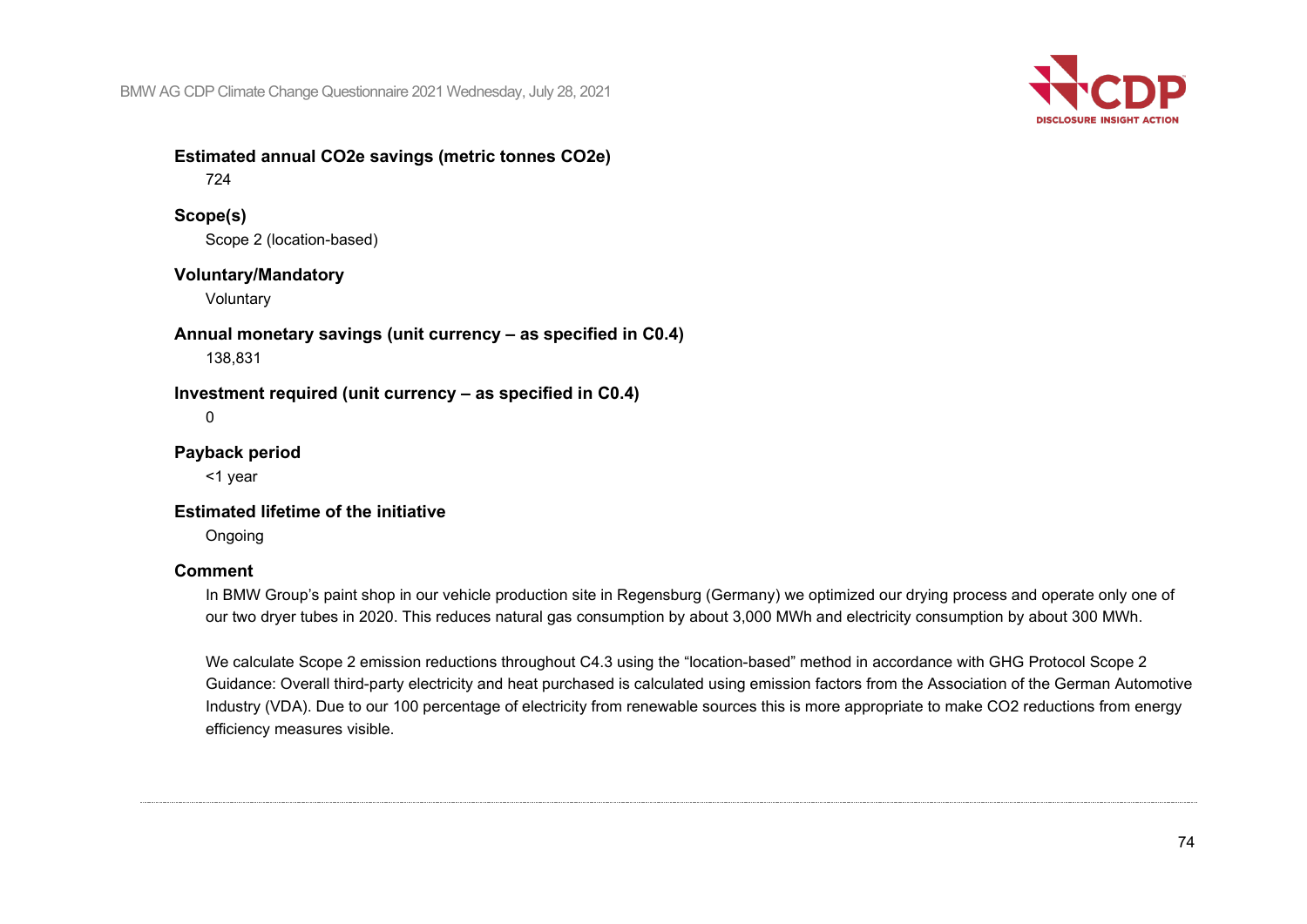

## **Initiative category & Initiative type**

Energy efficiency in production processes Process optimization

#### **Estimated annual CO2e savings (metric tonnes CO2e)**

522

#### **Scope(s)**

Scope 2 (location-based)

#### **Voluntary/Mandatory**

Voluntary

## **Annual monetary savings (unit currency – as specified in C0.4)**

76,438

#### **Investment required (unit currency – as specified in C0.4)**

 $\Omega$ 

#### **Payback period**

<1 year

#### **Estimated lifetime of the initiative**

16-20 years

#### **Comment**

In BMW Group's paint shop in Shenyang (China), the production speed was increased from 38 U/h to 39 U/h by shorting distance between skids. This reduces natural gas consumption by about 700 MWh and electricity consumption by about 700 MWh.

We calculate Scope 2 emission reductions throughout C4.3 using the "location-based" method in accordance with GHG Protocol Scope 2 Guidance: Overall third-party electricity and heat purchased is calculated using emission factors from the Association of the German Automotive Industry (VDA). Due to our 100 percentage of electricity from renewable sources this is more appropriate to make CO2 reductions from energy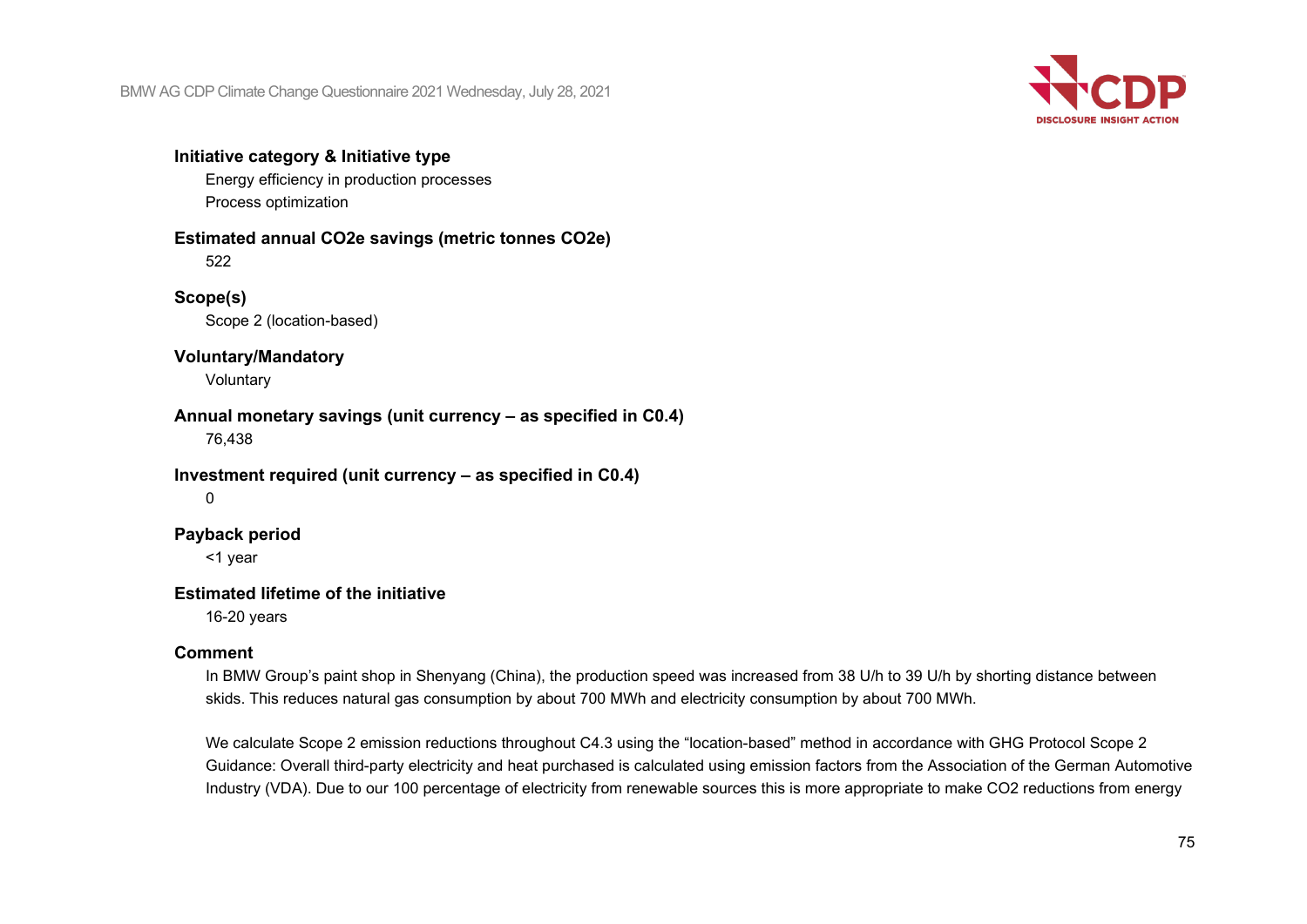

efficiency measures visible.

#### **Initiative category & Initiative type**

Energy efficiency in buildings Heating, Ventilation and Air Conditioning (HVAC)

## **Estimated annual CO2e savings (metric tonnes CO2e)**

567

#### **Scope(s)**

Scope 1

#### **Voluntary/Mandatory**

Voluntary

## **Annual monetary savings (unit currency – as specified in C0.4)**

332,058

### **Investment required (unit currency – as specified in C0.4)**

1,218,000

#### **Payback period**

4-10 years

#### **Estimated lifetime of the initiative**

16-20 years

#### **Comment**

In BMW Group's paint shop in Oxford (UK) we utilized the temperature and humidity window in the paint booths made possible by PV. This reduces natural gas consumption by about 2,800 MWh.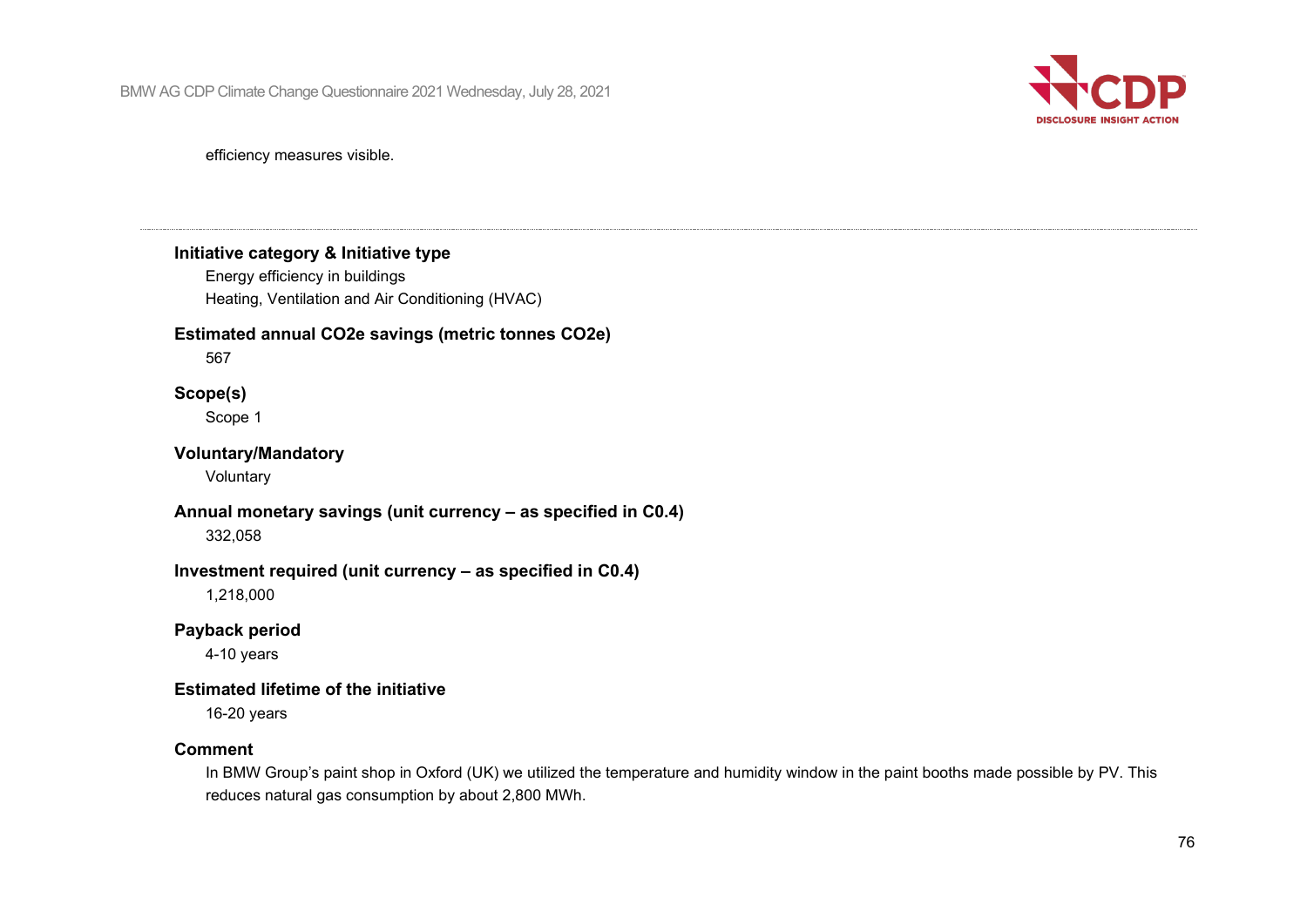

## **Initiative category & Initiative type**

Energy efficiency in buildings Heating, Ventilation and Air Conditioning (HVAC)

#### **Estimated annual CO2e savings (metric tonnes CO2e)**

482

#### **Scope(s)**

Scope 2 (location-based)

#### **Voluntary/Mandatory**

Voluntary

#### **Annual monetary savings (unit currency – as specified in C0.4)**

88,110

#### **Investment required (unit currency – as specified in C0.4)**

100,000

#### **Payback period**

1-3 years

#### **Estimated lifetime of the initiative**

16-20 years

#### **Comment**

In BMW Group's paint shop in Munich (Germany) we reduced the air sink rate in the control zones BC/CC in our Integrated Paint Process (IPP) 1+2. This reduces natural gas consumption by about 2,000 MWh and electricity consumption by about 200 MWh.

We calculate Scope 2 emission reductions throughout C4.3 using the "location-based" method in accordance with GHG Protocol Scope 2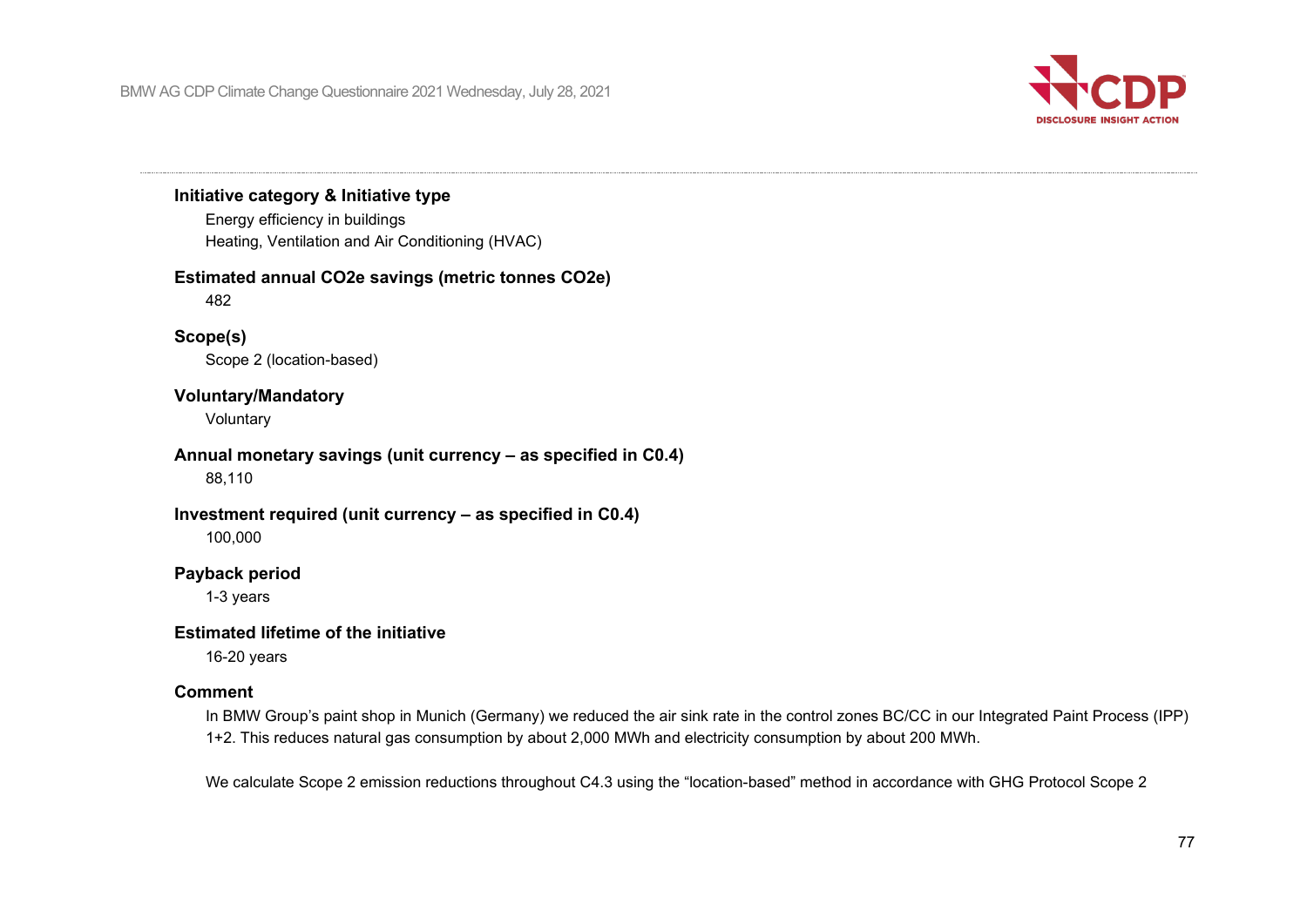

Guidance: Overall third-party electricity and heat purchased is calculated using emission factors from the Association of the German Automotive Industry (VDA). Due to our 100 percentage of electricity from renewable sources this is more appropriate to make CO2 reductions from energy efficiency measures visible.

## **Initiative category & Initiative type**

Energy efficiency in buildings Heating, Ventilation and Air Conditioning (HVAC)

## **Estimated annual CO2e savings (metric tonnes CO2e)**

285

#### **Scope(s)**

Scope 1

## **Voluntary/Mandatory**

Voluntary

#### **Annual monetary savings (unit currency – as specified in C0.4)**

52,065

#### **Investment required (unit currency – as specified in C0.4)**

130,000

#### **Payback period**

1-3 years

## **Estimated lifetime of the initiative**

16-20 years

#### **Comment**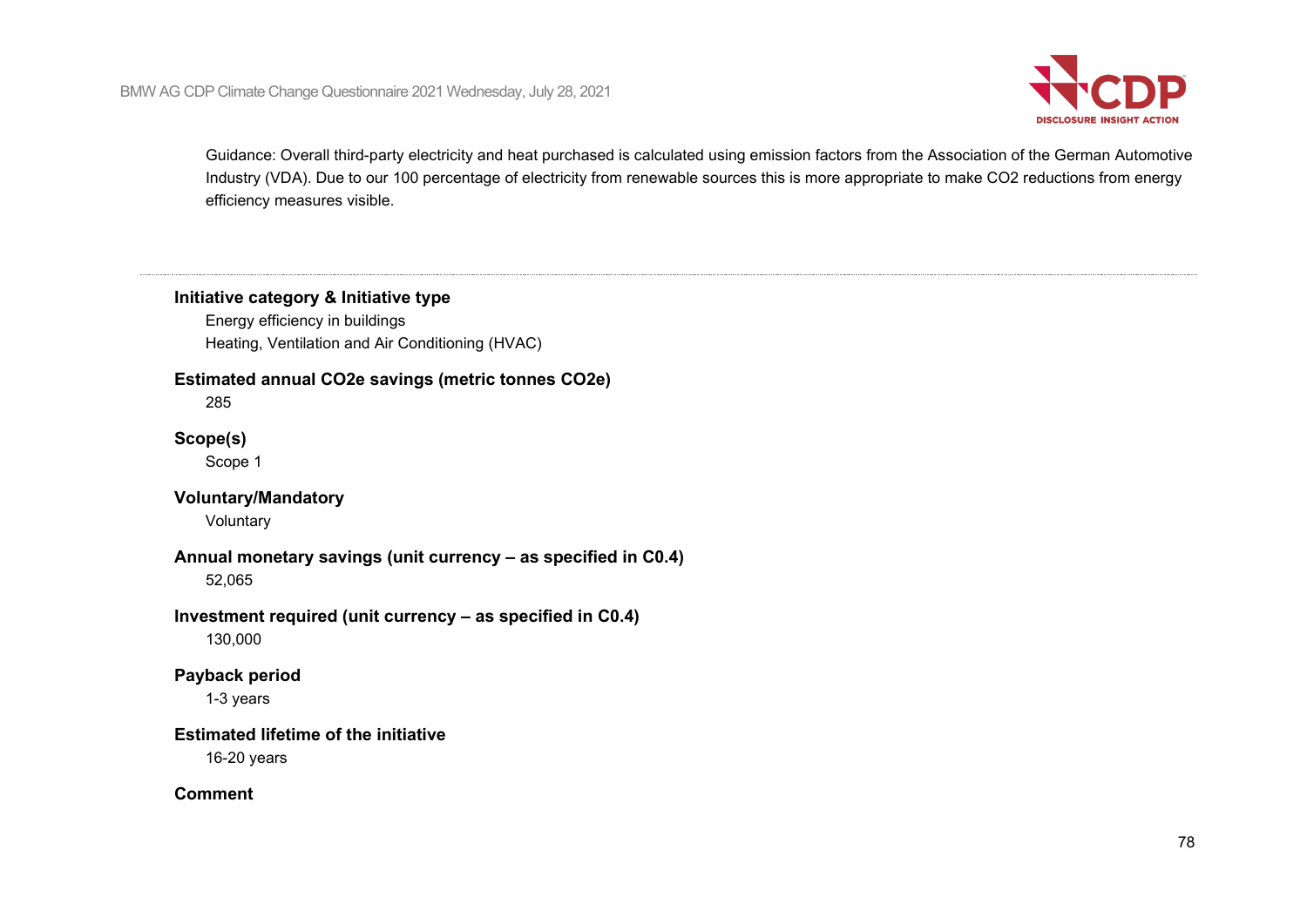

In BMW Group's paint shop in Munich (Germany) we changed the airlock conversion function for the BC/CC booth of the Integrated Paint Process (IPP) 1+2 from fresh air to recirculated air. This reduces natural gas consumption by about 1,200 MWh and electricity consumption by about 100 MWh.

We calculate Scope 2 emission reductions throughout C4.3 using the "location-based" method in accordance with GHG Protocol Scope 2 Guidance: Overall third-party electricity and heat purchased is calculated using emission factors from the Association of the German Automotive Industry (VDA). Due to our 100 percentage of electricity from renewable sources this is more appropriate to make CO2 reductions from energy efficiency measures visible.

**Initiative category & Initiative type**

Energy efficiency in production processes Machine/equipment replacement

#### **Estimated annual CO2e savings (metric tonnes CO2e)**

496

#### **Scope(s)**

Scope 1

### **Voluntary/Mandatory**

Voluntary

## **Annual monetary savings (unit currency – as specified in C0.4)**

86,192

## **Investment required (unit currency – as specified in C0.4)**

305,082

### **Payback period**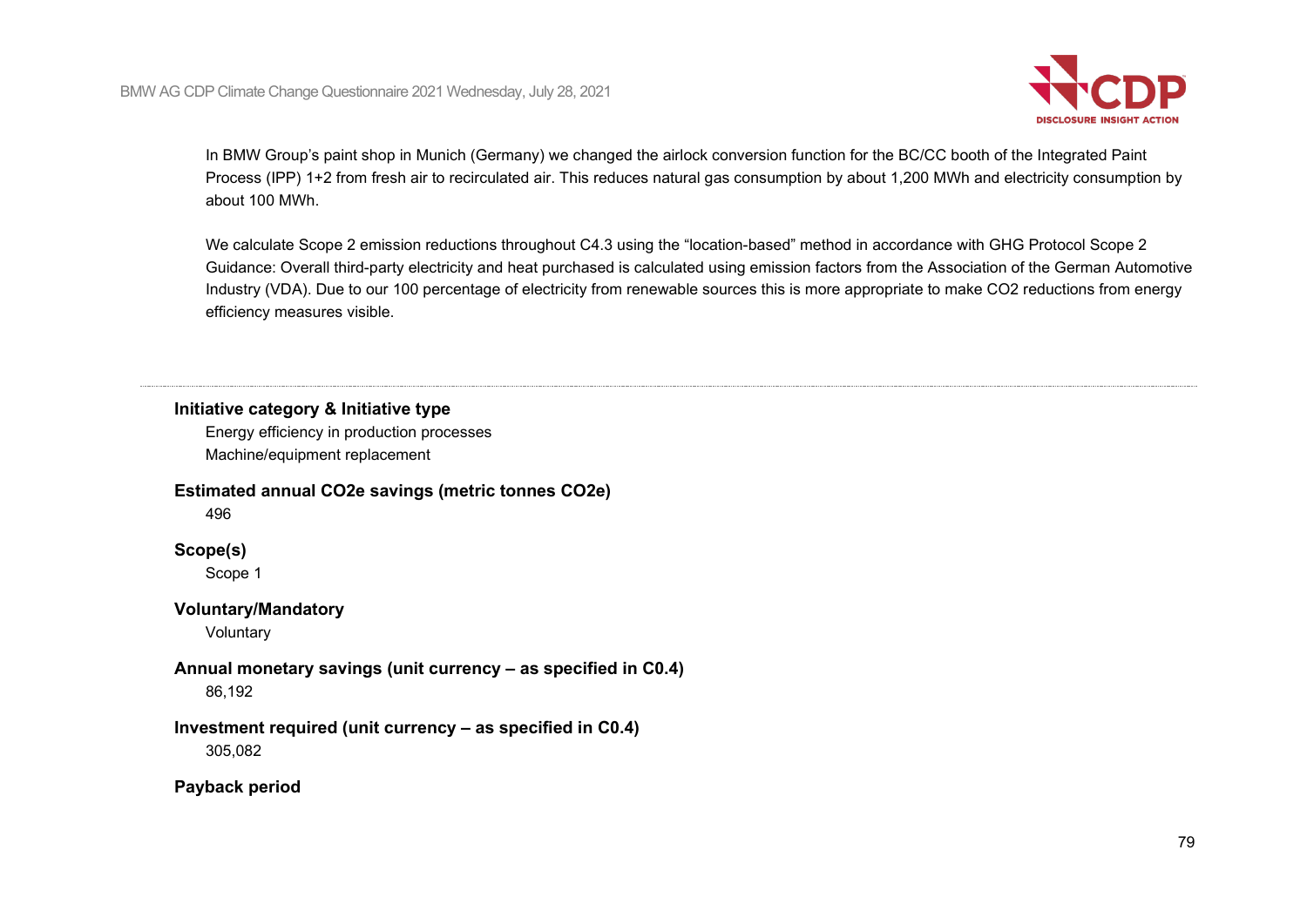

4-10 years

### **Estimated lifetime of the initiative**

16-20 years

#### **Comment**

In BMW Group's assembly in Spartanburg (US) we replaced 46 hot waterheaters with 16 gas heaters. This reduces natural gas consumption by about 2,700 MWh.

#### **Initiative category & Initiative type**

Energy efficiency in production processes Smart control system

#### **Estimated annual CO2e savings (metric tonnes CO2e)**

309

#### **Scope(s)**

Scope 1

#### **Voluntary/Mandatory**

Voluntary

## **Annual monetary savings (unit currency – as specified in C0.4)**

121,120

## **Investment required (unit currency – as specified in C0.4)**

1,680,000

#### **Payback period**

11-15 years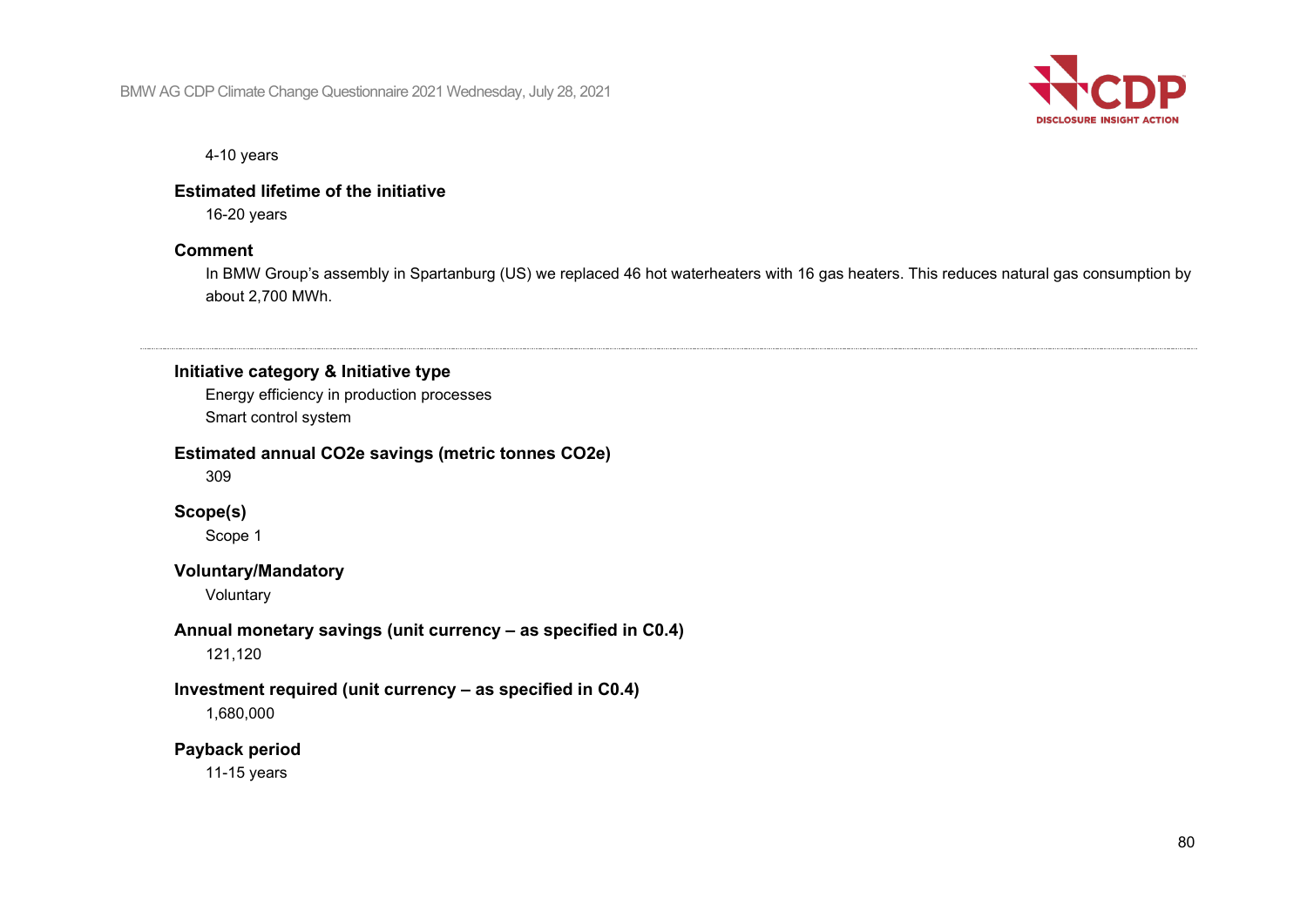

#### **Estimated lifetime of the initiative**

16-20 years

## **Comment**

In BMW Group's paint shop in Oxford (UK) we replaced the current burner technology with more efficient alternatives. This reduces natural gas consumption by about 1,700 MWh.

## **Initiative category & Initiative type**

Energy efficiency in production processes Other, please specify Energy efficiency measures

## **Estimated annual CO2e savings (metric tonnes CO2e)**

27,426

**Scope(s)**

Scope 2 (location-based)

## **Voluntary/Mandatory**

Voluntary

**Annual monetary savings (unit currency – as specified in C0.4)** 9,015,708

#### **Investment required (unit currency – as specified in C0.4)** 18,342,957

## **Payback period**

1-3 years

## **Estimated lifetime of the initiative**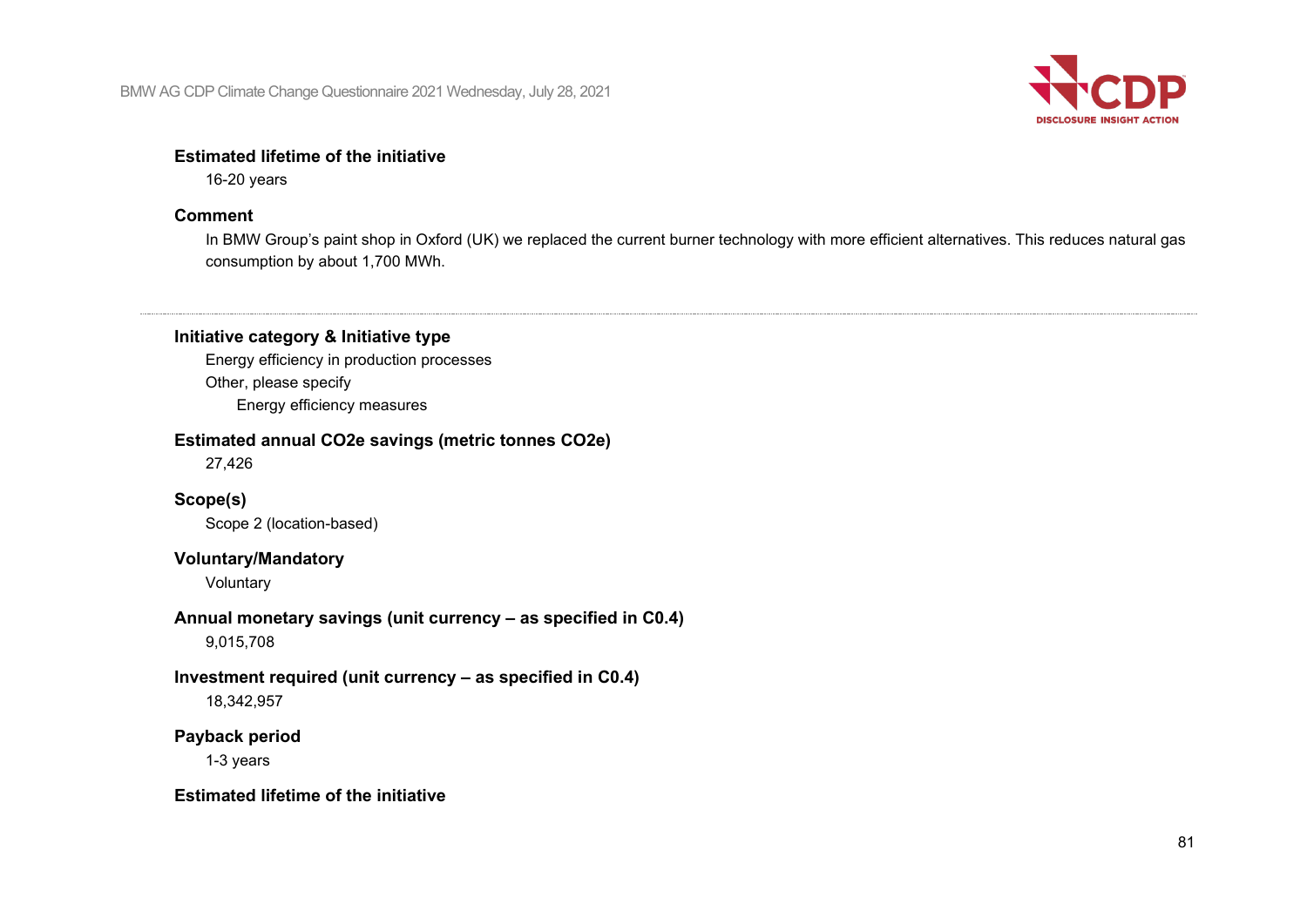

11-15 years

#### **Comment**

In 2020 further 148 measures lead to a reduction of additional 27,425 t CO2 per year. Due to this large number we concentrated above on 8 exemplary measures with high efficiency improvements. Instead of adding further 148 entries which would be similar to the above ones, with decreasing contributions to CO2 reduction, we add here only one additional entry. This entry collects all the additional measures from our worldwide continuous improvement process and investments in specific efficiency measures for existing technologies.

We calculate Scope 2 emission reductions throughout C4.3 using the "location-based" method in accordance with GHG Protocol Scope 2 Guidance: Overall third-party electricity and heat purchased is calculated using emission factors from the Association of the German Automotive Industry (VDA). Due to our 100 percentage of electricity from renewable sources this is more appropriate to make CO2 reductions from energy efficiency measures visible.

# **C4.3c**

|  |  | (C4.3c) What methods do you use to drive investment in emissions reduction activities? |
|--|--|----------------------------------------------------------------------------------------|
|--|--|----------------------------------------------------------------------------------------|

| <b>Method</b>                                        | <b>Comment</b>                                                                                                                                                                                                                                                                                                                                                                                                                                                                                                                                                                                                                                                                                                                                                                                                                          |
|------------------------------------------------------|-----------------------------------------------------------------------------------------------------------------------------------------------------------------------------------------------------------------------------------------------------------------------------------------------------------------------------------------------------------------------------------------------------------------------------------------------------------------------------------------------------------------------------------------------------------------------------------------------------------------------------------------------------------------------------------------------------------------------------------------------------------------------------------------------------------------------------------------|
| Internal price on carbon                             | Climate change and rising energy prices demand efficient energy usage as well as the increased use of alternative energy<br>sources. Our target is to be leading in the usage of renewable energies. Furthermore, achievements will not only improve<br>the company's environmental impact assessment but, due to increasing energy prices, also the company's profitability.<br>This drives investment to reduce carbon emissions and thereby avoids rising costs for energy and expected costs for CO2-<br>emissions due to "cap and trade", carbon taxes, etc. Investments are internally assessed with an integrated catalogue of<br>measurements for quality, productivity and efficiency. This catalogue also accounts for an internalization of external CO2<br>costs, e.g. from carbon trading schemes, on an investment level. |
| Compliance with regulatory<br>requirements/standards | Compliance with regulatory requirements and standards is one of the basic prerequisites for the success of the BMW<br>Group. Current law provides the binding framework for our wide range of activities around the world. Markets such as the<br>US, Japan, Korea, China and Europe are introducing increasingly strict carbon emissions performance requirements for                                                                                                                                                                                                                                                                                                                                                                                                                                                                  |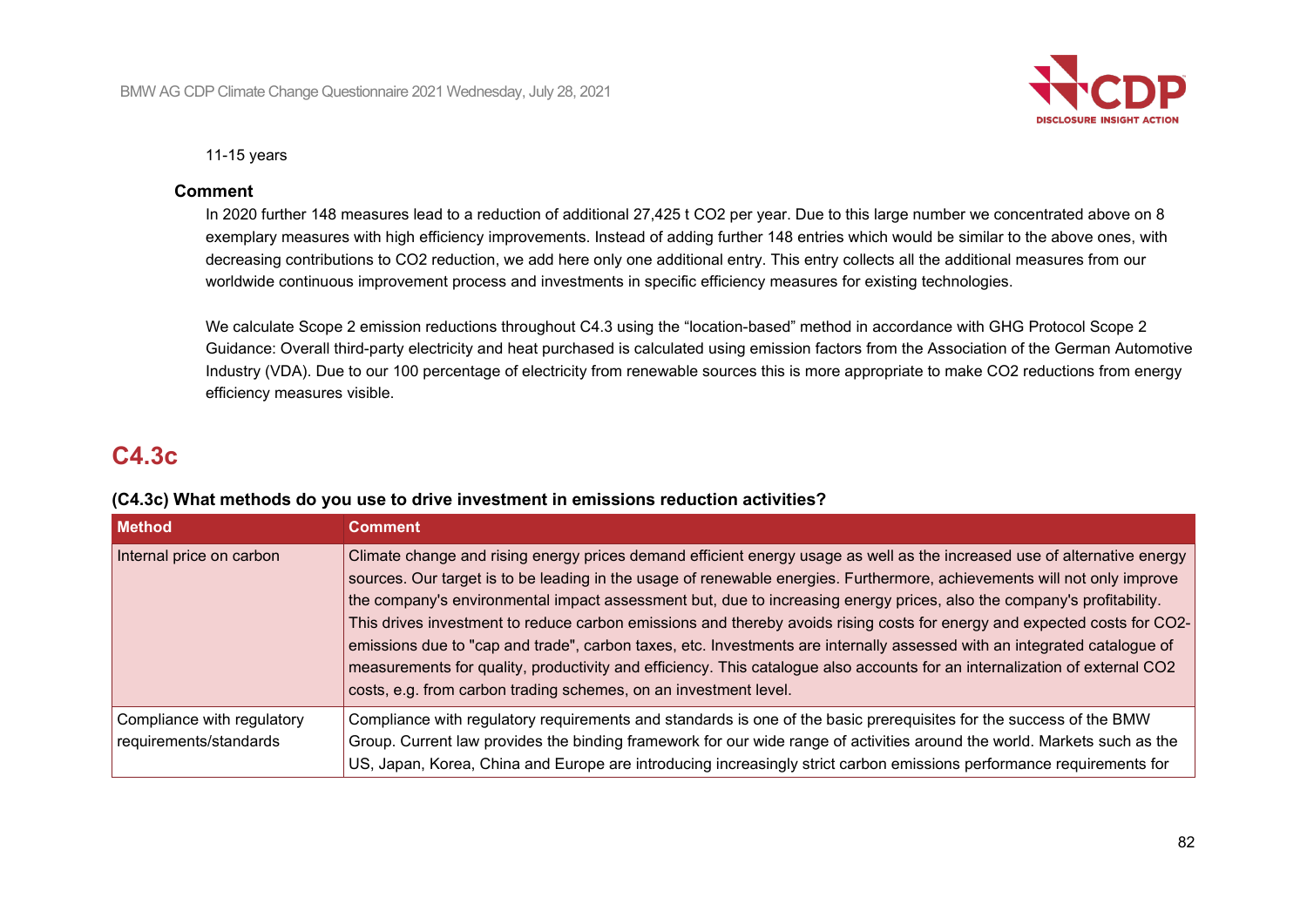

|                                             | vehicles. The increasing number of regulations and standards drives investment in emissions reduction activities and<br>thereby fosters innovation.                                                                                                                                                                                                                                                                                                                                                                                                                                                                                                                                                                                                                                                                                                                                                                                                                                                                                                                                                                                               |
|---------------------------------------------|---------------------------------------------------------------------------------------------------------------------------------------------------------------------------------------------------------------------------------------------------------------------------------------------------------------------------------------------------------------------------------------------------------------------------------------------------------------------------------------------------------------------------------------------------------------------------------------------------------------------------------------------------------------------------------------------------------------------------------------------------------------------------------------------------------------------------------------------------------------------------------------------------------------------------------------------------------------------------------------------------------------------------------------------------------------------------------------------------------------------------------------------------|
| Internal finance mechanisms                 | The integration of environmental aspects in the early stages of major investment decisions increases the profitability of<br>these projects. Considering the costs of carbon emissions in the planning phase of investment decisions increases the<br>incentive to implement emissions reduction activities. Costs of carbon emissions are included in profitability calculations<br>and are reflected in the return on investment.                                                                                                                                                                                                                                                                                                                                                                                                                                                                                                                                                                                                                                                                                                               |
| Employee engagement                         | With the aim of establishing sustainability even more thoroughly in all areas of the company, a number of sustainability and<br>environmental protection training courses have been established. Examples: sustainability topics and the relevance of<br>resource efficiency is addressed at the introductory event for new employees as well as in courses of our trainees. In the<br>last years, the range of training courses on offer for our employees were expanded for key strategic areas, such as e-<br>mobility. Another example are the annual environmental protection and health and safety courses. Ideas developed are<br>implemented within our employee's idea management system which was established a long time ago. In addition to the<br>permanently active online supported suggestion scheme, campaigns have been running to specific subjects as for<br>example energy saving measures. In 2020 about 1,600 ideas were implemented which address among others also<br>sustainability issues like energy and water savings.                                                                                               |
| Internal incentives/recognition<br>programs | The strategic approach in our BMW Group Strategy is to leverage innovative technologies, digitalization and sustainability<br>to deliver unique customer experiences. It is part of the BMW Group culture and anchored in our processes to mitigate<br>climate risks and explore opportunities arising from the global efforts of combating climate change. Corporate sustainability<br>measured in balanced scorecard terms (at Group level) is included as a formal corporate objective since 2009. Detailed<br>targets are then derived for each of the divisions within the Group in the area of climate change.<br>Those targets are for example drastically reducing the carbon footprint compared to 2019 per vehicle by 2030 - in<br>production by 80 percent, during the use phase by more than 40 percent and in the supply chain by at least 20 percent.<br>Management bonus payments (all management positions) are directly linked to the fulfilment of corporate and divisional<br>targets. The proportion of variable remuneration to total remuneration increases commensurate to the position within the<br>corporate hierarchy. |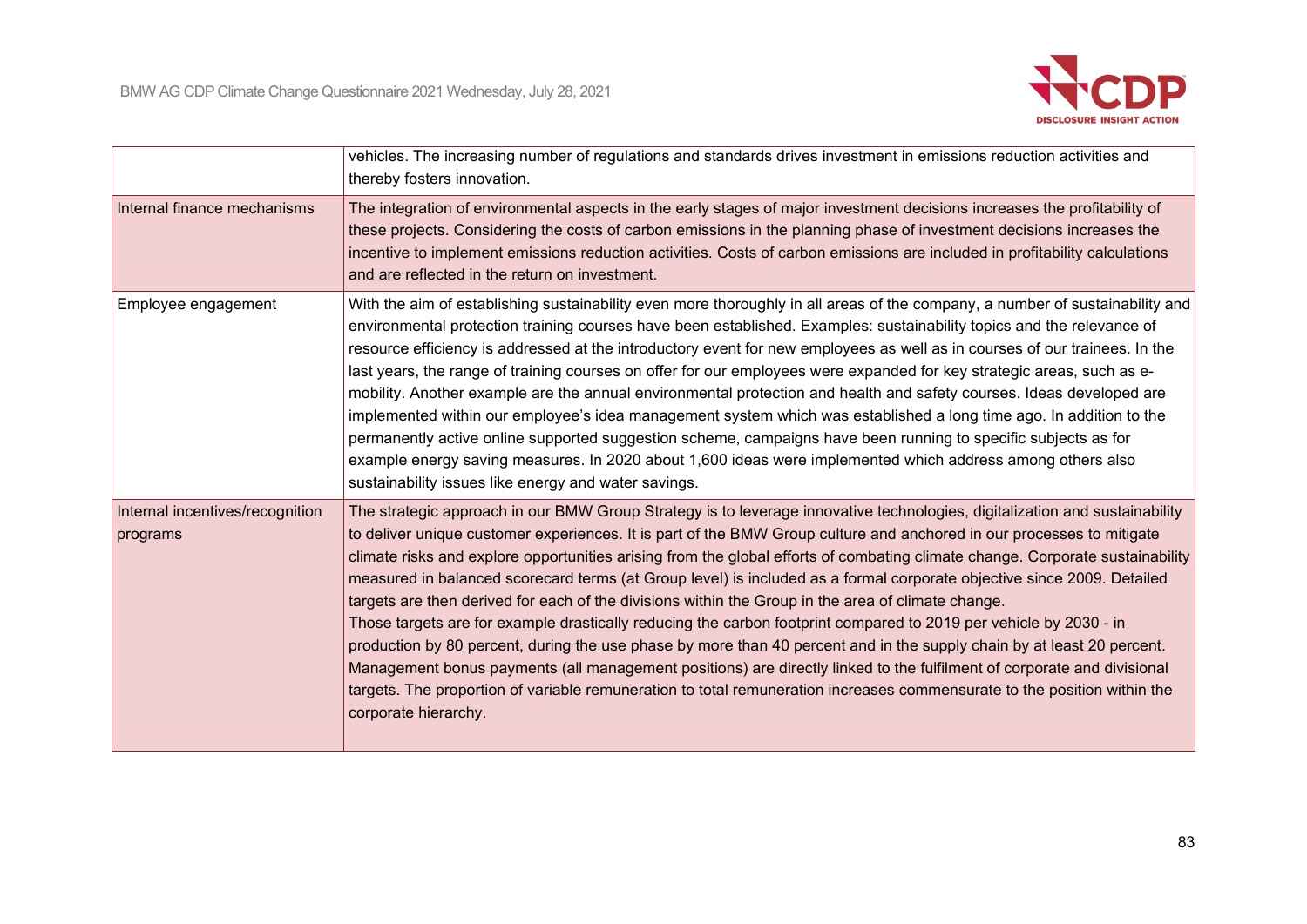

# **C4.5**

**(C4.5) Do you classify any of your existing goods and/or services as low-carbon products or do they enable a third party to avoid GHG emissions?**

Yes

# **C4.5a**

**(C4.5a) Provide details of your products and/or services that you classify as low-carbon products or that enable a third party to avoid GHG emissions.**

## **Level of aggregation**

Company-wide

## **Description of product/Group of products**

Low-carbon products contribute to the transition of a low-carbon economy. BMW Group interpretation is, that only battery electric vehicles (BEV) and plug-in hybrid electric vehicles (PHEV) (xEV's) belong to this category. We already offer 3 BEV and 17 PHEV models in various segments in a total of 95 markets worldwide, more than any other new or traditional premium manufacturer and were e.g. the global PHEV sales leader – and not just the premium segment – since 2017. Two more BEV models will be available from 2021 and by 2023, we will offer a total of 25 electrified models, more than half of them pure electric.

## **Are these low-carbon product(s) or do they enable avoided emissions?**

Low-carbon product

## **Taxonomy, project or methodology used to classify product(s) as low-carbon or to calculate avoided emissions**

Other, please specify Impact of e-mobility

## **% revenue from low carbon product(s) in the reporting year**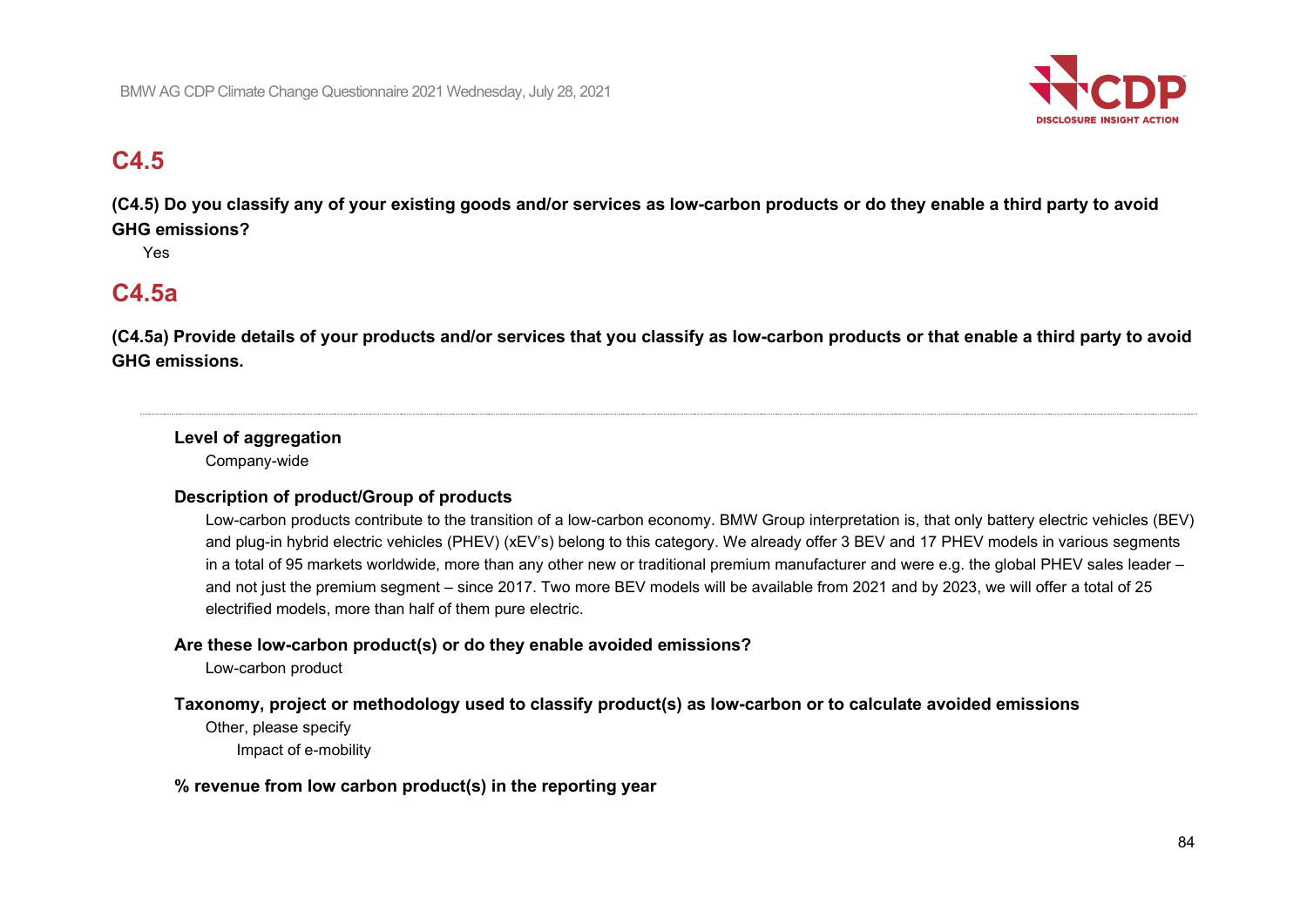

#### 8.3

#### **Comment**

To get a rough estimate of the total emissions avoided per year we calculate averaged fleet emissions of our xEV fleet in the EU28 in 2020 and compare it to EU28 fleet emissions without xEV's. We calculate one main market (about 36 % of our retail volume) because fleet emissions of xEV's and conventional cars depend on the test cycles in the corresponding legislation. We multiply the difference of 101 g CO2/km with an averaged mileage of 15,000 km per year and the whole volume of xEV's worldwide of 192,662 units to find about 292,000 t CO2 avoided in 2020.

To estimate the percentage of revenue for low-carbon products we divided the number of "low-carbon products" of 192,662 vehicles by the total vehicles sold (2,325,179) and get 8.3 %.

#### **Level of aggregation**

Company-wide

#### **Description of product/Group of products**

The use of all BMW Group cars sold in 2020 enable our customers to reduce CO2 emissions, both compared to the use of comparable products of competitors as well as compared to older BMW Group vehicles which are to be replaced. Starting in 2007 we step by step introduced Efficient Dynamics (ED) technologies in the standard configuration. We continuously improve and extend the ED technology package to bring down the CO2 emissions from vehicle generation to vehicle generation. In 2020, we offered 3 BEV and 17 PHEV models and sold 192,662 PHEVs and BEVs (xEVs). By 2023, we plan to offer 25 electrified models, of which more than half will be BEVs. We expect the proportion of electrified vehicles in the total deliveries is to rise to at least 25 % in 2025. We were e.g. able to reduce CO2 emissions of our newly sold vehicles in Europe (EU-28) by around 53 % between 1995 and 2020. The fleet averaged CO2 emissions per kilometre worldwide in 2020 calculated from the core market values EU28, USA, China, Japan and Korea were 133 g CO2/km (2019: 140 g CO2/km) when taking into account properly the new EU28 test cycle reporting requirements in both years.

Other examples how our products and services contribute to avoid GHG emissions are our car-sharing services SHARE NOW or features such as ConnectedDrive or ECO PRO mode or eDrive Zones:

(1) In 2020 our premium car-sharing services SHARE NOW had several million customers in 16 cities and 8 countries with more than 2,000 electric cars in the fleet.

(2) ConnectedDrive is a package of intelligent technologies that interconnect the driver, vehicle occupants, the vehicle itself and the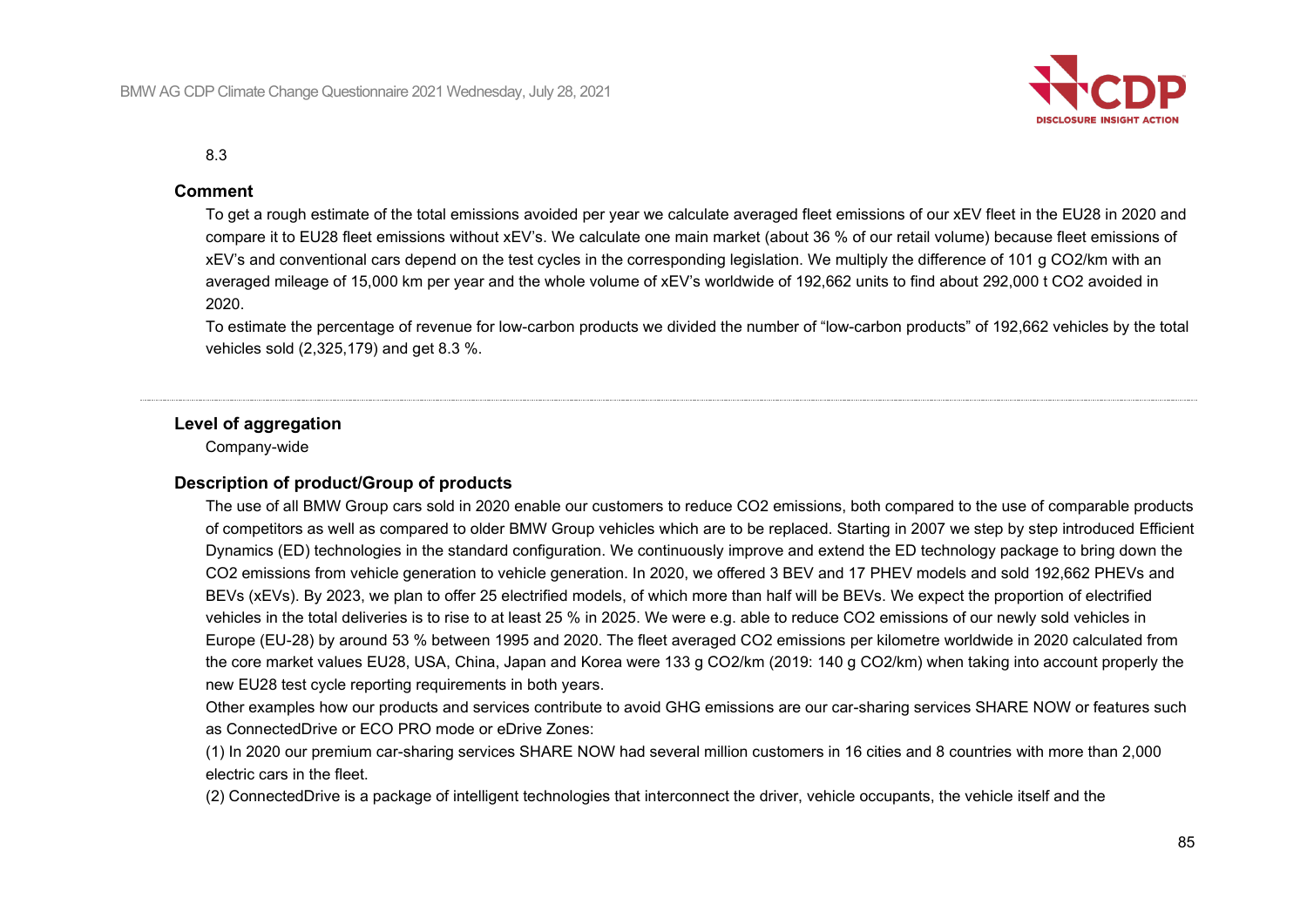

environment. Contributions are made e.g. by identifying the fastest and most efficient routes or simplifying the search for a parking place – an activity that currently still accounts for about 30 % of city traffic.

(3) All BMW models come standard with a Drive Performance control for activating the ECO PRO mode. Depending on individual driving style, the ECO PRO mode allows additional fuel savings of about 15 %. As this mode is not activated in the usual test cycles, the full fuel savings are realized only in real day-to-day driving.

(4) The new eDrive Zone technology automatically switches plug-in hybrids to fully electric driving mode when entering an environmental zone. The Group has already introduced this function in over 80 European cities.

#### **Are these low-carbon product(s) or do they enable avoided emissions?**

Avoided emissions

#### **Taxonomy, project or methodology used to classify product(s) as low-carbon or to calculate avoided emissions**

Other, please specify

Use phase fuel consumption

#### **% revenue from low carbon product(s) in the reporting year**

82

#### **Comment**

To get a rough number we proceed as for "low-carbon products" and calculate the total CO2 emissions avoided in 2020 for EU28 (about 36 % of retail volume). Each model equipped with the newest Efficient Dynamics technology package saves annually a certain amount of fuel when compared to its predecessor (we compare the fuel consumption in the New European Driving Cycle and assume cars to be driven by 15,000 km each year on average). Summing up the fuel saving of all vehicles with the Efficient Dynamics technology package sold in Europe (EU28) but not taking into account the BEVs and PHEVs sold in 2020 gives a total amount of gasoline and diesel saved. Applying the emissions factor of 2.38 CO2e per litre for vehicles with gasoline engines and 2.66 kg CO2e per litre (diesel engines) and a GWP of CO2 emissions equal to 1, the total amount of 160,000 metric tons CO2e avoided is derived. We extrapolate emissions avoided worldwide by dividing the EU28 figure by 36 % and find round about 444,000 t CO2. Since we estimate in this category avoided emissions by third parties we add to the avoided emissions worldwide from conventional cars the avoided emissions from low carbon products to find about 736,000 t CO2 avoided. The percentage of total revenues from products in 2020 which avoid emissions is calculated as follows: To estimate the percentage of revenue for products and services avoiding emissions we divide the revenues from the automotive segment by the total revenue of the BMW Group and find 82 %.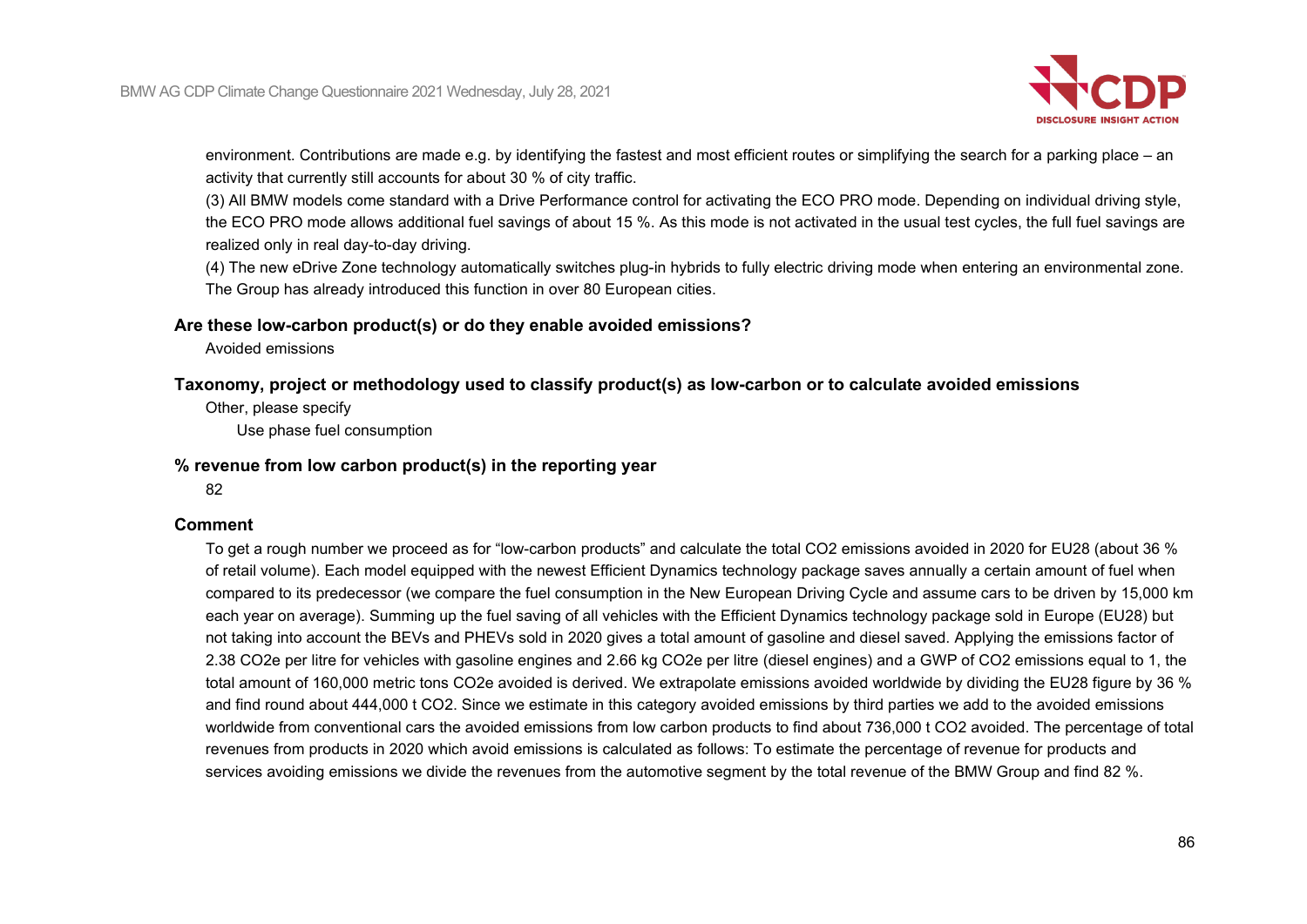

# **C5. Emissions methodology**

## **C5.1**

**(C5.1) Provide your base year and base year emissions (Scopes 1 and 2).**

#### **Scope 1**

## **Base year start**

January 1, 2019

#### **Base year end**

December 31, 2019

## **Base year emissions (metric tons CO2e)**

642,259

## **Comment**

### **Scope 2 (location-based)**

## **Base year start**

January 1, 2019

#### **Base year end**

December 31, 2019

## **Base year emissions (metric tons CO2e)**

1,420,172

#### **Comment**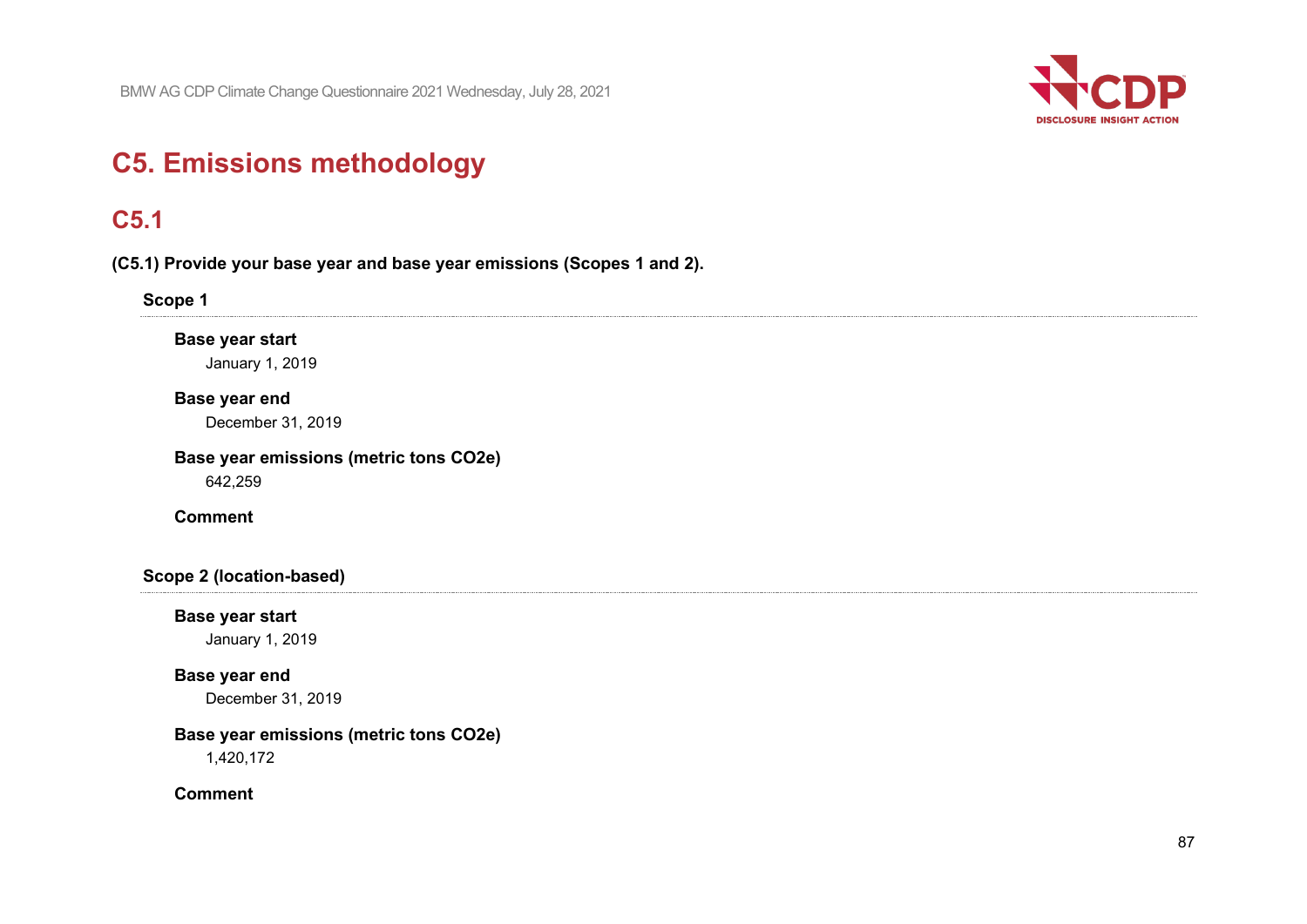

**Scope 2 (market-based)**

## **Base year start**

January 1, 2019

## **Base year end**

December 31, 2019

## **Base year emissions (metric tons CO2e)**

302,574

## **Comment**

# **C5.2**

**(C5.2) Select the name of the standard, protocol, or methodology you have used to collect activity data and calculate emissions.** European Union Emission Trading System (EU ETS): The Monitoring and Reporting Regulation (MMR) – General guidance for installations European Union Emissions Trading System (EU ETS): The Monitoring and Reporting Regulation (MMR) – General guidance for aircraft operators ISO 14064-1

The Greenhouse Gas Protocol: A Corporate Accounting and Reporting Standard (Revised Edition)

# **C6. Emissions data**

# **C6.1**

**(C6.1) What were your organization's gross global Scope 1 emissions in metric tons CO2e?**

## **Reporting year**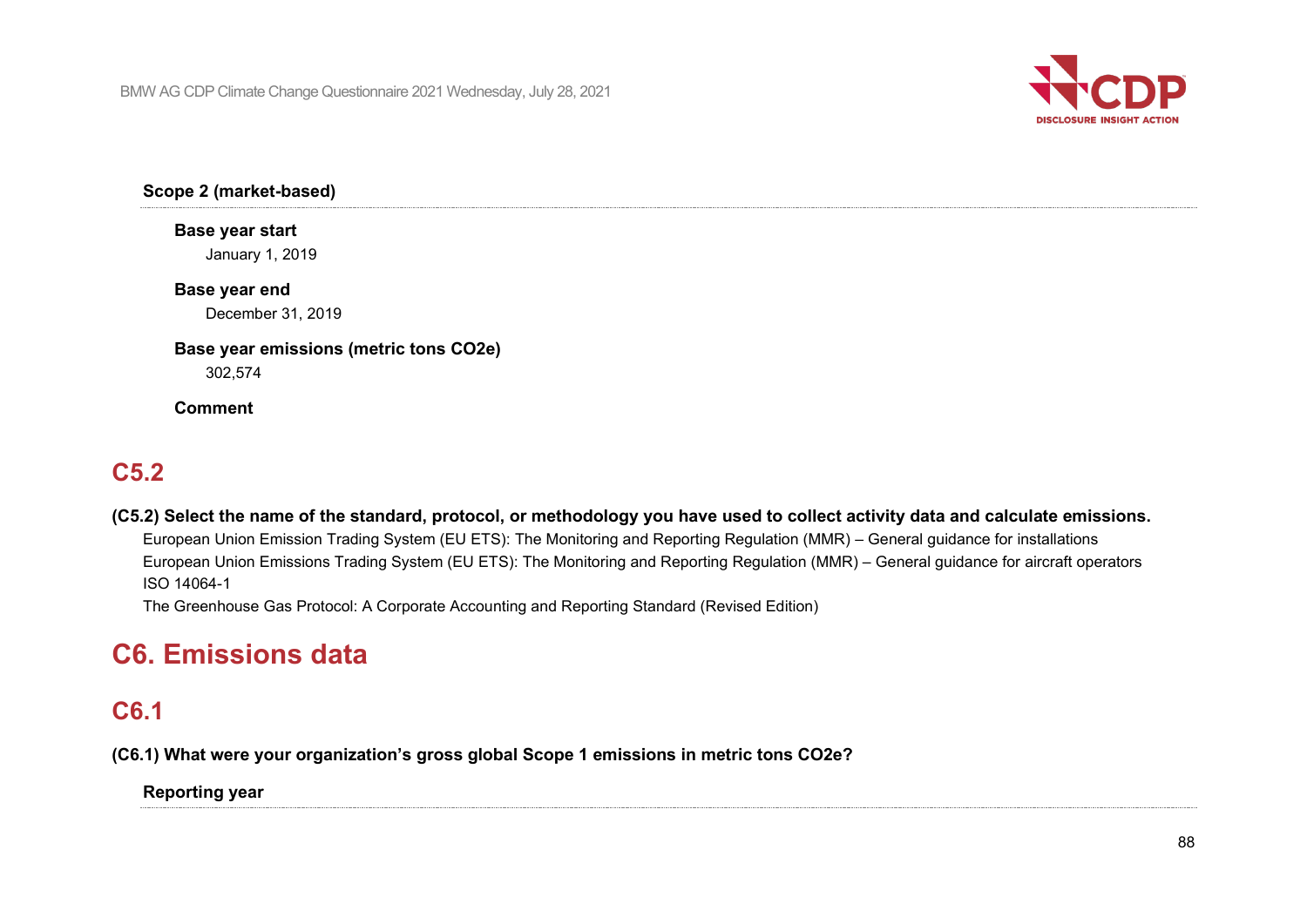

## **Gross global Scope 1 emissions (metric tons CO2e)** 642,885

**Comment**

# **C6.2**

**(C6.2) Describe your organization's approach to reporting Scope 2 emissions.**

**Row 1**

**Scope 2, location-based** We are reporting a Scope 2, location-based figure

**Scope 2, market-based** We are reporting a Scope 2, market-based figure

**Comment**

# **C6.3**

**(C6.3) What were your organization's gross global Scope 2 emissions in metric tons CO2e?**

**Reporting year**

**Scope 2, location-based** 1,250,572

**Scope 2, market-based (if applicable)** 84,257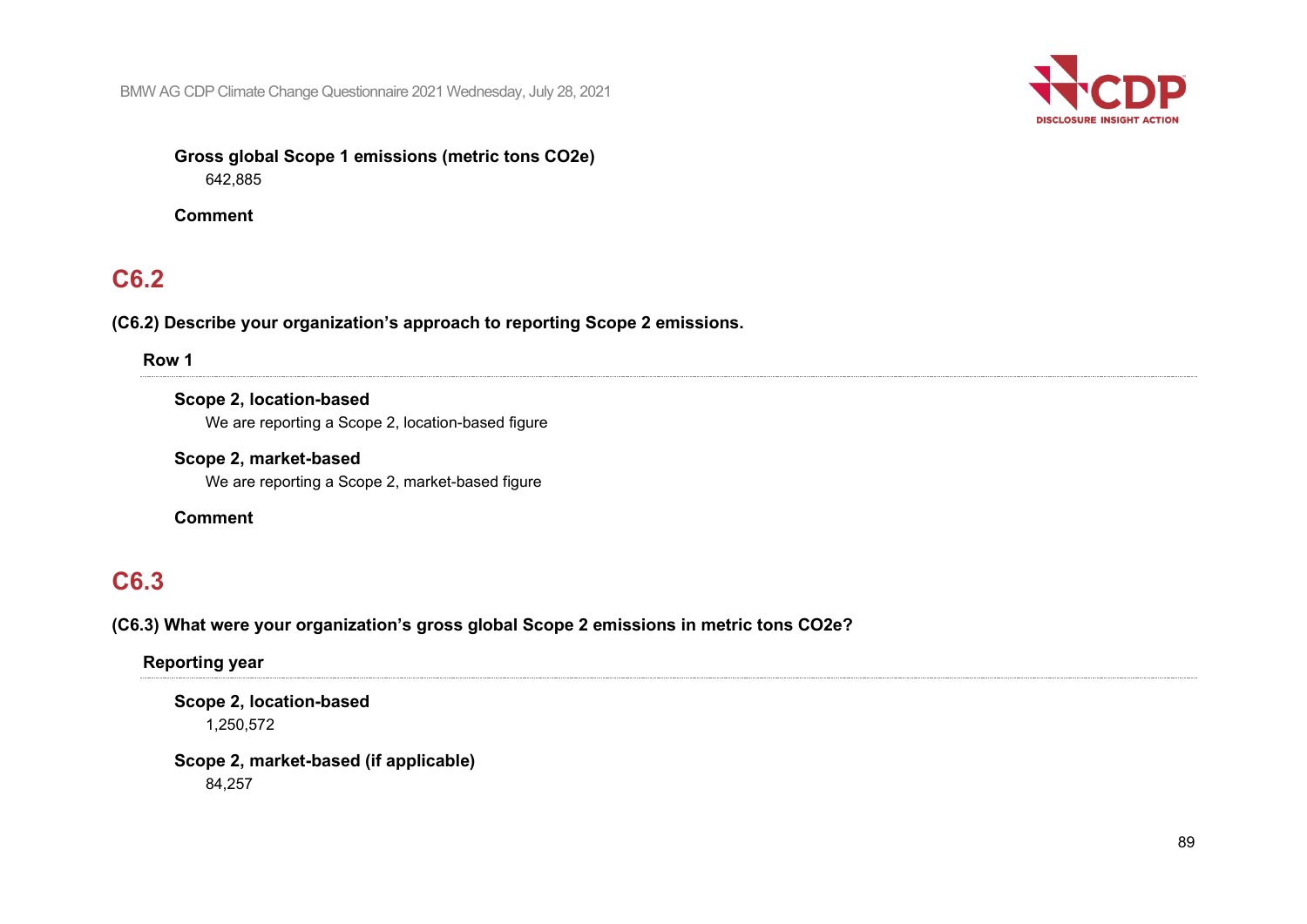

#### **Comment**

Market-based emissions were calculated in accordance with the GHG Protocol Scope 2 Guidance. Landfill gas and wood pellets used in our operations as well as electricity from renewable energy sources has been multiplied with an emission factor of zero when calculating the BMW Group CO2 emissions. We applied our supplier's electricity labelling in Germany plus updated VDA factors. Location-based emissions were calculated by multiplying the third-party electricity and heat purchased with the newest VDA factors (VDA: German Automotive Association).

## **C6.4**

**(C6.4) Are there any sources (e.g. facilities, specific GHGs, activities, geographies, etc.) of Scope 1 and Scope 2 emissions that are within your selected reporting boundary which are not included in your disclosure?**

Yes

## **C6.4a**

**(C6.4a) Provide details of the sources of Scope 1 and Scope 2 emissions that are within your selected reporting boundary which are not included in your disclosure.**

#### **Source**

Some international R&D offices, BMW Group owned branches and other buildings.

#### **Relevance of Scope 1 emissions from this source**

Emissions are not relevant

#### **Relevance of location-based Scope 2 emissions from this source**

Emissions are not relevant

**Relevance of market-based Scope 2 emissions from this source (if applicable)**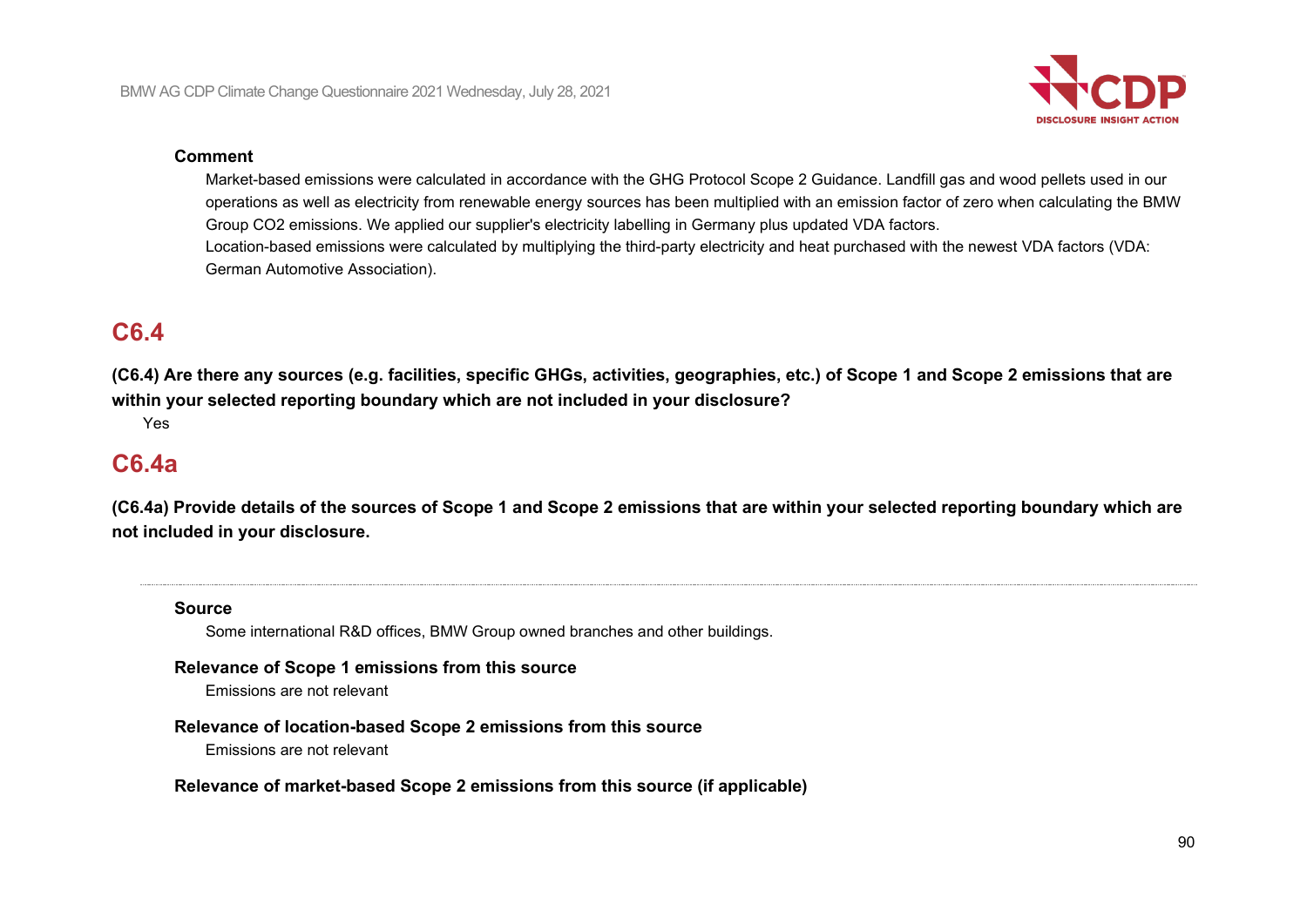

Emissions are not relevant

### **Explain why this source is excluded**

These emissions are estimated to account for less than 5 % of our total CO2e emissions. By assessing and managing our CO2 emissions, we are driven by materiality. We therefore focused first on our vehicle production sites where about 90 % of emissions occur. Next largest amount of emissions stem from administration and R&D located in Munich as well as from the motorcycle production sites. These are included in our CDP response since 2015 and are externally verified by PwC since 2016. The same is true since 2018 for administration and R&D of BMW Group's Joint Venture BBA in Shenyang, China. We consider emissions from other international R&D offices, BMW Group owned branches and other buildings as to be not relevant because they account for less than 5 % of total emissions but collection would cause disproportionately high costs since various locations distributed around the world contribute (disadvantageous cost / benefit relation).

#### **Source**

CO2e emissions from VOC and N2O.

#### **Relevance of Scope 1 emissions from this source**

Emissions are not relevant

#### **Relevance of location-based Scope 2 emissions from this source**

Emissions are not relevant

#### **Relevance of market-based Scope 2 emissions from this source (if applicable)**

Emissions are not relevant

#### **Explain why this source is excluded**

These emissions in CO2 equivalent account for <1 % of our total CO2 equivalent emissions. By assessing and managing our CO2 emissions, we are driven by materiality. Due to the very small percentage these emissions are therefore not listed in our BMW Group Report 2020. To be consistent with the already published data we omit them here too.

Remark: Nevertheless, reduction of VOC is an important target but not due to its carbon potential but its effects on human health. Between 2006 and 2020 solvent emissions were already reduced by 67.7 %.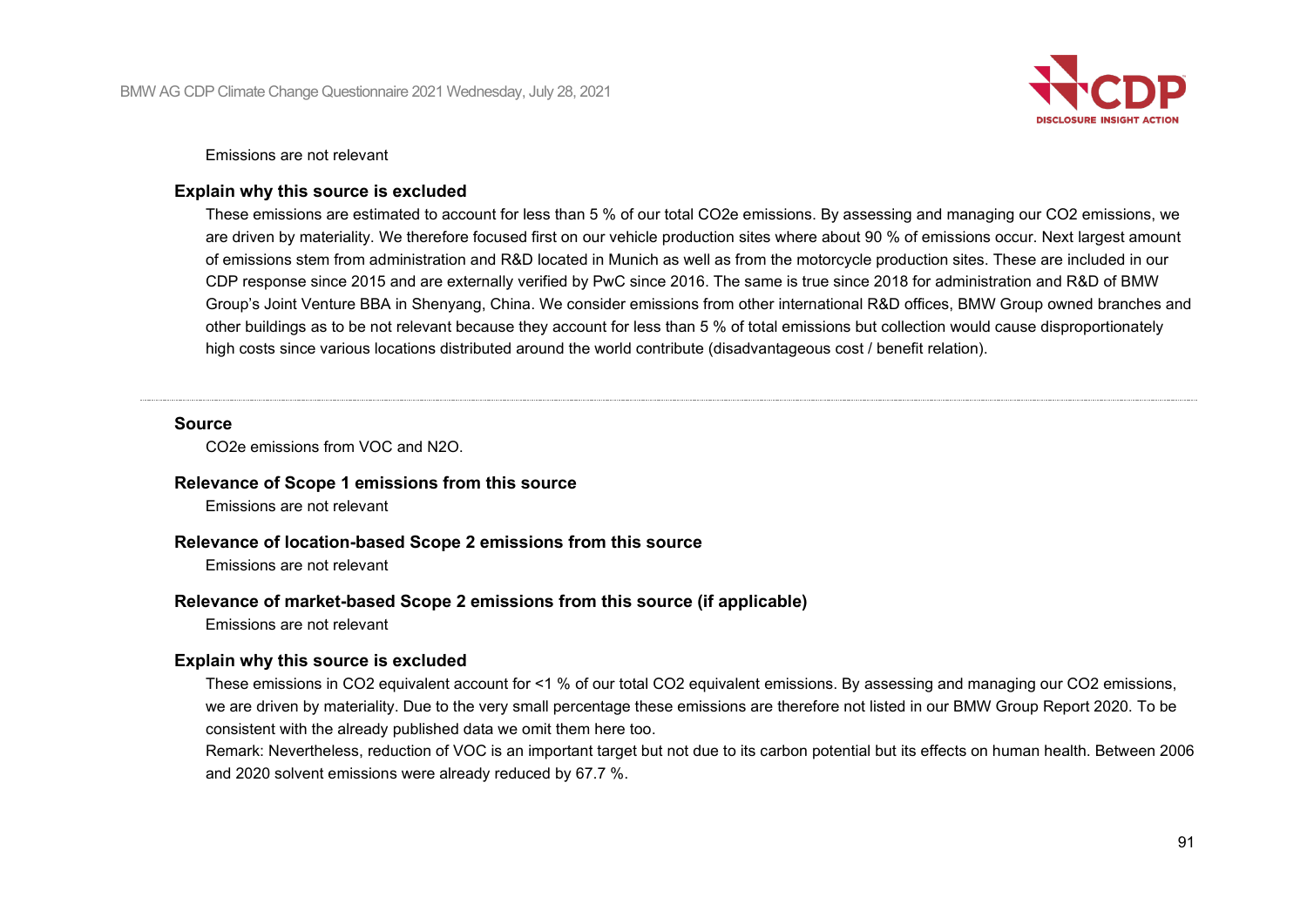

# **C6.5**

#### **(C6.5) Account for your organization's gross global Scope 3 emissions, disclosing and explaining any exclusions.**

#### **Purchased goods and services**

**Evaluation status** Relevant, calculated

#### **Metric tonnes CO2e**

16,234,959

#### **Emissions calculation methodology**

(i) Types and sources of data: The BMW Group analyses the environmental impact over the entire product life cycle and monitors the respective targets with the well-established instrument of life cycle analysis (LCA; ISO 14040 / ISO 14044) using the commercial life cycle inventory GaBi. Main input for the LCAs are detailed, car model specific material inventories, containing weights and material compositions of all parts. Emission figures are derived from processing procedure models, data as well as emission factors of GaBi. Global warming potentials (GWP) applied are from the Institute of Environmental Sciences (CML) of the University Leiden (Netherlands). Emissions from purchased goods and services are one contribution to the overall emission figure calculated from the LCAs which can be separated. To calculate the emission figure we used in addition exact volumes of all vehicles respectively model types produced in 2020.

(ii) Data quality: The data quality of our product specific material inventories and therefore the basis of our calculations are assessed to be high. Limitations in exactness come from two sources: (1) Use of industry average processing models and average data of GaBi, necessary as the BMW Group depends on information from members of the supply chain who do not yet report their Scope 1 & 2 emissions to provide exact figures. (2) BMW Group prioritized the main models (1, 3, 5, 7, X3, X5, i3) in analyzing full scale LCAs. Other sale figures are attributed to the most comparable model to calculate total CO2 emission from purchased goods and services. The data as well as the emission figure has been checked by PwC in limited assurance.

(iii) Methodologies, assumptions, allocations: Based on detailed material inventories we calculated the LCAs of the BMW 1, 3, 5, 7, X3, X5 Series and i3 with the life cycle inventory GaBi and the CML GWPs and extracted the emission figures of the purchased goods and services. We then allocated all vehicles produced in 2020 to the model which fits best. Multiplying the number of assigned vehicles with the emission figure of the corresponding model we calculated as sales weighted emission figure 16,234,959 metric tons CO2e for purchased goods and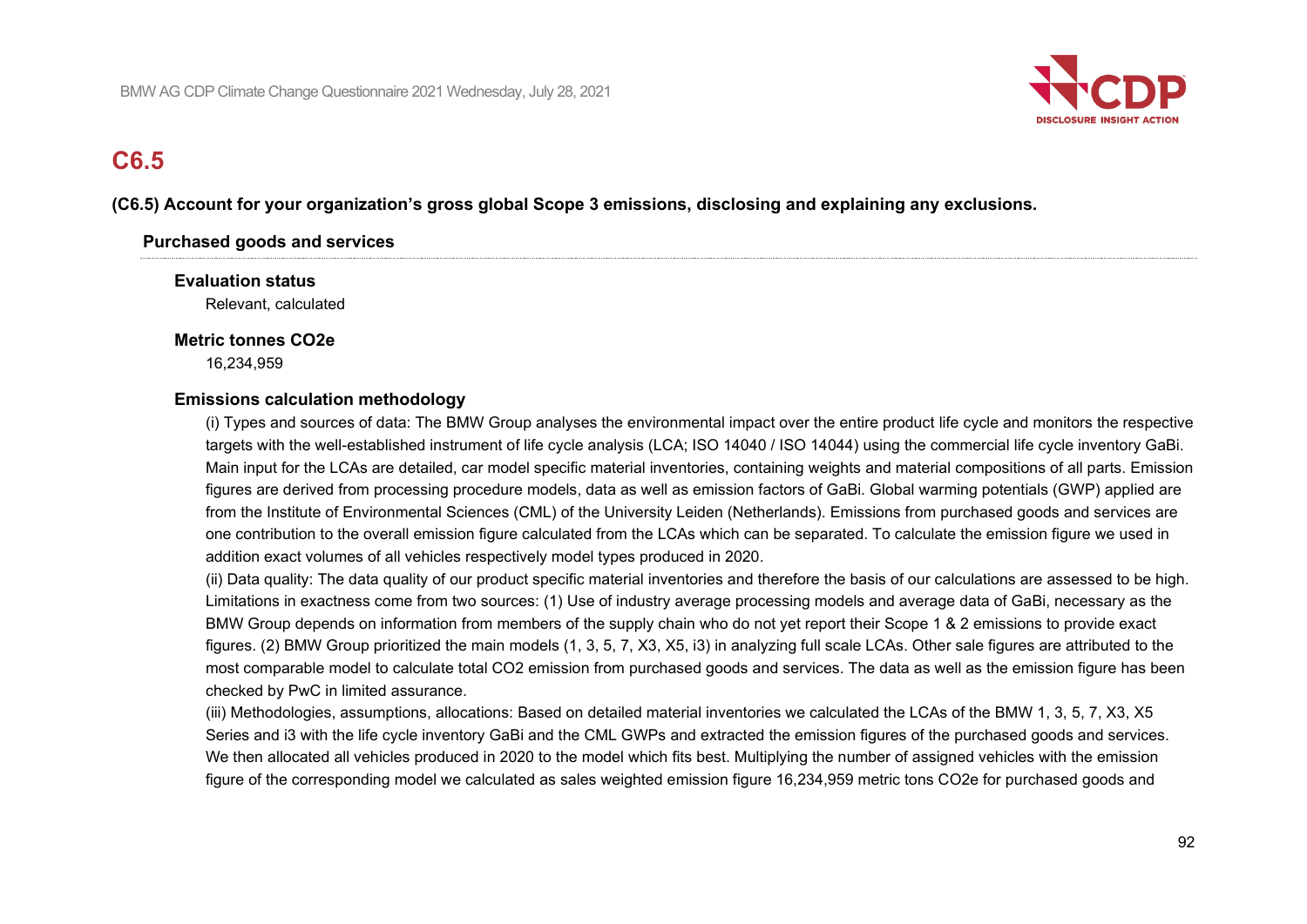

services.

## **Percentage of emissions calculated using data obtained from suppliers or value chain partners**

100

**Please explain**

#### **Capital goods**

#### **Evaluation status**

Not relevant, explanation provided

#### **Please explain**

BMW Group focuses on Scope 3 emission categories which are identified as relevant according to the following two criteria: share in total BMW Group Scope 3 emissions and influence of BMW Group on emission reductions. We do not regard this Scope 3 category to be of particular relevance because of our limited influence on these suppliers. The corresponding emissions are estimated to be below 5 % of our total Scope 3 emissions in 2020. The selection of new equipment or buildings focuses on the use phase (increased resource efficiency, minimized CO2 emissions). Our influence on operations and therefore on CO2 emissions of these kinds of suppliers is less than e.g. for suppliers of production material where we often have closely collaborated for many years. Nevertheless, measures to improve CO2 emissions performance are the same applying for all direct and indirect suppliers which are described in more detail in C12.1a (e.g. contractually fixed requirement to install an environmental management system).

#### **Fuel-and-energy-related activities (not included in Scope 1 or 2)**

#### **Evaluation status**

Not relevant, explanation provided

#### **Please explain**

BMW Group focuses on Scope 3 emission categories which are identified as relevant according to the following two criteria: share in total BMW Group Scope 3 emissions and influence of BMW Group on emission reductions. According to our estimates the Scope 3 emissions of "Fuel-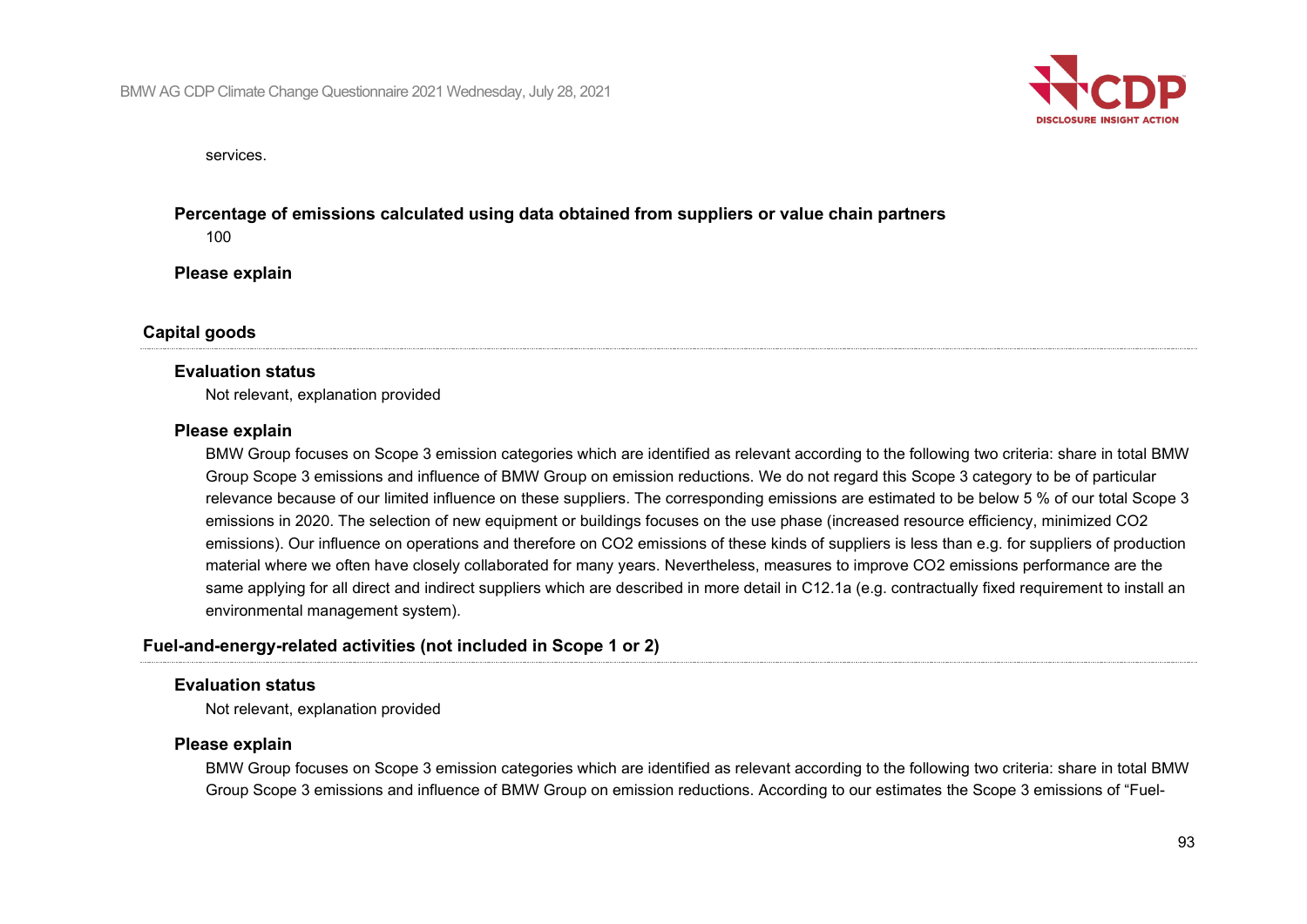

and-energy-related activities" are below 1 % of total BMW Group Scope 3 emissions. Furthermore, BMW Group cannot directly influence the efficiency losses in energy grids and transport. Consequently, the Scope 3 category "Fuel-and-energy-related activities" is not of substantial relevance. To get a rough estimate of the scope 3 emissions of "Fuel-and-energy-related activities" we used fuel and country specific CO2 emission factors for indirect emission (provided by GEMIS, VDA emission factors and IEA CO2 emissions from fuel combustion 2006). These emission factors were multiplied with real activity data on the fuel input of BMW Group.

#### **Upstream transportation and distribution**

**Evaluation status**

Relevant, calculated

## **Metric tonnes CO2e**

1,322,859

#### **Emissions calculation methodology**

(i) Types and sources of data: Real activity data in tons transport capacity per kilometer was used to calculate CO2 emissions for upstream transportation and distribution. Total transport capacity (inbound and outbound) in 2020 was 37,245 million tkm. With the 2020 system boundaries, we have reached an estimated coverage of about 90 % of the CO2 emissions from logistics. The scope currently comprises: Inbound volumes (material supplies to plants and spare parts delivery) for BMW and MINI vehicle plants worldwide as well as for delivery of spare parts to central parts distribution. Outbound volumes (vehicle distribution of vehicles and spare parts) are included up to distribution centers in markets worldwide and for certain markets to the trade, including contract manufacturing. The volume of carbon emissions in 2020 is not directly comparable with the figures reported for previous years, as the scope of analysis has been expanded to include local data from suppliers involved in supplying specified production plants as well as from service providers involved in distributing vehicles to dealerships in specified markets and spare parts deliveries. Emission factors for freight by road (about 73 g CO2/tkm), train (between 14 and 23 g CO2/tkm depending on the train type), air (570 respectively 733 g CO2/tkm depending on the airplane type) and ship (about 10 g CO2 /tkm for container carriers and 33 g CO2 /tkm for car carriers) are used according to direct reporting of CO2 factors by transport companies and Tremod. (ii) Data quality: The data quality is assessed to be high as real activity data was used. The data as well as the emission figure has been checked by PwC in limited assurance.

(iii) Methodologies, assumptions, allocations: CO2 emissions are calculated in accordance with DIN EN 16258. Transport capacities for road, rail, air and sea transport were measured. Limitations in scope are described under (i). For each transport capacity average emission factors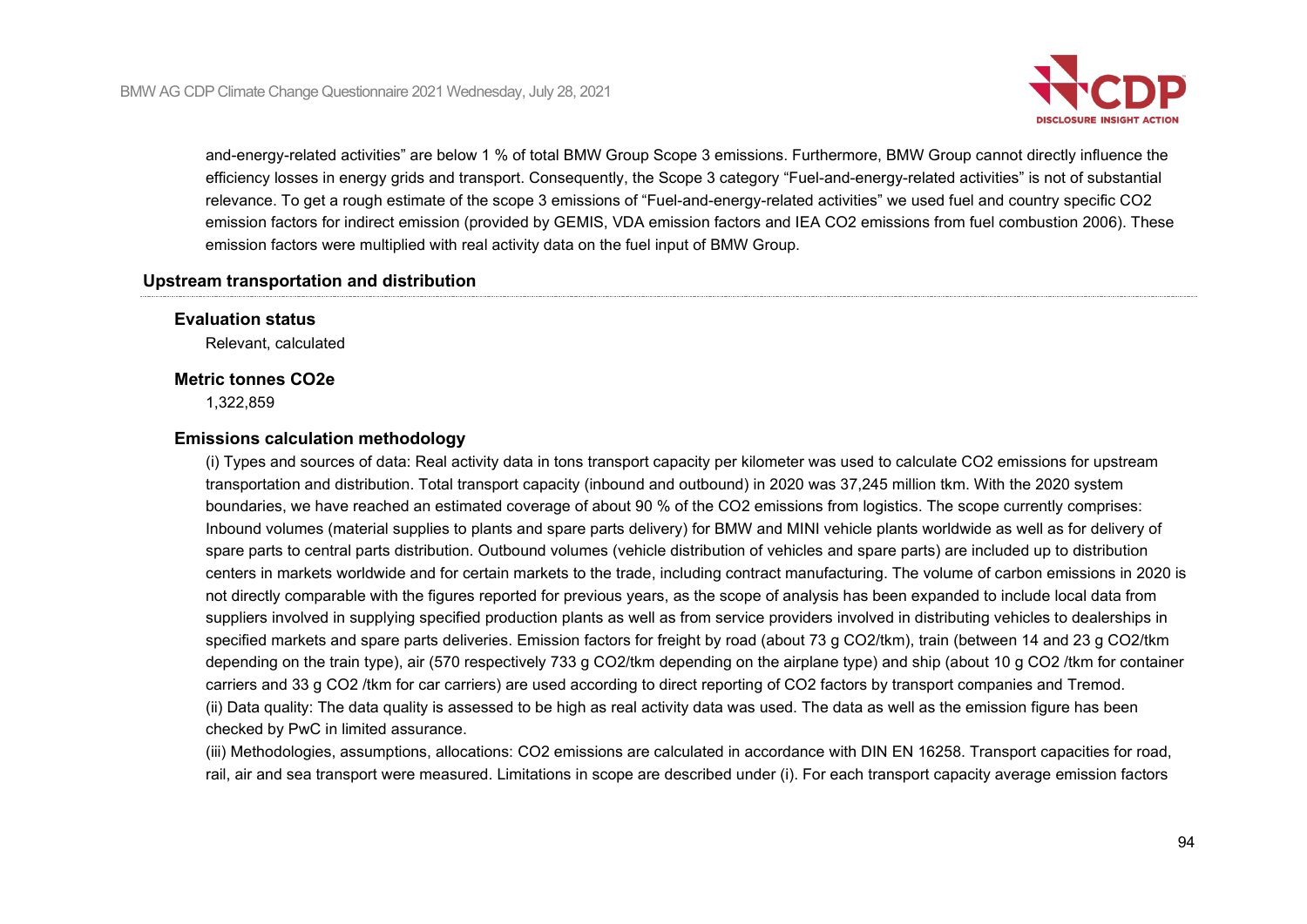

described under (i) were multiplied with transport capacities. Other assumptions than average emissions were not made.

#### **Percentage of emissions calculated using data obtained from suppliers or value chain partners**

100

**Please explain**

## **Waste generated in operations**

#### **Evaluation status**

Not relevant, explanation provided

#### **Please explain**

BMW Group focuses on Scope 3 emission categories which are identified as relevant according to the following two criteria: share in total BMW Group Scope 3 emissions and influence of BMW Group on emission reductions. According to our estimates the Scope 3 emissions of "Waste generated in operations" are below 0.1 % of total BMW Group Scope 3 emissions. In consequence this category is not of substantial relevance. However, due to our strong commitment to recycling and closed loops with many initiatives implied already in recent years total waste for disposal was reduced to 7,168 tons in 2020 (–82.4 % per vehicle produced since 2006) which is equivalent to a reduction in Scope 3 emissions in this category.

#### **Business travel**

#### **Evaluation status**

Relevant, calculated

**Metric tonnes CO2e** 25,217

**Emissions calculation methodology**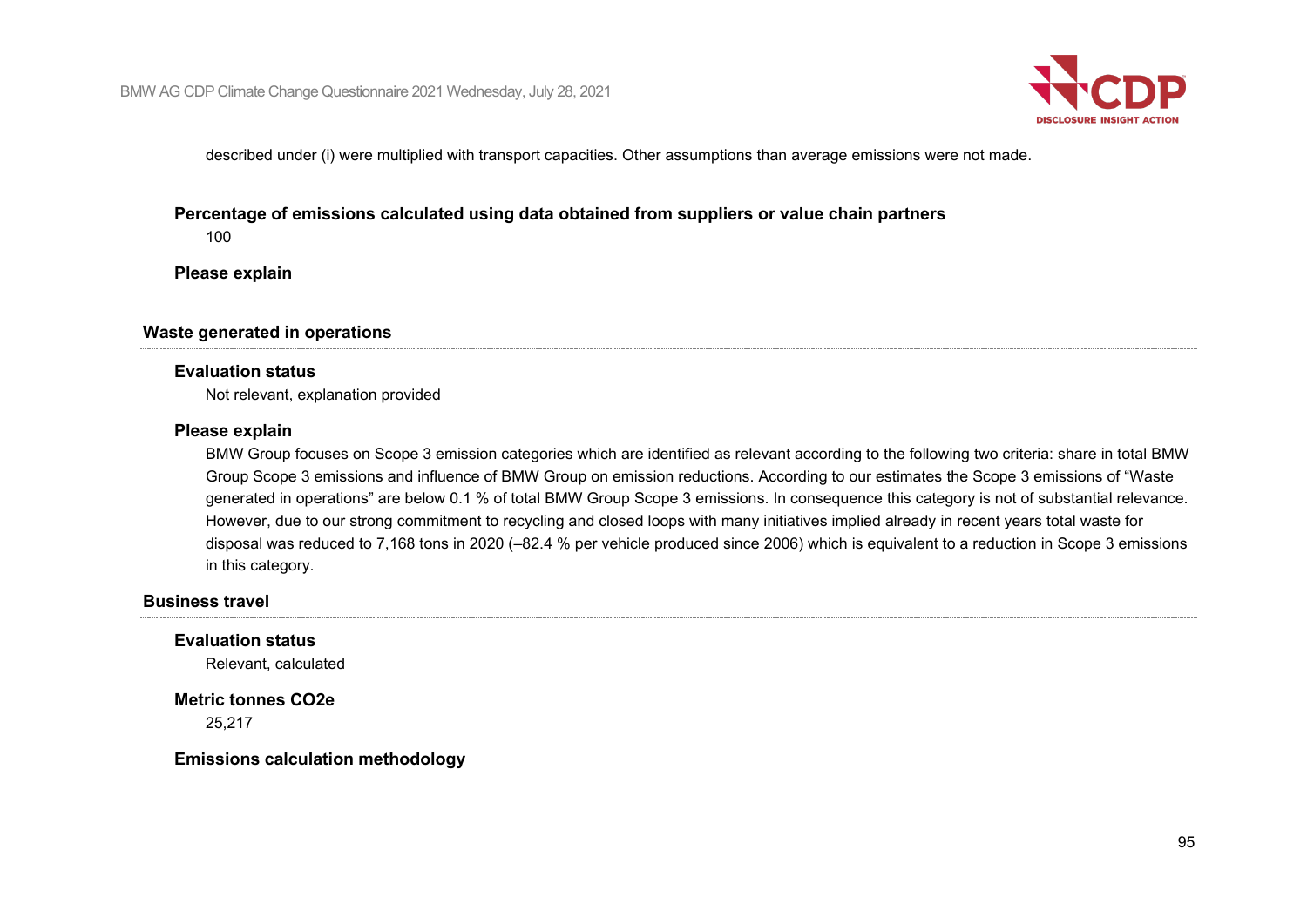

(i) Types and sources of data: CO2 emissions from business travel are calculated from real activity data in regard to destinations, transport kilometers and the mode of transport used. Business travel in scope covers more than 90 % of the total BMW Group business travel. Air travel is based on data from sold tickets respectively passenger miles booked with Bavaria-Lloyd Reisebüro GmbH (German and Austrian entities), global business travel is based on data delivered from the international BMW Group offices. Travel with rental cars is based on data of all bookings (national and international) within the BMW accounts with Sixt and AVIS. Travel by train is considered without Germany (our German rail business travel is CO2 neutral). To calculate the emission figure from these data we used the publicly available "GHG Protocol tool for mobile combustion. Version 2.6". The emission factors of this tool come from the UKs DEFRA, the US EPA and the IPCC 2006 Guidelines for National Greenhouse Gas Inventories.

(ii) Data quality: The data quality is assessed to be high as real activity data was used. A few markets send only a list of destinations. In this case we calculated the corresponding distances by our own. The data as well as the emission figure has been checked by PwC in limited assurance.

(iii) Methodologies, assumptions, allocations: In a few markets we had to calculate the travel distances from the delivered lists of destinations. We allocated the business travel respectively the distances travelled to the categories of each mode of transport as given by the GHG Protocols mobile combustion tool (e.g. domestic, short or long haul air travel with economy, business or first class). We put in the distances into the mobile combustion tool (excel based). The emission figure for business travel of 25,217 metric tons CO2e is calculated automatically by this tool. The decrease compared to 2019 is due to the pandemic-related reduction in travel activities.

#### **Percentage of emissions calculated using data obtained from suppliers or value chain partners**

100

#### **Please explain**

#### **Employee commuting**

**Evaluation status**

Relevant, calculated

## **Metric tonnes CO2e**

166,586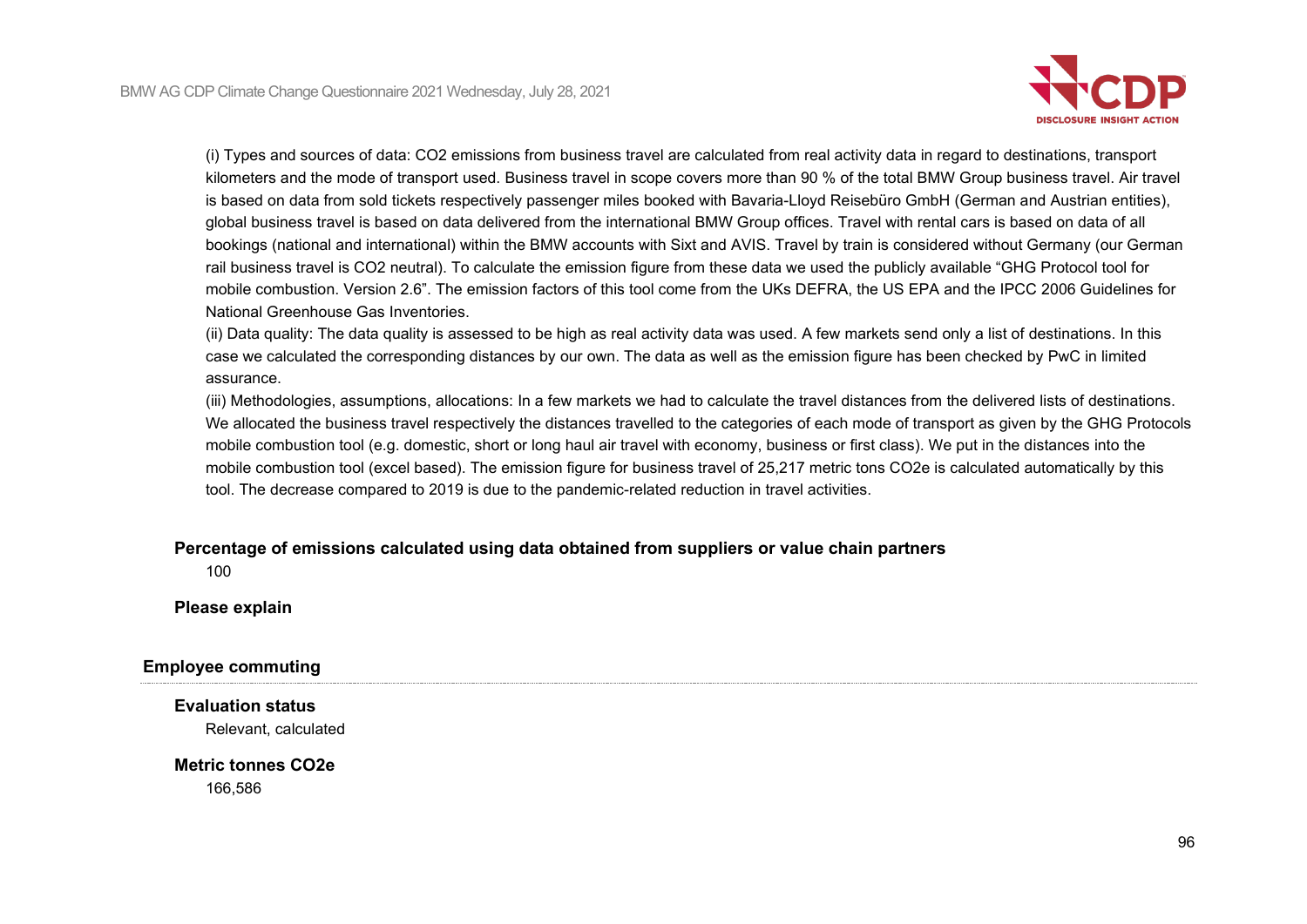

#### **Emissions calculation methodology**

(i) Types and sources of data: To calculate CO2-emissions from employee commuting BMW Group relies on real activity data for trips to and from destinations for 80 % of employees of the BMW Group. The travel data was aggregated to the following modes: "car kilometers", "public transport kilometers", "plant bus kilometers" and "bicycle" respectively "foot kilometers". These activity data were multiplied with corresponding emission factors: For the total sum of kilometers driven with the employee cars we used 182 g CO2/km, for the total sum of kilometers travelled via public transportation we used 75 g CO2/km and for the total sum of kilometers driven with the plant buses we used 830 g/km. The average emission factors for car travel and public transport were taken from the ifeu institute and Tremod. For plant busses we gathered information on the fuel consumption directly from the bus companies and used the diesel emission factor of 2.66 kg CO2 per liter. The mileage was assessed by census at the production sites.

(ii) Data quality: The data quality is assessed to be high as real activity data was used. The data as well as the emission figure has been checked by PwC in limited assurance.

(iii) Methodologies, assumptions, allocations: For the activity data census were carried out in recent years and further validated by comparisons with parking spot use, public transport job ticket holders, plant bus registrations and the number of available parking spots for bicycles. Further assumptions based on the census were: 1.05 BMW employees travelled on average per car and the average daily distance was 34 km. The average public transport distance was 20 km, the average plant bus distance was 37 km and the bicycle and pedestrian average distance was 3 km. To calculate the emission figure we summed up the kilometers travelled by the employees in each mode in 2020 multiplied with the corresponding emission factors and then finally we extrapolated it to the total number of associates. The figures from 2020 onwards are not directly comparable with previous years due to the improved data basis. In some cases, figures are extrapolated based on surveys conducted at major national and international BMW Group locations.

## **Percentage of emissions calculated using data obtained from suppliers or value chain partners**

100

**Please explain**

#### **Upstream leased assets**

#### **Evaluation status**

Not relevant, explanation provided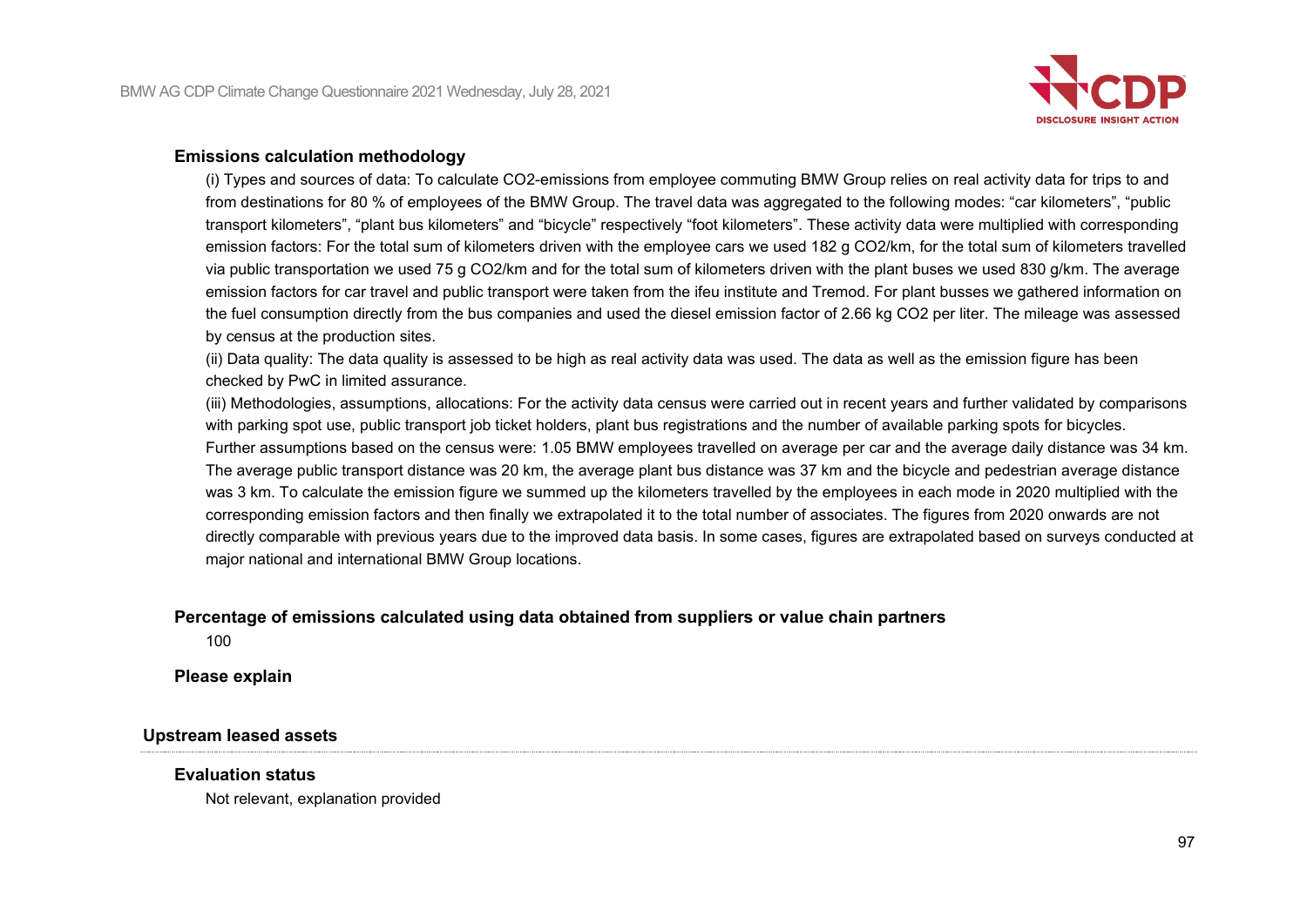

#### **Please explain**

BMW Group focuses on Scope 3 emission categories which are identified as relevant according to the following two criteria: share in total BMW Group Scope 3 emissions and influence of BMW Group on emission reductions. Emissions from upstream leased assets belonging to our production network are included in our Scope 1 and Scope 2 emission figures. In addition to this, leased assets worldwide such as office buildings not included in Scope 1 and Scope 2 make a negligible contribution when compared to our total Scope 3 emissions. Therefore, emissions from upstream leased assets are of minor relevance.

#### **Downstream transportation and distribution**

#### **Evaluation status**

Not relevant, explanation provided

#### **Please explain**

BMW Group focuses on Scope 3 emission categories which are identified as relevant according to the following two criteria: share in total BMW Group Scope 3 emissions and influence of BMW Group on emission reductions. The Scope 3 category "Downstream transportation and distribution" is assessed to be close to 0 and so to be of no relevance: According to the GHG Protocol "Downstream transportation and distribution" is defined as "Transportation and distribution of products sold by the reporting company between the reporting company's operations and the end consumer (if not paid for by the reporting company), including retail and storage (in vehicles and facilities not owned or controlled by the reporting company)". Transportation of our products to pick-up of customer in either BMW Group owned or BMW Group franchised dealerships is paid for by BMW Group and therefore included in the Scope 3 category "Upstream transportation and distribution". Retail and storage of our products is also accordingly accounted for in either Scope 1 & 2 (BMW Group owned dealerships) or in the Scope 3 category "Franchises".

## **Processing of sold products**

#### **Evaluation status**

Not relevant, explanation provided

#### **Please explain**

BMW Group focuses on Scope 3 emission categories which are identified as relevant according to the following two criteria: share in total BMW Group Scope 3 emissions and influence of BMW Group on emission reductions. BMW Group's core business, premium mobility products and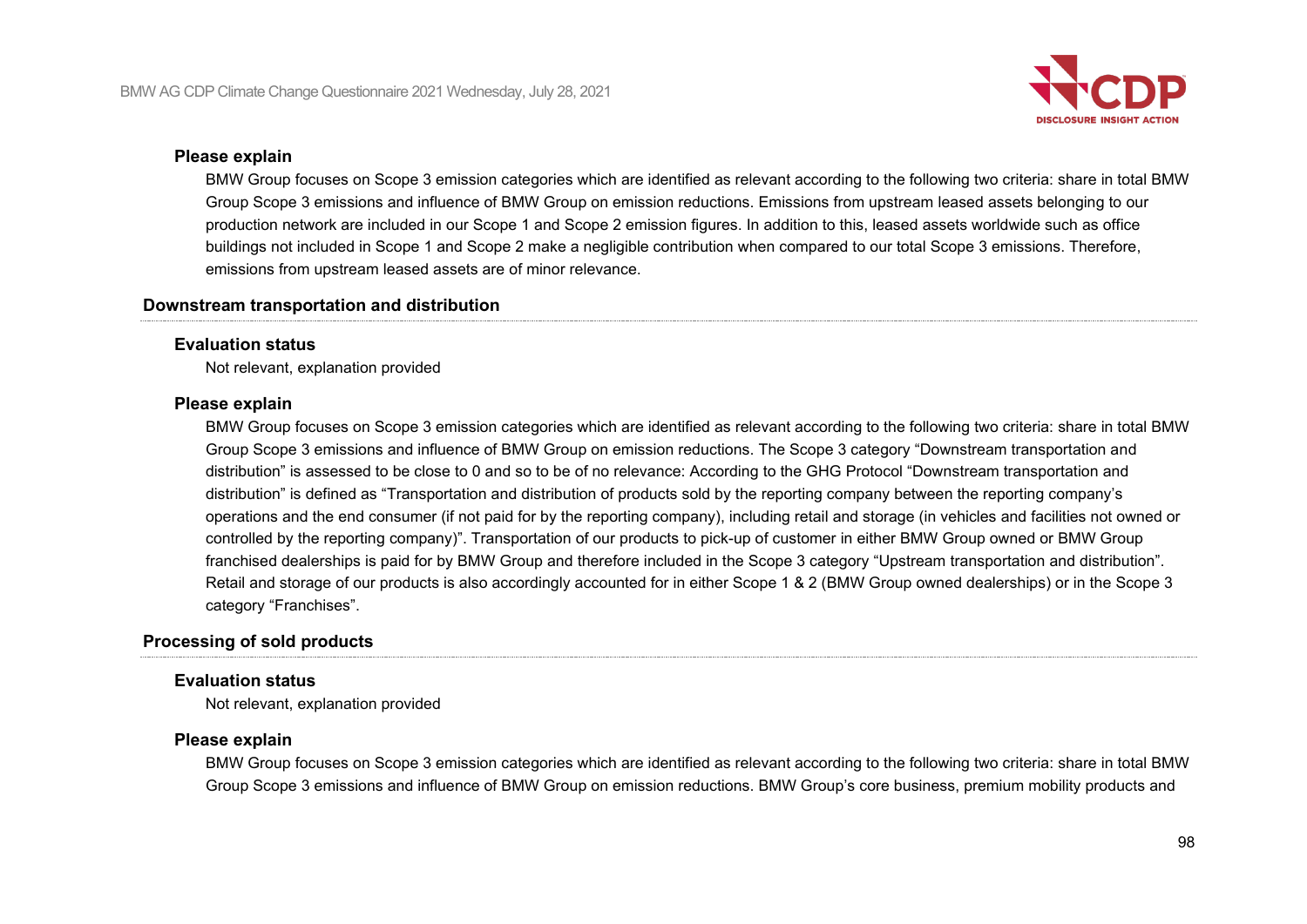

services are consumer goods, which are not further processed. We sell small amounts of engines / powertrains to other companies resulting in negligible emissions from further processing. Consequently, the Scope 3 category "Processing of sold products" is not relevant for BMW Group.

#### **Use of sold products**

#### **Evaluation status**

Relevant, calculated

#### **Metric tonnes CO2e**

46,200,385

#### **Emissions calculation methodology**

(i) Types and sources of data: The emission figure is based on real activity data of the main sales markets Europe (EU28), USA, China Japan and Korea, covering about 88 % of our worldwide sales. By law we have to know the exact average CO2 emission figure of each car and, in consequence, for the fleet of new vehicles sold in the corresponding market (e.g. 99 g CO2/km in EU28 (including Norway and Iceland) in 2020 when taking into account properly the new EU28 test cycle as well as reporting requirements in place since 2018 as described in footnote 2 on p. 77 in BMW Group Report), accounting for different driving cycles depending on the country and according to national legislation. Furthermore, we used the sales volumes of 2020 in these markets as well as the total sales volume of 2,325,179 vehicles. (ii) Data quality: Due to the regulated and standardized measurement of the CO2 emissions in driving cycles of the corresponding markets, data quality is assessed to be high. The data as well as the emission figure has been checked by PwC in limited assurance. (iii) Methodologies, assumption, allocations: To calculate total emissions from the use of sold products additional assumption is an average mileage of 150,000 km over life time. We multiplied the average fleet emissions (g CO2/km) of the above mentioned markets with the corresponding sales volumes to get a sales volume weighted average emission figure. Multiplying this figure with the average mileage of 150,000 km and the total worldwide sales volume gives the total emissions from the use phase of our cars sold in 2020.

#### **Percentage of emissions calculated using data obtained from suppliers or value chain partners**

100

#### **Please explain**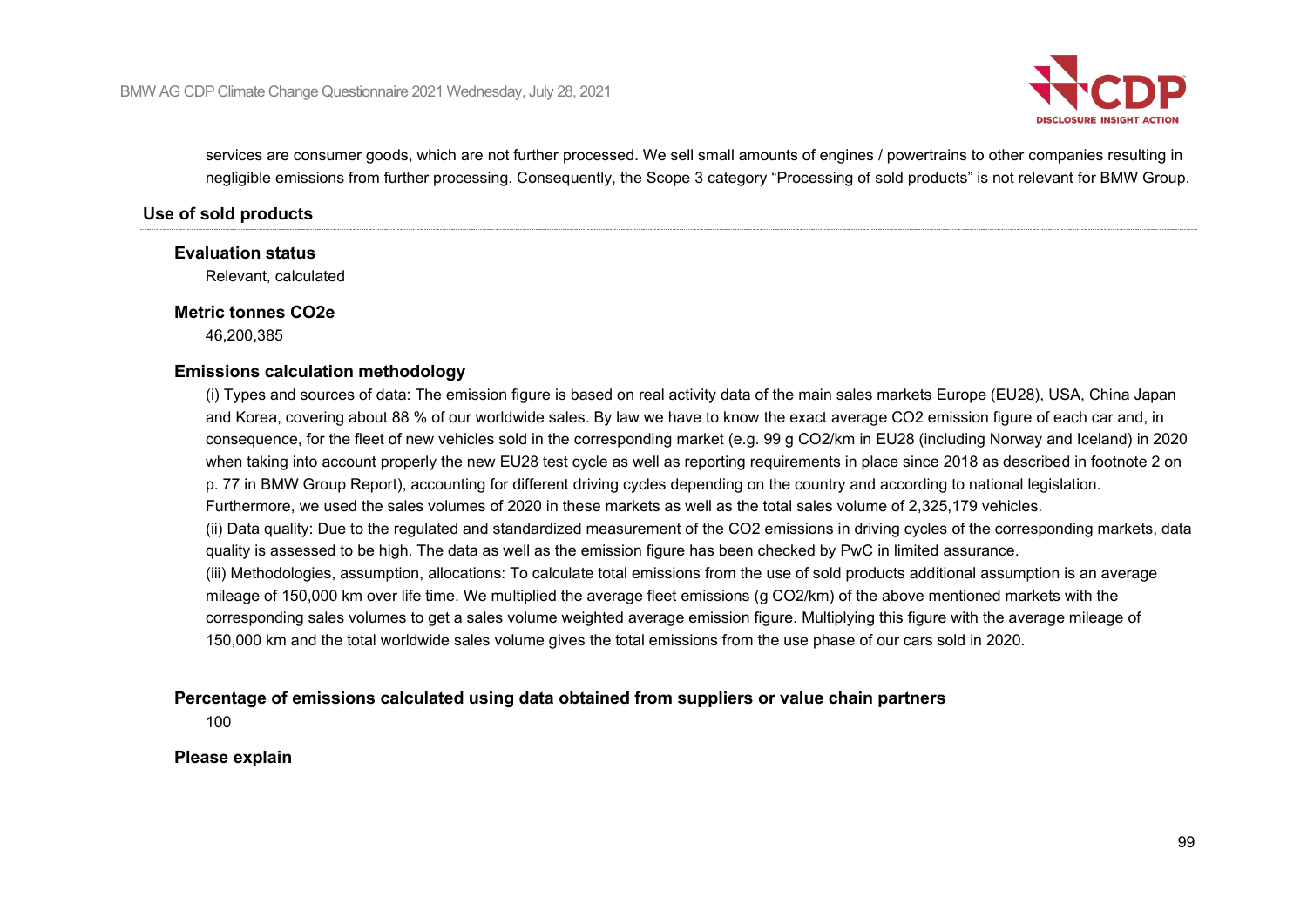

#### **End of life treatment of sold products**

**Evaluation status** Relevant, calculated

#### **Metric tonnes CO2e**

1,150,857

#### **Emissions calculation methodology**

(i) Types and sources of data: BMW Group analyses the environmental impact over the entire product life cycle and monitors the respective targets with the well-established instrument of life cycle analysis (LCA; ISO 14040 / ISO 14044) using the commercial life cycle inventory GaBi. Main input are detailed, car model specific material inventories, containing weights and material compositions of all parts. Emission figures are derived from processing procedure models, data as well as emission factors of GaBi. GWPs applied are from the Institute of Environmental Sciences (CML) of the University Leiden (Netherlands). Emissions from end of life treatment of sold products are one contribution to the overall emission figure calculated from the LCAs which can be separated. To calculate the emission figure we used in addition exact volumes of all vehicles respectively model types produced in 2020.

(ii) Data quality: The data quality of our product specific material inventories and therefore the basis of our calculations is assessed to be high. Limitations in exactness come from two sources: (1) Use of industry average processing models and average data of GaBi. (2) BMW Group prioritized the main models (1, 3, 5, 7, X3, X5, i3) in analyzing full scale LCAs. Other sales figures are attributed to the most comparable model to calculate total CO2 emission from end of life treatment of sold products. The data as well as the emission figure has been checked by PwC in limited assurance.

(iii) Methodologies, assumption, allocations: Based on detailed material inventories we calculated the LCAs of the BMW 1, 3, 5, 7, X3, X5 Series and i3 with the life cycle inventory GaBi and the CML GWPs. When modelling the end of life treatment we follow the standard processes as given by the EU directive for end-of-life vehicles (2000/53/EC) as well as the directive (2005/64/EC). When calculating the emission figures we did not account for "credits" from energy recovery or recycling. We extracted the emission figures of the end of life treatment of sold products from the LCAs. We then allocated all vehicles sold in 2020 to the model which fits best. Multiplying the number of assigned vehicles with the emission figure of the corresponding model we calculated as sales weighted emission figure 1,150,857 metric tons CO2e from the end of life treatment of sold products in 2020.

#### **Percentage of emissions calculated using data obtained from suppliers or value chain partners**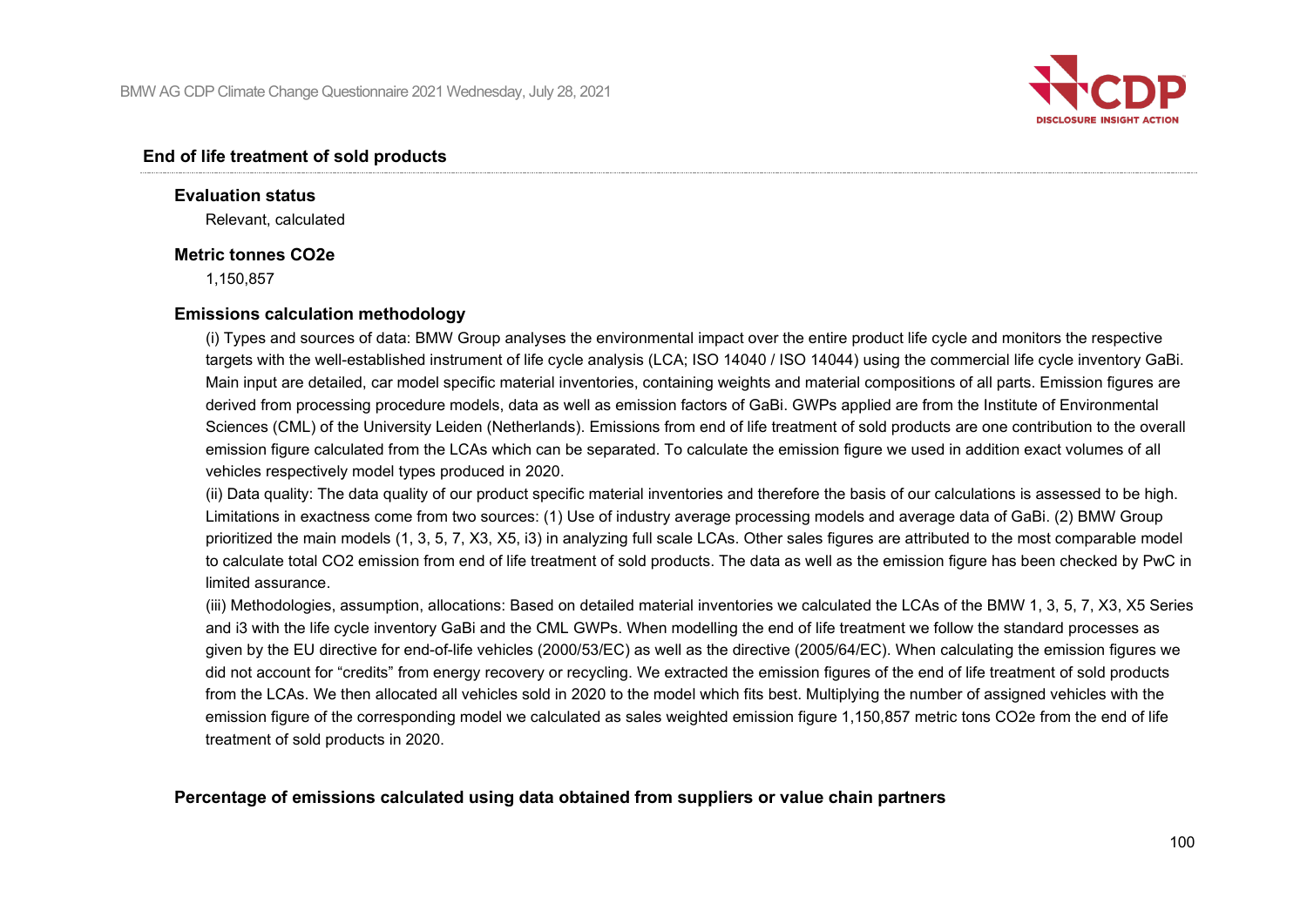

100

**Please explain**

#### **Downstream leased assets**

#### **Evaluation status**

Not relevant, explanation provided

#### **Please explain**

BMW Group focuses on Scope 3 emission categories which are identified as relevant according to the following two criteria: share in total BMW Group Scope 3 emissions and influence of BMW Group on emission reductions. Scope 3 emissions from downstream leased assets stem from Alphabet, which is a multi-marque fleet funding company, part of the BMW Group, currently operating in more than 20 countries. To calculate a total emission figure we have to exclude from the total volume of lease contracts the leased cars of the BMW Group since these are already included in the calculation of the use phase emissions. Emissions from vehicles of other brands contribute to the whole Scope 3 emissions <1 %. Furthermore, BMW Group has limited influence on the fuel efficiency of vehicles from other OEMs as well as on customer's preferences. Therefore, we consider this category as "Not relevant, explanation provided".

#### **Franchises**

#### **Evaluation status**

Not relevant, explanation provided

#### **Please explain**

BMW Group focuses on Scope 3 emission categories which are identified as relevant according to the following two criteria: share in total BMW Group Scope 3 emissions and influence of BMW Group on emission reductions. According to our estimates the Scope 3 emissions of "Franchises" are below 2 % of total BMW Group Scope 3 emissions. Furthermore, BMW Group has limited influence on BMW Group dealerships, for which we do not have operational control. Nonetheless, we started raising awareness of resource- and CO2-matters amongst our international, independent dealer network, by launching a sustainability initiative within the sales & marketing division of the BMW Group, also involving the country representatives. Part of this initiative is a worldwide dealer competition on 'sustainability leadership' amongst our entire dealer network. Due to the relative small amount of total Scope 3 emissions in the category "Franchises" and limits to our operational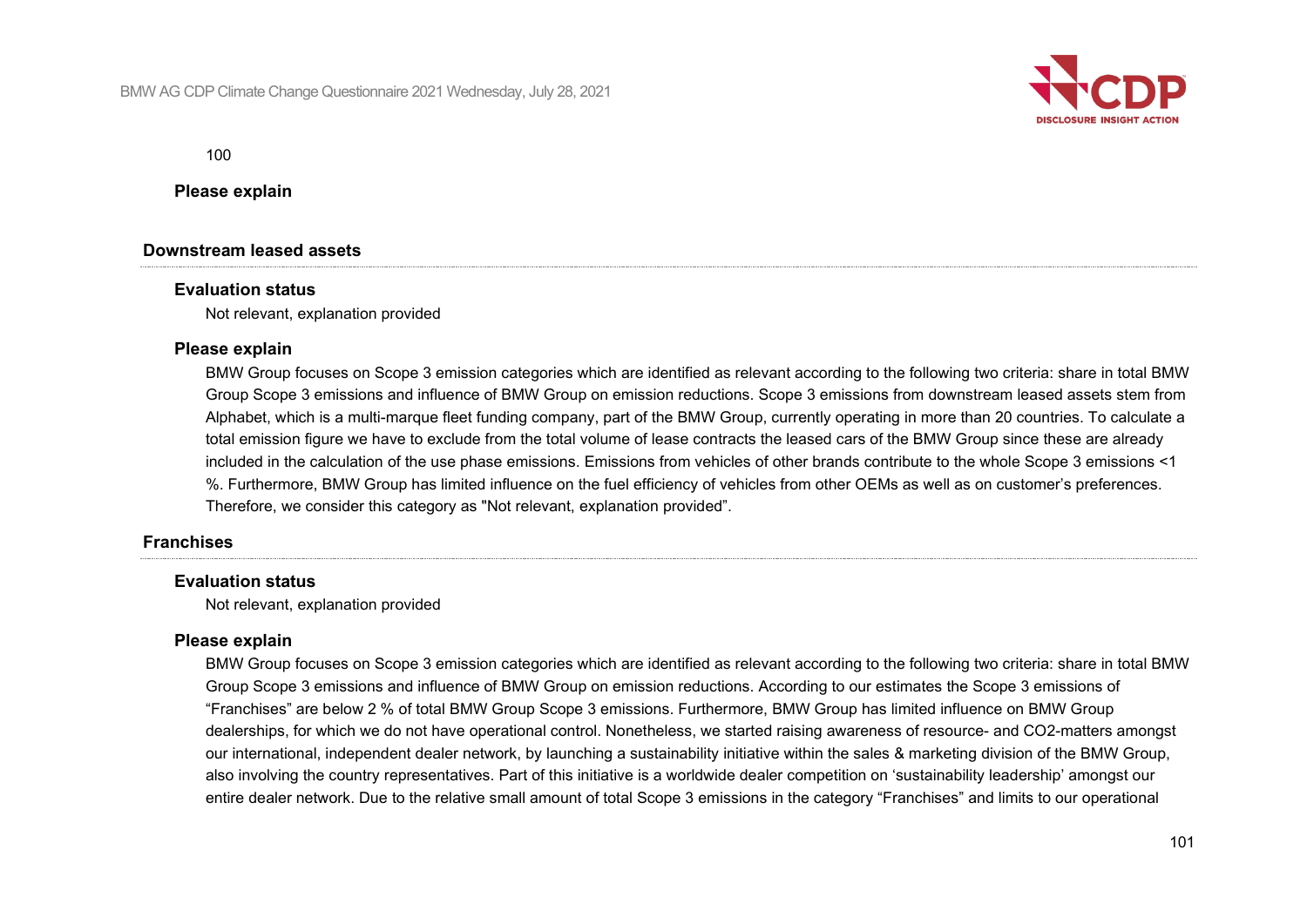

influence we assess "Franchises" as not of particular relevance concerning BMW Group's Scope 3 emissions. To get a rough estimate of the Scope 3 emissions of "Franchises" we calculated the intensity figure for CO2 emissions / per automobile sold in BMW Group owned dealerships in Germany, relying on directly monitored information on CO2-emissions. This intensity figures were then multiplied with global retail figures, excluding the retails of BMW Group owned dealerships, to estimate the total CO2-emissions of BMW Group's independent global dealership network. We acknowledge limited accuracy due to the assumptions of "new vehicles sold" as CO2-intensity for total dealership CO2 emissions.

#### **Investments**

#### **Evaluation status**

Not relevant, explanation provided

#### **Please explain**

BMW Group focuses on Scope 3 emission categories which are identified as relevant according to the following two criteria: share in total BMW Group Scope 3 emissions and influence of BMW Group on emission reductions. According to our estimates the Scope 3 emissions from "Investments" are significantly below 1 % of the total BMW Group Scope 3 emissions. Due to the low amount of emissions in relation to the total BMW Group Scope 3 emissions the Scope 3 category "Investments" is not of substantial relevance. To estimate the emissions, we analyzed in a first step all assets and identified those with material emissions (companies in the transportation or production sector, BMW Group share >5 %). The joint venture BMW Brilliance Automotive Ltd. (Shenyang, China) is a major example which however is already included in BMW Group's Scope 1 & 2 emissions. SGL Carbon Fibers LLC (Delaware, USA) is another example. We then estimated roughly from energy data and the newest VDA emission factors corresponding CO2 emissions.

#### **Other (upstream)**

**Evaluation status**

**Please explain**

**Other (downstream)**

**Evaluation status**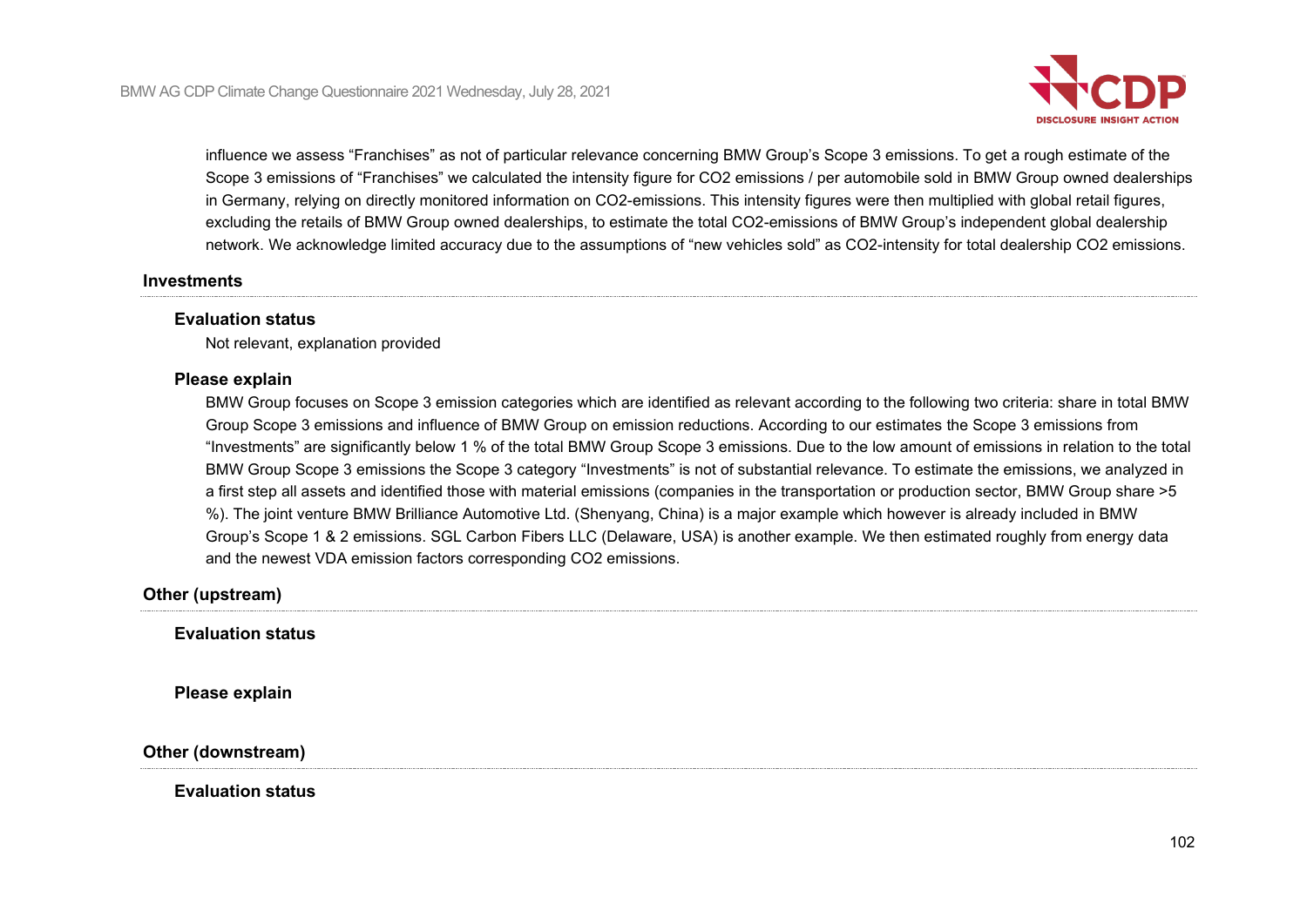

**Please explain**

## **C6.7**

**(C6.7) Are carbon dioxide emissions from biogenic carbon relevant to your organization?**

## No

## **C6.10**

**(C6.10) Describe your gross global combined Scope 1 and 2 emissions for the reporting year in metric tons CO2e per unit currency total revenue and provide any additional intensity metrics that are appropriate to your business operations.**

## **Intensity figure** 0.000007346 **Metric numerator (Gross global combined Scope 1 and 2 emissions, metric tons CO2e)** 727,142 **Metric denominator** unit total revenue **Metric denominator: Unit total** 98,990,000,000 **Scope 2 figure used** Market-based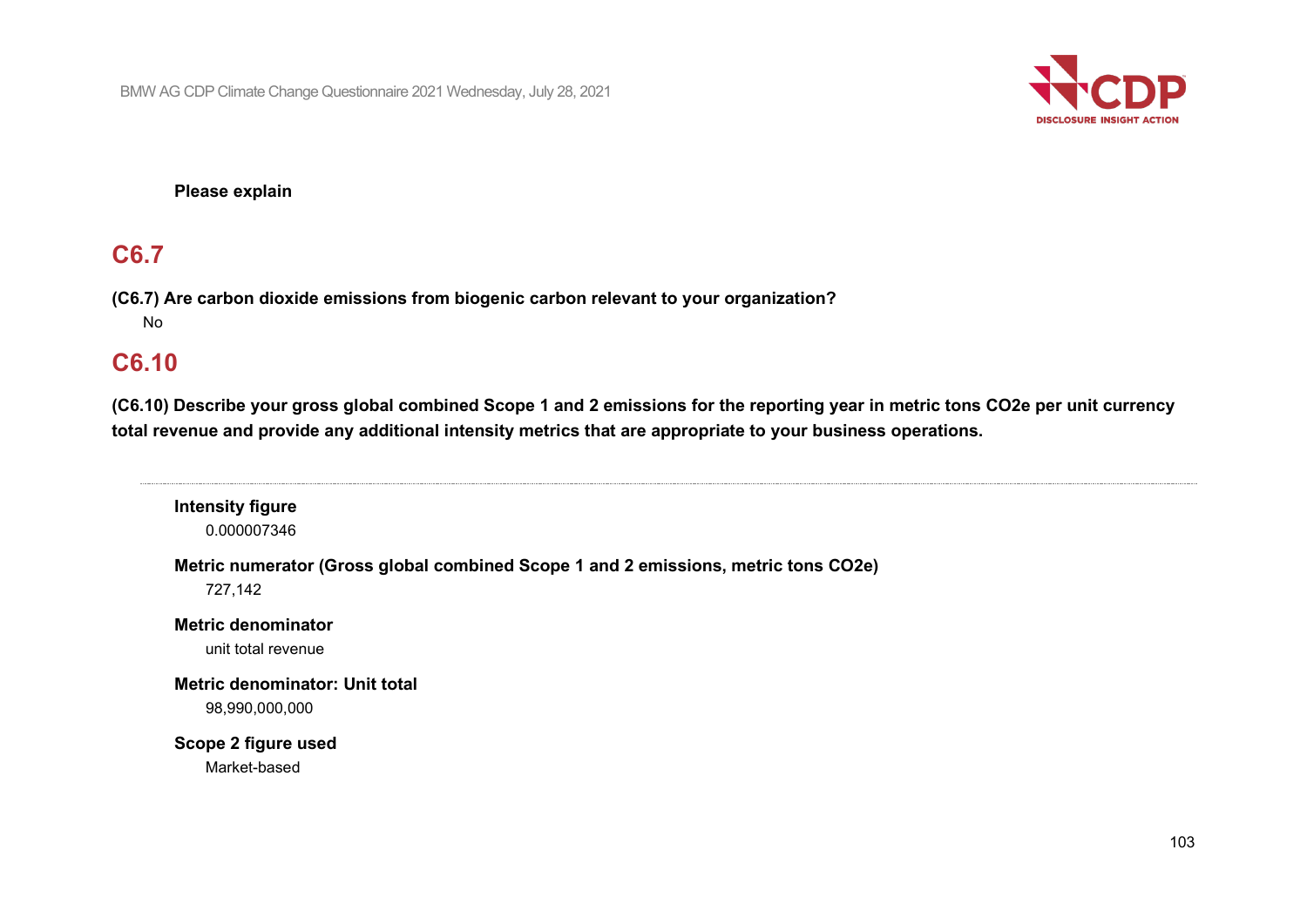

## **% change from previous year**

19

## **Direction of change**

**Decreased** 

## **Reason for change**

Increased CO2 efficiency due to emission reduction activities and electricity for all BMW Group plants been sourced from 100 % renewable energies from 2020 onwards caused the decrease in CO2 emissions / revenue by 19.0 % when compared to the 2019 figure of 0.000009067.

The intensity figure is calculated by dividing emissions from production, administration and company owned vehicles and planes by revenue. In particular increase in energy efficiency as well as use of environmentally friendly and economically sustainable energy resources and purchase of electricity produced from regenerative sources helped to reduce the CO2 emissions in production and administration in 2020 by 23.0 %.

#### **Intensity figure**

0.31

**Metric numerator (Gross global combined Scope 1 and 2 emissions, metric tons CO2e)**

652,795

## **Metric denominator**

vehicle produced

# **Metric denominator: Unit total**

2,094,224

## **Scope 2 figure used**

Market-based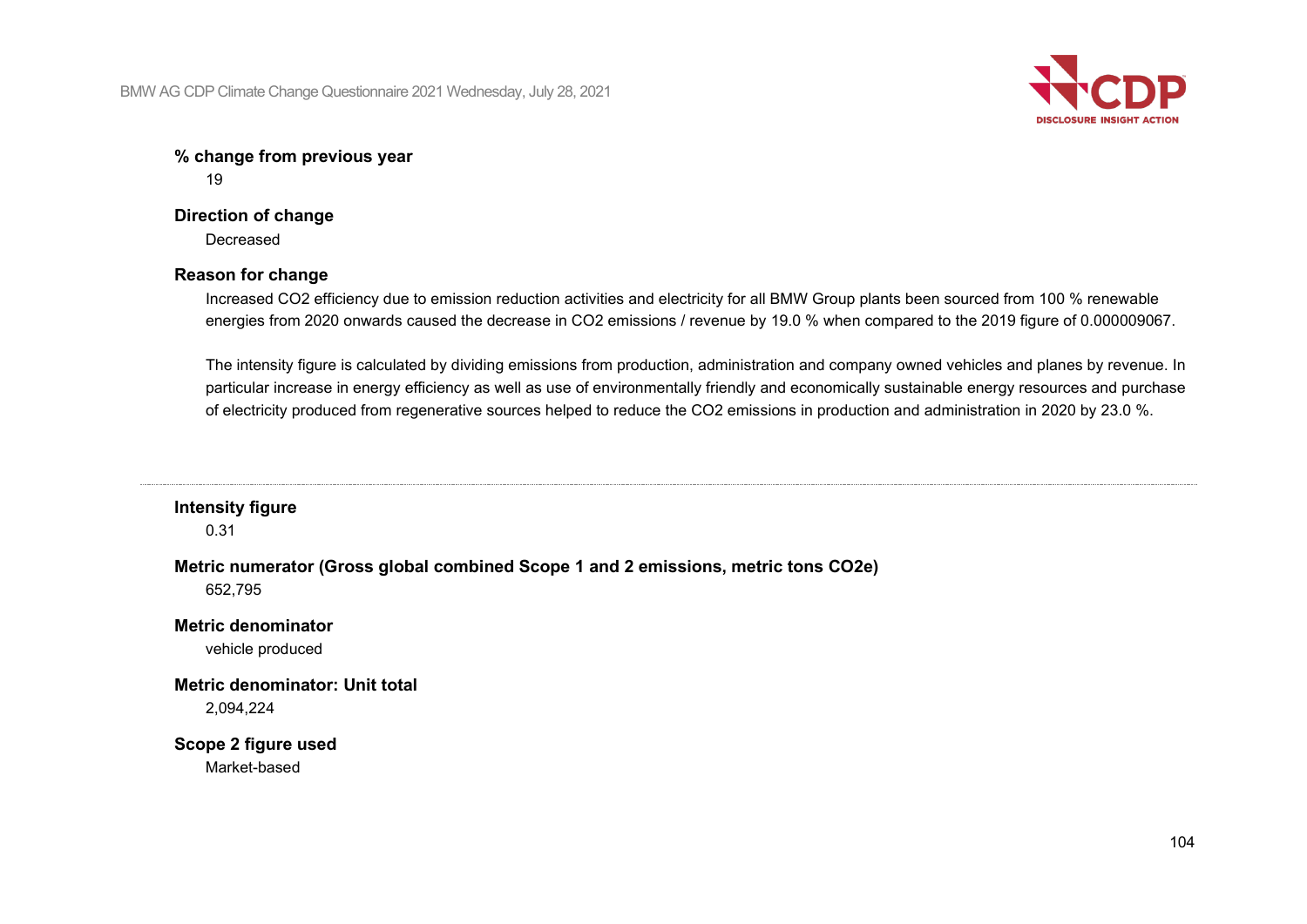

## **% change from previous year**

14.6

### **Direction of change**

**Decreased** 

## **Reason for change**

Increased CO2 efficiency due to emission reduction activities caused the decrease in CO2 emissions / vehicles produced in the BMW Group production network without volumes of partner plants by 14.6 % when compared to the 2019 figure of 0.37. The intensity figure is calculated from Scope 1 and Scope 2 CO2 emissions from vehicle production, without company vehicles (applicable KPI for BMW Group is fleet emissions) and planes divided by the total number of vehicles produced, incl. BMW Brilliance Automotive Ltd. joint venture (Shenyang, China), not including the vehicles from the Magna Steyr and Nedcar contract production plants. Due to an adjustment of coverage of this KPI in 2020, we have calculated the intensity metric on a pro forma basis with the same coverage (Scope 1 and Scope 2 CO2 emissions from vehicle production without company vehicles and planes) for 2019 for better comparability in this year's CDP report, and obtain a reduction from 0.37 to 0.31 of 14.6 %. In particular increase in energy efficiency as well as use of environmentally friendly and economically sustainable energy resources and purchase of electricity produced from regenerative sources helped to reduce the CO2 emissions in production in 2020 by 23.5 %.

# **C7. Emissions breakdowns**

# **C7.1**

**(C7.1) Does your organization break down its Scope 1 emissions by greenhouse gas type?** No

# **C7.2**

**(C7.2) Break down your total gross global Scope 1 emissions by country/region.**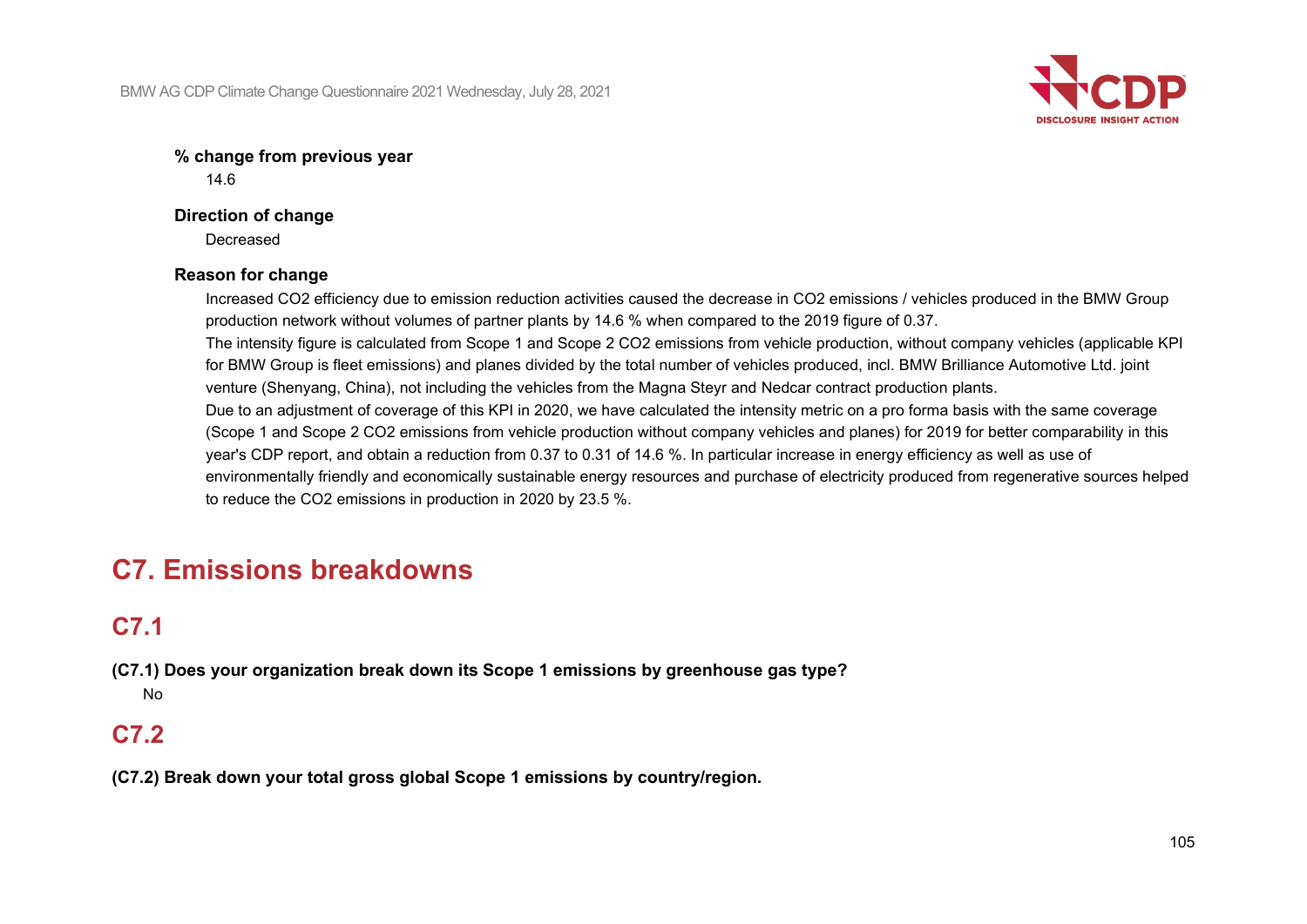

| <b>Country/Region</b>                                | Scope 1 emissions (metric tons CO2e) |
|------------------------------------------------------|--------------------------------------|
| Austria                                              | 8,123                                |
| Brazil                                               | 1,855                                |
| $ $ China                                            | 43,614                               |
| Germany                                              | 478,671                              |
| India                                                | 55                                   |
| Mexico                                               | 8,520                                |
| South Africa                                         | 8,335                                |
| Thailand                                             | 22                                   |
| United Kingdom of Great Britain and Northern Ireland | 43,706                               |
| <b>United States of America</b>                      | 49,984                               |

# **C7.3**

## **(C7.3) Indicate which gross global Scope 1 emissions breakdowns you are able to provide.**

By business division

# **C7.3a**

## **(C7.3a) Break down your total gross global Scope 1 emissions by business division.**

| <b>Business division</b>                                 | Scope 1 emissions (metric ton CO2e) |
|----------------------------------------------------------|-------------------------------------|
| <b>BMW Group production network</b>                      | 520,095                             |
| Company owned vehicles                                   | 72,554                              |
| <b>BMW Business Aviation</b>                             | 1,793                               |
| Central Administration & Research and Innovation Centers | 48,443                              |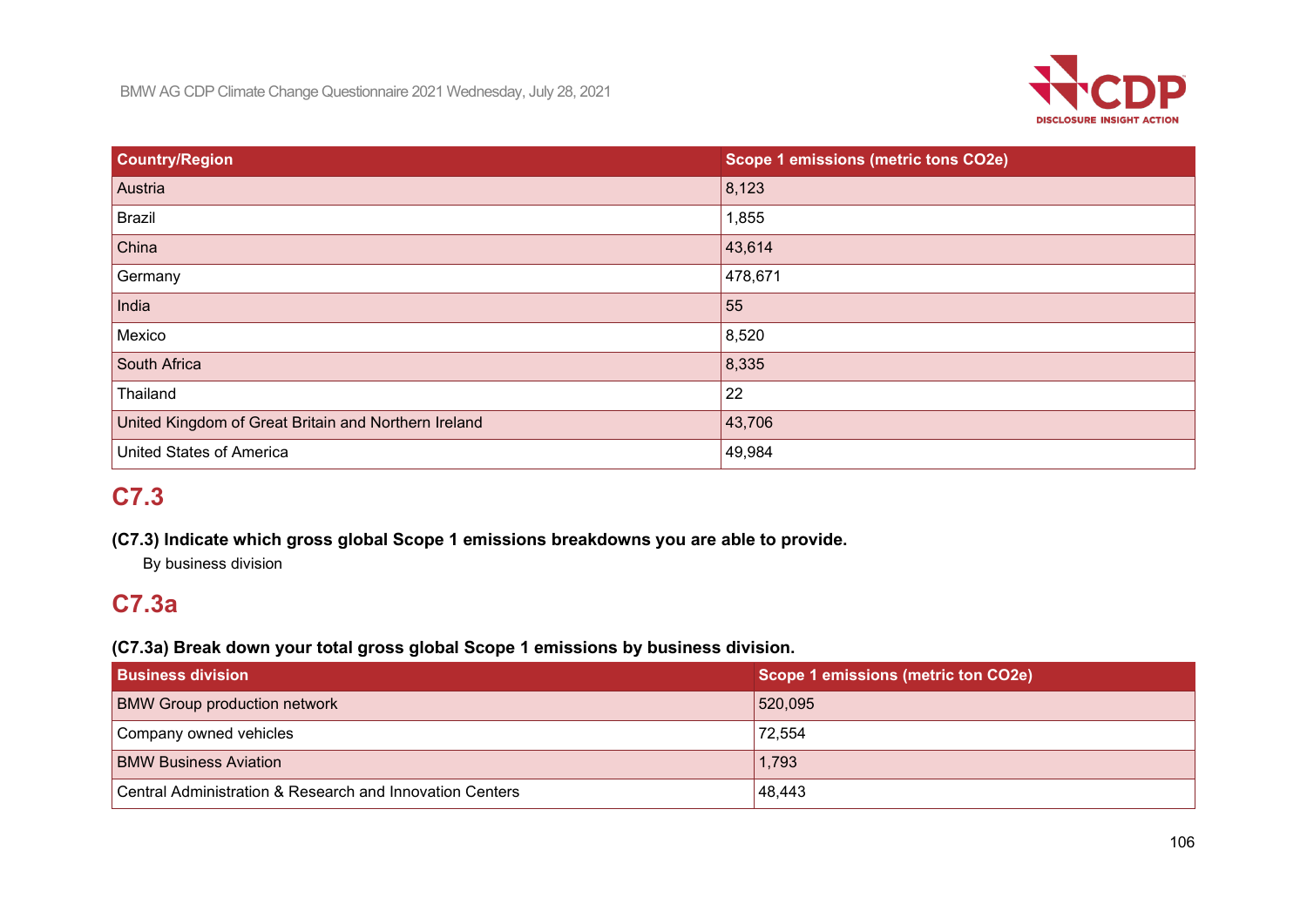

# **C-CE7.4/C-CH7.4/C-CO7.4/C-EU7.4/C-MM7.4/C-OG7.4/C-ST7.4/C-TO7.4/C-TS7.4**

## **(C-CE7.4/C-CH7.4/C-CO7.4/C-EU7.4/C-MM7.4/C-OG7.4/C-ST7.4/C-TO7.4/C-TS7.4) Break down your organization's total gross global Scope 1 emissions by sector production activity in metric tons CO2e.**

|                                                  | Gross Scope 1 emissions, metric tons CO2e Comment |                                                                        |
|--------------------------------------------------|---------------------------------------------------|------------------------------------------------------------------------|
| $\vert$ Transport OEM activities $\vert$ 520,095 |                                                   | Emissions from our production network (car and motorcycle production). |

# **C7.5**

#### **(C7.5) Break down your total gross global Scope 2 emissions by country/region.**

| <b>Country/Region</b>                                                 | Scope 2, location-<br>based (metric tons<br>CO <sub>2</sub> e) | Scope 2, market-<br>based (metric<br>tons CO2e) | <b>Purchased and consumed</b><br>electricity, heat, steam or<br>cooling (MWh) | <b>Purchased and consumed low-carbon</b><br>electricity, heat, steam or cooling accounted for<br>in Scope 2 market-based approach (MWh) |
|-----------------------------------------------------------------------|----------------------------------------------------------------|-------------------------------------------------|-------------------------------------------------------------------------------|-----------------------------------------------------------------------------------------------------------------------------------------|
| Austria                                                               | 42,107                                                         | $\mathbf{0}$                                    | 187,035                                                                       | 187,035                                                                                                                                 |
| <b>Brazil</b>                                                         | 4,722                                                          | 0                                               | 18,025                                                                        | 18,025                                                                                                                                  |
| China                                                                 | 458,502                                                        | 71,275                                          | 691,989                                                                       | 514,247                                                                                                                                 |
| Germany                                                               | 456,798                                                        | 12,982                                          | 929,762                                                                       | 873,050                                                                                                                                 |
| India                                                                 | 1,566                                                          |                                                 | 1,595                                                                         | 1,595                                                                                                                                   |
| Mexico                                                                | 40,771                                                         |                                                 | 72,935                                                                        | 72,935                                                                                                                                  |
| South Africa                                                          | 54,101                                                         | $\Omega$                                        | 59,207                                                                        | 59,207                                                                                                                                  |
| Thailand                                                              | 2,094                                                          | 0                                               | 3,899                                                                         | 3,899                                                                                                                                   |
| <b>United Kingdom of Great</b><br><b>Britain and Northern Ireland</b> | 54,133                                                         | 0                                               | 182,267                                                                       | 182,267                                                                                                                                 |
| United States of America                                              | 135,778                                                        |                                                 | 275,411                                                                       | 275,411                                                                                                                                 |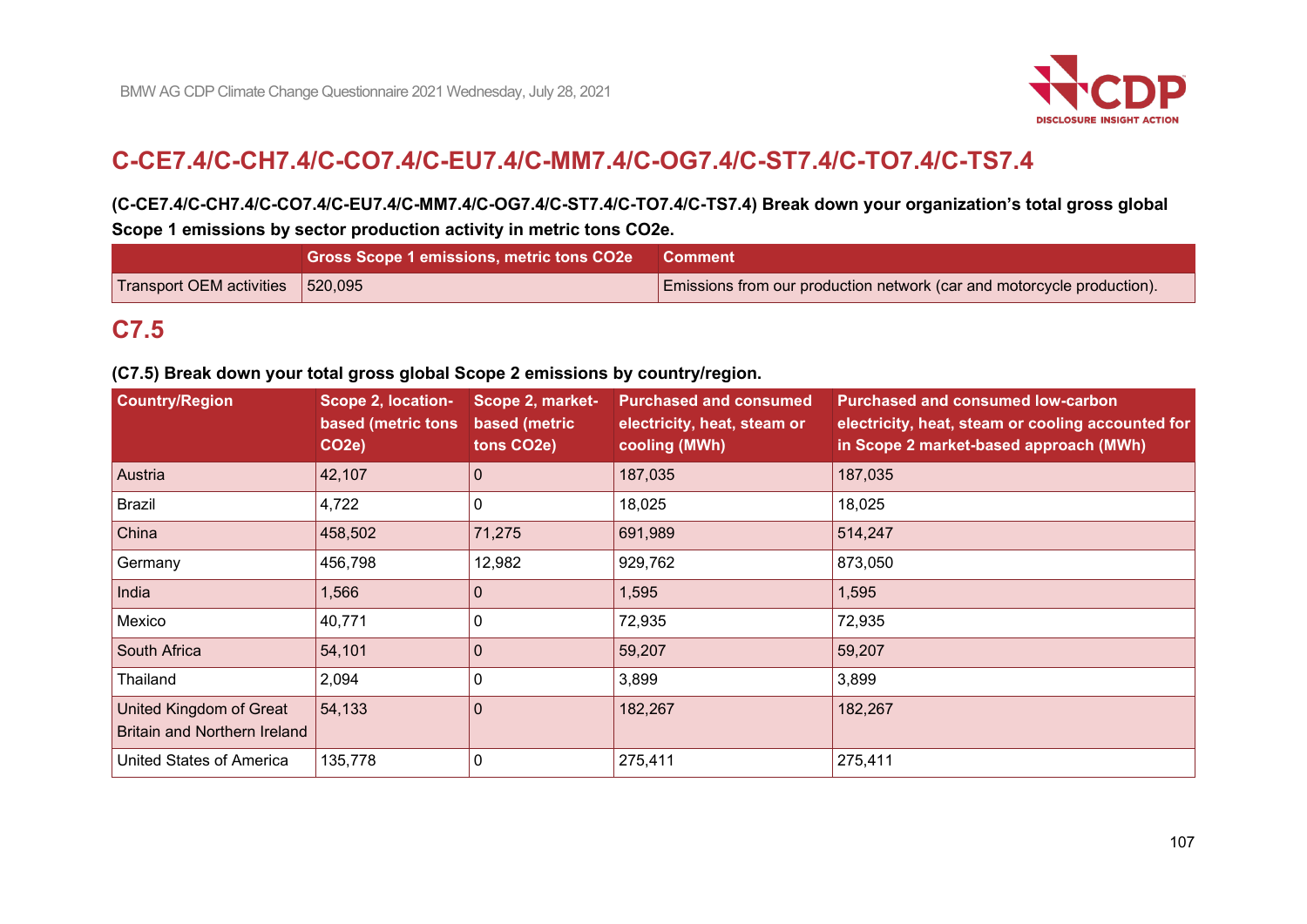

# **C7.6**

**(C7.6) Indicate which gross global Scope 2 emissions breakdowns you are able to provide.**

By business division

# **C7.6a**

## **(C7.6a) Break down your total gross global Scope 2 emissions by business division.**

| <b>Business division</b>                                           | Scope 2, location-based (metric tons CO2e) Scope 2, market-based (metric tons CO2e) |        |
|--------------------------------------------------------------------|-------------------------------------------------------------------------------------|--------|
| <b>BMW Group Production Network</b>                                | 1,091,489                                                                           | 68,603 |
| Central Administration & Research and Innovation Centers   159,083 |                                                                                     | 15,654 |

# **C-CE7.7/C-CH7.7/C-CO7.7/C-MM7.7/C-OG7.7/C-ST7.7/C-TO7.7/C-TS7.7**

**(C-CE7.7/C-CH7.7/C-CO7.7/C-MM7.7/C-OG7.7/C-ST7.7/C-TO7.7/C-TS7.7) Break down your organization's total gross global Scope 2 emissions by sector production activity in metric tons CO2e.**

|                                           | tons CO <sub>2</sub> e | Scope 2, location-based, metric Scope 2, market-based (if applicable),<br>metric tons CO2e | <b>Comment</b>                                                                |
|-------------------------------------------|------------------------|--------------------------------------------------------------------------------------------|-------------------------------------------------------------------------------|
| <b>Transport OEM</b><br><b>activities</b> | 1,091,489              | 68,603                                                                                     | Emissions from our production network (car and<br>$ $ motorcycle production). |

# **C-TO7.8**

**(C-TO7.8) Provide primary intensity metrics that are appropriate to your indirect emissions in Scope 3 Category 11: Use of sold products from transport.**

**Activity**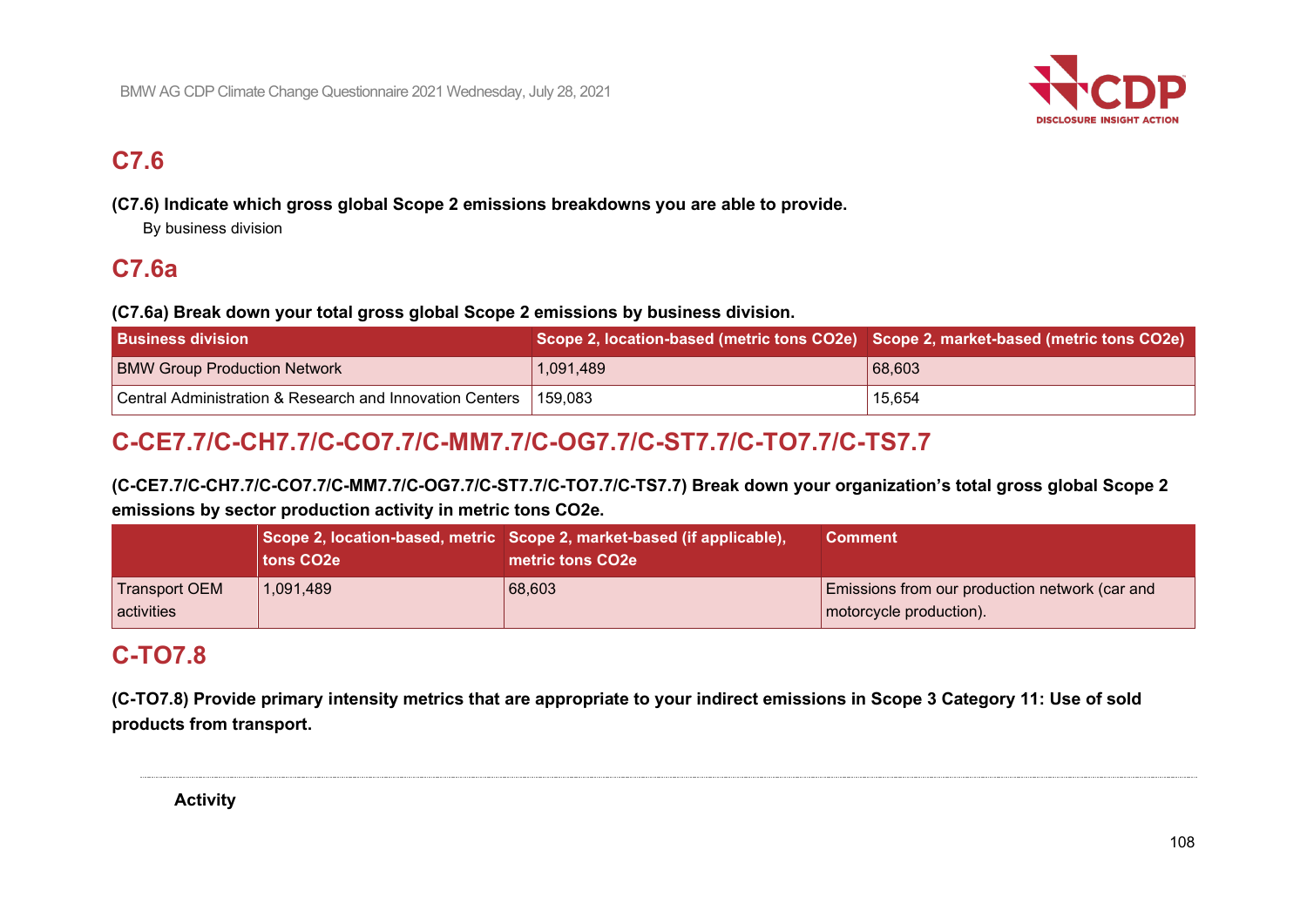

Light Duty Vehicles (LDV)

**Emissions intensity figure**

0.000133

#### **Metric numerator (Scope 3 emissions: use of sold products) in Metric tons CO2e** 46,200,385

**Metric denominator**

p.km

### **Metric denominator: Unit total** 348,776,850,000

**% change from previous year** -5.4

**Vehicle unit sales in reporting year** 2,325,179

## **Vehicle lifetime in years**

15

### **Annual distance in km or miles (unit specified by column 4)**

10,000

## **Load factor**

1

### **Please explain the changes, and relevant standards/methodologies used**

Changes: Since 2007, BMW Group's Efficient Dynamics (ED) is a comprehensive technologic approach for the consistent reduction of fuel consumption and emissions in the standard configuration of all cars of the BMW Group. It includes highly-efficient cars with gradually refined combustion engines and BEVs / PHEVs. With 2 new BEV and 11 new PHEV models launched in 2020, our vehicle portfolio included 20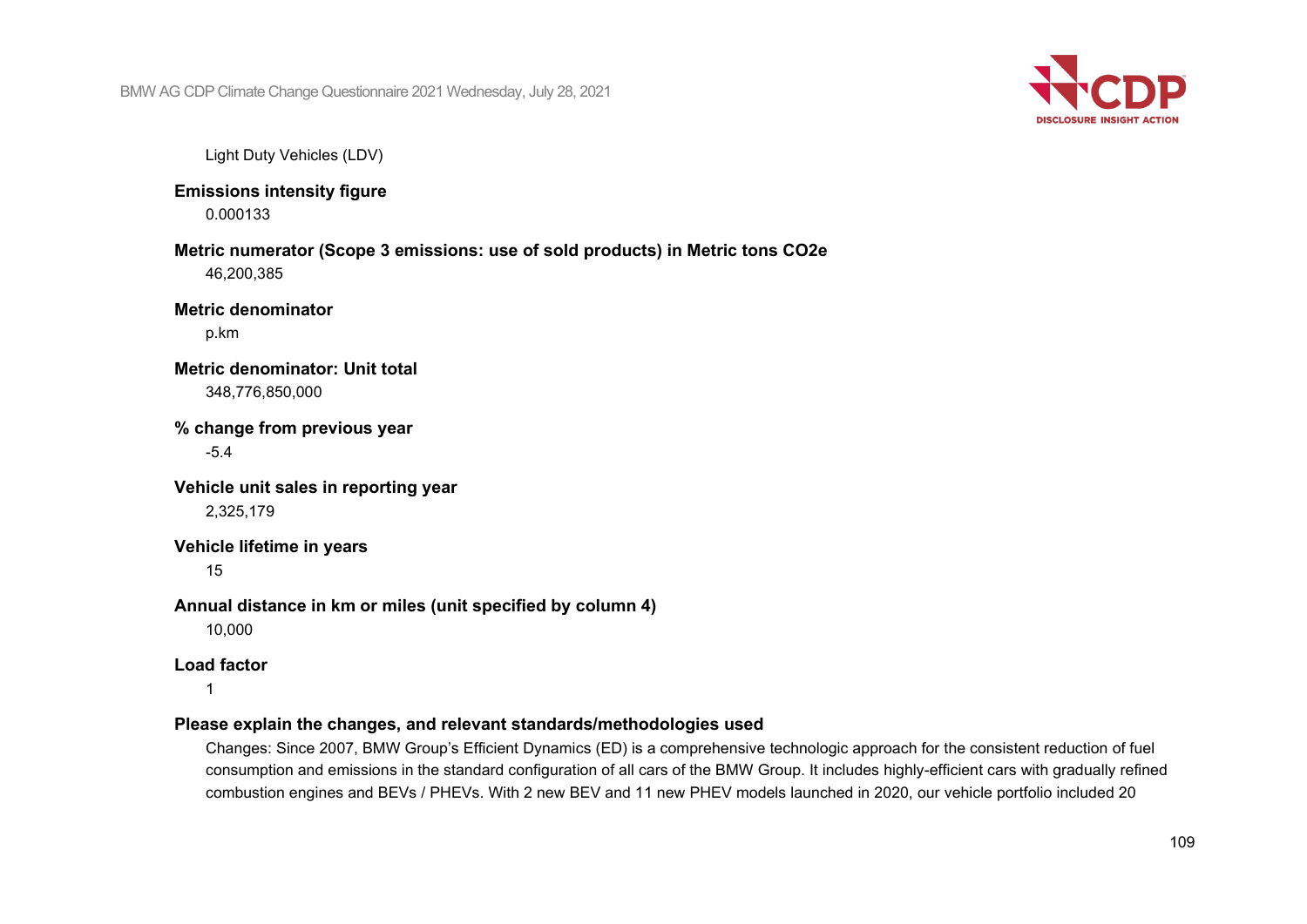

electrified models in various segments, thereof 3 BEV and 17 PHEV models offered in a total of 95 markets worldwide. In 2020, we sold 192,662 electrified vehicles worldwide (BEVs: 44,541; PHEV: 148,121), a 31.8 % increase compared to 2019, and led e.g. the global PHEV sales since 2017– and not just the premium segment. Worldwide fleet average CO2 emissions per kilometer fell by 5.4 % to 133 g CO2/km (2019: 140 g CO2/km), mainly due to this increase.

Standards / Methodologies: The emission figure is based on data of the main markets Europe (EU28), USA, China, Japan and Korea, covering about 88 % of our worldwide sales. By law we have to know the exact average CO2 emission figure of each car and for the fleet of new vehicles sold in the corresponding market, accounting for different driving cycles depending on the country and according to national legislation. The emissions intensity figure of 133 g CO2/km (which equals to 0.000133 t CO2/km) is calculated by multiplying the average fleet emissions (g CO2/km) of the above mentioned markets with the corresponding sales volumes to get a sales volume weighted average emission figure. To calculate total emissions additional assumption is an average kilometrage of 150,000 km over life time (10,000 km per year, 15 years of life time). Multiplying the sales volume weighted average emission figure by 150,000 km and the total worldwide sales volume of 2,325,179 vehicles gives the total emissions from the use phase of our cars sold in 2020 of 46,200,385 t CO2. We use 1 as load factor. This is consistent with worldwide regulations as well as with the worldwide fuel economy figure as presented in company communications and our Group report. Furthermore, we do not have precise information about the load factor of our vehicles due to customer's privacy.

# **C7.9**

**(C7.9) How do your gross global emissions (Scope 1 and 2 combined) for the reporting year compare to those of the previous reporting year?**

Decreased

# **C7.9a**

**(C7.9a) Identify the reasons for any change in your gross global emissions (Scope 1 and 2 combined), and for each of them specify how your emissions compare to the previous year.**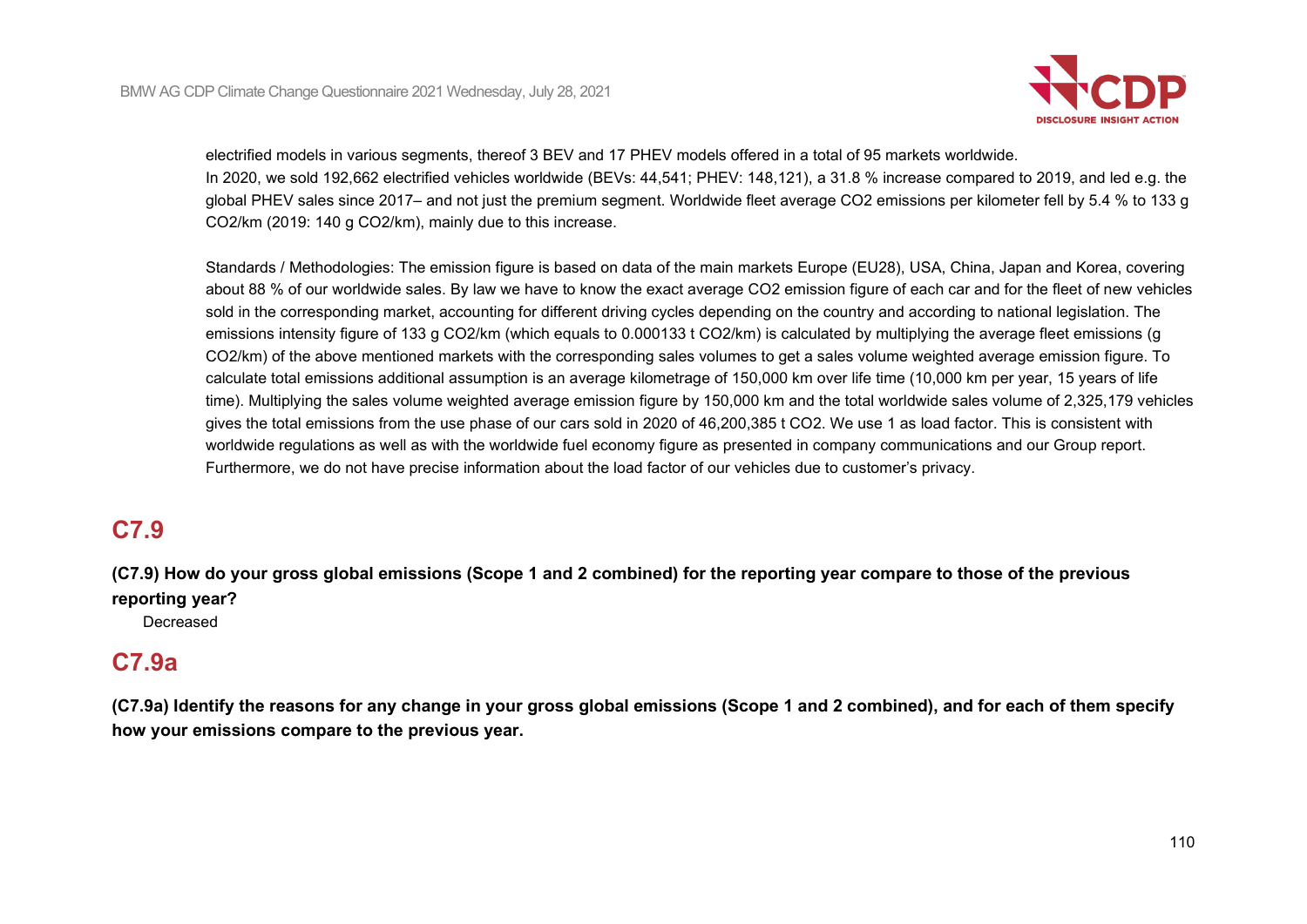

|                                              | <b>Change in</b><br>emissions<br>(metric tons<br>CO <sub>2e</sub> ) | <b>Direction of Emissions</b><br>change | value<br>(percentage) | <b>Please explain calculation</b>                                                                                                                                                                                                                                                                                                                                                                                                                                                                                                                                                                                                                                                                                                                                                                                                                                                                                                                                                                                                                                                                                                                           |
|----------------------------------------------|---------------------------------------------------------------------|-----------------------------------------|-----------------------|-------------------------------------------------------------------------------------------------------------------------------------------------------------------------------------------------------------------------------------------------------------------------------------------------------------------------------------------------------------------------------------------------------------------------------------------------------------------------------------------------------------------------------------------------------------------------------------------------------------------------------------------------------------------------------------------------------------------------------------------------------------------------------------------------------------------------------------------------------------------------------------------------------------------------------------------------------------------------------------------------------------------------------------------------------------------------------------------------------------------------------------------------------------|
| Change in<br>renewable energy<br>consumption | 169,310                                                             | Decreased                               | 17.9                  | In 2020, the amount of electricity from renewable sources delivered to the BWM<br>Group locations was increased resulting in a 169,310 t CO2 decrease when<br>compared to 2019 and, correspondingly, to a 17.9 % decrease (-17.9 % = $(-1)$<br>169,310/944,833)*100) with the 2019 Scope 1 & 2 emissions of 944,833 t CO2.<br>Already in 2019, 100 % of the BMW Group European sites purchased green<br>electricity from renewable energy sources, as well as our sites in China and Mexico.<br>In 2020, all of the BMW Group locations worldwide as well as the BMW Brilliance<br>Automotive (BBA) joint venture were delivered with electricity from renewable<br>sources. The ramp up to 100 % green energy supply in our production sites in South<br>Africa and the United States of America, led to a significant reduction in CO2<br>emissions of 169,310 tons due to the replacement of electricity produced from energy<br>sources with a high CO2 content (in particular coal) with green electricity. Production<br>sites with 100 % green electricity purchase previous to 2020 were not included in our<br>calculation of change in emissions. |
| Other emissions<br>reduction<br>activities   | 4,660                                                               | Decreased                               | 0.5                   | BMW Group systematically analyses emission reduction potentials with a special<br>focus on the production sites owned by BMW Group and realized a 0.5 % decrease in<br>CO2 emissions due to emission reduction activities in 2020. This corresponds to a<br>total decrease of 4,660t CO2 (-0.5 % = (-4,660/944,833)*100) with the 2019 Scope 1<br>& 2 emissions of 944,833 t CO2. Implementation of 156 measures to improve energy<br>efficiency of existing processes / technologies (e.g. paint shops) led to a decrease in<br>CO2 emissions despite a pandemic-related decrease of production volume with<br>suboptimal base load in some plants, an effect which increases energy consumption.                                                                                                                                                                                                                                                                                                                                                                                                                                                          |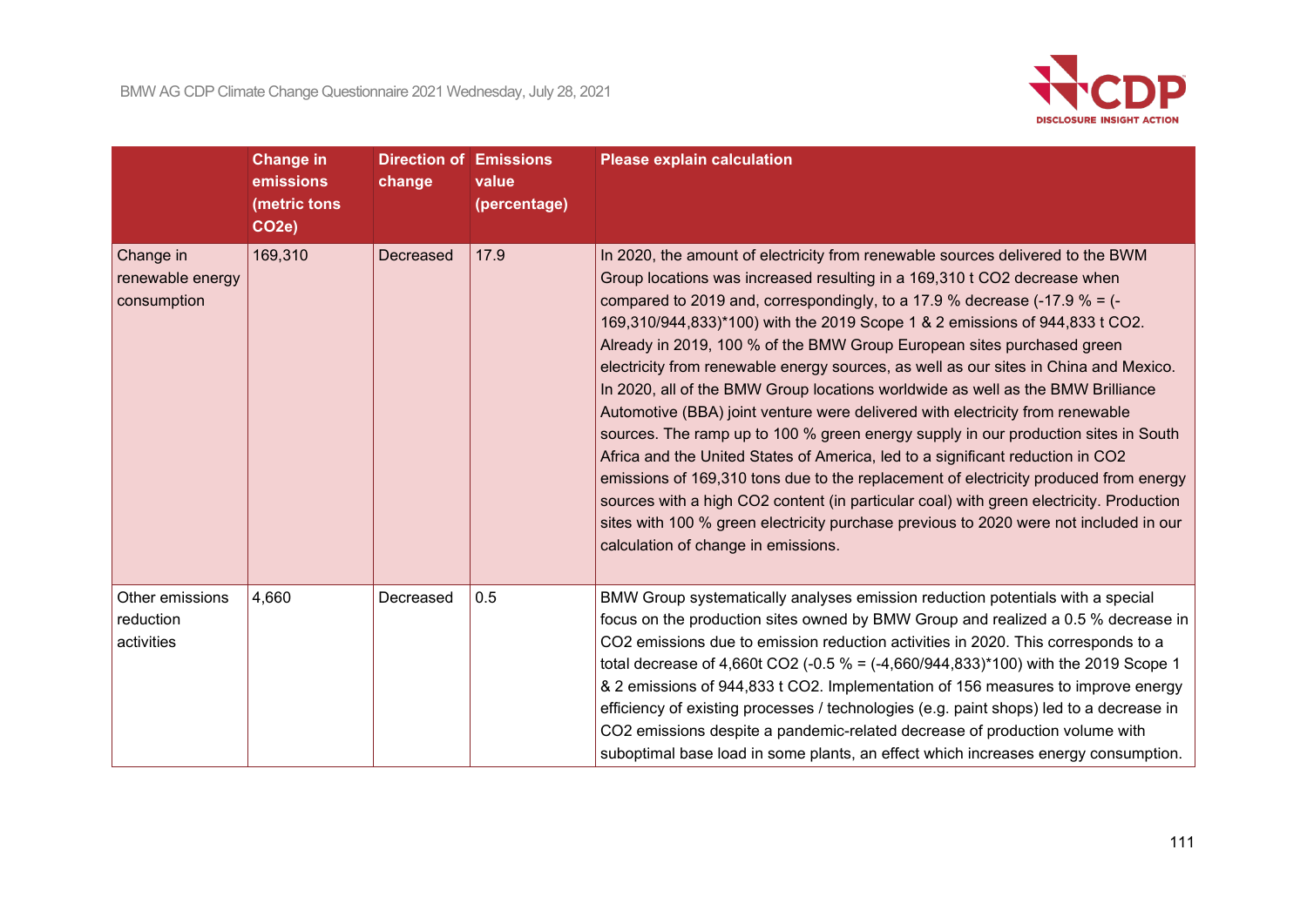

|                                               |        |           |      | Remark: Deviations from question C4.3a/b can be explained by the use of a location-                                                                                                                                                                                                                                                                                                                                                                                                                                                                                                                                                                                                                                                                       |
|-----------------------------------------------|--------|-----------|------|-----------------------------------------------------------------------------------------------------------------------------------------------------------------------------------------------------------------------------------------------------------------------------------------------------------------------------------------------------------------------------------------------------------------------------------------------------------------------------------------------------------------------------------------------------------------------------------------------------------------------------------------------------------------------------------------------------------------------------------------------------------|
|                                               |        |           |      | based Scope 2 method in C4.3a/b and a market-based approach in this question.                                                                                                                                                                                                                                                                                                                                                                                                                                                                                                                                                                                                                                                                             |
| <b>Divestment</b>                             |        |           |      |                                                                                                                                                                                                                                                                                                                                                                                                                                                                                                                                                                                                                                                                                                                                                           |
| Acquisitions                                  |        |           |      |                                                                                                                                                                                                                                                                                                                                                                                                                                                                                                                                                                                                                                                                                                                                                           |
| <b>Mergers</b>                                |        |           |      |                                                                                                                                                                                                                                                                                                                                                                                                                                                                                                                                                                                                                                                                                                                                                           |
| Change in output                              | 98,405 | Decreased | 10.4 | The decrease of CO2 emissions from the BMW Group own operations of 10.4 % due<br>to the change in output is related to the pandemic-related decrease in vehicle and<br>motorcycle production volume (e.g. a 10.4 % decrease in vehicle production volume)<br>and equals to $98,405$ t CO2 (10.4 % = $(98,405/944,833)^*100$ ) with the 2019 Scope 1<br>& 2 emissions of 944,833 t CO2. To calculate the CO2 decrease from the 2020<br>emissions due to the change in output we assume constant CO2 efficiencies. Due to<br>the significance of contract production, only vehicles manufactured at BMW Group<br>production plants are taken into account when calculating the vehicle volume.<br>Efficiency of contract production is assessed separately. |
| Change in<br>methodology                      |        |           |      |                                                                                                                                                                                                                                                                                                                                                                                                                                                                                                                                                                                                                                                                                                                                                           |
| Change in<br>boundary                         |        |           |      |                                                                                                                                                                                                                                                                                                                                                                                                                                                                                                                                                                                                                                                                                                                                                           |
| Change in<br>physical operating<br>conditions |        |           |      |                                                                                                                                                                                                                                                                                                                                                                                                                                                                                                                                                                                                                                                                                                                                                           |
| <b>Unidentified</b>                           |        |           |      |                                                                                                                                                                                                                                                                                                                                                                                                                                                                                                                                                                                                                                                                                                                                                           |
| Other                                         | 54,684 | Increased | 5.8  | Due to the pandemic-related interruption of production in 2020, the BMW Group had a<br>decrease in production volume of 10.4 %. This decrease had a significant impact on<br>energy consumption per vehicle. Energy efficiency was negatively impacted by lower<br>unit volumes but the same base load and not least also by hygiene measures such as                                                                                                                                                                                                                                                                                                                                                                                                     |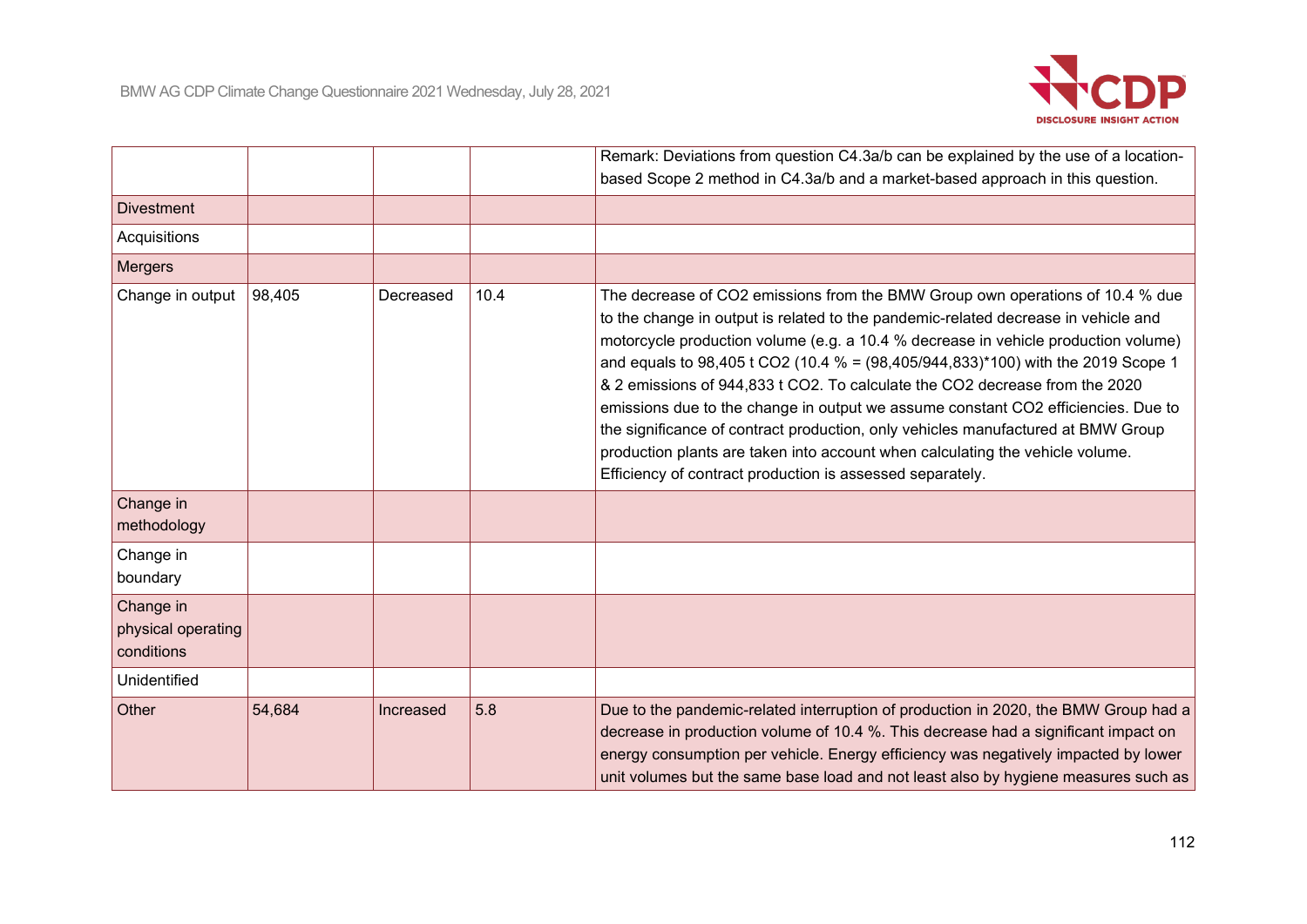

|  |  | the requirement to increase the frequency of ventilation. The base load is the amount |
|--|--|---------------------------------------------------------------------------------------|
|  |  | of power permanently required (e. g. standby consumption), regardless of how many     |
|  |  | vehicles are produced. It includes energy required for emergency and basic lighting,  |
|  |  | minimum ventilation or heating and air conditioning in standby mode.                  |
|  |  | The BMW Group's specific energy consumption for vehicle production in 2020            |
|  |  | therefore rose by 3.9 % to 2.12 MWh per vehicle produced compared to 2019. If         |
|  |  | specific energy consumption had remained constant at the 2019 value of 2.04 MWh       |
|  |  | per vehicle produced, the BMW Group would have emitted 54.684 t CO2 less for the      |
|  |  | production of its vehicles in 2020. The efficiency decrease therefore leads to an     |
|  |  | increase of CO2 emission of 5.8 % (5.8 % = $(54,648/944,833)$ *100) with the 2019     |
|  |  | Scope 1 & 2 emissions of 944,833 t CO2.                                               |
|  |  |                                                                                       |
|  |  |                                                                                       |

# **C7.9b**

**(C7.9b) Are your emissions performance calculations in C7.9 and C7.9a based on a location-based Scope 2 emissions figure or a market-based Scope 2 emissions figure?**

Market-based

# **C8. Energy**

# **C8.1**

**(C8.1) What percentage of your total operational spend in the reporting year was on energy?**

More than 0% but less than or equal to 5%

# **C8.2**

**(C8.2) Select which energy-related activities your organization has undertaken.**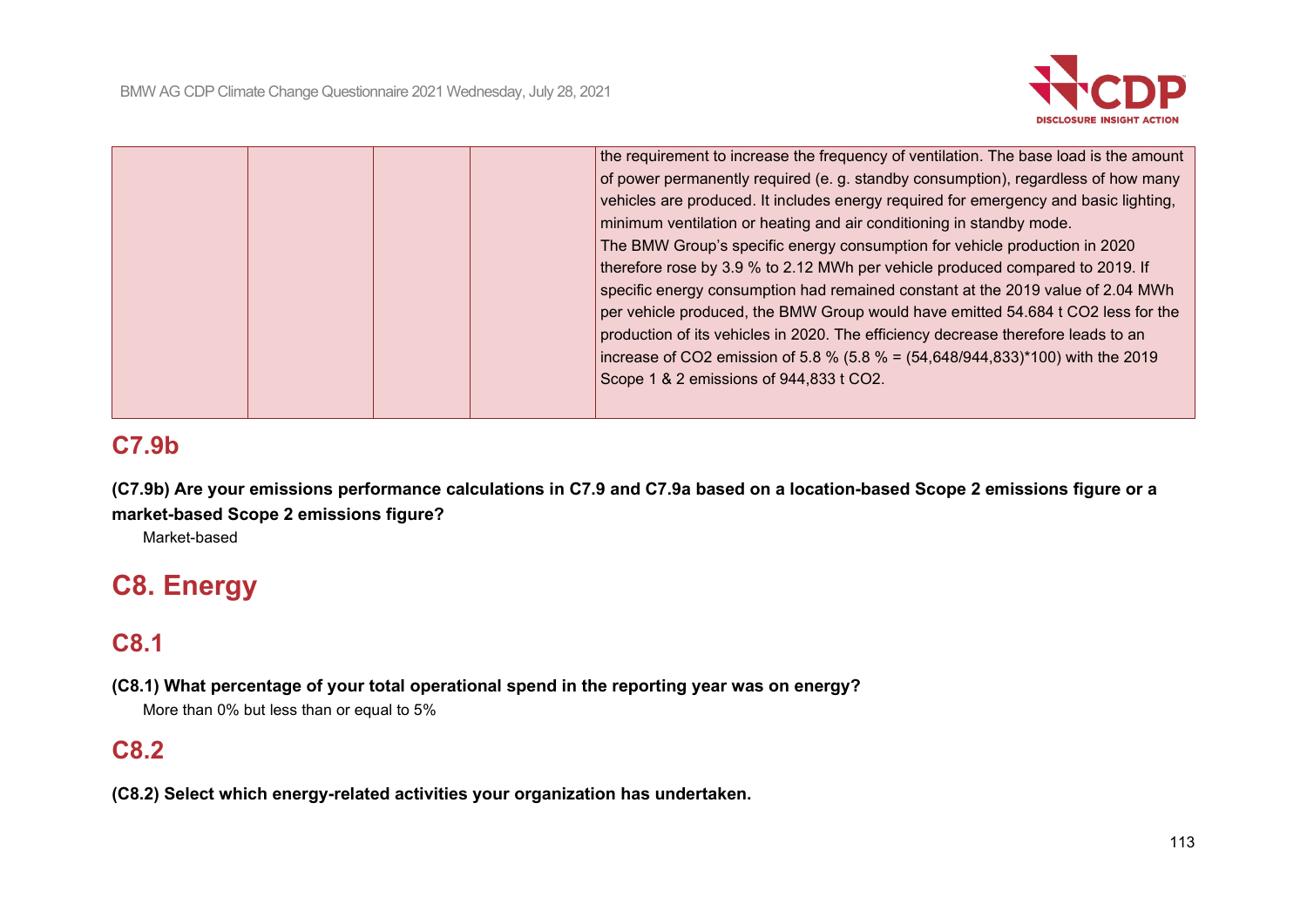

|                                                    | Indicate whether your organization undertook this energy-related activity in the reporting year |
|----------------------------------------------------|-------------------------------------------------------------------------------------------------|
| Consumption of fuel (excluding feedstocks)         | Yes                                                                                             |
| Consumption of purchased or acquired electricity   | Yes                                                                                             |
| Consumption of purchased or acquired heat          | <b>Yes</b>                                                                                      |
| Consumption of purchased or acquired steam         | No                                                                                              |
| Consumption of purchased or acquired cooling       | Yes                                                                                             |
| Generation of electricity, heat, steam, or cooling | Yes                                                                                             |

# **C8.2a**

# **(C8.2a) Report your organization's energy consumption totals (excluding feedstocks) in MWh.**

|                                                            | <b>Heating value</b>                  | <b>MWh from renewable</b><br><b>sources</b> | <b>sources</b> | MWh from non-renewable Total (renewable and non-<br>renewable) MWh |
|------------------------------------------------------------|---------------------------------------|---------------------------------------------|----------------|--------------------------------------------------------------------|
| Consumption of fuel (excluding feedstock)                  | HHV (higher heating 192,967<br>value) |                                             | 3,415,933      | 3,608,900                                                          |
| Consumption of purchased or acquired<br>electricity        |                                       | 2,154,899                                   | 0              | 2,154,899                                                          |
| Consumption of purchased or acquired<br>heat               |                                       | 31,658                                      | 234,454        | 266,112                                                            |
| Consumption of purchased or acquired<br>cooling            |                                       | 1,113                                       | 0              | 1,113                                                              |
| Consumption of self-generated non-fuel<br>renewable energy |                                       | 2,316                                       |                | 2,316                                                              |
| Total energy consumption                                   |                                       | 2,382,953                                   | 3,650,387      | 6,033,340                                                          |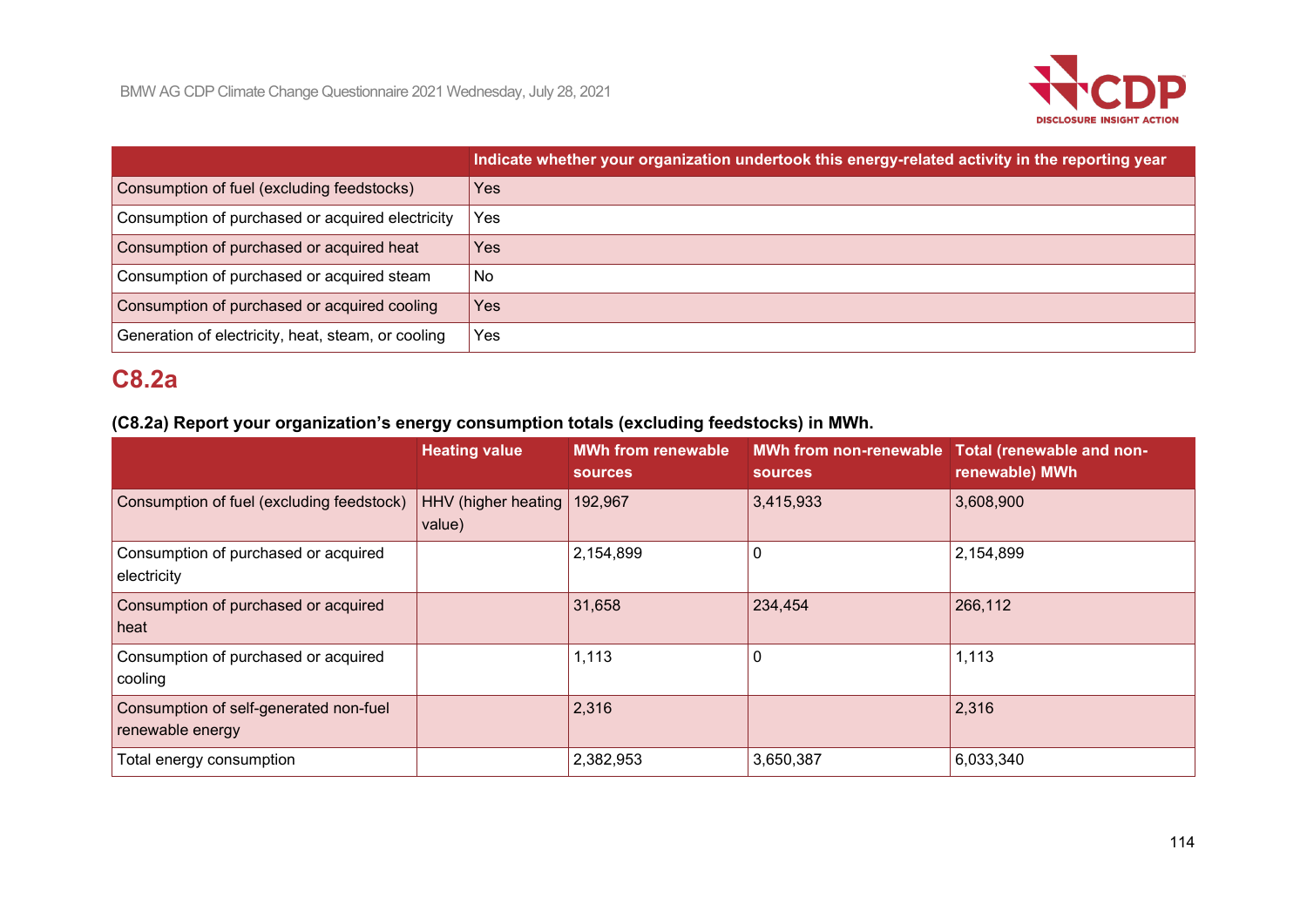

# **C8.2b**

## **(C8.2b) Select the applications of your organization's consumption of fuel.**

|                                                         | Indicate whether your organization undertakes this fuel application |
|---------------------------------------------------------|---------------------------------------------------------------------|
| Consumption of fuel for the generation of electricity   | N <sub>o</sub>                                                      |
| Consumption of fuel for the generation of heat          | Yes                                                                 |
| Consumption of fuel for the generation of steam         | No.                                                                 |
| Consumption of fuel for the generation of cooling       | No                                                                  |
| Consumption of fuel for co-generation or tri-generation | <b>Yes</b>                                                          |

# **C8.2c**

**(C8.2c) State how much fuel in MWh your organization has consumed (excluding feedstocks) by fuel type.**

```
Fuels (excluding feedstocks)
   Diesel
Heating value
   HHV (higher heating value)
Total fuel MWh consumed by the organization
   119,187
MWh fuel consumed for self-generation of heat
   119,187
MWh fuel consumed for self-cogeneration or self-trigeneration
   0
```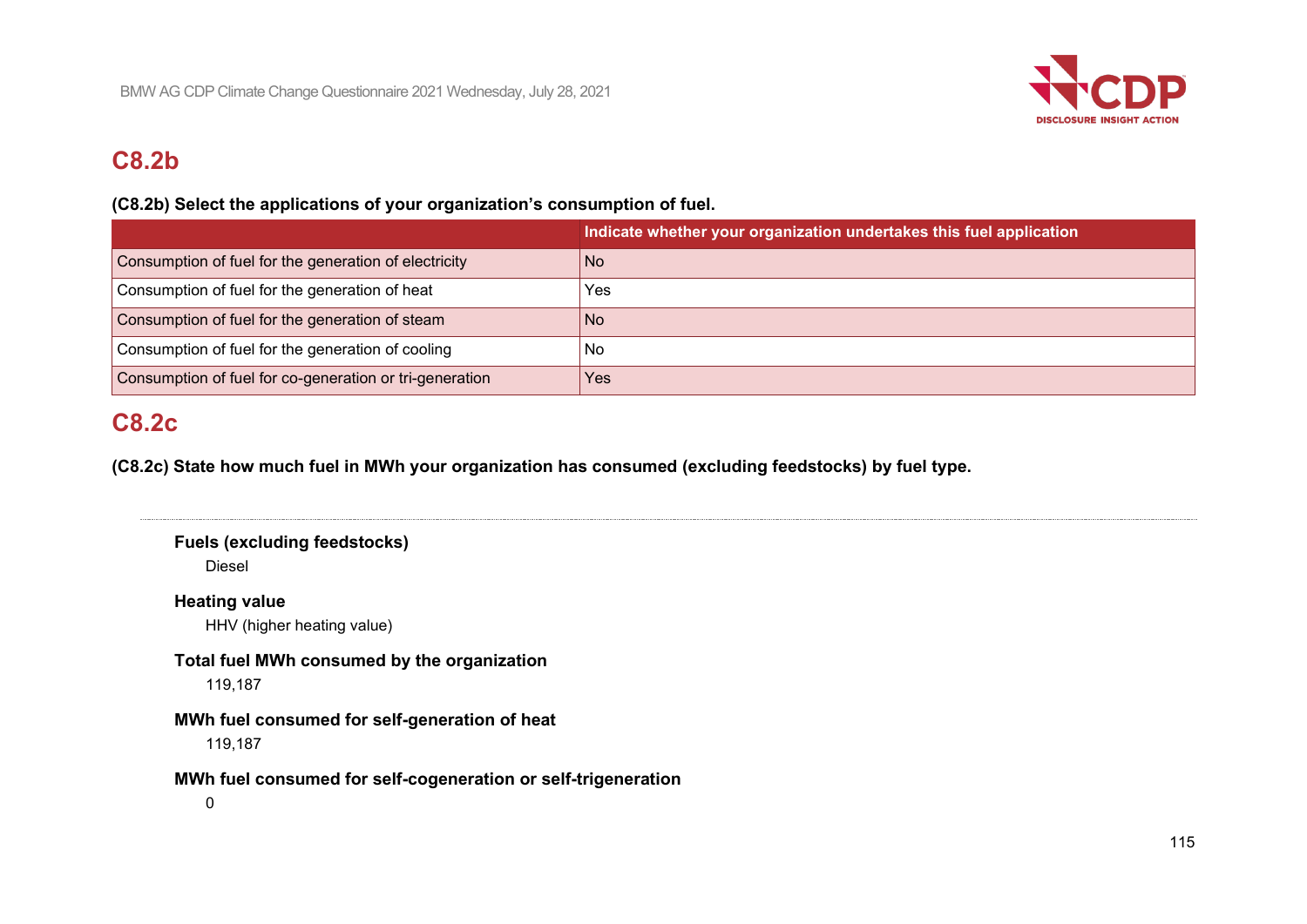

#### **Emission factor**

2.66

#### **Unit**

kg CO2 per liter

## **Emissions factor source**

Internal specification (the emission factor depends e.g. on the fuel quality and therefore has to be specified).

### **Comment**

n/a

# **Fuels (excluding feedstocks)** Motor Gasoline **Heating value** HHV (higher heating value) **Total fuel MWh consumed by the organization** 192,570 **MWh fuel consumed for self-generation of heat** 192,570 **MWh fuel consumed for self-cogeneration or self-trigeneration** 0 **Emission factor** 2.38 **Unit**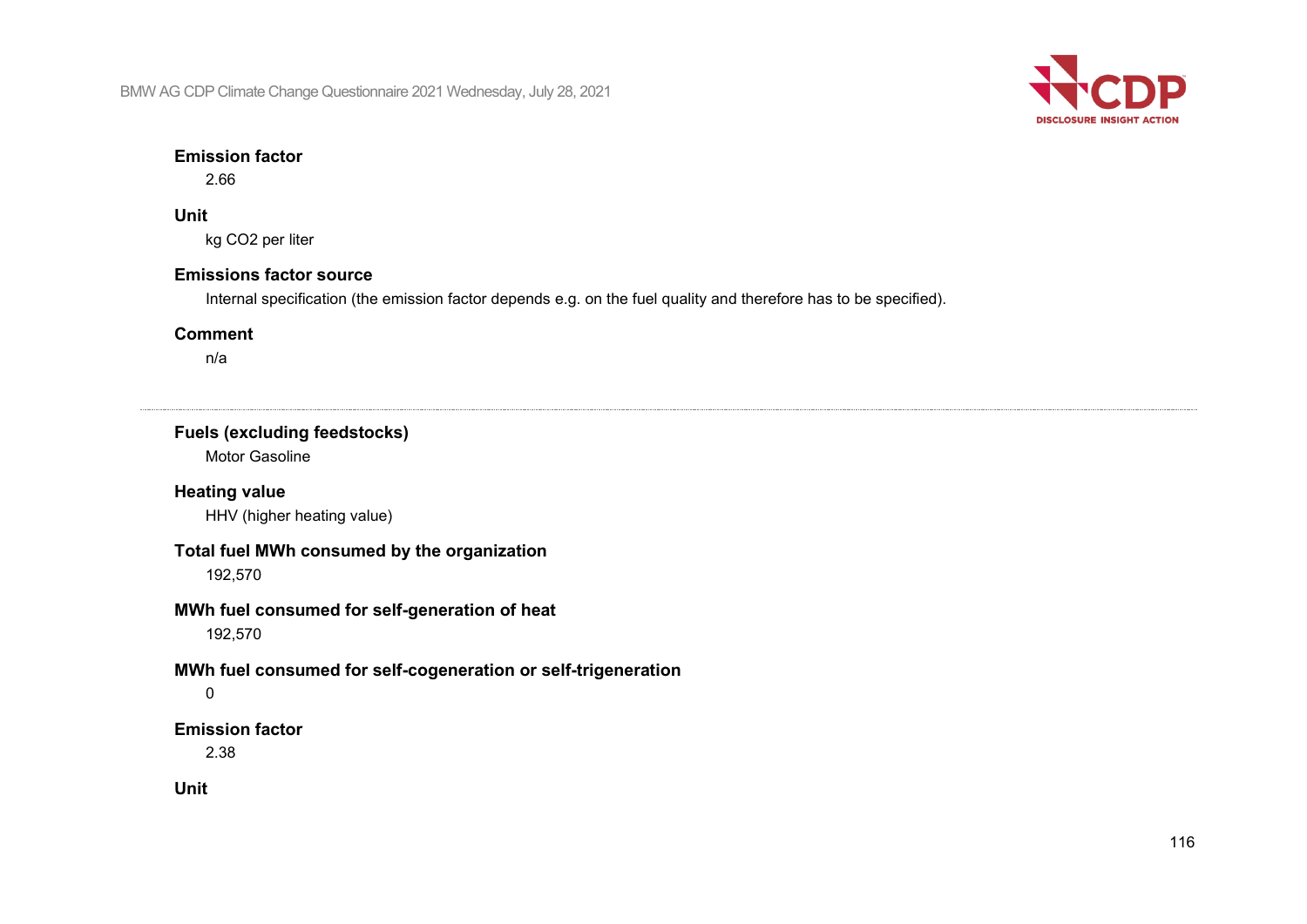

kg CO2 per liter

#### **Emissions factor source**

Internal specification (the emission factor depends e.g. on the fuel quality and therefore has to be specified).

#### **Comment**

n/a

**Fuels (excluding feedstocks)**

Natural Gas

**Heating value**

HHV (higher heating value)

#### **Total fuel MWh consumed by the organization** 3,093,543

**MWh fuel consumed for self-generation of heat** 1,714,562

#### **MWh fuel consumed for self-cogeneration or self-trigeneration**

1,378,981

#### **Emission factor**

0.2

#### **Unit**

metric tons CO2 per MWh

#### **Emissions factor source**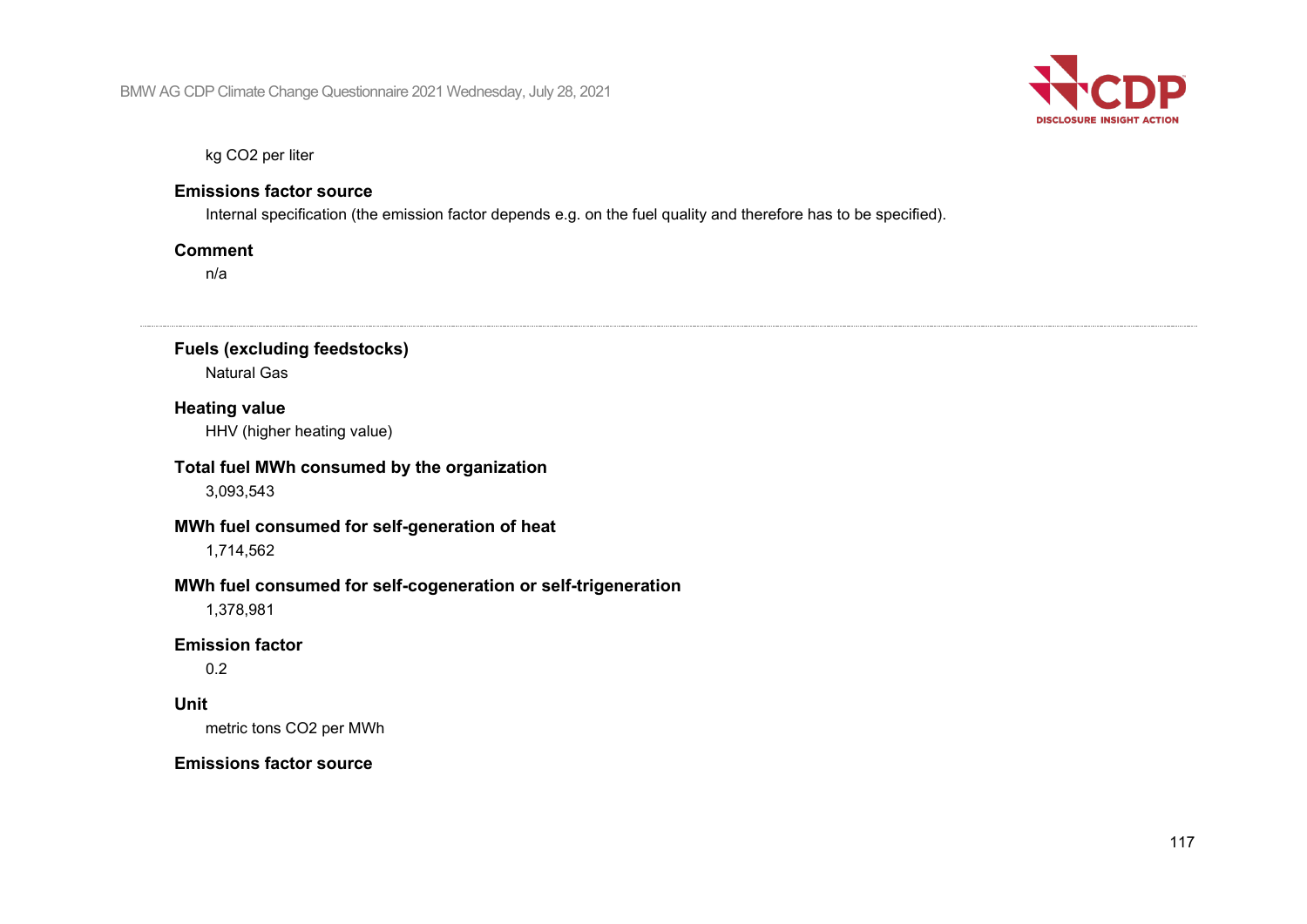

This is an averaged emission factor for our production network. We use in our calculations country specific emissions factors from the Association of the German Automotive Industry (VDA) in its newest version. However, for oil and gas these emission factors do not vary significantly from country to country.

#### **Comment**

n/a

**Fuels (excluding feedstocks)** Landfill Gas

#### **Heating value**

HHV (higher heating value)

**Total fuel MWh consumed by the organization**

192,911

#### **MWh fuel consumed for self-generation of heat**

 $\Omega$ 

#### **MWh fuel consumed for self-cogeneration or self-trigeneration**

192,911

#### **Emission factor**

 $\Omega$ 

#### **Unit**

metric tons CO2 per MWh

#### **Emissions factor source**

We treat landfill gas used in our combined heat and power plant in Spartanburg (USA) as biogas with a corresponding Association of the German Automotive Industry (VDA) emission factor of 0.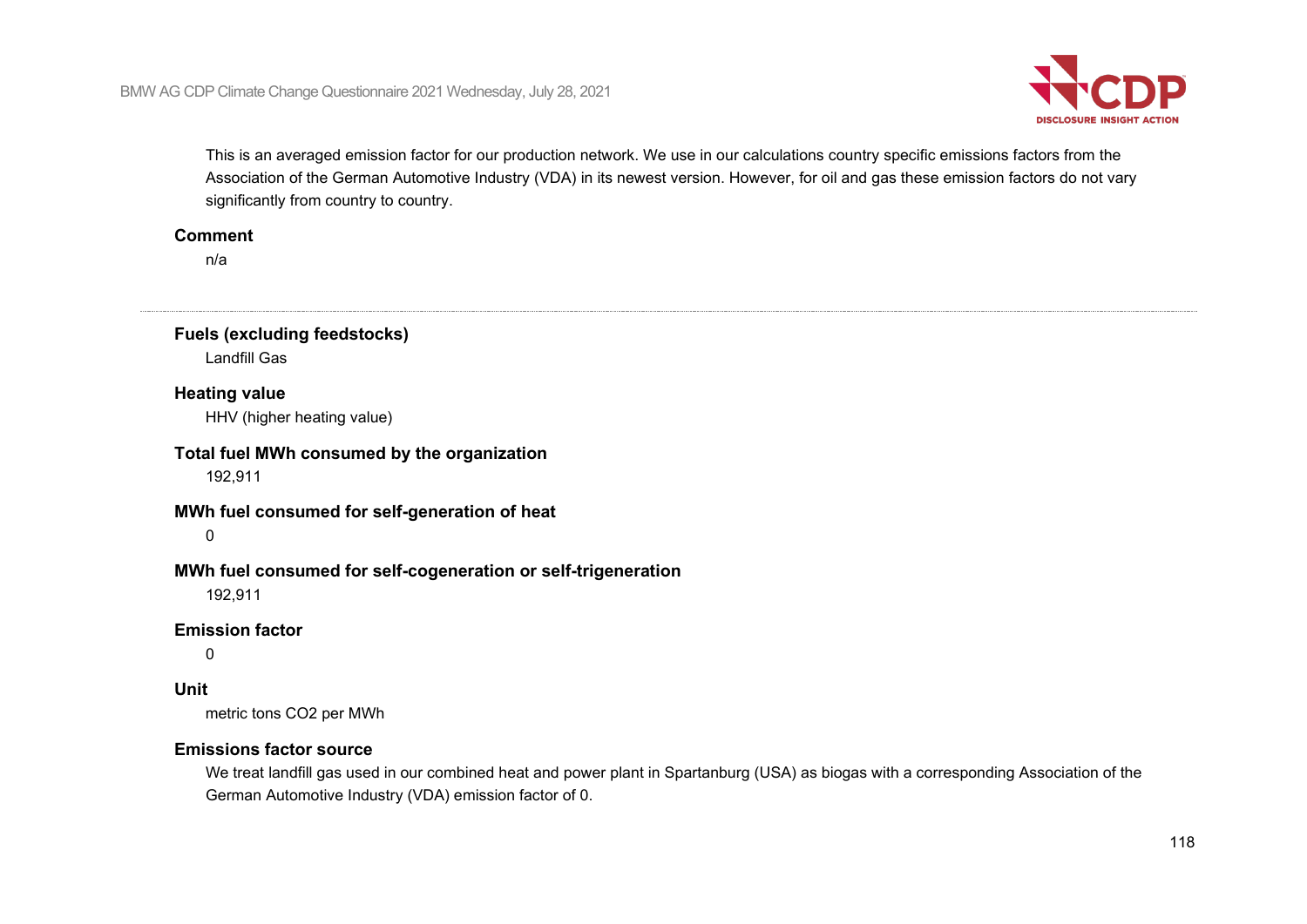

#### **Comment**

n/a

**Fuels (excluding feedstocks)** Fuel Oil Number 1 **Heating value** HHV (higher heating value) **Total fuel MWh consumed by the organization** 3,660 **MWh fuel consumed for self-generation of heat** 3,660 **MWh fuel consumed for self-cogeneration or self-trigeneration**  $\Omega$ **Emission factor** 0.27 **Unit** metric tons CO2e per MWh **Emissions factor source** This is an averaged emission factor for our production network. We use in our calculations country specific emissions factors from the Association of the German Automotive Industry (VDA) in its newest version. However, for oil and gas these emission factors do not vary significantly from country to country.

#### **Comment**

n/a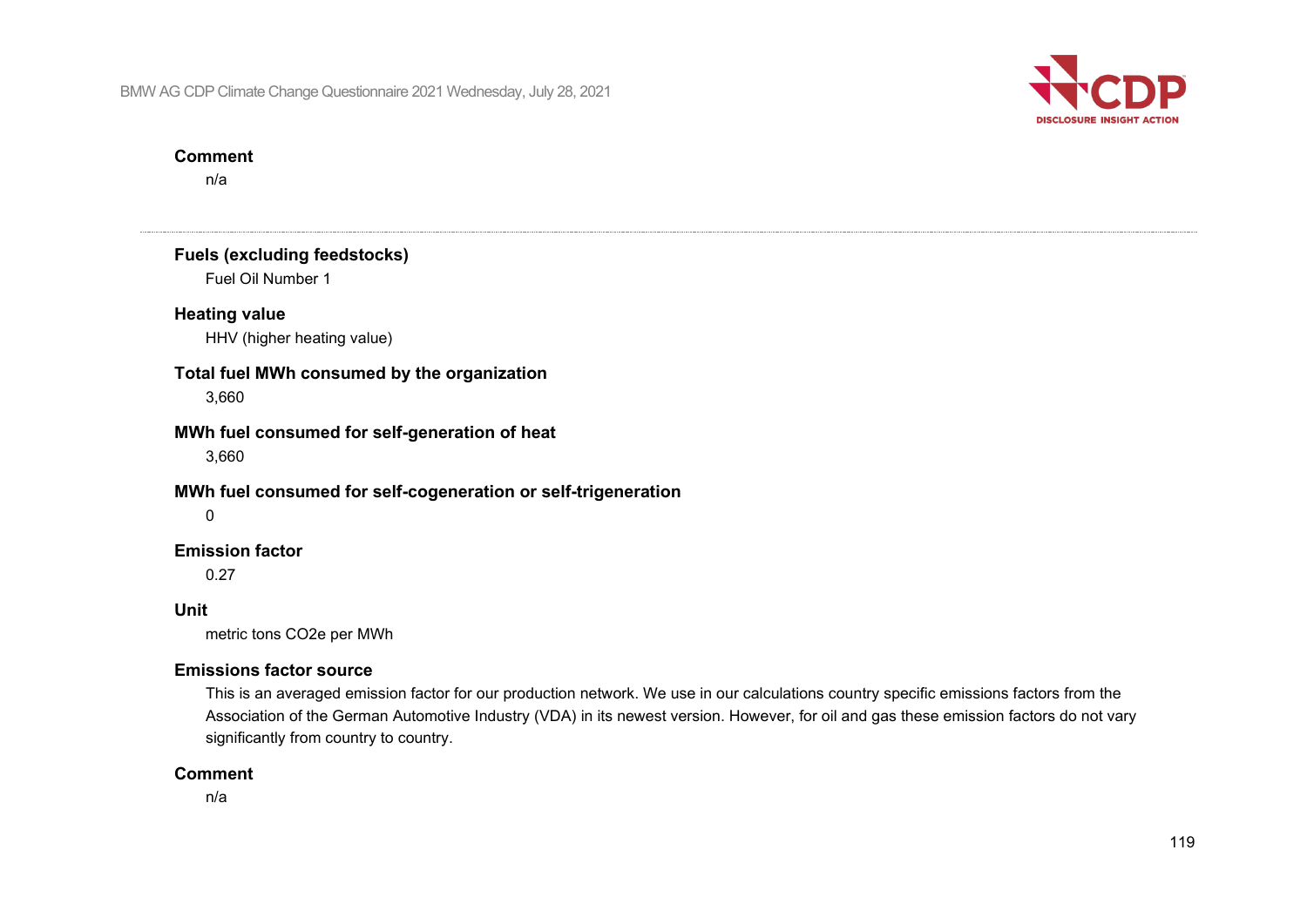

# **Fuels (excluding feedstocks)** Jet Kerosene **Heating value** HHV (higher heating value) **Total fuel MWh consumed by the organization** 6,973 **MWh fuel consumed for self-generation of heat** 6,973 **MWh fuel consumed for self-cogeneration or self-trigeneration** 0 **Emission factor** 0.07 **Unit** metric tons CO2 per GJ **Emissions factor source** Internal specification (the emission factor depends e.g. on the fuel quality and therefore has to be specified).

#### **Comment**

n/a

**Fuels (excluding feedstocks)**

Wood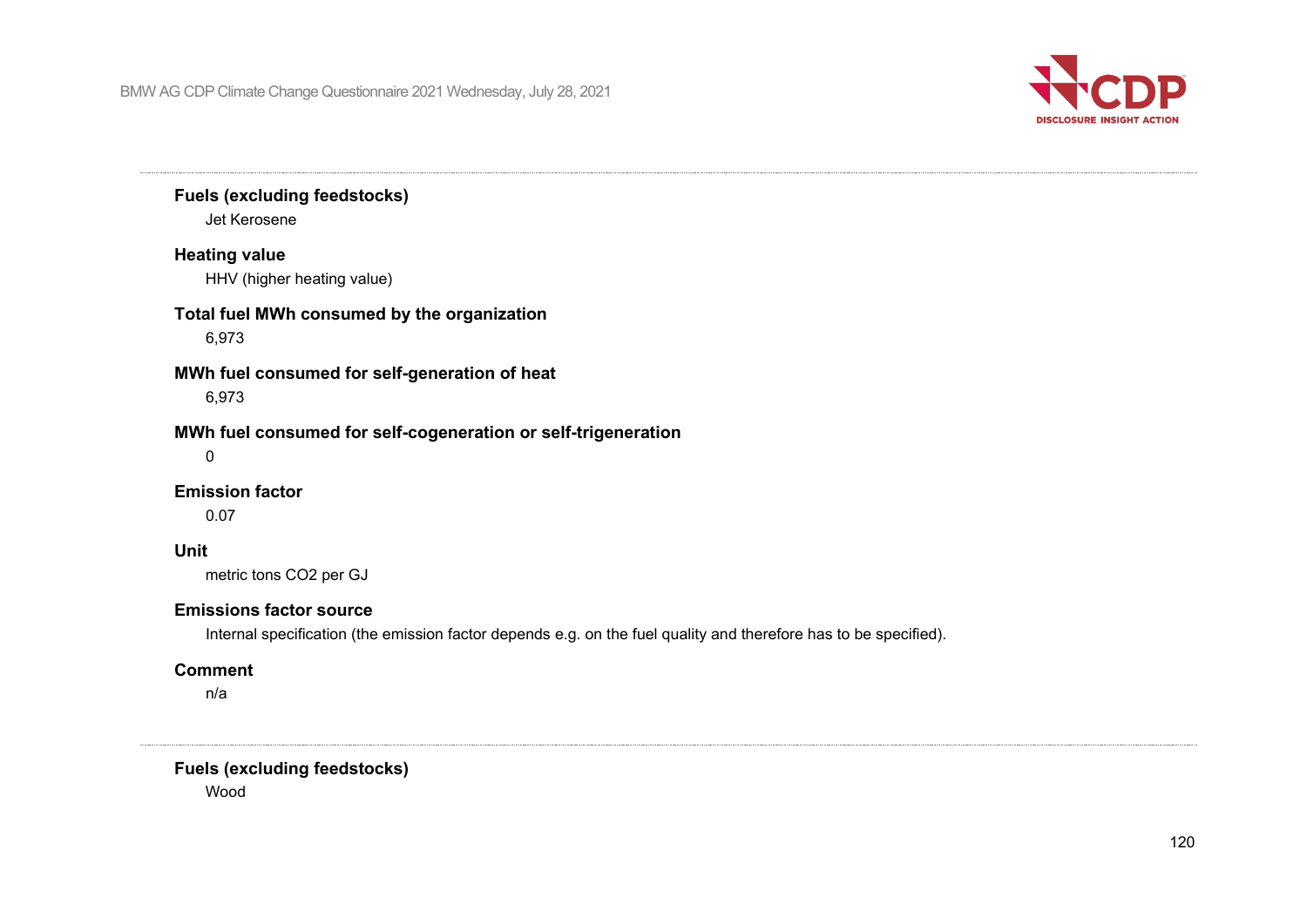

#### **Heating value**

HHV (higher heating value)

**Total fuel MWh consumed by the organization** 56

**MWh fuel consumed for self-generation of heat** 56

**MWh fuel consumed for self-cogeneration or self-trigeneration**

 $\Omega$ 

#### **Emission factor**

0

#### **Unit**

metric tons CO2 per MWh

#### **Emissions factor source**

We use in our calculations the emissions factor for biomass as given in the latest version of the Association of the German Automotive Industry (VDA) emissions factors.

#### **Comment**

n/a

# **C8.2d**

**(C8.2d) Provide details on the electricity, heat, steam, and cooling your organization has generated and consumed in the reporting** 

**year.**

| <b>Total Gross</b> | Generation that is consumed by Gross generation from |                         | <b>Generation from renewable sources that is</b> |
|--------------------|------------------------------------------------------|-------------------------|--------------------------------------------------|
|                    | generation (MWh) the organizati <u>on (MWh)</u>      | renewable sources (MWh) | consumed by the organization (MWh)               |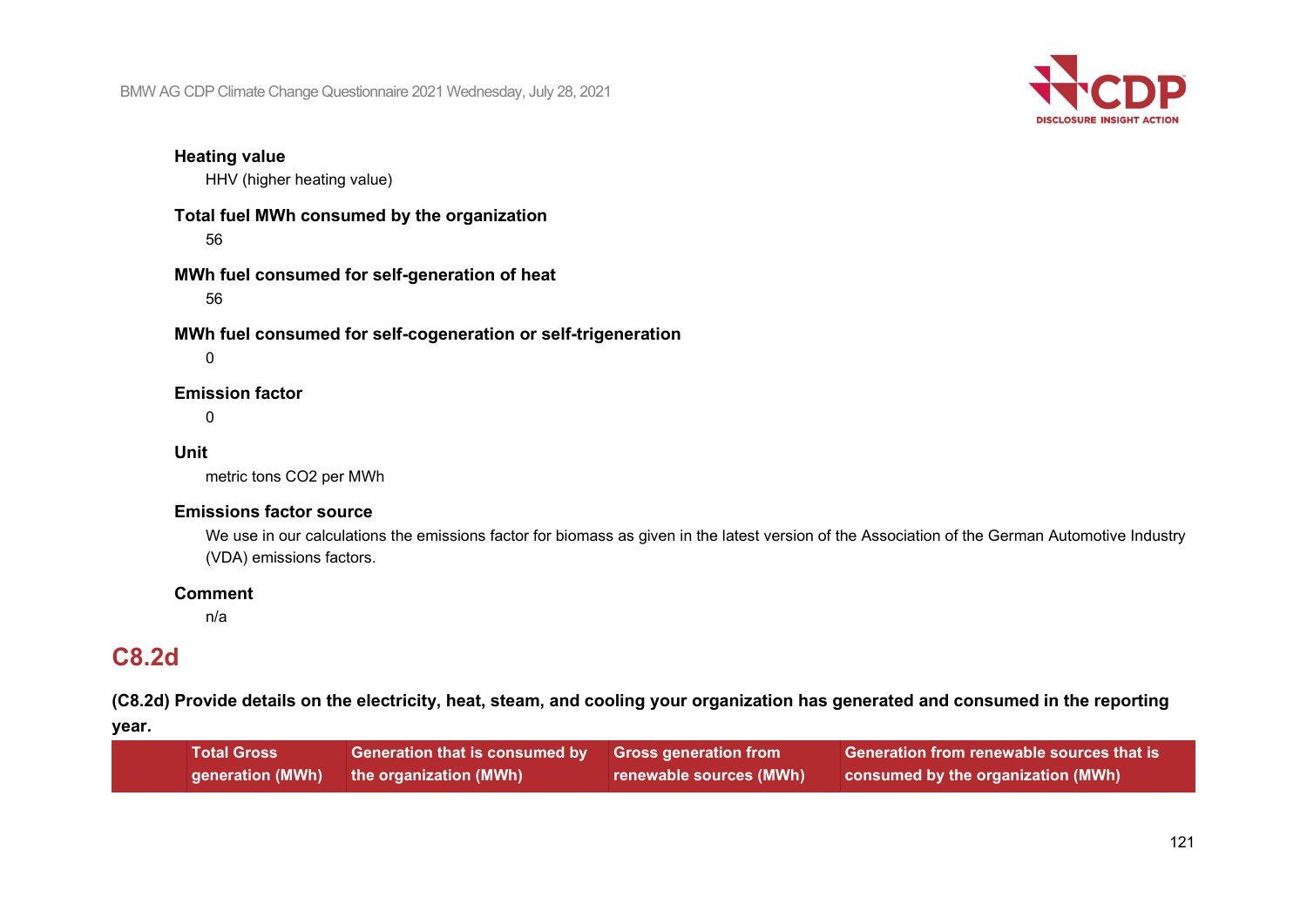

| Electricity $581,130$ |           | 581,130   | 57,510 | 57,510 |
|-----------------------|-----------|-----------|--------|--------|
| Heat                  | 2,186,589 | 2,186,589 | 72,708 | 72,708 |
| Steam                 | l 0       |           |        |        |
| Cooling               |           |           |        |        |

# **C8.2e**

**(C8.2e) Provide details on the electricity, heat, steam, and/or cooling amounts that were accounted for at a zero emission factor in the market-based Scope 2 figure reported in C6.3.**

### **Sourcing method**

Unbundled energy attribute certificates, Guarantees of Origin

#### **Low-carbon technology type**

Other, please specify

Green electricity mix from solar, wind, hydropower, biomass and landfill gas

#### **Country/area of consumption of low-carbon electricity, heat, steam or cooling**

Austria

#### **MWh consumed accounted for at a zero emission factor**

155,376

#### **Comment**

In Austria, BMW Group purchased guarantees of origin for 155,376 MWh of 100 % green electricity. Verbund AG is the electricity supplier for our engine plant in Steyr (Austria). In Steyr 100 % of electricity purchased is from renewable sources.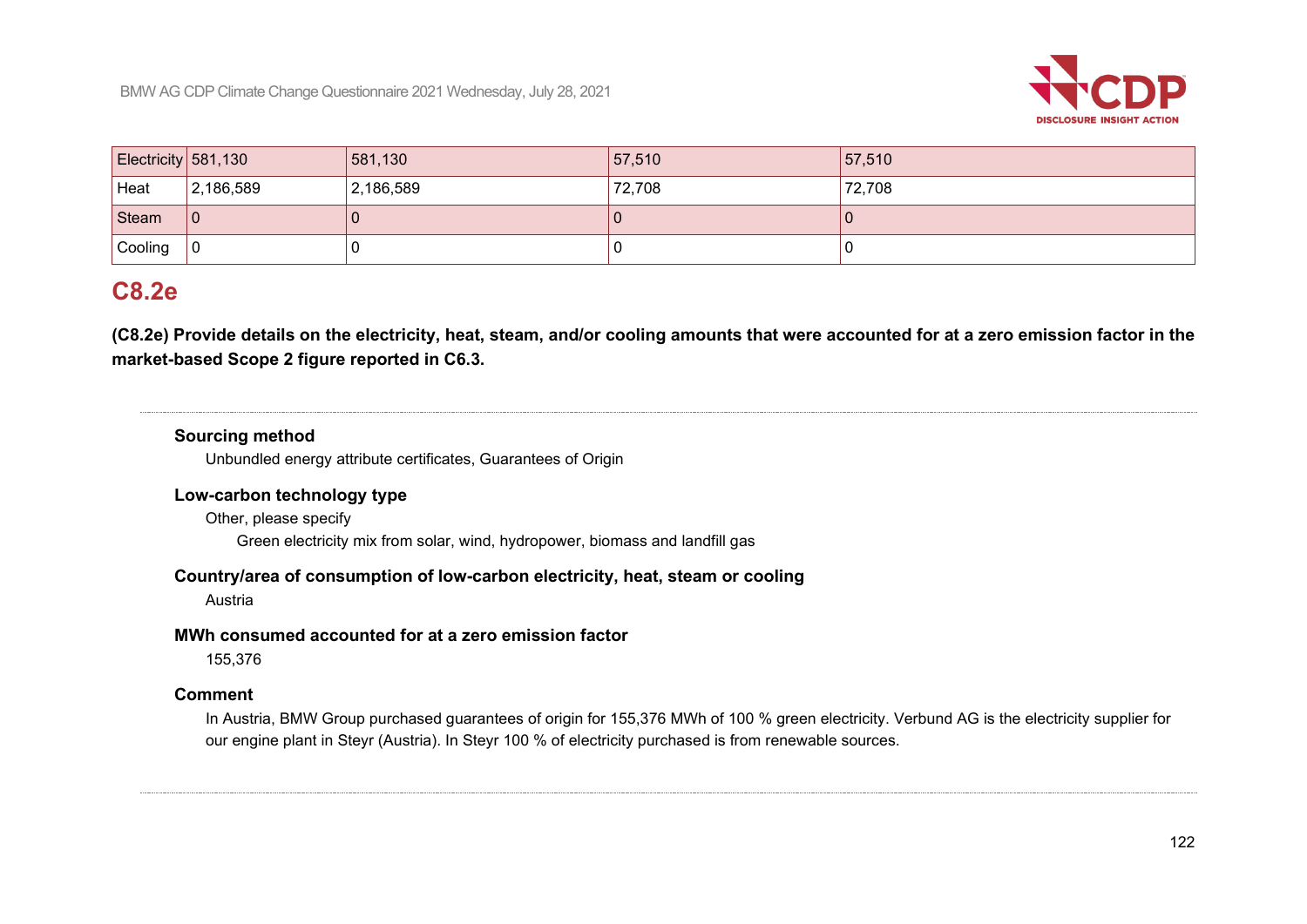

#### **Sourcing method**

Heat/steam/cooling supply agreement

### **Low-carbon technology type**

Biomass

# **Country/area of consumption of low-carbon electricity, heat, steam or cooling**

Austria

#### **MWh consumed accounted for at a zero emission factor**

31,658

#### **Comment**

Fernwärme Steyr GmBH contractually guarantees to distribute heat generated to 100 % from the Biomass-KWK-Power Plant of Bioenergie Steyer, Ramingsdorf, to the BMW AG. In 2020 the heat distributed amounted to 31,658 MWh.

### **Sourcing method**

Unbundled energy attribute certificates, International REC Standard (I-RECs)

### **Low-carbon technology type**

Wind

## **Country/area of consumption of low-carbon electricity, heat, steam or cooling**

Brazil

### **MWh consumed accounted for at a zero emission factor**

18,025

### **Comment**

In Brazil for our production sites in Araquari we purchased and redeemed 18,025 MWh of I-REC standard attribute tracking certificates. This electricity was produced from wind mills.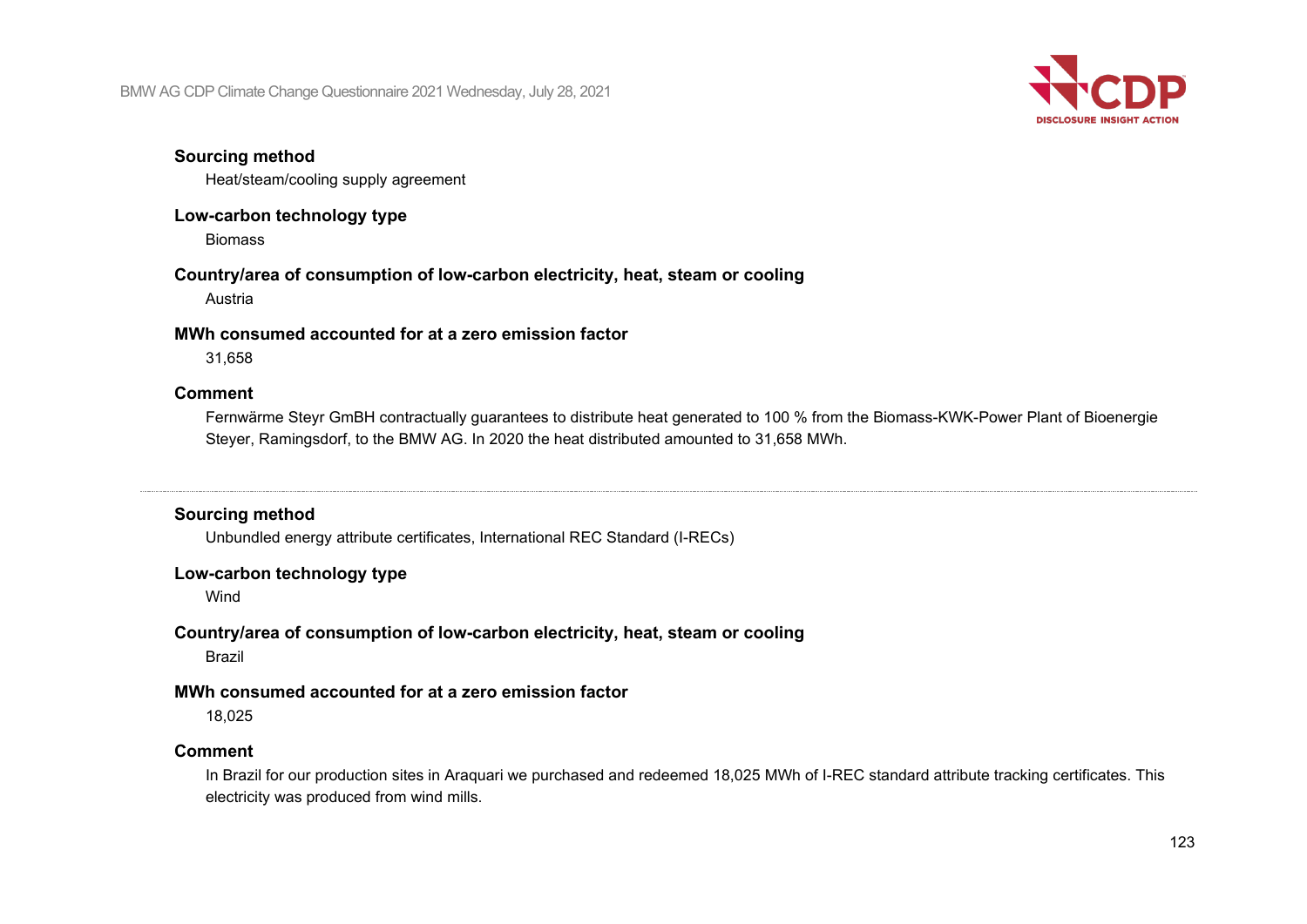

#### **Sourcing method**

Green electricity products (e.g. green tariffs) from an energy supplier, not supported by energy attribute certificates

#### **Low-carbon technology type**

Wind

#### **Country/area of consumption of low-carbon electricity, heat, steam or cooling**

China

#### **MWh consumed accounted for at a zero emission factor**

375,192

#### **Comment**

In China for our production sites in Shenyang, 375,192 MWh from green electricity products were purchased. This electricity was produced from wind mills.

### **Sourcing method**

Unbundled energy attribute certificates, International REC Standard (I-RECs)

#### **Low-carbon technology type**

Wind

### **Country/area of consumption of low-carbon electricity, heat, steam or cooling**

China

#### **MWh consumed accounted for at a zero emission factor**

139,054

#### **Comment**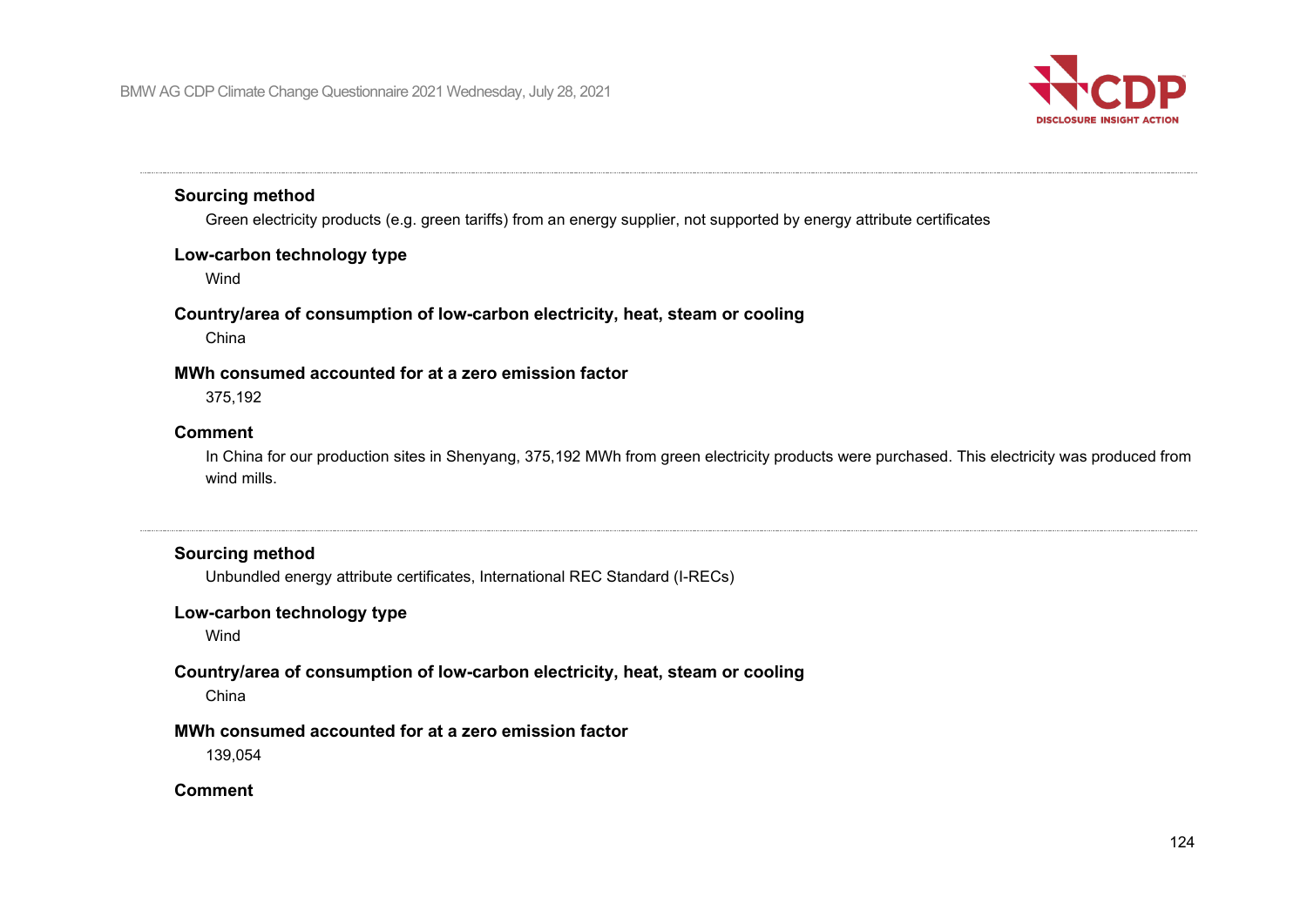

In China for our production sites in Shenyang Unbundled energy attribute certificates, International REC Standard (I-RECs) has been signed to deliver 139,054 MWh produced from wind mills.

#### **Sourcing method**

Power purchase agreement (PPA) with on-site/off-site generator owned by a third party with no grid transfers (direct line)

#### **Low-carbon technology type**

Wind

#### **Country/area of consumption of low-carbon electricity, heat, steam or cooling**

**Germany** 

#### **MWh consumed accounted for at a zero emission factor**

26,510

#### **Comment**

Electricity from four on-site wind turbines is directly used in the Leipzig plant in Germany. In 2020 the wind turbines produced 26,510 MWh of electricity.

#### **Sourcing method**

Power purchase agreement (PPA) with a grid-connected generator with energy attribute certificates

#### **Low-carbon technology type**

Wind

### **Country/area of consumption of low-carbon electricity, heat, steam or cooling**

Germany

#### **MWh consumed accounted for at a zero emission factor**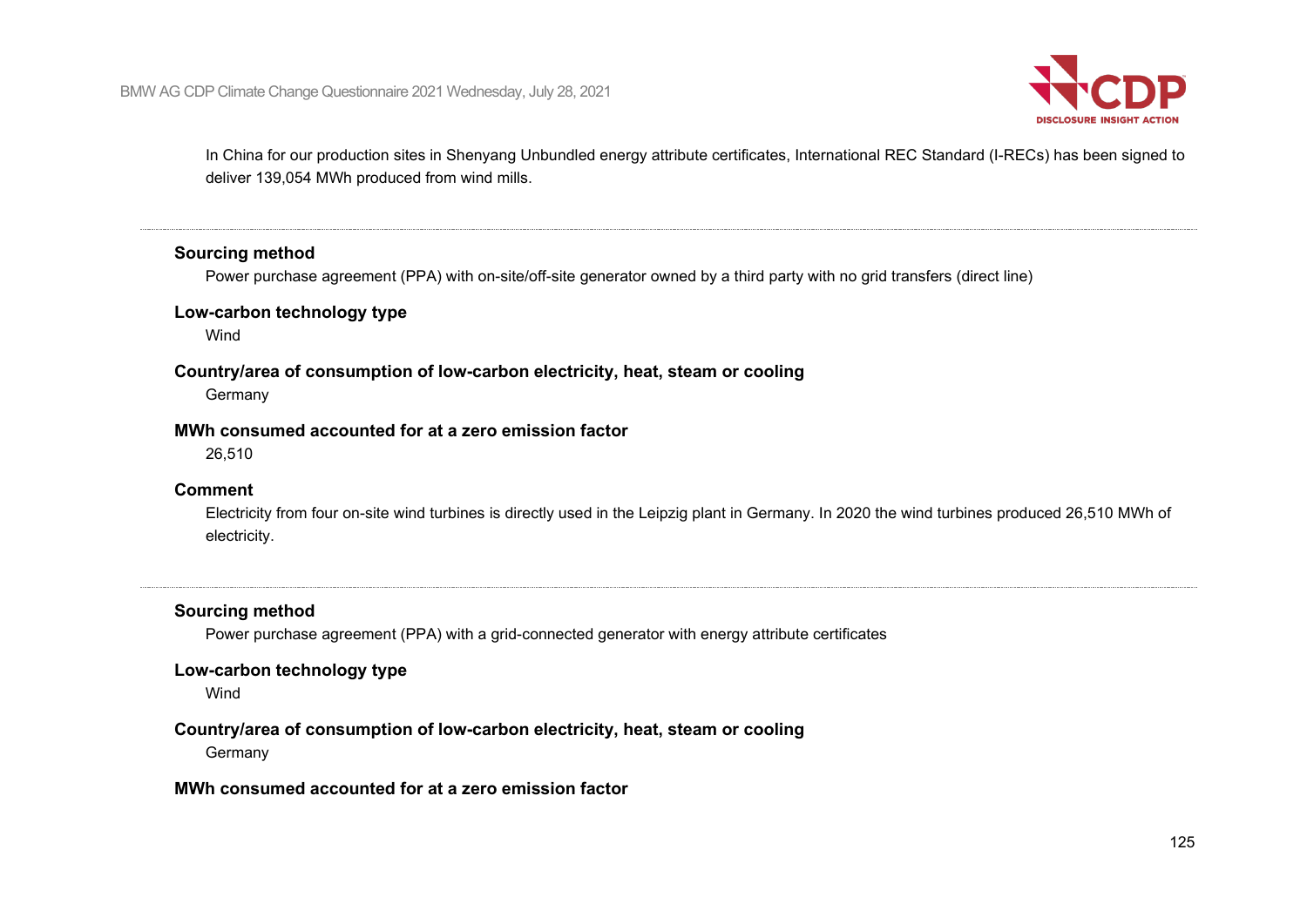

181,562

#### **Comment**

In Germany, BMW Group purchased power purchase agreement (PPA) with a grid-connected generator with energy attribute certificates for 181,562 MWh of 100 % green electricity.

#### **Sourcing method**

Unbundled energy attribute certificates, Guarantees of Origin

#### **Low-carbon technology type**

Other, please specify Green electricity mix from solar, wind, hydropower, biomass and landfill gas

#### **Country/area of consumption of low-carbon electricity, heat, steam or cooling**

Germany

#### **MWh consumed accounted for at a zero emission factor**

663,865

#### **Comment**

In Germany, BMW Group purchased guarantees of origin for 663,865 MWh of 100 % green electricity. RWE, the balance group manager in Germany, delivers electricity to the BMW Group locations in Germany.

#### **Sourcing method**

Heat/steam/cooling supply agreement

#### **Low-carbon technology type**

Other, please specify Düker drainage pipe systems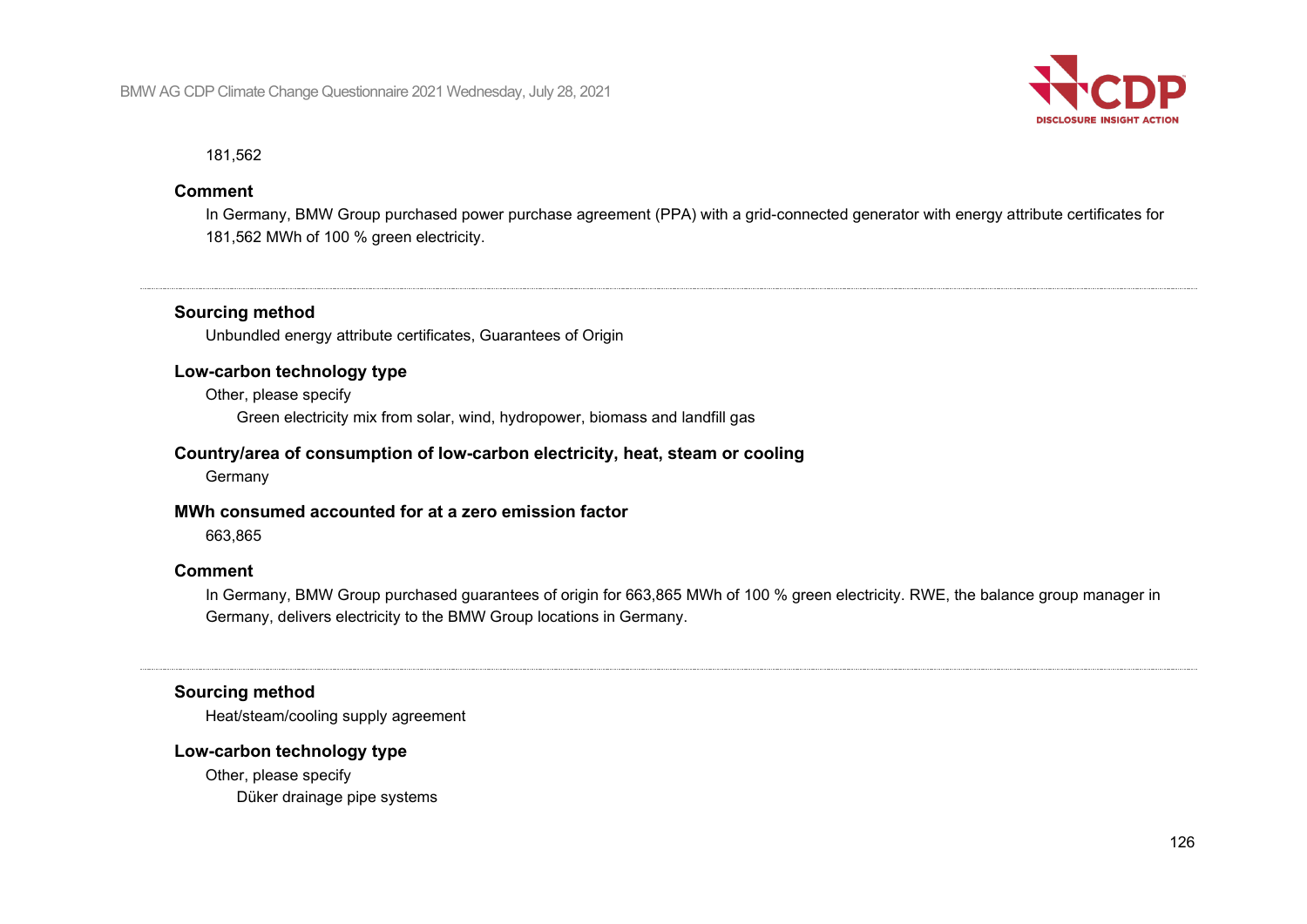

# **Country/area of consumption of low-carbon electricity, heat, steam or cooling**

Germany

#### **MWh consumed accounted for at a zero emission factor**

1,113

#### **Comment**

A total amount of 1,113 MWh of community cooling is delivered from Stadtwerke Munich (municipal utilities) to the Central Administration & Research and Innovation Center (FIZ), using near surface ground water.

#### **Sourcing method**

Unbundled energy attribute certificates, International REC Standard (I-RECs)

#### **Low-carbon technology type**

Other, please specify Green electricity mix from solar, wind, hydropower, biomass and landfill gas

### **Country/area of consumption of low-carbon electricity, heat, steam or cooling**

India

#### **MWh consumed accounted for at a zero emission factor**

1,595

### **Comment**

In India, BMW Group purchased unbundled energy attribute certificates, International REC Standard (I-RECs) for 1,595 MWh of 100 % green electricity.

## **Sourcing method**

Power purchase agreement (PPA) with a grid-connected generator with energy attribute certificates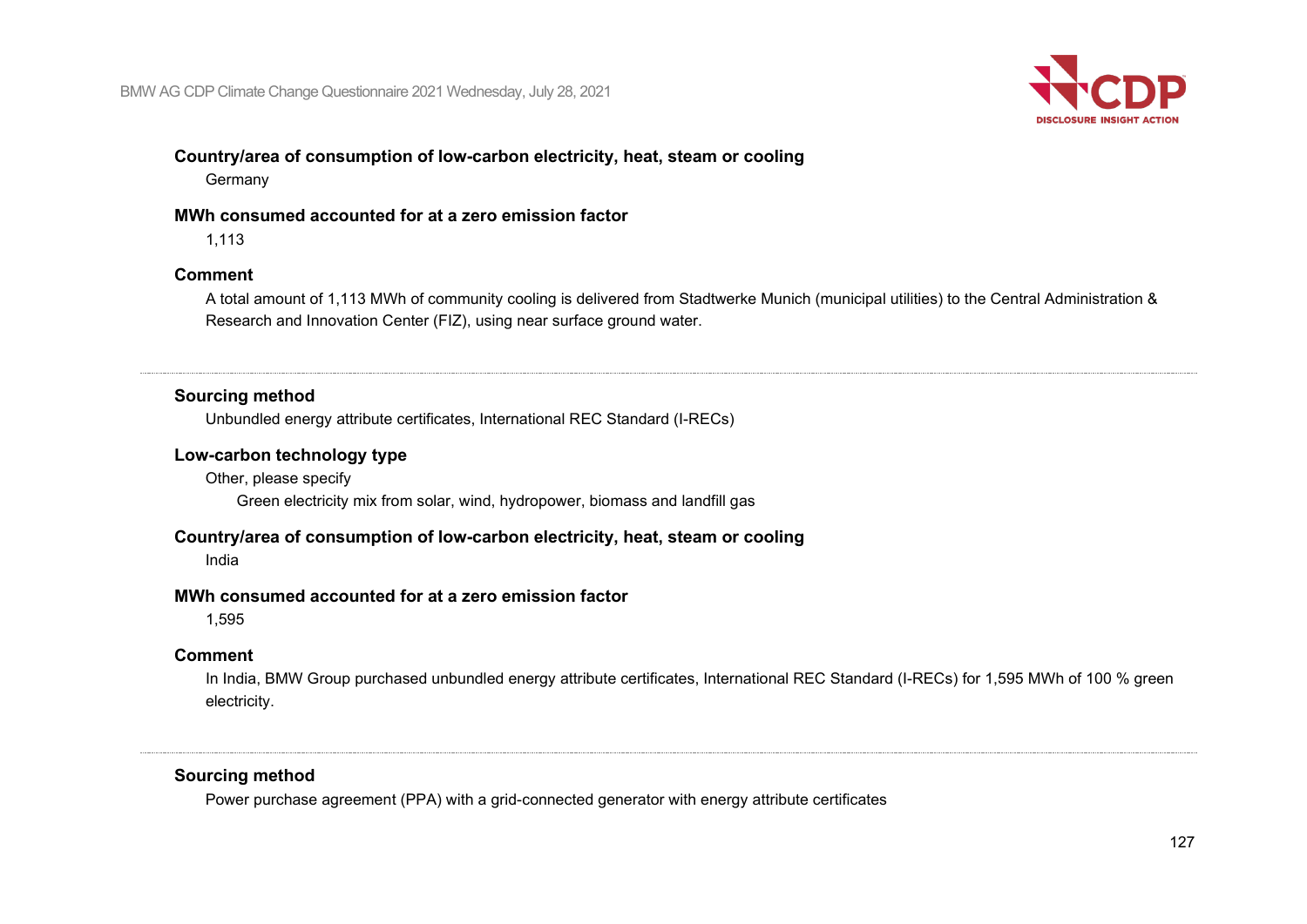

#### **Low-carbon technology type**

Solar

#### **Country/area of consumption of low-carbon electricity, heat, steam or cooling** Mexico

#### **MWh consumed accounted for at a zero emission factor**

5,314

#### **Comment**

In Mexico, BMW Group purchased power purchase agreement (PPA) with a grid-connected generator with energy attribute certificates for 5,314 MWh of 100 % green electricity.

#### **Sourcing method**

Green electricity products (e.g. green tariffs) from an energy supplier, not supported by energy attribute certificates

### **Low-carbon technology type**

Solar

#### **Country/area of consumption of low-carbon electricity, heat, steam or cooling**

Mexico

#### **MWh consumed accounted for at a zero emission factor**

67,621

#### **Comment**

In Mexiko for our production site 67,621 MWh from green electricity products were purchased. This electricity was produced from a solar farm.

**Sourcing method**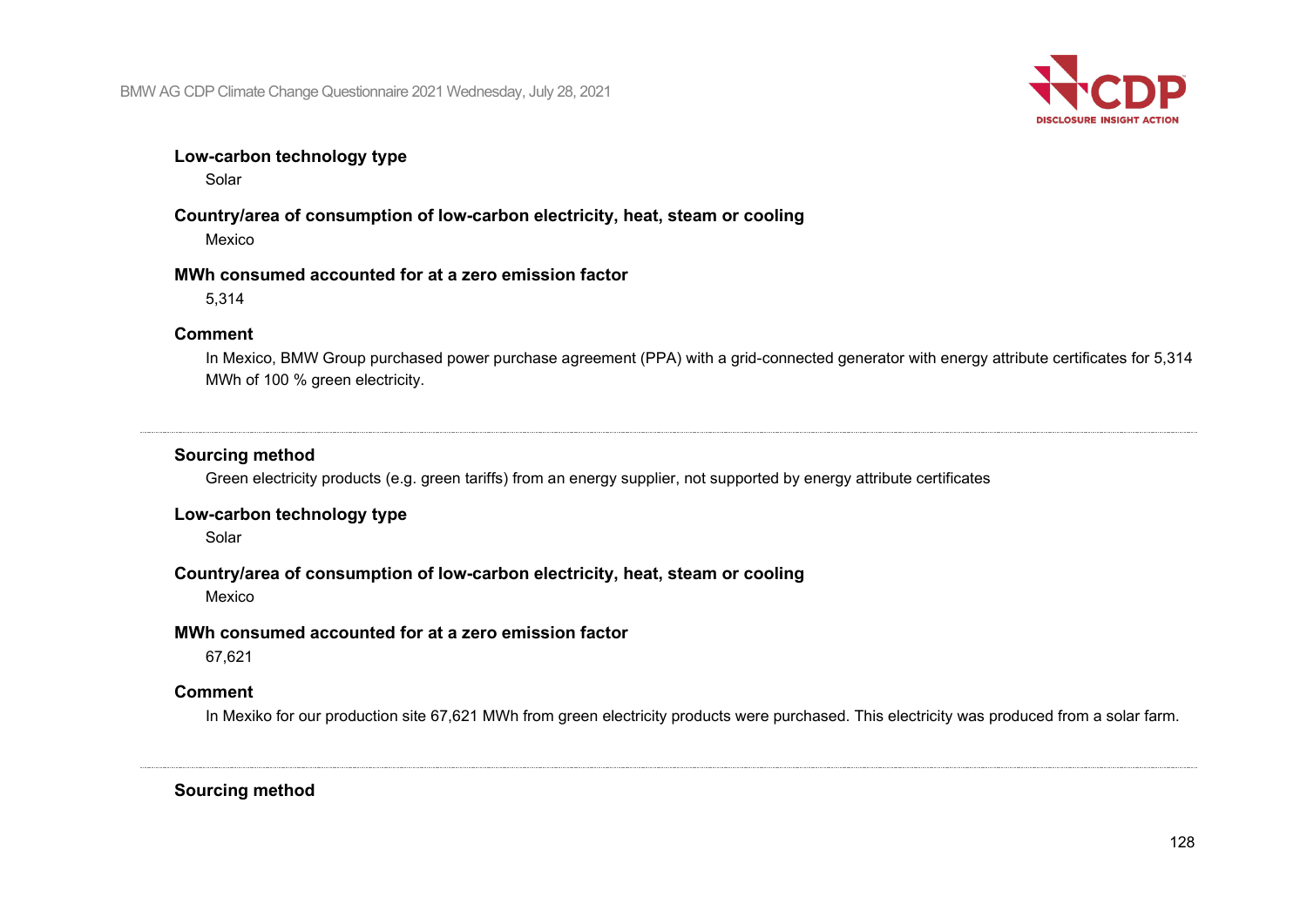

Power purchase agreement (PPA) with a grid-connected generator without energy attribute certificates

#### **Low-carbon technology type**

Biomass

#### **Country/area of consumption of low-carbon electricity, heat, steam or cooling**

South Africa

#### **MWh consumed accounted for at a zero emission factor**

10,247

#### **Comment**

In Rosslyn (South Africa) a biogas-powered twin-unit power station delivered 10,247 MWh of electricity via grid. It is operated by the new independent provider Bio2Watt. The biogas used comes from recycled waste from cattle ranches and chicken farms as well as food waste.

#### **Sourcing method**

Unbundled energy attribute certificates, International REC Standard (I-RECs)

#### **Low-carbon technology type**

Other, please specify Green electricity mix from solar, wind, hydropower, biomass and landfill gas

#### **Country/area of consumption of low-carbon electricity, heat, steam or cooling**

South Africa

#### **MWh consumed accounted for at a zero emission factor**

48,960

#### **Comment**

In South Africa, BMW Group purchased unbundled energy attribute certificates, International REC Standard (I-RECs) for 48,960 MWh of 100 % green electricity.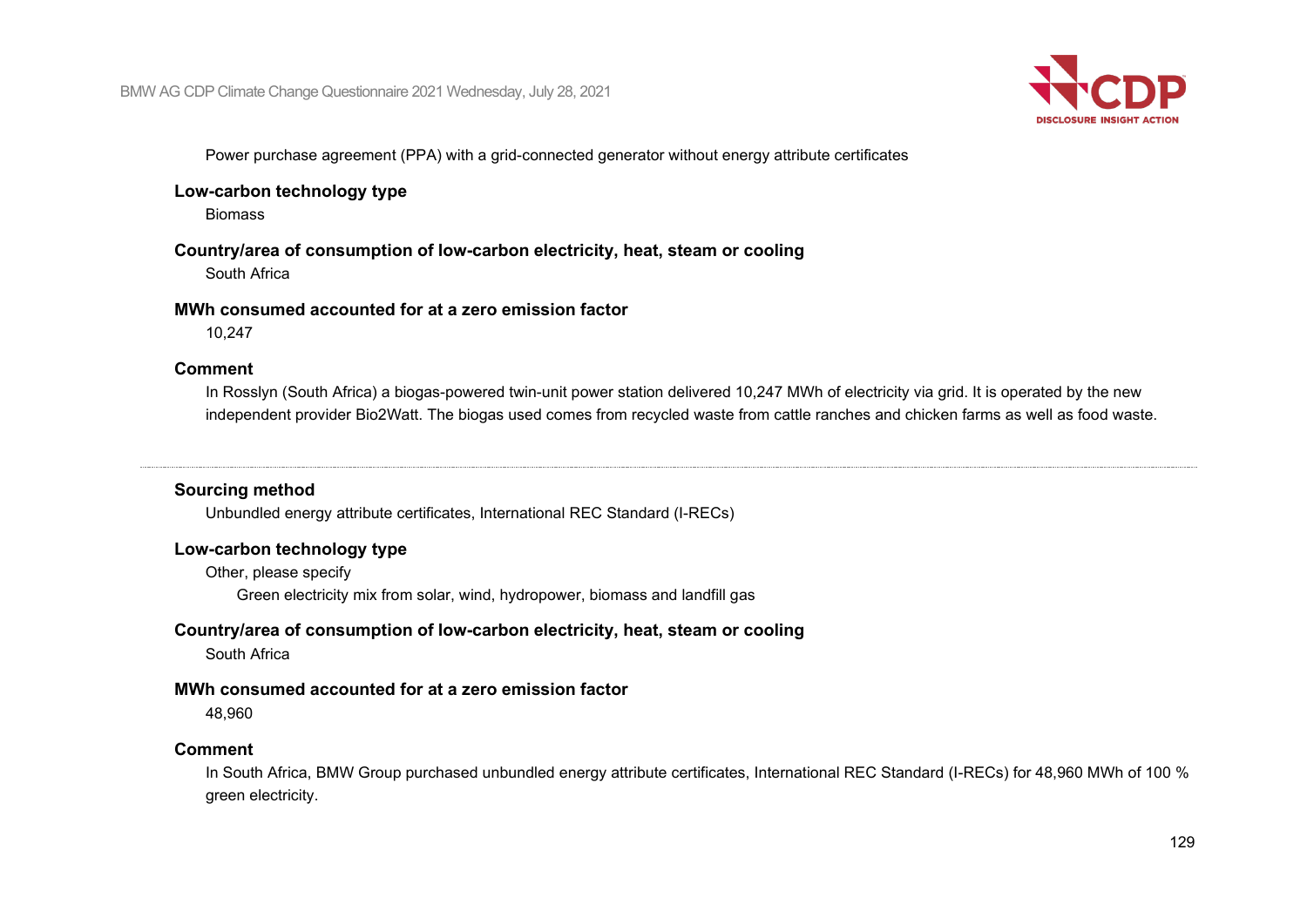

#### **Sourcing method**

Unbundled energy attribute certificates, International REC Standard (I-RECs)

#### **Low-carbon technology type**

Other, please specify

Green electricity mix from solar, wind, hydropower, biomass and landfill gas

#### **Country/area of consumption of low-carbon electricity, heat, steam or cooling**

Thailand

#### **MWh consumed accounted for at a zero emission factor**

3,899

#### **Comment**

In Thailand, BMW Group purchased unbundled energy attribute certificates, International REC Standard (I-RECs) for 3,899 MWh of 100 % green electricity.

#### **Sourcing method**

Green electricity products (e.g. green tariffs) from an energy supplier, not supported by energy attribute certificates

#### **Low-carbon technology type**

Other, please specify Green electricity mix from solar, wind, hydropower, biomass and landfill gas

#### **Country/area of consumption of low-carbon electricity, heat, steam or cooling**

United Kingdom of Great Britain and Northern Ireland

#### **MWh consumed accounted for at a zero emission factor**

182,267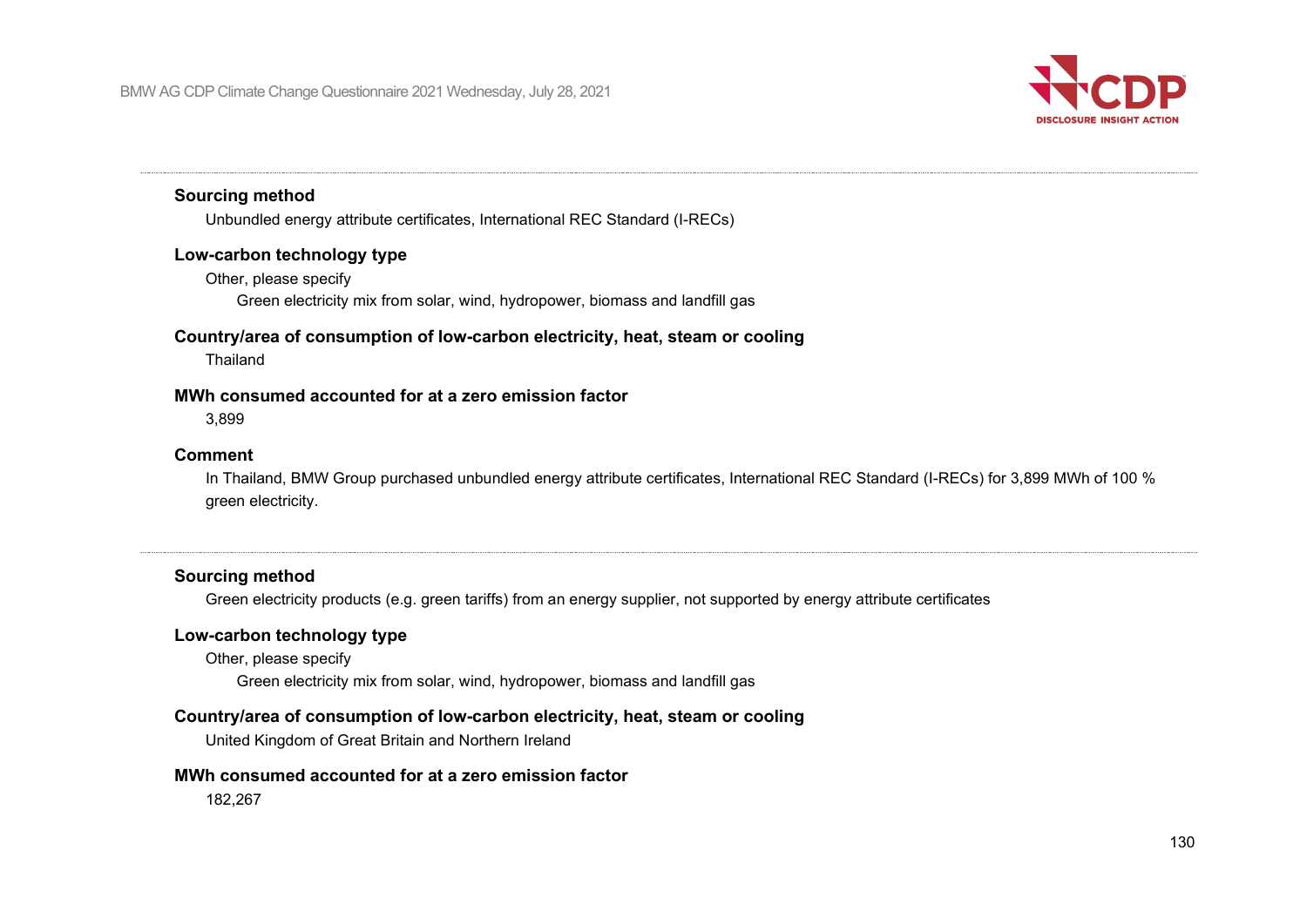

#### **Comment**

In UK, BMW Group purchased guarantees of origin for 182,267 MWh of 100 % green electricity. In UK Engie delivered BMW Group with 100 % renewable electricity backed by Renewable Energy Guarantees of Origin (REGOs).

#### **Sourcing method**

Unbundled energy attribute certificates, Renewable Energy Certificates (RECs)

#### **Low-carbon technology type**

Other, please specify Green electricity mix from solar, wind, hydropower, biomass and landfill gas

#### **Country/area of consumption of low-carbon electricity, heat, steam or cooling**

United States of America

#### **MWh consumed accounted for at a zero emission factor**

275,411

#### **Comment**

In the USA, BMW Group purchased guarantees of origin for 275,411 MWh of 100 % green electricity.

# **C-TO8.5**

**(C-TO8.5) Provide any efficiency metrics that are appropriate for your organization's transport products and/or services.**

**Activity** Light Duty Vehicles (LDV)

# **Metric figure**

2.12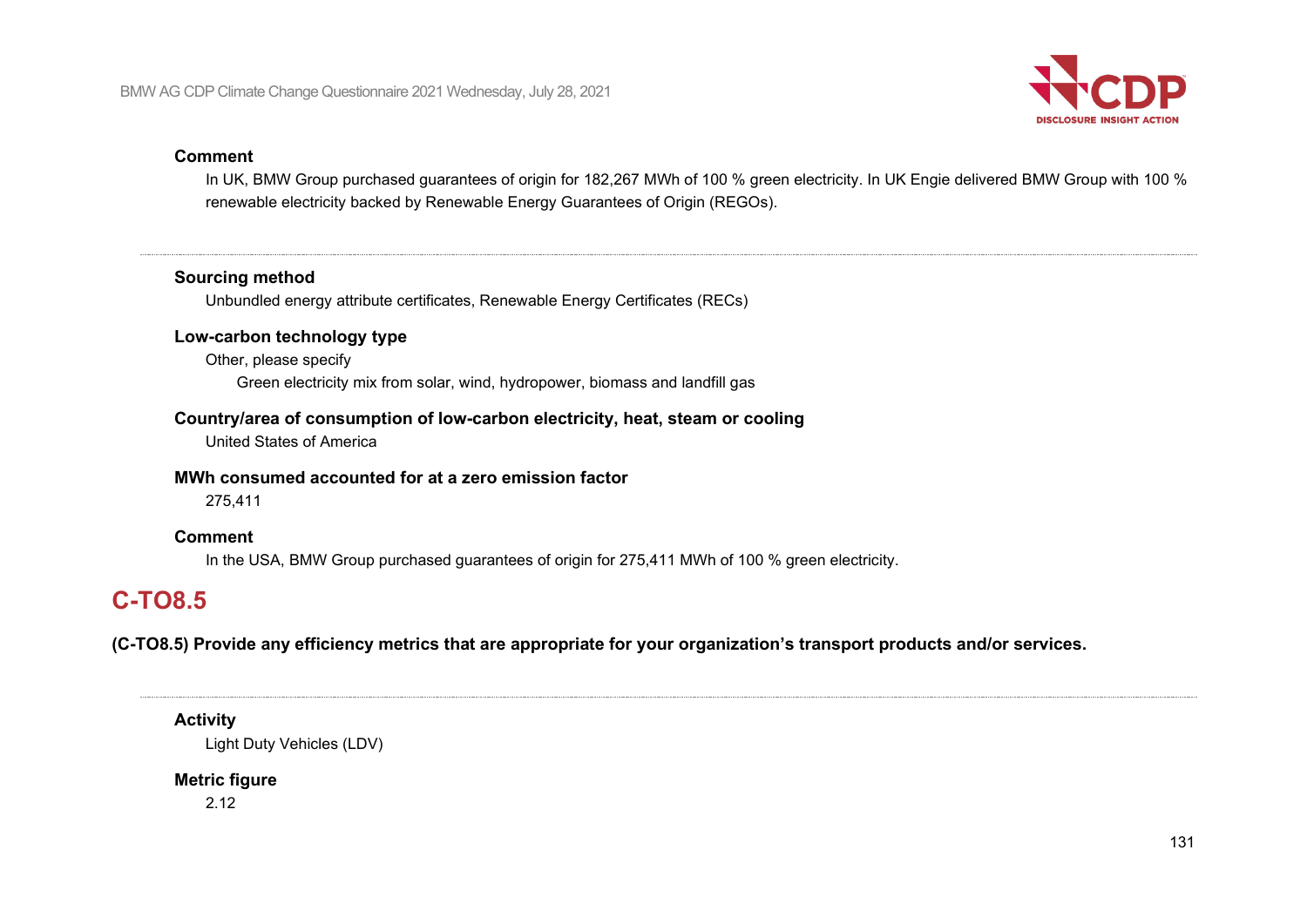

**Metric numerator** MWh

**Metric denominator** Production: Vehicle

**Metric numerator: Unit total** 4,437,661

**Metric denominator: Unit total** 2,094,224

**% change from previous year** 3.9

#### **Please explain**

The metric numerator is given by the energy consumption for production of the vehicles in the BMW Group production network in 2020 of 4,437,661 MWh. This metric measures the energy efficiency of the BMW Group production technologies which is why we subtracted the losses of our own combined heat and power plant installations. The metric denominator is given by 2,094,224 vehicles produced in the BMW Group owned facilities. The metric is then calculated by dividing the energy value from the production sites with the production volume. This results in 2.12 MWh per vehicle produced. The pandemic-related interruption of production at most BMW Group plants had a significant impact on energy consumption per vehicle. Although the BMW Group's energy consumption fell in absolute terms during the pandemic, energy efficiency was negatively impacted by lower unit volumes and not least also by hygiene measures such as the requirement to increase the frequency of ventilation. Therefore, the BMW Group's specific energy consumption for vehicle production in 2020 rose by 3.9 % to 2.12 MWh compared to the previous year with 2.04 MWh per vehicle produced. Nevertheless, in 2020 we implemented e.g. 156 single measures to improve energy efficiency of existing processes / technologies (e.g. paint shops).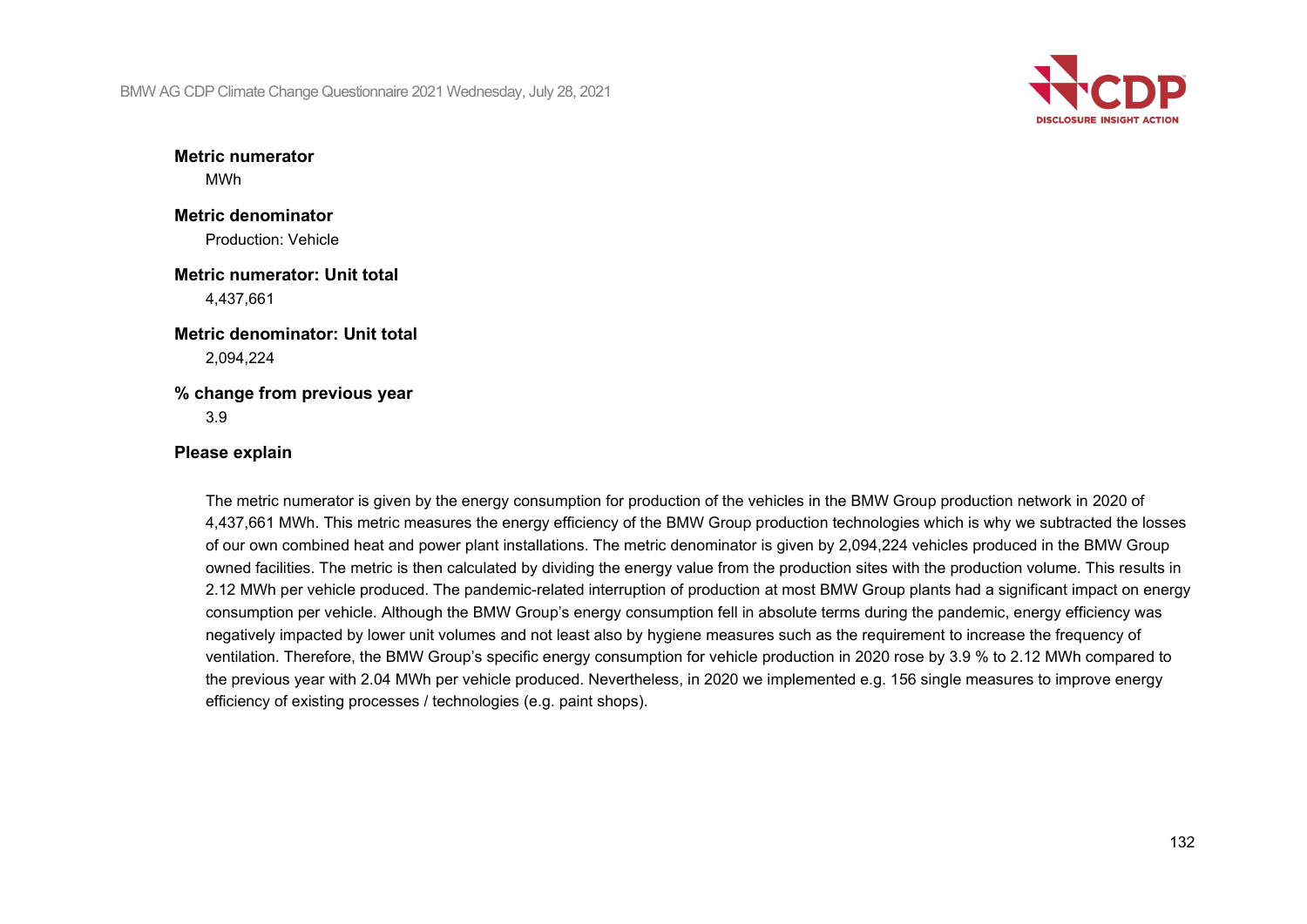

# **C9. Additional metrics**

# **C9.1**

**(C9.1) Provide any additional climate-related metrics relevant to your business.**

# **C-TO9.3/C-TS9.3**

**(C-TO9.3/C-TS9.3) Provide tracking metrics for the implementation of low-carbon transport technology over the reporting year.**

### **Activity**

Light Duty Vehicles (LDV)

### **Metric**

Sales

### **Technology**

Other, please specify Number of PHEVs and BEVs (xEVs)

#### **Metric figure**

192,662

### **Metric unit**

Units

### **Explanation**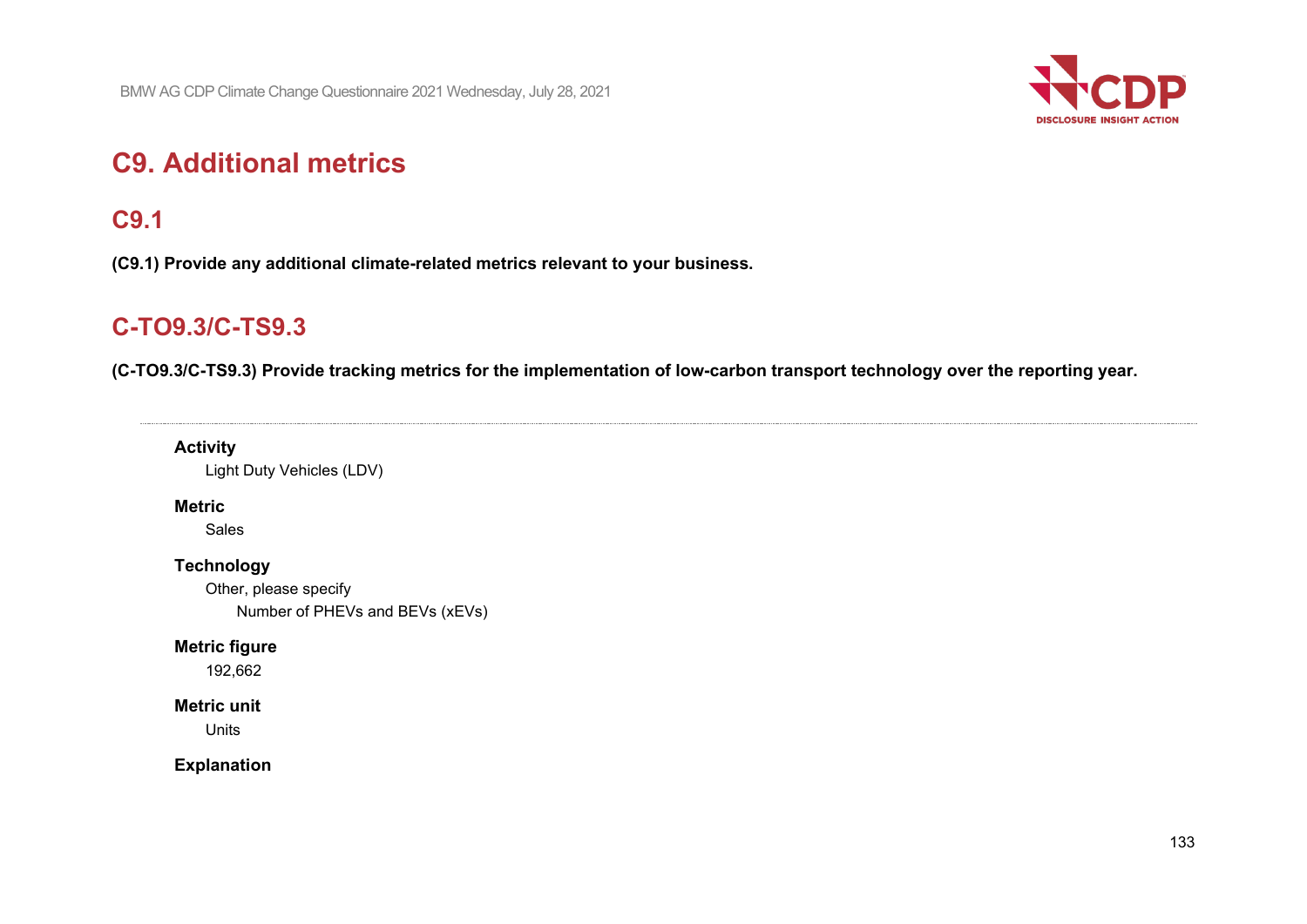

It is our goal to create solutions and innovations that inspire our customers. Our BMW Group Strategy is the path to the Group's success over the long-term. It provides a roadmap for our transformation towards sustainable and digital mobility. Our future is electric. The BMW Group develops electric vehicles that combine the advantages of sustainable mobility with a new driving experience for customers. With 2 new BEV and 11 new PHEV models launched in 2020, our vehicle portfolio in 2020 included 20 electrified models in various segments, thereof 3 BEV and 17 PHEV models offered in a total of 95 markets worldwide. In 2020, we sold 192,662 electrified vehicles worldwide (BEVs: 44,541; PHEVs: 148,121), about 8.3 % of our total sale volume and a further increase in electrified volume by 31.8 % compared to 2019. And we led e.g. the global PHEV sales since 2017 – and not just the premium segment. Two more BEV models will be available from 2021 and by 2023, we will offer a total of 25 electrified models, more than half of them pure electric. This means electric drivetrains for many high-volume models.

We reached our aim to sell half a million electrified BMWs and MINIs on the roads by the end of 2019 and we set ourselves further ambitious targets: by 2025, the proportion of electrified vehicles in the total deliveries is to rise to at least 25 %. By 2030, we plan to have delivered at least seven million electrified vehicles.

# **C-CE9.6/C-CG9.6/C-CH9.6/C-CN9.6/C-CO9.6/C-EU9.6/C-MM9.6/C-OG9.6/C-RE9.6/C-ST9.6/C-TO9.6/C-TS9.6**

**(C-CE9.6/C-CG9.6/C-CH9.6/C-CN9.6/C-CO9.6/C-EU9.6/C-MM9.6/C-OG9.6/C-RE9.6/C-ST9.6/C-TO9.6/C-TS9.6) Does your organization invest in research and development (R&D) of low-carbon products or services related to your sector activities?**

|       | Investment in low-carbon R&D | Comment∖ |
|-------|------------------------------|----------|
| Row : | Yes                          |          |

# **C-TO9.6a/C-TS9.6a**

**(C-TO9.6a/C-TS9.6a) Provide details of your organization's investments in low-carbon R&D for transport-related activities over the last three years.**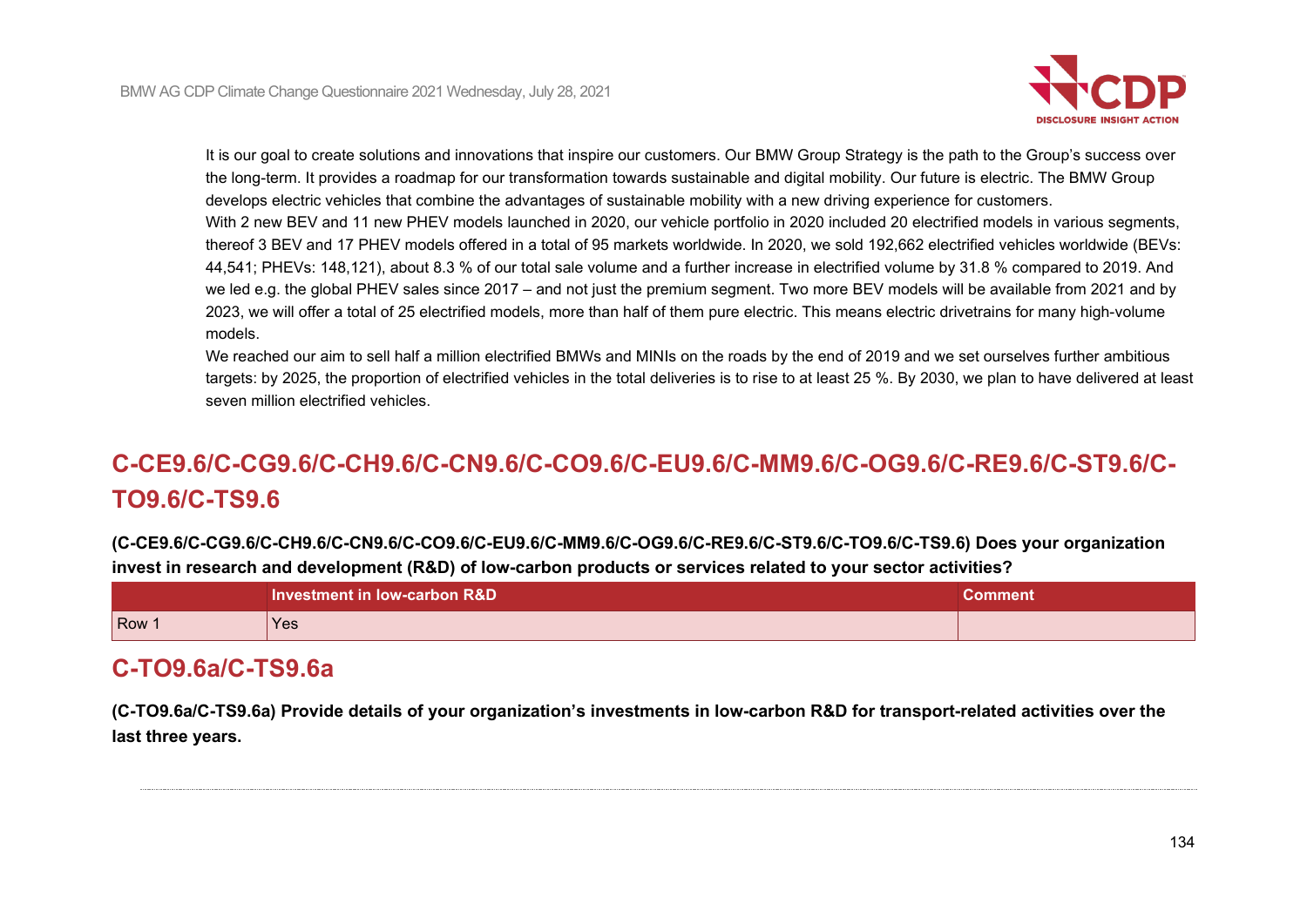

#### **Activity**

Light Duty Vehicles (LDV)

## **Technology area**

Other, please specify drivetrain, electrification, services

#### **Stage of development in the reporting year**

Large scale commercial deployment

# **Average % of total R&D investment over the last 3 years**

61-80%

#### **R&D investment figure in the reporting year (optional)**

6,279,000,000

#### **Comment**

According to CDP, low carbon investments contribute to ensure that the global average temperature increase above preindustrial level stays below 2°C. In the transition phase efficiency increase in parallel to alternative technologies are needed to achieve this. Our R&D expenditures in 2020 were EUR 6.3 billion (2019: EUR 6.4 billion, 2018: EUR 6.9 billion) to develop models with further increased efficiency, PHEVs, BEVs and mobility services. Part of it goes into the further development of Efficient Dynamics (ED) technologies which are standard in our cars. These include efficient engines / gearboxes, light-weight design, ECO PRO mode, proactive driving assistant or Auto Start Stop function and energy recovery. E.g. the first models with 48-volt technology were launched in 2019. Continuing in 2020 the mild hybrid technology with latest engine technology and a 48-volt electrical system is gradually rolled out for our diesel and petrol engines to increase the recovery potential to achieve a CO2 reduction of 5-7 %. We develop scalable modular electric construction kits to be able to fit all model series with any type of drivetrain. All our brands will gradually be electrified. With 2 BEV and 11 PHEV models launched in 2020, our vehicle portfolio included 20 electrified models in various segments. Two more BEV models will be available from 2021 and by 2023, we will offer a total of 25 electrified models, more than half of them pure electric. We set ourselves ambitious targets: by 2025, the proportion of electrified vehicles in the total deliveries is to rise to at least 25 %. By 2030, we plan to have delivered at least seven million electrified vehicles.

Mobility services enable sustainable mobility patterns as well as connected and automated vehicles. This includes our mobility services (e.g. SHARE NOW car-sharing), our connectivity services (e.g. PARK NOW) and digital networking BMW Connected Services. Those services help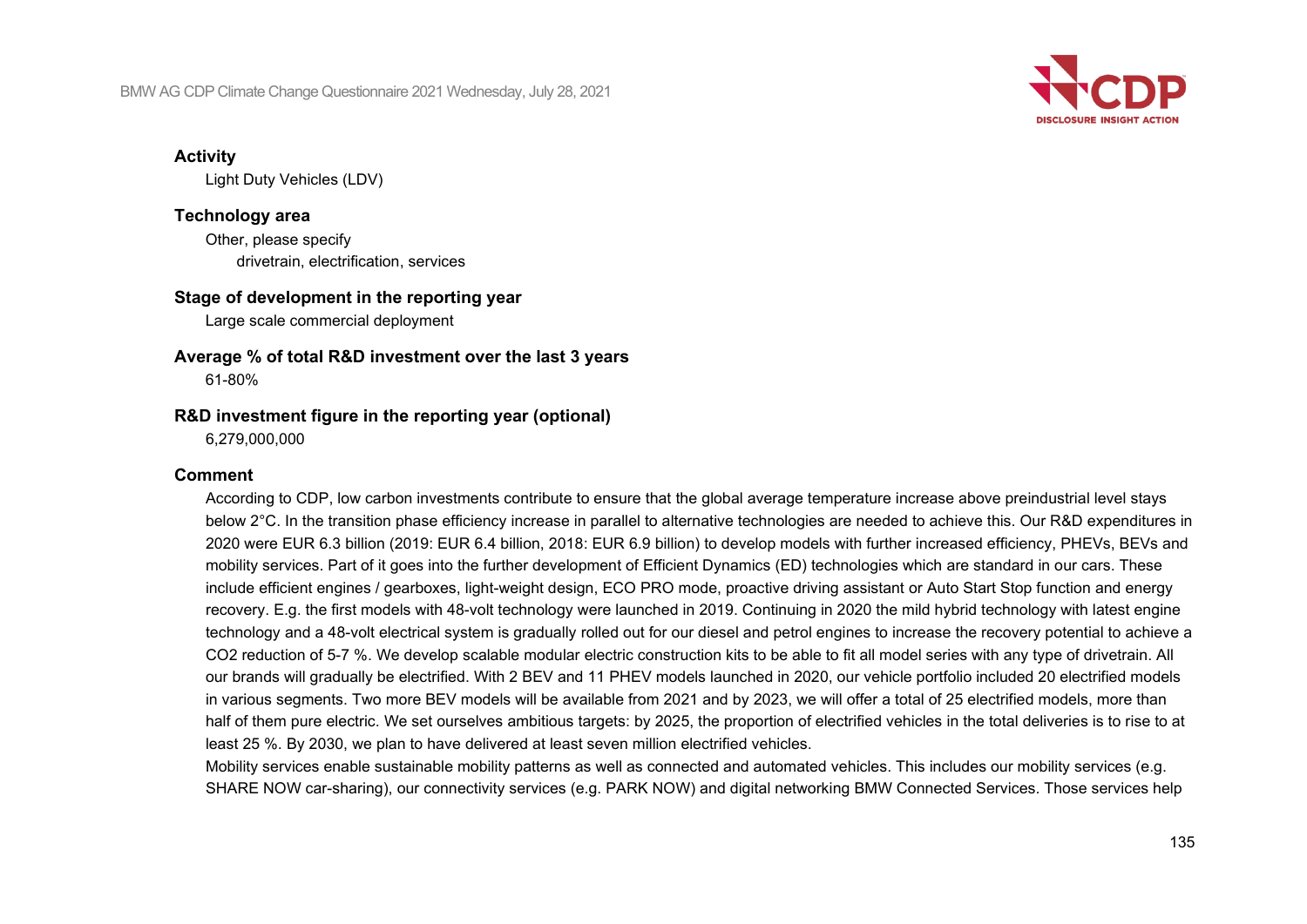

to find e.g. the most efficient routes and simplify the search for a parking place, saving a significant amount of fuel. Sustainable mobility and autonomous driving go hand in hand. We will be launching the next major step in autonomous driving in the BMW iX in 2021. Automated and digitally networked vehicles have the potential to reduce the number of accidents, traffic congestion and reduce emissions, especially when using electrification.

**Activity**

Light Duty Vehicles (LDV)

### **Technology area**

**Electrification** 

#### **Stage of development in the reporting year**

Full/commercial-scale demonstration

#### **Average % of total R&D investment over the last 3 years**

81-100%

### **R&D investment figure in the reporting year (optional)**

6,279,000,000

#### **Comment**

According to CDP, low carbon investments contribute to ensure that the global average temperature increase above preindustrial level stays below 2°C. In the transition phase efficiency increase in parallel to alternative technologies are needed to achieve this.

BMW Group invests in various ways in efficiency and new technologies, namely the investment in a new competence centre for battery cells in Munich (Germany):

To sustain our leading role in e-mobility, we concentrate all our technological expertise relating to battery cells at our battery competence centre in Munich, where we began pooling our many years of experience and comprehensive expertise in 2019. The centre aims to make advances in battery cell technology and fully penetrate production processes. BMW Group intends to substantially increase the potential range of its electrified vehicles by 2030 by continuing to develop its battery cells, modules and systems. Looking to the future, the focus will be even more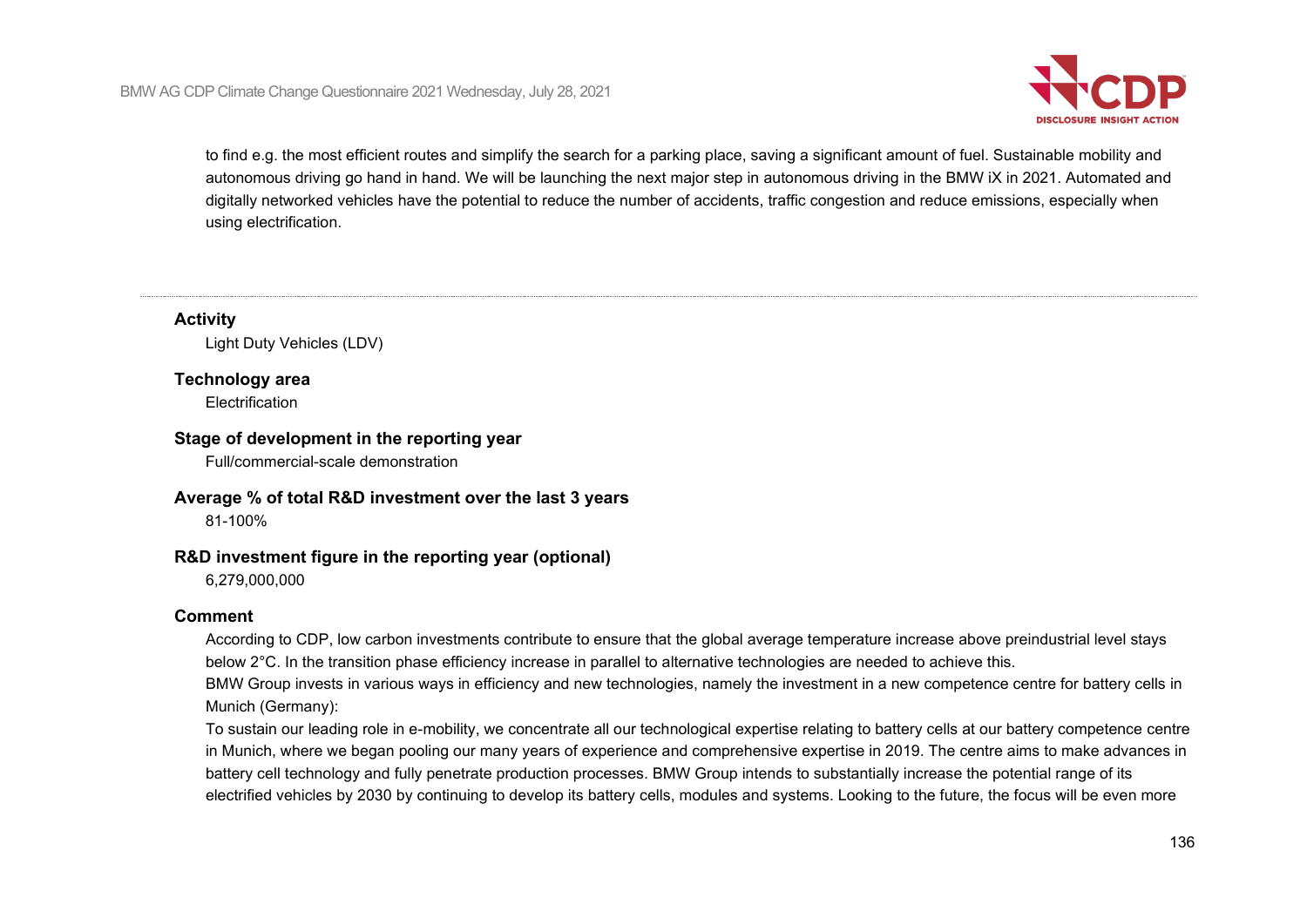

on cutting battery system costs in order to make e-mobility more profitable. The competence centre represents the entire value chain of the battery cell technology – from R&D, through to the composition and design of the battery cells to recycling. Particularly in view of the highvoltage batteries needed to power electrified vehicles, which can entail the use of critical raw materials, the circular economy has a decisive role to play. The BMW Group has invested a total of EUR 200 million in the competence centre and employs 200 people here.

# **C10. Verification**

# **C10.1**

**(C10.1) Indicate the verification/assurance status that applies to your reported emissions.**

|                                          | Verification/assurance status                          |
|------------------------------------------|--------------------------------------------------------|
| Scope 1                                  | Third-party verification or assurance process in place |
| Scope 2 (location-based or market-based) | Third-party verification or assurance process in place |
| Scope 3                                  | Third-party verification or assurance process in place |

# **C10.1a**

**(C10.1a) Provide further details of the verification/assurance undertaken for your Scope 1 emissions, and attach the relevant statements.**

| Verification or assurance cycle in place |  |
|------------------------------------------|--|
| Annual process                           |  |

**Status in the current reporting year Complete**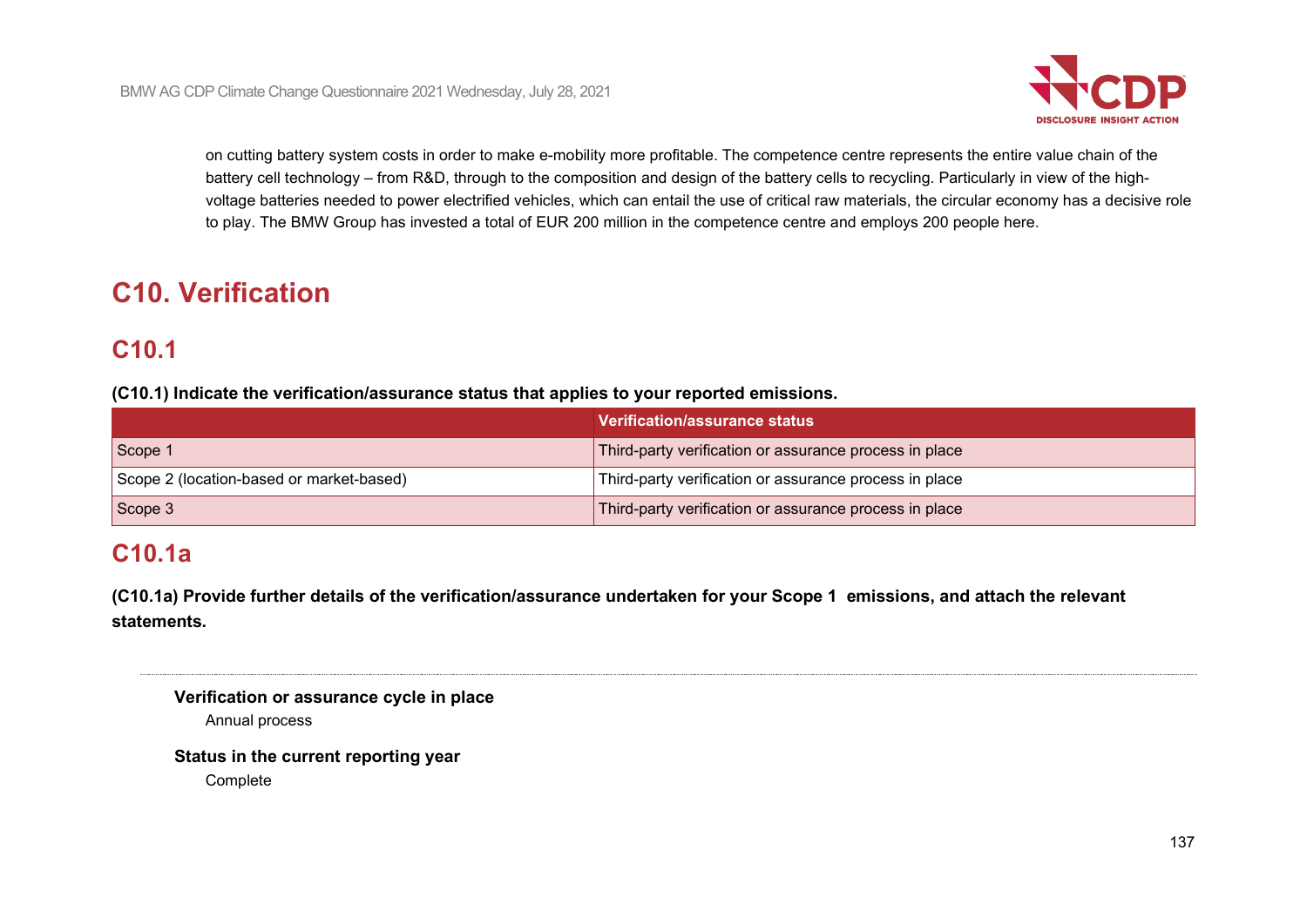

#### **Type of verification or assurance**

Limited assurance

### **Attach the statement**

BMW-Group-Report-2020-EN.pdf BMW-Group-Report-2020-DE.pdf

## **Page/ section reference**

Page 340-342 / BMW Group Report 2020, Corporate Governance: Independent Practitioner's Report (assured Scope 1 emissions are found on page 344). In addition to the "Independent Practitioner's Report" we attached the BMW Group Report with the Independent Practitioner's Report in German (p. 340-342).

# **Relevant standard**

ISAE3000

# **Proportion of reported emissions verified (%)**

100

# **C10.1b**

**(C10.1b) Provide further details of the verification/assurance undertaken for your Scope 2 emissions and attach the relevant statements.**

**Scope 2 approach** Scope 2 location-based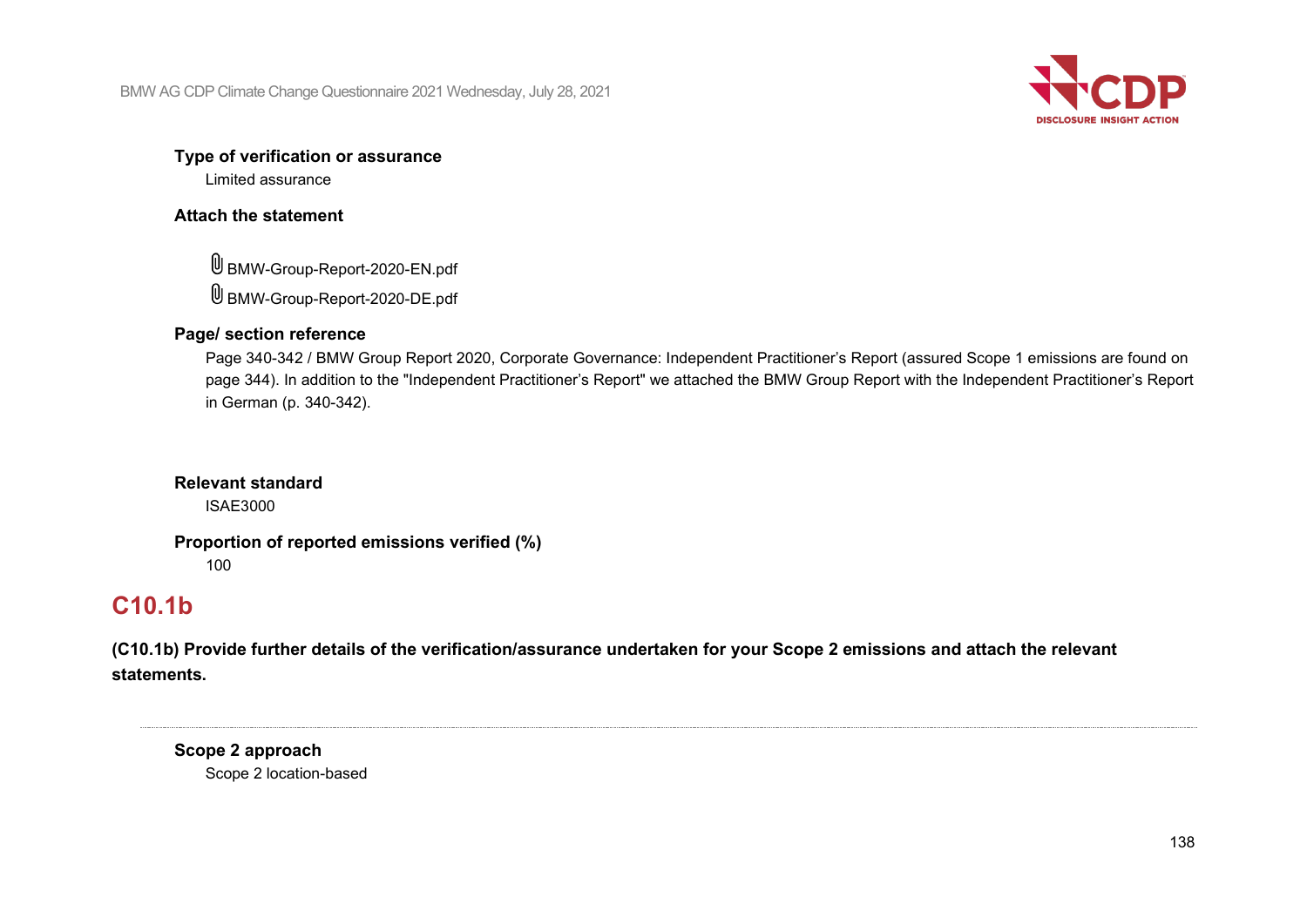

**Verification or assurance cycle in place**

Annual process

**Status in the current reporting year Complete** 

**Type of verification or assurance** Limited assurance

### **Attach the statement**

BMW-Group-Report-2020-EN.pdf BMW-Group-Report-2020-DE.pdf

#### **Page/ section reference**

Page 340-342 / BMW Group Report 2020, Corporate Governance: Independent Practitioner's Report (assured Scope 2 emissions on page 344. Location based Scope 2 emissions in Footnote 7). In addition to the "Independent Practitioner's Report" we attached the BMW Group Report with the Independent Practitioner's Report in German (p. 340-342).

### **Relevant standard**

ISAE3000

**Proportion of reported emissions verified (%)** 100

**Scope 2 approach** Scope 2 market-based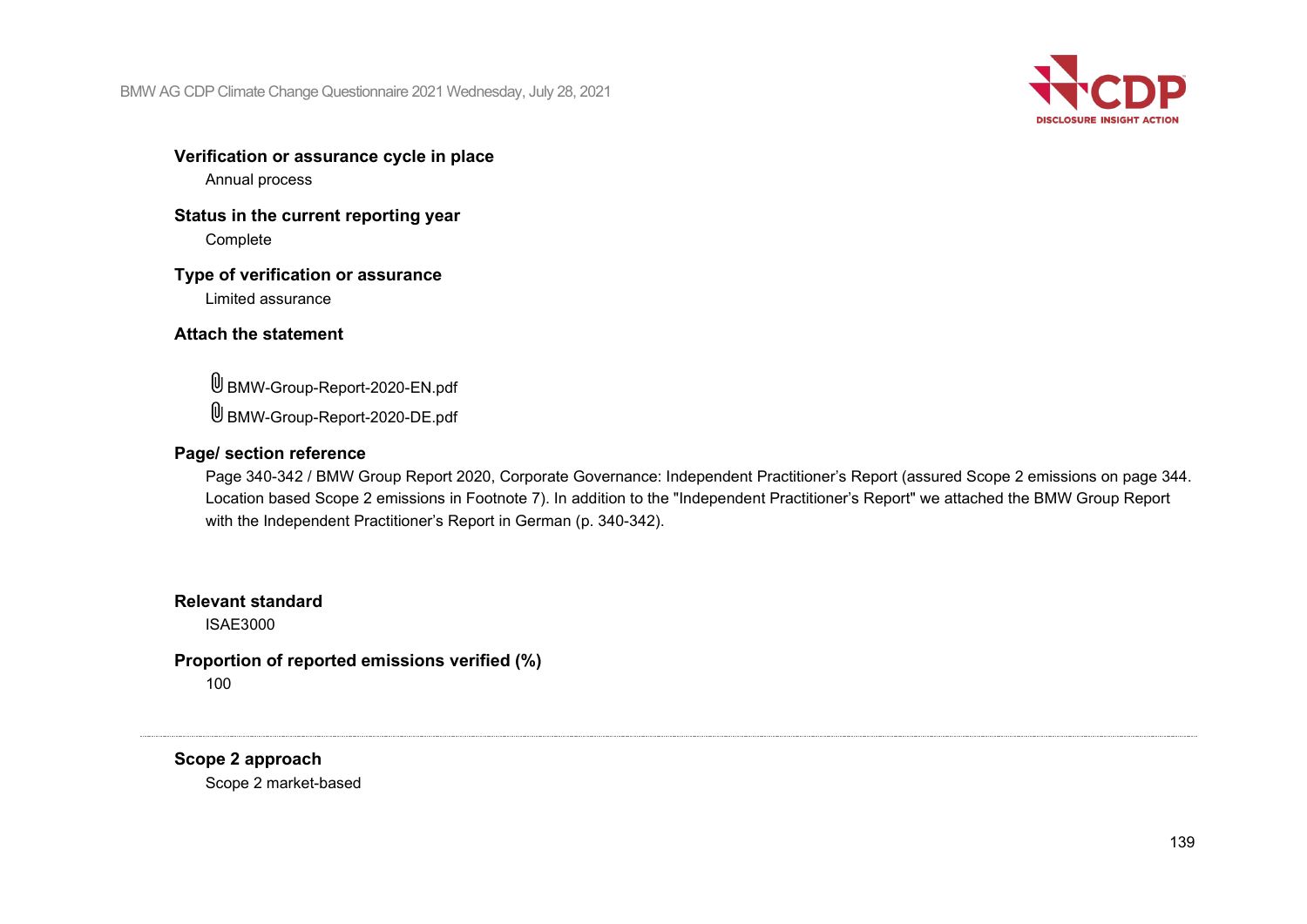

# **Verification or assurance cycle in place**

Annual process

### **Status in the current reporting year Complete**

#### **Type of verification or assurance** Limited assurance

## **Attach the statement**

BMW-Group-Report-2020-EN.pdf BMW-Group-Report-2020-DE.pdf

## **Page/ section reference**

Page 340-342 / BMW Group Report 2020, Corporate Governance: Independent Practitioner's Report (assured Scope 2 emissions on page 344). In addition to the "Independent Practitioner's Report" we attached the BMW Group Report with the Independent Practitioner's Report in German (p. 340-342).

# **Relevant standard**

ISAE3000

## **Proportion of reported emissions verified (%)** 100

# **C10.1c**

**(C10.1c) Provide further details of the verification/assurance undertaken for your Scope 3 emissions and attach the relevant statements.**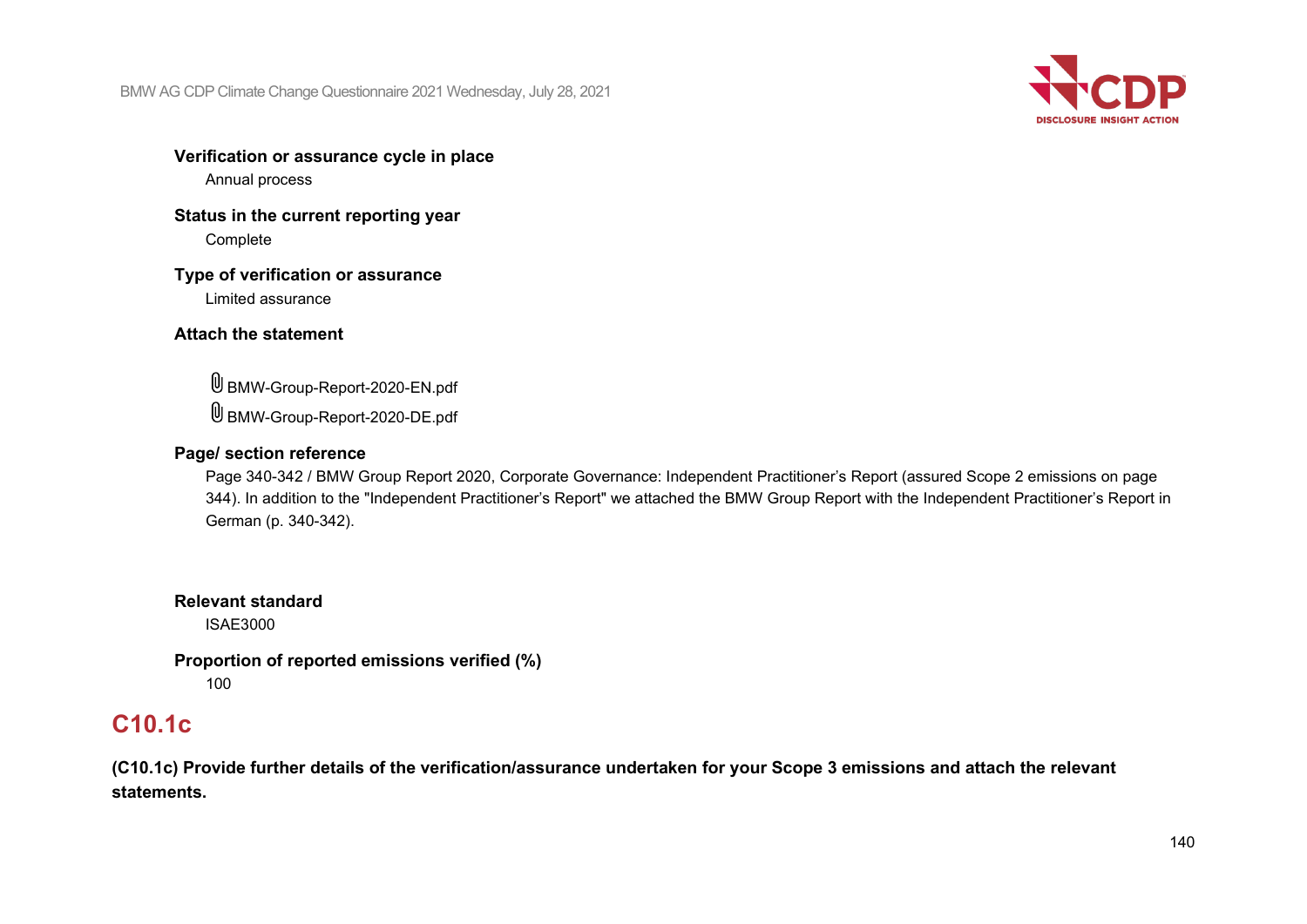

## **Scope 3 category**

Scope 3: Upstream transportation and distribution

#### **Verification or assurance cycle in place**

Annual process

#### **Status in the current reporting year**

Complete

#### **Type of verification or assurance**

Limited assurance

#### **Attach the statement**

BMW-Group-Report-2020-EN.pdf BMW-Group-Report-2020-DE.pdf

#### **Page/section reference**

Page 340-342 / BMW Group Report 2020, Corporate Governance: Independent Practitioner's Report (assured Scope 3 emissions for upstream transportation and distribution are found on page 344). In addition to the "Independent Practitioner's Report" we attached the BMW Group Report with the Independent Practitioner's Report in German (p. 340-342).

#### **Relevant standard**

ISAE3000

#### **Proportion of reported emissions verified (%)**

100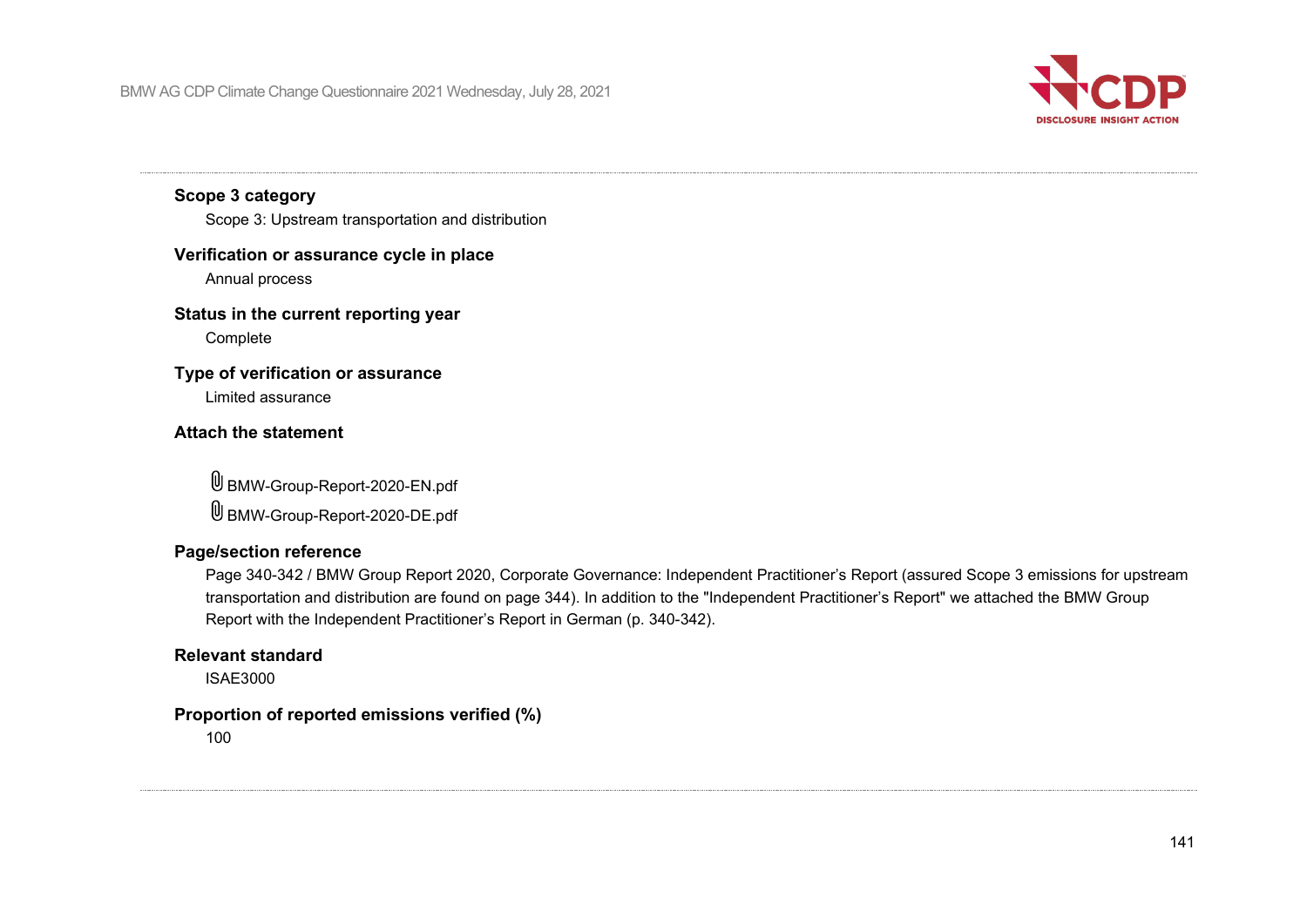

**Scope 3 category**

Scope 3: Business travel

**Verification or assurance cycle in place** Annual process

**Status in the current reporting year** Complete

**Type of verification or assurance**

Limited assurance

#### **Attach the statement**

BMW-Group-Report-2020-EN.pdf BMW-Group-Report-2020-DE.pdf

#### **Page/section reference**

Page 340-342 / BMW Group Report 2020, Corporate Governance: Independent Practitioner's Report (assured Scope 3 emissions for business travel are found on page 344.). In addition to the "Independent Practitioner's Report" we attached the BMW Group Report with the Independent Practitioner's Report in German (p. 340-342).

#### **Relevant standard**

ISAE3000

# **Proportion of reported emissions verified (%)**

100

**Scope 3 category**

Scope 3: Employee commuting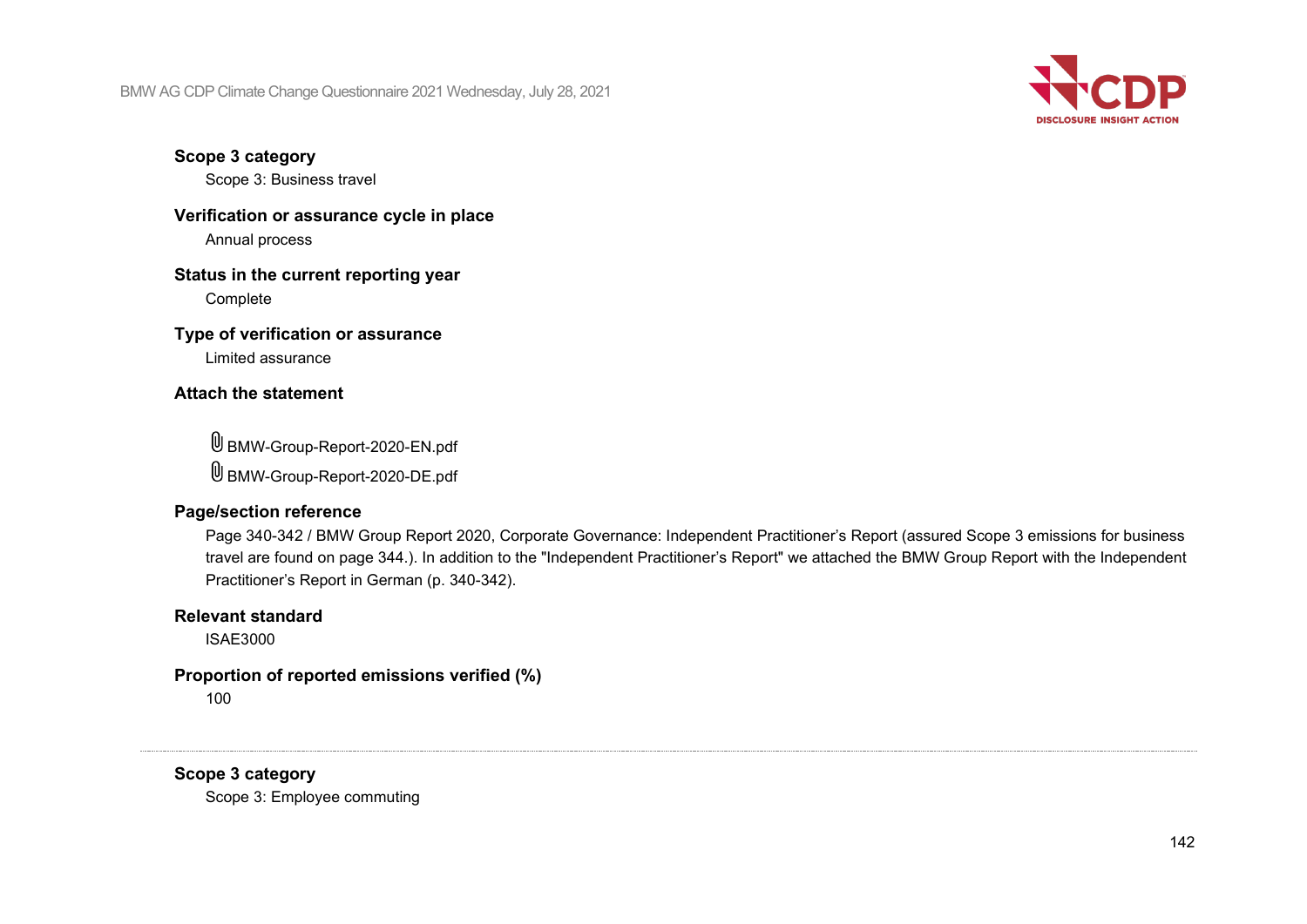

# **Verification or assurance cycle in place**

Annual process

### **Status in the current reporting year** Complete

#### **Type of verification or assurance** Limited assurance

## **Attach the statement**

BMW-Group-Report-2020-EN.pdf BMW-Group-Report-2020-DE.pdf

## **Page/section reference**

Page 340-342 / BMW Group Report 2020, Corporate Governance: Independent Practitioner's Report (assured Scope 3 emissions for employee commuting are found on page 344.). In addition to the "Independent Practitioner's Report" we attached the BMW Group Report with the Independent Practitioner's Report in German (p. 340-342).

# **Relevant standard**

ISAE3000

# **Proportion of reported emissions verified (%)**

100

# **Scope 3 category**

Scope 3: Purchased goods and services

# **Verification or assurance cycle in place**

Annual process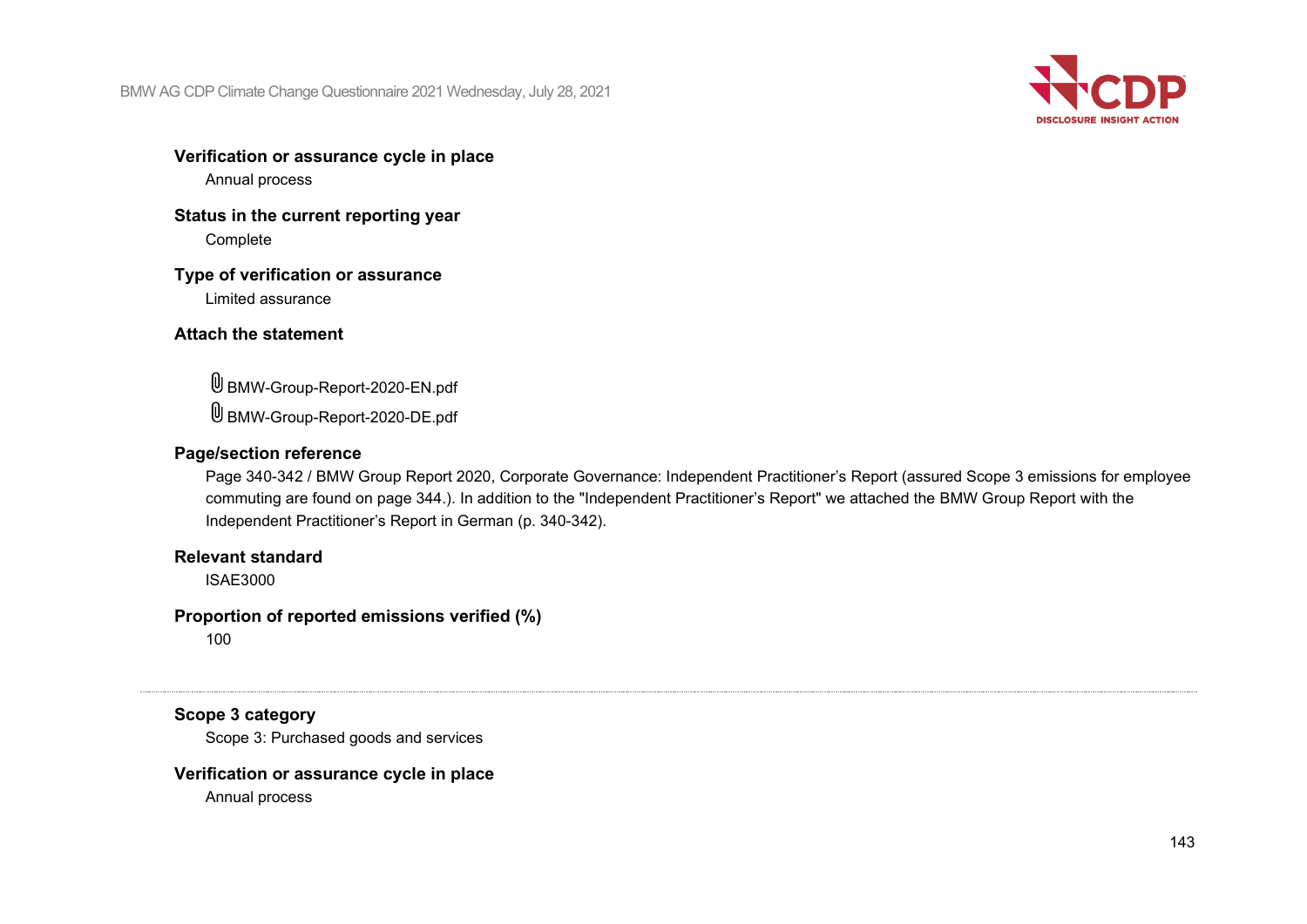

# **Status in the current reporting year**

Complete

# **Type of verification or assurance**

Limited assurance

# **Attach the statement**

BMW-Group-Report-2020-EN.pdf BMW-Group-Report-2020-DE.pdf

## **Page/section reference**

Page 340-342 / BMW Group Report 2020, Corporate Governance: Independent Practitioner's Report (assured Scope 3 emissions for purchased goods and services are found on page 344.). In addition to the "Independent Practitioner's Report" we attached the BMW Group Report with the Independent Practitioner's Report in German (p. 340-342).

### **Relevant standard**

ISAE3000

## **Proportion of reported emissions verified (%)**

100

# **Scope 3 category**

Scope 3: Use of sold products

## **Verification or assurance cycle in place**

Annual process

## **Status in the current reporting year**

Complete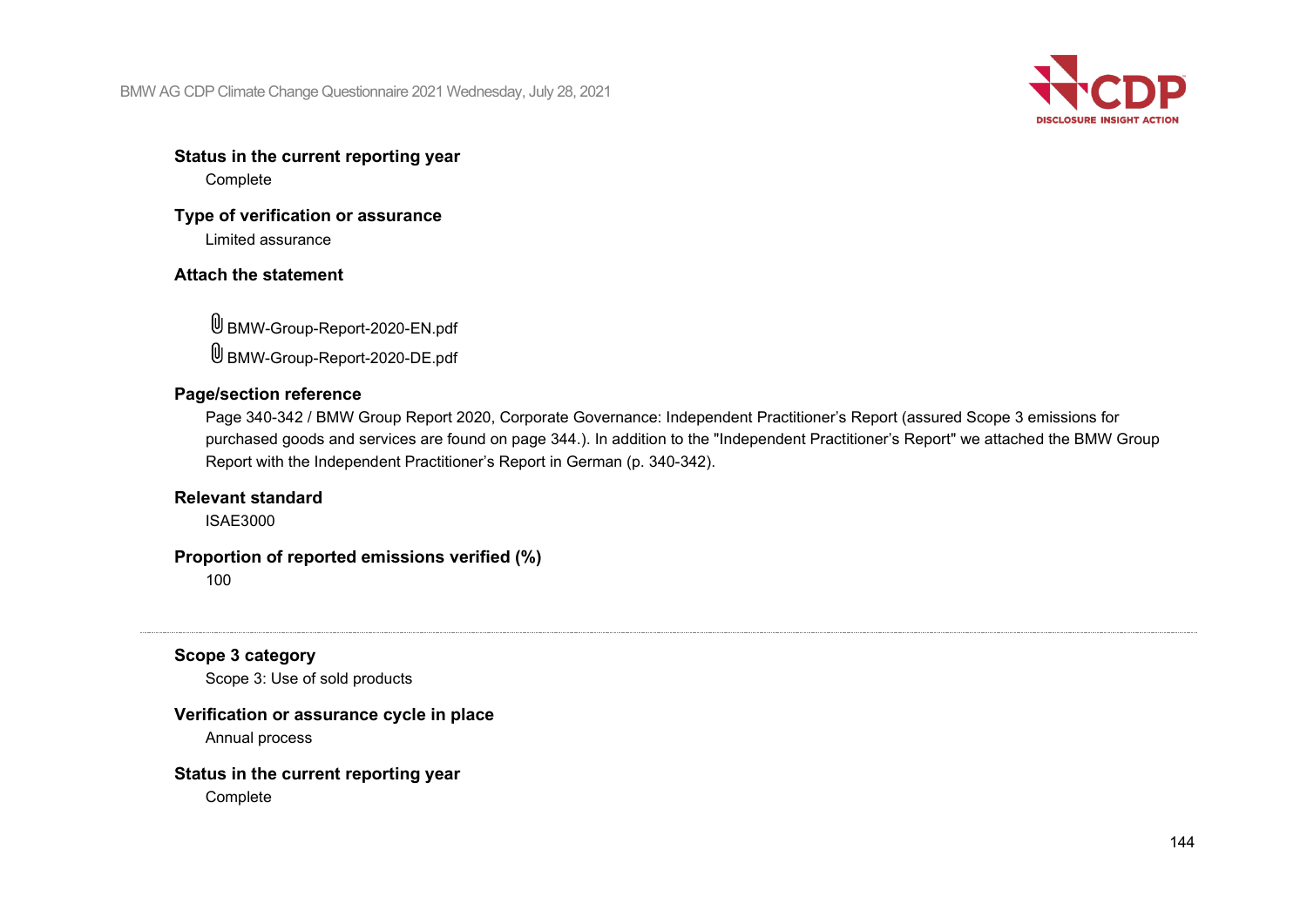

### **Type of verification or assurance**

Limited assurance

# **Attach the statement**

BMW-Group-Report-2020-EN.pdf BMW-Group-Report-2020-DE.pdf

# **Page/section reference**

Page 340-342 / BMW Group Report 2020, Corporate Governance: Independent Practitioner's Report (assured Scope 3 emissions for the use of sold products are found on page 344.). In addition to the "Independent Practitioner's Report" we attached the BMW Group Report with the Independent Practitioner's Report in German (p. 340-342).

# **Relevant standard**

ISAE3000

# **Proportion of reported emissions verified (%)**

100

# **Scope 3 category**

Scope 3: End-of-life treatment of sold products

# **Verification or assurance cycle in place**

Annual process

# **Status in the current reporting year**

Complete

# **Type of verification or assurance**

Limited assurance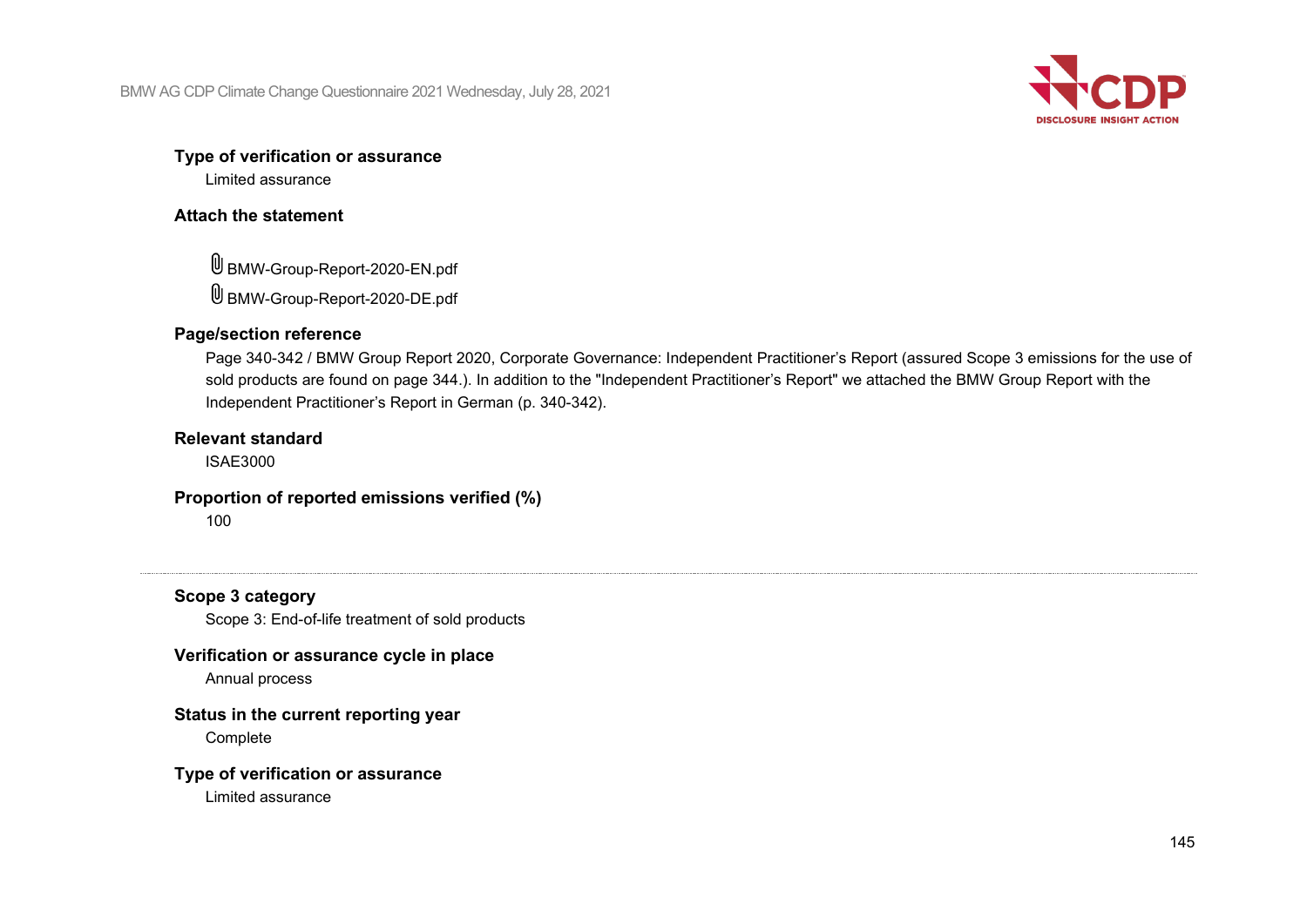

# **Attach the statement**

BMW-Group-Report-2020-EN.pdf BMW-Group-Report-2020-DE.pdf

# **Page/section reference**

Page 340-342 / BMW Group Report 2020, Corporate Governance: Independent Practitioner's Report (assured Scope 3 emissions for the endof-life treatment of sold products are found on page 344.). In addition to the "Independent Practitioner's Report" we attached the BMW Group Report with the Independent Practitioner's Report in German (p. 340-342).

# **Relevant standard**

ISAE3000

# **Proportion of reported emissions verified (%)**

100

# **C10.2**

**(C10.2) Do you verify any climate-related information reported in your CDP disclosure other than the emissions figures reported in C6.1, C6.3, and C6.5?**

Yes

# **C10.2a**

**(C10.2a) Which data points within your CDP disclosure have been verified, and which verification standards were used?**

BMW-Group-Report-2020-EN.pdf

BMW-Group-Report-2020-DE.pdf

| <b>Disclosure</b> | Data verified |          | Verification Please explain |
|-------------------|---------------|----------|-----------------------------|
| module            |               | standard |                             |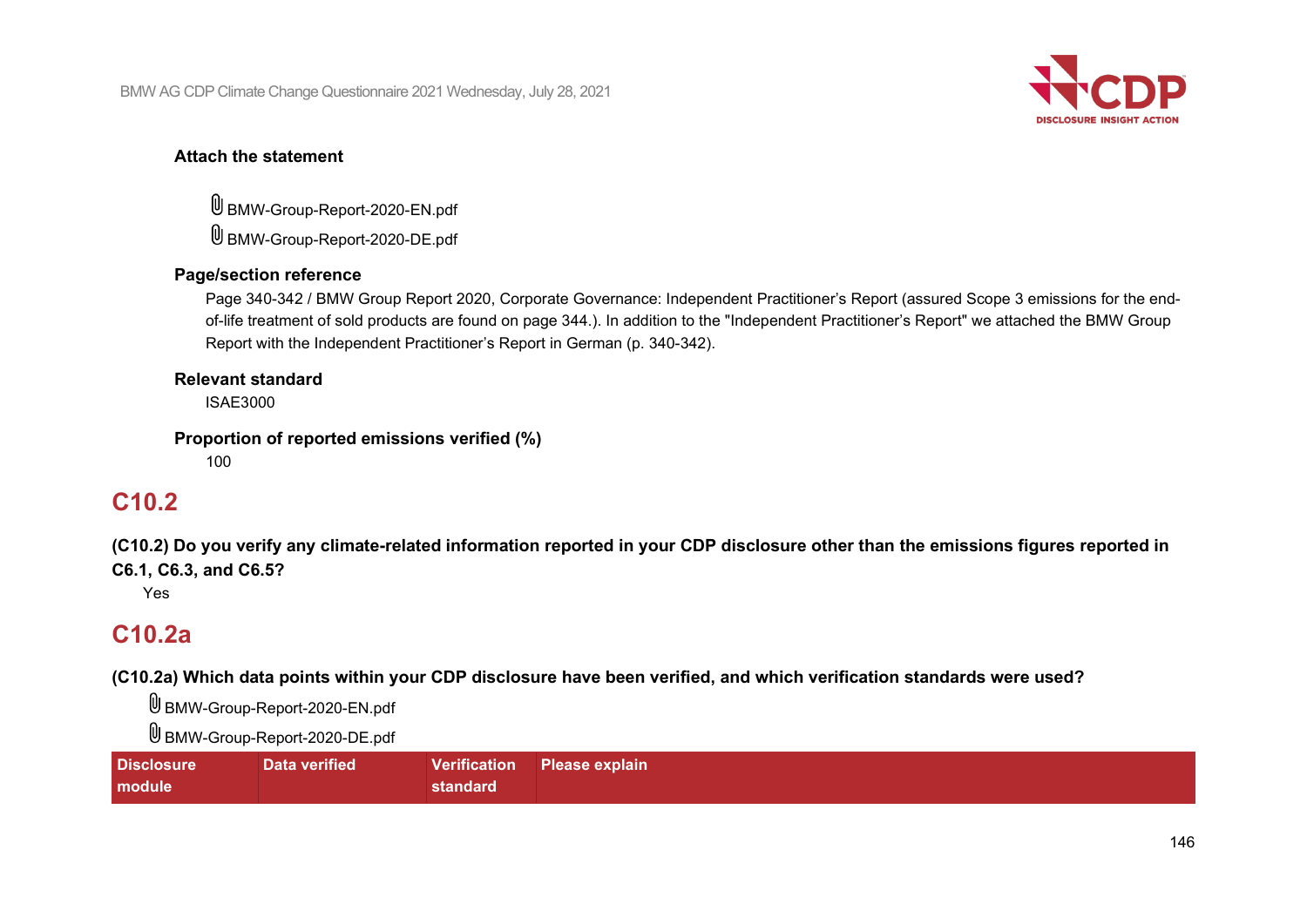

| verification relates<br>to |                                                          |                 |                                                                                                                                                                                                                                                                                                                                                                                                                                                                                                                                                                                                                                                                                   |
|----------------------------|----------------------------------------------------------|-----------------|-----------------------------------------------------------------------------------------------------------------------------------------------------------------------------------------------------------------------------------------------------------------------------------------------------------------------------------------------------------------------------------------------------------------------------------------------------------------------------------------------------------------------------------------------------------------------------------------------------------------------------------------------------------------------------------|
| C7. Emissions<br>breakdown | Year on year change<br>in emissions (Scope 1<br>and $2)$ | <b>ISAE3000</b> | Please read page 340-342 / BMW Group Report 2020, Corporate Governance: Independent<br>Practitioner's Report where it is stated that the disclosures denoted with the symbol "Let $\mathbb{L}$ "<br>and the disclosures in the sections "Dialog with Stakeholders" and "Further GRI Information"<br>had been verified in limited assurance. We report e.g. since several years year by year Scope<br>1, 2 & 3 emission figures, compare them to previous years as well as with respect to our<br>targets. Assured Scope 1, 2 & 3 from 2016 until 2020 can be found on page 344 of the BMW<br>Group Report 2020                                                                    |
| C7. Emissions<br>breakdown | Year on year change<br>in emissions (Scope 3)            | <b>ISAE3000</b> | Please read page 340-342 / BMW Group Report 2020, Corporate Governance: Independent<br>Practitioner's Report where it is stated that the disclosures denoted with the symbol "L"<br>and the disclosures in the sections "Dialog with Stakeholders" and "Further GRI Information"<br>had been verified in limited assurance. We report e.g. since several years year by year Scope<br>1, 2 & 3 emission figures, compare them to previous years as well as with respect to our<br>targets. Assured Scope 1, 2 & 3 from 2016 until 2020 can be found on page 344 of the BMW<br>Group Report 2020.                                                                                   |
| C8. Energy                 | Energy consumption                                       | <b>ISAE3000</b> | Please read page 340-342 / BMW Group Report 2020, Corporate Governance: Independent<br>Practitioner's Report where it is stated that the disclosures denoted with the symbol "L $\exists$ "<br>and the disclosures in the sections "Dialog with Stakeholders" and "Further GRI Information"<br>had been verified in limited assurance. We report energy consumption figures from 2016 to<br>2020 on page 345 of the BMW Group Report 2020                                                                                                                                                                                                                                         |
| C8. Energy                 | Renewable energy<br>products                             | <b>ISAE3000</b> | Please read page 340-342 / BMW Group Report 2020, Corporate Governance: Independent<br>Practitioner's Report where it is stated that the disclosures denoted with the symbol "L"<br>and the disclosures in the sections "Dialog with Stakeholders" and "Further GRI Information"<br>had been verified in limited assurance. This includes all statements as well as all figures. We<br>report e.g. since several years year by year Scope 1, 2 & 3 emission figures, compare them to<br>previous years as well as with respect to our targets. Assured Scope 1, 2 & 3 emission figures<br>from 2016 until 2020 can be found on page 344 of the BMW Group Report 2020. Our market- |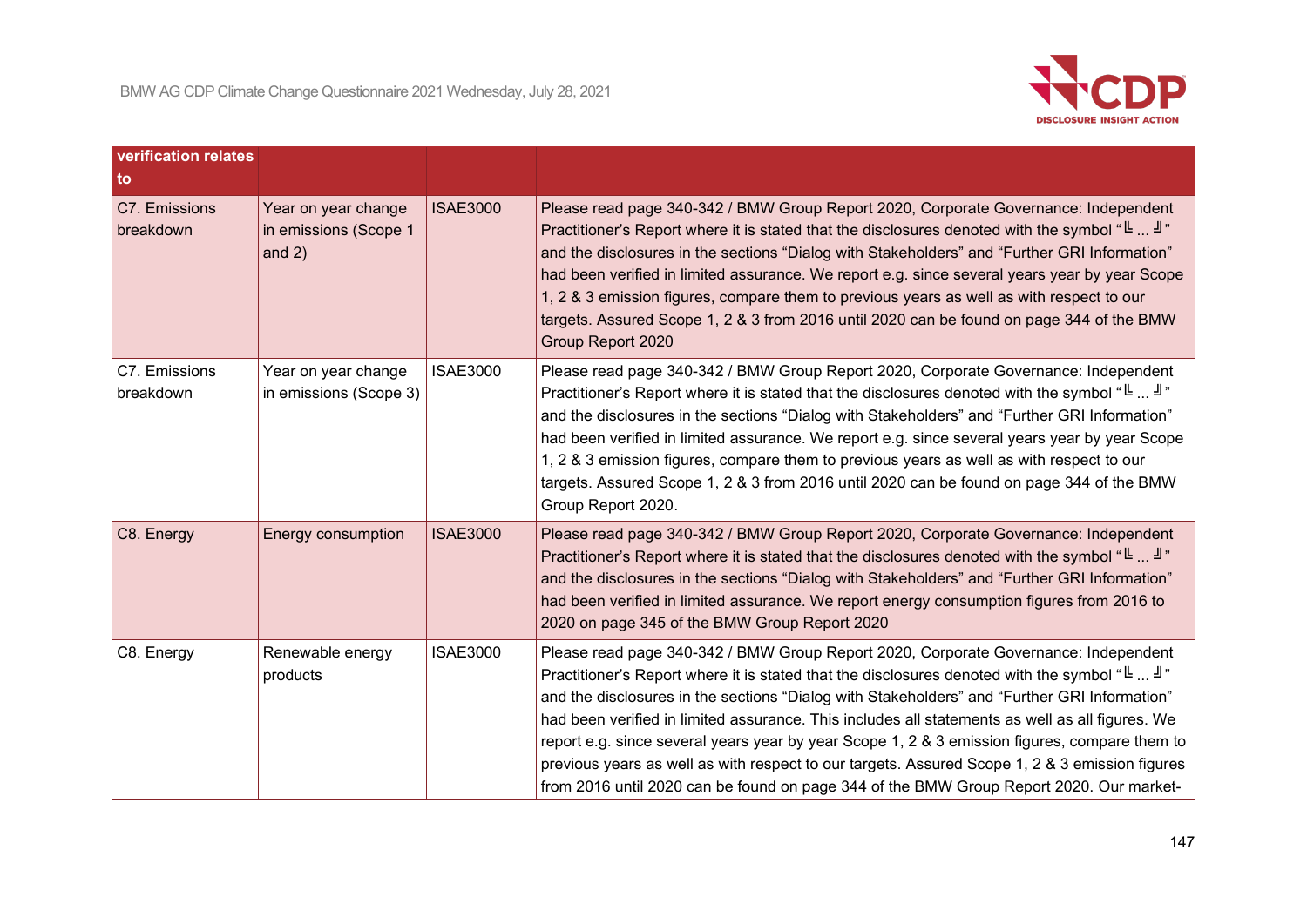

|                 |                                                 |                 | based emissions are verified and with them all renewable energy products. On BMW Group<br>Report 2020 on page 99 we report the share of green electricity purchased from third parties<br>from 2016 until 2020.                                                                                                                                                                                                                                                                              |
|-----------------|-------------------------------------------------|-----------------|----------------------------------------------------------------------------------------------------------------------------------------------------------------------------------------------------------------------------------------------------------------------------------------------------------------------------------------------------------------------------------------------------------------------------------------------------------------------------------------------|
| C12. Engagement | Other, please specify<br>Supplier<br>engagement | <b>ISAE3000</b> | Please read page 340-342 / BMW Group Report 2020, Corporate Governance: Independent<br>Practitioner's Report where it is stated that the disclosures denoted with the symbol "Lettimed". $\mathbb{F}$ "<br>  and the disclosures in the sections "Dialog with Stakeholders" and "Further GRI Information"<br>had been verified in limited assurance. We report e.g. on page 100-104 on our supply chain<br>engagement. An overview of our stakeholder engagement can be found on page 29-32. |

# **C11. Carbon pricing**

# **C11.1**

**(C11.1) Are any of your operations or activities regulated by a carbon pricing system (i.e. ETS, Cap & Trade or Carbon Tax)?** Yes

# **C11.1a**

**(C11.1a) Select the carbon pricing regulation(s) which impacts your operations.** EU ETS

# **C11.1b**

**(C11.1b) Complete the following table for each of the emissions trading schemes you are regulated by.**

# **EU ETS**

**% of Scope 1 emissions covered by the ETS**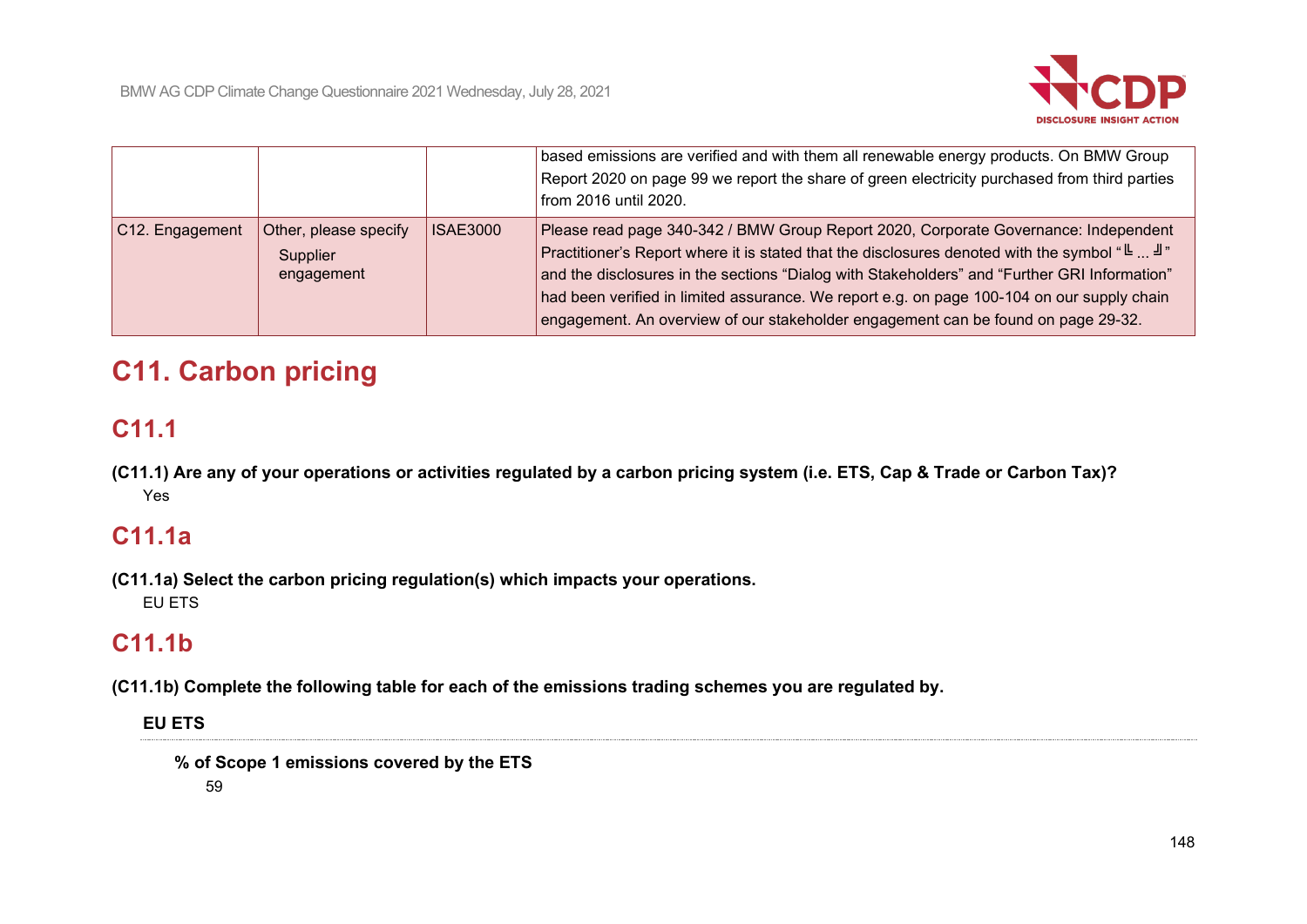BMW AG CDP Climate Change Questionnaire 2021 Wednesday, July 28, 2021



**% of Scope 2 emissions covered by the ETS**  $\Omega$ 

**Period start date** January 1, 2020

**Period end date** December 31, 2020

**Allowances allocated** 172,551

**Allowances purchased**

 $\Omega$ 

**Verified Scope 1 emissions in metric tons CO2e** 381,232

**Verified Scope 2 emissions in metric tons CO2e**  $\Omega$ 

# **Details of ownership**

Other, please specify Own facilities operated & own aircrafts

### **Comment**

The above-mentioned allowances (172,551) are those allocated in the reporting year 2020. The difference between the verified emissions of 381,232 metric tons CO2e in the reporting year and the allocated allowances in the reporting year are covered with allocated allowances from the past years which we have saved due to our CO2 efficient operations. Between 2006 and 2020, we increased energy efficiency by 38 % and reduced CO2-emissions by 78 % per vehicle produced. Besides sourcing 100 % green electricity from 2020, we will consistently invest in optimizing energy efficiency. In 2020, we have set ourselves the goal of reducing CO2-emissions per vehicle produced by another 80 % by 2030. Compared to 2006, this will leave less than 10 % of the original CO2 emissions. This means that we have set ourselves the highest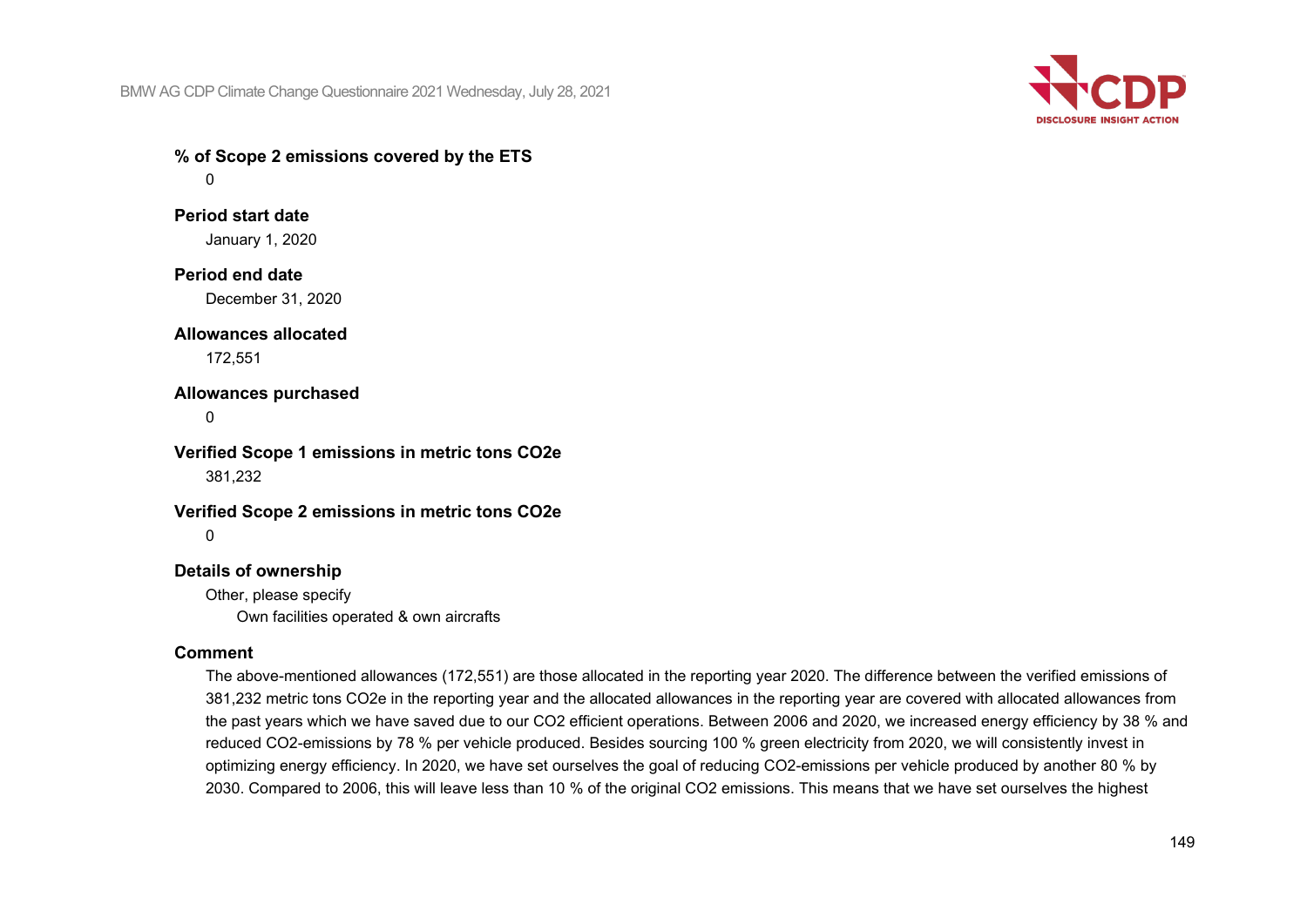

reduction targets in the industry for CO2 emissions from own plants and locations - which even follows a more ambitious path than the 1.5 degree target.

# **C11.1d**

### **(C11.1d) What is your strategy for complying with the systems you are regulated by or anticipate being regulated by?**

Our strategy for complying with the EU ETS is first and foremost the continuous reduction of CO2 emissions through our Clean Production strategy. Between 2006 and 2020, we increased energy efficiency by 38 % and reduced CO2 emissions by 78 % per vehicle produced. In 2020, we have set ourselves the goal of reducing CO2 emissions per vehicle produced by another 80 % by 2030 compared to the base year 2019. Compared to 2006, this will leave less than 10 % of the original CO2 emissions. This means that we have set ourselves the highest reduction targets in the industry for CO2 emissions from own plants and locations - which even follows a more ambitious path than the 1.5 degree target. We want to be the leading OEM in renewable energy usage in production and the value-added chain. We aim to have each production site worldwide being powered by the most ecologically and economically sustainable energy resource available. The USA plant in Spartanburg for example, covers around 50 % of its fuel needs by utilizing gas recovered from a nearby landfill site. In 2020, we made another step in this direction by purchasing 100 % green electricity, i. e. energy generated from renewable sources for all our locations worldwide as well as the BMW Brilliance Automotive (BBA) joint venture. Total Scope 1 and 2 CO2 emissions amounted to 727,142 tons of CO2 (2019: 944,833 tons), this is a further 23 % reduction in CO2 emissions (in 2019 we already reduced these CO2 emissions by 15.7 % when compared to 2018). Energy from renewable sources added in 2020 to about 2,383 GWh, which equals to a share of almost 40 % renewable energy.

CASE STUDY: To ensure compliance with the EU ETS all allowances of our European production sites are pooled and handled by a central function "Location Development, Energy, Environmental Protection". As a benefit of our Group-wide targets for the production network to reduce the key indicator energy consumption per vehicle produced we profit from allowances saved through our performance in previous years. In the 3rd phase of the ETS (since 2013) EUA allocation is reserved merely for heat and will face a reduction from 80 % in 2013 to 30 % in 2020. The price for EUAs increased already significantly and varied in 2020 around EUR 20-40 per ton. We expect the price to further increase significantly in the following years which is also reflected in our business case calculations. The exposure of the BMW Group is minimized due to the advancements in resource and energy efficiency. Use of cogeneration plants might cause the need to purchase additional allowances in the future, but contribute to our overall Scope 1 and Scope 2 CO2 and cost efficiency and have on a mid-term the potential, to reduce Scope 1 CO2 emissions if the availability of renewable fuels improves on a larger scale in the EU. The BMW Group uses "banking of allowances" for the 3rd Phase of the ETS.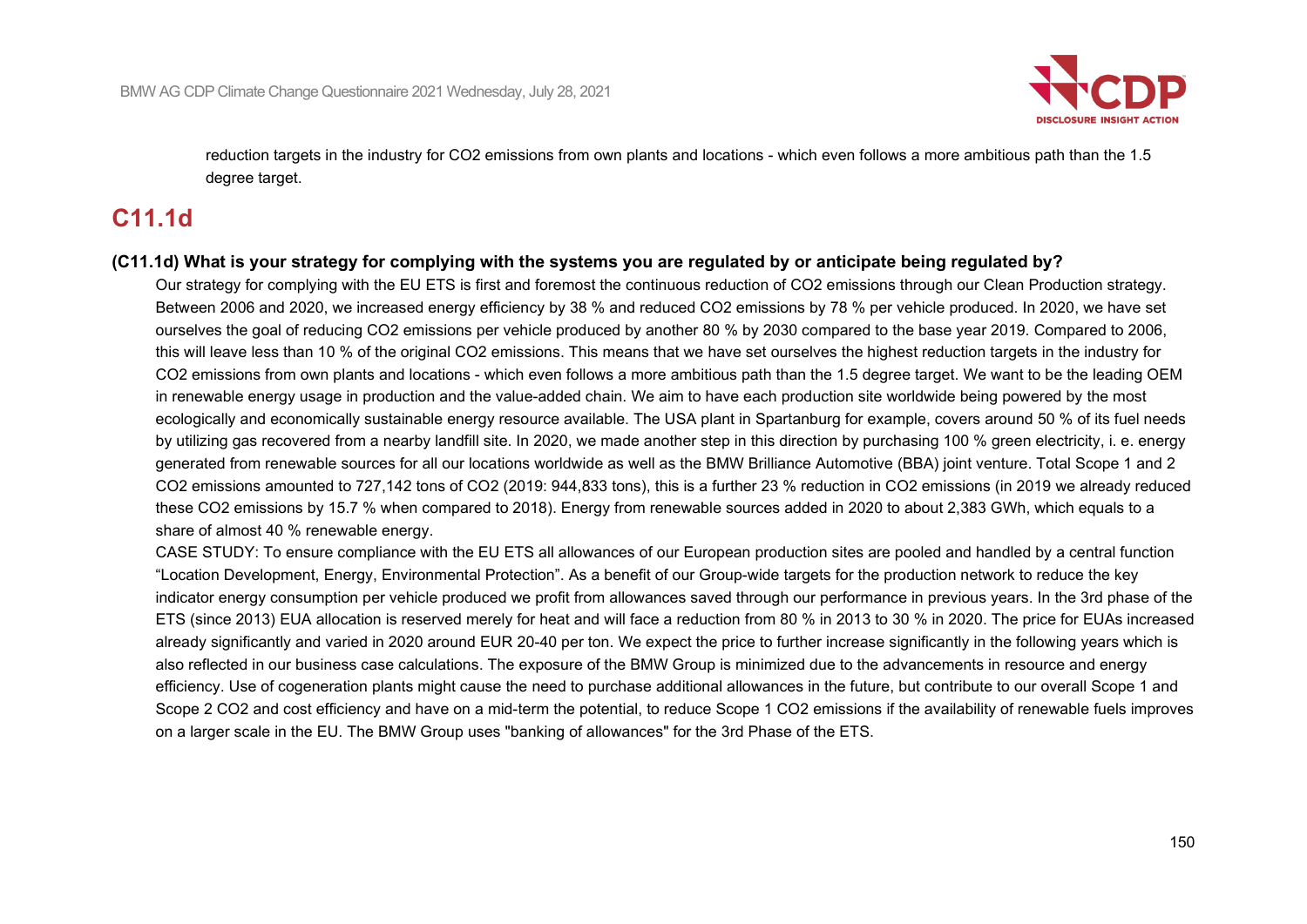

# **C11.2**

**(C11.2) Has your organization originated or purchased any project-based carbon credits within the reporting period?** No

# **C11.3**

**(C11.3) Does your organization use an internal price on carbon?** Yes

# **C11.3a**

**(C11.3a) Provide details of how your organization uses an internal price on carbon.**

# **Objective for implementing an internal carbon price**

Drive energy efficiency Drive low-carbon investment Identify and seize low-carbon opportunities

# **GHG Scope**

Scope 1

Scope 2

Scope 3

# **Application**

BMW Group's core business is the production and distribution of vehicles. The carbon price is applied company-wide for all vehicle projects. From the EU fleet regulation until 2020 a price tag for investments in technical measures to reduce CO2 emissions of our products (abatement costs of CO2) in terms of opportunity costs can be derived on the basis of penalty cost. Missing the overall target by 1g leads to a price tag of EUR 475 per ton and vehicle sold.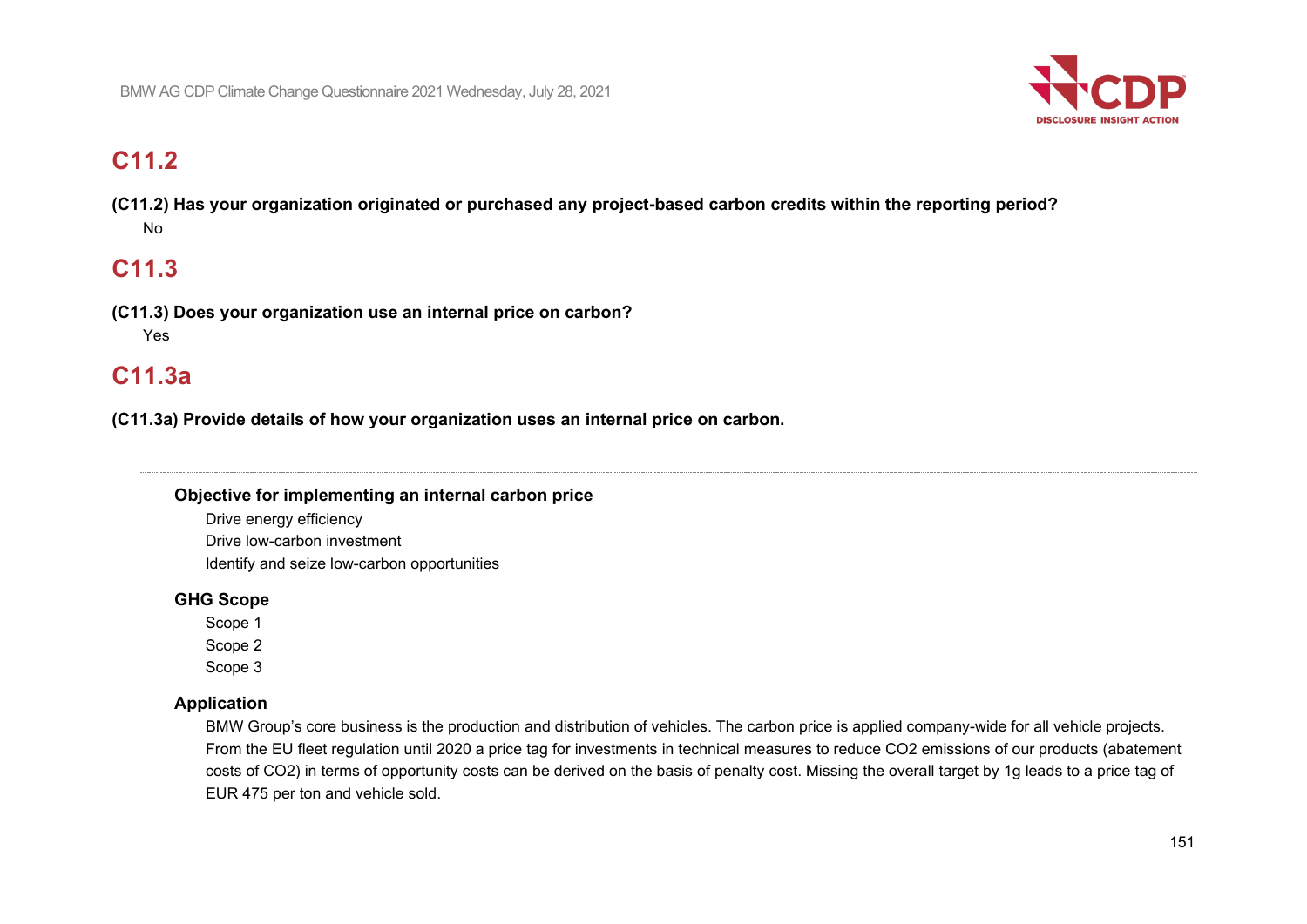

We use a bonus / malus system in all vehicle business case (BC) calculations. We defined a g CO2/km target line. E.g. BEVs have zero g CO2/km emissions and get a significant bonus which contributes positively to their BC. In contrary the BC of conventional cars above the target line is negatively impacted by a malus. Due to this "internal fee", investments are driven into low carbon products (BEVs, PHEVs) and efficient conventional cars.

## **Actual price(s) used (Currency /metric ton)**

475

# **Variance of price(s) used**

A single price is used for BMW Group's core business of producing and distributing vehicles. It is used in the business calculations of all vehicle projects.

# **Type of internal carbon price**

Internal fee

# **Impact & implication**

COMPANY-SPECIFIC DESCRIPTION OF HOW BMW USES THE INTERNAL PRICE ON CARBON: We use this price tag as "internal fee" to steer our investments into Efficient Dynamics technologies and low carbon products (BEVs, PHEV). To do so, we use a bonus / malus system in all vehicle business case (BC) calculations. We defined a g CO2/km target line. E.g. BEVs have zero g CO2/km emissions and get a significant bonus which contributes positively to their BC. In contrary, the BC of conventional cars above the target line is negatively impacted by a malus.

As a result, Efficient Dynamics technologies are standard in all BMW Group cars. These include e.g. efficient engines / gearboxes, optimized aerodynamics, intelligent energy management, light-weight design, energy recovery, ECO PRO mode, active coasting and proactive driving assistant or Auto Start Stop function. With 2 new BEV and 11 new PHEV models launched in 2020, our vehicle portfolio included 20 electrified models in various segments, thereof 3 BEV and 17 PHEV models offered in a total of 95 markets worldwide. In 2020, we sold 192,662 electrified vehicles worldwide (BEVs: 44,541; PHEVs: 148,121), a further increase in electrified volume by 31.8 % compared to 2019. Two more BEV models will be available from 2021 and by 2023, we will offer a total of 25 electrified models, more than half of them pure electric. The fleet averaged CO2 emissions per kilometre worldwide decreased from 140 g CO2/km in 2019 to 133 g CO2/km in 2020. PHEVs and BEVs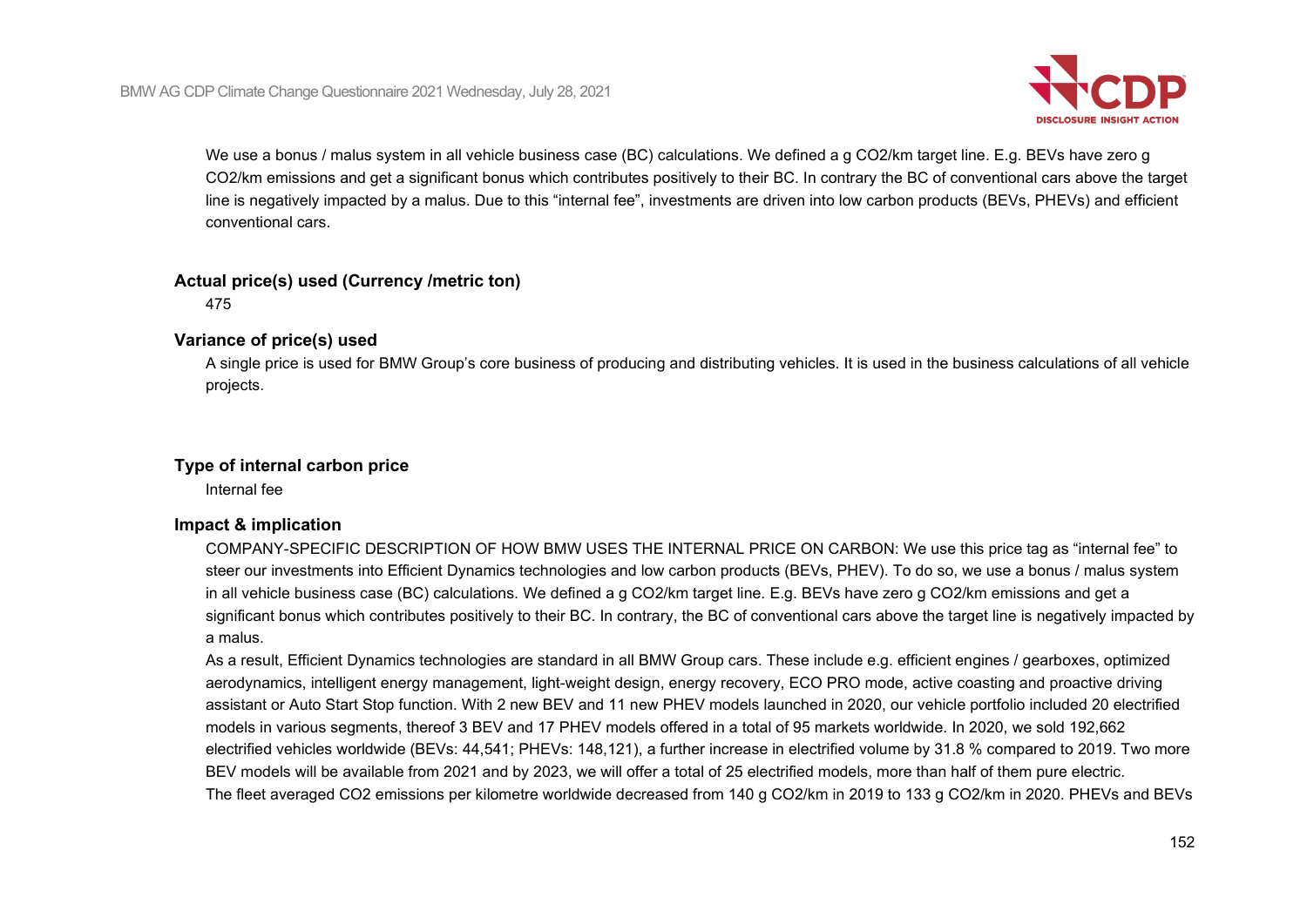

#### contributed significantly.

Remark how the price tag is derived: Failing CO2 compliance by 1 g CO2/km in 2020 (for the EU car fleet the limit is 95 g CO2/km in average) an automotive company would have to pay EUR 95 per 1 g CO2/km for each vehicle sold. Using an averaged mileage of 200.000 km over vehicle lifetime, consistent with the Association of the German Automotive Industry (VDA) assumption, 1 g CO2/km corresponds over lifetime to 0.2 tons CO2. Therefore, if marginal costs per vehicle to reduce CO2 fleet emissions by another gram CO2/km exceed EUR 95 / 0.2 t = EUR 475/ton then opportunity costs of paying the fine would be advantageous from an economical perspective. However, paying fines instead of complying with regulations is no option for the BMW Group.

# **C12. Engagement**

# **C12.1**

**(C12.1) Do you engage with your value chain on climate-related issues?**

Yes, our suppliers Yes, our customers

# **C12.1a**

**(C12.1a) Provide details of your climate-related supplier engagement strategy.**

### **Type of engagement**

Engagement & incentivization (changing supplier behavior)

### **Details of engagement**

Run an engagement campaign to educate suppliers about climate change Climate change performance is featured in supplier awards scheme Other, please specify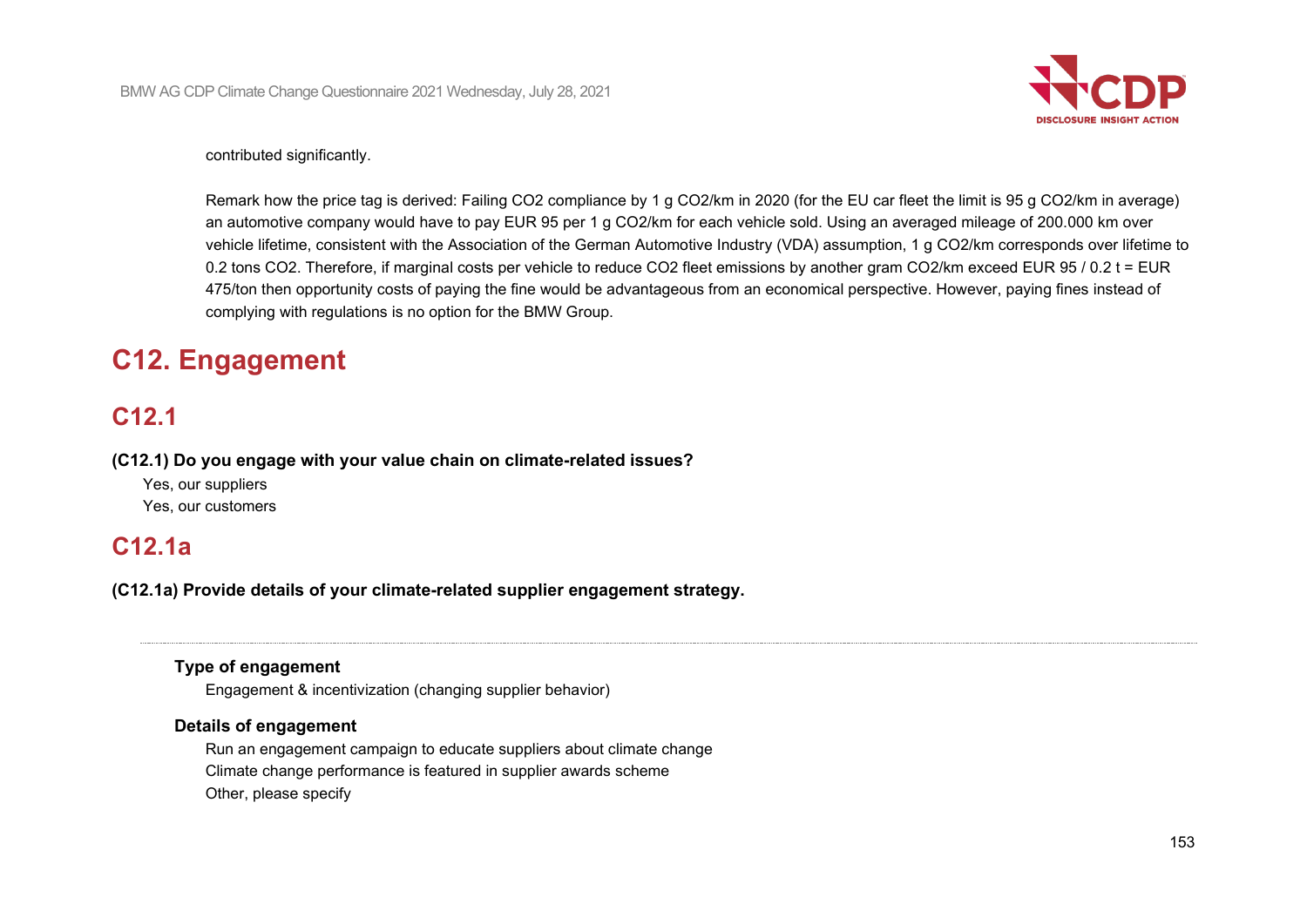BMW AG CDP Climate Change Questionnaire 2021 Wednesday, July 28, 2021



Part of the supplier nomination process

**% of suppliers by number**

35

**% total procurement spend (direct and indirect)** 90

**% of supplier-related Scope 3 emissions as reported in C6.5** 23

### **Rationale for the coverage of your engagement**

RATIONALE FOR THE COVERAGE OF OUR ENGAGEMENT:

In the period under review, we initiated the process to identify and assess sustainability risks at 3,220 nominated and potential locations of suppliers and sub-suppliers (2019: 3,921) worldwide. These suppliers were selected from our total number of suppliers of about 12,000 because each of them have a significant tendering volume (each EUR >2 million for production material suppliers and EUR >10 million for nonproduction material suppliers), making up approximately 79 % of our total procurement spends and having the most impact on climate. In 2020, the Group also asked more than 1,000 additional suppliers who, as small and medium-sized companies, did not meet the criteria to be invited to the CDP Supply Chain program to complete a carbon-related questionnaire. The activity further covered approximately another 11 % (and therefore a total of approximately 90 %) of the Group's production-related purchasing volume. The benefit cost ratio to assess the remaining high number of suppliers with the remaining 10 % of our procurement spend would be disproportionate.

"% of suppliers by number": From these numbers we find as "% of suppliers by number" assessed in the reporting year 2020 about 35 % of all suppliers (4,220/12,000). This represents about 90 % of our procurement spends.

"% Scope 3 emissions as reported in C6.5": We performed an environmental profit and loss calculation for a car representative for our vehicle fleet (3 series, about 6 % of sales). It is based on the economic model of multiregional input / output analysis as well as quality-assured data of international environment and resource statistics. Following the corresponding impact pathways until the so called "endpoints" human health, impact on nature and human made environment we derived price tags (external costs). Within the model supply chain impact has been assessed for direct suppliers (Tier 1) as well as for sub suppliers (Tier 2 – Tier n). Our Tier 1 suppliers cause roughly 23 % of CO2 emissions of the emissions from "Purchased goods and services" and "Upstream transportation and distribution". The described "Engagement &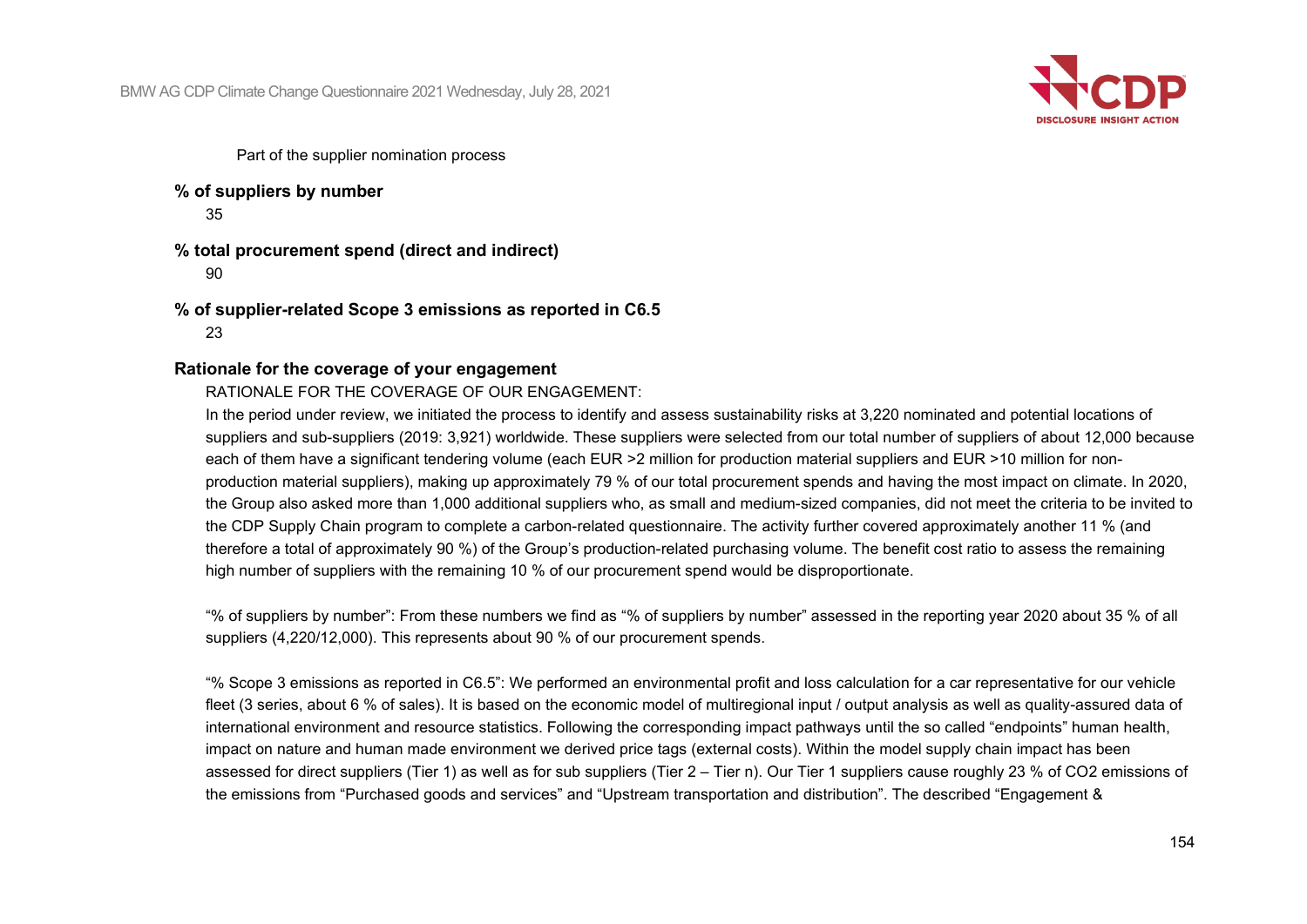

incentivization" is primarily with our Tier 1 suppliers. Therefore "% Scope 3 emissions as reported in C6.5" are about 23 %. These are Scope 1 & 2 emissions, but our engagement strategy also includes Scope 3 emissions.

### **Impact of engagement, including measures of success**

#### IMPACT OF ENGAGEMENT:

All direct and indirect suppliers with relevant contract volumes have to fill out an industry-specific sustainability questionnaire regarding the implementation of ecological, social and governance standards. Each potential new supplier must consider our sustainability requirements in their quotation. If they don't fulfil key requirements they will not be nominated. One key contractually fixed demand is to implement a certified Environmental Management System (EMS) in accordance with ISO 14001. Therefore, one impact of engagement is that all production suppliers have implemented a certified EMS before start of production. Energy consumption and CO2 emissions have to be key improvement targets. We are member of the CDP Supply Chain program. Suppliers who took part made up 79 % of our purchasing volume in 2020 (BMW Group's key suppliers). A competitive comparison of the scoring results is played back during annual supplier development interviews on top management level. Energy and CO2 efficiency improvements are considered there. In case performance is significantly behind our expectations we engage to positively impact on suppliers resource efficiency, e.g. by knowledge sharing, and agree on improvement measure. We reach agreements with key suppliers (1,225 agreed measures in 2020), e.g. to increase their share of renewable energy.

#### MEASURES OF SUCCESS:

We expect and check installation of a certified EMS latest at start of production (SOP) and submission of a corresponding certificate. Therefore, one key performance indicator is: 100 % of production material suppliers have an assured EMS latest at start of production. Energy, CO2 (and water) efficiency trends are assessed and are part of our suppliers rating in our supplier performance and competency management system. This is assessed with respect to our own efficiency improvements (we reduced energy consumption and GHG emission per vehicle produced by 38 % respectively 78 % between 2006 and 2020). Within the CDP Supply Chain program we measure the CDP rating (the average score of our participating suppliers is C) as well as integration of climate change measures in the strategy, targets set or share of renewable energies. We measure success against our target: 60% of our suppliers participating in the CDP Supply Chain program have at least a B rating in the CDP scoring system by 2025.

#### **Comment**

n/a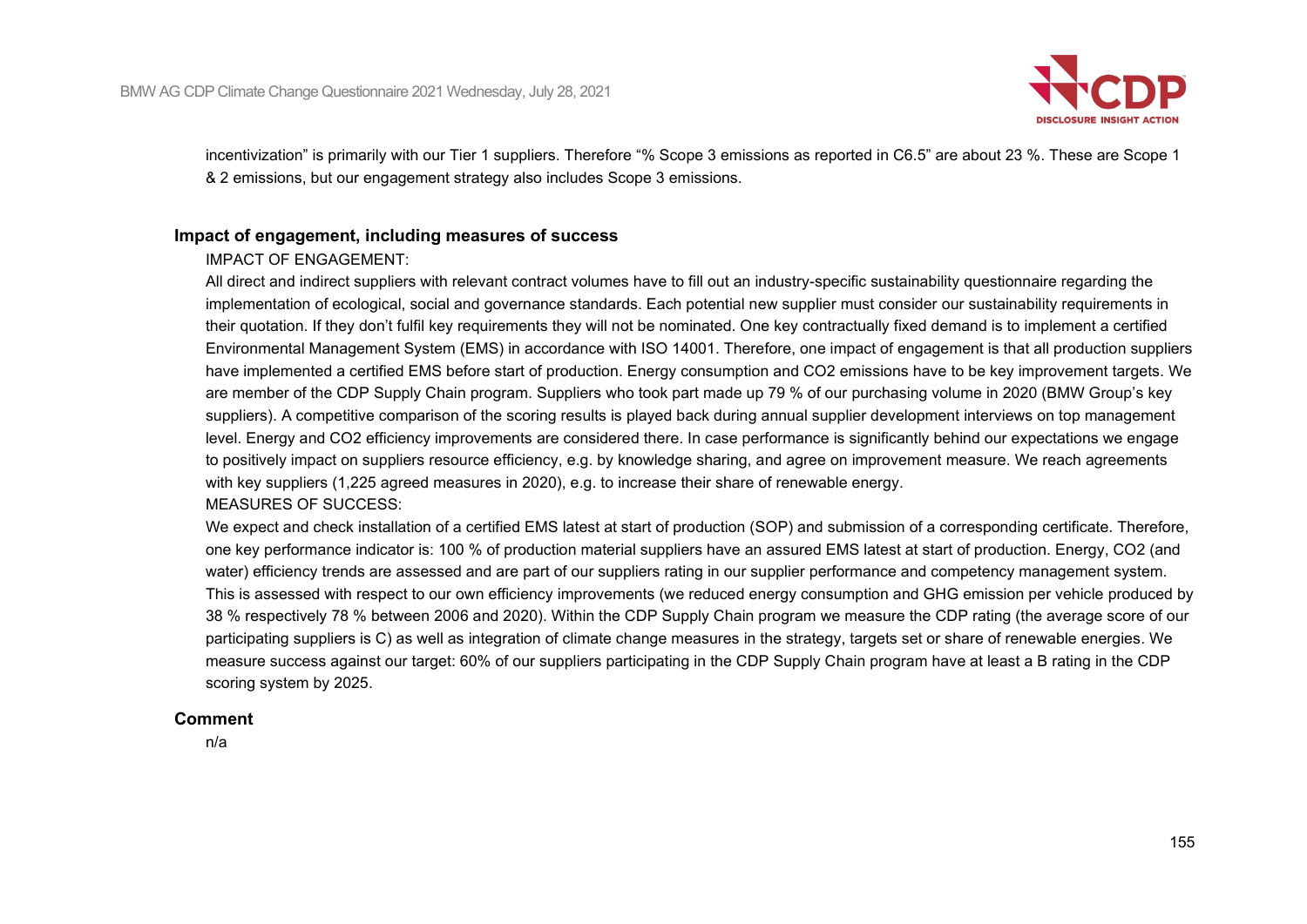

# **C12.1b**

# **(C12.1b) Give details of your climate-related engagement strategy with your customers.**

# **Type of engagement**

Education/information sharing

## **Details of engagement**

Share information about your products and relevant certification schemes (i.e. Energy STAR)

### **% of customers by number**

100

### **% of customer - related Scope 3 emissions as reported in C6.5**

100

## **Please explain the rationale for selecting this group of customers and scope of engagement**

## RATIONALE FOR THE COVERAGE OF OUR ENGAGEMENT:

Scope of engagement: Climate change is an integral component of our BMW Group Strategy and considered as a key issue to be addressed. This is why we inform all of our customers (100 %) through various information channels about our efforts / achievements. Since 2007, BMW Group's Efficient Dynamics (ED) is a comprehensive technologic approach for the consistent reduction of fuel consumption and emissions in the standard configuration of cars of the BMW Group. It includes both highly-efficient automobiles with gradually refined combustion engines, allelectric cars and low-emission plug-in hybrids. ED in different levels of detail is explained on the BMW Group homepage and in main publications such as the integrated annual BMW Group report, as well as in communication channels that reach big audiences (e.g. TV spots, marketing campaigns). BMW Group is obliged by many fleet customers to fill out the ECOVADIS questionnaire as a prerequisite for tendering processes or is asked via CDP Supply Chain to explain its approach to fuel efficiency and zero emission mobility. To our customers we explain Efficient Dynamics technologies or BEV / PHEV powertrains as well as sustainability efforts on the corresponding BMW Group pages where our customers can inform themselves about technical features of the specific vehicle under interest. On launch events, in product campaigns as well as e.g. in product marketing guidelines we address ED features. We include also environmental certificates (e.g. BMW i3/i8, iX3, 740 Li/Le, 530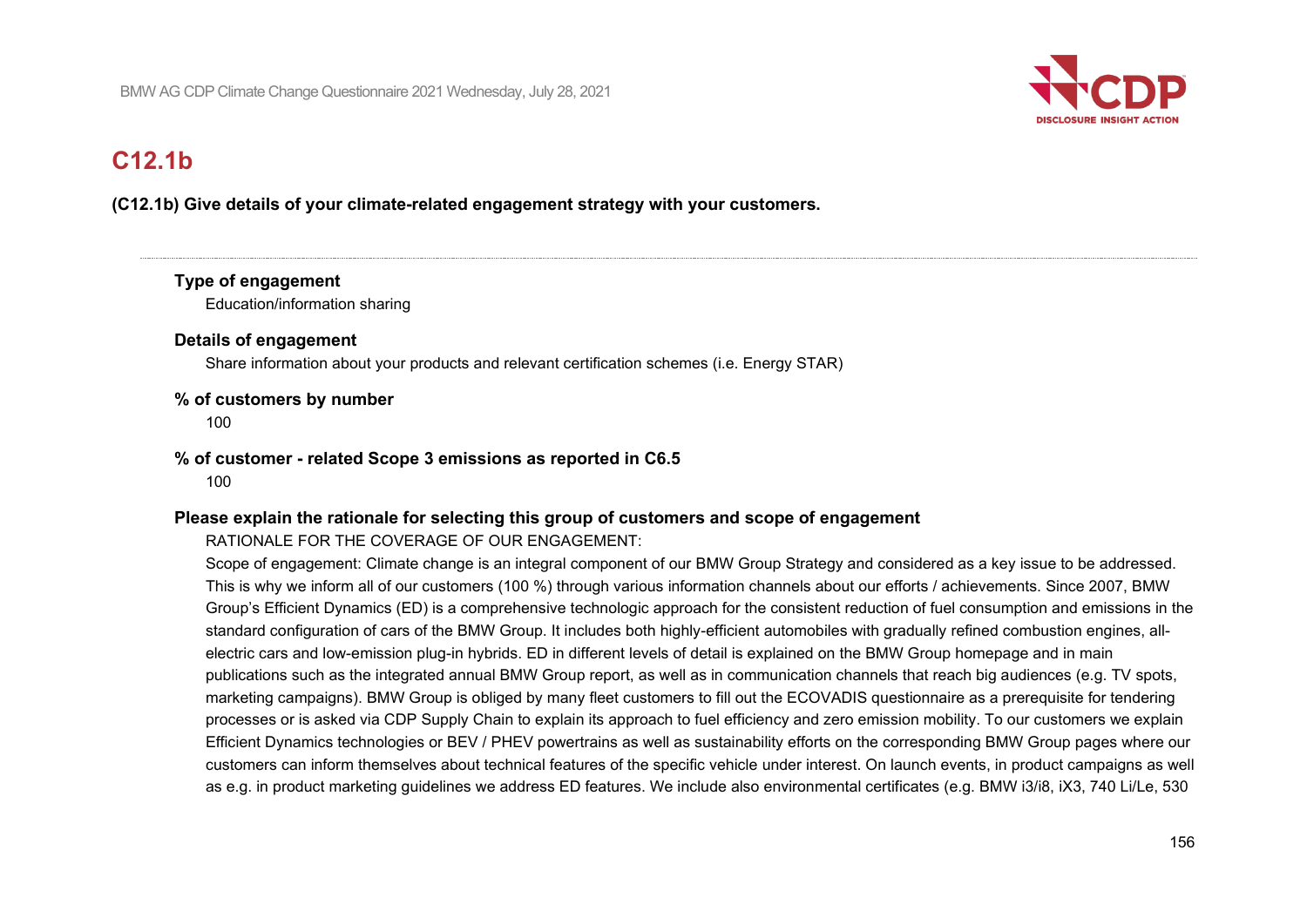

iA/530e) containing externally audited life cycle comparisons between new models with its predecessors and between plug-in hybrid and combustion engine cars. Furthermore, ED features are included in sales catalogues at the point of sale. Because climate-related information is shared via all these channels we assume that 100 % of our customers can access these information. This is why we selected 100 % in "% of customers by number".

"% customer-related Scope 3 emissions as reported in C6.5": In correspondence to the scope of engagement being 100 % (see above) we also cover 100 % of our Scope 3 emissions from the use phase.

### **Impact of engagement, including measures of success**

### DESCRIPTION OF MEASURES OF SUCCESS:

We measure market success in each market and analyze market shares, e.g. of our BEVs and PHEVs (xEVs). We measure the worldwide number of xEVs or e.g. customers of YOUR NOW, also part of the joint venture with Daimler AG. Sustainability aspects form part of the customer surveys, on products and services as well as on our sustainability performance. We conduct surveys on an annual basis for product and service optimization according to the needs of our customers. We continuously establish customer satisfaction on the basis of uniform global standards, assessing e.g. if expectations on fuel economy or services (e.g. real time traffic information, searching services for parking place) are met. We measure sustainability performance also by rating results such as DJSI or CDP. We measure fuel economy in all main markets. Financial indicators, in particular the EBIT margin in our core automotive segment, is a measure of meeting customer's needs.

## DESCRIPTION OF THE IMPACT OF CLIMATE-RELATED ENGAGEMENT:

The impact of our comprehensive information to customers on our efficiency and e-mobility efforts is a higher demand for these products. We already offer 3 BEV and 17 PHEV models in various segments in a total of 95 markets worldwide. In 2020 we sold 192,662 electrified vehicles worldwide (BEVs: 44,541; PHEVs: 148,121), a 31.8 % increase to 2019 and led e.g. the global PHEV sales since 2017 – and not just the premium segment. Average fleet CO2 emissions per kilometer in 2020 in the core markets (EU28, USA, China, Japan and Korea) were 133 g CO2/km. PHEVs and BEVs contributed significantly to this value.

The premium car-sharing services SHARE NOW, part of our joint venture with Daimler AG, had 2.9 million customers in 16 cities and 8 countries used with more than 2,000 electric cars in the fleet. Also, due to the digital parking service PARK NOW, as well part of our joint venture with Daimler AG, about 45 million customers in more than 1,200 cities were able to find and pay for parking spaces more quickly and easily.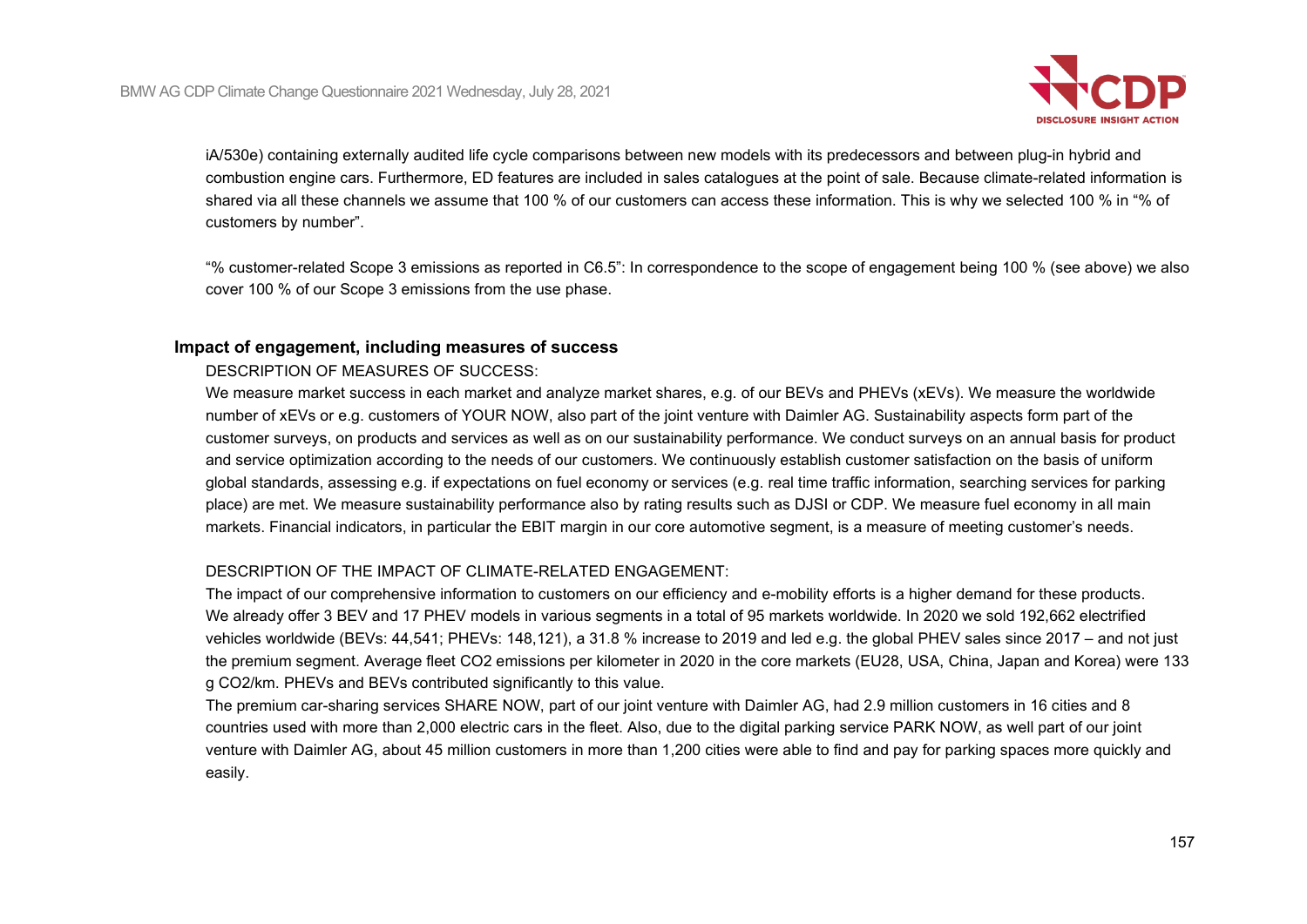

# **C12.3**

**(C12.3) Do you engage in activities that could either directly or indirectly influence public policy on climate-related issues through any of the following?**

Direct engagement with policy makers Trade associations Funding research organizations **Other** 

# **C12.3a**

# **(C12.3a) On what issues have you been engaging directly with policy makers?**

| <b>Focus of</b><br>legislation                                                               | Corporate<br>position               | <b>Details of engagement</b>                                                                                                                                                                                                                                                                                                                                                                                                                                                                                                                                                                                                                                                                                                                                                                                                                                     | <b>Proposed legislative solution</b>                                                                                                                                                                                                                                                                                                                                                                                                                                                                                                                                                                                                                                                                                                                                                                                                                                                                      |
|----------------------------------------------------------------------------------------------|-------------------------------------|------------------------------------------------------------------------------------------------------------------------------------------------------------------------------------------------------------------------------------------------------------------------------------------------------------------------------------------------------------------------------------------------------------------------------------------------------------------------------------------------------------------------------------------------------------------------------------------------------------------------------------------------------------------------------------------------------------------------------------------------------------------------------------------------------------------------------------------------------------------|-----------------------------------------------------------------------------------------------------------------------------------------------------------------------------------------------------------------------------------------------------------------------------------------------------------------------------------------------------------------------------------------------------------------------------------------------------------------------------------------------------------------------------------------------------------------------------------------------------------------------------------------------------------------------------------------------------------------------------------------------------------------------------------------------------------------------------------------------------------------------------------------------------------|
| Other, please<br>specify<br>CO2-based<br>vehicle<br>taxations - e-<br>mobility<br>incentives | Support with<br>major<br>exceptions | (1) Name of legislation: CO2-based vehicle taxations have<br>been introduced e.g. in 20 out of 28 EU member states as well<br>as for example in South Africa or Singapore and are under<br>discussion in South-Korea or China and other countries as e.g.<br>Thailand. A focus in 2020 was our engagement about WLTP<br>related taxation systems in the EU respectively the 20 member<br>states with CO2 based taxation as well as incentive schemes<br>for e-mobility.<br>(2) Geographies in which legislation applies: EU respectively<br>the 20 member states with CO2 based taxations such as<br>Germany or UK.<br>(3) Type of engagement: The BMW Group is committed to<br>enhance the fuel efficiency of its products and strongly<br>supports the introduction of CO2-based vehicle taxation<br>worldwide putting a price tag on CO2 emissions emitted by | BMW Group strongly supports the introduction of CO2-<br>based vehicle taxation worldwide. In our engagement we<br>do not seek a fundamental debate about the "if" of<br>taxation of automobiles but on alternatives "how" to do it<br>best. We promote putting a "price tag" on CO2 use phase<br>emissions through governments but do not support a tax<br>on engine displacement or retail price of vehicles which<br>does not incentivize highly efficient vehicles with<br>innovative technologies for CO2 emission reduction within<br>the same engine displacement class. This is giving a clear<br>signal to customers to replace an old inefficient vehicle by<br>a new efficient one and to comparing vehicles of one<br>category in terms of efficiency. This is all the more<br>important since experience in major markets like UK,<br>France and Netherlands shows that the effect of changes |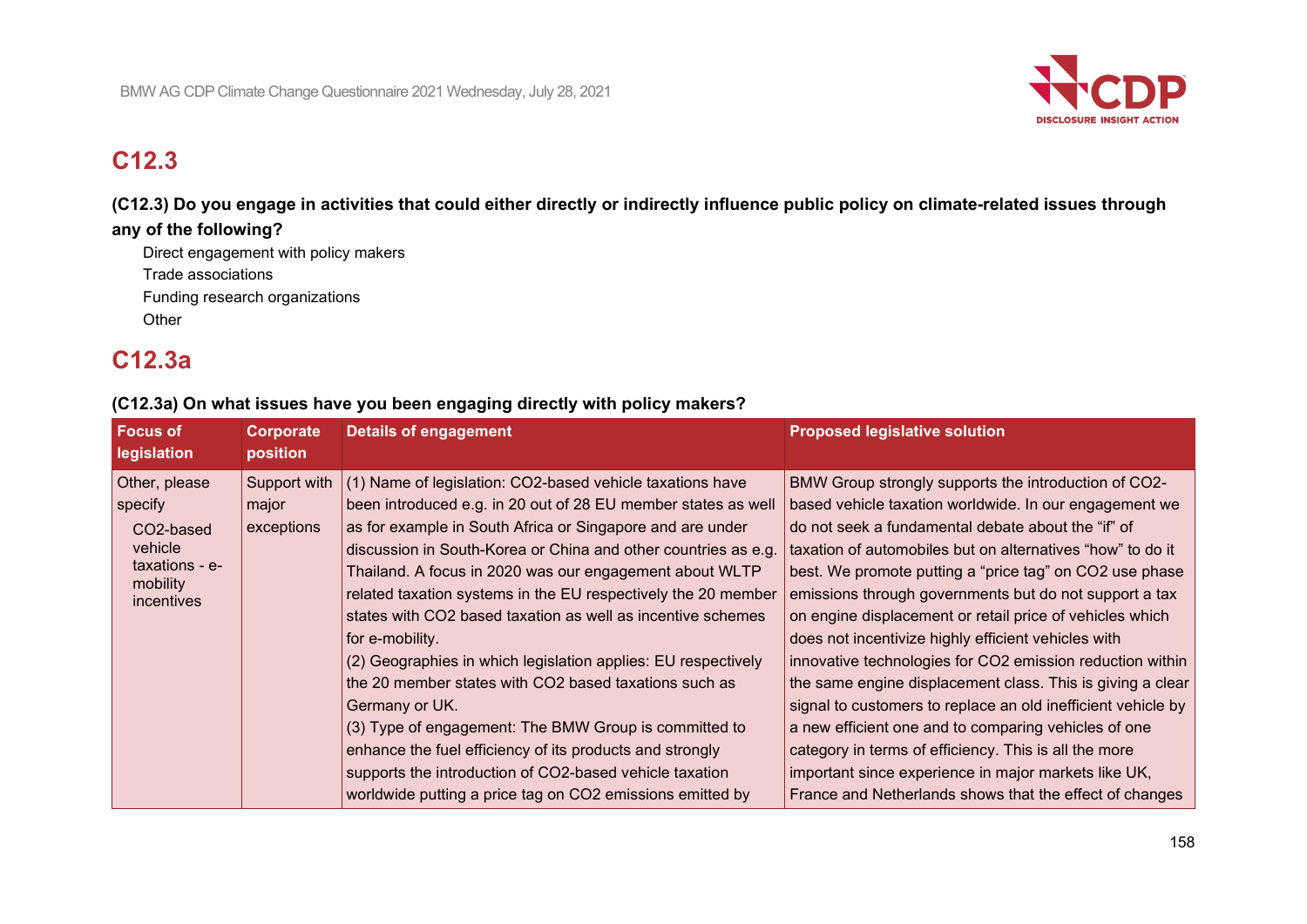

|                                                                 |                                     | vehicles in the use phase but does not support a tax on engine<br>displacement or retail price of vehicles as existent in some<br>European countries. Beside these major exceptions already<br>fixed in the taxation systems, which we continuously discuss,<br>our focus in 2020 was the continuation of incentive schemes<br>related to e-mobility, as the market success of e-mobility<br>enables further CO2 reductions in the transport sector. As the<br>market shares of electrified vehicles are increasing on a year<br>to year basis still absolute sales volumes are at a low level in<br>countries where such incentives are missing. The right political<br>framework, such as purchasing incentives and promoting<br>charging infrastructure, has a decisive impact on the market<br>success of electric vehicles. Therefore, the BMW Group<br>supports such incentive schemes. Positive development of e-<br>mobility is happening in countries such as Norway, the UK and<br>the USA, which do have holistic incentive schemes in place.<br>For example, the BMW Group therefore supported the<br>continuation of the German "Umweltbonus" and the<br>introduction of tax benefits for company cars in 2019 which<br>was continued and intensified with an "Innovationsprämie" in<br>2020. | in taxation is much stronger than a purely economic<br>analysis would indicate. Additionally, we call for purchase<br>and tax incentives for electrified vehicles to positively<br>stimulate customer acceptance for the transition to a low<br>carbon mobility. These incentives address the demand<br>side to overcome the price differences of new<br>technologies in comparison to established internal<br>combustion engine technologies. |
|-----------------------------------------------------------------|-------------------------------------|------------------------------------------------------------------------------------------------------------------------------------------------------------------------------------------------------------------------------------------------------------------------------------------------------------------------------------------------------------------------------------------------------------------------------------------------------------------------------------------------------------------------------------------------------------------------------------------------------------------------------------------------------------------------------------------------------------------------------------------------------------------------------------------------------------------------------------------------------------------------------------------------------------------------------------------------------------------------------------------------------------------------------------------------------------------------------------------------------------------------------------------------------------------------------------------------------------------------------------------------------------------------------------------------------------|------------------------------------------------------------------------------------------------------------------------------------------------------------------------------------------------------------------------------------------------------------------------------------------------------------------------------------------------------------------------------------------------------------------------------------------------|
| Other, please<br>specify<br>CO <sub>2</sub> fleet<br>regulation | Support with<br>major<br>exceptions | (1) Name of legislation: We address CO2 fleet regulations in<br>markets such as the European Union (EU28), USA, China or<br>South Korea. A focus in 2020 was our engagement in the USA<br>on the Greenhouse Gas (GHG) and Fuel Economy (FE) fleet<br>regulation for the time period beyond 2021<br>(2) Geographies in which legislation applies: The mentioned<br>legislations apply to the United States of America.                                                                                                                                                                                                                                                                                                                                                                                                                                                                                                                                                                                                                                                                                                                                                                                                                                                                                      | Together with other vehicle manufacturers we reached an<br>agreement with the US State of California which aims to<br>reduce emissions by 3.7 % per year in the period between<br>2022 to 2026. We are planning to voluntarily align our fleet<br>in all 50 states and apply a uniform standard in<br>accordance with this guideline.<br>Nevertheless, future target compliance is heavily                                                     |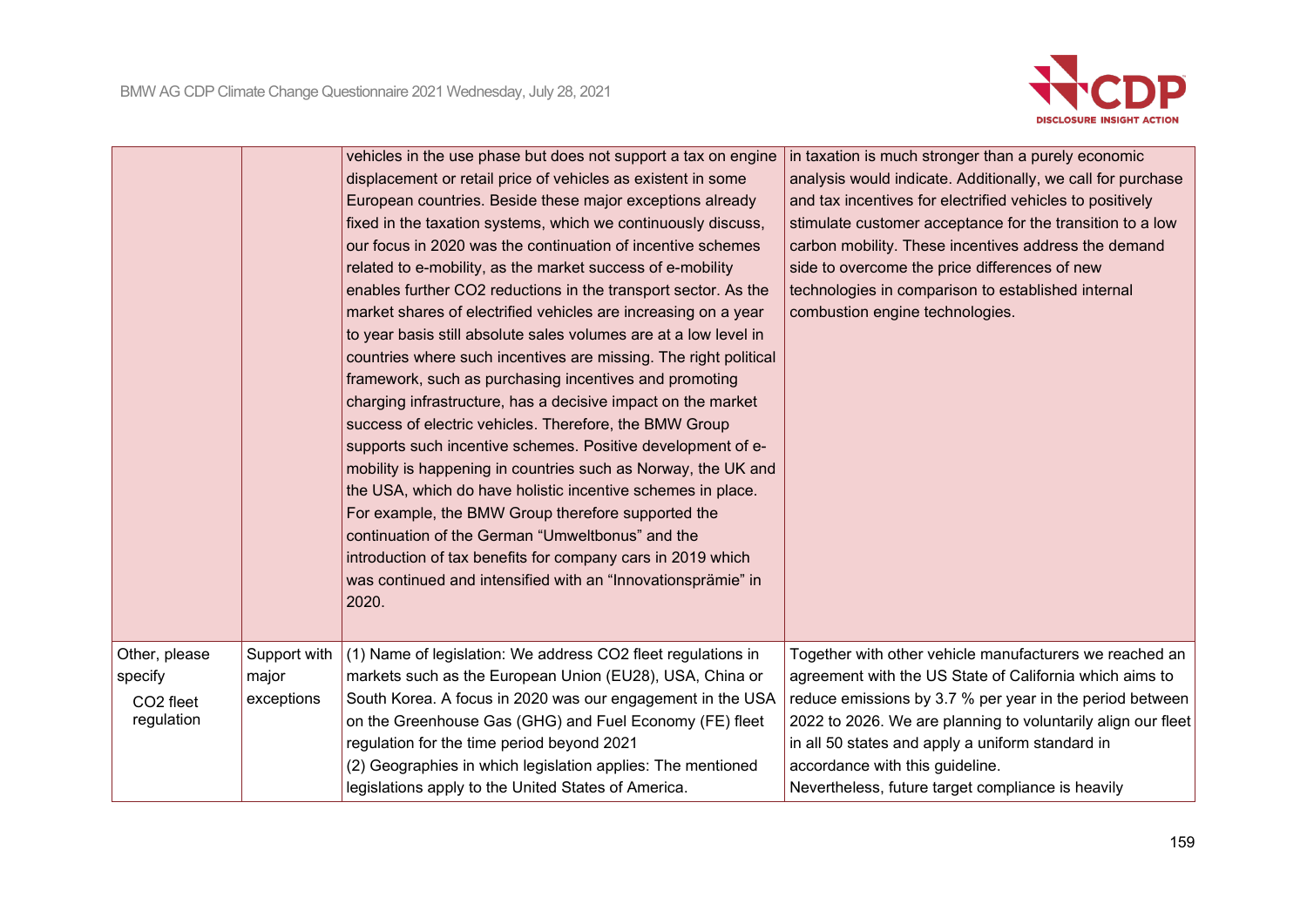

| (3) Type of engagement: The regulations contain footprint        | depending on the market success of e-mobility in the US     |
|------------------------------------------------------------------|-------------------------------------------------------------|
| based CO2 targets for the OEMs and revised regulations had       | as in other major markets.                                  |
| to be developed by the federal agencies EPA (Environmental       |                                                             |
| Protection Agency) for GHG and NHTSA (National Health and        | Customer acceptance is still at very low levels so we do    |
| Traffic Safety Agency) for FE.                                   | not anticipate a linear market development for those        |
| In view of the global CO2 fleet targets, the BMW Group           | vehicles. A regulatory approach for improving the e-        |
| pursues the clear objectives of meeting limits and, where we     | mobility framework conditions is needed e.g. in the area of |
| consider it to be appropriate, surpassing these. For example,    | customer incentives and subsidies for charging              |
| together with other vehicle manufacturers we reached an          | infrastructure at federal and state level.                  |
| agreement with the US State of California which aims to          |                                                             |
| reduce emissions by 3.7 % per year in the period between         |                                                             |
| 2022 to 2026. We are planning to voluntarily align our fleet in  |                                                             |
| all 50 states and apply a uniform standard in accordance with    |                                                             |
| this guideline.                                                  |                                                             |
| We already offer our customers a broad portfolio of models       |                                                             |
| that we are continually expanding. By 2023, we plan to offer 25  |                                                             |
| electrified models. More than half of them will be purely        |                                                             |
| electric. As one of the market leaders for e-mobility in Europe, |                                                             |
| we find that the political factors promoting e-mobility have a   |                                                             |
| considerable impact on our sales. In our view, any               |                                                             |
| requirements placed on vehicle manufacturers to reduce CO2       |                                                             |
| emissions need to be accompanied by an ambitious program         |                                                             |
| to increase the demand for electrified vehicles in the market as |                                                             |
| e-mobility is the key enabler for ambitious CO2 reductions of    |                                                             |
| transport in the passenger car segment. Instead, there are       |                                                             |
| fragmented and largely ineffective national policies in a number |                                                             |
| of large markets.                                                |                                                             |
|                                                                  |                                                             |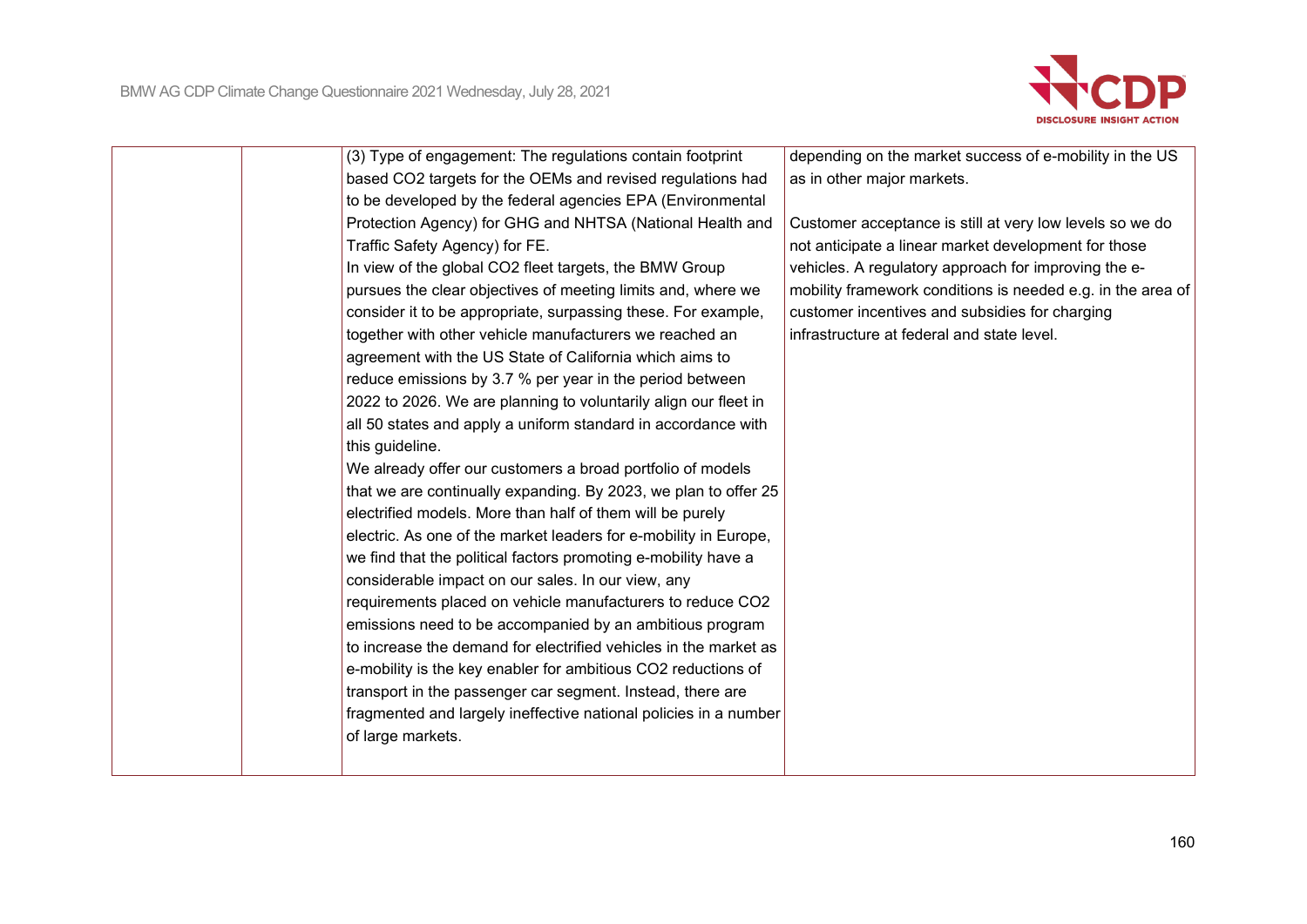

| Other, please | Support | (1) Name of legislation: Development of framework conditions     | We recommend addressing the areas of high priority in         |
|---------------|---------|------------------------------------------------------------------|---------------------------------------------------------------|
| specify       |         | to reach the targets of the German Federal Government's          | order to increase the market appeal of electric vehicles: a   |
| Low carbon    |         | National Development Plan for Electric Mobility including the    | broad market penetration for electric vehicles in the         |
| mobility      |         | target of "a million electric vehicles on the road in Germany by | business sector and support for the creation of a             |
|               |         | 2020".                                                           | convenient and comfortable charging infrastructure. Many      |
|               |         | (2) Geographies in which legislation applies: Germany.           | measures proposed have been adopted by the German             |
|               |         | (3) Type of engagement: We have contributed to the "National     | Government by early 2015 in the electro mobility law          |
|               |         | Platform Electromobility" (NPE) and its successor the "National  | (among them are measures like special labelling, use of       |
|               |         | Platform Mobility" (NPM), established by the German              | bus lanes, privileged parking and specific access to          |
|               |         | Government (GG), since May 2010. The NPM, a body                 | restricted areas) and in the governmental funding program     |
|               |         | comprising highly reputed experts from industry, science and     | from mid of 2016 (direct purchase incentives, funding of      |
|               |         | civil society, analyses the developments in the field of e-      | public charging infrastructure and public procurement         |
|               |         | mobility and formulates recommendation on how the targets of     | program). Besides these special rights and funding            |
|               |         | the "national development plan electro mobility" can be          | programs additional legislative measures for removing the     |
|               |         | reached. A board member of the BMW Group is co-head of the       | barrier to e-mobility in everyday life are proposed           |
|               |         | working group "Framework Conditions". In April 2017 NPE          | especially in the field of building legislation and energy    |
|               |         | published its roadmap for common standards until 2020, as        | cost regulation. Only if there is a holistic approach for the |
|               |         | basis for the further run-up of the PHEV and BEV market. This    | energy and transport sector a successful integration of e-    |
|               |         | roadmap addresses beside others future challenges like high      | mobility can be achieved. The speed of implementing the       |
|               |         | power charging: vehicles as well as infrastructure should be     | charging infrastructure program and though visibility         |
|               |         | developed for a charging power between 150 kW up to 400          | towards the customer will determine the acceptance of e-      |
|               |         | kW. The GG is continuously assessing various suggestions by      | mobility at the point of sale.                                |
|               |         | the NPM and supporting a broad spectrum of projects. The         |                                                               |
|               |         | BMW engagement in these projects addresses the remaining         |                                                               |
|               |         | issues required prior to wide-scale market introduction:         |                                                               |
|               |         | increasing the range of vehicles through the installation of     |                                                               |
|               |         | public fast-charging infrastructure, realization of High Power   |                                                               |
|               |         | Charging, implementation of inductive charging and improving     |                                                               |
|               |         | managed charging for the integration of renewable energy. The    |                                                               |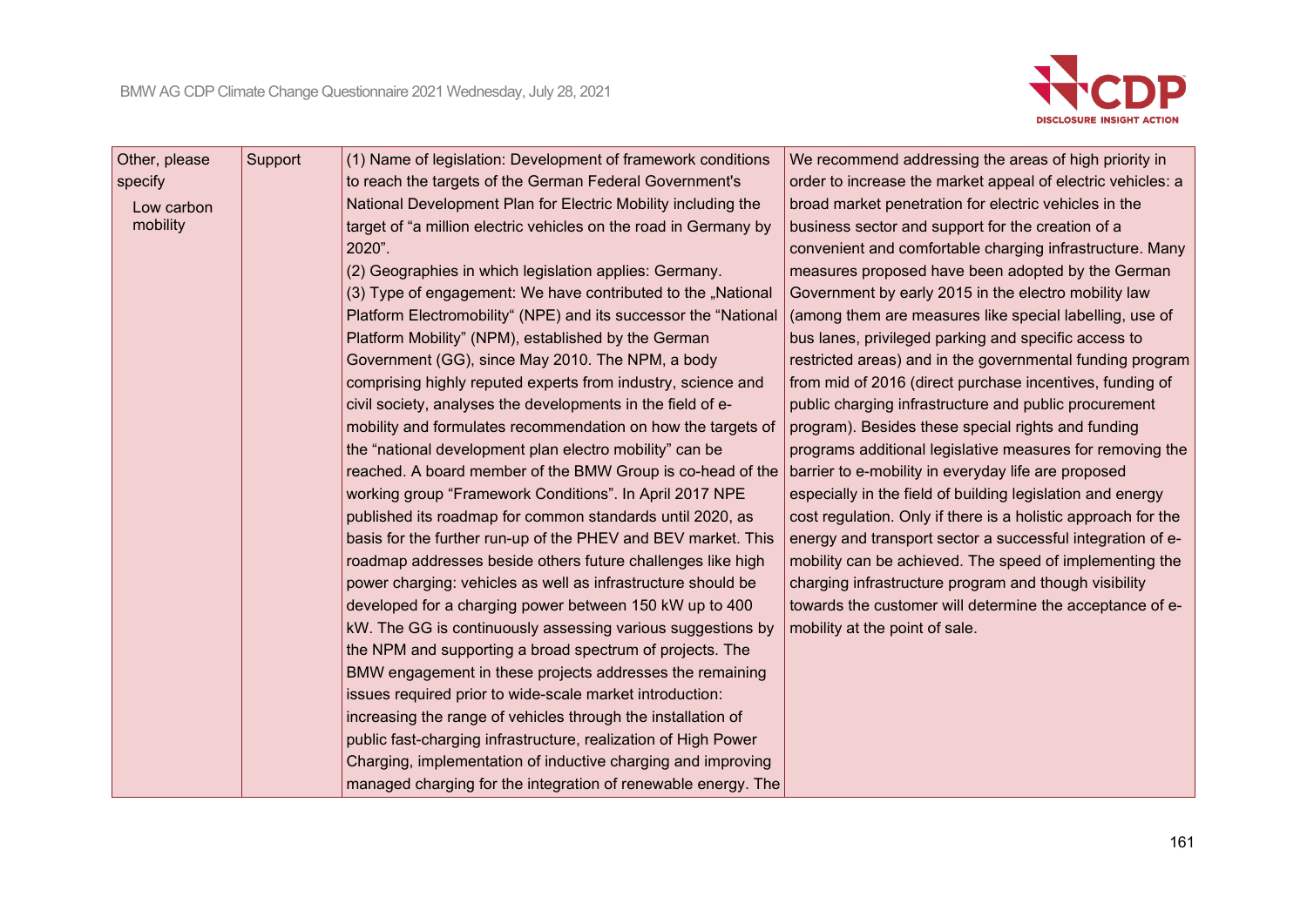

| GG has already implemented several of the key measures            |  |
|-------------------------------------------------------------------|--|
| proposed by the NPE within the electro mobility law               |  |
| (introduced in June 2015) and the charging pillar regulation      |  |
| following the EU directive 2014/94/EU (introduced in June         |  |
| 2016): Disadvantage compensation for the purchase of electric     |  |
| company cars, a 10-year vehicle tax exemption for electric        |  |
| cars, simplification of taxing monetary benefits from charging, a |  |
| EUR 300 million funding of public infrastructure, a EUR 600       |  |
| million direct purchase funding (in addition to the EUR 600       |  |
| million funding of the industry) that was raised in 2019 by an    |  |
| amount of EUR 1 billion for the government and the                |  |
| manufacturers for the years up to 2025 and a EUR 100 million      |  |
| program for public procurement.                                   |  |
|                                                                   |  |

# **C12.3b**

**(C12.3b) Are you on the board of any trade associations or do you provide funding beyond membership?** Yes

# **C12.3c**

**(C12.3c) Enter the details of those trade associations that are likely to take a position on climate change legislation.**

**Trade association**

Association of the German Automotive Industry (VDA)

# **Is your position on climate change consistent with theirs?**

Consistent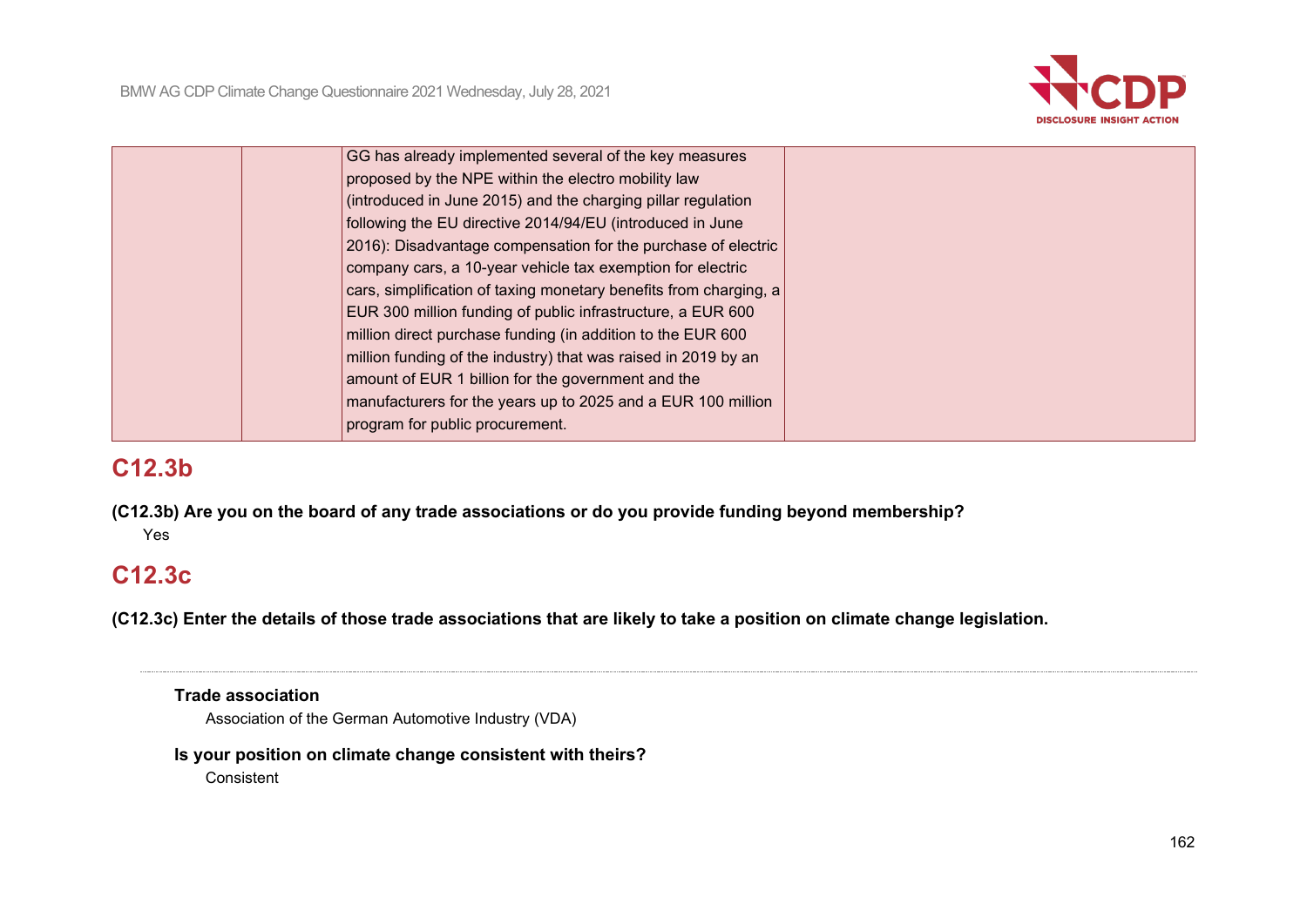

### **Please explain the trade association's position**

The VDA nationally and internationally promotes the interests of the entire German automotive industry. VDA addresses a wide spectrum, including safety, quality and sustainability issues such as environmental protection in production, fuel efficiency and alternative drive technology as well as e-mobility. VDA promotes corresponding policies to these issues which reflect the opinion of the member companies about most appropriate actions and measures. An example of particular interest is the post 2020 CO2 regulation in the EU. The existing regulation is aligned solely to the technical efficiency of new cars. CO2 values in real world driving, however, are influenced by many different factors: e.g. vehicle efficiency, driving style or the CO2 content of energy carriers. A convincing and comprehensive political strategy must consider all factors. Further reduction of fleet averaged CO2-emissions is one component not in question by the VDA. However, the 95 g CO2/km target in 2020 was already only achievable with great and increasingly expensive technical efforts and, in particular for premium manufacturers, electrification. The new EU fleet targets set for 2025 and 2030 are ambitious for the automotive industry as conventional drive trains need to be replaced to a high degree by electric drive trains. As the EU Commission raised the overall climate target for 2030 to -55 % compared to -40 % a review of relevant legislations contributing to the general climate goal will be executed in 2021. In consequence cars get more expensive what could prevent clients to buy new efficient cars. The previous purely supply-side regulatory methodology must be supplemented with an overall strategy on the demand side. The idea is to reduce CO2 emissions of all road transportation, not just those from new cars. VDA advocates measures to decrease emissions of existing fleets and proposed e.g. as instrument to incentivize decarbonisation of transportation fuels the inclusion into the Emission Trading System ("Cap and Trade"). Due to price transmission this not only effects fuel producers but also incentivizes car owners to drive fuel efficient cars and to change their driving behaviour. VDA advocates to support e-mobility. EU and local regulations should temporarily subsidize e-mobility. Charging infrastructure and measures such as special parking rights should be introduced.

### **How have you influenced, or are you attempting to influence their position?**

By the constant membership in the Managing Board & Presiding Board of the association and by the regular participation in all relevant working groups. BMW Group is expressing its position in all activities, thus influencing the overall position on climate change of the VDA.

### **Trade association**

European Automobile Manufacturers Association (ACEA)

### **Is your position on climate change consistent with theirs?**

**Consistent**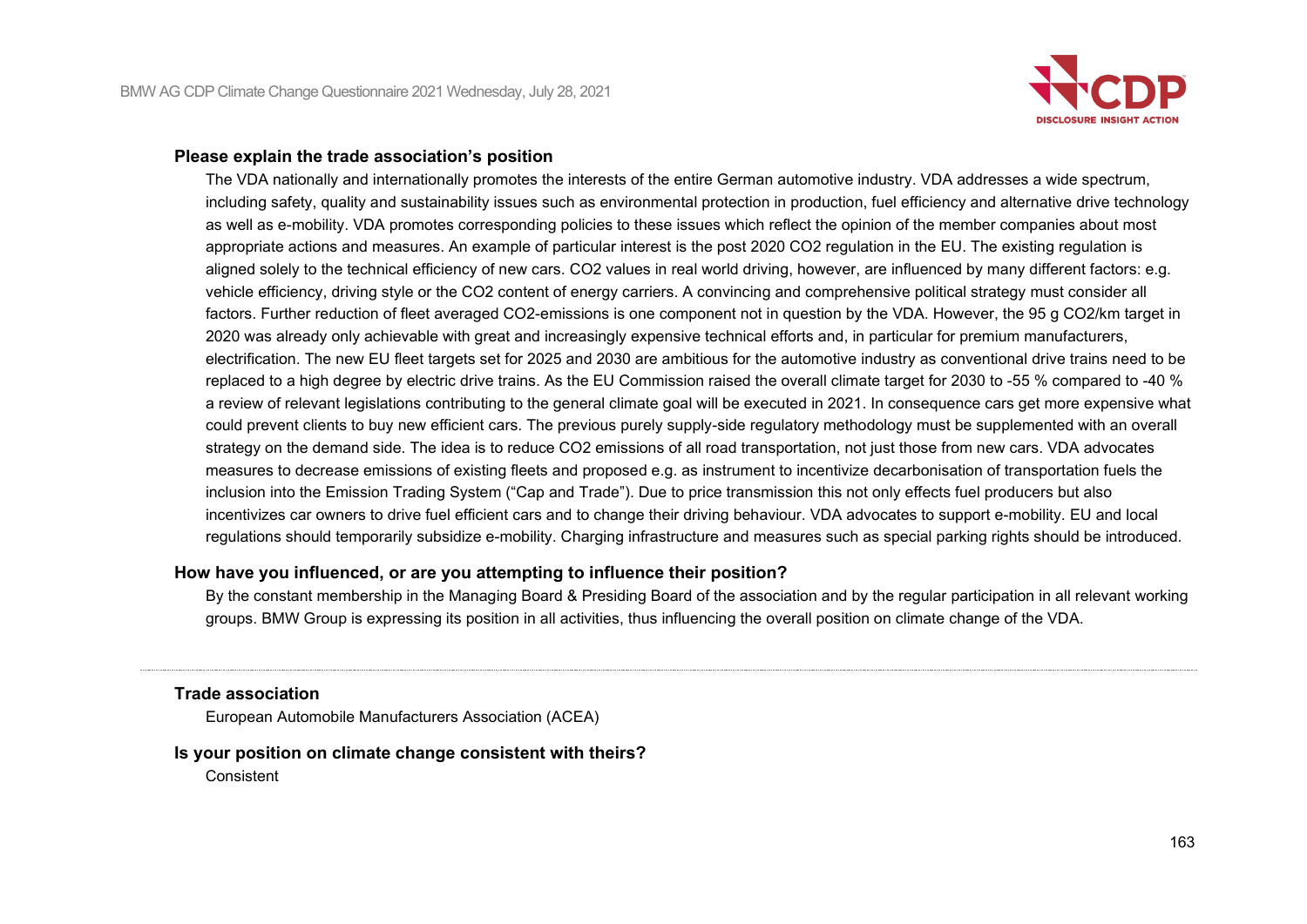

### **Please explain the trade association's position**

ACEA is an advocate for the automotive industry in Europe, representing manufacturers of passenger cars, vans, trucks and buses with production sites in the EU. ACEA aspires to define and advocate the common interests, policies and positions of the European automobile industry. One "industry topic" is "environment and sustainability". In this industry topic issues are addressed ranging from air quality, noise reduction or CSR in the supply chain to CO2 emissions from cars and alternative drivetrains and e-mobility. The post 2020 CO2 regulation in the EU is of particular interest. The current legislation is solely focused on vehicle technology. ACEA advocates for a comprehensive approach taking into account the usage of the vehicles in the existing fleet in order to accelerate further CO2 emissions reduction. Since most CO2 emissions from the existing fleet come from older cars which do not have the latest technologies ACEA sees fleet renewal incentives as well as incentivizing lower carbon fuels through an upstream ETS (fuel providers) as two effective tools to lowering emissions from the existing fleet. By 2021, the car industry will have reduced CO2 emissions by almost 42 % compared to 2005. Any progress beyond 95 g/km CO2 relies heavily on growing electrification or hybridization levels. This may not be possible considering the lack of sufficient support at EU or national levels for electrification.

ACEA supports policy measures (e.g. CO2 based tax systems or charging infrastructure development) to achieve higher market shares of hybrid and electrically chargeable vehicles. In line with the EU climate package objectives, an overall effort from 2005 to 2030 is required at the level of -30 % for non-ETS sectors from the 2005 baseline. As the EU Commission raised the overall climate target for 2030 to -55 % compared to -40 % a review of relevant legislations contributing to the general climate goal will be executed in 2021. An increased contribution level by the non-ETS sectors is to be expected. ACEA argues that the target levels of a new proposal for 2030 CO2 fleet targets will only be achieved by a significant shift to e-mobility which at least depends on the customer acceptance level for e-mobility and the deployment of sufficient charging infrastructure across all member states.

## **How have you influenced, or are you attempting to influence their position?**

By the constant membership in the ACEA Board of Directors and by the regular participation in relevant working groups. BMW Group is expressing its position in all activities, thus influencing the overall position on climate change of the ACEA.

**Trade association** Auto Alliance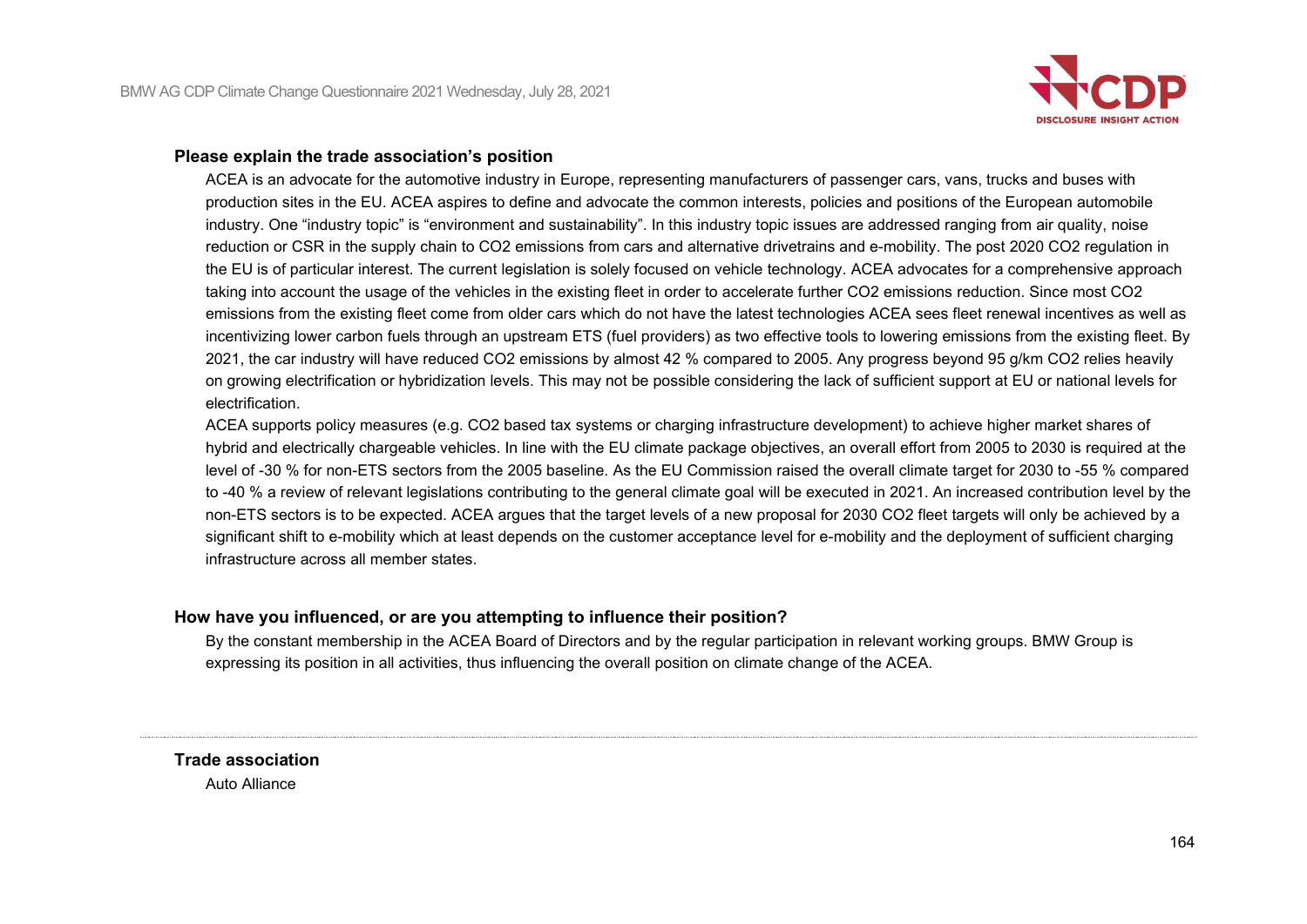

#### **Is your position on climate change consistent with theirs?** Consistent

### **Please explain the trade association's position**

The Alliance For Automotive Innovation is the leading advocacy group for the automotive industry in North America and represents 77 % of all car and light truck sales in the United States. The Auto Alliance promotes constructive solutions to public policy challenges that promote sustainable mobility and benefit society in the areas of environment, energy and motor vehicle safety. "Auto Issues" of particular interest are (1) fuel economy and (2) electric readiness. (1) Fuel economy: The Alliance supports a comprehensive single, national program for fuel economy and greenhouse gas emissions, including consumer support of new, fuel efficient autos, which is critical to automakers meeting the program's demanding targets. (2) Electric readiness: The Alliance promotes efforts to support mass market commercialization of e-vehicles. Long-term efforts to reduce dependency on foreign oil while also reducing transportation sector greenhouse gas emissions will require the mass market commercialization of electric vehicles. That includes technologies such as hybrid electrics, plug-in hybrid electrics, battery electrics, and fuel cell vehicles. Widespread consumer acceptance of these technologies will require that efforts be focused on important considerations such as: supporting infrastructure, incentives for consumer adoption, the alignment of regulatory efforts and the removal of market barriers.

## **How have you influenced, or are you attempting to influence their position?**

By the constant membership in the Board of Directors and in the Executive Committee of the association and by the participation in relevant working groups. BMW Group is expressing its position in all activities, thus influencing the overall position on climate change of the Auto Alliance.

# **C12.3d**

**(C12.3d) Do you publicly disclose a list of all research organizations that you fund?** No

# **C12.3e**

**(C12.3e) Provide details of the other engagement activities that you undertake. (i) Methods:**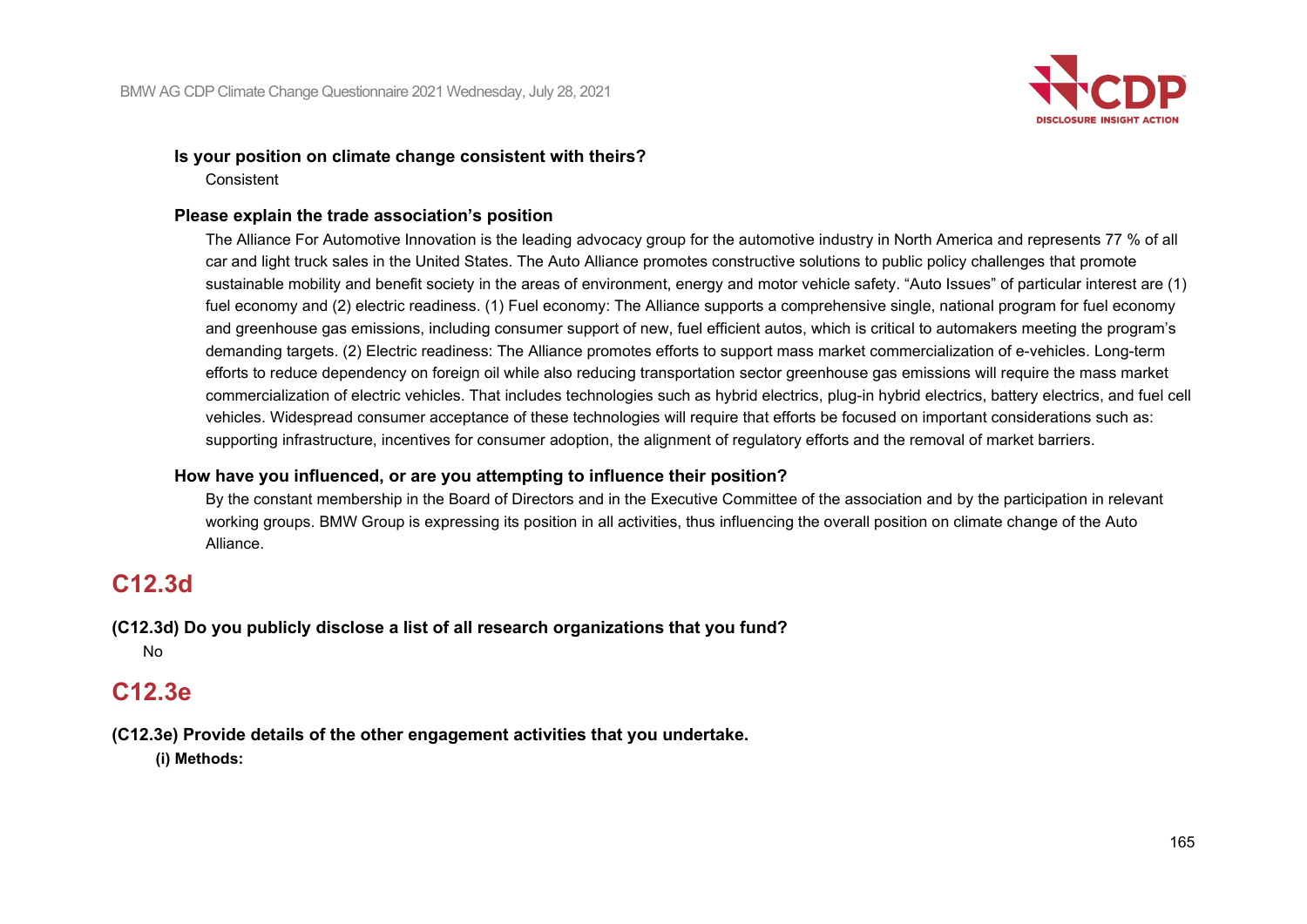

BMW Group enters into dialogue about climate change, in direct dialogues, panel discussions and in initiatives on climate change related topics. Examples in the field of e-mobility and mobility services are:

1) Engagement with academia, NGOs or governmental bodies on urban mobility in megacities.

2) We are a founding and board member of VELOZ, a Californian non-profit partnership founded to accelerate the shift to electric cars through publicprivate collaboration, public engagement and policy education innovation.

3) Engagement with city officials, academia and local stakeholders in collaborative projects for sustainable transformation of urban mobility addressing specific urban pain points, e.g. a strategic partnership in Berlin to shape the transformation towards sustainable mobility and liveable cities.

### **(ii) Topics:**

The contents of our dialogue with political NGOs or scientific organizations as well as governmental bodies are (inter-)national legislation in the context of mitigation and adaptation, CO2-legislation and framework setting, renewables and e-mobility as well as other sustainability topics, new sustainable products, technologies and processes.

1) Engagement for urban mobility in megacities addressing challenges and potential solutions – e.g. e-mobility, car-sharing and other mobility services. 2) Veloz aims to power the electric car movement with an innovative public message about the fun, emotional and compelling benefits of driving electric.

3) The projects strive to accelerate the uptake of sustainable urban mobility systems and the collaborative development of new urban frameworks to enhance the liveability of growing cities.

### **(iii) Engagement nature:**

Apart from dialogues and active participation in public debates, our innovations demonstrate to be viable measures against climate change on a shortto long-term: in conducted field trials with EVs as well as through our CO2 reduction and efficiency measures in our production sites worldwide. These measures are used in dialogues and stakeholder discussions as exemplary business solutions.

1) The BMW Group uses its own dialogue formats as well as participating constructively in public debates. For example, the Group has been represented at UN climate conferences for many years. BMW Group Dialogues are among the main formats for interacting with stakeholders and have been held regularly since 2011 in the BMW Group's key sales regions of North America, Europe and Asia. Above all, they provide an opportunity to sound out current and impending corporate strategic decisions compared with stakeholder expectations. Major topics covered in recent years have included e-mobility, the Group's energy strategy, corporate citizenship, urban mobility, and environmental and social standards in the supply chain. Pandemic-related, we organized a digital BMW Group Dialogue on supply chains in October 2020.

2) We helped to shape the organization's agenda, recruit new member organizations, provide BMW and MINI products for photo shoots and manage the direction that the organization and the digital campaign are taking.

3) a) Within the cooperation project "Neue Mobilität Berlin" alternative and integrated mobility supplies in citizen workshops have been elaborated. Residents leave their cars, test multimodal mobility without car ownership in order to break up routines in day-to-day mobility behaviour and unveil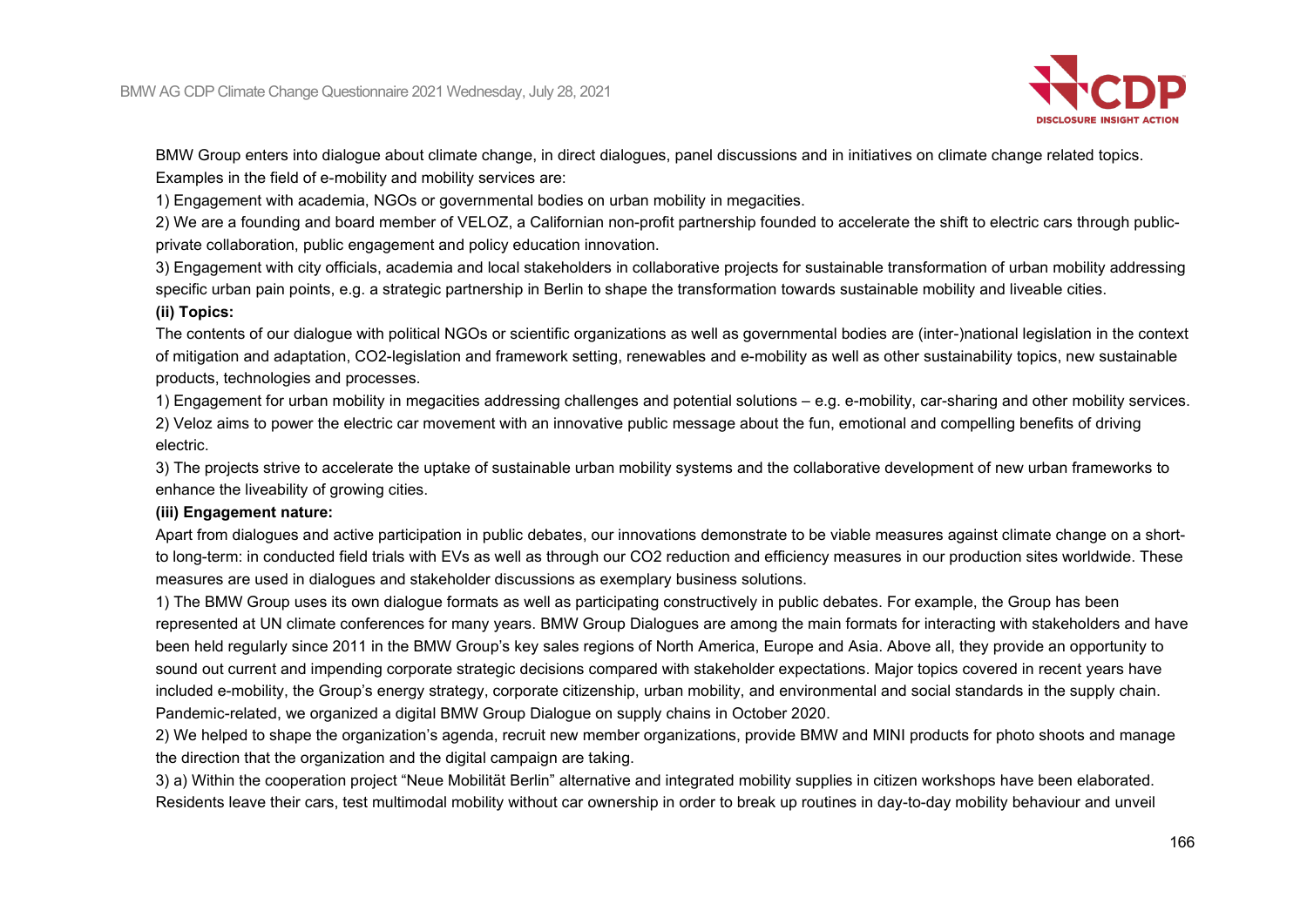

barriers for transformation processes. b) Together with the City of Rotterdam, the Group develops solutions addressing challenges on sharing urban spaces among transport modes and the rise of e-mobility in cities. c) In a broad alliance, among others with the State Government of Bavaria, the BMW Group is about to initiate a strategic partnership to shape the transformation towards sustainable mobility and liveable cities. Main focus are the strategic changes in the framework conditions and to generate support and majorities in the political arena.

#### **(iv) Actions advocated:**

Actions advocated are diverse, including provision of all our activities on future mobility solutions, e-mobility and e-mobility infrastructure.

1) We advocate for the following measures to increase the market appeal of e-vehicles: a broad market penetration for e-vehicles in the business sector and support for the creation of a convenient charging infrastructure at home, in public and at the workplace. Further, specific lanes for e-vehicles and privileged parking.

2) To help California's vehicle electrification targets by 2030, the "Electric For All' campaign aims to educate and inspire drivers / riders to go electric advocating that e-vehicles are affordable for everyone.

3) An integrated mobility supply with car-sharing and adequate urban framework conditions like dedication of parking space for car-sharing and evehicles is crucial for behaviour change as it provides the adopters of e-mobility and sharing an advantage compared to owners of private cars.

# **C12.3f**

# **(C12.3f) What processes do you have in place to ensure that all of your direct and indirect activities that influence policy are consistent with your overall climate change strategy?**

PROCESS TO ENSURE A COMMON APPROACH:

BMW Group's positions regarding global legislative issues arising from our engagement with policy makers at the market level is centrally coordinated in Munich. Positions are worked out with the participation of corresponding central departments, e.g. the department within the Strategy unit responsible for monitoring and further developing CO2 targets for each product line and each new vehicle project or the Strategy unit responsible for sustainability and environmental protection, and market representatives, respectively.

Moreover, proposals for the executive body concerning climate-relevant issues are aligned between the Vice President of Sustainability, Mobility being under the direct supervision of the Chairman of the Board of Management and the Vice President for Government and External Affairs before they are presented in the Strategy & Structure Circle, which prepares decisions to be made by the Board of Management. In this way all of our direct and indirect activities that influence policy are CONSISTENT with our overall climate change strategy.

The BMW Group actively engages in a proactive dialogue with policy makers on mitigation and adaptation as well as environmental legislative issues using a wide variety of communication channels. We discuss policy issues with various national and international trade organizations, NGOs, scientific institutions etc. Our Representative Offices in Berlin, Brussels, Beijing, London, Washington DC, Sacramento, Tokyo, Delhi, Singapore, Mexico, Seoul,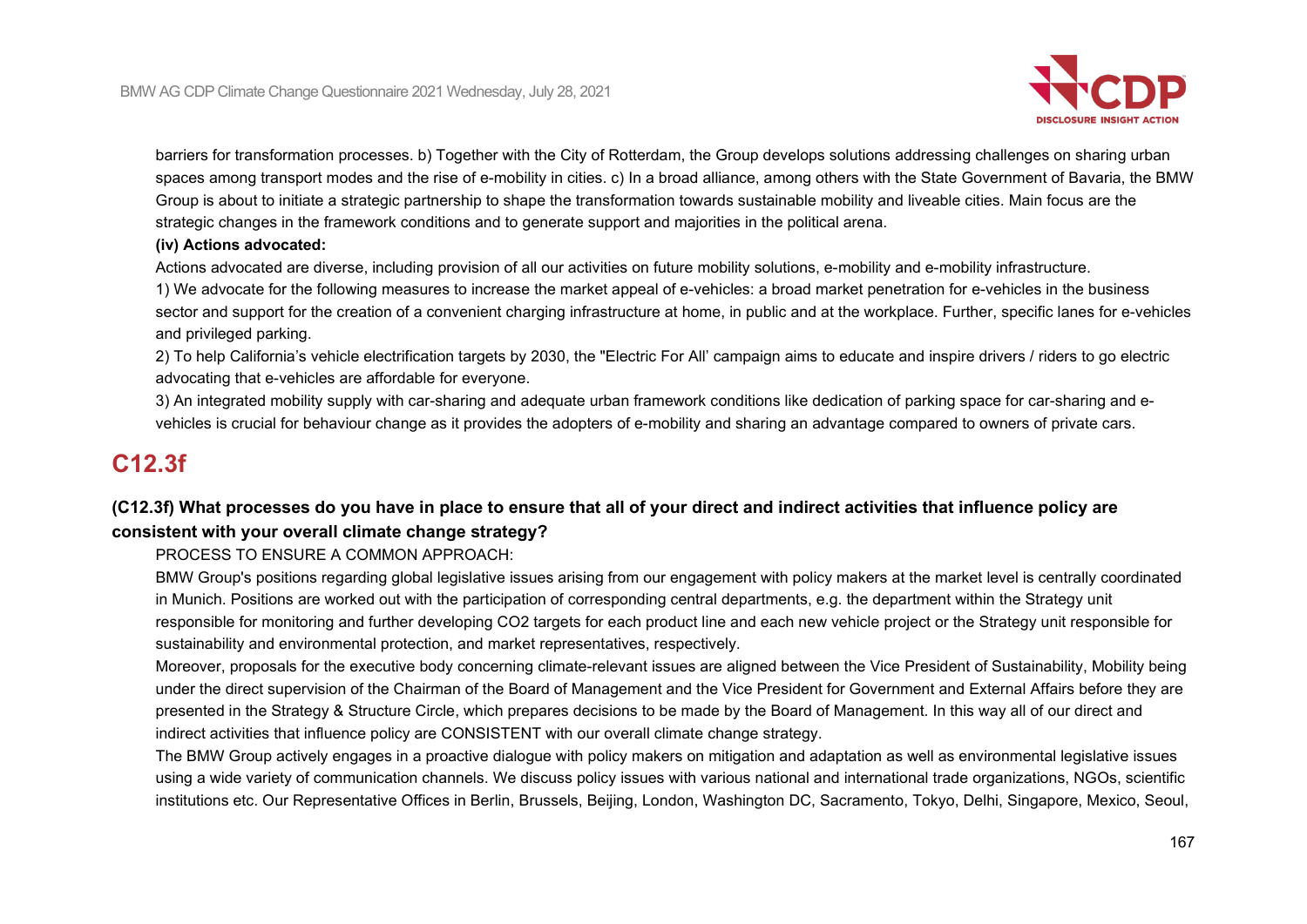

Sao Paulo, Moscow and Thailand are focal points of direct communication with political decision-makers and NGOs. In addition to major markets with a Representative Office, the BMW Group National Sales Companies are active in establishing political contacts and engage in political dialogue in the respective markets in 43 countries. The same applies to Regional Offices serving importer markets and to our manufacturing facilities. These structures and processes ensure that all engagement activities are in line with the BMW Group climate change strategy.

# **C12.4**

**(C12.4) Have you published information about your organization's response to climate change and GHG emissions performance for this reporting year in places other than in your CDP response? If so, please attach the publication(s).**

## **Publication**

In mainstream reports

#### **Status**

Complete

## **Attach the document**

BMW-Group-Report-2020-EN.pdf BMW-Group-Report-2020-DE.pdf

### **Page/Section reference**

Sustainability: p. 76ff, p. 95ff Governance and strategy: p. 41ff Strategy: p. 80-84, p. 62-68 Risks & Opportunities: p. 164ff Supplier engagement: p. 101ff Emissions figures: p. 8, 95-96, 163, 344ff Emissions targets: p. 47ff, 101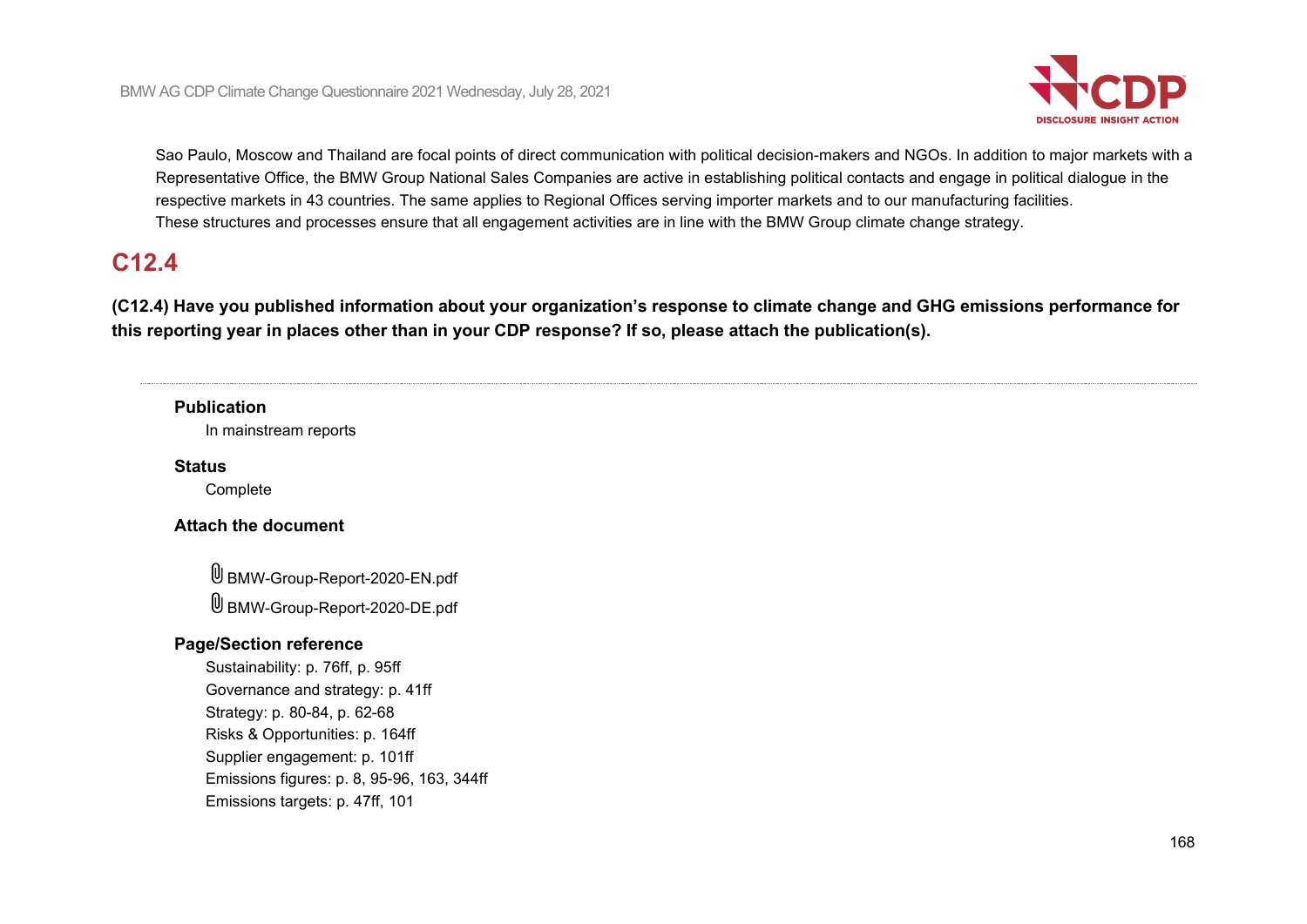

### **Content elements**

**Governance** 

Strategy

Risks & opportunities

Emissions figures

Emission targets

Other metrics

## **Comment**

Sustainability: p. 76ff (Carbon Emissions And Pollutants, fleet CO2 emissions), p. 95ff (Resource consumption and efficiency, renewable energy in production and the value chain) Governance and strategy: p. 41ff (Sustainability Board, Supply Chain) Strategy: p. 80-84 (electrification for emissions-free driving), p. 62-68 (R&D strategy electric vehicles) Risks & Opportunities: p. 164ff (emission regulation, natural disasters) Supplier engagement: p. 101ff Emissions figures: p. 8, 95-96, 163, 344ff Emissions targets: p. 47ff, 101

# **C15. Signoff**

# **C-FI**

**(C-FI) Use this field to provide any additional information or context that you feel is relevant to your organization's response. Please note that this field is optional and is not scored.**

**Additional information to C3.4:**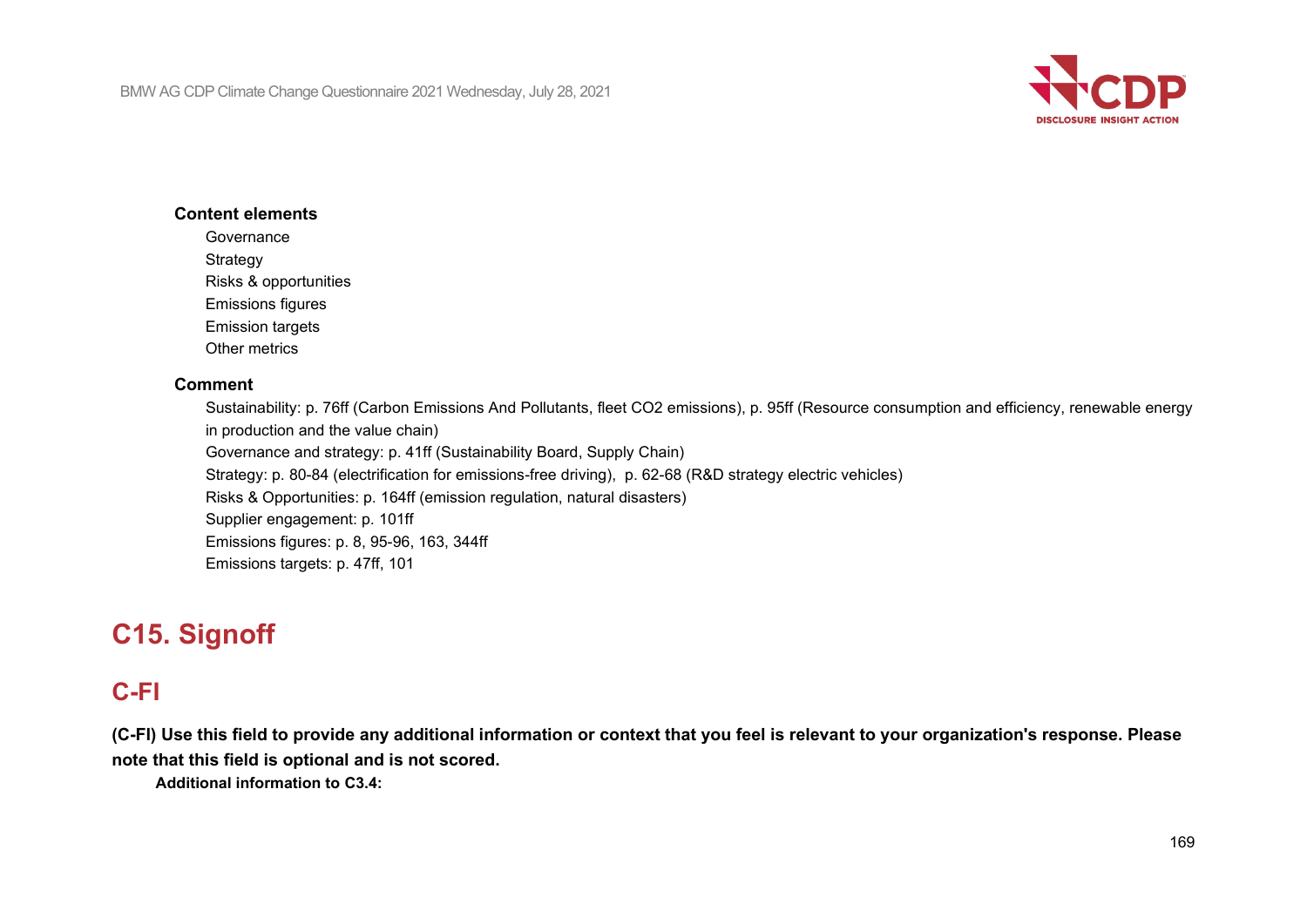

# **Influence of climate-related risks and opportunities on our financial planning i) and the time horizon covered ii) 1) CASE STUDY for "Acquisitions"**

i) Climate change (CC) is a driving force for transformation of the automotive industry. Electrification is a priority area in the BMW Group Strategy, which provides us with a strategic roadmap up to 2025. China is the world's largest market for e-mobility. Following our successful strategy for expansion of the BMW Group's global production network which is production follows the market we set up a new joint venture in China to ramp up the global success of its MINI brand. The aim of Spotlight Automotive Limited (Spotlight), a joint venture between the BMW Group and the Chinese manufacturer Great Wall Motors, is to produce all-electric MINIs for the BMW Group as well as electric vehicles for Great Wall Motors. The joint venture also includes the joint development of battery-powered electric vehicles. Spotlight was established on 27 December 2019, following approval from the Chinese authorities and the first stage of construction has already begun.

Expanding the charging infrastructure is a fundamental condition for the breakthrough of e-mobility. Positive political framework conditions can further support the process. Customers only switch to electric cars if they can rely on an adequate charging infrastructure for everyday driving and enjoy advantages in the form of privileges compared to vehicles with combustion engines. The BMW Group is a founding partner of the IONITY joint venture, the aim of which is to establish a comprehensive, high-performance, high-power charging (HPC) network for electric vehicles. The joint venture represents a vital step towards ensuring that e-mobility also becomes a viable means of transport over long distances, thus establishing it on the market. All IONITY charging points are publicly accessible, brand-independent and designed in accordance with the European Combined Charging System (CCS) standard.

### ii) Time horizons covered by the financial planning:

- In founding the IONITY joint venture, the BMW Group, Daimler AG, Ford Motor Company and Volkswagen Group, including Audi and Porsche, are setting the course for creating the largest high-performance rapid charging network for electric vehicles in Europe. Construction and operation of around 400 rapid charging stations in total by 2021 are important steps to ensure e-mobility on longer distances, too, and establishing these in the market.

- The BMW Group and Great Wall Motor are driving e-mobility forward by building a joint plant (construction phase is planned for 2020 to 2022) in China, where the BMW Group will produce future fully-electric models of its MINI brand. The joint venture is also designed to further advance development and production of MINI electric vehicles until 2030 and beyond.

### **2) CASE STUDY for "Access to capital"**

i) CC and scarcity of resources are big challenges our society is facing today. Shaping individual mobility and finding innovative solutions for products and services today for the needs of tomorrow is a key driving force for the BMW Group. Key is product efficiency and electrification. A major factor in the success of the BMW Group is its consistent focus on the future. We are one of the most profitable OEMs worldwide. Our long term thinking is recognized by capital market. Since many years we are among the leading companies in sustainability ratings (CDP, DJSI). Our sharp focus on the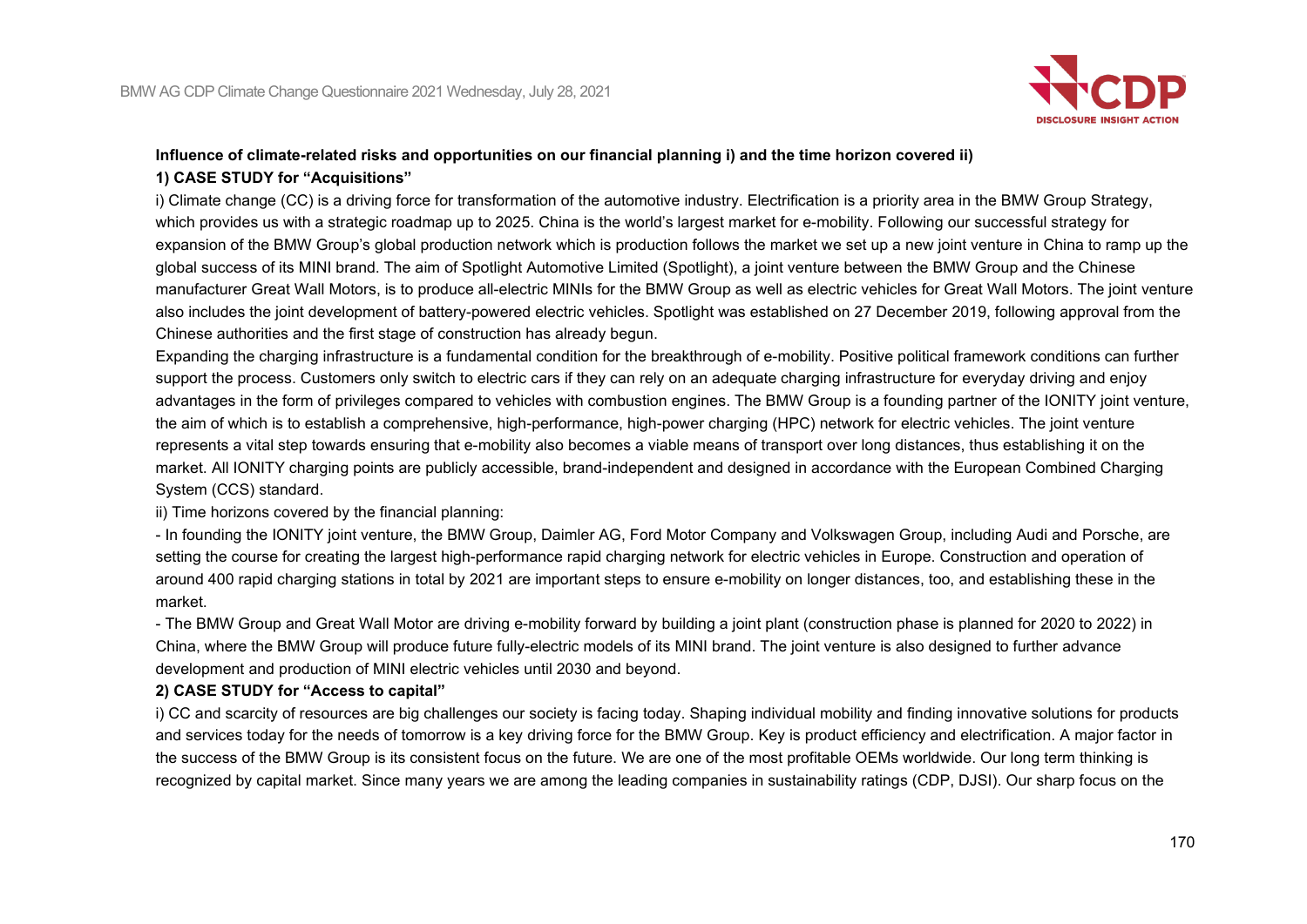

future, combined with solid financials, enables us to have easier access to international capital markets. The BMW Group has a long-term credit rating of "A2" by Moody's and A by "Standard & Poor`s – which is the best rating for an European OEM.

ii) Time horizons covered by the financial planning:

- We offer 3 BEV and 17 PHEV models in a total of 95 markets worldwide. In 2020, we sold 192,662 electrified vehicles worldwide (BEVs: 44,541; PHEVs: 148,121), a further increase in electrified volume by 31.8 % compared to 2019. And we led e.g. the global PHEV sales since 2017 – and not just the premium segment. Two more BEV models will be available from 2021 and by 2023, we will offer a total of 25 electrified models. We set ourselves ambitious targets: by 2025, the proportion of electrified vehicles in the total deliveries is to rise to at least 25 %. By 2030, we plan to have delivered at least seven million electrified vehicles.

- We continuously increase our resource efficiency and minimize CO2 emissions from our production. Since 2006, the BMW Group reduced its energy consumption per vehicle by 38 % and its water consumption by 31 %. CO2 emissions per vehicle produced were reduced by 78.1 % in comparison to 2006. In 2020 all of our Group locations worldwide purchased 100 % green electricity. Our target to further improve global mitigation: drastically reduce the carbon footprint in production by 80 % compared to 2019 per vehicle until 2030.

### **3) CASE STUDY for "Assets"**

i) Technical and process related knowledge and intellectual properties, beside others in the field of future mobility solutions, has been created within a long tradition of innovation. Finding innovative solutions today for the needs of tomorrow is a key driving force for the BMW Group. R&D are therefore of key importance for us as a premium provider. R&D expenditure amounted to EUR 6,279 million in 2020 (2019: EUR 6,419 million), increasing our knowledge in all fields of mobility and low-/ zero-carbon technologies and thus impacting our intangible assets.

ii) Time horizons covered by the financial planning:

- The high flexibility of our global production network lays the foundation for our continued growth and is therefore considered as a long term influence. The company currently operates 31 facilities in 15 countries and continues to invest in them. We are preparing our sites for the diversity in powertrain systems to allow us to produce models with efficient combustion engines alongside electric vehicles and plug-in hybrids. Sustainability criteria are part of the criteria for choosing new sites. E.g. in the planning of our new plants in Brazil and Mexico, risks of flooding after hard rain are included and managed accordingly. Depending on the location we define from the beginning mitigation measures to ensure continuous operations. This shows how CC impacts our fixed assets.

- Our employees are a key asset and this is considered as a long term influence. Our most recent employee survey shows: 90 % of our associates say they are proud to work for the BMW Group, more than 80 % say they are familiar with our strategy. This shared understanding will give us even greater momentum. The BMW Group employed a workforce of 120,726 people at the end of 2020 (2019: 133,778). In conjunction with the implementation of the BMW Group Strategy, an increasing number of experts in future-oriented fields such as artificial intelligence and autonomous driving, e-mobility, smart production and logistics, data analysis and software development are hired.

## **4) CASE STUDY for "Liabilities"**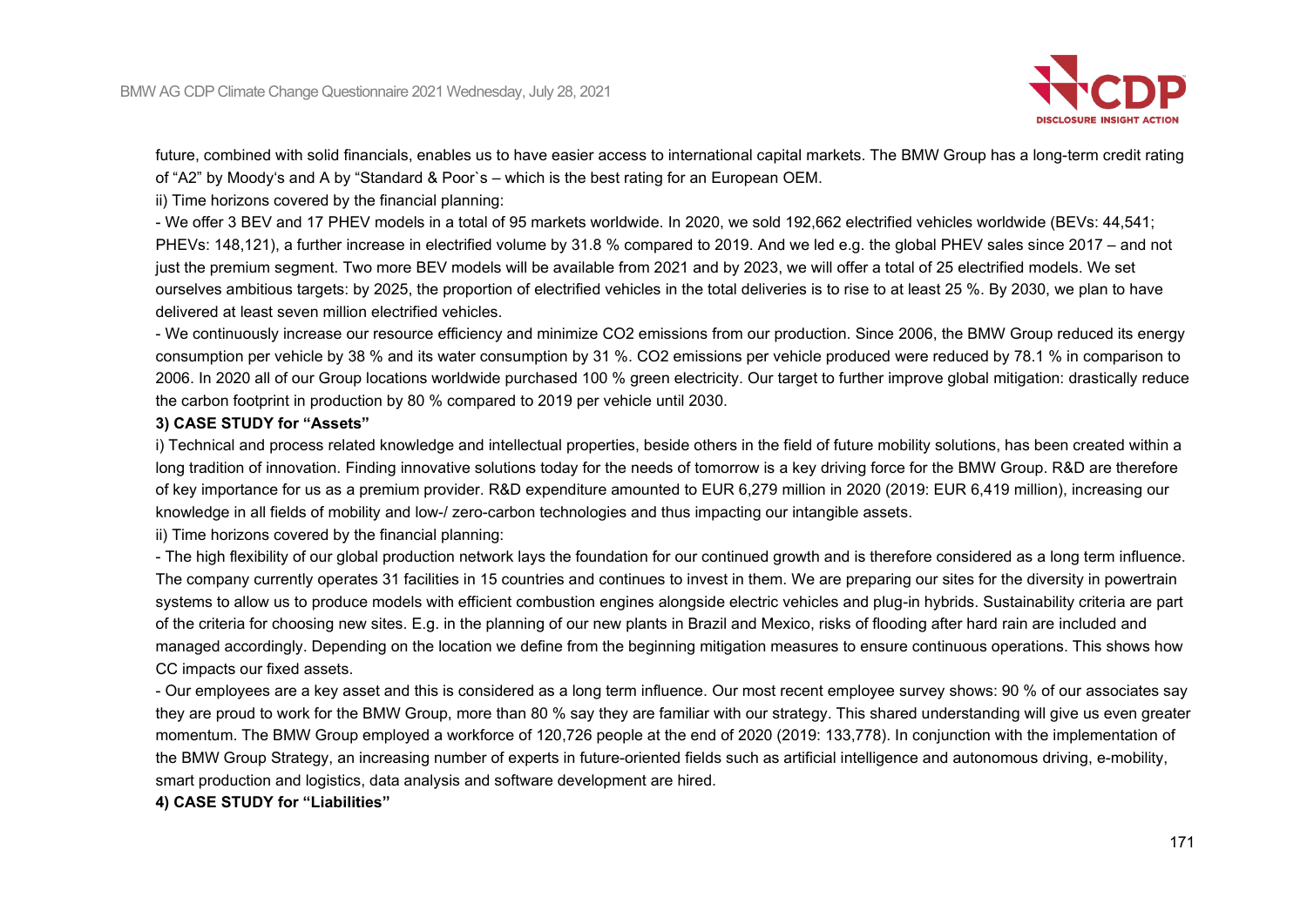

i) Our financial liabilities serve mainly for refinancing our Financial Services segment. The BMW Group is a provider of financial services in the automotive sector. It offers these services in around 60 countries worldwide. The Financial Services segment's main business is credit financing and the leasing of BMW Group brand vehicles to retail customers. Customers can also purchase insurance and banking products. Under the brand name Alphabet, the BMW Group' offers financing and management services for corporate car fleets in more than 20 countries. These services also include helping customers to manage their fleets on a sustainable and climate-friendly basis. Since our core business of developing, producing and selling vehicles and motorcycles is basically financed out of the operative cash flow of these two segments (automotive & motorcycle segment), our financial liabilities serve mainly for refinancing our Financial Services segment. Therefore, we actually see no significant impact from CC on BMW Group liabilities.

However specific BMW Group activities are eligible for investment loans designed to promote sustainable development, e.g. by the KfW Förderbank which finances investments in the areas of environmental and climate protection or by the European Investment Bank EIB providing finance and expertise for sustainable investment projects that contribute to EU policy objectives. A specific example is the paint shop in BMW Group's site in San Luis Potosí in Mexico financed by a KfW loan. Within R&D programs are financed by such loans to further develop Efficient Dynamics technologies as well as e-mobility.

ii) Time horizons covered by the financial planning: Since the KfW Förderbank and the EIB are eligible for investment loans among others, the time horizon is considered of long-term influence.

### **Additional information to C4.1b:**

The BMW Group is firmly convinced that the fight against CC and the responsible use of resources will determine the future of our society – and thus also that of the BMW Group. In July 2020, we adopted our integrated sustainability strategy, with concrete science-based targets for the first stage up to 2030. Those targets are an inherent aspect of strategic management and include the upstream supply chain, the Group's own manufacturing operations as well as the customers' use phase. Currently we are preparing the reporting of our new SBTi targets for Scope 3 for the next CDP reporting cycle:

a) SBTi Scope 3 upstream: BMW Group commits to reduce Scope 3 GHG emissions from purchased goods & services and upstream transportation & distribution services 22 % per vehicle sold by 2030 from a 2019 base year.

b) SBTi Scope 3 downstream: BMW Group commits to reduce Scope 3 GHG emissions from use of sold products 40 % per vehicle kilometer by 2030 from a 2019 base year.

# **C15.1**

**(C15.1) Provide details for the person that has signed off (approved) your CDP climate change response.**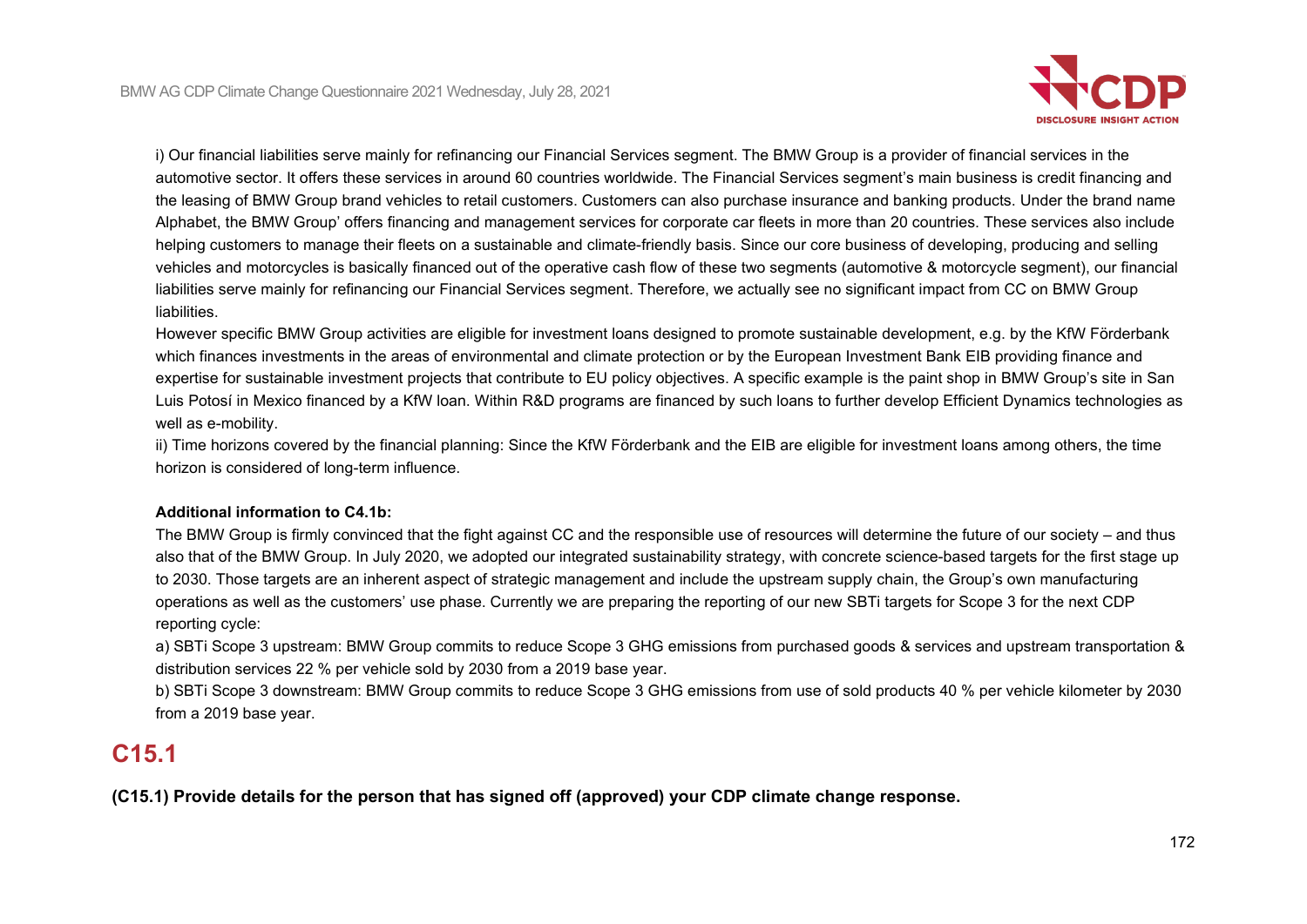

|     | <b>Job title</b>                    | <b>Corresponding job category</b> |
|-----|-------------------------------------|-----------------------------------|
| Row | Chairman of the Board of Management | Chief Executive Officer (CEO)     |

# **SC. Supply chain module**

# **SC0.0**

**(SC0.0) If you would like to do so, please provide a separate introduction to this module.**

# **SC0.1**

**(SC0.1) What is your company's annual revenue for the stated reporting period?**

|       | <b>Annual Revenue</b> |
|-------|-----------------------|
| Row 1 | 98,990,000,000        |

# **SC0.2**

**(SC0.2) Do you have an ISIN for your company that you would be willing to share with CDP?**

Yes

# **SC0.2a**

# **(SC0.2a) Please use the table below to share your ISIN.**

|       | <b>ISIN country code (2 letters)</b> | ISIN numeric identifier and single check digit (10 numbers overall) |
|-------|--------------------------------------|---------------------------------------------------------------------|
| Row 1 | DE                                   | 0005190003                                                          |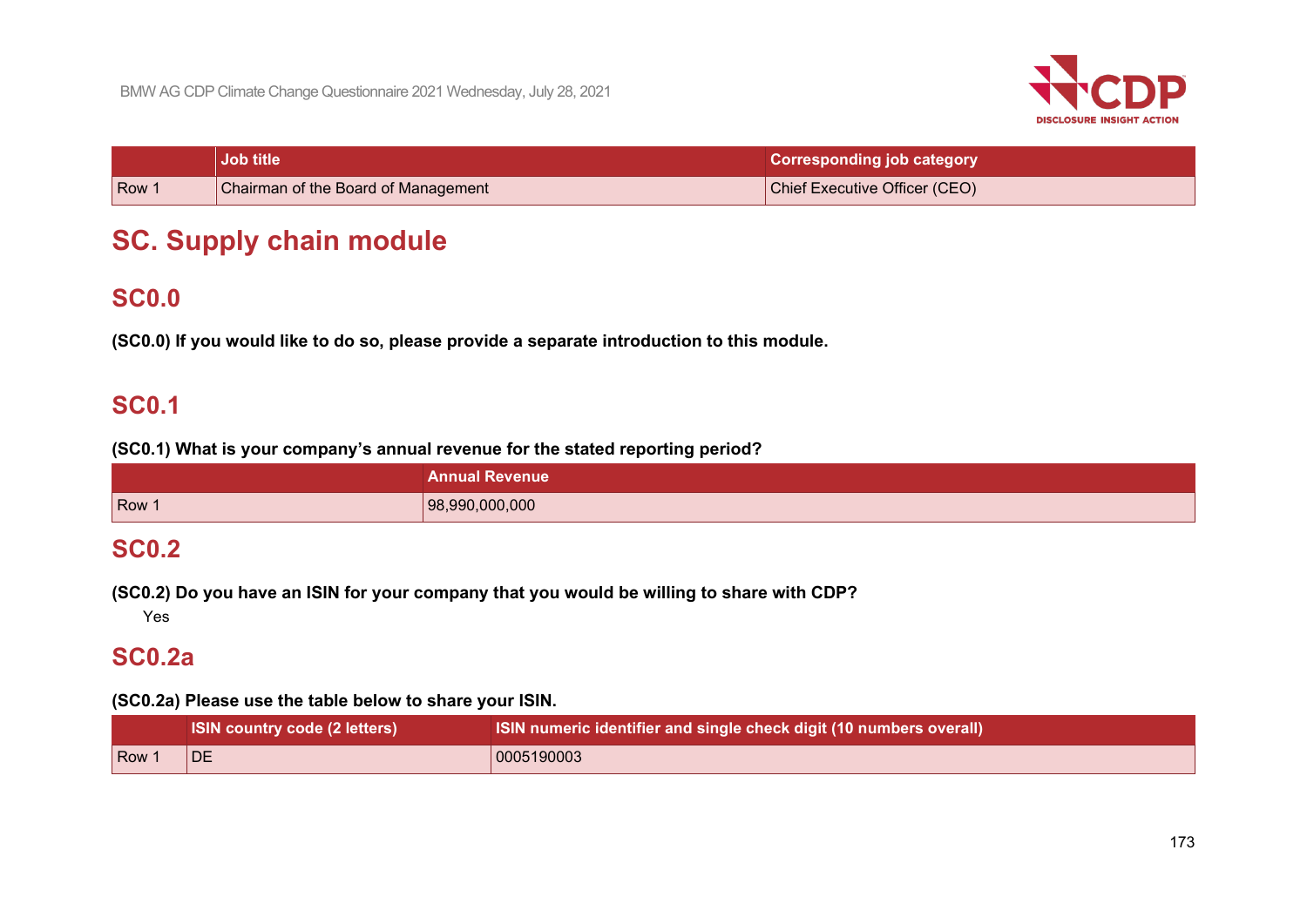

# **SC1.1**

 $\sim$ 

**(SC1.1) Allocate your emissions to your customers listed below according to the goods or services you have sold them in this reporting period.**

| <b>Requesting member</b><br>Accenture          |  |  |
|------------------------------------------------|--|--|
| <b>Scope of emissions</b>                      |  |  |
| Scope 1<br><b>Allocation level</b>             |  |  |
| Company wide                                   |  |  |
| <b>Allocation level detail</b>                 |  |  |
| <b>Emissions in metric tonnes of CO2e</b><br>4 |  |  |
| Uncertainty (±%)                               |  |  |
| <b>Major sources of emissions</b>              |  |  |

Major source for Scope 1 & 2 emissions is the production of the BMW Group part of the fleet. The production of the other cars does not lie inside the operational control of BMW Group. In the reporting period of 2020 18 new leasing agreements for BMW Group vehicles started, resulting in total Scope 1 emissions as given.

### **Verified**

Yes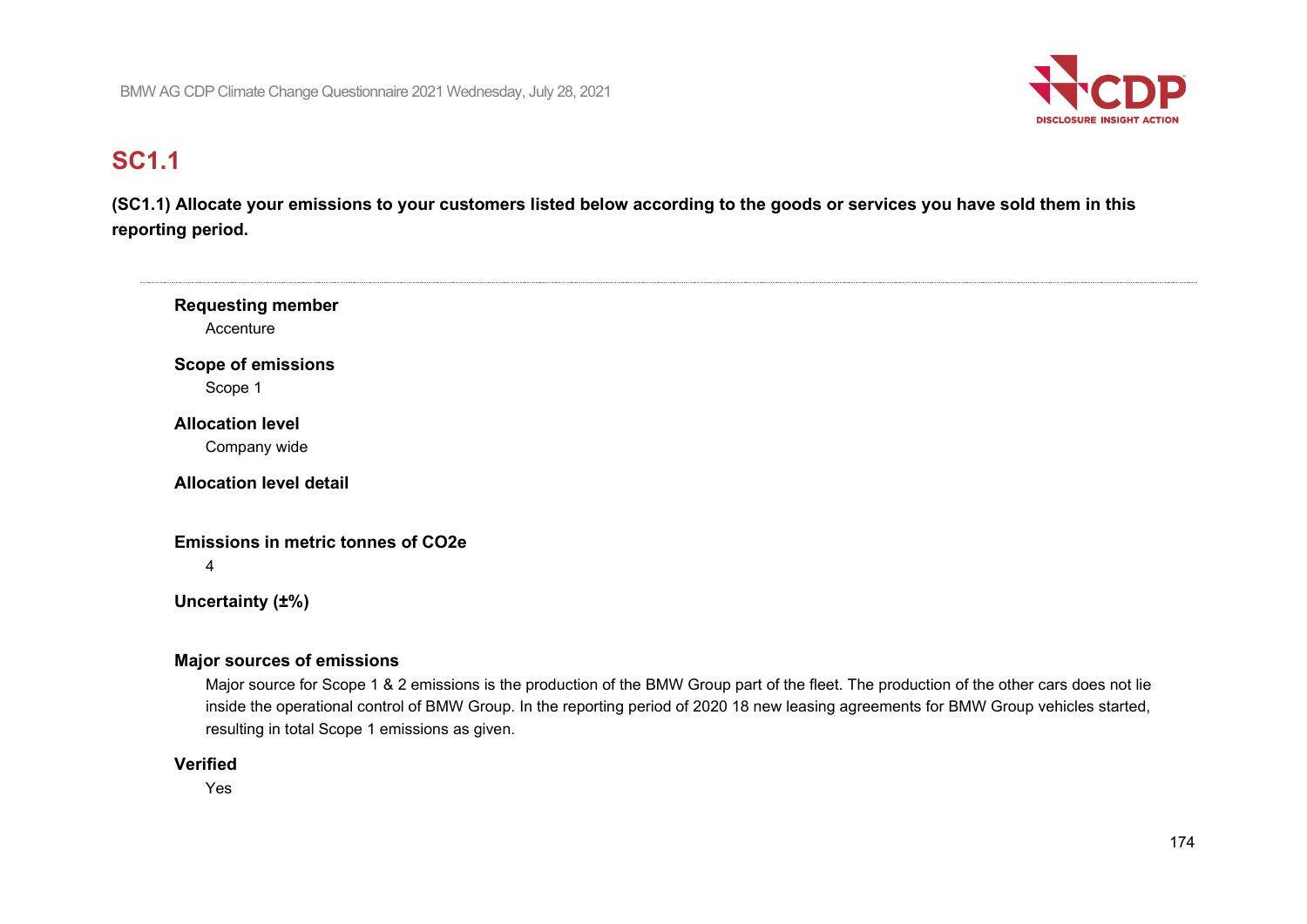

### **Allocation method**

Allocation based on the number of units purchased

# **Please explain how you have identified the GHG source, including major limitations to this process and**

### **assumptions made**

Please see Investor CDP Climate answer.

**Requesting member**

**Accenture** 

## **Scope of emissions**

Scope 2

### **Allocation level**

Company wide

## **Allocation level detail**

# **Emissions in metric tonnes of CO2e**

1

# **Uncertainty (±%)**

## **Major sources of emissions**

Major source for Scope 1 & 2 emissions is the production of the BMW Group part of the fleet. The production of the other cars does not lie inside the operational control of BMW Group. In the reporting period of 2020 18 new leasing agreements for BMW Group vehicles started, resulting in total Scope 2 emissions as given.

## **Verified**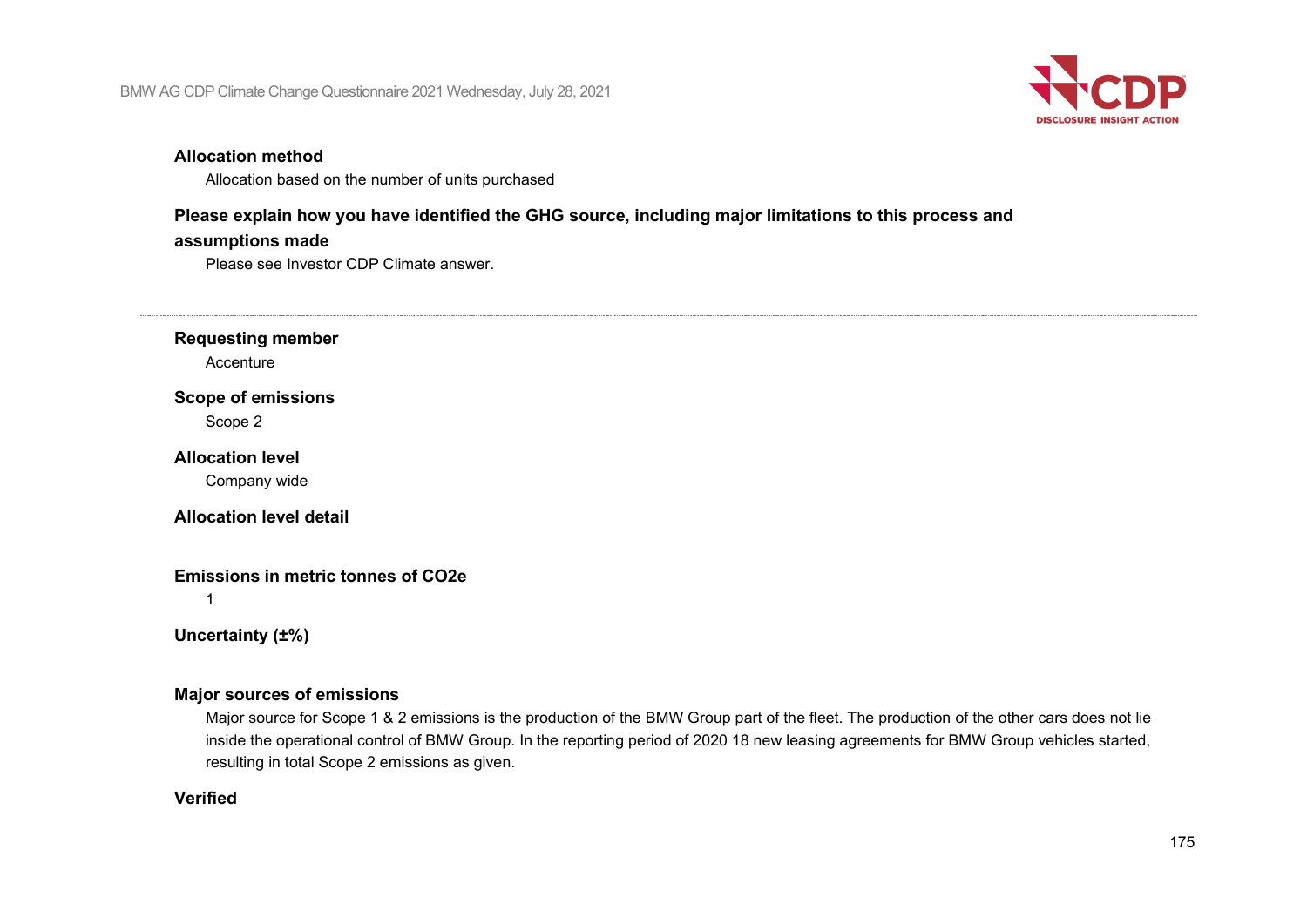

Yes

### **Allocation method**

Allocation based on the number of units purchased

## **Please explain how you have identified the GHG source, including major limitations to this process and**

#### **assumptions made**

Please see Investor CDP Climate answer.

### **Requesting member**

Accenture

#### **Scope of emissions**

Scope 3

### **Allocation level**

Company wide

### **Allocation level detail**

**Emissions in metric tonnes of CO2e**

208

# **Uncertainty (±%)**

## **Major sources of emissions**

Major sources for Scope 3 emissions are Use Phase emissions and emissions from Purchased Goods & Services. In 2020 these two categories made nearly 90% of Scope 3 emissions of the BMW Group. In the reporting period of 2020 18 new leasing agreements for BMW Group vehicles started. Use phase CO2-emissions (only in this category we included use phase emissions from non-BMW Group cars): 78 tonnes over the next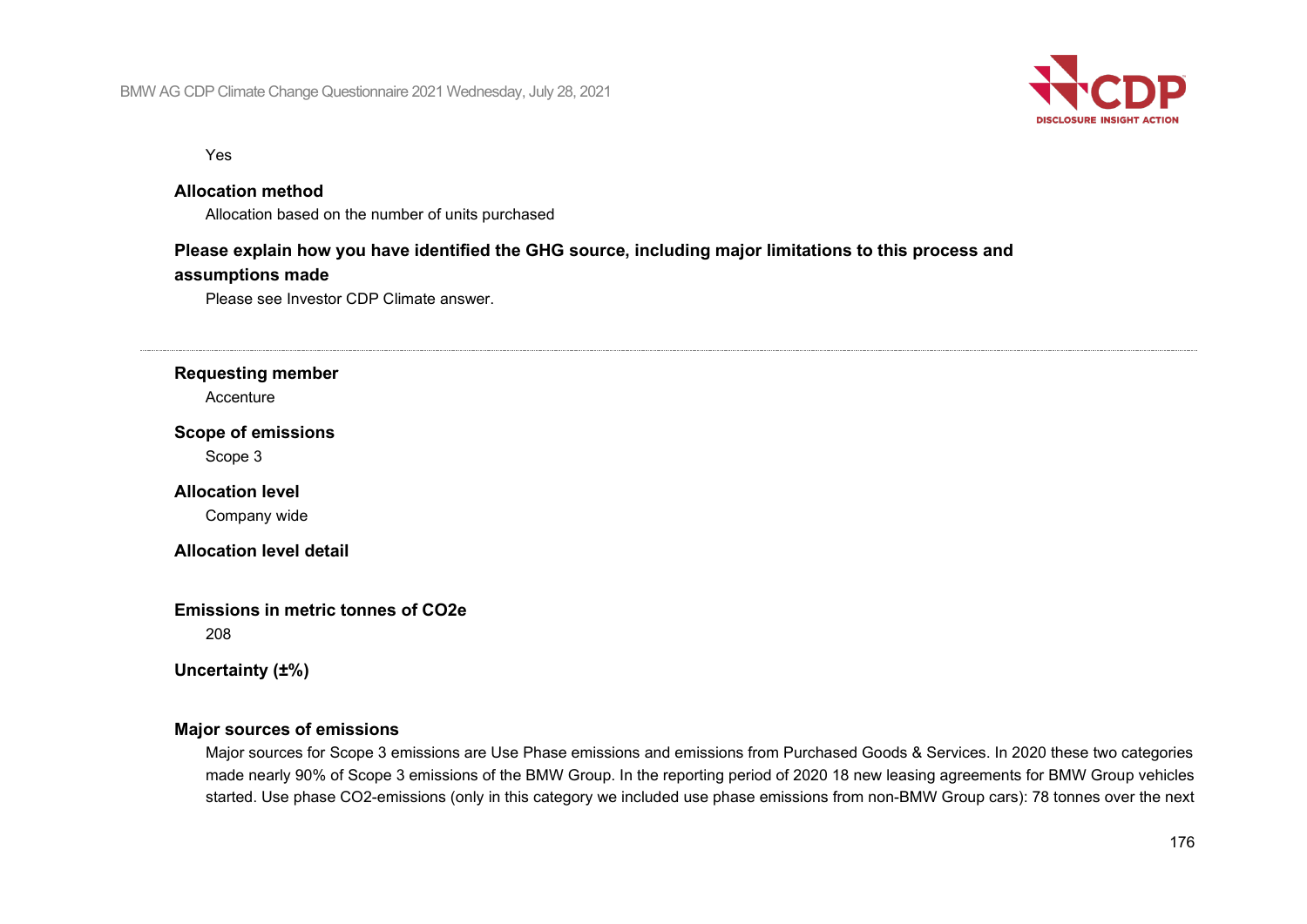

three years (assumption: 15,000 km driven per year). Emissions from purchased goods and services: 130 tonnes CO2e (only BMW Group vehicles).

## **Verified**

Yes

# **Allocation method**

Allocation based on the number of units purchased

# **Please explain how you have identified the GHG source, including major limitations to this process and**

### **assumptions made**

Please see Investor CDP Climate answer.

# **Requesting member**

Robert Bosch GmbH

# **Scope of emissions**

Scope 1

# **Allocation level**

Company wide

## **Allocation level detail**

## **Emissions in metric tonnes of CO2e**

90

# **Uncertainty (±%)**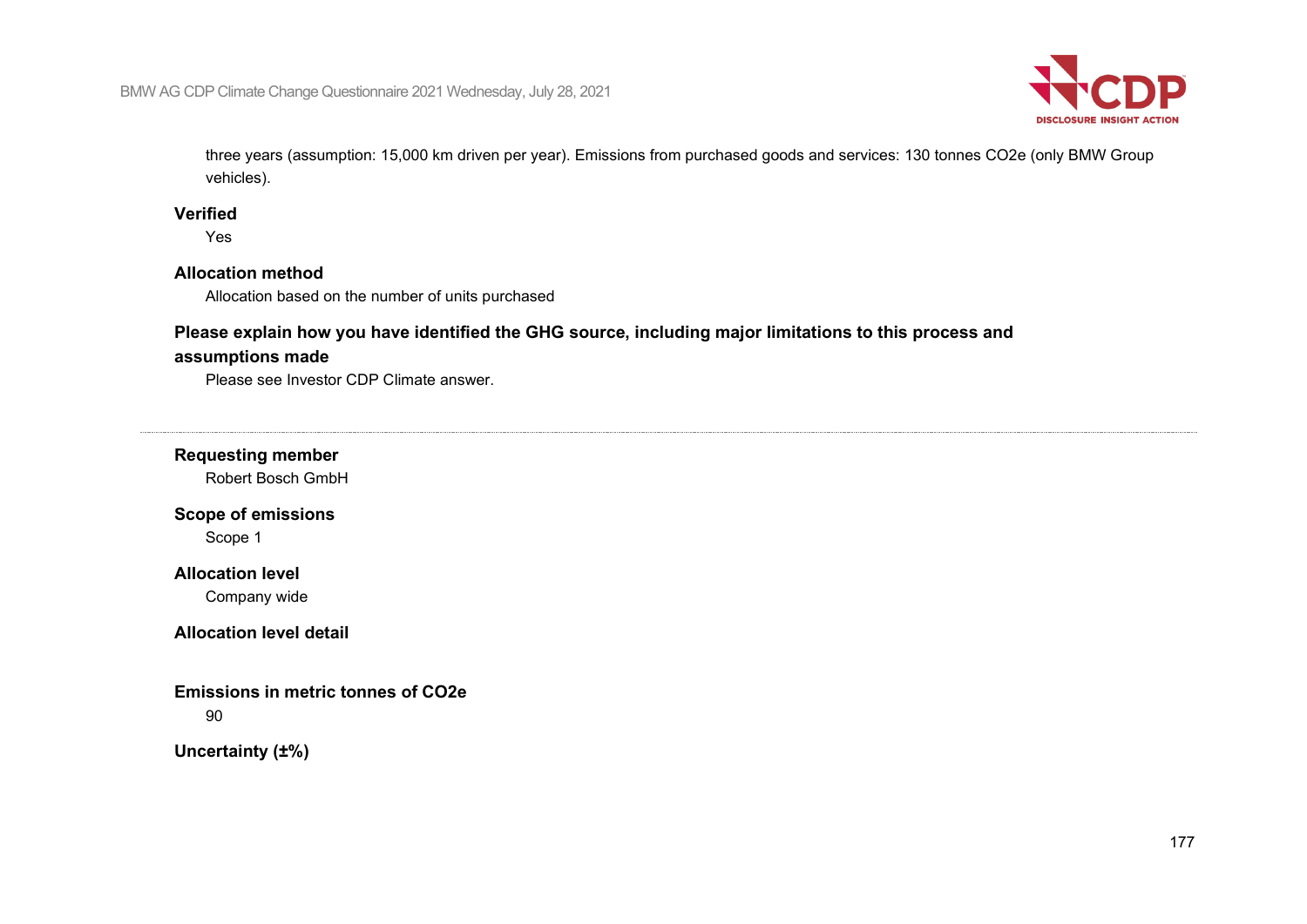

### **Major sources of emissions**

Major source for Scope 1 & 2 emissions is the production of the BMW Group part of the fleet. The production of the other cars does not lie inside the operational control of BMW Group. In the reporting period of 2020 379 new leasing agreements for BMW Group vehicles started, resulting in total Scope 1 emissions as given.

### **Verified**

Yes

### **Allocation method**

Allocation based on the number of units purchased

# **Please explain how you have identified the GHG source, including major limitations to this process and**

# **assumptions made**

Please see Investor CDP Climate answer.

**Requesting member**

Robert Bosch GmbH

# **Scope of emissions**

Scope 2

# **Allocation level**

Company wide

# **Allocation level detail**

**Emissions in metric tonnes of CO2e** 12

**Uncertainty (±%)**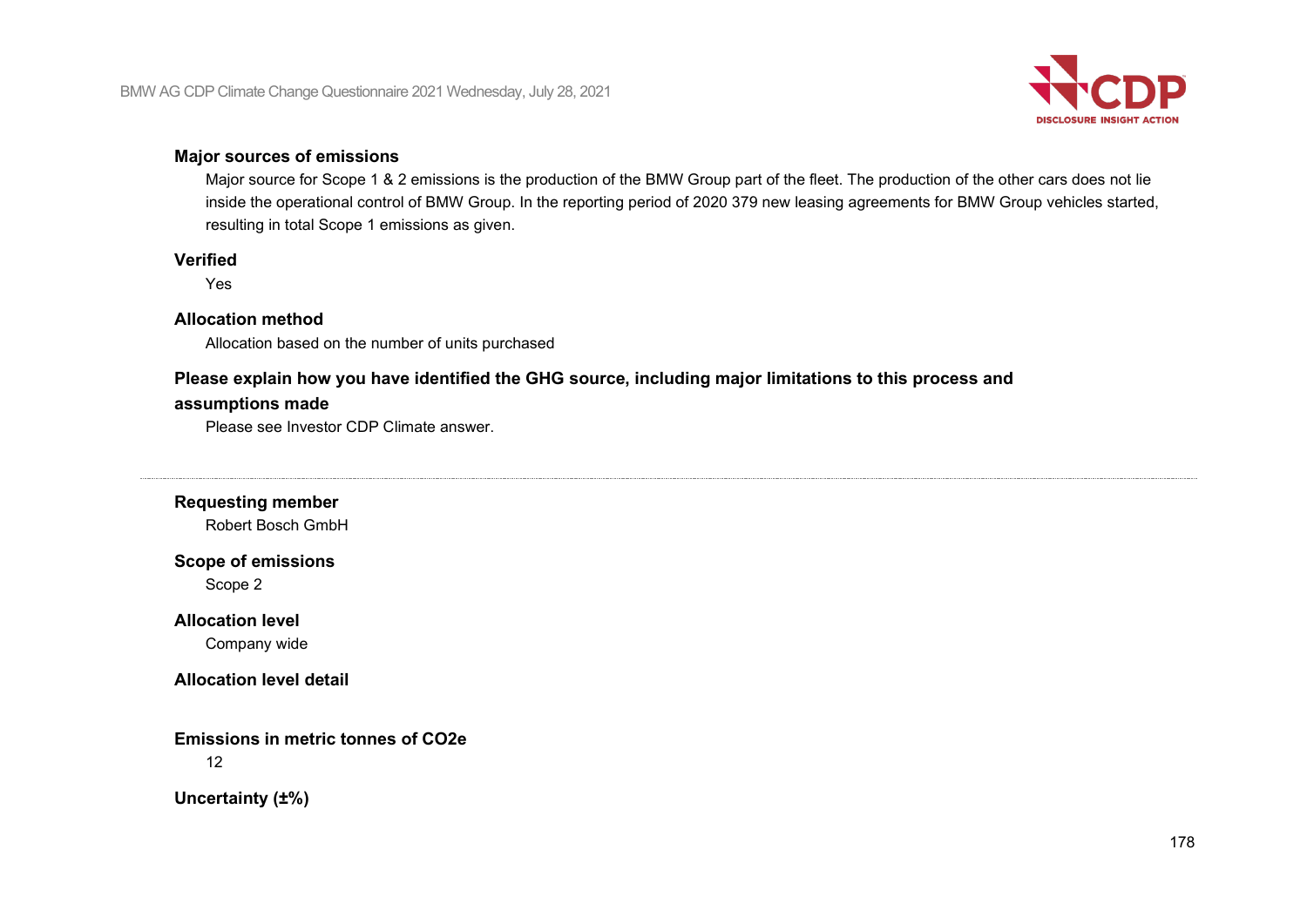

# **Major sources of emissions**

Major source for Scope 1 & 2 emissions is the production of the BMW Group part of the fleet. The production of the other cars does not lie inside the operational control of BMW Group. In the reporting period of 2020 379 new leasing agreements for BMW Group vehicles started, resulting in total Scope 2 emissions as given.

#### **Verified**

Yes

# **Allocation method**

Allocation based on the number of units purchased

# **Please explain how you have identified the GHG source, including major limitations to this process and**

### **assumptions made**

Please see Investor CDP Climate answer.

**Requesting member**

Robert Bosch GmbH

### **Scope of emissions**

Scope 3

# **Allocation level**

Company wide

### **Allocation level detail**

# **Emissions in metric tonnes of CO2e**

5,159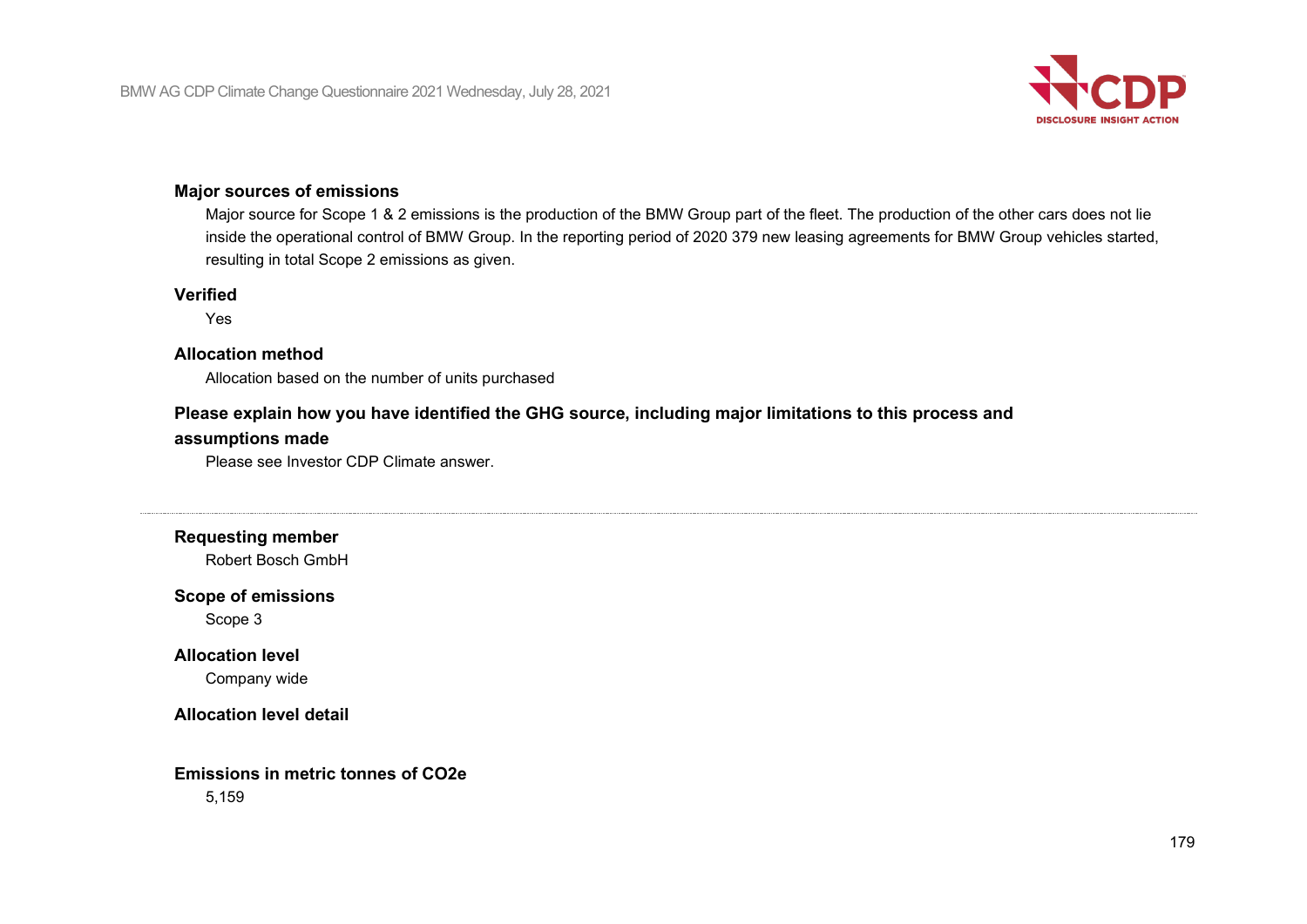

# **Uncertainty (±%)**

### **Major sources of emissions**

Major sources for Scope 3 emissions are Use Phase emissions and emissions from Purchased Goods & Services. In 2020 these two categories made nearly 90% of Scope 3 emissions of the BMW Group. In the reporting period of 2020 379 new leasing agreements for BMW Group vehicles started. Use phase CO2-emissions (only in this category we included use phase emissions from non-BMW Group cars): 2,430 tonnes over the next three years (assumption: 15,000 km driven per year). Emissions from purchased goods and services: 2,729 tonnes CO2e (only BMW Group vehicles).

### **Verified**

Yes

### **Allocation method**

Allocation based on the number of units purchased

# **Please explain how you have identified the GHG source, including major limitations to this process and**

### **assumptions made**

Please see Investor CDP Climate answer.

**Requesting member**

The Coca-Cola Company

### **Scope of emissions**

Scope 1

### **Allocation level**

Company wide

### **Allocation level detail**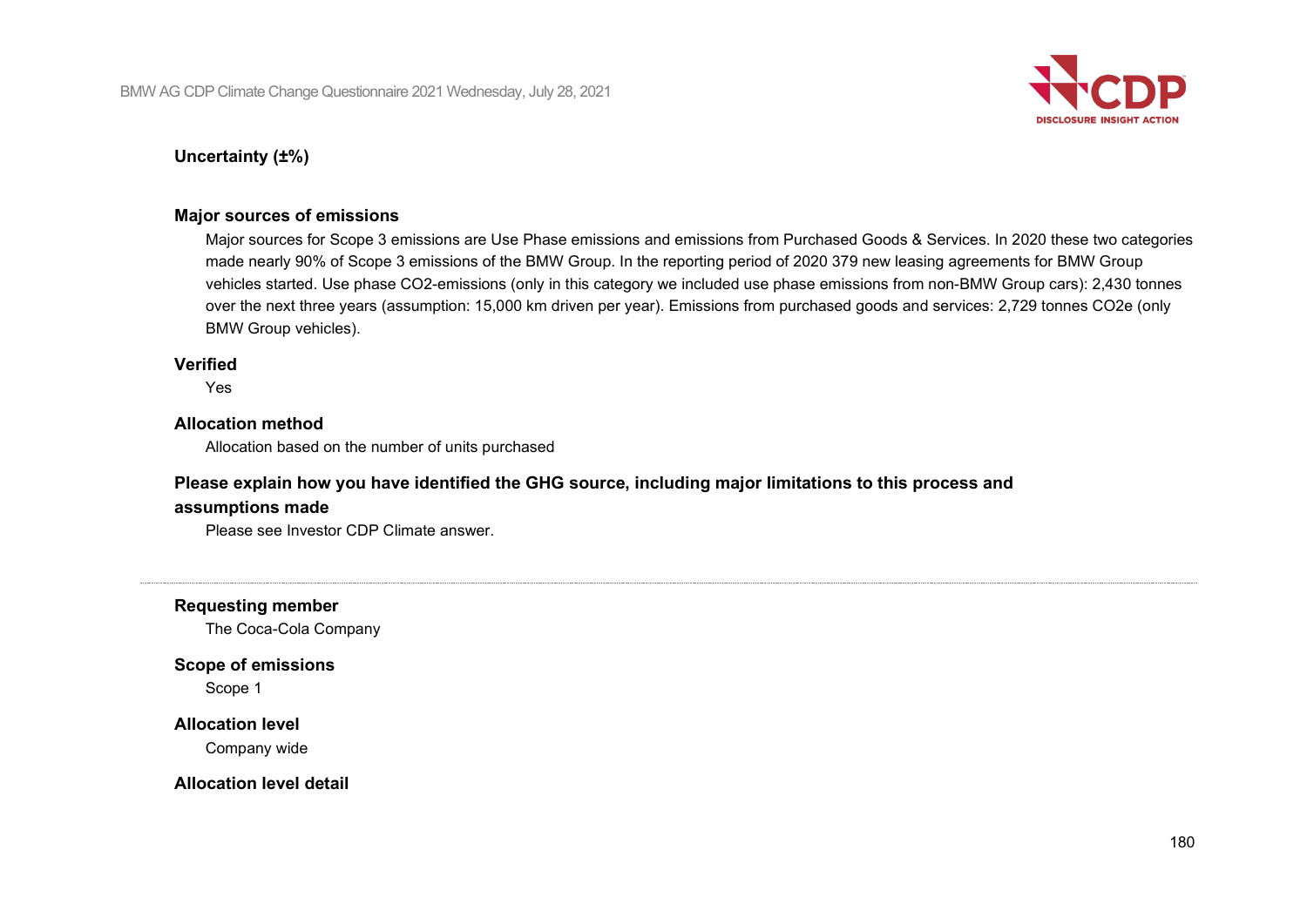

#### **Emissions in metric tonnes of CO2e**

73

**Uncertainty (±%)**

#### **Major sources of emissions**

Major source for Scope 1 & 2 emissions is the production of the BMW Group part of the fleet. The production of the other cars does not lie inside the operational control of BMW Group. In the reporting period of 2020 307 new leasing agreements for BMW Group vehicles started, resulting in total Scope 2 emissions as given.

#### **Verified**

Yes

#### **Allocation method**

Allocation based on the volume of products purchased

#### **Please explain how you have identified the GHG source, including major limitations to this process and**

#### **assumptions made**

Please see Investor CDP Climate answer.

#### **Requesting member**

The Coca-Cola Company

#### **Scope of emissions**

Scope 2

**Allocation level**

Company wide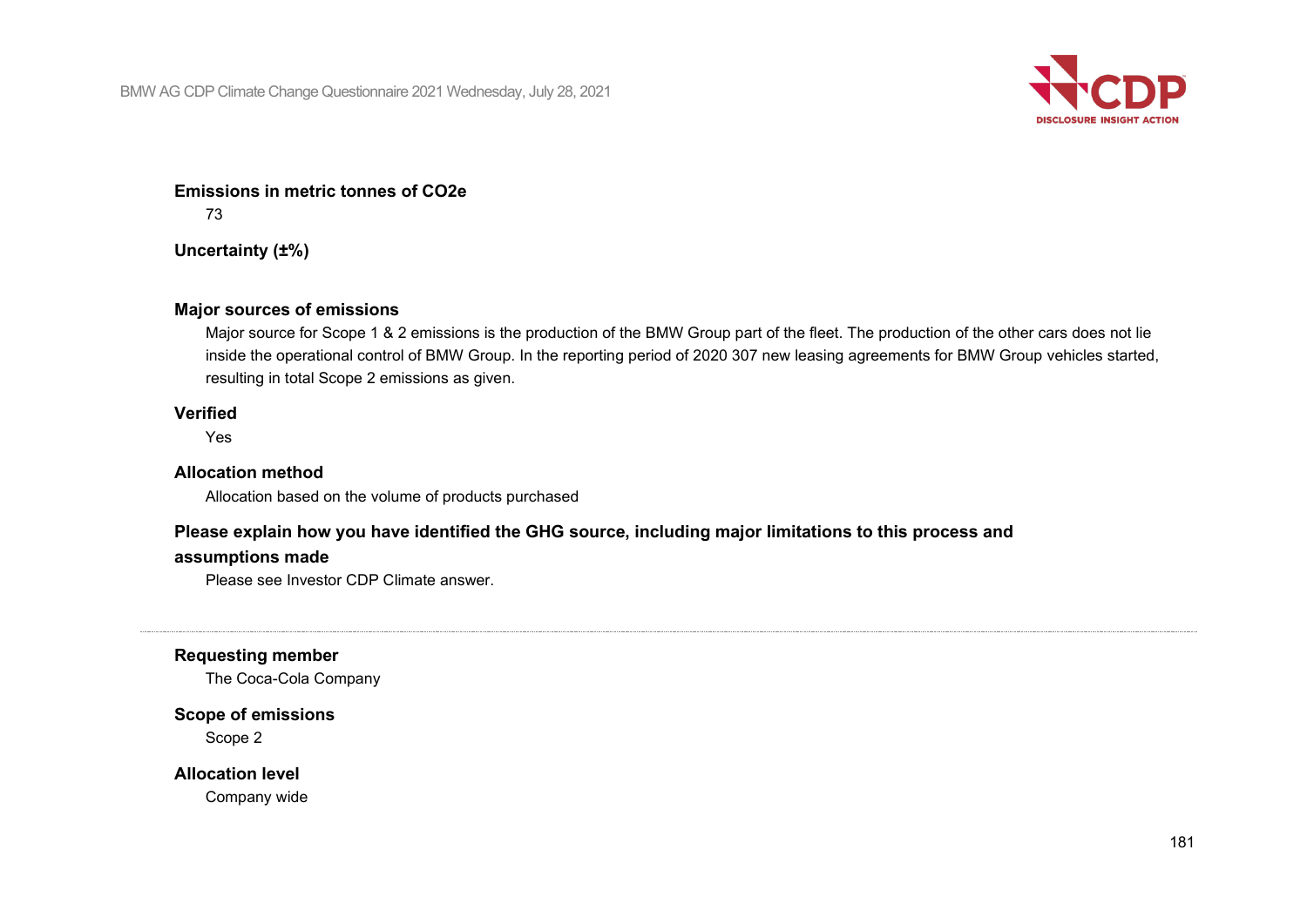

#### **Allocation level detail**

**Emissions in metric tonnes of CO2e** 10

**Uncertainty (±%)**

#### **Major sources of emissions**

Major source for Scope 1 & 2 emissions is the production of the BMW Group part of the fleet. The production of the other cars does not lie inside the operational control of BMW Group. In the reporting period of 2020 307 new leasing agreements for BMW Group vehicles started, resulting in total Scope 2 emissions as given.

#### **Verified**

Yes

#### **Allocation method**

Allocation based on the number of units purchased

#### **Please explain how you have identified the GHG source, including major limitations to this process and**

#### **assumptions made**

Please see Investor CDP Climate answer.

**Requesting member**

The Coca-Cola Company

#### **Scope of emissions**

Scope 3

**Allocation level**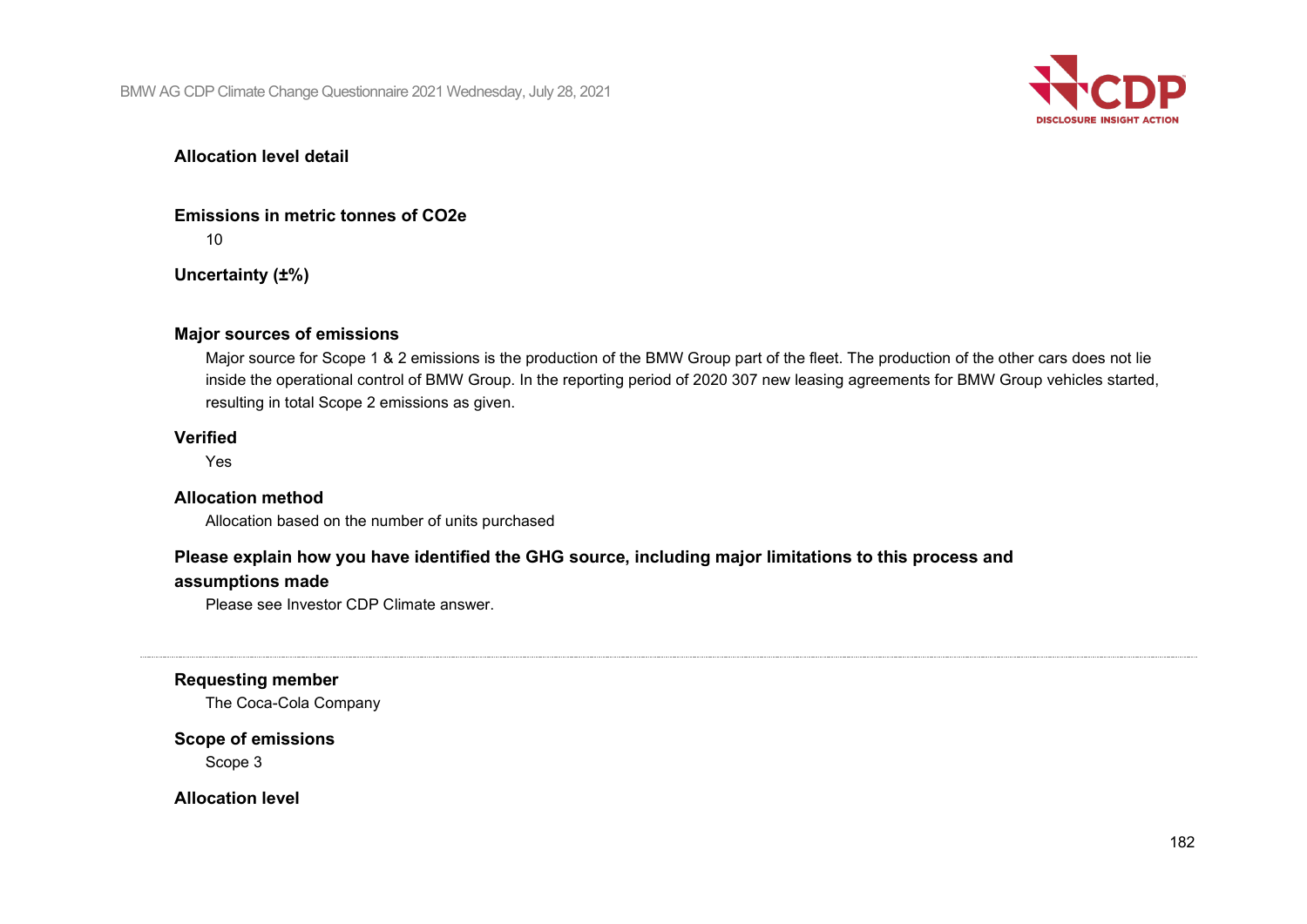BMW AG CDP Climate Change Questionnaire 2021 Wednesday, July 28, 2021



Company wide

**Allocation level detail**

**Emissions in metric tonnes of CO2e** 3,578

**Uncertainty (±%)**

#### **Major sources of emissions**

Major sources for Scope 3 emissions are Use Phase emissions and emissions from Purchased Goods & Services. In 2020 these two categories made nearly 90% of Scope 3 emissions of the BMW Group. In the reporting period of 2020 307 new leasing agreements for BMW Group vehicles started. Use phase CO2-emissions (only in this category we included use phase emissions from non-BMW Group cars): 1,368 tonnes over the next three years (assumption: 15,000 km driven per year). Emissions from purchased goods and services: 2,210 tonnes CO2e (only BMW Group vehicles).

#### **Verified**

Yes

#### **Allocation method**

Allocation based on the number of units purchased

## **Please explain how you have identified the GHG source, including major limitations to this process and**

#### **assumptions made**

Please see Investor CDP Climate answer.

**Requesting member** KPMG UK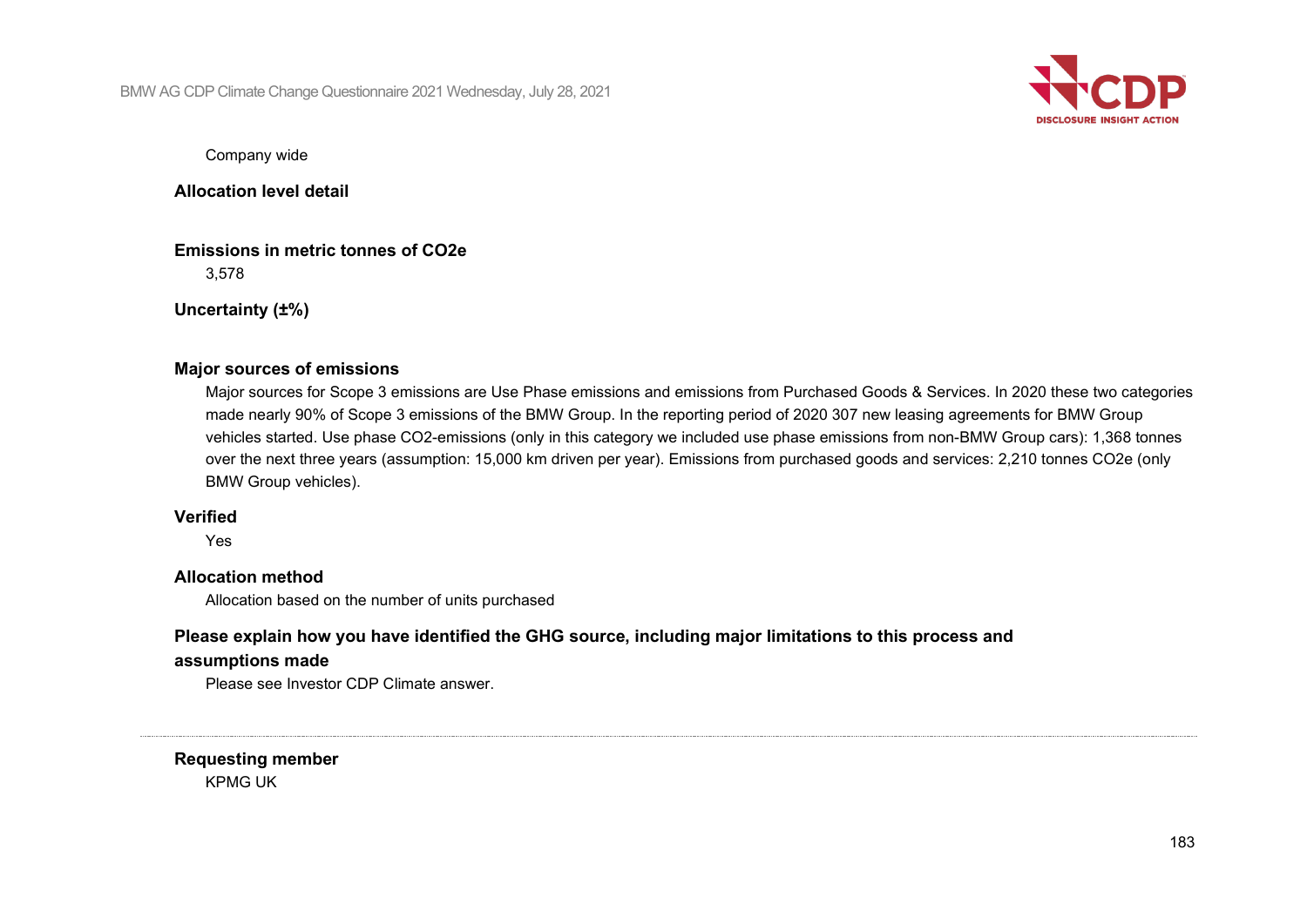BMW AG CDP Climate Change Questionnaire 2021 Wednesday, July 28, 2021



**Scope of emissions** Scope 1

**Allocation level** Company wide

**Allocation level detail**

**Emissions in metric tonnes of CO2e** 185

**Uncertainty (±%)**

#### **Major sources of emissions**

Major source for Scope 1 & 2 emissions is the production of the BMW Group part of the fleet. The production of the other cars does not lie inside the operational control of BMW Group. In the reporting period of 2020 774 new leasing agreements for BMW Group vehicles started, resulting in total Scope 1 emissions as given.

#### **Verified**

Yes

#### **Allocation method**

Allocation based on the number of units purchased

## **Please explain how you have identified the GHG source, including major limitations to this process and**

#### **assumptions made**

Please see Investor CDP Climate answer.

**Requesting member**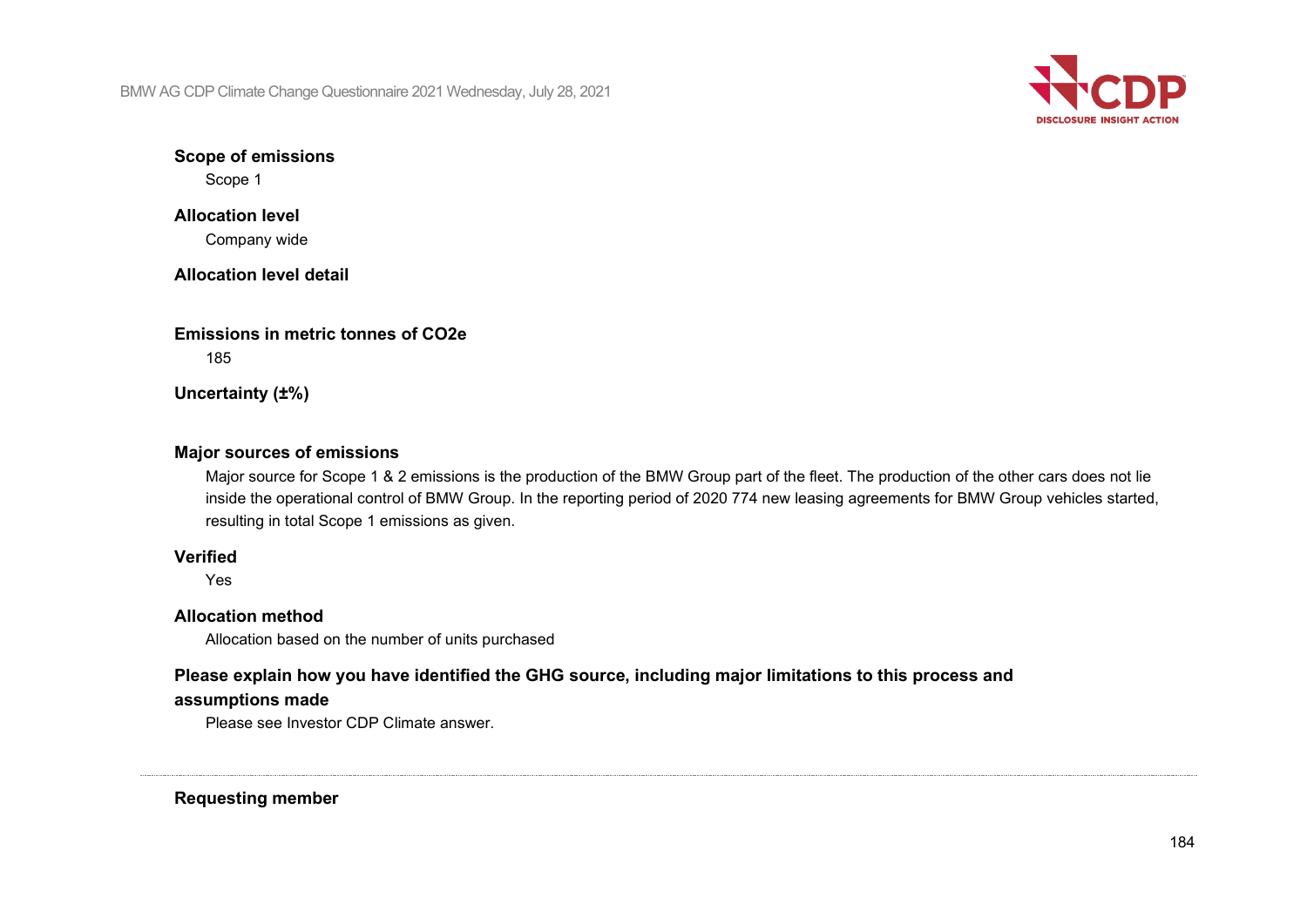BMW AG CDP Climate Change Questionnaire 2021 Wednesday, July 28, 2021



**Scope of emissions** Scope 2

## **Allocation level** Company wide

**Allocation level detail**

**Emissions in metric tonnes of CO2e** 25

**Uncertainty (±%)**

## **Major sources of emissions**

Major source for Scope 1 & 2 emissions is the production of the BMW Group part of the fleet. The production of the other cars does not lie inside the operational control of BMW Group. In the reporting period of 2020 774 new leasing agreements for BMW Group vehicles started, resulting in total Scope 2 emissions as given.

### **Verified**

Yes

### **Allocation method**

Allocation based on the number of units purchased

## **Please explain how you have identified the GHG source, including major limitations to this process and**

## **assumptions made**

Please see Investor CDP Climate answer.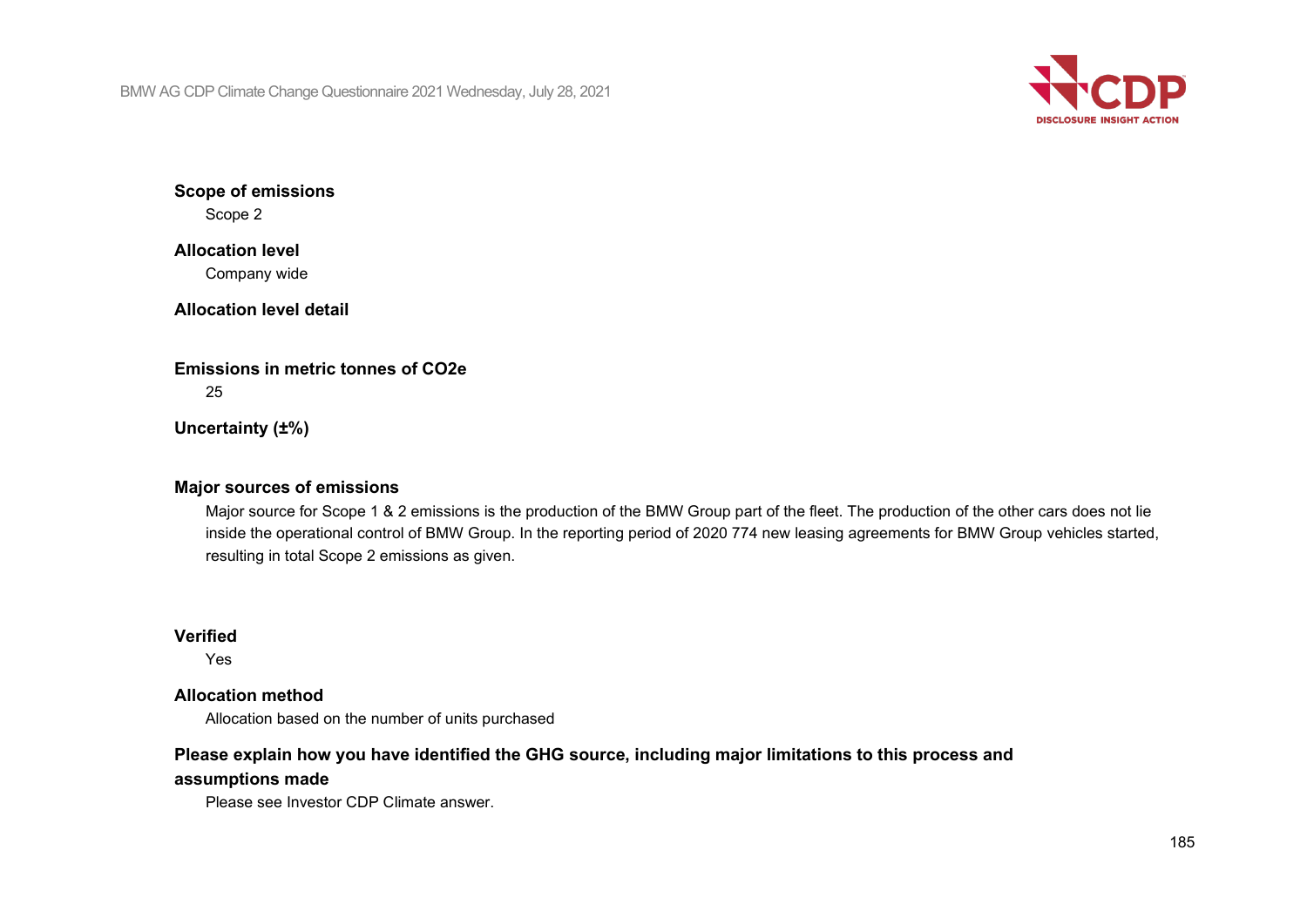

**Requesting member** KPMG UK

**Scope of emissions**

Scope 3

#### **Allocation level**

Company wide

#### **Allocation level detail**

**Emissions in metric tonnes of CO2e** 9,267

**Uncertainty (±%)**

#### **Major sources of emissions**

Major sources for Scope 3 emissions are Use Phase emissions and emissions from Purchased Goods & Services. In 2020 these two categories made nearly 90% of Scope 3 emissions of the BMW Group. In the reporting period of 2020 774new leasing agreements for BMW Group vehicles started. Use phase CO2-emissions (only in this category we included use phase emissions from non-BMW Group cars): 3,694 tonnes over the next three years (assumption: 15,000 km driven per year). Emissions from purchased goods and services: 5,573 tonnes CO2e (only BMW Group vehicles).

#### **Verified**

Yes

#### **Allocation method**

Allocation based on the number of units purchased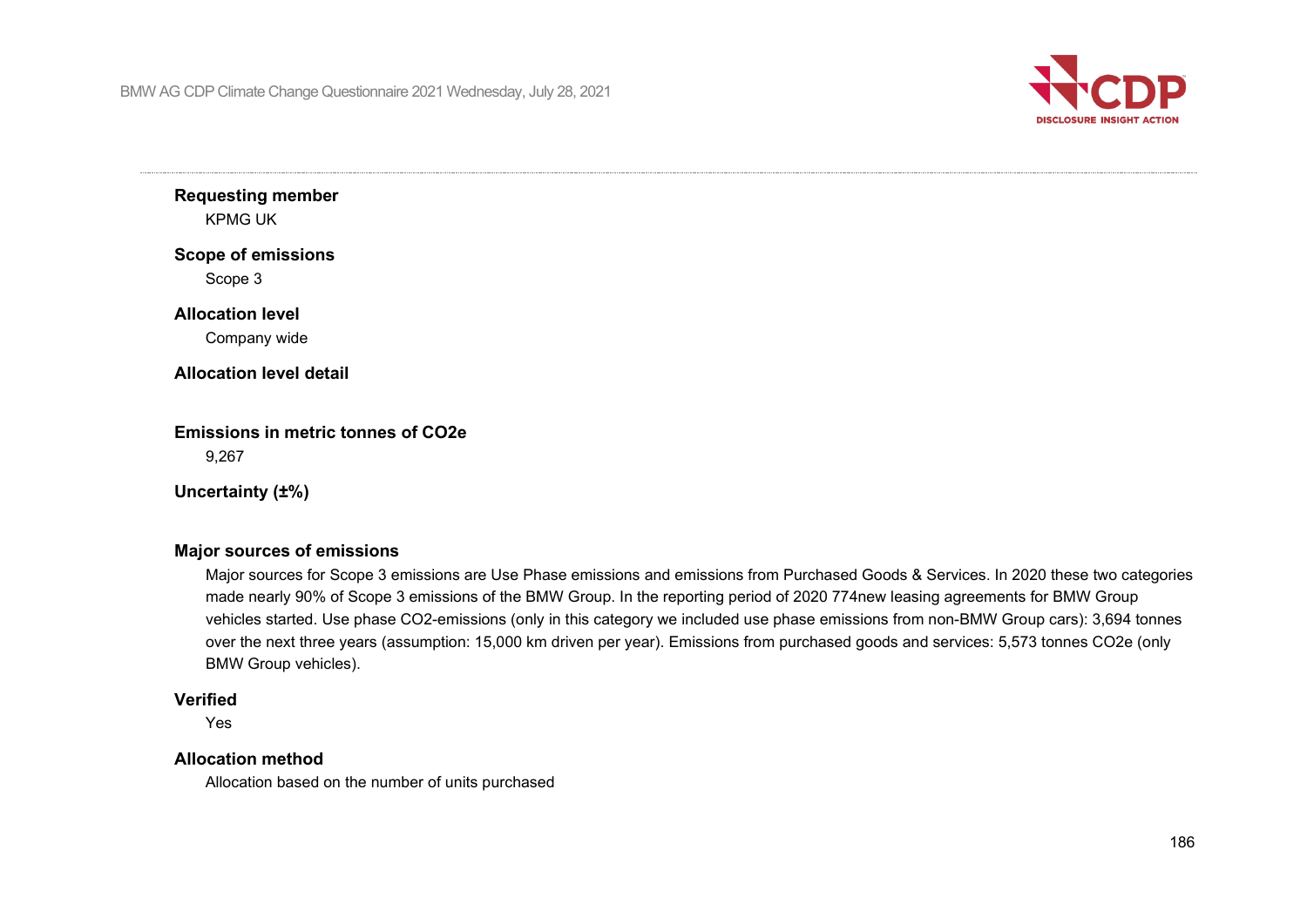

## **Please explain how you have identified the GHG source, including major limitations to this process and assumptions made**

Please see Investor CDP Climate answer.

**Requesting member** L'Oréal **Scope of emissions** Scope 1 **Allocation level** Company wide

**Allocation level detail**

**Emissions in metric tonnes of CO2e**

52

**Uncertainty (±%)**

#### **Major sources of emissions**

Major source for Scope 1 & 2 emissions is the production of the BMW Group part of the fleet. The production of the other cars does not lie inside the operational control of BMW Group. In the reporting period of 2020 219 new leasing agreements for BMW Group vehicles started, resulting in total Scope 1 emissions as given.

#### **Verified**

Yes

**Allocation method**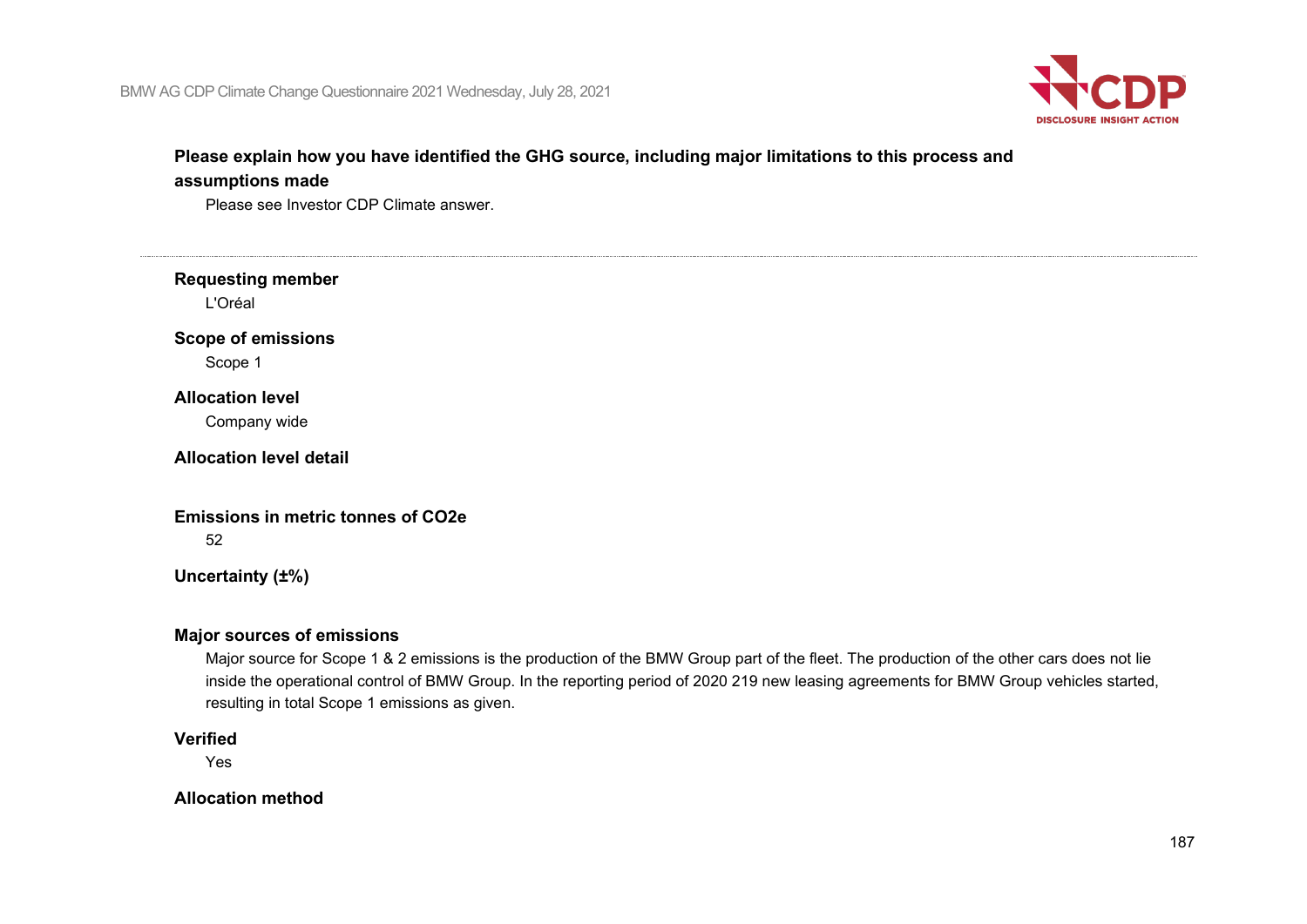

Allocation based on the number of units purchased

#### **Please explain how you have identified the GHG source, including major limitations to this process and**

#### **assumptions made**

Please see Investor CDP Climate answer.

#### **Requesting member**

L'Oréal

#### **Scope of emissions**

Scope 2

#### **Allocation level**

Company wide

#### **Allocation level detail**

#### **Emissions in metric tonnes of CO2e**

7

**Uncertainty (±%)**

#### **Major sources of emissions**

Major source for Scope 1 & 2 emissions is the production of the BMW Group part of the fleet. The production of the other cars does not lie inside the operational control of BMW Group. In the reporting period of 2020 219 new leasing agreements for BMW Group vehicles started, resulting in total Scope 2 emissions as given.

#### **Verified**

Yes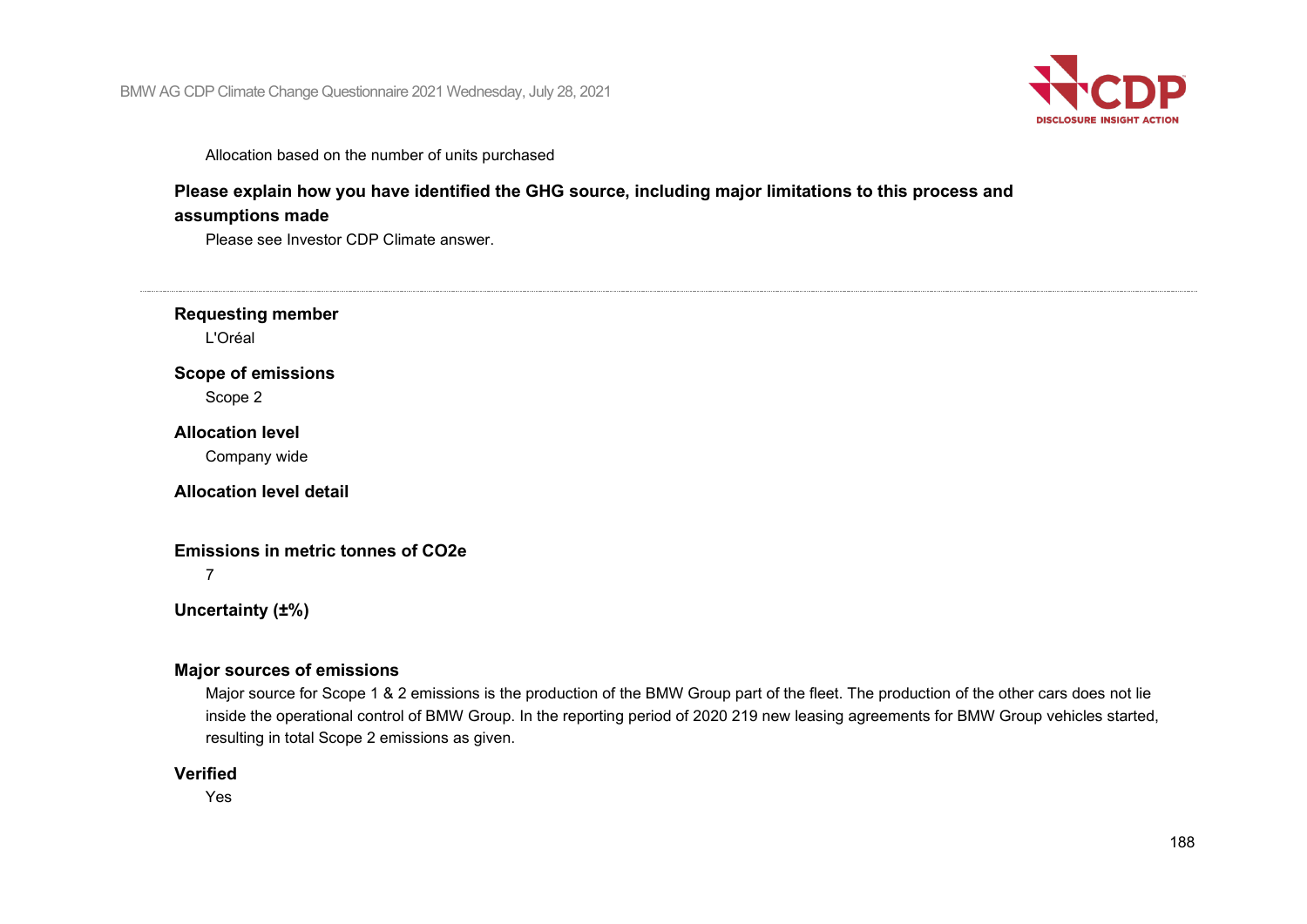

#### **Allocation method**

Allocation based on the number of units purchased

#### **Please explain how you have identified the GHG source, including major limitations to this process and**

#### **assumptions made**

Please see Investor CDP Climate answer.

**Requesting member**

L'Oréal

#### **Scope of emissions**

Scope 3

#### **Allocation level**

Company wide

#### **Allocation level detail**

## **Emissions in metric tonnes of CO2e**

2,553

#### **Uncertainty (±%)**

#### **Major sources of emissions**

Major sources for Scope 3 emissions are Use Phase emissions and emissions from Purchased Goods & Services. In 2020 these two categories made nearly 90% of Scope 3 emissions of the BMW Group. In the reporting period of 2020 219 new leasing agreements for BMW Group vehicles started. Use phase CO2-emissions (only in this category we included use phase emissions from non-BMW Group cars): 976 tonnes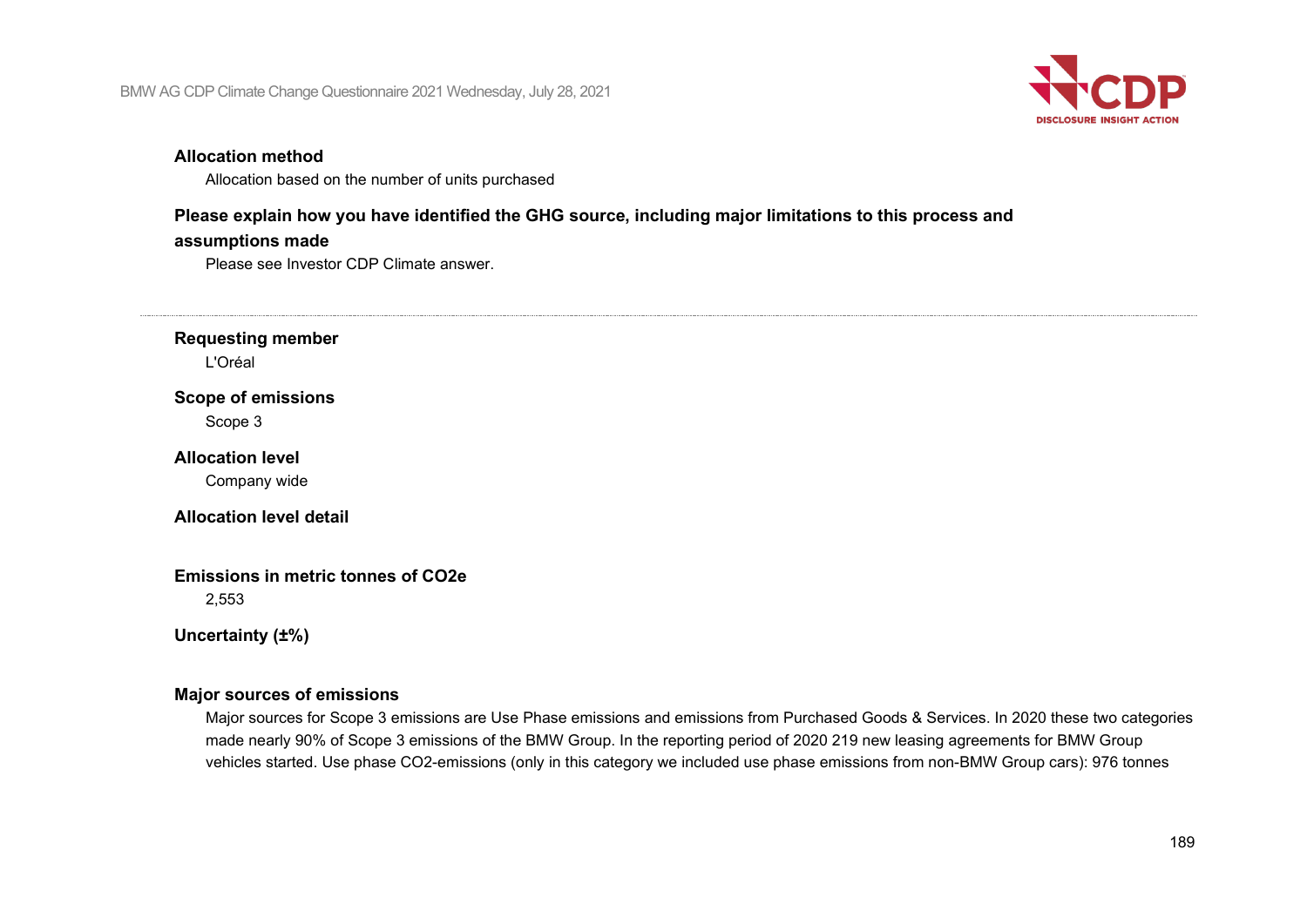

over the next three years (assumption: 15,000 km driven per year). Emissions from purchased goods and services: 1,577 tonnes CO2e (only BMW Group vehicles).

#### **Verified**

Yes

#### **Allocation method**

Allocation based on the number of units purchased

### **Please explain how you have identified the GHG source, including major limitations to this process and**

#### **assumptions made**

Please see Investor CDP Climate answer.

#### **Requesting member**

Nokia Group

## **Scope of emissions**

Scope 1

## **Allocation level**

Company wide

#### **Allocation level detail**

#### **Emissions in metric tonnes of CO2e**

101

#### **Uncertainty (±%)**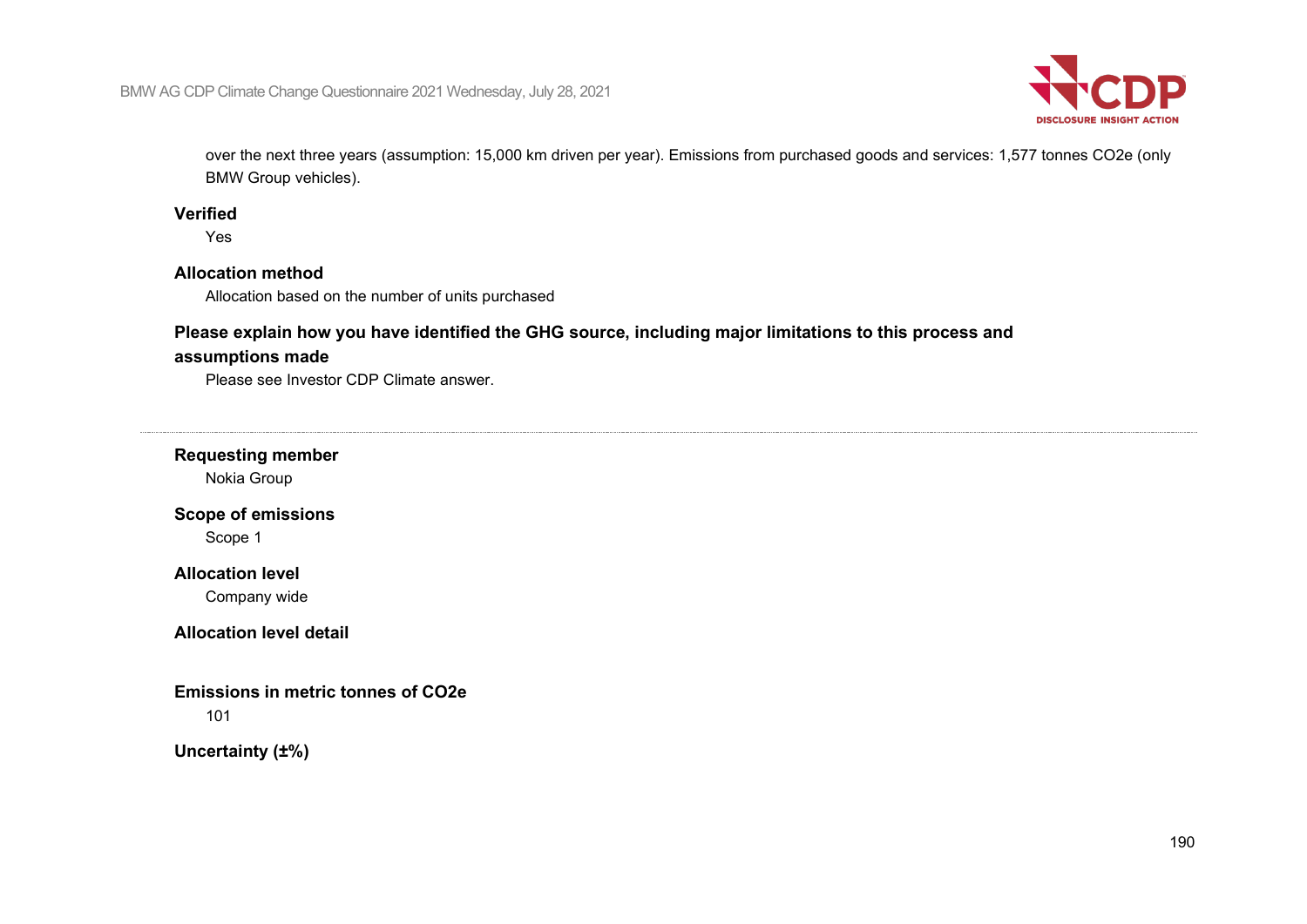

#### **Major sources of emissions**

Major source for Scope 1 & 2 emissions is the production of the BMW Group part of the fleet. The production of the other cars does not lie inside the operational control of BMW Group. In the reporting period of 2020 421 new leasing agreements for BMW Group vehicles started, resulting in total Scope 1 emissions as given.

#### **Verified**

Yes

#### **Allocation method**

Allocation based on the number of units purchased

# **Please explain how you have identified the GHG source, including major limitations to this process and**

### **assumptions made**

Please see Investor CDP Climate answer.

## **Requesting member**

Nokia Group

## **Scope of emissions**

Scope 2

#### **Allocation level**

Company wide

#### **Allocation level detail**

**Emissions in metric tonnes of CO2e**

14

**Uncertainty (±%)**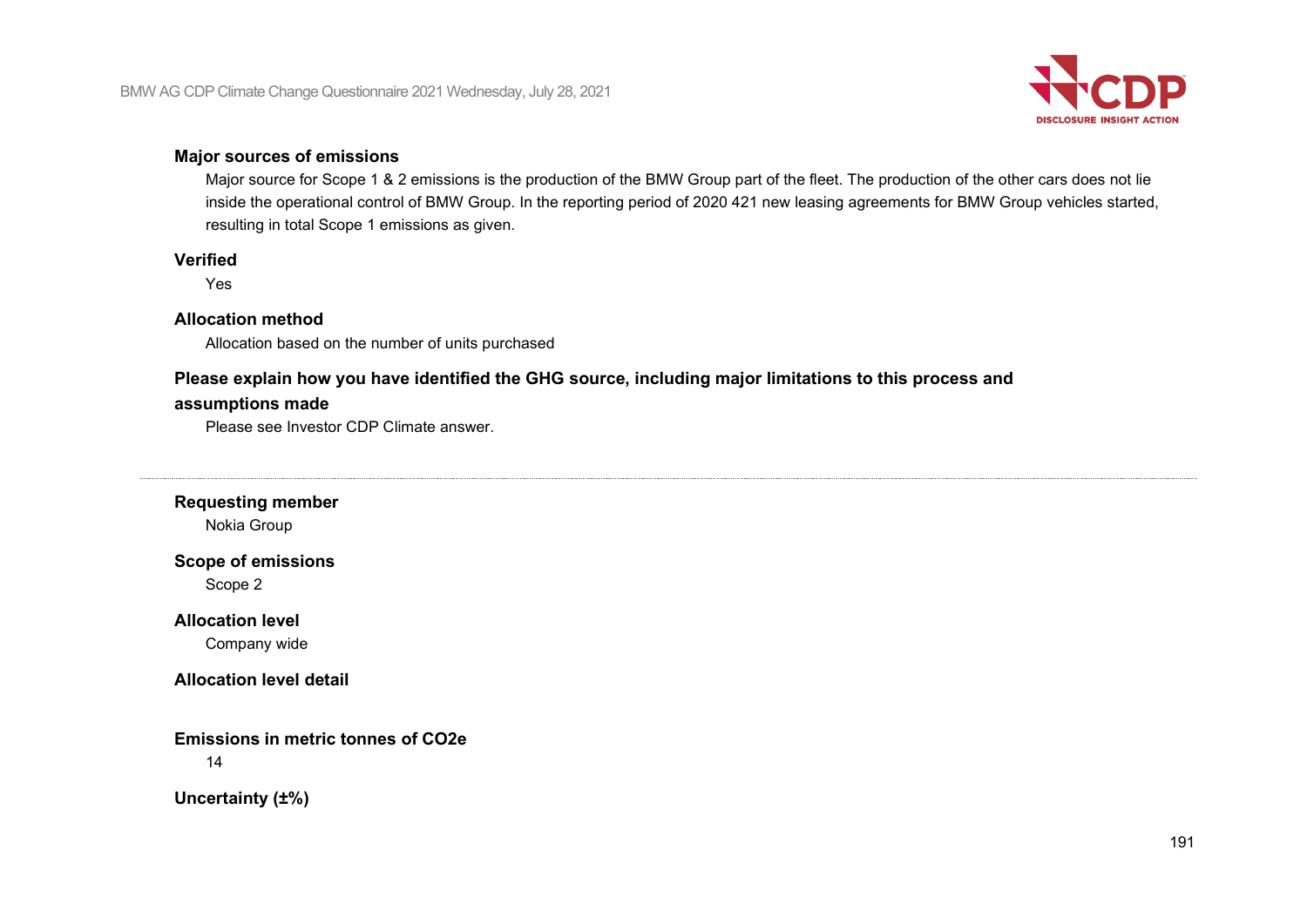

#### **Major sources of emissions**

Major source for Scope 1 & 2 emissions is the production of the BMW Group part of the fleet. The production of the other cars does not lie inside the operational control of BMW Group. In the reporting period of 2020 421 new leasing agreements for BMW Group vehicles started, resulting in total Scope 2 emissions as given.

#### **Verified**

Yes

#### **Allocation method**

Allocation based on the number of units purchased

## **Please explain how you have identified the GHG source, including major limitations to this process and**

#### **assumptions made**

Please see Investor CDP Climate answer.

**Requesting member**

Nokia Group

#### **Scope of emissions**

Scope 3

#### **Allocation level**

Company wide

#### **Allocation level detail**

## **Emissions in metric tonnes of CO2e**

4,948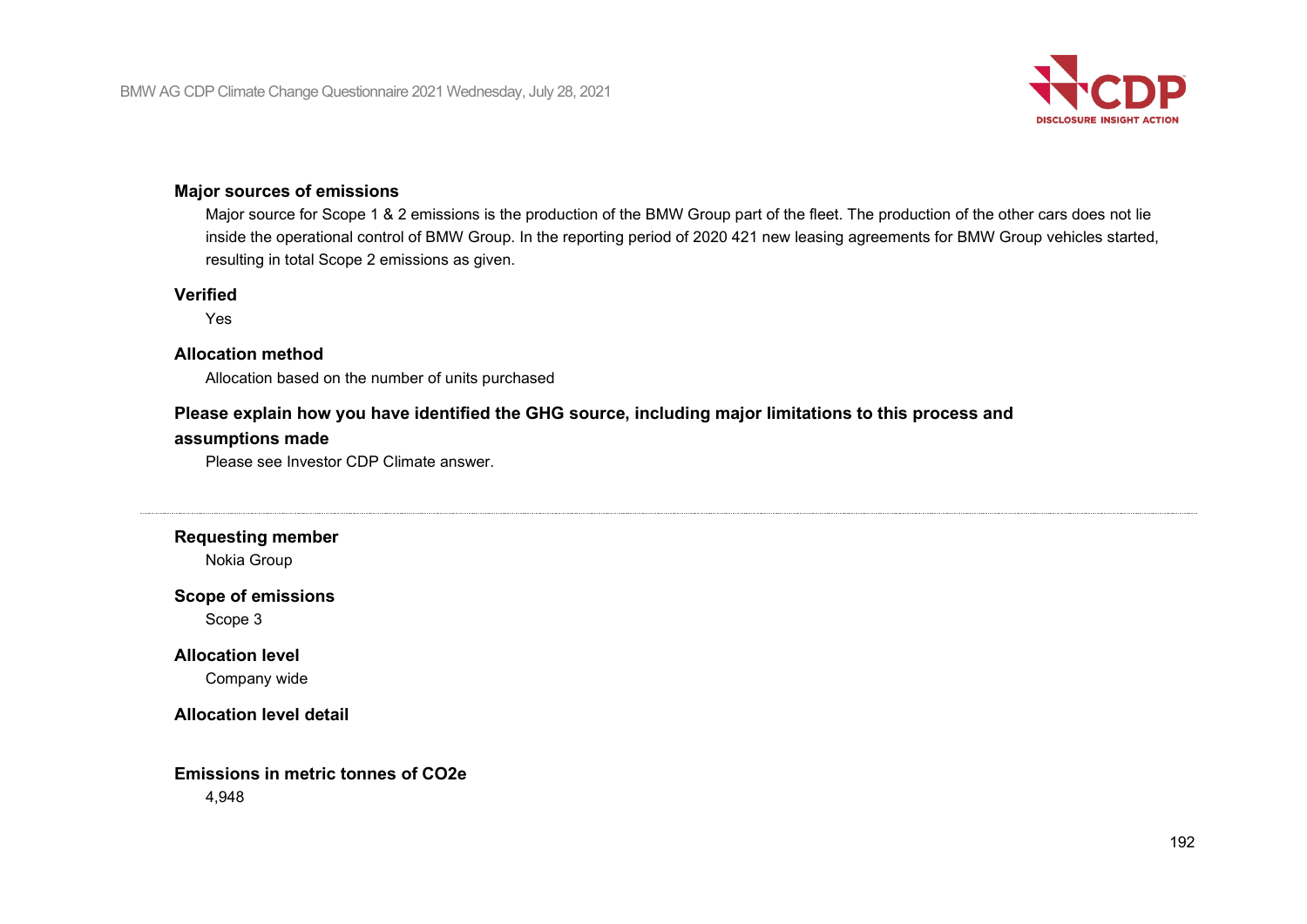

## **Uncertainty (±%)**

#### **Major sources of emissions**

Major sources for Scope 3 emissions are Use Phase emissions and emissions from Purchased Goods & Services. In 2020 these two categories made nearly 90% of Scope 3 emissions of the BMW Group. In the reporting period of 2020 421 new leasing agreements for BMW Group vehicles started. Use phase CO2-emissions (only in this category we included use phase emissions from non-BMW Group cars): 1,917 tonnes over the next three years (assumption: 15,000 km driven per year). Emissions from purchased goods and services: 3,031 tonnes CO2e (only BMW Group vehicles).

#### **Verified**

Yes

#### **Allocation method**

Allocation based on the number of units purchased

## **Please explain how you have identified the GHG source, including major limitations to this process and assumptions made**

Please see Investor CDP Climate answer.

## **SC1.2**

**(SC1.2) Where published information has been used in completing SC1.1, please provide a reference(s).**

Please see Investor CDP Climate answer.

## **SC1.3**

**(SC1.3) What are the challenges in allocating emissions to different customers, and what would help you to overcome these challenges?**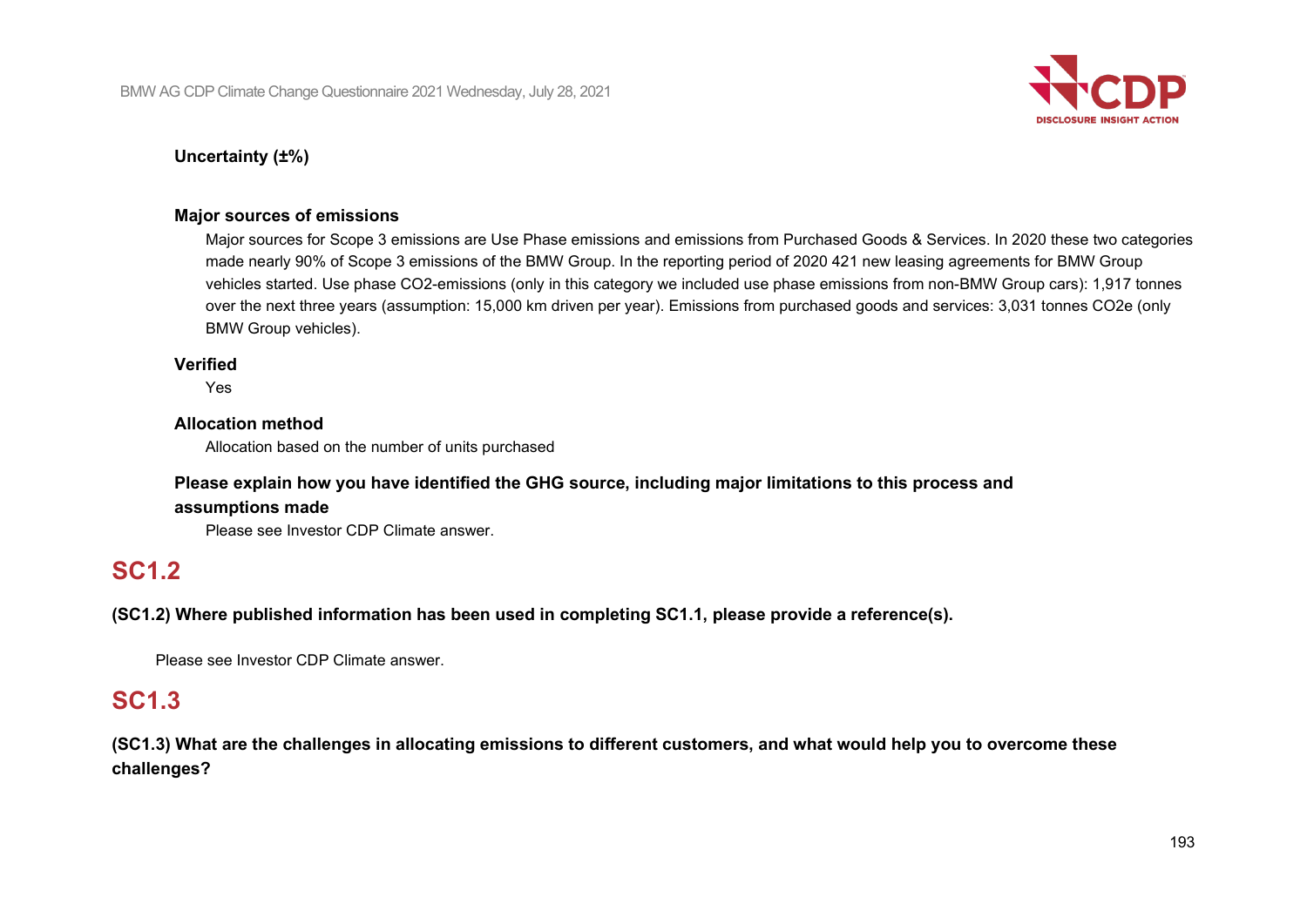

**Allocation challenges Please explain what would help you overcome these challenges**

## **SC1.4**

**(SC1.4) Do you plan to develop your capabilities to allocate emissions to your customers in the future?**

# **SC2.1**

**(SC2.1) Please propose any mutually beneficial climate-related projects you could collaborate on with specific CDP Supply Chain members.**

# **SC2.2**

**(SC2.2) Have requests or initiatives by CDP Supply Chain members prompted your organization to take organizational-level emissions reduction initiatives?**

## **SC4.1**

**(SC4.1) Are you providing product level data for your organization's goods or services?**

# **Submit your response**

**In which language are you submitting your response?** English

**Please confirm how your response should be handled by CDP**